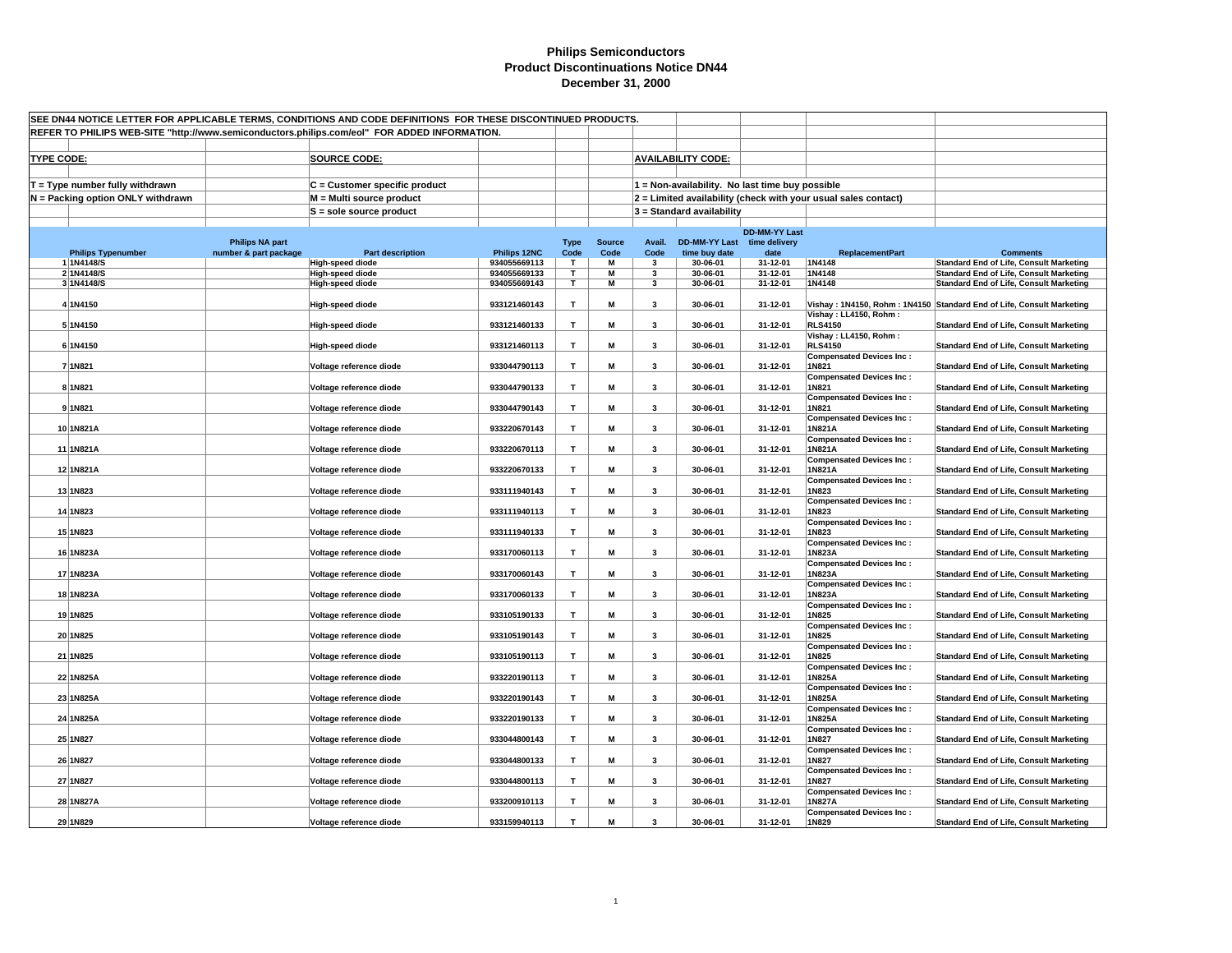|                                                                                              | SEE DN44 NOTICE LETTER FOR APPLICABLE TERMS, CONDITIONS AND CODE DEFINITIONS FOR THESE DISCONTINUED PRODUCTS. |                        |                                                            |                              |              |               |                         |                                                 |                      |                                                                |                                                                                                  |
|----------------------------------------------------------------------------------------------|---------------------------------------------------------------------------------------------------------------|------------------------|------------------------------------------------------------|------------------------------|--------------|---------------|-------------------------|-------------------------------------------------|----------------------|----------------------------------------------------------------|--------------------------------------------------------------------------------------------------|
| REFER TO PHILIPS WEB-SITE "http://www.semiconductors.philips.com/eol" FOR ADDED INFORMATION. |                                                                                                               |                        |                                                            |                              |              |               |                         |                                                 |                      |                                                                |                                                                                                  |
|                                                                                              |                                                                                                               |                        |                                                            |                              |              |               |                         |                                                 |                      |                                                                |                                                                                                  |
|                                                                                              |                                                                                                               |                        |                                                            |                              |              |               |                         |                                                 |                      |                                                                |                                                                                                  |
| <b>TYPE CODE:</b>                                                                            |                                                                                                               |                        | <b>SOURCE CODE:</b>                                        |                              |              |               |                         | <b>AVAILABILITY CODE:</b>                       |                      |                                                                |                                                                                                  |
|                                                                                              |                                                                                                               |                        |                                                            |                              |              |               |                         |                                                 |                      |                                                                |                                                                                                  |
|                                                                                              | $T = Type$ number fully withdrawn                                                                             |                        | C = Customer specific product                              |                              |              |               |                         | 1 = Non-availability. No last time buy possible |                      |                                                                |                                                                                                  |
|                                                                                              | N = Packing option ONLY withdrawn                                                                             |                        | M = Multi source product                                   |                              |              |               |                         |                                                 |                      | 2 = Limited availability (check with your usual sales contact) |                                                                                                  |
|                                                                                              |                                                                                                               |                        | S = sole source product                                    |                              |              |               |                         | 3 = Standard availability                       |                      |                                                                |                                                                                                  |
|                                                                                              |                                                                                                               |                        |                                                            |                              |              |               |                         |                                                 |                      |                                                                |                                                                                                  |
|                                                                                              |                                                                                                               |                        |                                                            |                              |              |               |                         |                                                 | <b>DD-MM-YY Last</b> |                                                                |                                                                                                  |
|                                                                                              |                                                                                                               | <b>Philips NA part</b> |                                                            |                              | <b>Type</b>  | <b>Source</b> | Avail.                  | DD-MM-YY Last time delivery                     |                      |                                                                |                                                                                                  |
|                                                                                              | <b>Philips Typenumber</b>                                                                                     | number & part package  | <b>Part description</b>                                    | Philips 12NC                 | Code         | Code          | Code                    | time buy date                                   | date                 | <b>ReplacementPart</b>                                         | <b>Comments</b>                                                                                  |
|                                                                                              |                                                                                                               |                        |                                                            |                              |              |               |                         |                                                 |                      | <b>Compensated Devices Inc:</b>                                |                                                                                                  |
|                                                                                              | 30 1N829A                                                                                                     |                        | Voltage reference diode                                    | 933146250143                 | T            | M             | $\mathbf{3}$            | 30-06-01                                        | 31-12-01             | 1N829A                                                         | <b>Standard End of Life, Consult Marketing</b>                                                   |
|                                                                                              |                                                                                                               |                        |                                                            |                              |              |               |                         |                                                 |                      | <b>Compensated Devices Inc:</b>                                |                                                                                                  |
|                                                                                              | 31 1N829A                                                                                                     |                        | Voltage reference diode                                    | 933146250133                 | T            | M             | 3                       | 30-06-01                                        | 31-12-01             | 1N829A                                                         | <b>Standard End of Life, Consult Marketing</b>                                                   |
|                                                                                              |                                                                                                               |                        |                                                            |                              |              |               |                         |                                                 |                      | <b>Compensated Devices Inc:</b>                                |                                                                                                  |
|                                                                                              | 32 1N829A                                                                                                     |                        | Voltage reference diode                                    | 933146250113                 | $\mathbf{T}$ | M             | 3                       | 30-06-01                                        | 31-12-01             | 1N829A                                                         | <b>Standard End of Life, Consult Marketing</b>                                                   |
|                                                                                              | 33 2N4403                                                                                                     |                        | <b>PNP switching transistor</b>                            | 933260820412                 | N            | M             | 3                       | 30-06-01                                        | 31-12-01             | 2N4403,116-933260820116                                        | Packing Method Only, Consult Marketing                                                           |
|                                                                                              | 34 2PA733                                                                                                     |                        |                                                            | 934000420126                 | T.           | M             | $\mathbf{3}$            | 30-06-01                                        | 31-12-01             | 2PA733P (934000080126) Is a<br>replacement type                |                                                                                                  |
|                                                                                              | 35 74ALVC162835DGG                                                                                            | AC162835-DGG           | PNP general purpose transistor<br><b>ALVC</b>              | 935262150118                 | $\mathbf T$  | M             | 3                       | 30-06-01                                        | 31-12-01             | 74ALVC162835ADGG                                               | <b>Standard End of Life, Consult Marketing</b><br><b>Standard End of Life, Consult Marketing</b> |
|                                                                                              | 36 74ALVC162835DGG                                                                                            | AC162835-DGG           | <b>ALVC</b>                                                | 935262150112                 | т            | M             | 3                       | 30-06-01                                        | 31-12-01             | 74ALVC162835ADGG                                               | <b>Standard End of Life, Consult Marketing</b>                                                   |
|                                                                                              | 37 74ALVC16835DGG                                                                                             | AC16835-DGG            | <b>ALVC</b>                                                | 935262149118                 | T.           | M             | 3                       | 30-06-01                                        | 31-12-01             | 74ALVC16835ADGG                                                | <b>Standard End of Life, Consult Marketing</b>                                                   |
|                                                                                              | 38 74ALVC16835DGG                                                                                             | AC16835-DGG            | <b>ALVC</b>                                                | 935262149112                 | т            | M             | 3                       | 30-06-01                                        | 31-12-01             | 74ALVC16835ADGG                                                | Standard End of Life, Consult Marketing                                                          |
|                                                                                              | 39 ALP501T/C1                                                                                                 |                        | <b>SATELLITE TUNER (CAEN)</b>                              | 935221910518                 | т            | C             | $\overline{\mathbf{2}}$ | 31-03-01                                        | 30-06-01             | Non-noted                                                      | <b>Standard End of Life, Consult Marketing</b>                                                   |
|                                                                                              | 40 BAS316/S                                                                                                   |                        | <b>SWITCHING DIODES</b>                                    | 934056028115                 | т            | м             | 3                       | 30-06-01                                        | 31-12-01             | Non-noted                                                      | <b>Standard End of Life, Consult Marketing</b>                                                   |
|                                                                                              | 41 BAV10                                                                                                      |                        | High-speed diode                                           | 933118560133                 | T.           | M             | 3                       | 30-06-01                                        | 31-12-01             | Vishay: BAW27                                                  | <b>Standard End of Life, Consult Marketing</b>                                                   |
|                                                                                              | 42 BAV10                                                                                                      |                        | <b>High-speed diode</b>                                    | 933118560143                 | т            | M             | 3                       | 30-06-01                                        | 31-12-01             | Vishay: BAW28                                                  | <b>Standard End of Life, Consult Marketing</b>                                                   |
|                                                                                              | 43 BAV10                                                                                                      |                        | High-speed diode                                           | 933118560113                 | T            | M             | 3                       | 30-06-01                                        | 31-12-01             | Vishay: BAW29                                                  | Standard End of Life, Consult Marketing                                                          |
|                                                                                              | 44 BAV105                                                                                                     |                        | <b>High-speed diode</b>                                    | 933835470135                 | т            | s             | 3                       | 30-06-01                                        | 31-12-01             | Non-noted                                                      | <b>Standard End of Life, Consult Marketing</b>                                                   |
|                                                                                              | 45 BAV105                                                                                                     |                        | <b>High-speed diode</b>                                    | 933835470115                 | T.           | s             | $\overline{\mathbf{3}}$ | 30-06-01                                        | 31-12-01             | Non-noted                                                      | <b>Standard End of Life, Consult Marketing</b>                                                   |
|                                                                                              | 46 BB901                                                                                                      |                        | <b>VARICAP DIODE</b>                                       | 933920870215                 | T            | M             | 3                       | 30-06-01                                        | 31-12-01             | <b>None Noted</b>                                              | Standard End of Life. Consult Marketing.                                                         |
|                                                                                              | 47 BB901                                                                                                      |                        | <b>VARICAP DIODE</b>                                       | 933920870135                 | T            | M             | 3                       | 30-06-01                                        | 31-12-01             | <b>None Noted</b>                                              | Standard End of Life. Consult Marketing.                                                         |
|                                                                                              | 48 BC327-16                                                                                                   |                        | PNP general purpose transistor                             | 933179520116                 | N<br>T.      | M             | 3<br>3                  | 30-06-01                                        | 31-12-01             | 933179520126 (Philips 12NC)                                    | Packing Method Only, Consult Marketing                                                           |
|                                                                                              | 49 BC369-25                                                                                                   |                        | PNP medium power transistor                                | 933995190126                 |              | М             |                         | 30-06-01                                        | 31-12-01             | BC369-16 (934044630126)<br>BC546 (933205520126) Is a           | <b>Standard End of Life, Consult Marketing</b>                                                   |
|                                                                                              | 50 BC546                                                                                                      |                        | NPN general purpose transistor                             | 933205520112                 | N            | M             | 3                       | 30-06-01                                        | 31-12-01             | replacement Part                                               | Packing Method Only, Consult Marketing                                                           |
|                                                                                              |                                                                                                               |                        |                                                            |                              |              |               |                         |                                                 |                      | BC546 (933205520126) Is a                                      |                                                                                                  |
|                                                                                              | 51 BC546                                                                                                      |                        | NPN general purpose transistor                             | 933205520116                 | N            | M             | 3                       | 30-06-01                                        | 31-12-01             | replacement Part                                               | Packing Method Only, Consult Marketing                                                           |
|                                                                                              |                                                                                                               |                        |                                                            |                              |              |               |                         |                                                 |                      | BC546 (933205520126) Is a                                      |                                                                                                  |
|                                                                                              | 52 BC546                                                                                                      |                        | NPN general purpose transistor                             | 933205520699                 | N            | M             | 3                       | 30-06-01                                        | 31-12-01             | replacement Part                                               | Packing Method Only, Consult Marketing                                                           |
|                                                                                              |                                                                                                               |                        |                                                            |                              |              |               |                         |                                                 |                      | BC549C (933197700126) Is a                                     |                                                                                                  |
|                                                                                              | 53 BC549C                                                                                                     |                        | NPN general purpose transistor                             | 933197700116                 | N            | M             | 3                       | 30-06-01                                        | 31-12-01             | replacement type                                               | Packing Method Only, Consult Marketing                                                           |
|                                                                                              |                                                                                                               |                        |                                                            |                              |              |               |                         |                                                 |                      | BC556 (933205540116) Is a                                      |                                                                                                  |
|                                                                                              | 54 BC556                                                                                                      |                        | PNP general purpose transistor                             | 933205540126                 | N            | M             | 3                       | 30-06-01                                        | 31-12-01             | replacement type                                               | Packing Method Only, Consult Marketing                                                           |
|                                                                                              |                                                                                                               |                        |                                                            |                              |              |               |                         |                                                 |                      | BC556 (933205540116) ls a                                      |                                                                                                  |
|                                                                                              | 55 BC556                                                                                                      |                        | PNP general purpose transistor                             | 933205540112                 | N            | M             | 3                       | 30-06-01                                        | 31-12-01             | replacement type                                               | Packing Method Only, Consult Marketing                                                           |
|                                                                                              |                                                                                                               |                        |                                                            |                              |              |               |                         |                                                 |                      | BC556A (933243610126) Is a                                     |                                                                                                  |
|                                                                                              | 56 BC556A                                                                                                     |                        | PNP general purpose transistor                             | 933243610116                 | N            | M             | 3                       | 30-06-01                                        | 31-12-01             | replacement type                                               | Packing Method Only, Consult Marketing                                                           |
|                                                                                              |                                                                                                               |                        |                                                            |                              |              |               |                         |                                                 |                      | BC559C (933554910116) Is a                                     |                                                                                                  |
|                                                                                              | 57 BC559C                                                                                                     |                        | PNP general purpose transistor                             | 933554910126                 | N            | М             | 3                       | 30-06-01                                        | 31-12-01             | replacement type                                               | Packing Method Only, Consult Marketing                                                           |
|                                                                                              |                                                                                                               |                        |                                                            |                              |              |               |                         |                                                 |                      | American                                                       |                                                                                                  |
|                                                                                              | 58 BD131                                                                                                      |                        | <b>NPN power transistor</b>                                | 933082240127                 | T            | M             | 3                       | 30-06-01                                        | 31-12-01             | Microsemiconductor:BD131                                       | <b>Standard End of Life, Consult Marketing</b>                                                   |
|                                                                                              |                                                                                                               |                        |                                                            |                              | T            | M             | 3                       |                                                 |                      | American                                                       |                                                                                                  |
|                                                                                              | 59 BD132<br>60 BD135                                                                                          |                        | <b>PNP power transistor</b><br><b>NPN power transistor</b> | 933082250127<br>933091160127 | T.           | M             | 3                       | 30-06-01<br>30-06-01                            | 31-12-01<br>31-12-01 | Microsemiconductor:BD132<br>Fairchild:BD135                    | <b>Standard End of Life, Consult Marketing</b><br><b>Standard End of Life, Consult Marketing</b> |
|                                                                                              | 61 BD135-10                                                                                                   |                        | <b>NPN power transistor</b>                                | 933269660127                 | T            | M             | 3                       | 30-06-01                                        | 31-12-01             | Fairchild:BD135-10                                             | Standard End of Life, Consult Marketing                                                          |
|                                                                                              | 62 BD135-16                                                                                                   |                        | <b>NPN power transistor</b>                                | 933269670127                 | т            | M             | 3                       | 30-06-01                                        | 31-12-01             | Fairchild:BD135-16                                             | Standard End of Life, Consult Marketing                                                          |
|                                                                                              | 63 BD136                                                                                                      |                        | <b>PNP power transistor</b>                                | 933091170127                 | T            | M             | 3                       | 30-06-01                                        | 31-12-01             | CentralSemiconductor:BD136                                     | <b>Standard End of Life, Consult Marketing</b>                                                   |
|                                                                                              | 64 BD136-10                                                                                                   |                        | <b>PNP</b> power transistor                                | 933269780127                 | T.           | M             | 3                       | 30-06-01                                        | 31-12-01             | Fairchild:BD136-16                                             | <b>Standard End of Life, Consult Marketing</b>                                                   |
|                                                                                              | 65 BD136-16                                                                                                   |                        | <b>PNP power transistor</b>                                | 933235020127                 | T            | M             | 3                       | 30-06-01                                        | 31-12-01             | Fairchild:BD136-16                                             | <b>Standard End of Life, Consult Marketing</b>                                                   |
|                                                                                              | 66 BD137                                                                                                      |                        | <b>NPN power transistor</b>                                | 933091190127                 | T            | M             | 3                       | 30-06-01                                        | 31-12-01             | Fairchild:BD137                                                | <b>Standard End of Life, Consult Marketing</b>                                                   |
|                                                                                              | 67 BD137-10                                                                                                   |                        | <b>NPN power transistor</b>                                | 933269700127                 | T.           | М             | 3                       | 30-06-01                                        | 31-12-01             | Fairchild:BD137-10                                             | <b>Standard End of Life, Consult Marketing</b>                                                   |
|                                                                                              |                                                                                                               |                        |                                                            |                              |              |               |                         |                                                 |                      |                                                                |                                                                                                  |
|                                                                                              |                                                                                                               |                        |                                                            |                              |              |               |                         |                                                 |                      | American                                                       |                                                                                                  |
|                                                                                              | 68 BD137-16                                                                                                   |                        | <b>NPN power transistor</b>                                | 933269710127                 | T            | M             | 3                       | 30-06-01                                        | 31-12-01             |                                                                | Microsemiconductor: BD137-16 Standard End of Life, Consult Marketing                             |
|                                                                                              | 69 BD138                                                                                                      |                        | <b>PNP</b> power transistor                                | 933091200127                 | T.           | м             | 3                       | 30-06-01                                        | 31-12-01             | CentralSemiconductor:BD138                                     | Standard End of Life, Consult Marketing                                                          |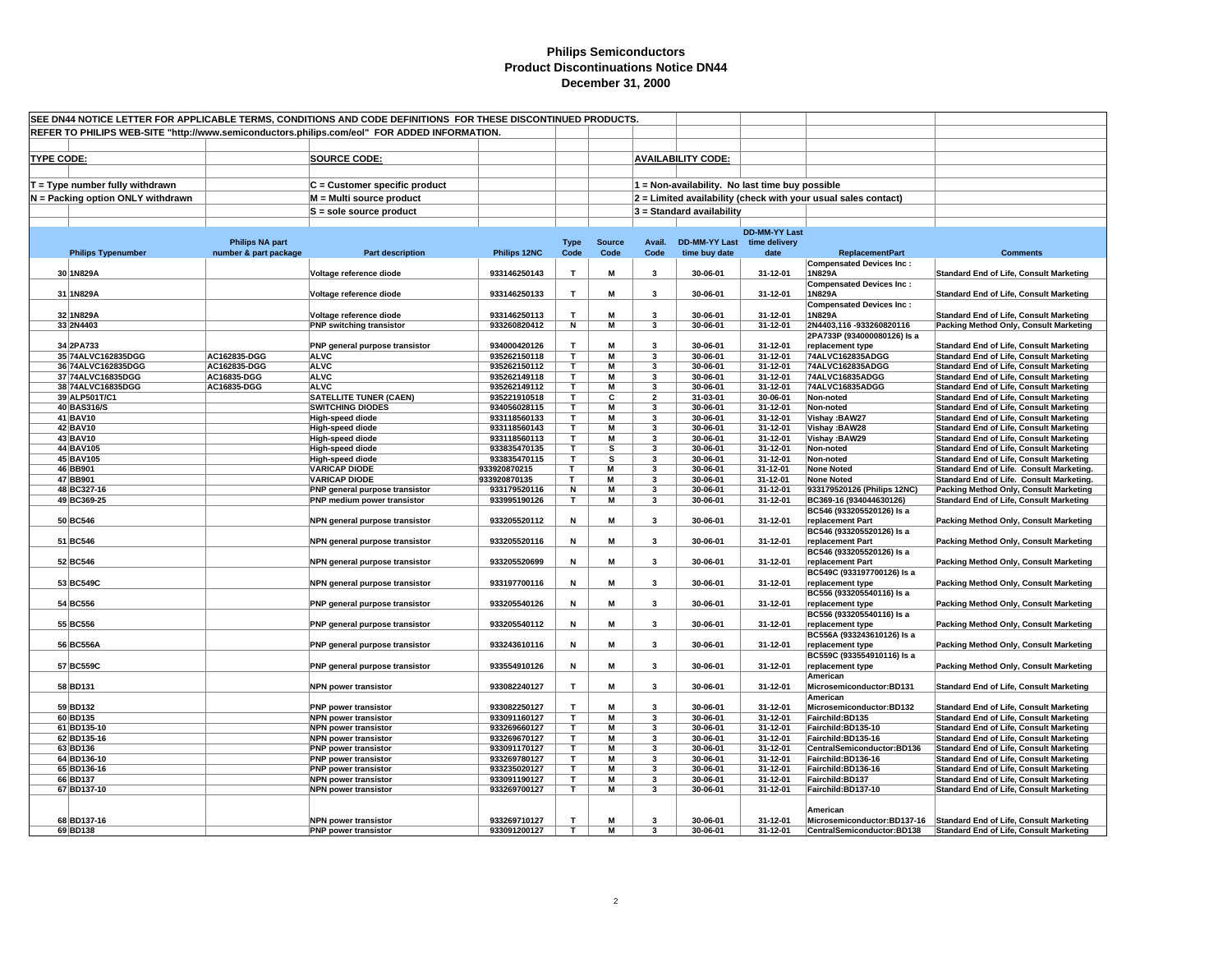| SEE DN44 NOTICE LETTER FOR APPLICABLE TERMS, CONDITIONS AND CODE DEFINITIONS FOR THESE DISCONTINUED PRODUCTS.<br>REFER TO PHILIPS WEB-SITE "http://www.semiconductors.philips.com/eol" FOR ADDED INFORMATION. |                        |                                                                  |                              |                         |                         |                         |                             |                                                 |                                                                |                                                                                                  |
|---------------------------------------------------------------------------------------------------------------------------------------------------------------------------------------------------------------|------------------------|------------------------------------------------------------------|------------------------------|-------------------------|-------------------------|-------------------------|-----------------------------|-------------------------------------------------|----------------------------------------------------------------|--------------------------------------------------------------------------------------------------|
|                                                                                                                                                                                                               |                        |                                                                  |                              |                         |                         |                         |                             |                                                 |                                                                |                                                                                                  |
|                                                                                                                                                                                                               |                        |                                                                  |                              |                         |                         |                         |                             |                                                 |                                                                |                                                                                                  |
| <b>TYPE CODE:</b>                                                                                                                                                                                             |                        | <b>SOURCE CODE:</b>                                              |                              |                         |                         |                         | <b>AVAILABILITY CODE:</b>   |                                                 |                                                                |                                                                                                  |
|                                                                                                                                                                                                               |                        |                                                                  |                              |                         |                         |                         |                             |                                                 |                                                                |                                                                                                  |
| $T = Type$ number fully withdrawn                                                                                                                                                                             |                        | C = Customer specific product                                    |                              |                         |                         |                         |                             | 1 = Non-availability. No last time buy possible |                                                                |                                                                                                  |
| N = Packing option ONLY withdrawn                                                                                                                                                                             |                        | M = Multi source product                                         |                              |                         |                         |                         |                             |                                                 | 2 = Limited availability (check with your usual sales contact) |                                                                                                  |
|                                                                                                                                                                                                               |                        | $S = sole source product$                                        |                              |                         |                         |                         | $3 =$ Standard availability |                                                 |                                                                |                                                                                                  |
|                                                                                                                                                                                                               |                        |                                                                  |                              |                         |                         |                         |                             | <b>DD-MM-YY Last</b>                            |                                                                |                                                                                                  |
|                                                                                                                                                                                                               | <b>Philips NA part</b> |                                                                  |                              | <b>Type</b>             | <b>Source</b>           | Avail.                  | DD-MM-YY Last time delivery |                                                 |                                                                |                                                                                                  |
| <b>Philips Typenumber</b>                                                                                                                                                                                     | number & part package  | Part description                                                 | Philips 12NC                 | Code                    | Code                    | Code                    | time buy date               | date                                            | <b>ReplacementPart</b><br>AdvancedSemiconductor:BD138-         | <b>Comments</b>                                                                                  |
| 70 BD138-10                                                                                                                                                                                                   |                        | <b>PNP</b> power transistor                                      | 933235030127                 | T                       | М                       | $\overline{\mathbf{3}}$ | 30-06-01                    | 31-12-01                                        | 16                                                             | <b>Standard End of Life, Consult Marketing</b>                                                   |
|                                                                                                                                                                                                               |                        |                                                                  |                              |                         |                         |                         |                             |                                                 | <b>Continental Device India:BD138-</b>                         |                                                                                                  |
| 71 BD138-16                                                                                                                                                                                                   |                        | <b>PNP</b> power transistor                                      | 933269810127                 | T                       | M                       | 3                       | 30-06-01                    | 31-12-01                                        | 16                                                             | <b>Standard End of Life, Consult Marketing</b>                                                   |
| 72 BD139<br>73 BD139-10                                                                                                                                                                                       |                        | <b>NPN power transistor</b><br><b>NPN power transistor</b>       | 933091220127<br>933269740127 | T.<br>T                 | M<br>М                  | 3<br>3                  | 30-06-01<br>30-06-01        | 31-12-01<br>31-12-01                            | Fairchild:BD139<br>Fairchild:Bd139-10                          | <b>Standard End of Life, Consult Marketing</b><br><b>Standard End of Life, Consult Marketing</b> |
|                                                                                                                                                                                                               |                        |                                                                  |                              |                         |                         |                         |                             |                                                 | AdvancedSemiconductor:BD139-                                   |                                                                                                  |
| 74 BD139-16                                                                                                                                                                                                   |                        | <b>NPN power transistor</b>                                      | 933269750127                 | T                       | М                       | 3                       | 30-06-01                    | 31-12-01                                        | 16                                                             | <b>Standard End of Life, Consult Marketing</b>                                                   |
| 75 BD140                                                                                                                                                                                                      |                        | <b>PNP power transistor</b>                                      | 933091230127                 | T.                      | M                       | $\mathbf{3}$            | 30-06-01                    | 31-12-01                                        | ONSemiconductor:BD140                                          | <b>Standard End of Life, Consult Marketing</b>                                                   |
|                                                                                                                                                                                                               |                        |                                                                  | 933146090127                 | T                       | M                       | $\overline{\mathbf{3}}$ |                             | 31-12-01                                        | <b>Continental Device India:BD140-</b><br>10                   | <b>Standard End of Life, Consult Marketing</b>                                                   |
| 76 BD140-10                                                                                                                                                                                                   |                        | <b>PNP</b> power transistor                                      |                              |                         |                         |                         | 30-06-01                    |                                                 | AdvancedSemiconductor:BD140-                                   |                                                                                                  |
| 77 BD140-16                                                                                                                                                                                                   |                        | <b>PNP</b> power transistor                                      | 933269840127                 | T                       | М                       | 3                       | 30-06-01                    | 31-12-01                                        | 16                                                             | <b>Standard End of Life, Consult Marketing</b>                                                   |
|                                                                                                                                                                                                               |                        |                                                                  |                              |                         |                         |                         |                             |                                                 | American                                                       |                                                                                                  |
| 78 BD230                                                                                                                                                                                                      |                        | <b>NPN power transistor</b>                                      | 933160380127                 | T                       | М                       | $\mathbf{3}$            | 30-06-01                    | 31-12-01                                        | Microsemiconductor:BD230                                       | <b>Standard End of Life, Consult Marketing</b>                                                   |
| 79 BD231                                                                                                                                                                                                      |                        | PNP power transistor                                             | 933160390127                 | T                       | М                       | 3                       | 30-06-01                    | 31-12-01                                        |                                                                | AdvancedSemiconductor:BD231 Standard End of Life, Consult Marketing                              |
|                                                                                                                                                                                                               |                        |                                                                  |                              |                         |                         |                         |                             |                                                 | American                                                       |                                                                                                  |
| 80 BD329                                                                                                                                                                                                      |                        | <b>NPN power transistor</b>                                      | 933251440127                 | $\mathbf T$             | М                       | $\mathbf{3}$            | 30-06-01                    | 31-12-01                                        | Microsemiconductor:BD329                                       | <b>Standard End of Life, Consult Marketing</b>                                                   |
|                                                                                                                                                                                                               |                        |                                                                  |                              |                         |                         |                         |                             |                                                 |                                                                |                                                                                                  |
| 81 BD330                                                                                                                                                                                                      |                        | <b>PNP</b> power transistor                                      | 933251450127                 | T.                      | M                       | $\overline{\mathbf{3}}$ | 30-06-01                    | 31-12-01                                        |                                                                | AdvancedSemiconductor:BD330 Standard End of Life, Consult Marketing                              |
| 82 BD825<br>83 BD825-16                                                                                                                                                                                       |                        | <b>NPN power transistor</b><br><b>NPN power transistor</b>       | 933450720127<br>933525930127 | T.<br>T.                | М<br>M                  | 3<br>3                  | 30-06-01<br>30-06-01        | 31-12-01<br>31-12-01                            | Infineon:BD825<br>Infineon:BD825-16                            | <b>Standard End of Life, Consult Marketing</b><br><b>Standard End of Life, Consult Marketing</b> |
|                                                                                                                                                                                                               |                        |                                                                  |                              |                         |                         |                         |                             |                                                 | American                                                       |                                                                                                  |
| 84 BD829                                                                                                                                                                                                      |                        | <b>NPN power transistor</b>                                      | 933450760127                 | T.                      | М                       | $\overline{\mathbf{3}}$ | 30-06-01                    | 31-12-01                                        | Microsemiconductor:BD829                                       | <b>Standard End of Life, Consult Marketing</b>                                                   |
| 85 BD830                                                                                                                                                                                                      |                        | <b>PNP power transistor</b>                                      | 933450770127                 | $\overline{\mathsf{r}}$ | $\overline{\mathsf{M}}$ | 3                       | 30-06-01                    | 31-12-01                                        | Infineon:BD830                                                 | <b>Standard End of Life, Consult Marketing</b>                                                   |
| 86 BDX35                                                                                                                                                                                                      |                        | <b>NPN switching transistor</b>                                  | 933184930127                 | $\mathbf T$             | М                       | $\mathbf{3}$            | 30-06-01                    | 31-12-01                                        | American<br>Microsemiconductor:BDX35                           | <b>Standard End of Life, Consult Marketing</b>                                                   |
|                                                                                                                                                                                                               |                        |                                                                  |                              |                         |                         |                         |                             |                                                 | American                                                       |                                                                                                  |
| 87 BDX36                                                                                                                                                                                                      |                        | <b>NPN switching transistor</b>                                  | 933184940127                 | T                       | M                       | $\mathbf{3}$            | 30-06-01                    | 31-12-01                                        | Microsemiconductor:BDX36                                       | <b>Standard End of Life, Consult Marketing</b>                                                   |
|                                                                                                                                                                                                               |                        |                                                                  |                              |                         |                         |                         |                             |                                                 | American                                                       |                                                                                                  |
| 88 BDX37                                                                                                                                                                                                      |                        | <b>NPN switching transistor</b>                                  | 933184950127                 | T                       | M                       | $\overline{\mathbf{3}}$ | 30-06-01                    | 31-12-01                                        | Microsemiconductor:BDX37                                       | <b>Standard End of Life, Consult Marketing</b>                                                   |
| 89 BDX42                                                                                                                                                                                                      |                        | <b>NPN switching transistor</b>                                  | 933240740127                 | T                       | M                       | $\mathbf{3}$            | 30-06-01                    | 31-12-01                                        | American<br>Microsemiconductor:BDX42                           | <b>Standard End of Life, Consult Marketing</b>                                                   |
|                                                                                                                                                                                                               |                        |                                                                  |                              |                         |                         |                         |                             |                                                 | American                                                       |                                                                                                  |
| 90 BDX43                                                                                                                                                                                                      |                        | <b>NPN switching transistor</b>                                  | 933240750127                 | T                       | M                       | 3                       | 30-06-01                    | 31-12-01                                        | Microsemiconductor:BDX43                                       | <b>Standard End of Life, Consult Marketing</b>                                                   |
|                                                                                                                                                                                                               |                        |                                                                  |                              |                         |                         |                         |                             |                                                 |                                                                |                                                                                                  |
| 91 BDX44                                                                                                                                                                                                      |                        | <b>NPN switching transistor</b>                                  | 933240760127                 | T                       | M                       | 3                       | 30-06-01                    | 31-12-01                                        | American                                                       | AdvancedSemiconductor:BDX44 Standard End of Life, Consult Marketing                              |
| 92 BDX45                                                                                                                                                                                                      |                        | <b>PNP Darlington transistor</b>                                 | 933246960127                 | T                       | М                       | 3                       | 30-06-01                    | 31-12-01                                        | Microsemiconductor:BDX45                                       | <b>Standard End of Life, Consult Marketing</b>                                                   |
|                                                                                                                                                                                                               |                        |                                                                  |                              |                         |                         |                         |                             |                                                 | American                                                       |                                                                                                  |
| 93 BDX47                                                                                                                                                                                                      |                        | <b>PNP Darlington transistor</b>                                 | 933246980127                 | $\mathbf{T}$            | M                       | $\overline{\mathbf{3}}$ | 30-06-01                    | 31-12-01                                        | Microsemiconductor:BDX47                                       | <b>Standard End of Life, Consult Marketing</b>                                                   |
| 94 BF410A                                                                                                                                                                                                     |                        | FIELD EFFECT TRANSISTOR                                          | 933427990112                 | T.                      | M                       | $\overline{\mathbf{3}}$ | 30-06-01                    | 31-12-01                                        | <b>None Noted</b>                                              | Standard End of Life. Consult Marketing.                                                         |
| 95 BF410B<br>96 BF410C                                                                                                                                                                                        |                        | <b>FIELD EFFECT TRANSISTOR</b><br><b>FIELD EFFECT TRANSISTOR</b> | 933428000112<br>933428010112 | T<br>Τ                  | M<br>М                  | 3<br>3                  | 30-06-01<br>30-06-01        | 31-12-01<br>31-12-01                            | <b>None Noted</b><br><b>None Noted</b>                         | Standard End of Life. Consult Marketing.<br>Standard End of Life. Consult Marketing.             |
| 97 BF410D                                                                                                                                                                                                     |                        | <b>FIELD EFFECT TRANSISTOR</b>                                   | 933428020112                 | T                       | M                       | $\mathbf{3}$            | 30-06-01                    | 31-12-01                                        | <b>None Noted</b>                                              | Standard End of Life. Consult Marketing.                                                         |
|                                                                                                                                                                                                               |                        |                                                                  |                              |                         |                         |                         |                             |                                                 | American                                                       |                                                                                                  |
| 98 BF419                                                                                                                                                                                                      |                        | NPN high-voltage transistor                                      | 933440930127                 | T                       | M                       | 3                       | 30-06-01                    | 31-12-01                                        | Microsemiconductor:BF419                                       | <b>Standard End of Life, Consult Marketing</b>                                                   |
|                                                                                                                                                                                                               |                        |                                                                  |                              |                         |                         |                         |                             |                                                 | BF421L (934037430116,                                          |                                                                                                  |
| 99 BF421L                                                                                                                                                                                                     |                        | PNP high-voltage transistor                                      | 934037430112                 | N                       | M                       | $\mathbf{3}$            | 30-06-01                    | 31-12-01                                        | 934037430126) are replacement<br>types                         | <b>Packing Method Only, Consult Marketing</b>                                                    |
|                                                                                                                                                                                                               |                        |                                                                  |                              |                         |                         |                         |                             |                                                 |                                                                |                                                                                                  |
| 100 BF458                                                                                                                                                                                                     |                        | NPN high-voltage transistor                                      | 933184490127                 | т                       | M                       | $\overline{\mathbf{3}}$ | 30-06-01                    | 31-12-01                                        |                                                                | AdvancedSemiconductor:BF458 Standard End of Life, Consult Marketing                              |
|                                                                                                                                                                                                               |                        |                                                                  |                              |                         |                         |                         |                             |                                                 |                                                                |                                                                                                  |
| 101 BF459                                                                                                                                                                                                     |                        | NPN high-voltage transistor                                      | 933184500127                 | T                       | М                       | $\overline{\mathbf{3}}$ | 30-06-01                    | 31-12-01                                        |                                                                | AdvancedSemiconductor:BF459 Standard End of Life, Consult Marketing                              |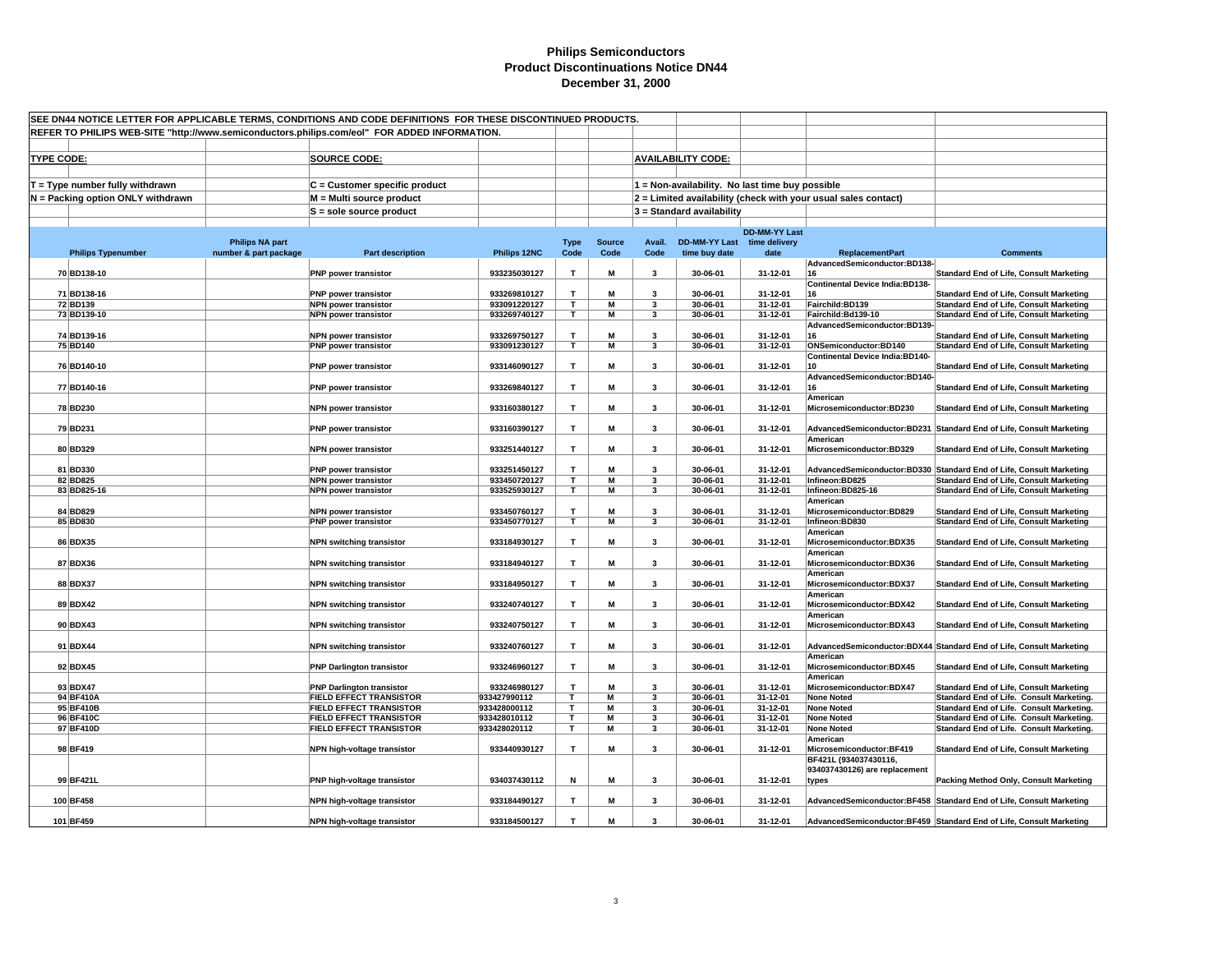| SEE DN44 NOTICE LETTER FOR APPLICABLE TERMS. CONDITIONS AND CODE DEFINITIONS FOR THESE DISCONTINUED PRODUCTS.<br>REFER TO PHILIPS WEB-SITE "http://www.semiconductors.philips.com/eol" FOR ADDED INFORMATION. |                                   |                                                 |                                                            |                              |                              |                         |                         |                                                 |                            |                                                                |                                                                                                                        |
|---------------------------------------------------------------------------------------------------------------------------------------------------------------------------------------------------------------|-----------------------------------|-------------------------------------------------|------------------------------------------------------------|------------------------------|------------------------------|-------------------------|-------------------------|-------------------------------------------------|----------------------------|----------------------------------------------------------------|------------------------------------------------------------------------------------------------------------------------|
|                                                                                                                                                                                                               |                                   |                                                 |                                                            |                              |                              |                         |                         |                                                 |                            |                                                                |                                                                                                                        |
|                                                                                                                                                                                                               |                                   |                                                 |                                                            |                              |                              |                         |                         |                                                 |                            |                                                                |                                                                                                                        |
| <b>TYPE CODE:</b>                                                                                                                                                                                             |                                   |                                                 | <b>SOURCE CODE:</b>                                        |                              |                              |                         |                         | <b>AVAILABILITY CODE:</b>                       |                            |                                                                |                                                                                                                        |
|                                                                                                                                                                                                               |                                   |                                                 |                                                            |                              |                              |                         |                         |                                                 |                            |                                                                |                                                                                                                        |
|                                                                                                                                                                                                               | T = Type number fully withdrawn   |                                                 | $C =$ Customer specific product                            |                              |                              |                         |                         | 1 = Non-availability. No last time buy possible |                            |                                                                |                                                                                                                        |
|                                                                                                                                                                                                               | N = Packing option ONLY withdrawn |                                                 | M = Multi source product                                   |                              |                              |                         |                         |                                                 |                            | 2 = Limited availability (check with your usual sales contact) |                                                                                                                        |
|                                                                                                                                                                                                               |                                   |                                                 | $S =$ sole source product                                  |                              |                              |                         |                         | 3 = Standard availability                       |                            |                                                                |                                                                                                                        |
|                                                                                                                                                                                                               |                                   |                                                 |                                                            |                              |                              |                         |                         |                                                 | <b>DD-MM-YY Last</b>       |                                                                |                                                                                                                        |
|                                                                                                                                                                                                               | <b>Philips Typenumber</b>         | <b>Philips NA part</b><br>number & part package | <b>Part description</b>                                    | Philips 12NC                 | <b>Type</b><br>Code          | <b>Source</b><br>Code   | Avail.<br>Code          | DD-MM-YY Last time delivery<br>time buy date    | date                       | <b>ReplacementPart</b>                                         | <b>Comments</b>                                                                                                        |
|                                                                                                                                                                                                               |                                   |                                                 |                                                            |                              |                              |                         |                         |                                                 |                            |                                                                |                                                                                                                        |
|                                                                                                                                                                                                               | 102 BF469                         |                                                 | NPN high-voltage transistor                                | 933290170127                 | T                            | M                       | 3                       | 30-06-01                                        | 31-12-01                   | <b>Continental Device India:BF469</b>                          | <b>Standard End of Life, Consult Marketing</b>                                                                         |
|                                                                                                                                                                                                               | 103 BF470                         |                                                 | PNP high-voltage transistor                                | 933290180127                 | $\mathbf{T}$                 | M                       | 3                       | 30-06-01                                        | 31-12-01                   | <b>Continental Device India:BF470</b>                          | <b>Standard End of Life, Consult Marketing</b>                                                                         |
|                                                                                                                                                                                                               |                                   |                                                 |                                                            |                              |                              |                         |                         |                                                 |                            | American                                                       |                                                                                                                        |
|                                                                                                                                                                                                               | 104 BF471                         |                                                 | NPN high-voltage transistor                                | 933290190127                 | $\mathbf{T}$                 | М                       | 3                       | 30-06-01                                        | 31-12-01                   | Microsemiconductor:BF471                                       | <b>Standard End of Life, Consult Marketing</b>                                                                         |
|                                                                                                                                                                                                               | 105 BF472                         |                                                 | PNP high-voltage transistor                                | 933290200127                 | T                            | M                       | 3                       | 30-06-01                                        | 31-12-01                   | <b>Continental Device India:BF472</b>                          | <b>Standard End of Life, Consult Marketing</b>                                                                         |
|                                                                                                                                                                                                               |                                   |                                                 |                                                            |                              |                              |                         |                         |                                                 |                            |                                                                |                                                                                                                        |
|                                                                                                                                                                                                               | 106 BF585                         |                                                 | NPN high-voltage transistor                                | 933762630127                 | T.                           | M                       | 3                       | 30-06-01                                        | 31-12-01                   | <b>SpacePower Electronics:BF585</b>                            | <b>Standard End of Life, Consult Marketing</b>                                                                         |
|                                                                                                                                                                                                               | 107 BF587                         |                                                 | NPN high-voltage transistor                                | 933762640127                 | T.                           | M                       | 3                       | 30-06-01                                        | 31-12-01                   | <b>SpacePower Electronics:BF587</b>                            | <b>Standard End of Life, Consult Marketing</b>                                                                         |
|                                                                                                                                                                                                               | 108 BF588                         |                                                 | PNP high-voltage transistor                                | 934002310127                 | $\overline{\mathsf{T}}$      | $\overline{M}$          | $\mathbf{3}$            | 30-06-01                                        | $31 - 12 - 01$             | Non-noted                                                      | <b>Standard End of Life, Consult Marketing</b>                                                                         |
|                                                                                                                                                                                                               |                                   |                                                 |                                                            |                              |                              |                         |                         |                                                 |                            |                                                                |                                                                                                                        |
|                                                                                                                                                                                                               | 109 BF819<br>110 BF859            |                                                 | NPN high-voltage transistor<br>NPN high voltage transistor | 933535450127<br>933450610127 | T.<br>T.                     | М<br>M                  | $\mathbf{3}$<br>3       | 30-06-01<br>30-06-01                            | 31-12-01<br>31-12-01       | Infineon:BF859                                                 | SpacePower Electronics:BF819 Standard End of Life, Consult Marketing<br><b>Standard End of Life, Consult Marketing</b> |
|                                                                                                                                                                                                               | 111 BF869                         |                                                 | NPN high voltage transistor                                | 933450550127                 | т                            | M                       | 3                       | 30-06-01                                        | 31-12-01                   | Infineon:BF869                                                 | <b>Standard End of Life, Consult Marketing</b>                                                                         |
|                                                                                                                                                                                                               | 112 BF871                         |                                                 | NPN high voltage transistor                                | 933450570127                 | т                            | М                       | 3                       | 30-06-01                                        | 31-12-01                   | Vishaytelefunken: BF871                                        | <b>Standard End of Life, Consult Marketing</b>                                                                         |
|                                                                                                                                                                                                               | 113 BF871/S                       |                                                 | NPN high voltage transistor                                | 934030320127                 | Τ                            | М                       | 3                       | 30-06-01                                        | 31-12-01                   | Vishaytelefunken:BF871                                         | <b>Standard End of Life, Consult Marketing</b>                                                                         |
|                                                                                                                                                                                                               | 114 BF872                         |                                                 | PNP high voltage transistor                                | 933450580127                 | T.                           | M                       | 3                       | 30-06-01                                        | 31-12-01                   | Infineon:BF872                                                 | <b>Standard End of Life, Consult Marketing</b>                                                                         |
|                                                                                                                                                                                                               | 115 BFV469<br>116 BGA2031         |                                                 | NPN high-voltage transistor<br><b>SILICON MMICS</b>        | 934045350127<br>934055786115 | $\overline{\mathsf{r}}$<br>T | $\overline{M}$<br>M     | 3<br>3                  | 30-06-01<br>30-06-01                            | $31 - 12 - 01$<br>31-12-01 | Non-noted<br>BGA2031/1                                         | <b>Standard End of Life, Consult Marketing</b><br>Standard End of Life. Consult Marketing.                             |
|                                                                                                                                                                                                               | 117 BGD504                        |                                                 | <b>CATV MODULE</b>                                         | 933793500112                 | T                            | s                       | 3                       | 30-06-01                                        | 31-12-01                   | (BGD704)                                                       | Standard End of Life. Consult Marketing.                                                                               |
|                                                                                                                                                                                                               | 118 BGD602                        |                                                 | <b>CATV MODULE</b>                                         | 934015600112                 | T                            | s                       | 3                       | 30-06-01                                        | 31-12-01                   | (BGD702)                                                       | Standard End of Life. Consult Marketing.                                                                               |
|                                                                                                                                                                                                               | 119 BGD602D                       |                                                 | <b>CATV MODULE</b>                                         | 934019210112                 | T                            | s                       | 3                       | 30-06-01                                        | 31-12-01                   | <b>BGD712</b>                                                  | Standard End of Life. Consult Marketing.                                                                               |
|                                                                                                                                                                                                               | 120 BGD702                        |                                                 | <b>CATV MODULE</b>                                         | 934015610114                 | N                            | s                       | 3                       | 30-06-01                                        | 31-12-01                   | BGD702,112                                                     | Standard End of Life. Consult Marketing.                                                                               |
|                                                                                                                                                                                                               | 121 BGD702D<br>122 BGD702D        |                                                 | <b>CATV MODULE</b><br><b>CATV MODULE</b>                   | 934041370112<br>934041370114 | T<br>T                       | s<br>s                  | 3<br>3                  | 30-06-01<br>30-06-01                            | 31-12-01<br>31-12-01       | <b>BGD712</b><br><b>BGD712</b>                                 | Standard End of Life. Consult Marketing.<br>Standard End of Life. Consult Marketing.                                   |
|                                                                                                                                                                                                               | <b>BGD702D/08</b>                 |                                                 | <b>CATV MODULE</b>                                         | 934050570112                 | T                            | s                       | 3                       |                                                 |                            | <b>BGD712</b>                                                  | <b>Packing Discontinuation. Consult</b>                                                                                |
| 123                                                                                                                                                                                                           |                                   |                                                 |                                                            |                              |                              |                         |                         | 30-06-01                                        | 31-12-01                   |                                                                | <b>Marketing</b>                                                                                                       |
|                                                                                                                                                                                                               | 124 BGD702N                       |                                                 | <b>CATV MODULE</b>                                         | 934051230114                 | N                            | s                       | $\overline{\mathbf{3}}$ | 30-06-01                                        | 31-12-01                   | BGD702N,112                                                    | Standard End of Life. Consult Marketing.                                                                               |
|                                                                                                                                                                                                               | 125 BGD704<br>126 BGD712          |                                                 | <b>CATV MODULE</b><br><b>CATV MODULE</b>                   | 934019230114<br>934055914114 | N<br>N                       | s<br>s                  | 3<br>3                  | 30-06-01<br>30-06-01                            | 31-12-01<br>31-12-01       | BGD704,112<br>BGD712,112                                       | Standard End of Life. Consult Marketing.<br>Standard End of Life. Consult Marketing.                                   |
|                                                                                                                                                                                                               | <b>BGD714</b>                     |                                                 | <b>CATV MODULE</b>                                         | 934055915114                 | N                            | s                       | $\mathbf{3}$            |                                                 |                            | BGD714,112                                                     | <b>Packing Discontinuation. Consult</b>                                                                                |
| 127                                                                                                                                                                                                           |                                   |                                                 |                                                            |                              |                              |                         |                         | 30-06-01                                        | 31-12-01                   |                                                                | <b>Marketing</b>                                                                                                       |
|                                                                                                                                                                                                               | <b>BGD802</b>                     |                                                 | <b>CATV MODULE</b>                                         | 934019220114                 | N                            | $\overline{\mathbf{s}}$ | 3                       |                                                 |                            | BGD802,112                                                     | <b>Packing Discontinuation. Consult</b>                                                                                |
| 128                                                                                                                                                                                                           | <b>BGD802MI</b>                   |                                                 | <b>CATV MODULE</b>                                         | 934042640112                 | T                            | s                       | 3                       | 30-06-01                                        | 31-12-01                   | BGD902MI                                                       | <b>Marketing</b><br><b>Packing Discontinuation. Consult</b>                                                            |
| 129                                                                                                                                                                                                           |                                   |                                                 |                                                            |                              |                              |                         |                         | 30-06-01                                        | 31-12-01                   |                                                                | <b>Marketing</b>                                                                                                       |
|                                                                                                                                                                                                               | <b>BGD802N</b>                    |                                                 | <b>CATV MODULE</b>                                         | 934048680114                 | N                            | $\overline{\mathbf{s}}$ | $\overline{\mathbf{3}}$ |                                                 |                            | BGD802N,112                                                    | <b>Packing Discontinuation. Consult</b>                                                                                |
| 130                                                                                                                                                                                                           | <b>BGD804</b>                     |                                                 | <b>CATV MODULE</b>                                         | 934044650114                 | N                            | $\overline{\mathbf{s}}$ | $\overline{\mathbf{3}}$ | 30-06-01                                        | 31-12-01                   | BGD804,112                                                     | <b>Marketing</b><br><b>Packing Discontinuation. Consult</b>                                                            |
| 131                                                                                                                                                                                                           |                                   |                                                 |                                                            |                              |                              |                         |                         | 30-06-01                                        | 31-12-01                   |                                                                | <b>Marketing</b>                                                                                                       |
|                                                                                                                                                                                                               | 132 BGD804N                       |                                                 | <b>CATV MODULE</b>                                         | 934048690114                 | N                            | s                       | 3                       | 30-06-01                                        | 31-12-01                   | BGD804N,112                                                    | Standard End of Life. Consult Marketing.                                                                               |
|                                                                                                                                                                                                               | <b>BGD904</b>                     |                                                 | <b>CATV MODULE</b>                                         | 934055187114                 | N                            | s                       | 3                       |                                                 |                            | BGD904,112                                                     | <b>Packing Discontinuation. Consult</b>                                                                                |
| 133                                                                                                                                                                                                           | BGE67BO                           |                                                 | <b>CATV MODULE</b>                                         | 934055278114                 | N                            | $\overline{\mathbf{s}}$ | $\mathbf{3}$            | 30-06-01                                        | 31-12-01                   | BGE67BO,112                                                    | <b>Marketing</b><br><b>Packing Discontinuation. Consult</b>                                                            |
| 134                                                                                                                                                                                                           |                                   |                                                 |                                                            |                              |                              |                         |                         | 30-06-01                                        | 31-12-01                   |                                                                | <b>Marketing</b>                                                                                                       |
|                                                                                                                                                                                                               | BGE67BO/4M                        |                                                 | <b>CATV MODULE</b>                                         | 934055280112                 | $\mathbf{T}$                 | s                       | $\mathbf{3}$            |                                                 |                            | none                                                           | <b>Packing Discontinuation. Consult</b>                                                                                |
| 135                                                                                                                                                                                                           |                                   |                                                 |                                                            |                              |                              |                         |                         | 30-06-01                                        | 31-12-01                   |                                                                | <b>Marketing</b>                                                                                                       |
| 136                                                                                                                                                                                                           | BGE67BO/4M                        |                                                 | <b>CATV MODULE</b>                                         | 934055280114                 | T                            | $\overline{\mathbf{s}}$ | $\mathbf{3}$            | 30-06-01                                        | 31-12-01                   | none                                                           | <b>Packing Discontinuation. Consult</b><br><b>Marketing</b>                                                            |
|                                                                                                                                                                                                               | <b>BGE788</b>                     |                                                 | <b>CATV MODULE</b>                                         | 934051200114                 | N                            | s                       | 3                       |                                                 |                            | BGE788,112                                                     | <b>Packing Discontinuation. Consult</b>                                                                                |
| 137                                                                                                                                                                                                           |                                   |                                                 |                                                            |                              |                              |                         |                         | 30-06-01                                        | 31-12-01                   |                                                                | <b>Marketing</b>                                                                                                       |
|                                                                                                                                                                                                               | 138 BGE847BO                      |                                                 | <b>CATV MODULE</b>                                         | 934055277114                 | N                            | $\overline{\mathbf{s}}$ | 3                       | 30-06-01                                        | 31-12-01                   | BGE847BO,112                                                   | Standard End of Life. Consult Marketing.                                                                               |
|                                                                                                                                                                                                               | 139 BGE847BO/FC0                  |                                                 | <b>CATV MODULE</b>                                         | 934056170114                 | N                            | s                       | 3                       | 30-06-01                                        | 31-12-01                   | BGE847BO/FC0,112                                               | Standard End of Life. Consult Marketing.                                                                               |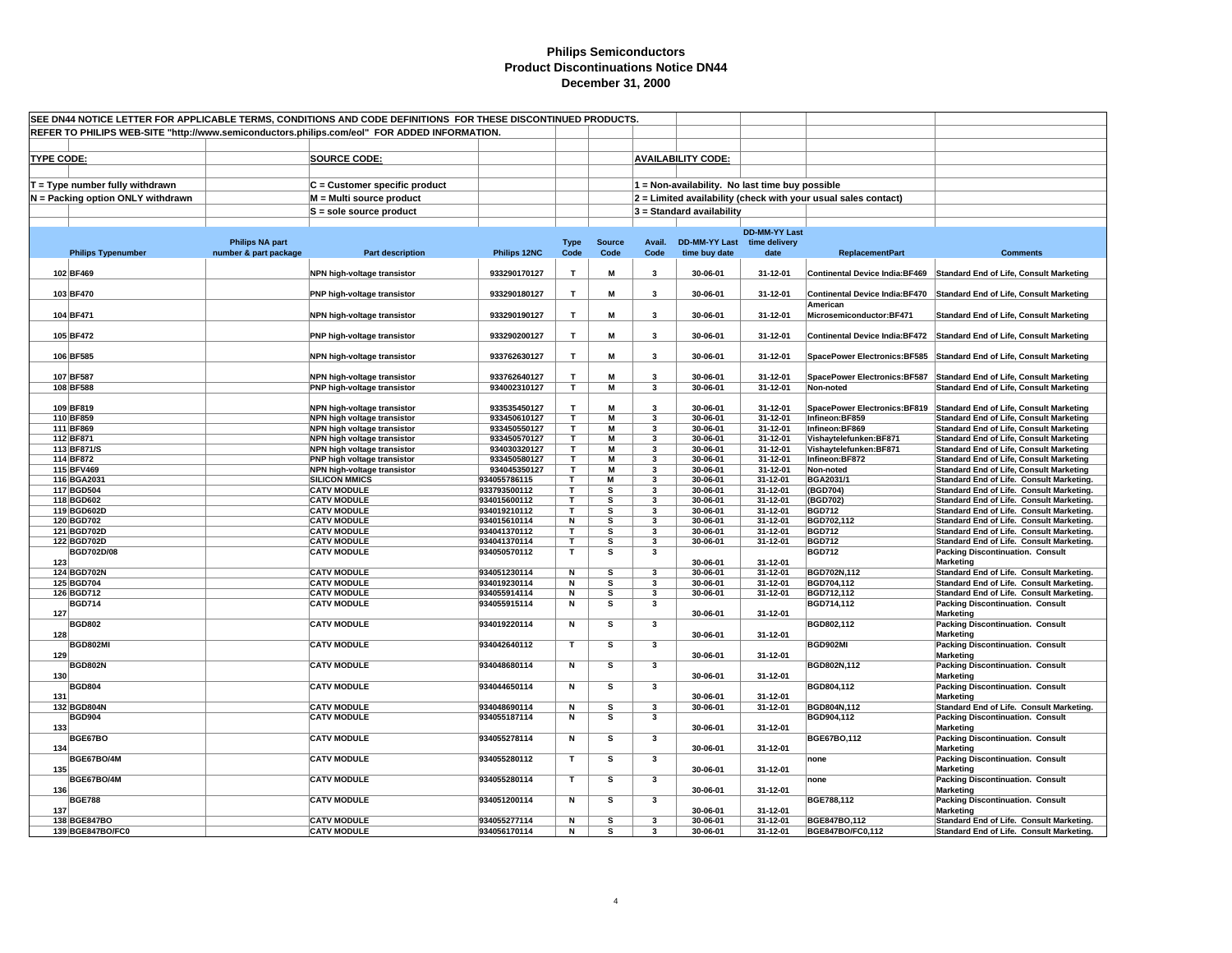| SEE DN44 NOTICE LETTER FOR APPLICABLE TERMS, CONDITIONS AND CODE DEFINITIONS FOR THESE DISCONTINUED PRODUCTS.<br>REFER TO PHILIPS WEB-SITE "http://www.semiconductors.philips.com/eol" FOR ADDED INFORMATION. |                        |                                                            |                              |                              |                       |                         |                           |                                                 |                                                                |                                                                                      |
|---------------------------------------------------------------------------------------------------------------------------------------------------------------------------------------------------------------|------------------------|------------------------------------------------------------|------------------------------|------------------------------|-----------------------|-------------------------|---------------------------|-------------------------------------------------|----------------------------------------------------------------|--------------------------------------------------------------------------------------|
|                                                                                                                                                                                                               |                        |                                                            |                              |                              |                       |                         |                           |                                                 |                                                                |                                                                                      |
|                                                                                                                                                                                                               |                        |                                                            |                              |                              |                       |                         |                           |                                                 |                                                                |                                                                                      |
| <b>TYPE CODE:</b>                                                                                                                                                                                             |                        | <b>SOURCE CODE:</b>                                        |                              |                              |                       |                         | <b>AVAILABILITY CODE:</b> |                                                 |                                                                |                                                                                      |
|                                                                                                                                                                                                               |                        |                                                            |                              |                              |                       |                         |                           |                                                 |                                                                |                                                                                      |
|                                                                                                                                                                                                               |                        |                                                            |                              |                              |                       |                         |                           |                                                 |                                                                |                                                                                      |
| $T = Type$ number fully withdrawn                                                                                                                                                                             |                        | C = Customer specific product                              |                              |                              |                       |                         |                           | 1 = Non-availability. No last time buy possible |                                                                |                                                                                      |
| N = Packing option ONLY withdrawn                                                                                                                                                                             |                        | M = Multi source product                                   |                              |                              |                       |                         |                           |                                                 | 2 = Limited availability (check with your usual sales contact) |                                                                                      |
|                                                                                                                                                                                                               |                        | $S =$ sole source product                                  |                              |                              |                       |                         | 3 = Standard availability |                                                 |                                                                |                                                                                      |
|                                                                                                                                                                                                               |                        |                                                            |                              |                              |                       |                         |                           |                                                 |                                                                |                                                                                      |
|                                                                                                                                                                                                               |                        |                                                            |                              |                              |                       |                         |                           | <b>DD-MM-YY Last</b>                            |                                                                |                                                                                      |
|                                                                                                                                                                                                               | <b>Philips NA part</b> |                                                            | Philips 12NC                 | <b>Type</b><br>Code          | <b>Source</b><br>Code | Avail.                  | <b>DD-MM-YY Last</b>      | time delivery                                   | <b>ReplacementPart</b>                                         | <b>Comments</b>                                                                      |
| <b>Philips Typenumber</b><br>BGE847BO/SC0                                                                                                                                                                     | number & part package  | <b>Part description</b><br><b>CATV MODULE</b>              | 934056171114                 | N                            | s                     | Code<br>3               | time buy date             | date                                            | BGE847BO/SC0,112                                               | <b>Packing Discontinuation. Consult</b>                                              |
| 140                                                                                                                                                                                                           |                        |                                                            |                              |                              |                       |                         | 30-06-01                  | 31-12-01                                        |                                                                | <b>Marketing</b>                                                                     |
| <b>BGE883BO</b>                                                                                                                                                                                               |                        | <b>CATV MODULE</b>                                         | 934055283112                 | $\mathbf{T}$                 | s                     | 3                       |                           |                                                 | none                                                           | <b>Packing Discontinuation. Consult</b>                                              |
| 141                                                                                                                                                                                                           |                        |                                                            |                              |                              |                       |                         | 30-06-01                  | 31-12-01                                        |                                                                | <b>Marketing</b>                                                                     |
| <b>BGE883BO</b>                                                                                                                                                                                               |                        | <b>CATV MODULE</b>                                         | 934055283114                 | т                            | s                     | 3                       |                           |                                                 | none                                                           | <b>Packing Discontinuation. Consult</b>                                              |
| 142                                                                                                                                                                                                           |                        |                                                            |                              |                              |                       |                         | 30-06-01                  | 31-12-01                                        |                                                                | <b>Marketing</b>                                                                     |
| <b>BGE887BO</b>                                                                                                                                                                                               |                        | <b>CATV MODULE</b>                                         | 934045660112                 | $\mathbf{T}$                 | s                     | 3                       |                           |                                                 | <b>BGE847BO</b>                                                | <b>Packing Discontinuation. Consult</b>                                              |
| 143                                                                                                                                                                                                           |                        |                                                            |                              |                              |                       |                         | 30-06-01                  | 31-12-01                                        |                                                                | <b>Marketing</b>                                                                     |
| 144 BGO847                                                                                                                                                                                                    |                        | <b>CATV MODULE</b>                                         | 934055702114                 | N                            | s                     | 3                       | 30-06-01                  | 31-12-01                                        | BGO847,112                                                     | Standard End of Life. Consult Marketing.                                             |
| 145 BGO847/FC0                                                                                                                                                                                                |                        | <b>CATV MODULE</b><br><b>BASESTATION MODULE</b>            | 934055703114<br>934055143127 | N<br>$\mathbf{T}$            | s                     | 3                       | 30-06-01                  | 31-12-01                                        | BGO847/FC0,112                                                 | Standard End of Life. Consult Marketing.                                             |
| <b>BGY1816S</b><br>146                                                                                                                                                                                        |                        |                                                            |                              |                              | s                     | 3                       | 30-06-01                  | 31-12-01                                        | Non-noted                                                      | Successor Introduced. Consult Marketing.                                             |
| <b>BGY586</b>                                                                                                                                                                                                 |                        | <b>CATV MODULE</b>                                         | 933793550112                 | T                            | s                     | 3                       |                           |                                                 | <b>BGY587</b>                                                  | <b>Packing Discontinuation. Consult</b>                                              |
| 147                                                                                                                                                                                                           |                        |                                                            |                              |                              |                       |                         | 30-06-01                  | 31-12-01                                        |                                                                | <b>Marketing</b>                                                                     |
| BGY587B/02                                                                                                                                                                                                    |                        | <b>CATV MODULE</b>                                         | 934016180112                 | $\mathbf T$                  | s                     | 3                       |                           |                                                 | <b>BGY587B</b>                                                 | <b>Packing Discontinuation. Consult</b>                                              |
| 148                                                                                                                                                                                                           |                        |                                                            |                              |                              |                       |                         | 30-06-01                  | 31-12-01                                        |                                                                | <b>Marketing</b>                                                                     |
| 149 BGY687B                                                                                                                                                                                                   |                        | <b>CATV MODULE</b>                                         | 934015690112                 | $\mathbf{T}$                 | s                     | 3                       | 30-06-01                  | 31-12-01                                        | (BGE787B)                                                      | Standard End of Life. Consult Marketing.                                             |
| 150 BGY785A                                                                                                                                                                                                   |                        | <b>CATV MODULE</b>                                         | 934015620114                 | N                            | s                     | 3                       | 30-06-01                  | 31-12-01                                        | BGY785A,112                                                    | Standard End of Life. Consult Marketing.                                             |
| 151 BGY785AD/8M                                                                                                                                                                                               |                        | <b>CATV MODULE</b>                                         | 934047570114                 | N                            | s                     | 3                       | 30-06-01                  | 31-12-01                                        | BGY785AD/8M,112                                                | Standard End of Life. Consult Marketing.                                             |
| 152 BGY787                                                                                                                                                                                                    |                        | <b>CATV MODULE</b>                                         | 934015630114                 | N                            | s                     | 3                       | 30-06-01                  | 31-12-01                                        | BGY787,112                                                     | Standard End of Life. Consult Marketing.                                             |
| BGY84A                                                                                                                                                                                                        |                        | <b>CATV MODULE</b>                                         | 934055392112                 | T                            | s                     | 3                       |                           |                                                 | <b>BGY585A</b>                                                 | <b>Packing Discontinuation. Consult</b>                                              |
| 153                                                                                                                                                                                                           |                        |                                                            |                              |                              |                       |                         | 30-06-01                  | 31-12-01                                        |                                                                | <b>Marketing</b>                                                                     |
| BGY85A<br>154                                                                                                                                                                                                 |                        | <b>CATV MODULE</b>                                         | 934055394112                 | $\mathbf T$                  | s                     | 3                       | 30-06-01                  | 31-12-01                                        | <b>BGY585A</b>                                                 | <b>Packing Discontinuation. Consult</b><br><b>Marketing</b>                          |
| <b>BGY86</b>                                                                                                                                                                                                  |                        | <b>CATV MODULE</b>                                         | 933793570112                 | T                            | s                     | 3                       |                           |                                                 | <b>BGY587</b>                                                  | <b>Packing Discontinuation. Consult</b>                                              |
| 155                                                                                                                                                                                                           |                        |                                                            |                              |                              |                       |                         | 30-06-01                  | 31-12-01                                        |                                                                | <b>Marketing</b>                                                                     |
| 156 BGY87                                                                                                                                                                                                     |                        | <b>CATV MODULE</b>                                         | 933793580112                 |                              | s                     | 3                       | 30-06-01                  | 31-12-01                                        | <b>BGY587</b>                                                  | Standard End of Life. Consult Marketing.                                             |
| 157 BGY87B                                                                                                                                                                                                    |                        | <b>CATV MODULE</b>                                         | 933997380112                 | т                            | s                     | 3                       | 30-06-01                  | 31-12-01                                        | <b>BGY587B</b>                                                 | Standard End of Life. Consult Marketing.                                             |
| 158 BGY883                                                                                                                                                                                                    |                        | <b>CATV MODULE</b>                                         | 934032040114                 | N                            | s                     | 3                       | 30-06-01                  | 31-12-01                                        | BGY883,112                                                     | Standard End of Life. Consult Marketing.                                             |
| 159 BGY885A                                                                                                                                                                                                   |                        | <b>CATV MODULE</b>                                         | 934019190114                 | N                            | s                     | $\mathbf{3}$            | 30-06-01                  | 31-12-01                                        | BGY885A,112                                                    | Standard End of Life. Consult Marketing.                                             |
| 160 BGY885B                                                                                                                                                                                                   |                        | <b>CATV MODULE</b>                                         | 934032050114                 | N                            | s                     | 3                       | 30-06-01                  | 31-12-01                                        | BGY885B,112                                                    | Standard End of Life. Consult Marketing.                                             |
| <b>BGY887</b>                                                                                                                                                                                                 |                        | <b>CATV MODULE</b>                                         | 934039280114                 | N                            | s                     | 3                       |                           |                                                 | BGY887,112                                                     | <b>Packing Discontinuation. Consult</b>                                              |
| 161                                                                                                                                                                                                           |                        |                                                            |                              |                              |                       |                         | 30-06-01                  | 31-12-01                                        |                                                                | <b>Marketing</b>                                                                     |
| <b>BGY887B</b><br>162                                                                                                                                                                                         |                        | <b>CATV MODULE</b>                                         | 934027320114                 | N                            | s                     | 3                       | 30-06-01                  | 31-12-01                                        | BGY887B,112                                                    | <b>Packing Discontinuation. Consult</b><br><b>Marketing</b>                          |
| <b>BGY888</b>                                                                                                                                                                                                 |                        | <b>CATV MODULE</b>                                         | 934034300114                 | N                            | s                     | 3                       |                           |                                                 | BGY888,112                                                     | <b>Packing Discontinuation. Consult</b>                                              |
| 163                                                                                                                                                                                                           |                        |                                                            |                              |                              |                       |                         | 30-06-01                  | 31-12-01                                        |                                                                | <b>Marketing</b>                                                                     |
| <b>BLF1043</b>                                                                                                                                                                                                |                        | <b>BASESTATION TRANSISTOR</b>                              | 934055708114                 | N                            | s                     | 3                       |                           |                                                 | Non-noted                                                      | <b>Packing Discontinuation. Consult</b>                                              |
| 164                                                                                                                                                                                                           |                        |                                                            |                              |                              |                       |                         | 30-06-01                  | 31-12-01                                        |                                                                | <b>Marketing</b>                                                                     |
| <b>BLF2047</b>                                                                                                                                                                                                |                        | <b>BASESTATION TRANSISTOR</b>                              | 934055385112                 | $\mathbf{T}$                 | s                     | 3                       |                           |                                                 | Non-noted                                                      | <b>Packing Discontinuation. Consult</b>                                              |
| 165                                                                                                                                                                                                           |                        |                                                            |                              |                              |                       |                         | 30-06-01                  | 31-12-01                                        |                                                                | <b>Marketing</b>                                                                     |
| <b>BLF2047L</b>                                                                                                                                                                                               |                        | <b>BASESTATION TRANSISTOR</b>                              | 934055570112                 | T                            | s                     | 3                       |                           |                                                 | Non-noted                                                      | <b>Packing Discontinuation. Consult</b>                                              |
| 166                                                                                                                                                                                                           |                        |                                                            |                              |                              |                       |                         | 30-06-01                  | 31-12-01                                        |                                                                | <b>Marketing</b>                                                                     |
| 167 BLF2047L/90                                                                                                                                                                                               |                        | <b>BASESTATION TRANSISTOR</b>                              | 934056187112                 | T                            | s                     | 3                       | 30-06-01                  | 31-12-01                                        | Non-noted                                                      | Standard End of Life. Consult Marketing.                                             |
| 168 BLF2047SL                                                                                                                                                                                                 |                        | <b>BASESTATION TRANSISTOR</b>                              | 934055631112                 | $\mathbf{r}$<br>$\mathbf{T}$ | s                     | $\overline{\mathbf{3}}$ | 30-06-01                  | 31-12-01                                        | Non-noted                                                      | Standard End of Life. Consult Marketing.                                             |
| 169 BLF277<br>170 BLF543                                                                                                                                                                                      |                        | <b>BROADCAST TRANSISTOR</b><br><b>BROADCAST TRANSISTOR</b> | 934006610112<br>933997310112 | $\mathbf T$                  | s<br>s                | 3<br>$\mathbf{3}$       | 30-06-01<br>30-06-01      | 31-12-01<br>31-12-01                            | Non-noted<br>Non-noted                                         | Standard End of Life. Consult Marketing.<br>Standard End of Life. Consult Marketing. |
| 171 BLV1835                                                                                                                                                                                                   |                        | <b>BASESTATION TRANSISTOR</b>                              | 934054940112                 | T.                           | s                     | 3                       | 30-06-01                  | 31-12-01                                        | Non-noted                                                      | Standard End of Life. Consult Marketing.                                             |
| 172 BLV910                                                                                                                                                                                                    |                        | <b>BASESTATION TRANSISTOR</b>                              | 934032570112                 | т                            | s                     | 3                       | 30-06-01                  | 31-12-01                                        | Non-noted                                                      | Standard End of Life. Consult Marketing.                                             |
| 173 BLV920                                                                                                                                                                                                    |                        | <b>BASESTATION TRANSISTOR</b>                              | 934032580112                 | T                            | s                     | 3                       | 30-06-01                  | 31-12-01                                        | Non-noted                                                      | Standard End of Life. Consult Marketing.                                             |
| 174 BLV946                                                                                                                                                                                                    |                        | <b>BASESTATION TRANSISTOR</b>                              | 934032610112                 | T                            | s                     | 3                       | 30-06-01                  | 31-12-01                                        | Non-noted                                                      | Standard End of Life. Consult Marketing.                                             |
| 175 BLV958FL                                                                                                                                                                                                  |                        | <b>BASESTATION TRANSISTOR</b>                              | 934040770112                 | T                            | s                     | 3                       | 30-06-01                  | 31-12-01                                        | Non-noted                                                      | Standard End of Life. Consult Marketing.                                             |
| 176 BLW50F                                                                                                                                                                                                    |                        | <b>BROADCAST TRANSISTOR</b>                                | 933528970112                 | $\mathbf{r}$                 | s                     | $\mathbf{3}$            | 30-06-01                  | 31-12-01                                        | Non-noted                                                      | Standard End of Life. Consult Marketing.                                             |
| 177 BLW98                                                                                                                                                                                                     |                        | <b>BROADCAST TRANSISTOR</b>                                | 933429900112                 | T                            | s                     | 3                       | 30-06-01                  | 31-12-01                                        | Non-noted                                                      | Standard End of Life. Consult Marketing.                                             |
| 178 BSH106                                                                                                                                                                                                    |                        | N-channel enhancem. mode MOS trans.                        | 934054716115                 | T                            | M                     | 3                       | 30-06-01                  | 31-12-01                                        | BSH105 In SOT23                                                | <b>Standard End of Life, Consult Marketing</b>                                       |
| 179 BSH106                                                                                                                                                                                                    |                        | N-channel enhancem. mode MOS trans.                        | 934054716135                 | т                            | м                     | $\overline{\mathbf{3}}$ | 30-06-01                  | 31-12-01                                        | <b>BSH105 In SOT23</b>                                         | <b>Standard End of Life, Consult Marketing</b>                                       |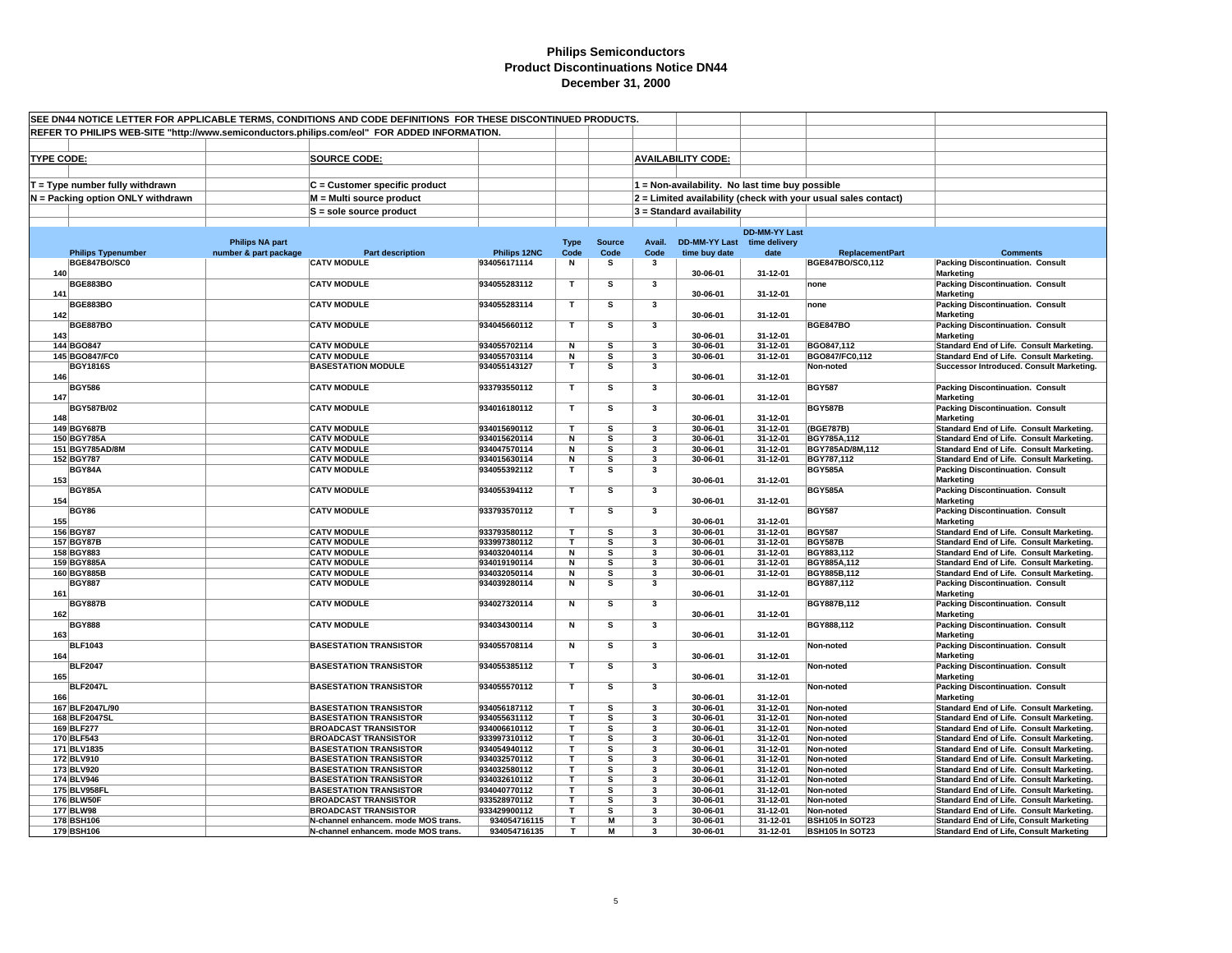| SEE DN44 NOTICE LETTER FOR APPLICABLE TERMS, CONDITIONS AND CODE DEFINITIONS FOR THESE DISCONTINUED PRODUCTS.<br>REFER TO PHILIPS WEB-SITE "http://www.semiconductors.philips.com/eol" FOR ADDED INFORMATION. |                                         |                        |                                                                 |                              |                         |                         |                              |                                                 |                      |                                                                |                                                                                       |
|---------------------------------------------------------------------------------------------------------------------------------------------------------------------------------------------------------------|-----------------------------------------|------------------------|-----------------------------------------------------------------|------------------------------|-------------------------|-------------------------|------------------------------|-------------------------------------------------|----------------------|----------------------------------------------------------------|---------------------------------------------------------------------------------------|
|                                                                                                                                                                                                               |                                         |                        |                                                                 |                              |                         |                         |                              |                                                 |                      |                                                                |                                                                                       |
|                                                                                                                                                                                                               |                                         |                        |                                                                 |                              |                         |                         |                              |                                                 |                      |                                                                |                                                                                       |
| <b>TYPE CODE:</b>                                                                                                                                                                                             |                                         |                        | <b>SOURCE CODE:</b>                                             |                              |                         |                         |                              | <b>AVAILABILITY CODE:</b>                       |                      |                                                                |                                                                                       |
|                                                                                                                                                                                                               |                                         |                        |                                                                 |                              |                         |                         |                              |                                                 |                      |                                                                |                                                                                       |
|                                                                                                                                                                                                               | T = Type number fully withdrawn         |                        | $C =$ Customer specific product                                 |                              |                         |                         |                              | 1 = Non-availability. No last time buy possible |                      |                                                                |                                                                                       |
|                                                                                                                                                                                                               | N = Packing option ONLY withdrawn       |                        | M = Multi source product                                        |                              |                         |                         |                              |                                                 |                      | 2 = Limited availability (check with your usual sales contact) |                                                                                       |
|                                                                                                                                                                                                               |                                         |                        | $S =$ sole source product                                       |                              |                         |                         |                              | 3 = Standard availability                       |                      |                                                                |                                                                                       |
|                                                                                                                                                                                                               |                                         |                        |                                                                 |                              |                         |                         |                              |                                                 | <b>DD-MM-YY Last</b> |                                                                |                                                                                       |
|                                                                                                                                                                                                               |                                         | <b>Philips NA part</b> |                                                                 |                              | <b>Type</b>             | <b>Source</b>           | Avail.                       | DD-MM-YY Last time delivery                     |                      |                                                                |                                                                                       |
|                                                                                                                                                                                                               | <b>Philips Typenumber</b><br>180 BSH206 | number & part package  | <b>Part description</b><br>P-channel enhancem. mode MOS trans.  | Philips 12NC<br>934054722115 | Code<br>T               | Code<br>M               | Code<br>$\mathbf{3}$         | time buy date<br>30-06-01                       | date<br>31-12-01     | <b>ReplacementPart</b><br>BSH105 In SOT23                      | <b>Comments</b><br><b>Standard End of Life, Consult Marketing</b>                     |
|                                                                                                                                                                                                               | 181 BSH206                              |                        | P-channel enhancem. mode MOS trans.                             | 934054722135                 | T.                      | М                       | 3                            | 30-06-01                                        | 31-12-01             | BSH105 In SOT23                                                | <b>Standard End of Life, Consult Marketing</b>                                        |
|                                                                                                                                                                                                               | <b>182 BSN20W</b>                       |                        | N-ch.enhancem.mode vert. D-MOS tr.                              | 934043610115                 | T                       | M                       | -3                           | 30-06-01                                        | 31-12-01             | <b>BSN20</b>                                                   | <b>Standard End of Life, Consult Marketing</b>                                        |
|                                                                                                                                                                                                               | 183 BT136B-600                          |                        | Triac                                                           | 934047700118                 | T                       | М                       | 3                            | 30-06-01                                        | 31-12-01             | BT136S-600E                                                    | <b>Standard End of Life, Consult Marketing</b>                                        |
|                                                                                                                                                                                                               | 184 BT150S-500R                         |                        | Thyristor                                                       | 934048890118                 | т                       | М                       | 3                            | 30-06-01                                        | 31-12-01             | BT150S-600R                                                    | <b>Standard End of Life, Consult Marketing</b>                                        |
|                                                                                                                                                                                                               | 185 BT300-500R                          |                        | Thyristor                                                       | 934044370127                 | T.                      | М                       | $\overline{\mathbf{3}}$      | 30-06-01                                        | 31-12-01             | BT300-600R                                                     | SAME PART AVAILABLE BUT 600V                                                          |
|                                                                                                                                                                                                               | 186 BT300-800R                          |                        | Thyristor                                                       | 934044390127                 | T.                      | M                       | 3                            | 30-06-01                                        | 31-12-01             | BT300-600R                                                     | SAME PART AVAILABLE BUT 600V                                                          |
|                                                                                                                                                                                                               | 187 BT300S-500R                         |                        | <b>Thyristor</b>                                                | 934048830118                 | т                       | М                       | 3                            | 30-06-01                                        | 31-12-01             | BT300-600R                                                     | SAME PART AVAILABLE BUT 600V                                                          |
|                                                                                                                                                                                                               | 188 BT300S-800R<br>189 BU2708AX         |                        | Thyristor<br>Silicon diffused power transistor                  | 934048850118<br>934049690127 | T.<br>T.                | М<br>М                  | 3<br>$\overline{\mathbf{3}}$ | 30-06-01<br>30-06-01                            | 31-12-01<br>31-12-01 | BT300-600R<br><b>BU2708AF</b>                                  | <b>SAME PART AVAILABLE BUT 600V</b><br><b>Standard End of Life, Consult Marketing</b> |
|                                                                                                                                                                                                               | 190 BU2708DX                            |                        | Silicon diffused power transistor                               | 934049700127                 | $\overline{\mathsf{r}}$ | $\overline{\mathsf{M}}$ | 3                            | 30-06-01                                        | 31-12-01             | None                                                           | <b>Standard End of Life, Consult Marketing</b>                                        |
|                                                                                                                                                                                                               |                                         |                        |                                                                 |                              |                         |                         |                              |                                                 |                      |                                                                | Intergrated Diode, Standard End of Life,                                              |
|                                                                                                                                                                                                               | 191 BU2720AX                            |                        | <b>DEFLECTION TRANSISTOR</b>                                    | 934049710127                 | T                       | М                       | 3                            | 30-06-01                                        | 31-12-01             | <b>BU2720DX</b>                                                | <b>Consult Marketing.</b>                                                             |
|                                                                                                                                                                                                               |                                         |                        |                                                                 |                              |                         |                         |                              |                                                 |                      |                                                                | Intergrated Diode, Standard End of Life,                                              |
|                                                                                                                                                                                                               | 192 BU2725AX                            |                        | <b>DEFLECTION TRANSISTOR</b>                                    | 934049740127                 | т                       | М                       | 3                            | 30-06-01                                        | 31-12-01             | <b>BU2725DX</b>                                                | <b>Consult Marketing.</b>                                                             |
|                                                                                                                                                                                                               | 193 BU4507AF                            |                        | <b>DEFLECTION TRANSISTOR</b>                                    | 934055082127                 | T.                      | М                       | 3                            | 30-06-01                                        | 31-12-01             | <b>BU4507AX</b>                                                | BU4507AXINSOT399                                                                      |
|                                                                                                                                                                                                               | 194 BU4507AZ                            |                        | <b>DEFLECTION TRANSISTOR</b>                                    | 934055081127                 | T                       | M                       | 3                            | 30-06-01                                        | 31-12-01             | <b>BU4507DZ</b>                                                | <b>INTEGRATED DIODE</b>                                                               |
|                                                                                                                                                                                                               |                                         |                        |                                                                 |                              |                         |                         |                              |                                                 |                      |                                                                | <b>SAME PART AVAILABLE IN SOT399</b>                                                  |
|                                                                                                                                                                                                               | 195 BU4507DF                            |                        | HIGH PERF'CE DEFL.TR.FAMILY                                     | 934055085127                 | T                       | M                       | $\mathbf{3}$                 | 30-06-01                                        | 31-12-01             | <b>BU4507DX</b>                                                | <b>PACKAGE</b>                                                                        |
|                                                                                                                                                                                                               | 196 BU4507DZ                            |                        | HIGH PERF'CE DEFL.TR.FAMILY                                     | 934055084127                 | T                       | М                       | $\mathbf{a}$                 | 30-06-01                                        | 31-12-01             | <b>BU4507DX</b>                                                | <b>SAMEPART</b><br>AVAILABLEINSOT399PACKAGE                                           |
|                                                                                                                                                                                                               | 197 BU4508AZ                            |                        | <b>DEFLECTION TRANSISTOR</b>                                    | 934055087127                 | T.                      | M                       | $\mathbf{3}$                 | 30-06-01                                        | 31-12-01             | <b>BU4508DZ</b>                                                | <b>INTEGRATED DIODE</b>                                                               |
|                                                                                                                                                                                                               |                                         |                        |                                                                 |                              |                         |                         |                              |                                                 |                      |                                                                | <b>SAME PART AVAILABLE IN SOT399</b>                                                  |
|                                                                                                                                                                                                               | 198 BU4523AF                            |                        | HIGH PERF'CE DEFL.TR.FAMILY                                     | 934054801127                 | T                       | М                       | 3                            | 30-06-01                                        | 31-12-01             | <b>BU4523AX</b>                                                | <b>PACKAGE</b>                                                                        |
|                                                                                                                                                                                                               | 199 BU4523AW                            |                        | <b>DEFLECTION TRANSISTOR</b>                                    | 934055218127                 | T                       | M                       | 3                            | 30-06-01                                        | 31-12-01             | <b>BU4523AX</b>                                                | <b>BU4523AX IN SOT399</b>                                                             |
|                                                                                                                                                                                                               | 200 BU4525AF                            |                        | <b>DEFLECTION TRANSISTOR</b>                                    | 934055097127                 | T                       | M                       | $\overline{\mathbf{3}}$      | 30-06-01                                        | 31-12-01             | <b>BU4525AX</b>                                                | <b>BU4525 AX IN SOT399</b>                                                            |
|                                                                                                                                                                                                               |                                         |                        |                                                                 |                              |                         |                         |                              |                                                 |                      |                                                                |                                                                                       |
|                                                                                                                                                                                                               | 201 BU4525AL                            |                        | <b>DEFLECTION TRANSISTOR</b>                                    | 934055100127                 | T.                      | М                       | 3                            | 30-06-01                                        | 31-12-01             | <b>BU4530AL</b>                                                | BIGGER PART SIZE, SEE REPLACEMENT                                                     |
|                                                                                                                                                                                                               | 202 BU4525AW<br>203 BU506DF             |                        | <b>DEFLECTION TRANSISTOR</b>                                    | 934055099127<br>933926310127 | T<br>T.                 | М<br>М                  | $\overline{\mathbf{3}}$<br>3 | 30-06-01<br>30-06-01                            | 31-12-01<br>31-12-01 | <b>BU4525AX</b><br>Non-noted                                   | <b>BU4525 AX IN SOT399</b><br><b>Standard End of Life, Consult Marketing</b>          |
|                                                                                                                                                                                                               | 204 BUJ100AT                            |                        | Silicon diffused power transistor<br><b>LIGHTING TRANSISTOR</b> | 934055756135                 | т                       | М                       | 3                            | 30-06-01                                        | 31-12-01             | <b>BUJ100</b>                                                  | <b>Standard End of Life, Consult Marketing</b>                                        |
|                                                                                                                                                                                                               | 205 BUJ103AU                            |                        | <b>LIGHTING TRANSISTOR</b>                                      | 934055573127                 | т                       | М                       | 3                            | 30-06-01                                        | 31-12-01             | None                                                           | <b>Standard End of Life, Consult Marketing</b>                                        |
|                                                                                                                                                                                                               | 206 BUJ106AX                            |                        | <b>LIGHTING TRANSISTOR</b>                                      | 934055448127                 | т                       | M                       | 3                            | 30-06-01                                        | 31-12-01             | <b>BUJ106A</b>                                                 | <b>Standard End of Life, Consult Marketing</b>                                        |
|                                                                                                                                                                                                               |                                         |                        |                                                                 |                              |                         |                         |                              |                                                 |                      |                                                                |                                                                                       |
|                                                                                                                                                                                                               | 207 BUJ204AX                            |                        | <b>LIGHTING TRANSISTOR</b>                                      | 934055161127                 | T                       | М                       | 3                            | 30-06-01                                        | 31-12-01             | BUJ204BX                                                       | Use BUJ204BX Hi Gain as the replacement                                               |
|                                                                                                                                                                                                               | 208 BUK102-50DL                         |                        | PowerMOS trans. Logic level TOPFET                              | 934027080127                 | T                       | M                       | $\mathbf{1}$                 | 31-12-00                                        | 31-12-00             | None                                                           | Alternative type Not yet developed                                                    |
|                                                                                                                                                                                                               |                                         |                        |                                                                 |                              |                         |                         |                              |                                                 |                      |                                                                | Replacement Part Is Not available as yet,                                             |
|                                                                                                                                                                                                               | 209 BUK102-50GL                         |                        | PowerMOS trans. Logic level TOPFET                              | 934020710127                 | T                       | M                       | 3                            | 30-06-01                                        | 31-12-01             | None                                                           | Not developed,                                                                        |
|                                                                                                                                                                                                               |                                         |                        |                                                                 |                              |                         |                         |                              |                                                 |                      |                                                                | Replacement Part Is Not available as yet,                                             |
|                                                                                                                                                                                                               | 210 BUK104-50S                          |                        | PowerMOS trans. Logic level TOPFET                              | 934023820127                 | T                       | М                       | $\mathbf{1}$                 | 31-12-00                                        | 31-12-00             | None                                                           | Not developed<br>Replacement Part Is Not available as yet,                            |
|                                                                                                                                                                                                               | 211 BUK108-50GS                         |                        | <b>PowerMOS transistor</b>                                      | 934041720118                 | $\mathbf{T}$            | M                       | $\mathbf{1}$                 | 31-12-00                                        | 31-12-00             | None                                                           | Not developed                                                                         |
|                                                                                                                                                                                                               |                                         |                        |                                                                 |                              |                         |                         |                              |                                                 |                      |                                                                | Replacement Part Is Not available as yet,                                             |
|                                                                                                                                                                                                               | 212 BUK110-50DL                         |                        | <b>PowerMOS transistor</b>                                      | 934041760118                 | T.                      | М                       | 3                            | 30-06-01                                        | 31-12-01             | None                                                           | Not developed                                                                         |
|                                                                                                                                                                                                               |                                         |                        |                                                                 |                              |                         |                         |                              |                                                 |                      |                                                                | Replacement Part Is Not available as yet,                                             |
|                                                                                                                                                                                                               | 213 BUK110-50GS                         |                        | <b>PowerMOS transistor</b>                                      | 934041780118                 | т                       | М                       | $\mathbf{1}$                 | 31-12-00                                        | 31-12-00             | None                                                           | Not developed                                                                         |
|                                                                                                                                                                                                               |                                         |                        |                                                                 |                              |                         |                         |                              |                                                 |                      |                                                                | Replacement Part Is Not available as yet,                                             |
|                                                                                                                                                                                                               | 214 BUK116-50S                          |                        | Logic level TOPFET                                              | 934044640118                 | T                       | M                       | $\mathbf{1}$                 | 31-12-00                                        | 31-12-00             | None                                                           | Not developed                                                                         |
|                                                                                                                                                                                                               |                                         |                        |                                                                 |                              |                         |                         |                              |                                                 |                      |                                                                | Replacement Part Is Not available as yet,                                             |
|                                                                                                                                                                                                               | 215 BUK200-50X                          |                        | PowerMos trans.TOPFET high side sw.                             | 934035320127                 | $\mathbf{T}$            | M                       | $\mathbf{1}$                 | 31-12-00                                        | 31-12-00             | None                                                           | Not developed                                                                         |
|                                                                                                                                                                                                               | 216 BUK201-50X                          |                        | <b>PowerMOS transistor</b>                                      | 934041600127                 | T                       | M                       | $\mathbf{1}$                 | 31-12-00                                        | 31-12-00             | None                                                           | Replacement Part Is Not available as yet,<br>Not developed                            |
|                                                                                                                                                                                                               |                                         |                        |                                                                 |                              |                         |                         |                              |                                                 |                      |                                                                | Replacement Part Is Not available as yet,                                             |
|                                                                                                                                                                                                               | 217 BUK203-50X                          |                        | PowerMos trans.TOPFET high side sw.                             | 934026150127                 | T                       | M                       | 3                            | 30-06-01                                        | 31-12-01             | None                                                           | Not developed                                                                         |
|                                                                                                                                                                                                               |                                         |                        |                                                                 |                              |                         |                         |                              |                                                 |                      |                                                                | Replacement Part Is Not available as yet,                                             |
|                                                                                                                                                                                                               | 218 BUK205-50X                          |                        | <b>TOPFET high side switch</b>                                  | 934041640118                 | T                       | М                       | $\mathbf{3}$                 | 30-06-01                                        | 31-12-01             | None                                                           | Not developed                                                                         |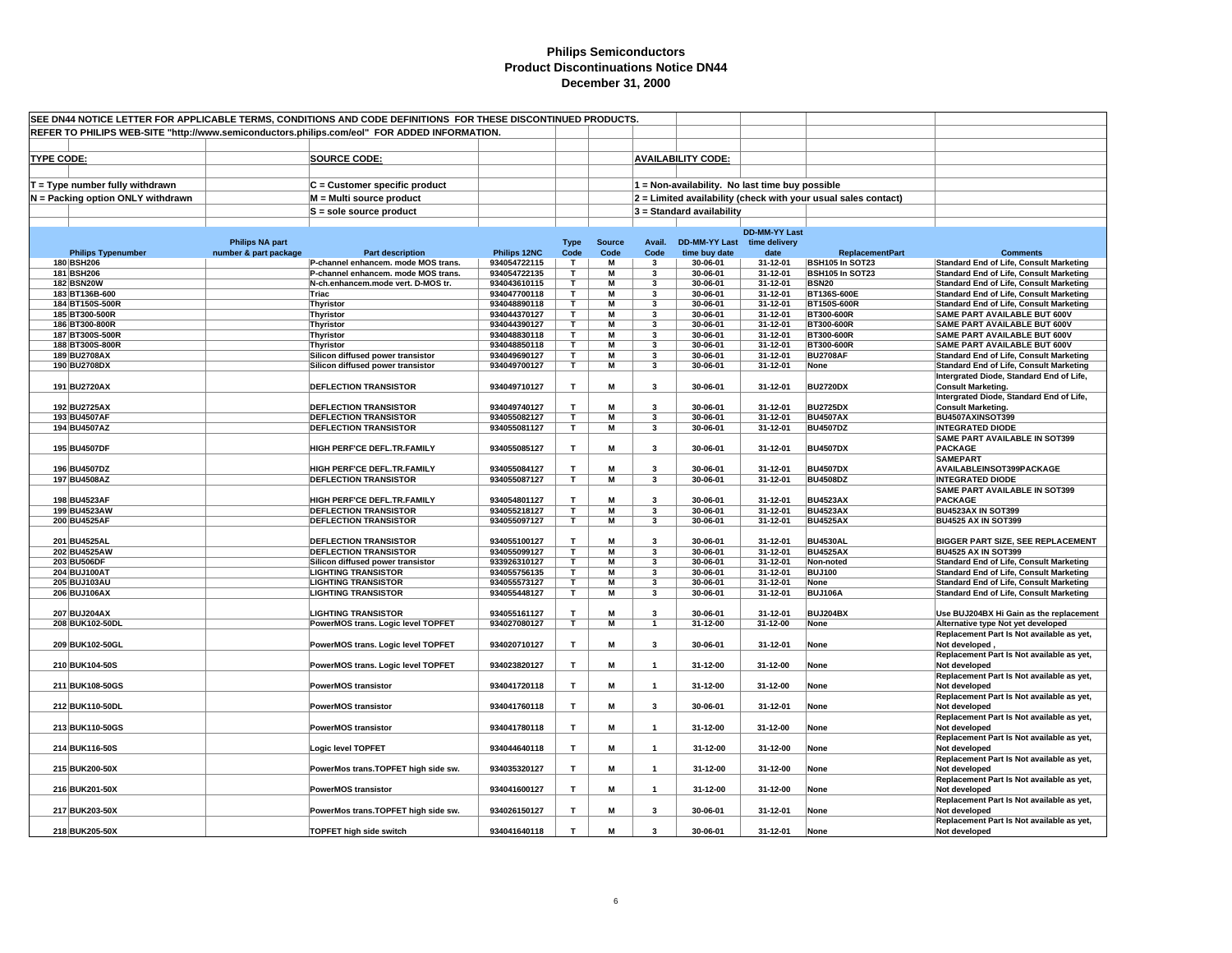| SEE DN44 NOTICE LETTER FOR APPLICABLE TERMS, CONDITIONS AND CODE DEFINITIONS FOR THESE DISCONTINUED PRODUCTS.<br>REFER TO PHILIPS WEB-SITE "http://www.semiconductors.philips.com/eol" FOR ADDED INFORMATION. |                        |                                                                |                              |                         |                     |                                |                                                 |                                                     |                                                                |                                                                             |
|---------------------------------------------------------------------------------------------------------------------------------------------------------------------------------------------------------------|------------------------|----------------------------------------------------------------|------------------------------|-------------------------|---------------------|--------------------------------|-------------------------------------------------|-----------------------------------------------------|----------------------------------------------------------------|-----------------------------------------------------------------------------|
|                                                                                                                                                                                                               |                        |                                                                |                              |                         |                     |                                |                                                 |                                                     |                                                                |                                                                             |
| <b>TYPE CODE:</b>                                                                                                                                                                                             |                        | <b>SOURCE CODE:</b>                                            |                              |                         |                     |                                | <b>AVAILABILITY CODE:</b>                       |                                                     |                                                                |                                                                             |
| T = Type number fully withdrawn                                                                                                                                                                               |                        | C = Customer specific product                                  |                              |                         |                     |                                | 1 = Non-availability. No last time buy possible |                                                     |                                                                |                                                                             |
| N = Packing option ONLY withdrawn                                                                                                                                                                             |                        | M = Multi source product                                       |                              |                         |                     |                                |                                                 |                                                     | 2 = Limited availability (check with your usual sales contact) |                                                                             |
|                                                                                                                                                                                                               |                        | $S =$ sole source product                                      |                              |                         |                     |                                | 3 = Standard availability                       |                                                     |                                                                |                                                                             |
|                                                                                                                                                                                                               |                        |                                                                |                              |                         |                     |                                |                                                 |                                                     |                                                                |                                                                             |
|                                                                                                                                                                                                               | <b>Philips NA part</b> |                                                                |                              |                         | <b>Source</b>       | Avail.                         |                                                 | <b>DD-MM-YY Last</b><br>DD-MM-YY Last time delivery |                                                                |                                                                             |
| <b>Philips Typenumber</b>                                                                                                                                                                                     | number & part package  | <b>Part description</b>                                        | Philips 12NC                 | <b>Type</b><br>Code     | Code                | Code                           | time buy date                                   | date                                                | <b>ReplacementPart</b>                                         | <b>Comments</b>                                                             |
|                                                                                                                                                                                                               |                        |                                                                |                              |                         |                     |                                |                                                 |                                                     |                                                                | Replacement Part Is Not available as yet,                                   |
| 219 BUK207-50X                                                                                                                                                                                                |                        | <b>HIGHSIDE TOPFET 1</b>                                       | 934041680118                 | T                       | M                   | $\mathbf{1}$                   | 31-12-00                                        | 31-12-00                                            | None                                                           | Not developed<br>Replacement Part Is Not available as yet,                  |
| 220 BUK207-50Y                                                                                                                                                                                                |                        | <b>HIGHSIDE TOPFET 2</b>                                       | 934041690118                 | T.                      | M                   | $\overline{\mathbf{3}}$        | 30-06-01                                        | 31-12-01                                            | None                                                           | Not developed                                                               |
| 221 BUW85                                                                                                                                                                                                     |                        | Silicon diffused power transistor                              | 933439810127                 | T.                      | M                   | 3                              | 30-06-01                                        | 31-12-01                                            | <b>BUX85</b>                                                   | <b>NEAREST EQUIVALENT, TO 220 PACKAGE</b>                                   |
| <b>222 BUX84</b>                                                                                                                                                                                              |                        | Silicon diffused power transistor                              | 933289040127                 | T.                      | M                   | 3                              | 30-06-01                                        | 31-12-01                                            | <b>BUX85</b>                                                   | <b>NEAREST EQUIVALENT</b>                                                   |
| 223 BYD12D                                                                                                                                                                                                    |                        | Controlled avalanche rectifier                                 | 934055240143                 | T.                      | М                   | 1                              | 31-12-00                                        | 31-12-00                                            | None                                                           | No replacement Part available                                               |
| 224 BYD12G                                                                                                                                                                                                    |                        | Controlled avalanche rectifier                                 | 934055241143                 | $\overline{\mathsf{T}}$ | $\overline{M}$      | $\overline{\mathbf{1}}$        | $31 - 12 - 00$                                  | 31-12-00                                            | None                                                           | No replacement Part available                                               |
| 225 BYD12J                                                                                                                                                                                                    |                        | Controlled avalanche rectifier                                 | 934055242143                 | т                       | М                   | $\mathbf{1}$                   | 31-12-00                                        | 31-12-00                                            | None                                                           | No replacement Part available                                               |
| 226 BYD12K<br><b>227 BYD12M</b>                                                                                                                                                                               |                        | Controlled avalanche rectifier                                 | 934055243143<br>934055267143 | T.<br>T.                | M<br>М              | $\mathbf{1}$                   | 31-12-00                                        | 31-12-00<br>31-12-00                                | None                                                           | No replacement Part available                                               |
| 228 BYD32D                                                                                                                                                                                                    |                        | Controlled avalanche rectifier<br>Fast soft recovery rectifier | 934055244143                 | Τ                       | M                   | $\mathbf{1}$<br>1              | 31-12-00<br>31-12-00                            | 31-12-00                                            | None<br>None                                                   | No replacement Part available<br>No replacement Part available              |
| 229 BYD32G                                                                                                                                                                                                    |                        | Fast soft recovery rectifier                                   | 934055245143                 | т                       | M                   | $\mathbf{1}$                   | 31-12-00                                        | 31-12-00                                            | None                                                           | No replacement Part available                                               |
| 230 BYD32J                                                                                                                                                                                                    |                        | Fast soft recovery rectifier                                   | 934055246143                 | T.                      | М                   | $\mathbf{1}$                   | 31-12-00                                        | 31-12-00                                            | None                                                           | No replacement Part available                                               |
| 231 BYD52G                                                                                                                                                                                                    |                        | Fast soft recovery rectifier                                   | 934055248143                 | T.                      | М                   | $\overline{1}$                 | 31-12-00                                        | 31-12-00                                            | None                                                           | No replacement Part available                                               |
| 232 BYD52J                                                                                                                                                                                                    |                        | Fast soft recovery rectifier                                   | 934055249143                 | T.                      | M                   | $\overline{\mathbf{1}}$        | 31-12-00                                        | 31-12-00                                            | None                                                           | No replacement Part available                                               |
| 233 BYD72A<br>234 BYD72B                                                                                                                                                                                      |                        | Ultra fast recovery diode<br>Ultra fast recovery diode         | 934055250143<br>934055251143 | T.<br>т                 | $\overline{M}$<br>M | $\overline{1}$<br>$\mathbf{1}$ | 31-12-00<br>31-12-00                            | 31-12-00<br>31-12-00                                | None<br>None                                                   | No replacement Part available<br>No replacement Part available              |
| 235 BYD72C                                                                                                                                                                                                    |                        | Ultra fast recovery diode                                      | 934055252143                 | T.                      | M                   | $\mathbf{1}$                   | 31-12-00                                        | 31-12-00                                            | None                                                           | No replacement Part available                                               |
| 236 BYD72D                                                                                                                                                                                                    |                        | Ultra fast recovery diode                                      | 934055253143                 | T                       | М                   | $\mathbf{1}$                   | 31-12-00                                        | 31-12-00                                            | None                                                           | No replacement Part available                                               |
| 237 BYD72G                                                                                                                                                                                                    |                        | Ultra fast recovery diode                                      | 934055256143                 | T.                      | М                   | $\mathbf{1}$                   | 31-12-00                                        | 31-12-00                                            | None                                                           | No replacement Part available                                               |
| 238 BYQ28ED-150                                                                                                                                                                                               |                        | Rectifier diode ultrafast                                      | 934054885118                 | т                       | М                   | $\mathbf{3}$                   | 30-06-01                                        | 31-12-01                                            | BYQ28ED-200                                                    | Same Type Higher Voltage Grade. Standard<br>End of Life. Consult Marketing. |
|                                                                                                                                                                                                               |                        |                                                                |                              |                         |                     |                                |                                                 |                                                     |                                                                | Same Type Higher Voltage Grade. Standard                                    |
| 239 BYQ28X-150                                                                                                                                                                                                |                        | Rectifier diode ultrafast, epitaxial                           | 934039590127                 | T                       | M                   | $\overline{\mathbf{3}}$        | 30-06-01                                        | 31-12-01                                            | BYQ28EX-200                                                    | End of Life. Consult Marketing.                                             |
| 240 BYQ30ED-100                                                                                                                                                                                               |                        | Rectifier diode ultrafast                                      | 934054745118                 | T.                      | M                   | $\mathbf{3}$                   | 30-06-01                                        | 31-12-01                                            | BYQ30ED-200                                                    | Same Type Higher Voltage Grade. Standard<br>End of Life. Consult Marketing. |
|                                                                                                                                                                                                               |                        |                                                                |                              |                         |                     |                                |                                                 |                                                     |                                                                | Same Type Higher Voltage Grade. Standard                                    |
| 241 BYQ30ED-150                                                                                                                                                                                               |                        | Rectifier diode ultrafast                                      | 934054746118                 | T                       | M                   | $\mathbf{3}$                   | 30-06-01                                        | 31-12-01                                            | BYQ30ED-200                                                    | End of Life. Consult Marketing.                                             |
| 242 BYQ40EW-150                                                                                                                                                                                               |                        | LV EPITAXIAL RECTIFIER                                         | 934055375127                 | T                       | M                   | $\overline{\mathbf{3}}$        | 30-06-01                                        | 31-12-01                                            | <b>BYQ40EW-200</b>                                             | Same Type Higher Voltage Grade. Standard<br>End of Life. Consult Marketing. |
|                                                                                                                                                                                                               |                        |                                                                |                              |                         |                     |                                |                                                 |                                                     |                                                                | Same Type Higher Voltage Grade. Standard                                    |
| 243 BYQ60EW-150                                                                                                                                                                                               |                        | LV EPITAXIAL RECTIFIER                                         | 934055377127                 | T.                      | M                   | $\mathbf{3}$                   | 30-06-01                                        | 31-12-01                                            | BYQ60EW-200                                                    | End of Life. Consult Marketing.                                             |
| 244 BZD27-C3V6                                                                                                                                                                                                |                        | Voltage regulator diode                                        | 934009380135                 | $\mathsf T$             | M                   | $\mathbf{3}$                   | 30-06-01                                        | 31-12-01                                            | None                                                           | No replacement Part available. Standard<br>End of Life.                     |
|                                                                                                                                                                                                               |                        |                                                                |                              |                         |                     |                                |                                                 |                                                     |                                                                | No replacement Part available. Standard                                     |
| 245 BZD27-C3V9                                                                                                                                                                                                |                        | Voltage regulator diode                                        | 934010860135                 | T.                      | M                   | 3                              | 30-06-01                                        | 31-12-01                                            | None                                                           | End of Life.<br>No replacement Part available . Standard                    |
| 246 BZD27-C4V3                                                                                                                                                                                                |                        | Voltage regulator diode                                        | 934010870135                 | T.                      | M                   | $\overline{\mathbf{3}}$        | 30-06-01                                        | 31-12-01                                            | None                                                           | End of Life.                                                                |
| 247 BZD27-C4V7                                                                                                                                                                                                |                        |                                                                | 934010880135                 | T.                      | M                   | $\mathbf{3}$                   |                                                 |                                                     |                                                                | No replacement Part available . Standard                                    |
|                                                                                                                                                                                                               |                        | Voltage regulator diode                                        |                              |                         |                     |                                | 30-06-01                                        | 31-12-01                                            | None                                                           | End of Life.<br>No replacement Part available. Standard                     |
| 248 BZD27-C5V1                                                                                                                                                                                                |                        | Voltage regulator diode                                        | 934010890135                 | T.                      | M                   | $\mathbf{3}$                   | 30-06-01                                        | 31-12-01                                            | None                                                           | End of Life.                                                                |
| 249 BZD27-C5V6                                                                                                                                                                                                |                        | Voltage regulator diode                                        | 934010900135                 | T.                      | М                   | $\mathbf{3}$                   | 30-06-01                                        | 31-12-01                                            | None                                                           | No replacement Part available. Standard<br>End of Life.                     |
|                                                                                                                                                                                                               |                        |                                                                |                              |                         |                     |                                |                                                 |                                                     |                                                                | No replacement Part available . Standard                                    |
| 250 BZD27-C5V6                                                                                                                                                                                                |                        | Voltage regulator diode                                        | 934010900115                 | $\mathbf{T}$            | M                   | $\mathbf{3}$                   | 30-06-01                                        | 31-12-01                                            | None                                                           | End of Life.<br>No replacement Part available . Standard                    |
| 251 BZD27-C6V2                                                                                                                                                                                                |                        | Voltage regulator diode                                        | 934010910135                 | T.                      | M                   | $\mathbf{3}$                   | 30-06-01                                        | 31-12-01                                            | None                                                           | End of Life.                                                                |
|                                                                                                                                                                                                               |                        |                                                                |                              |                         |                     |                                |                                                 |                                                     |                                                                | No replacement Part available. Standard                                     |
| 252 BZD27-C6V8<br>253 BZV10                                                                                                                                                                                   |                        | Voltage regulator diode<br>Voltage regulator diode             | 934010920135<br>933197050143 | T.<br>T.                | M<br>М              | 3<br>3                         | 30-06-01<br>30-06-01                            | 31-12-01<br>31-12-01                                | None<br>Non-noted                                              | End of Life.<br><b>Standard End of Life, Consult Marketing</b>              |
| 254 BZV10                                                                                                                                                                                                     |                        | Voltage regulator diode                                        | 933197050133                 | T.                      | s                   | 3                              | 30-09-01                                        | 31-12-01                                            | Non-noted                                                      | <b>Standard End of Life, Consult Marketing</b>                              |
| 255 BZV10                                                                                                                                                                                                     |                        | Voltage regulator diode                                        | 933197050113                 | T.                      | s                   | $\overline{\mathbf{3}}$        | 30-09-01                                        | 31-12-01                                            | Non-noted                                                      | <b>Standard End of Life, Consult Marketing</b>                              |
| 256 BZV11                                                                                                                                                                                                     |                        | Voltage regulator diode                                        | 933197060143                 | $\mathbf{r}$            | s                   | $\mathbf{a}$                   | 30-09-01                                        | 31-12-01                                            | Non-noted                                                      | <b>Standard End of Life, Consult Marketing</b>                              |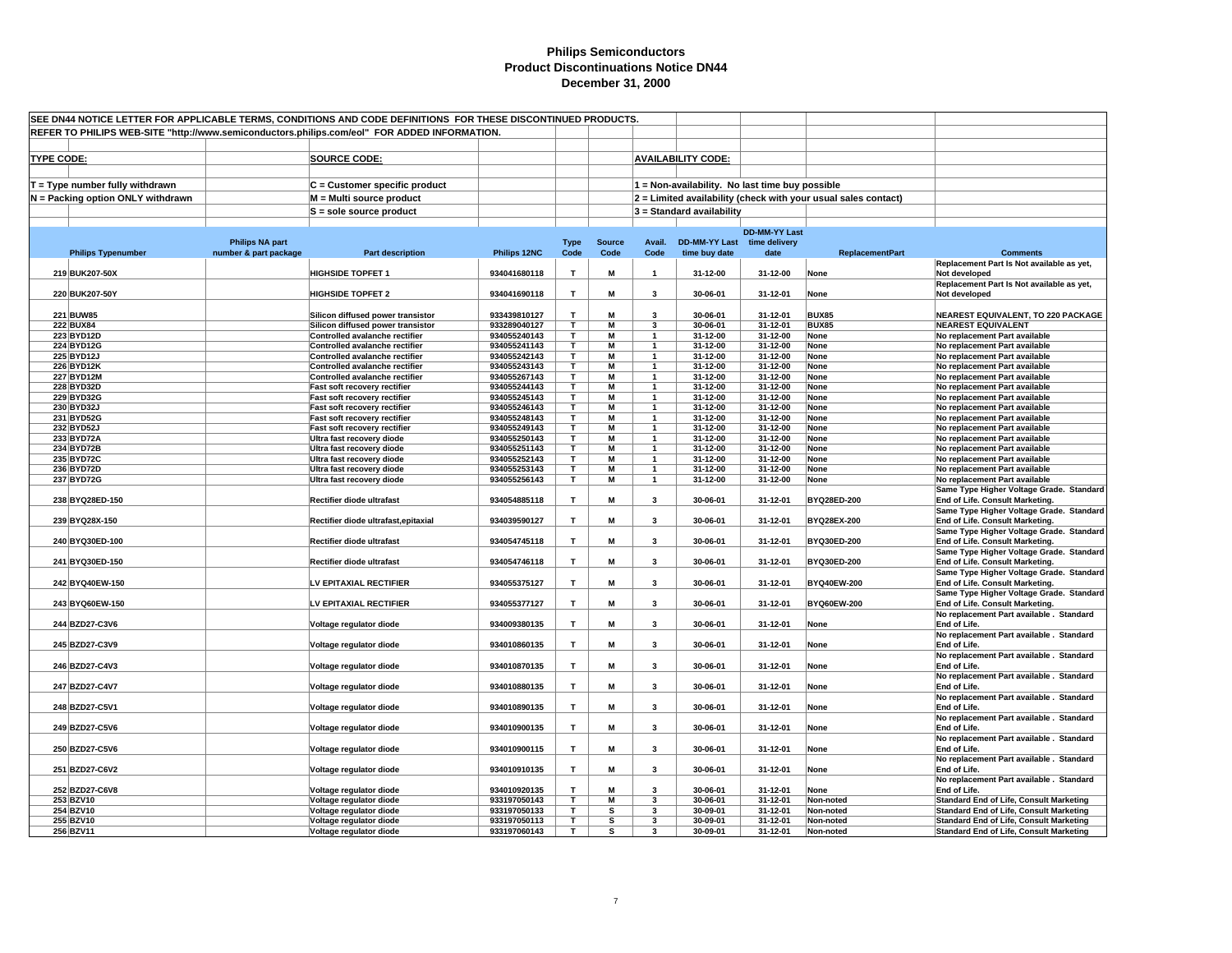| SEE DN44 NOTICE LETTER FOR APPLICABLE TERMS, CONDITIONS AND CODE DEFINITIONS FOR THESE DISCONTINUED PRODUCTS.<br>REFER TO PHILIPS WEB-SITE "http://www.semiconductors.philips.com/eol" FOR ADDED INFORMATION. |                                                 |                                                                            |                              |                     |                         |                         |                                              |                                                 |                                                                |                                                                                                  |
|---------------------------------------------------------------------------------------------------------------------------------------------------------------------------------------------------------------|-------------------------------------------------|----------------------------------------------------------------------------|------------------------------|---------------------|-------------------------|-------------------------|----------------------------------------------|-------------------------------------------------|----------------------------------------------------------------|--------------------------------------------------------------------------------------------------|
|                                                                                                                                                                                                               |                                                 |                                                                            |                              |                     |                         |                         |                                              |                                                 |                                                                |                                                                                                  |
| <b>TYPE CODE:</b>                                                                                                                                                                                             |                                                 | <b>SOURCE CODE:</b>                                                        |                              |                     |                         |                         | <b>AVAILABILITY CODE:</b>                    |                                                 |                                                                |                                                                                                  |
|                                                                                                                                                                                                               |                                                 |                                                                            |                              |                     |                         |                         |                                              |                                                 |                                                                |                                                                                                  |
| $T = Type$ number fully withdrawn                                                                                                                                                                             |                                                 | C = Customer specific product                                              |                              |                     |                         |                         |                                              | 1 = Non-availability. No last time buy possible |                                                                |                                                                                                  |
| N = Packing option ONLY withdrawn                                                                                                                                                                             |                                                 | M = Multi source product                                                   |                              |                     |                         |                         |                                              |                                                 | 2 = Limited availability (check with your usual sales contact) |                                                                                                  |
|                                                                                                                                                                                                               |                                                 | $S = sole source product$                                                  |                              |                     |                         |                         | 3 = Standard availability                    |                                                 |                                                                |                                                                                                  |
|                                                                                                                                                                                                               |                                                 |                                                                            |                              |                     |                         |                         |                                              |                                                 |                                                                |                                                                                                  |
|                                                                                                                                                                                                               |                                                 |                                                                            |                              |                     |                         |                         |                                              | <b>DD-MM-YY Last</b>                            |                                                                |                                                                                                  |
| <b>Philips Typenumber</b>                                                                                                                                                                                     | <b>Philips NA part</b><br>number & part package | <b>Part description</b>                                                    | Philips 12NC                 | <b>Type</b><br>Code | <b>Source</b><br>Code   | Avail.<br>Code          | DD-MM-YY Last time delivery<br>time buy date | date                                            | <b>ReplacementPart</b>                                         | <b>Comments</b>                                                                                  |
| 257 BZV11                                                                                                                                                                                                     |                                                 | Voltage regulator diode                                                    | 933197060113                 | T                   | s                       | $\mathbf{3}$            | 30-09-01                                     | 31-12-01                                        | Non-noted                                                      | <b>Standard End of Life, Consult Marketing</b>                                                   |
| 258 BZV11                                                                                                                                                                                                     |                                                 | Voltage regulator diode                                                    | 933197060133                 | т                   | s                       | 3                       | 30-09-01                                     | 31-12-01                                        | Non-noted                                                      | <b>Standard End of Life, Consult Marketing</b>                                                   |
| 259 BZV12                                                                                                                                                                                                     |                                                 | Voltage regulator diode                                                    | 933197070143                 | T                   | s                       | 3                       | 30-09-01                                     | 31-12-01                                        | Non-noted                                                      | Standard End of Life, Consult Marketing                                                          |
| 260 BZV12                                                                                                                                                                                                     |                                                 | Voltage regulator diode                                                    | 933197070133                 | T                   | s                       | 3                       | 30-09-01                                     | 31-12-01                                        | Non-noted                                                      | <b>Standard End of Life, Consult Marketing</b>                                                   |
| 261 BZV12<br>262 BZV13                                                                                                                                                                                        |                                                 | Voltage regulator diode<br>Voltage regulator diode                         | 933197070113<br>933197080133 | т<br>T.             | s<br>s                  | 3<br>3                  | 30-09-01<br>30-09-01                         | 31-12-01<br>31-12-01                            | Non-noted<br>Non-noted                                         | <b>Standard End of Life, Consult Marketing</b><br><b>Standard End of Life, Consult Marketing</b> |
| 263 BZV13                                                                                                                                                                                                     |                                                 | Voltage regulator diode                                                    | 933197080143                 | T.                  | s                       | 3                       | 30-09-01                                     | 31-12-01                                        | Non-noted                                                      | <b>Standard End of Life, Consult Marketing</b>                                                   |
| 264 BZV13                                                                                                                                                                                                     |                                                 | Voltage regulator diode                                                    | 933197080113                 | т                   | s                       | 3                       | 30-09-01                                     | 31-12-01                                        | Non-noted                                                      | <b>Standard End of Life, Consult Marketing</b>                                                   |
| 265 BZV14                                                                                                                                                                                                     |                                                 | Voltage regulator diode                                                    | 933197090143                 | T.                  | s                       | 3                       | 30-09-01                                     | 31-12-01                                        | Non-noted                                                      | <b>Standard End of Life, Consult Marketing</b>                                                   |
| 266 BZV14                                                                                                                                                                                                     |                                                 | Voltage regulator diode                                                    | 933197090133                 | T.                  | s                       | $\overline{\mathbf{3}}$ | 30-09-01                                     | 31-12-01                                        | Non-noted                                                      | <b>Standard End of Life, Consult Marketing</b>                                                   |
| 267 BZV14                                                                                                                                                                                                     |                                                 | Voltage regulator diode                                                    | 933197090113                 | T.                  | $\overline{\mathbf{s}}$ | 3                       | 30-09-01                                     | 31-12-01                                        | Non-noted                                                      | <b>Standard End of Life, Consult Marketing</b>                                                   |
| 268 BZV37<br>269 BZV37                                                                                                                                                                                        |                                                 | Bidirectional volt. regulator diode<br>Bidirectional volt. regulator diode | 933246920113<br>933246920143 | T.<br>Τ             | s<br>s                  | 3<br>3                  | 30-09-01<br>30-09-01                         | 31-12-01<br>31-12-01                            | Non-noted<br>Non-noted                                         | <b>Standard End of Life, Consult Marketing</b><br><b>Standard End of Life, Consult Marketing</b> |
| 270 BZV37                                                                                                                                                                                                     |                                                 | Bidirectional volt. regulator diode                                        | 933246920133                 | T.                  | s                       | 3                       | 30-09-01                                     | 31-12-01                                        | Non-noted                                                      | <b>Standard End of Life, Consult Marketing</b>                                                   |
| 271 BZV86-1V4                                                                                                                                                                                                 |                                                 | Low voltage stabistors                                                     | 933890960113                 | т                   | s                       | 3                       | 30-09-01                                     | 31-12-01                                        | Non-noted                                                      | <b>Standard End of Life, Consult Marketing</b>                                                   |
| 272 BZV86-1V4                                                                                                                                                                                                 |                                                 | Low voltage stabistors                                                     | 933890960143                 | т                   | s                       | 3                       | 30-09-01                                     | 31-12-01                                        | Non-noted                                                      | <b>Standard End of Life, Consult Marketing</b>                                                   |
| 273 BZV86-1V4                                                                                                                                                                                                 |                                                 | Low voltage stabistors                                                     | 933890960133                 | т                   | s                       | 3                       | 30-09-01                                     | 31-12-01                                        | Non-noted                                                      | <b>Standard End of Life, Consult Marketing</b>                                                   |
| 274 BZV86-2V0                                                                                                                                                                                                 |                                                 | Low voltage stabistors                                                     | 933890970143                 | T.<br>T.            | s<br>s                  | 3                       | 30-09-01                                     | 31-12-01                                        | Non-noted                                                      | <b>Standard End of Life, Consult Marketing</b>                                                   |
| 275 BZV86-2V0<br>276 BZV86-2V0                                                                                                                                                                                |                                                 | Low voltage stabistors<br>Low voltage stabistors                           | 933890970113<br>933890970133 | T                   | s                       | 3<br>$\mathbf{3}$       | 30-09-01<br>30-09-01                         | 31-12-01<br>31-12-01                            | Non-noted<br>Non-noted                                         | <b>Standard End of Life, Consult Marketing</b><br><b>Standard End of Life, Consult Marketing</b> |
| 277 BZV86-2V6                                                                                                                                                                                                 |                                                 | Low voltage stabistors                                                     | 933890980143                 | т                   | s                       | 3                       | 30-09-01                                     | 31-12-01                                        | Non-noted                                                      | <b>Standard End of Life, Consult Marketing</b>                                                   |
| 278 BZV86-2V6                                                                                                                                                                                                 |                                                 | Low voltage stabistors                                                     | 933890980133                 | T                   | s                       | 3                       | 30-09-01                                     | 31-12-01                                        | Non-noted                                                      | <b>Standard End of Life, Consult Marketing</b>                                                   |
| 279 BZV86-2V6                                                                                                                                                                                                 |                                                 | Low voltage stabistors                                                     | 933890980113                 | T.                  | s                       | $\overline{\mathbf{3}}$ | 30-09-01                                     | 31-12-01                                        | Non-noted                                                      | <b>Standard End of Life, Consult Marketing</b>                                                   |
| 280 BZV86-3V2                                                                                                                                                                                                 |                                                 | Low voltage stabistors                                                     | 933890990113                 | т                   | s                       | 3                       | 30-09-01                                     | 31-12-01                                        | Non-noted                                                      | <b>Standard End of Life, Consult Marketing</b>                                                   |
| 281 BZV86-3V2<br>282 BZV86-3V2                                                                                                                                                                                |                                                 | Low voltage stabistors<br>Low voltage stabistors                           | 933890990143<br>933890990133 | т<br>T.             | s<br>s                  | 3<br>3                  | 30-09-01<br>30-09-01                         | 31-12-01<br>31-12-01                            | Non-noted<br>Non-noted                                         | <b>Standard End of Life, Consult Marketing</b><br><b>Standard End of Life, Consult Marketing</b> |
|                                                                                                                                                                                                               |                                                 |                                                                            |                              |                     |                         |                         |                                              |                                                 | Similar type with wider tolerance                              |                                                                                                  |
| 283 BZX79-A10                                                                                                                                                                                                 |                                                 | Voltage regulator diode                                                    | 933237140143                 | T                   | s                       | 3                       | 30-09-01                                     | 31-12-01                                        | limits:BZX79-B10                                               | <b>Standard End of Life, Consult Marketing</b>                                                   |
|                                                                                                                                                                                                               |                                                 |                                                                            |                              |                     |                         |                         |                                              |                                                 | Similar type with wider tolerance                              |                                                                                                  |
| 284 BZX79-A12                                                                                                                                                                                                 |                                                 | Voltage regulator diode                                                    | 933484010113                 | т                   | s                       | $\overline{\mathbf{3}}$ | 30-09-01                                     | 31-12-01                                        | limits:BZX79-B10                                               | <b>Standard End of Life, Consult Marketing</b>                                                   |
|                                                                                                                                                                                                               |                                                 |                                                                            |                              |                     |                         |                         |                                              |                                                 | Similar type with wider tolerance                              |                                                                                                  |
| 285 BZX79-A13                                                                                                                                                                                                 |                                                 | Voltage regulator diode                                                    | 934020610133                 | T                   | s                       | 3                       | 30-09-01                                     | 31-12-01                                        | limits:BZX79-B10<br>Similar type with wider tolerance          | <b>Standard End of Life, Consult Marketing</b>                                                   |
| 286 BZX79-A13                                                                                                                                                                                                 |                                                 | Voltage regulator diode                                                    | 934020610113                 | T                   | s                       | 3                       | 30-09-01                                     | 31-12-01                                        | limits:BZX79-B10                                               | <b>Standard End of Life, Consult Marketing</b>                                                   |
|                                                                                                                                                                                                               |                                                 |                                                                            |                              |                     |                         |                         |                                              |                                                 | Similar type with wider tolerance                              |                                                                                                  |
| 287 BZX79-A13                                                                                                                                                                                                 |                                                 | Voltage regulator diode                                                    | 934020610143                 | $\mathbf T$         | s                       | $\mathbf{3}$            | 30-09-01                                     | 31-12-01                                        | limits:BZX79-B10                                               | <b>Standard End of Life, Consult Marketing</b>                                                   |
|                                                                                                                                                                                                               |                                                 |                                                                            |                              |                     |                         |                         |                                              |                                                 | Similar type with wider tolerance                              |                                                                                                  |
| 288 BZX79-A15                                                                                                                                                                                                 |                                                 | Voltage regulator diode                                                    | 933210680143                 | $\mathbf T$         | s                       | $\overline{\mathbf{3}}$ | 30-09-01                                     | 31-12-01                                        | limits:BZX79-B10                                               | <b>Standard End of Life, Consult Marketing</b>                                                   |
| 289 BZX79-A15                                                                                                                                                                                                 |                                                 | Voltage regulator diode                                                    | 933210680113                 | T                   | s                       | 3                       | 30-09-01                                     | 31-12-01                                        | Similar type with wider tolerance<br>limits:BZX79-B10          | <b>Standard End of Life, Consult Marketing</b>                                                   |
|                                                                                                                                                                                                               |                                                 |                                                                            |                              |                     |                         |                         |                                              |                                                 | Similar type with wider tolerance                              |                                                                                                  |
| 290 BZX79-A15                                                                                                                                                                                                 |                                                 | Voltage regulator diode                                                    | 933210680133                 | $\mathbf{T}$        | s                       | $\mathbf{3}$            | 30-09-01                                     | 31-12-01                                        | limits:BZX79-B10                                               | <b>Standard End of Life, Consult Marketing</b>                                                   |
|                                                                                                                                                                                                               |                                                 |                                                                            |                              |                     |                         |                         |                                              |                                                 | Similar type with wider tolerance                              |                                                                                                  |
| 291 BZX79-A18                                                                                                                                                                                                 |                                                 | Voltage regulator diode                                                    | 934030340133                 | T.                  | s                       | 3                       | 30-09-01                                     | 31-12-01                                        | limits:BZX79-B10                                               | <b>Standard End of Life, Consult Marketing</b>                                                   |
|                                                                                                                                                                                                               |                                                 |                                                                            |                              |                     |                         |                         |                                              |                                                 | Similar type with wider tolerance                              |                                                                                                  |
| 292 BZX79-A18                                                                                                                                                                                                 |                                                 | Voltage regulator diode                                                    | 934030340143                 | T                   | s                       | $\mathbf{3}$            | 30-09-01                                     | 31-12-01                                        | limits:BZX79-B10                                               | <b>Standard End of Life, Consult Marketing</b>                                                   |
| 293 BZX79-A18                                                                                                                                                                                                 |                                                 | Voltage regulator diode                                                    | 934030340113                 | T                   | s                       | $\mathbf{3}$            | 30-09-01                                     | 31-12-01                                        | Similar type with wider tolerance<br>limits:BZX79-B10          | <b>Standard End of Life, Consult Marketing</b>                                                   |
|                                                                                                                                                                                                               |                                                 |                                                                            |                              |                     |                         |                         |                                              |                                                 | Similar type with wider tolerance                              |                                                                                                  |
| 294 BZX79-A24                                                                                                                                                                                                 |                                                 | Voltage regulator diode                                                    | 934028810113                 | T                   | s                       | $\mathbf{3}$            | 30-09-01                                     | 31-12-01                                        | limits:BZX79-B10                                               | <b>Standard End of Life, Consult Marketing</b>                                                   |
|                                                                                                                                                                                                               |                                                 |                                                                            |                              |                     |                         |                         |                                              |                                                 | Similar type with wider tolerance                              |                                                                                                  |
| 295 BZX79-A24                                                                                                                                                                                                 |                                                 | Voltage regulator diode                                                    | 934028810133                 | T                   | s                       | $\mathbf{3}$            | 30-09-01                                     | 31-12-01                                        | limits:BZX79-B10                                               | <b>Standard End of Life, Consult Marketing</b>                                                   |
| 296 BZX79-A24                                                                                                                                                                                                 |                                                 | Voltage regulator diode                                                    | 934028810143                 | T                   | s                       | 3                       | 30-09-01                                     | 31-12-01                                        | Similar type with wider tolerance<br>limits:BZX79-B10          | <b>Standard End of Life, Consult Marketing</b>                                                   |
|                                                                                                                                                                                                               |                                                 |                                                                            |                              |                     |                         |                         |                                              |                                                 | Similar type with wider tolerance                              |                                                                                                  |
| 297 BZX79-A2V4                                                                                                                                                                                                |                                                 | Voltage regulator diode                                                    | 933950610113                 | T                   | S                       | 3                       | 30-09-01                                     | 31-12-01                                        | limits:BZX79-B10                                               | <b>Standard End of Life, Consult Marketing</b>                                                   |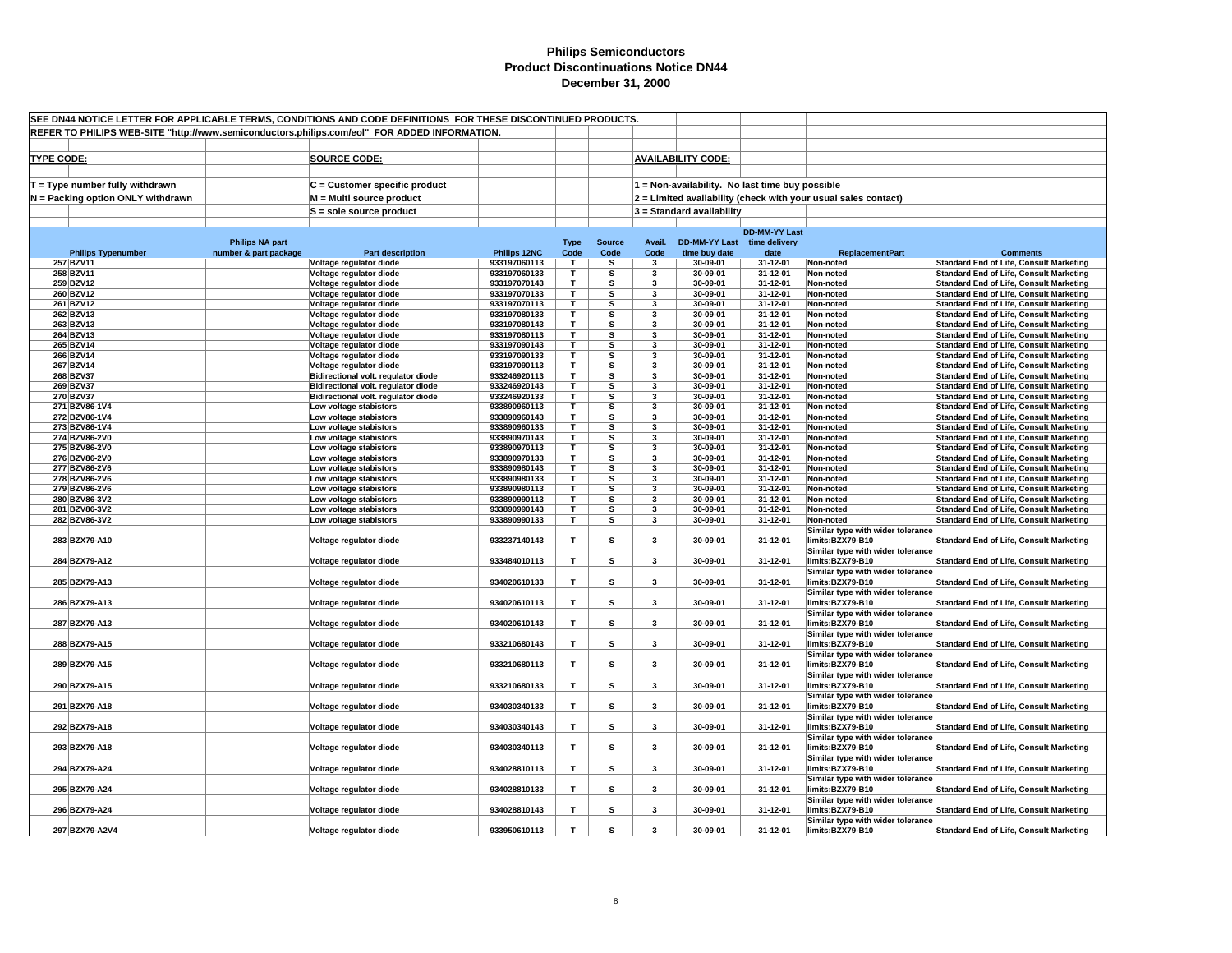| SEE DN44 NOTICE LETTER FOR APPLICABLE TERMS, CONDITIONS AND CODE DEFINITIONS FOR THESE DISCONTINUED PRODUCTS. |                                   |                        |                                          |                              |              |               |                          |                                                 |                      |                                                                |                                                                                    |
|---------------------------------------------------------------------------------------------------------------|-----------------------------------|------------------------|------------------------------------------|------------------------------|--------------|---------------|--------------------------|-------------------------------------------------|----------------------|----------------------------------------------------------------|------------------------------------------------------------------------------------|
| REFER TO PHILIPS WEB-SITE "http://www.semiconductors.philips.com/eol" FOR ADDED INFORMATION.                  |                                   |                        |                                          |                              |              |               |                          |                                                 |                      |                                                                |                                                                                    |
|                                                                                                               |                                   |                        |                                          |                              |              |               |                          |                                                 |                      |                                                                |                                                                                    |
|                                                                                                               |                                   |                        |                                          |                              |              |               |                          | <b>AVAILABILITY CODE:</b>                       |                      |                                                                |                                                                                    |
| <b>TYPE CODE:</b>                                                                                             |                                   |                        | <b>SOURCE CODE:</b>                      |                              |              |               |                          |                                                 |                      |                                                                |                                                                                    |
|                                                                                                               |                                   |                        |                                          |                              |              |               |                          |                                                 |                      |                                                                |                                                                                    |
|                                                                                                               | $T = Type$ number fully withdrawn |                        | C = Customer specific product            |                              |              |               |                          | 1 = Non-availability. No last time buy possible |                      |                                                                |                                                                                    |
|                                                                                                               | N = Packing option ONLY withdrawn |                        | M = Multi source product                 |                              |              |               |                          |                                                 |                      | 2 = Limited availability (check with your usual sales contact) |                                                                                    |
|                                                                                                               |                                   |                        | S = sole source product                  |                              |              |               |                          | $3$ = Standard availability                     |                      |                                                                |                                                                                    |
|                                                                                                               |                                   |                        |                                          |                              |              |               |                          |                                                 |                      |                                                                |                                                                                    |
|                                                                                                               |                                   |                        |                                          |                              |              |               |                          |                                                 | <b>DD-MM-YY Last</b> |                                                                |                                                                                    |
|                                                                                                               |                                   | <b>Philips NA part</b> |                                          |                              | <b>Type</b>  | <b>Source</b> | Avail.                   | DD-MM-YY Last time delivery                     |                      |                                                                |                                                                                    |
|                                                                                                               | <b>Philips Typenumber</b>         | number & part package  | <b>Part description</b>                  | Philips 12NC                 | Code         | Code          | Code                     | time buy date                                   | date                 | <b>ReplacementPart</b>                                         | <b>Comments</b>                                                                    |
|                                                                                                               |                                   |                        |                                          |                              |              |               |                          |                                                 |                      | Similar type with wider tolerance                              |                                                                                    |
|                                                                                                               | 298 BZX79-A2V7                    |                        | Voltage regulator diode                  | 934028840133                 | T            | s             | 3                        | 30-09-01                                        | 31-12-01             | limits:BZX79-B10                                               | <b>Standard End of Life, Consult Marketing</b>                                     |
|                                                                                                               |                                   |                        |                                          |                              |              |               |                          |                                                 |                      | Similar type with wider tolerance                              |                                                                                    |
|                                                                                                               | 299 BZX79-A2V7                    |                        | Voltage regulator diode                  | 934028840113                 | $\mathbf{T}$ | s             | 3                        | 30-09-01                                        | 31-12-01             | limits:BZX79-B10                                               | <b>Standard End of Life, Consult Marketing</b>                                     |
|                                                                                                               |                                   |                        |                                          |                              | $\mathsf T$  |               | $\overline{\mathbf{3}}$  |                                                 |                      | Similar type with wider tolerance                              |                                                                                    |
|                                                                                                               | 300 BZX79-A2V7                    |                        | Voltage regulator diode                  | 934028840143                 |              | s             |                          | 30-09-01                                        | 31-12-01             | limits:BZX79-B10<br>Similar type with wider tolerance          | <b>Standard End of Life, Consult Marketing</b>                                     |
|                                                                                                               | 301 BZX79-A3V0                    |                        | Voltage regulator diode                  | 934036940113                 | $\mathbf{T}$ | s             | 3                        | 30-09-01                                        | 31-12-01             | limits:BZX79-B10                                               | <b>Standard End of Life, Consult Marketing</b>                                     |
|                                                                                                               |                                   |                        |                                          |                              |              |               |                          |                                                 |                      | Similar type with wider tolerance                              |                                                                                    |
|                                                                                                               | 302 BZX79-A3V9                    |                        | Voltage regulator diode                  | 934011250143                 | T.           | s             | $\overline{\mathbf{3}}$  | 30-09-01                                        | 31-12-01             | limits:BZX79-B10                                               | <b>Standard End of Life, Consult Marketing</b>                                     |
|                                                                                                               |                                   |                        |                                          |                              |              |               |                          |                                                 |                      | Similar type with wider tolerance                              |                                                                                    |
|                                                                                                               | 303 BZX79-A3V9                    |                        | Voltage regulator diode                  | 934011250133                 | $\mathsf T$  | s             | 3                        | 30-09-01                                        | 31-12-01             | limits:BZX79-B10                                               | <b>Standard End of Life, Consult Marketing</b>                                     |
|                                                                                                               |                                   |                        |                                          |                              |              |               |                          |                                                 |                      | Similar type with wider tolerance                              |                                                                                    |
|                                                                                                               | 304 BZX79-A3V9                    |                        | Voltage regulator diode                  | 934011250113                 | $\mathbf{T}$ | s             | 3                        | 30-09-01                                        | 31-12-01             | limits:BZX79-B10                                               | <b>Standard End of Life, Consult Marketing</b>                                     |
|                                                                                                               |                                   |                        |                                          |                              |              |               |                          |                                                 |                      | Similar type with wider tolerance                              |                                                                                    |
|                                                                                                               | 305 BZX79-A4V7                    |                        | Voltage regulator diode                  | 933224990113                 | T            | s             | 3                        | 30-09-01                                        | 31-12-01             | limits:BZX79-B10                                               | <b>Standard End of Life, Consult Marketing</b>                                     |
|                                                                                                               |                                   |                        |                                          |                              |              |               |                          |                                                 |                      | Similar type with wider tolerance                              |                                                                                    |
|                                                                                                               | 306 BZX79-A5V1                    |                        | Voltage regulator diode                  | 933205750133                 | T            | s             | 3                        | 30-09-01                                        | 31-12-01             | limits:BZX79-B10                                               | <b>Standard End of Life, Consult Marketing</b>                                     |
|                                                                                                               |                                   |                        |                                          |                              |              |               |                          |                                                 |                      | Similar type with wider tolerance                              |                                                                                    |
|                                                                                                               | 307 BZX79-A5V1                    |                        | Voltage regulator diode                  | 933205750113                 | $\mathsf T$  | s             | $\overline{\mathbf{3}}$  | 30-09-01                                        | 31-12-01             | limits:BZX79-B10                                               | <b>Standard End of Life, Consult Marketing</b>                                     |
|                                                                                                               | 308 BZX79-A5V1                    |                        |                                          | 933205750143                 | T            | s             | 3                        | 30-09-01                                        | 31-12-01             | Similar type with wider tolerance<br>limits:BZX79-B10          |                                                                                    |
|                                                                                                               |                                   |                        | Voltage regulator diode                  |                              |              |               |                          |                                                 |                      | Similar type with wider tolerance                              | <b>Standard End of Life, Consult Marketing</b>                                     |
|                                                                                                               | 309 BZX79-A5V6                    |                        | Voltage regulator diode                  | 933225010133                 | T.           | s             | $\overline{\mathbf{3}}$  | 30-09-01                                        | 31-12-01             | limits:BZX79-B10                                               | <b>Standard End of Life, Consult Marketing</b>                                     |
|                                                                                                               |                                   |                        |                                          |                              |              |               |                          |                                                 |                      | Similar type with wider tolerance                              |                                                                                    |
|                                                                                                               | 310 BZX79-A5V6                    |                        | Voltage regulator diode                  | 933225010113                 | $\mathsf T$  | s             | 3                        | 30-09-01                                        | 31-12-01             | limits:BZX79-B10                                               | <b>Standard End of Life, Consult Marketing</b>                                     |
|                                                                                                               |                                   |                        |                                          |                              |              |               |                          |                                                 |                      | Similar type with wider tolerance                              |                                                                                    |
|                                                                                                               | 311 BZX79-A5V6                    |                        | Voltage regulator diode                  | 933225010143                 | T.           | s             | 3                        | 30-09-01                                        | 31-12-01             | limits:BZX79-B10                                               | <b>Standard End of Life, Consult Marketing</b>                                     |
|                                                                                                               |                                   |                        |                                          |                              |              |               |                          |                                                 |                      | Similar type with wider tolerance                              |                                                                                    |
|                                                                                                               | 312 BZX79-A6V2                    |                        | Voltage regulator diode                  | 933694630113                 | T.           | s             | 3                        | 30-09-01                                        | 31-12-01             | limits:BZX79-B10                                               | <b>Standard End of Life, Consult Marketing</b>                                     |
|                                                                                                               |                                   |                        |                                          |                              |              |               |                          |                                                 |                      | Similar type with wider tolerance                              |                                                                                    |
|                                                                                                               | 313 BZX79-A6V2                    |                        | Voltage regulator diode                  | 933694630143                 | T            | s             | $\overline{\mathbf{3}}$  | 30-09-01                                        | 31-12-01             | limits:BZX79-B10                                               | Standard End of Life, Consult Marketing                                            |
|                                                                                                               |                                   |                        |                                          |                              |              |               |                          |                                                 |                      | Similar type with wider tolerance                              |                                                                                    |
|                                                                                                               | 314 BZX79-A6V2                    |                        | Voltage regulator diode                  | 933694630133                 | T.           | s             | 3                        | 30-09-01                                        | 31-12-01             | limits:BZX79-B10                                               | <b>Standard End of Life, Consult Marketing</b>                                     |
|                                                                                                               | 315 BZX79-A6V8                    |                        | Voltage regulator diode                  | 934032180143                 | T            | s             | 3                        | 30-09-01                                        | 31-12-01             | Similar type with wider tolerance<br>limits:BZX79-B10          | <b>Standard End of Life, Consult Marketing</b>                                     |
|                                                                                                               |                                   |                        |                                          |                              |              |               |                          |                                                 |                      | Similar type with wider tolerance                              |                                                                                    |
|                                                                                                               | 316 BZX79-A6V8                    |                        | Voltage regulator diode                  | 934032180133                 | T.           | s             | $\overline{\mathbf{3}}$  | 30-09-01                                        | 31-12-01             | limits:BZX79-B10                                               | <b>Standard End of Life, Consult Marketing</b>                                     |
|                                                                                                               |                                   |                        |                                          |                              |              |               |                          |                                                 |                      | Similar type with wider tolerance                              |                                                                                    |
|                                                                                                               | 317 BZX79-A6V8                    |                        | Voltage regulator diode                  | 934032180113                 | T.           | s             | 3                        | 30-09-01                                        | 31-12-01             | limits:BZX79-B10                                               | <b>Standard End of Life, Consult Marketing</b>                                     |
|                                                                                                               |                                   |                        |                                          |                              |              |               |                          |                                                 |                      | Similar type with wider tolerance                              |                                                                                    |
|                                                                                                               | 318 BZX79-A75                     |                        | Voltage regulator diode                  | 934054904143                 | T.           | s             | 3                        | 30-09-01                                        | 31-12-01             | limits:BZX79-B10                                               | <b>Standard End of Life, Consult Marketing</b>                                     |
|                                                                                                               |                                   |                        |                                          |                              |              |               |                          |                                                 |                      | Similar type with wider tolerance                              |                                                                                    |
|                                                                                                               | 319 BZX79-A9V1                    |                        | Voltage regulator diode                  | 933223970143                 | T.           | s             | 3                        | 30-09-01                                        | 31-12-01             | limits:BZX79-B10                                               | <b>Standard End of Life, Consult Marketing</b>                                     |
|                                                                                                               |                                   |                        |                                          |                              |              |               |                          |                                                 |                      |                                                                | STANDARD END OF LIFE, CUSTOMER                                                     |
|                                                                                                               | 320 CG6005A                       |                        | <b>R/F WIRELESS</b>                      | 935177530512                 | T.           | s             | $\overline{\mathbf{2}}$  | 30-09-01                                        | 31-12-01             |                                                                | SPEC.                                                                              |
|                                                                                                               | 321 CG6005A                       |                        | <b>R/F WIRELESS</b>                      | 935177530518                 | T            | s             | $\overline{\mathbf{2}}$  | 30-09-01                                        | 31-12-01             |                                                                | STANDARD END OF LIFE                                                               |
|                                                                                                               | 322 CGD914<br>323 CGD914MI        |                        | <b>CATV MODULE</b><br><b>CATV MODULE</b> | 934055954114<br>934056237114 | N            | s<br>s        | 3<br>3                   | 30-06-01<br>30-06-01                            | 31-12-01<br>31-12-01 | CGD914,112<br>CGD914MI,112                                     | Standard End of Life. Consult Marketing.                                           |
|                                                                                                               | 324 CGY2013AHL/C1                 |                        | <b>MOBILE COM. POWER ICS</b>             | 935261868551                 | N<br>T.      | M             | $\overline{\mathbf{2}}$  | 30-06-01                                        | 31-12-01             | CGY2014ATW/C1                                                  | Standard End of Life. Consult Marketing.<br>Standard End of Life, See Replacement. |
|                                                                                                               | 325 CGY2013AHL/C1                 | <b>CGY2013AHL - BE</b> | <b>MOBILE COM. POWER ICS</b>             | 935261868518                 | T            | M             | $\overline{2}$           | 30-06-01                                        | 31-12-01             | <b>CGY2014ATW/C1</b>                                           | Standard End of Life, See Replacement.                                             |
|                                                                                                               | 326 CGY2013AHL/C1                 |                        | <b>MOBILE COM. POWER ICS</b>             | 935261868557                 | т            | M             | $\overline{\mathbf{2}}$  | 30-06-01                                        | 31-12-01             | CGY2014ATW/C1                                                  | Standard End of Life, See Replacement.                                             |
|                                                                                                               | 327 CGY2013G/C1                   | CGY2013G - BE          | <b>MOBILE COM. POWER ICS</b>             | 935223940518                 | т            | M             | $\overline{2}$           | 30-06-01                                        | 31-12-01             | <b>CGY2014ATW/C1</b>                                           | Standard End of Life. See Replacement.                                             |
|                                                                                                               | 328 CGY2013G/C1                   | CGY2013G - BE          | <b>MOBILE COM. POWER ICS</b>             | 935223940551                 | Τ            | M             | $\overline{2}$           | 30-06-01                                        | 31-12-01             | CGY2014ATW/C1                                                  | Standard End of Life, See Replacement.                                             |
|                                                                                                               | 329 CGY2013G/C1                   | CGY2013G - BE          | <b>MOBILE COM. POWER ICS</b>             | 935223940557                 | $\mathsf{T}$ | M             | $\overline{2}$           | 30-06-01                                        | 31-12-01             | CGY2014ATW/C1                                                  | Standard End of Life, See Replacement.                                             |
|                                                                                                               | 330 CGY2014ATW/C0                 |                        | <b>GSM/DCS POWER AMPLIFIER</b>           | 935268132118                 | T.           | M             | $\overline{\phantom{a}}$ | 30-06-01                                        | 31-12-01             | CGY2014ATW/C1                                                  | <b>Obsolete Version, See Replacement</b>                                           |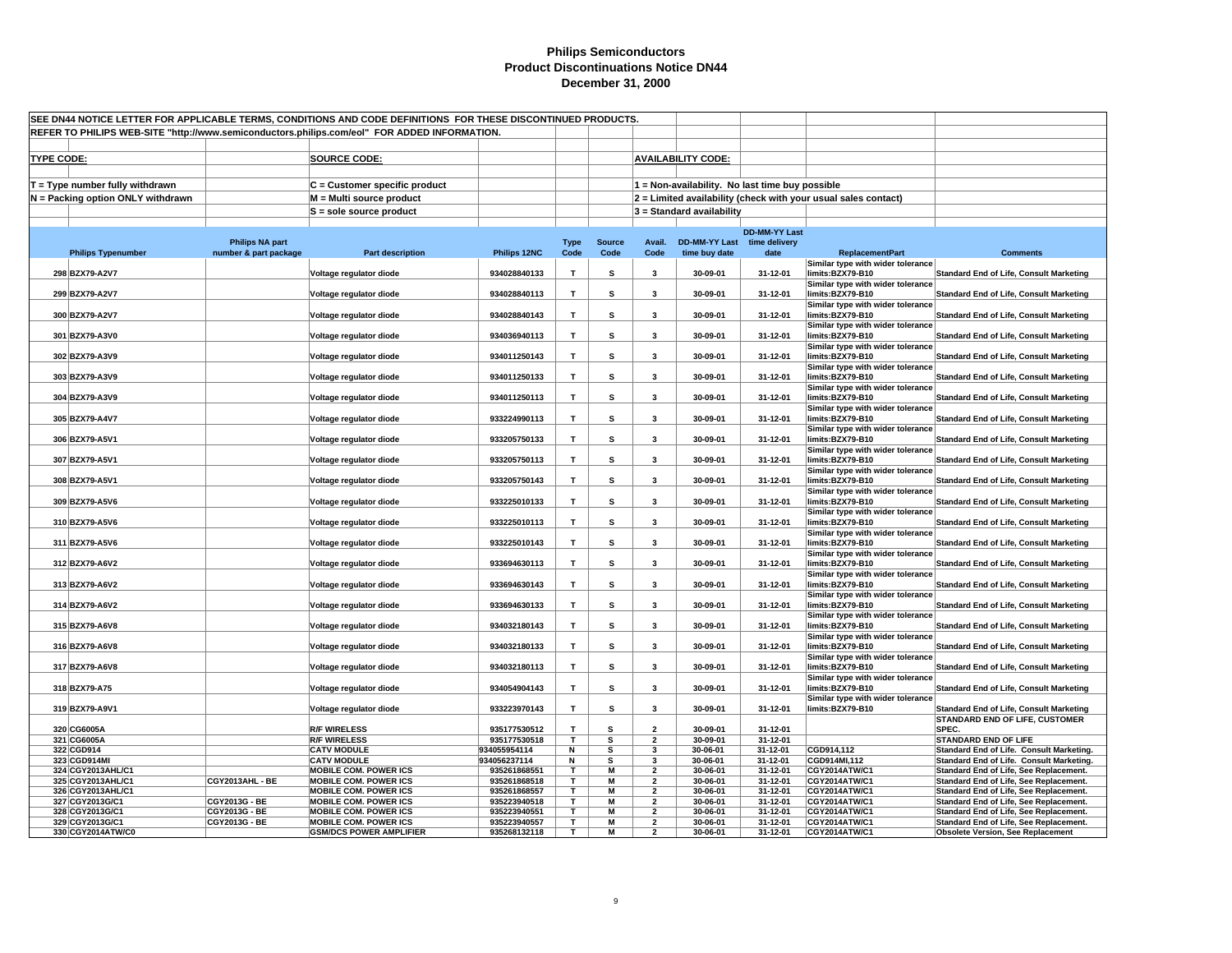| SEE DN44 NOTICE LETTER FOR APPLICABLE TERMS, CONDITIONS AND CODE DEFINITIONS FOR THESE DISCONTINUED PRODUCTS. |                                |                                                                                              |                              |                         |                         |                         |                                                 |                      |                                                                |                                                                                    |
|---------------------------------------------------------------------------------------------------------------|--------------------------------|----------------------------------------------------------------------------------------------|------------------------------|-------------------------|-------------------------|-------------------------|-------------------------------------------------|----------------------|----------------------------------------------------------------|------------------------------------------------------------------------------------|
|                                                                                                               |                                | REFER TO PHILIPS WEB-SITE "http://www.semiconductors.philips.com/eol" FOR ADDED INFORMATION. |                              |                         |                         |                         |                                                 |                      |                                                                |                                                                                    |
|                                                                                                               |                                |                                                                                              |                              |                         |                         |                         |                                                 |                      |                                                                |                                                                                    |
| <b>TYPE CODE:</b>                                                                                             |                                | <b>SOURCE CODE:</b>                                                                          |                              |                         |                         |                         | <b>AVAILABILITY CODE:</b>                       |                      |                                                                |                                                                                    |
|                                                                                                               |                                |                                                                                              |                              |                         |                         |                         |                                                 |                      |                                                                |                                                                                    |
| $T = Type$ number fully withdrawn                                                                             |                                | $C =$ Customer specific product                                                              |                              |                         |                         |                         | 1 = Non-availability. No last time buy possible |                      |                                                                |                                                                                    |
| N = Packing option ONLY withdrawn                                                                             |                                | M = Multi source product                                                                     |                              |                         |                         |                         |                                                 |                      | 2 = Limited availability (check with your usual sales contact) |                                                                                    |
|                                                                                                               |                                |                                                                                              |                              |                         |                         |                         |                                                 |                      |                                                                |                                                                                    |
|                                                                                                               |                                | $S =$ sole source product                                                                    |                              |                         |                         |                         | 3 = Standard availability                       |                      |                                                                |                                                                                    |
|                                                                                                               |                                |                                                                                              |                              |                         |                         |                         |                                                 | <b>DD-MM-YY Last</b> |                                                                |                                                                                    |
|                                                                                                               | <b>Philips NA part</b>         |                                                                                              |                              | <b>Type</b>             | <b>Source</b>           | Avail.                  | DD-MM-YY Last time delivery                     |                      |                                                                |                                                                                    |
| <b>Philips Typenumber</b>                                                                                     | number & part package          | <b>Part description</b>                                                                      | Philips 12NC                 | Code                    | Code                    | Code                    | time buy date                                   | date                 | <b>ReplacementPart</b>                                         | <b>Comments</b>                                                                    |
| 331 CGY2014ATW/C0                                                                                             |                                | <b>GSM/DCS POWER AMPLIFIER</b>                                                               | 935268132112                 | T.                      | $\overline{\mathsf{M}}$ | $\overline{2}$          | 30-06-01                                        | 31-12-01             | <b>CGY2014ATW/C1</b>                                           | <b>Obsolete Version, See Replacement</b>                                           |
|                                                                                                               |                                |                                                                                              |                              |                         |                         |                         |                                                 |                      |                                                                |                                                                                    |
| 332 CGY2014TT/C1                                                                                              |                                | <b>GSM/DCS CELLULAR POWER AMPLIFIER</b>                                                      | 935263630112                 | $\mathbf{T}$            | M                       | $\overline{2}$          | 30-06-01                                        | 31-12-01             | CGY2014ATW/C1                                                  | <b>Obsolete Version, See Replacement</b>                                           |
| 333 CGY2014TT/C1                                                                                              |                                | <b>GSM/DCS CELLULAR POWER AMPLIFIER</b>                                                      | 935263630118                 | T                       | М                       | $\overline{2}$          | 30-06-01                                        | 31-12-01             | <b>CGY2014ATW/C1</b>                                           |                                                                                    |
| 334 CGY2021G/C1                                                                                               | CGY2021G - BE                  | <b>MOBILE COM. POWER ICS</b>                                                                 | 935230080518                 | т                       | M                       | $\overline{2}$          | 30-06-01                                        | 31-12-01             | <b>CGY2014ATW/C1</b>                                           | <b>Obsolete Version, See Replacement</b><br>Standard End of Life, See Replacement. |
| 335 CGY2021G/C1                                                                                               | CGY2021G - BE                  | <b>MOBILE COM. POWER ICS</b>                                                                 | 935230080557                 | T                       | М                       | $\overline{2}$          | 30-06-01                                        | 31-12-01             | <b>CGY2014ATW/C1</b>                                           | Standard End of Life, See Replacement.                                             |
| 336 CGY2021G/C1                                                                                               | CGY2021G - BE                  | <b>MOBILE COM. POWER ICS</b>                                                                 | 935230080551                 | $\overline{\mathsf{T}}$ | M                       | $\overline{2}$          | 30-06-01                                        | 31-12-01             | CGY2014ATW/C1                                                  | Standard End of Life, See Replacement.                                             |
| 337 CP3199A                                                                                                   | CP3199                         | P51XAG37JFA                                                                                  | 935262525112                 | N                       | s                       | $\overline{1}$          | 31-12-00                                        | 31-12-01             | <b>None Noted</b>                                              | <b>Consult Marketing.</b>                                                          |
| 338 CP3199A                                                                                                   | CP3199                         | P51XAG37JFA                                                                                  | 935262525118                 | N                       | s                       | $\mathbf{1}$            | 31-12-00                                        | 31-12-01             | <b>None Noted</b>                                              | <b>Consult Marketing.</b>                                                          |
|                                                                                                               |                                |                                                                                              |                              |                         |                         |                         |                                                 |                      |                                                                | Std. OTP Avail. See Replacement. Consult                                           |
| 339 CR1008A                                                                                                   | CR1008                         | XA FAMILY ROM - 51XAG33                                                                      | 935253570112                 | Т                       | s                       | $\overline{2}$          | 30-06-01                                        | 31-12-01             | PXAG37KBA                                                      | <b>Marketing</b>                                                                   |
| 340 CR1008A                                                                                                   | <b>CR1008</b>                  | 51 FAMILY OTP/EPROM - 87C52                                                                  | 935253570118                 | T                       | s                       | $\overline{2}$          | 30-06-01                                        | 31-12-01             | PXAG37KBA                                                      | Std. OTP Avail. See Replacement. Consult                                           |
| 341 CV2994 N40                                                                                                | <b>CV2994</b>                  | 51 FAMILY CMOS ROM-80C51                                                                     | 935135220112                 | T.                      | М                       | 3                       | 30-06-01                                        | 31-12-01             | <b>P87C51SBPN</b>                                              | <b>Marketing</b><br>Std. OTP Avail. See Replacement.                               |
| 342 CV3120 A44                                                                                                | <b>CV3120</b>                  | 51 FAMILY CMOS ROM-80C51                                                                     | 935135470118                 | T                       | M                       | 3                       | 30-06-01                                        | 31-12-01             | P87C51SFAA                                                     | Std. OTP Avail. See Replacement.                                                   |
| 343 CV3252 A44                                                                                                | <b>CV3252</b>                  | 51 FAMILY CMOS ROM-80C51                                                                     | 935136390512                 | т                       | М                       | 3                       | 30-06-01                                        | 31-12-01             | P87C51SFAA                                                     | Std. OTP Avail. See Replacement.                                                   |
| 344 CV3768 A44                                                                                                | <b>CV3768</b>                  | 51 FAMILY CMOS ROM-83C51FB                                                                   | 935260401112                 | N                       | M                       | 3                       | 30-06-01                                        | 31-12-01             | P87C51FB-4A                                                    | Std. OTP Avail. See Replacement.                                                   |
| 345 CV3775 A                                                                                                  | <b>CV3775</b>                  | 51 FAMILY CMOS ROM-83C51FB                                                                   | 935261355118                 | T                       | M                       | 3                       | 30-06-01                                        | 31-12-01             | P87C51FB-4A                                                    | Std. OTP Avail. See Replacement.                                                   |
| 346 CV3784 A                                                                                                  | <b>CV3784</b>                  | 51 FAMILY CMOS ROM-83C51FB                                                                   | 935262504112                 | T                       | М                       | 3                       | 30-06-01                                        | 31-12-01             | P87C51FB-5A                                                    | Std. OTP Avail. See Replacement.                                                   |
| 347 CV3791 A                                                                                                  | CV3791                         | 51 FAMILY CMOS ROM-83C51FB                                                                   | 935264045118                 | Т                       | М                       | 3                       | 30-06-01                                        | 31-12-01             | P87C51FB-5A                                                    | Std. OTP Avail. See Replacement.                                                   |
| 348 CV3792 A                                                                                                  | <b>CV3792</b>                  | 51 FAMILY CMOS ROM-83C51FB                                                                   | 935264233518                 | N                       | М                       | 3                       | 30-06-01                                        | 31-12-01             | P87C51FB-4A                                                    | Std. OTP Avail. See Replacement.                                                   |
| 349 CV3834 B<br>350 CV3836 B                                                                                  | CV3834<br>CV3836               | 51 FAMILY CMOS ROM-83C575<br>51 FAMILY CMOS ROM-83C575                                       | 935221140551<br>935223100557 | N<br>N                  | s<br>s                  | 3<br>3                  | 30-09-01<br>30-09-01                            | 31-12-01<br>31-12-01 | Non-noted<br>Non-noted                                         | <b>Standard End of Life.</b><br><b>Standard End of Life.</b>                       |
| 351 CV3862 B                                                                                                  | <b>CV3862</b>                  | 51 FAMILY CMOS ROM-83C575                                                                    | 935260546557                 | N                       | s                       | 3                       | 30-09-01                                        | 31-12-01             | Non-noted                                                      |                                                                                    |
| 352 CV3932A                                                                                                   | CV3932                         | 51 FAMILY CMOS ROM - 80C54                                                                   | 935209710118                 | т                       | M                       | 3                       | 30-06-01                                        | 31-12-01             | P87C54SBAA                                                     | Std. OTP Avail. See Replacement.                                                   |
| 353 CV4123 N24                                                                                                | CV4123                         | 51 FAMILY CMOS ROM-83C751                                                                    | 935137070112                 | т                       | s                       | 3                       | 30-09-01                                        | 31-12-01             | S87C751-4 N24                                                  | Std. OTP Avail. See Replacement.                                                   |
| 354 CV4200 N24                                                                                                | <b>CV4200</b>                  | 51 FAMILY CMOS ROM-83C751                                                                    | 935181440112                 | т                       | s                       | 3                       | 30-09-01                                        | 31-12-01             | S87C751-4 N24                                                  | Std. OTP Avail. See Replacement.                                                   |
| 355 CV4219 A28                                                                                                | <b>CV4219</b>                  | 51 FAMILY CMOS ROM-83C751                                                                    | 935201660112                 | т                       | s                       | 3                       | 30-09-01                                        | 31-12-01             | S87C751-5 A28                                                  | Std. OTP Avail. See Replacement.                                                   |
| 356 CV4225 N                                                                                                  | <b>CV4225</b>                  | 51 FAMILY CMOS ROM-83C748                                                                    | 935211220112                 | T.                      | s                       | 3                       | 30-09-01                                        | 31-12-01             | S87C751-5 N24                                                  | Std. OTP Avail. See Replacement.                                                   |
| 357 CV4228 A                                                                                                  | <b>CV4228</b><br><b>CV4230</b> | 51 FAMILY CMOS ROM-83C748                                                                    | 935212120118                 | T<br>T                  | s                       | $\mathbf{3}$<br>3       | 30-09-01                                        | 31-12-01<br>31-12-01 | S87C751-5 A28                                                  | Std. OTP Avail. See Replacement.                                                   |
| 358 CV4230 N24<br>359 CV4249 N24                                                                              | CV4249                         | 51 FAMILY CMOS ROM-83C751<br>51 FAMILY CMOS ROM-83C751                                       | 935211620112<br>935260591112 | Т                       | s<br>s                  | 3                       | 30-09-01<br>30-09-01                            | 31-12-01             | S87C751-5 N24<br>S87C751-5 N24                                 | Std. OTP Avail. See Replacement.<br>Std. OTP Avail. See Replacement.               |
| 360 CV4254A28                                                                                                 | CV4254                         | 51 FAMILY CMOS ROM - 83C751                                                                  | 935262214112                 | T                       | s                       | 3                       | 30-06-01                                        | 31-12-01             | S87C751-4A28                                                   | Std. OTP Avail. See Replacement.                                                   |
| 361 CV4254A28                                                                                                 | <b>CV4254</b>                  | 51 FAMILY CMOS ROM - 83C751                                                                  | 935262214118                 | T                       | s                       | 3                       | 30-06-01                                        | 31-12-01             | S87C751-4A28                                                   | Std. OTP Avail. See Replacement.                                                   |
| 362 CV4255 A28                                                                                                | <b>CV4255</b>                  | 51 FAMILY CMOS ROM-83C751                                                                    | 935262301112                 | $\mathbf{T}$            | s                       | 3                       | 30-09-01                                        | 31-12-01             | S87C751-4 A28                                                  | Std. OTP Avail. See Replacement.                                                   |
|                                                                                                               |                                |                                                                                              |                              |                         |                         |                         |                                                 |                      |                                                                | Std. OTP Avail. See Replacement. Consult                                           |
| 363 CV4260 DB                                                                                                 | CV4260                         | 51 FAMILY CMOS ROM-83C751                                                                    | 935262879518                 | T                       | s                       | $\overline{\mathbf{3}}$ | 30-09-01                                        | 31-12-01             | S87C751-4 DB                                                   | Marketing.                                                                         |
|                                                                                                               |                                |                                                                                              |                              |                         |                         |                         |                                                 |                      |                                                                | Std. OTP Avail. See Replacement. Consult                                           |
| 364 CV4261 N                                                                                                  | CV4261<br><b>CV4262</b>        | 51 FAMILY CMOS ROM-83C748<br>51 FAMILY CMOS ROM-83C751                                       | 935262878112<br>935263136112 | T<br>T.                 | s<br>s                  | 3<br>3                  | 30-09-01<br>30-09-01                            | 31-12-01<br>31-12-01 | S87C751-4 N24                                                  | Marketing.                                                                         |
| 365 CV4262 A28<br>366 CV4264 N24                                                                              | CV4264                         | 51 FAMILY CMOS ROM-83C751                                                                    | 935263344112                 | T                       | s                       | 3                       | 30-09-00                                        | 31-12-01             | S87C751-4 A28<br>S87C751-4 N24                                 | Std. OTP Avail. See Replacement.<br>Std. OTP Avail. See Replacement.               |
| 367 CV4266 DB                                                                                                 | <b>CV4266</b>                  | 51 FAMILY CMOS ROM-83C748                                                                    | 935264198512                 | т                       | s                       | 3                       | 30-09-01                                        | 31-12-01             | S87C751-4 DB                                                   | Std. OTP Avail. See Replacement.                                                   |
| 368 CV4267 DB                                                                                                 | <b>CV4267</b>                  | 51 FAMILY CMOS ROM-83C748                                                                    | 935264200512                 | т                       | s                       | 3                       | 30-09-01                                        | 31-12-01             | S87C751-4 DB                                                   | Std. OTP Avail. See Replacement.                                                   |
| 369 CV4268A28                                                                                                 | <b>CV4268</b>                  | S83C751-1A28                                                                                 | 935264236112                 | т                       | s                       | 3                       | 30-06-01                                        | 31-12-01             | S87C751-4A28                                                   | Std. OTP Avail. See Replacement.                                                   |
| 370 CV4268A28                                                                                                 | <b>CV4268</b>                  | S83C751-1A28                                                                                 | 935264236118                 | T                       | s                       | 3                       | 30-06-01                                        | 31-12-01             | S87C751-4A28                                                   | Std. OTP Avail. See Replacement.                                                   |
| 371 CV4269 N24                                                                                                | CV4269                         | 51 FAMILY CMOS ROM-83C751                                                                    | 935264199112                 | T                       | s                       | 3                       | 30-09-01                                        | 31-12-01             | S87C751-4 N24                                                  | Std. OTP Avail. See Replacement.                                                   |
| 372 CV5047 A44                                                                                                | <b>CV5047</b>                  | 51 FAMILY CMOS ROM-80C51                                                                     | 935182930512                 | N                       | М                       | 3                       | 30-06-01                                        | 31-12-01             | P87C51SBAA                                                     | Std. OTP Avail. See Replacement.                                                   |
| 373 CV5062A44<br>374 CV5085 A44                                                                               | <b>CV5062</b><br><b>CV5085</b> | 51 FAMILY CMOS ROM - 80C51                                                                   | 935192390118                 | T.<br>T                 | М<br>M                  | 3<br>$\mathbf{3}$       | 30-06-01<br>30-06-01                            | 31-12-01<br>31-12-01 | P87C51SFAA<br>P87C51SBAA                                       | Std. OTP Avail. See Replacement.                                                   |
| 375 CV5087 N40                                                                                                | <b>CV5087</b>                  | 51 FAMILY CMOS ROM-80C51<br>51 FAMILY CMOS ROM-80C51                                         | 935218980518<br>935226810112 | $\mathbf{r}$            | М                       | 3                       | 30-06-01                                        | 31-12-01             | P87C51SBPN                                                     | Std. OTP Avail. See Replacement.<br>Std. OTP Avail. See Replacement.               |
| 376 CV5093 A44                                                                                                | <b>CV5093</b>                  | 51 FAMILY CMOS ROM-80C51                                                                     | 935224100512                 | T                       | M                       | 3                       | 30-06-01                                        | 31-12-01             | P87C51SBAA                                                     | Std. OTP Avail. See Replacement.                                                   |
| 377 CV5093 A44                                                                                                | CV5093                         | 51 FAMILY CMOS ROM-80C51                                                                     | 935224100518                 | т                       | M                       | 3                       | 30-06-01                                        | 31-12-01             | P87C51SBAA                                                     | Std. OTP Avail. See Replacement.                                                   |
| 378 CV5102 N40                                                                                                | CV5102                         | 51 FAMILY CMOS ROM-80C51                                                                     | 935230830112                 | T                       | M                       | 3                       | 30-06-01                                        | 31-12-01             | P87C51SBPN                                                     | Std. OTP Avail. See Replacement.                                                   |
| 379 CV5114 B44                                                                                                | CV5114                         | 51 FAMILY CMOS ROM-80C51                                                                     | 935242440557                 | T                       | M                       | 3                       | 30-06-01                                        | 31-12-01             | <b>P87C51SBBB</b>                                              | Std. OTP Avail. See Replacement.                                                   |
| 380 CV5122 N40                                                                                                | <b>CV5122</b>                  | 51 FAMILY CMOS ROM-80C51                                                                     | 935260940112                 | т                       | M                       | 3                       | 30-06-01                                        | 31-12-01             | P87C51SBPN                                                     | Std. OTP Avail. See Replacement.                                                   |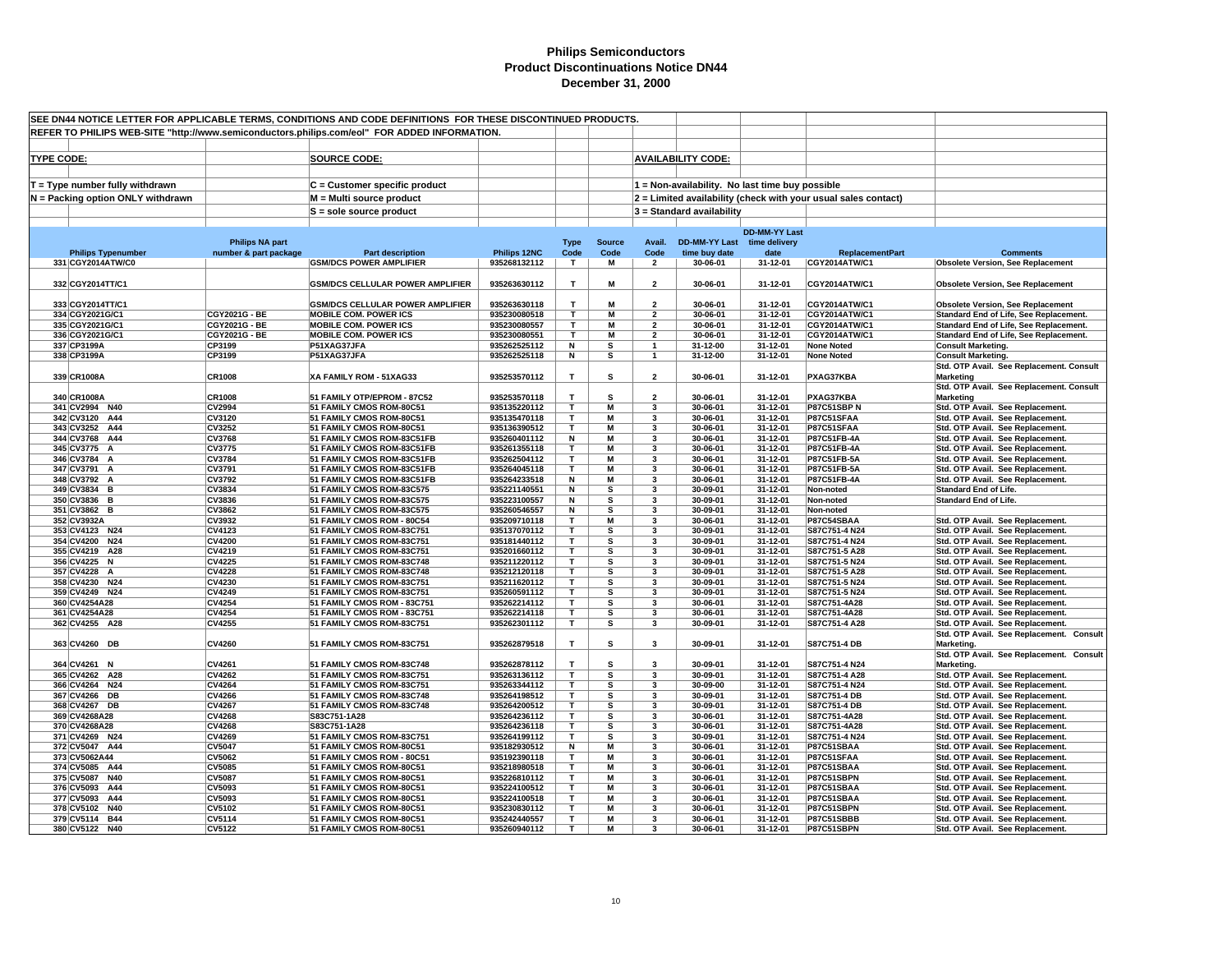| SEE DN44 NOTICE LETTER FOR APPLICABLE TERMS, CONDITIONS AND CODE DEFINITIONS FOR THESE DISCONTINUED PRODUCTS.<br>REFER TO PHILIPS WEB-SITE "http://www.semiconductors.philips.com/eol" FOR ADDED INFORMATION. |                                 |                                                          |                              |                   |                       |                         |                           |                                                 |                                                                |                                                                      |
|---------------------------------------------------------------------------------------------------------------------------------------------------------------------------------------------------------------|---------------------------------|----------------------------------------------------------|------------------------------|-------------------|-----------------------|-------------------------|---------------------------|-------------------------------------------------|----------------------------------------------------------------|----------------------------------------------------------------------|
|                                                                                                                                                                                                               |                                 |                                                          |                              |                   |                       |                         |                           |                                                 |                                                                |                                                                      |
|                                                                                                                                                                                                               |                                 |                                                          |                              |                   |                       |                         |                           |                                                 |                                                                |                                                                      |
|                                                                                                                                                                                                               |                                 |                                                          |                              |                   |                       |                         | <b>AVAILABILITY CODE:</b> |                                                 |                                                                |                                                                      |
| <b>TYPE CODE:</b>                                                                                                                                                                                             |                                 | <b>SOURCE CODE:</b>                                      |                              |                   |                       |                         |                           |                                                 |                                                                |                                                                      |
|                                                                                                                                                                                                               |                                 |                                                          |                              |                   |                       |                         |                           |                                                 |                                                                |                                                                      |
| $T = Type$ number fully withdrawn                                                                                                                                                                             |                                 | C = Customer specific product                            |                              |                   |                       |                         |                           | 1 = Non-availability. No last time buy possible |                                                                |                                                                      |
| N = Packing option ONLY withdrawn                                                                                                                                                                             |                                 | M = Multi source product                                 |                              |                   |                       |                         |                           |                                                 | 2 = Limited availability (check with your usual sales contact) |                                                                      |
|                                                                                                                                                                                                               |                                 | $S =$ sole source product                                |                              |                   |                       |                         | 3 = Standard availability |                                                 |                                                                |                                                                      |
|                                                                                                                                                                                                               |                                 |                                                          |                              |                   |                       |                         |                           |                                                 |                                                                |                                                                      |
|                                                                                                                                                                                                               |                                 |                                                          |                              |                   |                       |                         |                           | <b>DD-MM-YY Last</b>                            |                                                                |                                                                      |
|                                                                                                                                                                                                               | <b>Philips NA part</b>          |                                                          | Philips 12NC                 | <b>Type</b>       | <b>Source</b><br>Code | Avail.                  | <b>DD-MM-YY Last</b>      | time delivery                                   |                                                                | <b>Comments</b>                                                      |
| <b>Philips Typenumber</b><br>381 CV5133 N40                                                                                                                                                                   | number & part package<br>CV5133 | <b>Part description</b><br>51 FAMILY CMOS ROM-80C51      | 935260519112                 | Code<br>T         | M                     | Code<br>3               | time buy date<br>30-06-01 | date<br>31-12-01                                | <b>ReplacementPart</b><br>P87C51SBPN                           | Std. OTP Avail. See Replacement.                                     |
| 382 CV5137 A44                                                                                                                                                                                                | CV5137                          | 51 FAMILY CMOS ROM-80C51                                 | 935260598112                 | $\mathbf T$       | М                     | 3                       | 30-06-01                  | 31-12-01                                        | P87C51SBAA                                                     | Std. OTP Avail. See Replacement.                                     |
| 383 CV5137 A44                                                                                                                                                                                                | CV5137                          | 51 FAMILY CMOS ROM-80C51                                 | 935260598118                 | T                 | M                     | 3                       | 30-06-01                  | 31-12-01                                        | P87C51SBAA                                                     | Std. OTP Avail. See Replacement.                                     |
| 384 CV5146 A                                                                                                                                                                                                  | CV5146                          | 51 FAMILY CMOS ROM-80C51                                 | 935261389518                 | T                 | M                     | 3                       | 30-06-01                  | 31-12-01                                        | P87C51SFAA                                                     | Std. OTP Avail. See Replacement.                                     |
|                                                                                                                                                                                                               |                                 |                                                          |                              |                   |                       |                         |                           |                                                 |                                                                | Std. OTP Avail. See Replacement. Consult                             |
| 385 CV5148 N                                                                                                                                                                                                  | <b>CV5148</b>                   | 51 FAMILY CMOS ROM-80C51                                 | 935262892112                 | T                 | M                     | 3                       | 30-06-01                  | 31-12-01                                        | P87C51SBPN                                                     | Marketing.                                                           |
| 386 CV5150 A                                                                                                                                                                                                  | <b>CV5150</b>                   | 51 FAMILY CMOS ROM-80C51                                 | 935261654518                 | T                 | М                     | 3                       | 30-06-01                  | 31-12-01                                        | P87C51SBPN                                                     | Std. OTP Avail. See Replacement.                                     |
| 387 CV5152 A                                                                                                                                                                                                  | CV5152                          | 51 FAMILY CMOS ROM-80C51                                 | 935261724118                 | $\mathbf{T}$      | M<br>M                | $\overline{\mathbf{3}}$ | 30-06-01                  | 31-12-01                                        | P87C51SBAA                                                     | Std. OTP Avail. See Replacement.                                     |
| 388 CV5156 N<br>389 CV5159 B                                                                                                                                                                                  | CV5156<br>CV5159                | 51 FAMILY CMOS ROM-80C51<br>51 FAMILY CMOS ROM-80C51     | 935262224112<br>935262272518 | $\mathbf{T}$<br>T | M                     | 3<br>3                  | 30-06-01<br>30-06-01      | 31-12-01<br>31-12-01                            | P87C51SBPN<br><b>P87C51SBBB</b>                                | Std. OTP Avail. See Replacement.<br>Std. OTP Avail. See Replacement. |
| 390 CV5160 A                                                                                                                                                                                                  | CV5160                          | 51 FAMILY CMOS ROM-80C51                                 | 935262404512                 | Ν                 | M                     | 3                       | 30-06-01                  | 31-12-01                                        | P87C51SFAA                                                     | Std. OTP Avail. See Replacement.                                     |
| 391 CV5161 B                                                                                                                                                                                                  | CV5161                          | 51 FAMILY CMOS ROM-80C51                                 | 935262438518                 | T                 | M                     | 3                       | 30-06-01                  | 31-12-01                                        | P87C51SBBB                                                     | Std. OTP Avail. See Replacement.                                     |
| 392 CV5161 B                                                                                                                                                                                                  | CV5161                          | 51 FAMILY CMOS ROM-80C51                                 | 935262438551                 | т                 | M                     | 3                       | 30-06-01                  | 31-12-01                                        | P87C51SBBB                                                     | Std. OTP Avail. See Replacement.                                     |
| 393 CV5161 B                                                                                                                                                                                                  | CV5161                          | 51 FAMILY CMOS ROM-80C51                                 | 935262438557                 | T                 | М                     | 3                       | 30-06-01                  | 31-12-01                                        | <b>P87C51SBBB</b>                                              | Std. OTP Avail. See Replacement.                                     |
|                                                                                                                                                                                                               |                                 |                                                          |                              |                   |                       |                         |                           |                                                 |                                                                | Std. OTP Avail. See Replacement. Consult                             |
| 394 CV5162 A                                                                                                                                                                                                  | CV5162                          | 51 FAMILY CMOS ROM-80C51                                 | 935262743112                 | $\mathbf{T}$      | M                     | 3                       | 30-06-01                  | 31-12-01                                        | P87C51SBAA                                                     | Marketing.                                                           |
|                                                                                                                                                                                                               |                                 |                                                          |                              |                   |                       |                         |                           |                                                 |                                                                | Std. OTP Avail. See Replacement. Consult                             |
| 395 CV5162 A                                                                                                                                                                                                  | CV5162                          | 51 FAMILY CMOS ROM-80C51                                 | 935262743118                 | $\mathbf{T}$      | M                     | $\overline{\mathbf{3}}$ | 30-06-01                  | 31-12-01                                        | P87C51SBAA                                                     | Marketing.                                                           |
| 396 CV5163 A                                                                                                                                                                                                  | CV5163<br><b>CV5168</b>         | 51 FAMILY CMOS ROM-80C51                                 | 935263256112                 | T<br>т            | M<br>M                | 3                       | 30-06-01<br>30-06-01      | 31-12-01<br>31-12-01                            | P87C51SFAA                                                     | Std. OTP Avail. See Replacement.                                     |
| 397 CV5168 A<br>398 CV5181 A                                                                                                                                                                                  | CV5181                          | 51 FAMILY CMOS ROM-80C51<br>51 FAMILY CMOS ROM-80C51     | 935263337512<br>935265528518 | т                 | М                     | 3<br>3                  | 30-06-01                  | 31-12-01                                        | P87C51SFAA<br>P87C51UBAA                                       | Std. OTP Avail. See Replacement.<br>Std. OTP Avail. See Replacement. |
| 399 CV5182 N                                                                                                                                                                                                  | <b>CV5182</b>                   | 51 FAMILY CMOS ROM-80C51                                 | 935266595112                 | T                 | M                     | 3                       | 30-06-01                  | 31-12-01                                        | P87C51SFPN                                                     | Std. OTP Avail. See Replacement.                                     |
| 400 CV5370A                                                                                                                                                                                                   | <b>CV5370</b>                   | 51 FAMILY CMOS ROM - 80C52                               | 935138720118                 | T                 | M                     | $\overline{\mathbf{3}}$ | 30-06-01                  | 31-12-01                                        | P87C52SBAA                                                     | Std. OTP Avail. See Replacement.                                     |
| 401 CV5376 B                                                                                                                                                                                                  | <b>CV5376</b>                   | 51 FAMILY CMOS ROM-80C52                                 | 935138760557                 | T                 | M                     | $\overline{\mathbf{3}}$ | 30-06-01                  | 31-12-01                                        | P87C52SBBB                                                     | Std. OTP Avail. See Replacement.                                     |
| 402 CV5398A                                                                                                                                                                                                   | <b>CV5398</b>                   | 51 FAMILY CMOS ROM - 80C52                               | 935164630118                 | $\mathbf T$       | M                     | 3                       | 30-06-01                  | 31-12-01                                        | P87C52SBAA                                                     | Std. OTP Avail. See Replacement.                                     |
| 403 CV5408A                                                                                                                                                                                                   | <b>CV5408</b>                   | 51 FAMILY CMOS ROM - 80C52                               | 935165670118                 | т                 | M                     | 3                       | 30-06-01                  | 31-12-01                                        | P87C52SBAA                                                     | Std. OTP Avail. See Replacement.                                     |
| 404 CV5419 A                                                                                                                                                                                                  | CV5419                          | 51 FAMILY CMOS ROM-80C52                                 | 935168670112                 | T                 | M                     | 3                       | 30-06-01                  | 31-12-01                                        | P87C52SBAA                                                     | Std. OTP Avail. See Replacement.                                     |
| 405 CV5429A<br>406 CV5441A                                                                                                                                                                                    | <b>CV5429</b><br><b>CV5441</b>  | 51 FAMILY CMOS ROM - 80C52<br>51 FAMILY CMOS ROM - 80C52 | 935169660118<br>935185180118 | т<br>т            | M<br>М                | 3<br>3                  | 30-06-01<br>30-06-01      | 31-12-01<br>31-12-01                            | P87C52UBAA<br>P87C52SBAA                                       | Std. OTP Avail. See Replacement.<br>Std. OTP Avail. See Replacement. |
| 407 CV5451 A                                                                                                                                                                                                  | CV5451                          | 51 FAMILY CMOS ROM-80C52                                 | 935178090118                 | т                 | м                     | 3                       | 30-06-01                  | 31-12-01                                        | P87C52SBAA                                                     | Std. OTP Avail. See Replacement.                                     |
| 408 CV5461A                                                                                                                                                                                                   | CV5461                          | 51 FAMILY CMOS ROM - 80C52                               | 935181410518                 | T                 | M                     | $\overline{\mathbf{3}}$ | 30-06-01                  | 31-12-01                                        | P87C52SBAA                                                     | Std. OTP Avail. See Replacement.                                     |
| 409 CV5468A                                                                                                                                                                                                   | <b>CV5468</b>                   | 51 FAMILY CMOS ROM - 80C52                               | 935183440118                 | T                 | M                     | 3                       | 30-06-01                  | 31-12-01                                        | P87C52SBAA                                                     | Std. OTP Avail. See Replacement.                                     |
| 410 CV5469A                                                                                                                                                                                                   | <b>CV5469</b>                   | 51 FAMILY CMOS ROM - 80C52                               | 935183460118                 | T                 | M                     | 3                       | 30-06-01                  | 31-12-01                                        | P87C52SBAA                                                     | Std. OTP Avail. See Replacement.                                     |
| 411 CV5470A                                                                                                                                                                                                   | <b>CV5470</b>                   | 51 FAMILY CMOS ROM - 80C52                               | 935181760118                 | T                 | M                     | 3                       | 30-06-01                  | 31-12-01                                        | P87C52SBAA                                                     | Std. OTP Avail. See Replacement.                                     |
| 412 CV5475A                                                                                                                                                                                                   | <b>CV5475</b>                   | 51 FAMILY CMOS ROM - 80C52                               | 935182670118                 | T                 | M                     | $\overline{\mathbf{3}}$ | 30-06-01                  | 31-12-01                                        | P87C52SBAA                                                     | Std. OTP Avail. See Replacement.                                     |
| 413 CV5486A                                                                                                                                                                                                   | <b>CV5486</b>                   | 51 FAMILY CMOS ROM - 80C52                               | 935192600118                 | $\mathbf{T}$      | M                     | 3                       | 30-06-01                  | 31-12-01                                        | P87C52SFAA                                                     | Std. OTP Avail. See Replacement.                                     |
| 414 CV5503A                                                                                                                                                                                                   | <b>CV5503</b><br><b>CV5505</b>  | 51 FAMILY CMOS ROM - 80C52                               | 935194810118                 | T<br>T            | M<br>M                | 3<br>3                  | 30-06-01<br>30-06-01      | 31-12-01<br>31-12-01                            | P87C52SBAA                                                     | Std. OTP Avail. See Replacement.                                     |
| 415 CV5505A<br>416 CV5507A                                                                                                                                                                                    | <b>CV5507</b>                   | 51 FAMILY CMOS ROM - 80C52<br>51 FAMILY CMOS ROM - 80C52 | 935194070118<br>935196210118 | T                 | M                     | 3                       | 30-06-01                  | 31-12-01                                        | P87C52SBAA<br>P87C52SBAA                                       | Std. OTP Avail. See Replacement.<br>Std. OTP Avail. See Replacement. |
| 417 CV5509A                                                                                                                                                                                                   | <b>CV5509</b>                   | 51 FAMILY CMOS ROM - 80C52                               | 935194460118                 | T                 | $\overline{M}$        | 3                       | 30-06-01                  | 31-12-01                                        | P87C52SFAA                                                     | Std. OTP Avail. See Replacement.                                     |
| 418 CV5511A                                                                                                                                                                                                   | CV5511                          | 51 FAMILY CMOS ROM - 80C52                               | 935194480118                 | T                 | M                     | 3                       | 30-06-01                  | 31-12-01                                        | P87C52SBAA                                                     | Std. OTP Avail. See Replacement.                                     |
| 419 CV5515A                                                                                                                                                                                                   | <b>CV5515</b>                   | 51 FAMILY CMOS ROM - 80C52                               | 935196120118                 | T.                | M                     | 3                       | 30-06-01                  | 31-12-01                                        | P87C52SBAA                                                     | Std. OTP Avail. See Replacement.                                     |
| 420 CV5516A                                                                                                                                                                                                   | CV5516                          | 51 FAMILY CMOS ROM - 80C52                               | 935196430118                 | т                 | M                     | 3                       | 30-06-01                  | 31-12-01                                        | P87C52SBAA                                                     | Std. OTP Avail. See Replacement.                                     |
| 421 CV5519A                                                                                                                                                                                                   | <b>CV5519</b>                   | 51 FAMILY CMOS ROM - 80C52                               | 935198100118                 | т                 | M                     | 3                       | 30-06-01                  | 31-12-01                                        | P87C52SBAA                                                     | Std. OTP Avail. See Replacement.                                     |
| 422 CV5550 A                                                                                                                                                                                                  | <b>CV5550</b>                   | 51 FAMILY CMOS ROM-80C52                                 | 935222260512                 | N                 | М                     | 3                       | 30-06-01                  | 31-12-01                                        | P87C52SBAA                                                     | Std. OTP Avail. See Replacement.                                     |
| 423 CV5550A                                                                                                                                                                                                   | <b>CV5550</b>                   | 51 FAMILY CMOS ROM - 80C52                               | 935222260118                 | т                 | M                     | 3                       | 30-06-01                  | 31-12-01                                        | P87C52SBAA                                                     | Std. OTP Avail. See Replacement.                                     |
| 424 CV5572 B<br>425 CV5577 A                                                                                                                                                                                  | <b>CV5572</b><br><b>CV5577</b>  | 51 FAMILY CMOS ROM-80C52<br>51 FAMILY CMOS ROM-80C52     | 935228370557<br>935229040118 | N<br>$\mathbf{T}$ | M<br>M                | 3<br>3                  | 30-06-01<br>30-06-01      | 31-12-01<br>31-12-01                            | P87C52SBBB<br>P87C52SBAA                                       | Std. OTP Avail. See Replacement.                                     |
| 426 CV5591 A                                                                                                                                                                                                  | CV5591                          | 51 FAMILY CMOS ROM-80C52                                 | 935244800118                 | $\mathbf{T}$      | M                     | 3                       | 30-06-01                  | 31-12-01                                        | P87C52SBAA                                                     | Std. OTP Avail. See Replacement.<br>Std. OTP Avail. See Replacement. |
| 427 CV5594 N                                                                                                                                                                                                  | CV5594                          | 51 FAMILY CMOS ROM-80C52                                 | 935245360112                 | T                 | M                     | 3                       | 30-06-01                  | 31-12-01                                        | P87C52SBPN                                                     | Std. OTP Avail. See Replacement.                                     |
| 428 CV5595 A                                                                                                                                                                                                  | <b>CV5595</b>                   | 51 FAMILY CMOS ROM-80C52                                 | 935245830512                 | T                 | M                     | 3                       | 30-06-01                  | 31-12-01                                        | P87C52SBAA                                                     | Std. OTP Avail. See Replacement.                                     |
| 429 CV5595 A                                                                                                                                                                                                  | <b>CV5595</b>                   | 51 FAMILY CMOS ROM-80C52                                 | 935245830518                 | т                 | M                     | 3                       | 30-06-01                  | 31-12-01                                        | P87C52SBAA                                                     | Std. OTP Avail. See Replacement.                                     |
| 430 CV5600 A                                                                                                                                                                                                  | <b>CV5600</b>                   | 51 FAMILY CMOS ROM-80C52                                 | 935248880512                 | N                 | М                     | 3                       | 30-06-01                  | 31-12-01                                        | P87C52SBAA                                                     | Std. OTP Avail. See Replacement.                                     |
| 431 CV5602 A                                                                                                                                                                                                  | <b>CV5602</b>                   | 51 FAMILY CMOS ROM-80C52                                 | 935250240518                 | N                 | M                     | 3                       | 30-06-01                  | 31-12-01                                        | P87C52SBAA                                                     | Std. OTP Avail. See Replacement.                                     |
| 432 CV5603 A                                                                                                                                                                                                  | CV5603                          | 51 FAMILY CMOS ROM-80C52                                 | 935249660512                 | N<br>$\mathbf{r}$ | M                     | $\overline{\mathbf{3}}$ | 30-06-01                  | 31-12-01                                        | P87C52SBAA                                                     | Std. OTP Avail. See Replacement.                                     |
| 433 CV5611A                                                                                                                                                                                                   | CV5611                          | 51 FAMILY CMOS ROM - 80C52                               | 935250290118                 |                   | M                     | $\mathbf{3}$            | 30-06-01                  | 31-12-01                                        | P87C52SBAA                                                     | Std. OTP Avail. See Replacement.                                     |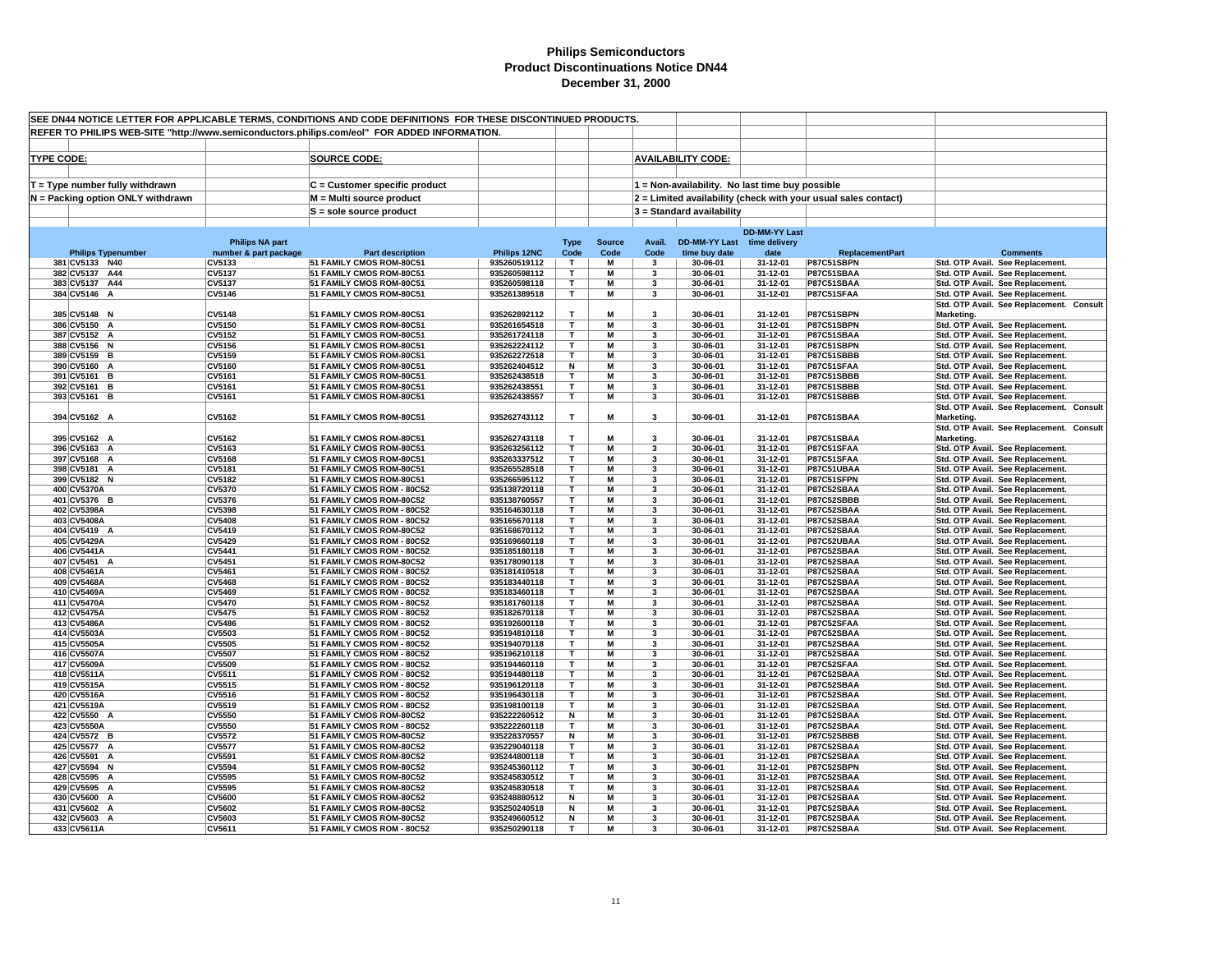| SEE DN44 NOTICE LETTER FOR APPLICABLE TERMS, CONDITIONS AND CODE DEFINITIONS FOR THESE DISCONTINUED PRODUCTS. |                                 |                                                        |                              |                   |               |                         |                                                 |                      |                                                                |                                                                      |
|---------------------------------------------------------------------------------------------------------------|---------------------------------|--------------------------------------------------------|------------------------------|-------------------|---------------|-------------------------|-------------------------------------------------|----------------------|----------------------------------------------------------------|----------------------------------------------------------------------|
| REFER TO PHILIPS WEB-SITE "http://www.semiconductors.philips.com/eol" FOR ADDED INFORMATION.                  |                                 |                                                        |                              |                   |               |                         |                                                 |                      |                                                                |                                                                      |
|                                                                                                               |                                 |                                                        |                              |                   |               |                         |                                                 |                      |                                                                |                                                                      |
|                                                                                                               |                                 |                                                        |                              |                   |               |                         |                                                 |                      |                                                                |                                                                      |
| <b>TYPE CODE:</b>                                                                                             |                                 | <b>SOURCE CODE:</b>                                    |                              |                   |               |                         | <b>AVAILABILITY CODE:</b>                       |                      |                                                                |                                                                      |
|                                                                                                               |                                 |                                                        |                              |                   |               |                         |                                                 |                      |                                                                |                                                                      |
| $T = Type$ number fully withdrawn                                                                             |                                 | C = Customer specific product                          |                              |                   |               |                         | 1 = Non-availability. No last time buy possible |                      |                                                                |                                                                      |
| N = Packing option ONLY withdrawn                                                                             |                                 | M = Multi source product                               |                              |                   |               |                         |                                                 |                      | 2 = Limited availability (check with your usual sales contact) |                                                                      |
|                                                                                                               |                                 |                                                        |                              |                   |               |                         |                                                 |                      |                                                                |                                                                      |
|                                                                                                               |                                 | $S =$ sole source product                              |                              |                   |               |                         | 3 = Standard availability                       |                      |                                                                |                                                                      |
|                                                                                                               |                                 |                                                        |                              |                   |               |                         |                                                 | <b>DD-MM-YY Last</b> |                                                                |                                                                      |
|                                                                                                               | <b>Philips NA part</b>          |                                                        |                              | <b>Type</b>       | <b>Source</b> | Avail.                  | DD-MM-YY Last time delivery                     |                      |                                                                |                                                                      |
| <b>Philips Typenumber</b>                                                                                     | number & part package           | <b>Part description</b>                                | Philips 12NC                 | Code              | Code          | Code                    | time buy date                                   | date                 | <b>ReplacementPart</b>                                         | <b>Comments</b>                                                      |
| 434 CV5611A                                                                                                   | CV5611                          | 51 FAMILY CMOS ROM - 80C52                             | 935250290518                 | T                 | М             | $\mathbf{3}$            | 30-06-01                                        | 31-12-01             | P87C52SBAA                                                     | Std. OTP Avail. See Replacement.                                     |
| 435 CV5622 A                                                                                                  | CV5622                          | 51 FAMILY CMOS ROM-80C52                               | 935256100512                 | N                 | M             | 3                       | 30-06-01                                        | 31-12-01             | P87C51UBAA                                                     | Std. OTP Avail. See Replacement.                                     |
| 436 CV5634 N                                                                                                  | CV5634                          | 51 FAMILY CMOS ROM-80C52                               | 935260603112                 | Т                 | М             | 3                       | 30-06-01                                        | 31-12-01             | P87C52SBPN                                                     | Std. OTP Avail. See Replacement.                                     |
| 437 CV5636 N                                                                                                  | CV5636                          | 51 FAMILY CMOS ROM-80C52                               | 935260604112                 | T                 | M             | 3                       | 30-06-01                                        | 31-12-01             | P87C52SFPN                                                     | Std. OTP Avail. See Replacement.                                     |
| 438 CV5641 N                                                                                                  | CV5641                          | 51 FAMILY CMOS ROM-80C52                               | 935260649112                 | T                 | M             | $\overline{\mathbf{3}}$ | 30-06-01                                        | 31-12-01             | P87C52SBPN                                                     | Std. OTP Avail. See Replacement.                                     |
| 439 CV5643 A                                                                                                  | CV5643                          | 51 FAMILY CMOS ROM-80C52                               | 935260625118                 | $\mathbf{r}$      | M             | 3                       | 30-06-01                                        | 31-12-01             | P87C52SBAA                                                     | Std. OTP Avail. See Replacement.                                     |
| 440 CV5654 A                                                                                                  | CV5654                          | 51 FAMILY CMOS ROM-80C52                               | 935260805512                 | N                 | M             | 3                       | 30-06-01                                        | 31-12-01             | P87C52SFAA                                                     | Std. OTP Avail. See Replacement.                                     |
| 441 CV5658 N                                                                                                  | <b>CV5658</b>                   | 51 FAMILY CMOS ROM-80C52                               | 935260925112                 | T.                | M             | 3                       | 30-06-01                                        | 31-12-01             | P87C52SBPN                                                     | Std. OTP Avail. See Replacement.                                     |
| 442 CV5661 N                                                                                                  | <b>CV5661</b>                   | 51 FAMILY CMOS ROM-80C52                               | 935261151112                 | т                 | M             | 3                       | 30-06-01                                        | 31-12-01             | P87C52SBPN                                                     | Std. OTP Avail. See Replacement.                                     |
| 443 CV5663 A                                                                                                  | CV5663                          | 51 FAMILY CMOS ROM-80C52                               | 935261215112                 | т                 | M             | 3                       | 30-06-01                                        | 31-12-01             | P87C52SBAA                                                     | Std. OTP Avail. See Replacement.                                     |
| 444 CV5676 A                                                                                                  | <b>CV5676</b>                   | 51 FAMILY CMOS ROM-80C52                               | 935261524118                 | T.                | M             | 3                       | 30-06-01                                        | 31-12-01             | P87C52SBAA                                                     | Std. OTP Avail. See Replacement.                                     |
| 445 CV5678 A                                                                                                  | <b>CV5678</b>                   | 51 FAMILY CMOS ROM-80C52                               | 935261539112                 | т                 | M<br>M        | 3                       | 30-06-01                                        | 31-12-01             | P87C52SBAA                                                     | Std. OTP Avail. See Replacement.                                     |
| 446 CV5688 A                                                                                                  | CV5688                          | 51 FAMILY CMOS ROM-80C52                               | 935261738512                 | т<br>т            | M             | 3                       | 30-06-01                                        | 31-12-01             | P87C52SFAA                                                     | Std. OTP Avail. See Replacement.                                     |
| 447 CV5688 A<br>448 CV5690A                                                                                   | <b>CV5688</b><br><b>PCK2000</b> | 51 FAMILY CMOS ROM-80C52<br>51 FAMILY CMOS ROM - 80C52 | 935261738518<br>935261730112 | т                 | М             | 3<br>3                  | 30-06-01<br>30-06-01                            | 31-12-01<br>31-12-01 | P87C52SFAA<br>P87C52SFAA                                       | Std. OTP Avail. See Replacement.<br>Std. OTP Avail. See Replacement. |
| 449 CV5692A                                                                                                   | CV5692                          | 51 FAMILY CMOS ROM - 80C54                             | 935261843112                 | т                 | M             | 3                       | 30-06-01                                        | 31-12-01             | P87C52SBAA                                                     | Std. OTP Avail. See Replacement.                                     |
| 450 CV5692A                                                                                                   | CV5692                          | 51 FAMILY CMOS ROM - 80C54                             | 935261843118                 | т                 | M             | 3                       | 30-06-01                                        | 31-12-01             | P87C52SBAA                                                     | Std. OTP Avail. See Replacement.                                     |
| 451 CV5694 B                                                                                                  | <b>CV5694</b>                   | 51 FAMILY CMOS ROM-80C52                               | 935262228518                 | T                 | M             | 3                       | 30-06-01                                        | 31-12-01             | P87C52SBBB                                                     | Std. OTP Avail. See Replacement.                                     |
| 452 CV5696N                                                                                                   | <b>CV5696</b>                   | 80C52                                                  | 935262357112                 | T                 | M             | 3                       | 30-06-01                                        | 31-12-01             | P87C52SBPN                                                     | Std. OTP Avail. See Replacement.                                     |
| 453 CV5697 A                                                                                                  | CV5697                          | 51 FAMILY CMOS ROM-80C52                               | 935262367118                 | $\mathbf{r}$      | M             | 3                       | 30-06-01                                        | 31-12-01             | P87C52SFAA                                                     | Std. OTP Avail. See Replacement.                                     |
| 454 CV5698 N                                                                                                  | <b>CV5698</b>                   | 51 FAMILY CMOS ROM-80C52                               | 935262432112                 | T                 | M             | 3                       | 30-06-01                                        | 31-12-01             | P87C52SBPN                                                     | Std. OTP Avail. See Replacement.                                     |
| 455 CV5701 A                                                                                                  | CV5701                          | 51 FAMILY CMOS ROM-80C52                               | 935262460118                 | $\mathbf{r}$      | M             | 3                       | 30-06-01                                        | 31-12-01             | P87C52SBAA                                                     | Std. OTP Avail. See Replacement.                                     |
| 456 CV5703 A                                                                                                  | <b>CV5703</b>                   | 51 FAMILY CMOS ROM-80C52                               | 935262557518                 | N                 | M             | 3                       | 30-06-01                                        | 31-12-01             | P87C52SBAA                                                     | Std. OTP Avail. See Replacement.                                     |
| 457 CV5709 B                                                                                                  | CV5709                          | 51 FAMILY CMOS ROM-80C52                               | 935263295518                 | т                 | M             |                         | 31-12-00                                        | 31-12-01             | P87C52SBBB                                                     | Std. OTP Avail. See Replacement.                                     |
| 458 CV5709 B                                                                                                  | CV5709                          | 51 FAMILY CMOS ROM-80C52                               | 935263295557                 | T                 | M             | $\mathbf{1}$            | 31-12-00                                        | 31-12-01             | P87C52SBBB                                                     | Std. OTP Avail. See Replacement.                                     |
| 459 CV5710A                                                                                                   | CV5710                          | P80C52SBAA                                             | 935263284112                 | т                 | M             | 3                       | 30-06-01                                        | 31-12-01             | P87C52SBAA                                                     | Std. OTP Avail. See Replacement.                                     |
| 460 CV5710A                                                                                                   | CV5710                          | P80C52SBAA                                             | 935263284118                 | т                 | M             | 3                       | 30-06-01                                        | 31-12-01             | P87C52SBAA                                                     | Std. OTP Avail. See Replacement.                                     |
| 461 CV5711 N                                                                                                  | CV5711                          | 51 FAMILY CMOS ROM-80C52                               | 935263459112                 | т                 | M             | 3                       | 30-06-01                                        | 31-12-01             | P87C52SBPN                                                     | Std. OTP Avail. See Replacement.                                     |
| 462 CV5713 A                                                                                                  | CV5713                          | 51 FAMILY CMOS ROM-80C52                               | 935263559118                 | т                 | M             | 3                       | 30-06-01                                        | 31-12-01             | P87C52SBAA                                                     | Std. OTP Avail. See Replacement.                                     |
| 463 CV5715 B                                                                                                  | CV5715                          | 51 FAMILY CMOS ROM-80C52                               | 935263688518                 | т                 | M             | $\mathbf{1}$            | 31-12-00                                        | 31-12-01             | P87C52SBBB                                                     | Std. OTP Avail. See Replacement.                                     |
| 464 CV5715 B                                                                                                  | CV5715                          | 51 FAMILY CMOS ROM-80C52                               | 935263688557                 | т                 | M             | $\overline{\mathbf{1}}$ | 31-12-00                                        | 31-12-01             | P87C52SBBB                                                     | Std. OTP Avail. See Replacement.                                     |
| 465 CV5716 N<br>466 CV5719 B                                                                                  | CV5716<br>CV5719                | 51 FAMILY CMOS ROM-80C52<br>51 FAMILY CMOS ROM-80C52   | 935263747112<br>935263884518 | T<br>N            | M<br>M        | 3<br>3                  | 30-06-01<br>30-06-01                            | 31-12-01<br>31-12-01 | P87C52SBPN<br>P87C52SBAA                                       | Std. OTP Avail. See Replacement.<br>Std. OTP Avail. See Replacement. |
| 467 CV5720 A                                                                                                  | <b>CV5720</b>                   | 51 FAMILY CMOS ROM-80C52                               | 935263905112                 | T                 | M             | 3                       | 30-06-01                                        | 31-12-01             | P87C52SBAA                                                     | Std. OTP Avail. See Replacement.                                     |
| 468 CV5720 A                                                                                                  | <b>CV5720</b>                   | 51 FAMILY CMOS ROM-80C52                               | 935263905118                 | т                 | M             | 3                       | 30-06-01                                        | 31-12-01             | P87C52SBAA                                                     | Std. OTP Avail. See Replacement.                                     |
| 469 CV5721 A                                                                                                  | <b>CV5721</b>                   | 51 FAMILY CMOS ROM-80C52                               | 935263908112                 | т                 | M             | 3                       | 30-06-01                                        | 31-12-01             | P87C52SBAA                                                     | Std. OTP Avail. See Replacement.                                     |
| 470 CV5721 A                                                                                                  | CV5721                          | 51 FAMILY CMOS ROM-80C52                               | 935263908118                 | $\mathbf{r}$      | M             | 3                       | 30-06-01                                        | 31-12-01             | P87C52SBAA                                                     | Std. OTP Avail. See Replacement.                                     |
| 471 CV5723 B                                                                                                  | <b>CV5723</b>                   | 51 FAMILY CMOS ROM-80C52                               | 935264060518                 | т                 | M             | 3                       | 30-06-01                                        | 31-12-01             | P87C52SBBB                                                     | Std. OTP Avail. See Replacement.                                     |
| 472 CV5728A                                                                                                   | <b>CV5728</b>                   | P80C52SBAA                                             | 935264241112                 | T                 | M             | 3                       | 30-06-01                                        | 31-12-01             | P87C52SBAA                                                     | Std. OTP Avail. See Replacement.                                     |
| 473 CV5728A                                                                                                   | <b>CV5728</b>                   | P80C52SBAA                                             | 935264241118                 | т                 | M             | 3                       | 30-06-01                                        | 31-12-01             | P87C52SBAA                                                     | Std. OTP Avail. See Replacement.                                     |
| 474 CV5732 B                                                                                                  | CV5732                          | 51 FAMILY CMOS ROM-80C52                               | 935264441518                 | т                 | M             |                         | 31-12-00                                        | 31-12-01             | P87C52SFBB                                                     | Std. OTP Avail. See Replacement.                                     |
| 475 CV5732 B                                                                                                  | CV5732                          | 51 FAMILY CMOS ROM-80C52                               | 935264441551                 | т                 | M             |                         | 31-12-00                                        | 31-12-01             | P87C52SFBB                                                     | Std. OTP Avail. See Replacement.                                     |
| 476 CV5732 B                                                                                                  | CV5732                          | 51 FAMILY CMOS ROM-80C52                               | 935264441557                 | т                 | M             | $\mathbf{1}$            | 31-12-00                                        | 31-12-01             | P87C52SFBB                                                     | Std. OTP Avail. See Replacement.                                     |
| 477 CV5733 B                                                                                                  | CV5733                          | 51 FAMILY CMOS ROM-80C52                               | 935264438518                 | т                 | M             |                         | 31-12-00                                        | 31-12-01             | P87C52SFBB                                                     | Std. OTP Avail. See Replacement.                                     |
| 478 CV5733 B                                                                                                  | CV5733                          | 51 FAMILY CMOS ROM-80C52                               | 935264438551                 | т                 | M             | $\mathbf{1}$            | 31-12-00                                        | 31-12-01             | P87C52SFBB                                                     | Std. OTP Avail. See Replacement.                                     |
| 479 CV5733 B                                                                                                  | CV5733                          | 51 FAMILY CMOS ROM-80C52                               | 935264438557                 | т                 | M             | $\mathbf{1}$            | 31-12-00                                        | 31-12-01             | P87C52SFBB                                                     | Std. OTP Avail. See Replacement.                                     |
| 480 CV5734 B                                                                                                  | CV5734                          | 51 FAMILY CMOS ROM-80C52                               | 935264439518                 | T                 | M             | 1                       | 31-12-00                                        | 31-12-01             | P87C52SFBB                                                     | Std. OTP Avail. See Replacement.                                     |
| 481 CV5734 B                                                                                                  | CV5734                          | 51 FAMILY CMOS ROM-80C52                               | 935264439551                 | T                 | M             | 1                       | 31-12-00                                        | 31-12-01             | P87C52SFBB                                                     | Std. OTP Avail. See Replacement.                                     |
| 482 CV5734 B                                                                                                  | CV5734                          | 51 FAMILY CMOS ROM-80C52                               | 935264439557                 | T<br>$\mathbf{r}$ | M             | $\mathbf{1}$            | 31-12-00                                        | 31-12-01             | P87C52SFBB                                                     | Std. OTP Avail. See Replacement.                                     |
| 483 CV5736 A                                                                                                  | CV5736                          | 51 FAMILY CMOS ROM-80C52                               | 935265444112                 | т                 | M<br>M        | 3<br>3                  | 30-06-01<br>30-06-01                            | 31-12-01<br>31-12-01 | P87C52SBAA                                                     | Std. OTP Avail. See Replacement.                                     |
| 484 CV5737A<br>485 CV5737A                                                                                    | CV5737<br>CV5737                | P80C52SBAA<br>P80C52SBAA                               | 935265764112<br>935265764118 | т                 | M             | 3                       | 30-06-01                                        | 31-12-01             | P87C52SBAA<br>P87C52SBAA                                       | Std. OTP Avail. See Replacement.<br>Std. OTP Avail. See Replacement. |
| 486 CV5739 B                                                                                                  | CV5739                          | 51 FAMILY CMOS ROM-80C52                               | 935265776518                 | т                 | M             | $\overline{\mathbf{3}}$ | 30-06-01                                        | 31-12-01             | P87C52SFBB                                                     | Std. OTP Avail. See Replacement.                                     |
| 487 CV5740 B                                                                                                  | <b>CV5740</b>                   | 51 FAMILY CMOS ROM-80C52                               | 935265777518                 | T                 | M             | 3                       | 30-06-01                                        | 31-12-01             | P87C52SFBB                                                     | Std. OTP Avail. See Replacement.                                     |
| 488 CV5741 N                                                                                                  | <b>CV5741</b>                   | 51 FAMILY CMOS ROM-80C52                               | 935266534112                 | т                 | M             | 3                       | 30-06-01                                        | 31-12-01             | P87C52SBPN                                                     | Std. OTP Avail. See Replacement.                                     |
| 489 CV5742 A                                                                                                  | <b>CV5742</b>                   | 51 FAMILY CMOS ROM-80C52                               | 935266535112                 | T.                | M             | 3                       | 30-06-01                                        | 31-12-01             | P87C52SBAA                                                     | Std. OTP Avail. See Replacement.                                     |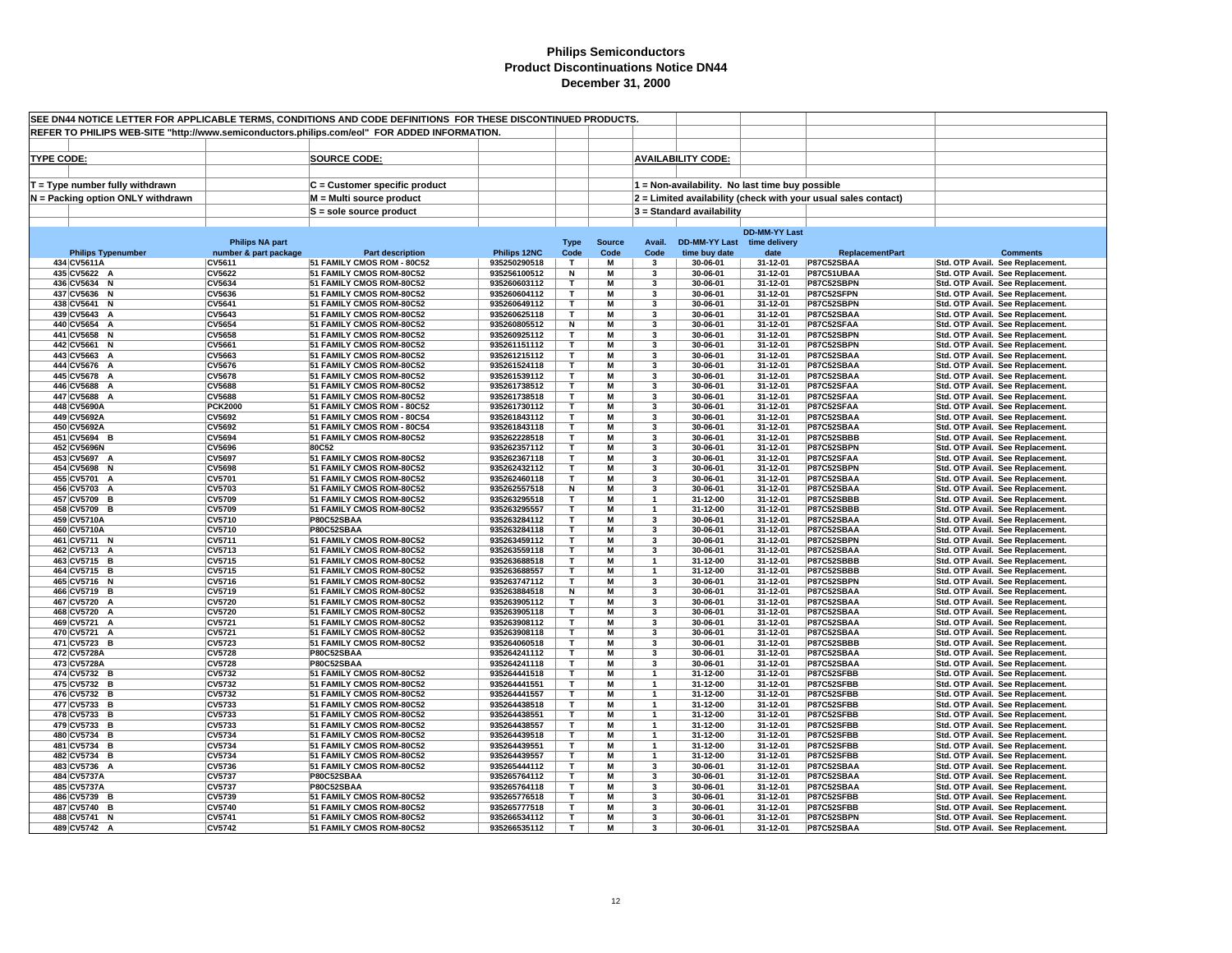|                   |                                                                      |                                                 | SEE DN44 NOTICE LETTER FOR APPLICABLE TERMS, CONDITIONS AND CODE DEFINITIONS FOR THESE DISCONTINUED PRODUCTS. |                              |                              |                       |                         |                                                 |                      |                                                                |                                                                      |                                          |
|-------------------|----------------------------------------------------------------------|-------------------------------------------------|---------------------------------------------------------------------------------------------------------------|------------------------------|------------------------------|-----------------------|-------------------------|-------------------------------------------------|----------------------|----------------------------------------------------------------|----------------------------------------------------------------------|------------------------------------------|
|                   |                                                                      |                                                 | REFER TO PHILIPS WEB-SITE "http://www.semiconductors.philips.com/eol" FOR ADDED INFORMATION.                  |                              |                              |                       |                         |                                                 |                      |                                                                |                                                                      |                                          |
|                   |                                                                      |                                                 |                                                                                                               |                              |                              |                       |                         |                                                 |                      |                                                                |                                                                      |                                          |
| <b>TYPE CODE:</b> |                                                                      |                                                 | <b>SOURCE CODE:</b>                                                                                           |                              |                              |                       |                         | <b>AVAILABILITY CODE:</b>                       |                      |                                                                |                                                                      |                                          |
|                   |                                                                      |                                                 |                                                                                                               |                              |                              |                       |                         |                                                 |                      |                                                                |                                                                      |                                          |
|                   | T = Type number fully withdrawn<br>N = Packing option ONLY withdrawn |                                                 | C = Customer specific product<br>M = Multi source product                                                     |                              |                              |                       |                         | 1 = Non-availability. No last time buy possible |                      | 2 = Limited availability (check with your usual sales contact) |                                                                      |                                          |
|                   |                                                                      |                                                 | S = sole source product                                                                                       |                              |                              |                       |                         | 3 = Standard availability                       |                      |                                                                |                                                                      |                                          |
|                   |                                                                      |                                                 |                                                                                                               |                              |                              |                       |                         |                                                 |                      |                                                                |                                                                      |                                          |
|                   |                                                                      |                                                 |                                                                                                               |                              |                              |                       |                         |                                                 | <b>DD-MM-YY Last</b> |                                                                |                                                                      |                                          |
|                   | <b>Philips Typenumber</b>                                            | <b>Philips NA part</b><br>number & part package | <b>Part description</b>                                                                                       | Philips 12NC                 | <b>Type</b><br>Code          | <b>Source</b><br>Code | Avail.<br>Code          | DD-MM-YY Last time delivery<br>time buy date    | date                 | <b>ReplacementPart</b>                                         |                                                                      | <b>Comments</b>                          |
|                   | 490 CV5742 A                                                         | <b>CV5742</b>                                   | 51 FAMILY CMOS ROM-80C52                                                                                      | 935266535118                 | T.                           | M                     | $\mathbf{3}$            | 30-06-01                                        | 31-12-01             | P87C52SBAA                                                     | Std. OTP Avail. See Replacement.                                     |                                          |
|                   | 491 CV5743 A                                                         | CV5743                                          | 51 FAMILY CMOS ROM-80C52                                                                                      | 935266536518                 | $\mathbf{r}$                 | M                     | 3                       | 30-06-01                                        | 31-12-01             | P87C52SBAA                                                     | Std. OTP Avail. See Replacement.                                     |                                          |
|                   | 492 CV5744 A                                                         | <b>CV5744</b>                                   | 51 FAMILY CMOS ROM-80C52                                                                                      | 935266537518                 | T                            | M                     | 3                       | 30-06-01                                        | 31-12-01             | P87C52SBAA                                                     | Std. OTP Avail. See Replacement.                                     |                                          |
|                   | 493 CV5745N                                                          | <b>CV5745</b>                                   | P80C52SBPN                                                                                                    | 935266552112                 | т                            | M<br>м                | 3                       | 30-06-01                                        | 31-12-01             | P87C52SBPN                                                     | Std. OTP Avail. See Replacement.                                     |                                          |
|                   | 494 CV5746 B<br>495 CV5746 B                                         | <b>CV5746</b><br><b>CV5746</b>                  | 51 FAMILY CMOS ROM-80C52<br>51 FAMILY CMOS ROM-80C52                                                          | 935266621518<br>935266621557 | т<br>T                       | M                     | 3<br>3                  | 30-06-01<br>30-06-01                            | 31-12-01<br>31-12-01 | P87C52SBBB<br>P87C52SBBB                                       | Std. OTP Avail. See Replacement.<br>Std. OTP Avail. See Replacement. |                                          |
|                   | 496 CV5747N                                                          | <b>CV5747</b>                                   | P80C52SBPN                                                                                                    | 935266622112                 | T                            | M                     | 3                       | 30-06-01                                        | 31-12-01             | P87C52SBPN                                                     | Std. OTP Avail. See Replacement.                                     |                                          |
|                   | 497 CV5749 N                                                         | <b>CV5749</b>                                   | 51 FAMILY CMOS ROM-80C52                                                                                      | 935266792112                 | T                            | M                     | 3                       | 30-06-01                                        | 31-12-01             | P87C52SBPN                                                     | Std. OTP Avail. See Replacement.                                     |                                          |
|                   | 498 CV6180A                                                          | <b>CV6180</b>                                   | 83C51FC PLCC                                                                                                  | 935262473112                 | T.                           | M                     | $\overline{\mathbf{3}}$ | 30-06-01                                        | 31-12-01             | P87C51FC-4A                                                    | Std. OTP Avail. See Replacement.                                     |                                          |
|                   | 499 CV6180A                                                          | <b>CV6180</b>                                   | 83C51FC PLCC                                                                                                  | 935262473118                 | $\mathbf{r}$                 | М                     | 3                       | 30-06-01                                        | 31-12-01             | P87C51FC-4A                                                    | Std. OTP Avail. See Replacement.                                     |                                          |
|                   | 500 CV6330 N<br>501 CV6334 A                                         | <b>CV6330</b><br>CV6334                         | 51 FAMILY CMOS ROM-80C54<br>51 FAMILY CMOS ROM-80C54                                                          | 935260729112<br>935261251518 | т<br>T                       | M<br>М                | 3<br>3                  | 30-06-01<br>30-06-01                            | 31-12-01<br>31-12-01 | P87C54SBPN<br>P87C54SBAA                                       | Std. OTP Avail. See Replacement.<br>Std. OTP Avail. See Replacement. |                                          |
|                   | 502 CV6334A                                                          | CV6334                                          | 51 FAMILY CMOS ROM - 80C54                                                                                    | 935261251512                 | T                            | M                     | 3                       | 30-06-01                                        | 31-12-01             | P87C54SBAA                                                     | Std. OTP Avail. See Replacement.                                     |                                          |
|                   | 503 CV6346 B                                                         | <b>CV6346</b>                                   | 51 FAMILY CMOS ROM-80C54                                                                                      | 935262362518                 | N                            | M                     | 3                       | 30-06-01                                        | 31-12-01             | P87C54SBBB                                                     | Std. OTP Avail. See Replacement.                                     |                                          |
|                   | 504 CV6348 N                                                         | <b>CV6348</b>                                   | 51 FAMILY CMOS ROM-80C54                                                                                      | 935262461112                 | т                            | M                     | 3                       | 30-06-01                                        | 31-12-01             | P87C54SBPN                                                     | Std. OTP Avail. See Replacement.                                     |                                          |
|                   |                                                                      |                                                 |                                                                                                               |                              |                              |                       |                         |                                                 |                      |                                                                |                                                                      | Std. OTP Avail. See Replacement. Consult |
|                   | 505 CV6349 N                                                         | CV6349                                          | 51 FAMILY CMOS ROM-80C54                                                                                      | 935262625112                 | $\mathbf{r}$<br>$\mathbf{r}$ | М                     | $\overline{\mathbf{3}}$ | 30-06-01                                        | 31-12-01             | P87C54SBPN                                                     | Marketing.                                                           |                                          |
|                   | 506 CV6351 B<br>507 CV6352 B                                         | CV6351<br><b>CV6352</b>                         | 51 FAMILY CMOS ROM-80C54<br>51 FAMILY CMOS ROM-80C54                                                          | 935263091557<br>935263107518 | T                            | M<br>M                | 3<br>3                  | 30-06-01<br>30-06-01                            | 31-12-01<br>31-12-01 | P87C54SBBB<br>P87C54SBBB                                       | Std. OTP Avail. See Replacement.<br>Std. OTP Avail. See Replacement. |                                          |
|                   | 508 CV6357 B                                                         | CV6357                                          | 51 FAMILY CMOS ROM-80C54                                                                                      | 935263765518                 | N                            | М                     | 3                       | 30-06-01                                        | 31-12-01             | P87C54SBBB                                                     | Std. OTP Avail. See Replacement.                                     |                                          |
|                   | 509 CV6514 A44                                                       | <b>CV6514</b>                                   | 51 FAMILY CMOS ROM-83C51FA                                                                                    | 935245440112                 | N                            | М                     | 3                       | 30-06-01                                        | 31-12-01             | P87C51FA-5A                                                    | Std. OTP Avail. See Replacement.                                     |                                          |
|                   | 510 CV6515A44                                                        | CV6515                                          | 51 FAMILY CMOS ROM - 83C51FA                                                                                  | 935248280118                 | $\mathbf{T}$                 | M                     | 3                       | 30-06-01                                        | 31-12-01             | P87C52SBAA                                                     | Std. OTP Avail. See Replacement.                                     |                                          |
|                   | 511 CV6521 N40                                                       | CV6521                                          | 51 FAMILY CMOS ROM-83C51FA                                                                                    | 935261725112                 | T<br>т                       | М<br>M                | 3<br>3                  | 30-06-01                                        | 31-12-01             | P87C51FA-4A                                                    | Std. OTP Avail. See Replacement.                                     |                                          |
|                   | 512 CV6523 N40<br>513 CV6524 A                                       | CV6523<br>CV6524                                | 51 FAMILY CMOS ROM-83C51FA<br>51 FAMILY CMOS ROM-83C51FA                                                      | 935260054112<br>935260253112 | T.                           | М                     | $\mathbf{3}$            | 30-06-01<br>30-06-01                            | 31-12-01<br>31-12-01 | P87C51FA-4A<br>P87C51FA-5A                                     | Std. OTP Avail. See Replacement.<br>Std. OTP Avail. See Replacement. |                                          |
|                   | 514 CV6531A                                                          | CV6531                                          | 51 FAMILY CMOS ROM - 83C51FA                                                                                  | 935261216118                 | $\mathbf{r}$                 | M                     | 3                       | 30-06-01                                        | 31-12-01             | P87C51FA-4A                                                    | Std. OTP Avail. See Replacement.                                     |                                          |
|                   | 515 CV6536 A                                                         | CV6536                                          | 51 FAMILY CMOS ROM-83C51FA                                                                                    | 935261503512                 | т                            | M                     | 3                       | 30-06-01                                        | 31-12-01             | P87C51FA-4A                                                    | Std. OTP Avail. See Replacement.                                     |                                          |
|                   | 516 CV6536 A                                                         | CV6536                                          | 51 FAMILY CMOS ROM-83C51FA                                                                                    | 935261503518                 | т                            | м                     | 3                       | 30-06-01                                        | 31-12-01             | P87C51FA-4A                                                    | Std. OTP Avail. See Replacement.                                     |                                          |
|                   | 517 CV6537 A                                                         | CV6537                                          | 51 FAMILY CMOS ROM-83C51FA                                                                                    | 935261540518                 | N                            | M<br>M                | $\overline{\mathbf{3}}$ | 30-06-01                                        | 31-12-01             | P87C51FA-4A                                                    | Std. OTP Avail. See Replacement.                                     |                                          |
|                   | 518 CV6538A<br>519 CV6538A                                           | CV6538<br>CV6538                                | 51 FAMILY CMOS ROM - 83C51FA<br>51 FAMILY CMOS ROM - 83C51FA                                                  | 935261673112<br>935261673118 | т<br>т                       | М                     | $\mathbf{3}$<br>3       | 30-06-01<br>30-06-01                            | 31-12-01<br>31-12-01 | P87C51FA-4A<br>P87C51FA-4A                                     | Std. OTP Avail. See Replacement.<br>Std. OTP Avail. See Replacement. |                                          |
|                   | 520 CV6539 A                                                         | CV6539                                          | 51 FAMILY CMOS ROM-83C51FA                                                                                    | 935261679112                 | Ν                            | M                     | 3                       | 30-06-01                                        | 31-12-01             | P87C51FA-4A                                                    | Std. OTP Avail. See Replacement.                                     |                                          |
|                   | 521 CV6539A                                                          | CV6539                                          | 51 FAMILY CMOS ROML. - 83C51FA                                                                                | 935261679118                 | т                            | M                     | 3                       | 30-06-01                                        | 31-12-01             | P87C51FA-4A                                                    | Std. OTP Avail. See Replacement.                                     |                                          |
|                   | 522 CV6542 A                                                         | <b>CV6542</b>                                   | 51 FAMILY CMOS ROM-83C51FA                                                                                    | 935262227518                 | N                            | $\overline{M}$        | 3                       | 30-06-01                                        | $31 - 12 - 01$       | P87C51FA-4A                                                    | Std. OTP Avail. See Replacement.                                     |                                          |
|                   | 523 CV6543<br>A                                                      | CV6543                                          | 51 FAMILY CMOS ROM-83C51FA                                                                                    | 935262226518                 | N                            | M                     | 3<br>3                  | 30-06-01                                        | 31-12-01             | P87C51FA-4A                                                    | Std. OTP Avail. See Replacement.                                     |                                          |
|                   | 524 CV6546N<br>525 CV6547N                                           | <b>CV6546</b><br><b>CV6547</b>                  | 83C51FA<br>83C51FA                                                                                            | 935262275112<br>935262276112 | т<br>T                       | М<br>M                | $\overline{\mathbf{3}}$ | 30-06-01<br>30-06-01                            | 31-12-01<br>31-12-01 | P87C51FA-4N<br>P87C51FA-4N                                     | Std. OTP Avail. See Replacement.<br>Std. OTP Avail. See Replacement. |                                          |
|                   | 526 CV6548 A                                                         | <b>CV6548</b>                                   | 51 FAMILY CMOS ROM-83C51FA                                                                                    | 935262405112                 | $\mathbf{T}$                 | M                     | $\mathbf{3}$            | 30-06-01                                        | 31-12-01             | P87C51FA-4A                                                    | Std. OTP Avail. See Replacement.                                     |                                          |
|                   | 527 CV6548 A                                                         | <b>CV6548</b>                                   | 51 FAMILY CMOS ROM-83C51FA                                                                                    | 935262405118                 | $\mathbf T$                  | M                     | 3                       | $30 - 06 - 01$                                  | $31 - 12 - 01$       | <b>P87C51FA-4A</b>                                             | Std. OTP Avail. See Replacement.                                     |                                          |
|                   |                                                                      |                                                 |                                                                                                               |                              |                              |                       |                         |                                                 |                      |                                                                |                                                                      | Std. OTP Avail. See Replacement. Consult |
|                   | 528 CV6549 A                                                         | <b>CV6549</b>                                   | 51 FAMILY CMOS ROM-83C51FA                                                                                    | 935262776518                 | N<br>т                       | М<br>$\overline{M}$   | $\mathbf{3}$            | 30-06-01                                        | 31-12-01             | P87C51FA-4A                                                    | Marketing.                                                           |                                          |
|                   | 529 CV6555 A<br>530 CV6555 A                                         | <b>CV6555</b><br><b>CV6555</b>                  | 51 FAMILY CMOS ROM-83C51FA<br>51 FAMILY CMOS ROM-83C51FA                                                      | 935263885112<br>935263885118 | т                            | М                     | 3<br>3                  | 30-06-01<br>30-06-01                            | 31-12-01<br>31-12-01 | P87C51FA-4A<br>P87C51FA-4A                                     | Std. OTP Avail. See Replacement.<br>Std. OTP Avail. See Replacement. |                                          |
|                   | 531 CV6556A                                                          | <b>CV6556</b>                                   | P83C51FA-5A                                                                                                   | 935263965112                 | Τ                            | М                     | 3                       | 30-06-01                                        | 31-12-01             | P87C51FA-5A                                                    | Std. OTP Avail. See Replacement.                                     |                                          |
|                   | 532 CV6556A                                                          | CV6556                                          | P83C51FA-5A                                                                                                   | 935263965118                 | т                            | M                     | 3                       | 30-06-01                                        | 31-12-01             | P87C51FA-5A                                                    | Std. OTP Avail. See Replacement.                                     |                                          |
|                   | 533 CV6561A                                                          | CV6561                                          | P83C51FA-4A                                                                                                   | 935265738112                 | т                            | M                     | 3                       | 30-06-01                                        | 31-12-01             | P87C51FA-4A                                                    | Std. OTP Avail. See Replacement.                                     |                                          |
|                   | 534 CV6561A                                                          | CV6561                                          | P83C51FA-4A                                                                                                   | 935265738118                 | т                            | M                     | 3                       | 30-06-01                                        | 31-12-01             | P87C51FA-4A                                                    | Std. OTP Avail. See Replacement.                                     |                                          |
|                   | 535 CV6601 A<br>536 CV6623 N                                         | CV6601<br><b>CV6623</b>                         | 51 FAMILY CMOS ROM-83C750<br>51 FAMILY CMOS ROM-83C750                                                        | 935180410112<br>935224080112 | т<br>T.                      | s<br>s                | 3<br>3                  | 30-09-01<br>30-09-01                            | 31-12-01<br>31-12-01 | <b>P87C750EBAA</b><br><b>P87C750EBPN</b>                       | Std. OTP Avail. See Replacement.<br>Std. OTP Avail. See Replacement. |                                          |
|                   |                                                                      |                                                 |                                                                                                               |                              |                              |                       |                         |                                                 |                      |                                                                |                                                                      | Std. OTP Avail. See Replacement. Consult |
|                   | 537 CV6641 DB                                                        | CV6641                                          | 51 FAMILY CMOS ROM-83C750                                                                                     | 935263017512                 | T                            | s                     | 3                       | 30-09-01                                        | 31-12-01             | S87C751-4 DB                                                   | Marketing.                                                           |                                          |
|                   |                                                                      |                                                 |                                                                                                               |                              |                              |                       |                         |                                                 |                      |                                                                |                                                                      | Std. OTP Avail. See Replacement. Consult |
|                   | 538 CV6641 DB                                                        | CV6641                                          | 51 FAMILY CMOS ROM-83C750                                                                                     | 935263017518                 | T                            | s                     | $\overline{\mathbf{3}}$ | 30-09-01                                        | 31-12-01             | S87C751-4 DB                                                   | Marketing.                                                           |                                          |
|                   | 539 CV7007 DB                                                        | <b>CV7007</b>                                   | 51 FAMILY CMOS ROM-83C749                                                                                     | 935216780112                 | $\mathbf{T}$<br>T            | s                     | 3<br>3                  | 30-09-01                                        | 31-12-01             | P87C749EBDDB                                                   | Std. OTP Avail. See Replacement.                                     |                                          |
|                   | 540 CV7011 N<br>541 CV7014 N                                         | CV7011<br><b>CV7014</b>                         | 51 FAMILY CMOS ROM-83C749<br>51 FAMILY CMOS ROM-83C749                                                        | 935243220112<br>935262472112 | T.                           | s<br>s                | 3                       | 30-09-01<br>30-09-01                            | 31-12-01<br>31-12-01 | P87C749EFPN<br><b>P87C749EBPN</b>                              | Std. OTP Avail. See Replacement.<br>Std. OTP Avail. See Replacement. |                                          |
|                   |                                                                      |                                                 |                                                                                                               |                              |                              |                       |                         |                                                 |                      |                                                                |                                                                      |                                          |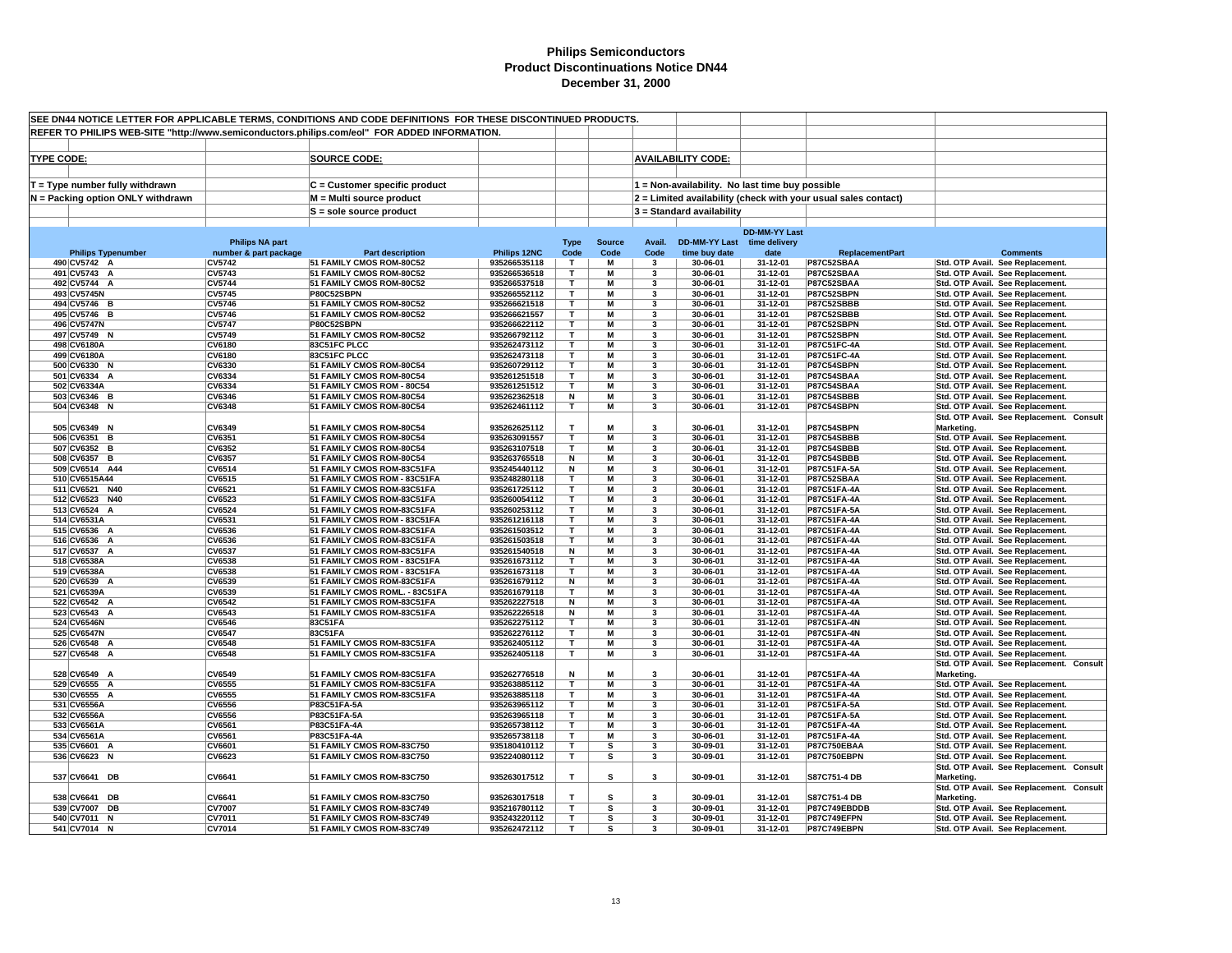| SEE DN44 NOTICE LETTER FOR APPLICABLE TERMS, CONDITIONS AND CODE DEFINITIONS FOR THESE DISCONTINUED PRODUCTS. |                                   |                                                 |                                                            |                              |                     |                       |                         |                                              |                                                 |                                                                |                                                                                    |
|---------------------------------------------------------------------------------------------------------------|-----------------------------------|-------------------------------------------------|------------------------------------------------------------|------------------------------|---------------------|-----------------------|-------------------------|----------------------------------------------|-------------------------------------------------|----------------------------------------------------------------|------------------------------------------------------------------------------------|
| REFER TO PHILIPS WEB-SITE "http://www.semiconductors.philips.com/eol" FOR ADDED INFORMATION.                  |                                   |                                                 |                                                            |                              |                     |                       |                         |                                              |                                                 |                                                                |                                                                                    |
|                                                                                                               |                                   |                                                 |                                                            |                              |                     |                       |                         |                                              |                                                 |                                                                |                                                                                    |
| <b>TYPE CODE:</b>                                                                                             |                                   |                                                 | <b>SOURCE CODE:</b>                                        |                              |                     |                       |                         | <b>AVAILABILITY CODE:</b>                    |                                                 |                                                                |                                                                                    |
|                                                                                                               |                                   |                                                 |                                                            |                              |                     |                       |                         |                                              |                                                 |                                                                |                                                                                    |
|                                                                                                               |                                   |                                                 |                                                            |                              |                     |                       |                         |                                              |                                                 |                                                                |                                                                                    |
|                                                                                                               | $T = Type$ number fully withdrawn |                                                 | C = Customer specific product                              |                              |                     |                       |                         |                                              | 1 = Non-availability. No last time buy possible |                                                                |                                                                                    |
|                                                                                                               | N = Packing option ONLY withdrawn |                                                 | M = Multi source product                                   |                              |                     |                       |                         |                                              |                                                 | 2 = Limited availability (check with your usual sales contact) |                                                                                    |
|                                                                                                               |                                   |                                                 | $S =$ sole source product                                  |                              |                     |                       |                         | $3$ = Standard availability                  |                                                 |                                                                |                                                                                    |
|                                                                                                               |                                   |                                                 |                                                            |                              |                     |                       |                         |                                              |                                                 |                                                                |                                                                                    |
|                                                                                                               |                                   |                                                 |                                                            |                              |                     |                       |                         |                                              | <b>DD-MM-YY Last</b>                            |                                                                |                                                                                    |
|                                                                                                               | <b>Philips Typenumber</b>         | <b>Philips NA part</b><br>number & part package | <b>Part description</b>                                    | Philips 12NC                 | <b>Type</b><br>Code | <b>Source</b><br>Code | Avail.<br>Code          | DD-MM-YY Last time delivery<br>time buy date | date                                            | <b>ReplacementPart</b>                                         | <b>Comments</b>                                                                    |
|                                                                                                               | 542 CV7017 N                      | CV7017                                          | 51 FAMILY CMOS ROM-83C749                                  | 935264237112                 | T                   | s                     | 3                       | 30-09-01                                     | 31-12-01                                        | P87C749EFPN                                                    | Std. OTP Avail. See Replacement.                                                   |
|                                                                                                               | 543 CV7019 N                      | CV7019                                          | 51 FAMILY CMOS ROM-83C749                                  | 935266623112                 | T                   | s                     | 3                       | 30-09-01                                     | 31-12-01                                        | P87C749EFPN                                                    | Std. OTP Avail. See Replacement.                                                   |
|                                                                                                               | 544 CV7104A44                     | CV7104 - A44                                    | S87C654-7A44                                               | 935263553518                 | N                   | s                     | $\overline{\mathbf{2}}$ | 30-09-01                                     | 31-12-01                                        | Non-noted                                                      | Packing Method Only, Consult Marketing                                             |
|                                                                                                               | 545 CV7104A44                     |                                                 | S87C654-7A44                                               | 935263553118                 | N                   | s                     | $\overline{2}$          | 30-09-01                                     | 31-12-01                                        | Non-noted                                                      | Packing Method Only, Consult Marketing                                             |
|                                                                                                               | 546 CV7215B44                     | CV7215 - B44                                    | S87C654-4B44                                               | 935263951557                 | T                   | s                     | $\overline{2}$          | 30-09-01                                     | 31-12-01                                        | Non-noted                                                      | Standard End of Life, See Replacement.                                             |
|                                                                                                               | 547 CV7726A                       |                                                 | 87C528 PLCC                                                | 935263460512                 | Т                   | s                     | $\overline{\mathbf{2}}$ | 30-09-01                                     | 31-12-01                                        | Non-noted                                                      | Standard End of Life, See Replacement.                                             |
|                                                                                                               | 548 CV8411 B                      | <b>CV8411</b>                                   | 51 FAMILY CMOS ROM-80C58                                   | 935262453557                 | T                   | М                     | 3                       | 30-06-01                                     | 31-12-01                                        | <b>P87C58SBBB</b>                                              | Std. OTP Avail. See Replacement.                                                   |
|                                                                                                               | 549 CV8412 N                      | CV8412                                          | 51 FAMILY CMOS ROM-80C58                                   | 935262620112                 | T<br>$\mathbf{r}$   | М<br>s                | 3<br>$\mathbf{z}$       | 30-06-01                                     | 31-12-01                                        | P87C58SBBB                                                     | Std. OTP Avail. See Replacement.                                                   |
|                                                                                                               | 550 CV8702-1DB<br>551 CV8702-1DB  | CV8702-1<br>CV8702-1                            | 8048/51 FAMILY NMOS<br>8048/51 FAMILY NMOS                 | 935232790112                 | T                   | s                     | $\overline{\mathbf{2}}$ | 30-06-01<br>30-06-01                         | 31-12-01<br>31-12-01                            | Non-noted                                                      | <b>Contact Marketing</b>                                                           |
|                                                                                                               | 552 CV8709N                       | <b>CV8409</b>                                   | 51 FAMILY OTP/EPROM - 87C58                                | 935232790118<br>935261976112 | T                   | M                     | 3                       | 30-06-01                                     | 31-12-01                                        | Non-noted<br>P87C58SBAA                                        | <b>Contact Marketing</b><br>Std. OTP Avail. See Replacement.                       |
|                                                                                                               | 553 CV8716 DB                     | CV8716                                          | 51 FAMILY CMOS ROM-83C754                                  | 935261432112                 | T.                  | s                     | 3                       | 30-09-01                                     | 31-12-01                                        | <b>CV8720 DB</b>                                               | PIN FOR PIN REPLACEMENT                                                            |
|                                                                                                               | 554 CV8716 DB                     | CV8716                                          | 51 FAMILY CMOS ROM-83C754                                  | 935261432118                 | T                   | s                     | $\overline{\mathbf{3}}$ | 30-09-01                                     | 31-12-01                                        | <b>CV8720 DB</b>                                               | PIN FOR PIN REPLACEMENT                                                            |
|                                                                                                               | 555 CV8719 DB                     | CV8719                                          | 51 FAMILY CMOS ROM-83C754                                  | 935262083118                 | т                   | s                     | 3                       | 30-09-01                                     | 31-12-01                                        | <b>CV8732 DB</b>                                               | PIN FOR PIN REPLACEMENT                                                            |
|                                                                                                               | 556 CV8720 DB                     | <b>CV8720</b>                                   | 51 FAMILY CMOS ROM-83C754                                  | 935262623112                 | N                   | s                     | 3                       | 30-09-01                                     | 31-12-01                                        | <b>SEE COMMENTS</b>                                            | <b>AVAILABLE IN TAPE AND REEL</b>                                                  |
|                                                                                                               | 557 CV8723 DB                     | <b>CV8723</b>                                   | 51 FAMILY CMOS ROM-83C754                                  | 935262560112                 | т                   | s                     | $\mathbf{3}$            | 30-09-01                                     | 31-12-01                                        | <b>CV8732 DB</b>                                               | PIN FOR PIN REPLACEMENT                                                            |
|                                                                                                               | 558 CV8723 DB                     | CV8723                                          | 51 FAMILY CMOS ROM-83C754                                  | 935262560118                 | $\mathbf{r}$        | s                     | 3                       | 30-09-01                                     | 31-12-01                                        | <b>CV8732 DB</b>                                               | PIN FOR PIN REPLACEMENT                                                            |
|                                                                                                               | 559 CV8725<br>DB                  | <b>CV8725</b>                                   | 51 FAMILY CMOS ROM-83C754                                  | 935263021512                 | $\mathbf{T}$        | s                     | 3                       | 30-09-01                                     | 31-12-01                                        | Non-noted                                                      | <b>Standard End of Life.</b>                                                       |
|                                                                                                               | 560 CV8725 DB<br>561 CV8730 DB    | <b>CV8725</b><br>CV8730                         | 51 FAMILY CMOS ROM-83C754<br>51 FAMILY CMOS ROM-83C754     | 935263021518<br>935263823118 | $\mathbf{T}$<br>T   | s<br>s                | 3                       | 30-09-01<br>31-12-00                         | 31-12-01<br>31-12-01                            | Non-noted                                                      | <b>Standard End of Life.</b><br>Non-Manufacturable                                 |
|                                                                                                               | 562 CV8730 DB                     | CV8730                                          | 51 FAMILY CMOS ROM-83C754                                  | 935263823118                 | T                   | s                     | $\mathbf{1}$            | 31-12-00                                     | 31-12-01                                        | Non-noted<br><b>CV8734 DB</b>                                  | PIN FOR PIN REPLACEMENT                                                            |
|                                                                                                               | 563 CV8732 DB                     | <b>CV8732</b>                                   | 51 FAMILY CMOS ROM-83C754                                  | 935263824112                 | N                   | s                     | 3                       | 30-09-01                                     | 31-12-01                                        | <b>SEE COMMENTS</b>                                            | <b>TAPE AND REEL AVAILABLE</b>                                                     |
|                                                                                                               | 564 CV8738 DB                     | <b>CV8738</b>                                   | 51 FAMILY CMOS ROM-83C754                                  | 935268073112                 | N                   | s                     | 3                       | 30-09-01                                     | 31-12-01                                        | <b>SEE COMMENTS</b>                                            | TAPE AND REEL AVAILABLE                                                            |
|                                                                                                               | 565 CV8909 A                      | <b>CV8909</b>                                   | 51 FAMILY CMOS ROM-83C51RC+                                | 935261189112                 | $\mathbf{T}$        | s                     | $\mathbf{3}$            | 30-09-01                                     | 31-12-01                                        | P87C51RC+4A                                                    | Std. OTP Avail. See Replacement.                                                   |
|                                                                                                               | 566 CV8913 B                      | CV8913                                          | 51 FAMILY CMOS ROM-83C51RA+                                | 935263128518                 | $\mathbf{T}$        | s                     | 3                       | 30-09-01                                     | 31-12-01                                        | <b>P87C51RA+IB</b>                                             | Std. OTP Avail. See Replacement.                                                   |
|                                                                                                               | 567 CV8913 B                      | CV8913                                          | 51 FAMILY CMOS ROM-83C51RA+                                | 935263128551                 | $\mathbf{r}$        | s                     | $\overline{\mathbf{3}}$ | 30-09-01                                     | 31-12-01                                        | <b>P87C51RA+IB</b>                                             | Std. OTP Avail. See Replacement.                                                   |
|                                                                                                               | 568 CV8913 B                      | CV8913                                          | 51 FAMILY CMOS ROM-83C51RA+                                | 935263128557                 | $\mathbf{T}$        | s                     | 3                       | 30-09-01                                     | 31-12-01                                        | <b>P87C51RA+IB</b>                                             | Std. OTP Avail. See Replacement.                                                   |
|                                                                                                               | 569 CV9202B                       | CV9202                                          | 83C51RC+                                                   | 935262273518                 | т                   | M                     | 3                       | 30-06-01                                     | 31-12-01                                        | P87C51RC+4B                                                    | Std. OTP Avail. See Replacement.                                                   |
|                                                                                                               | 570 CV9202B                       | CV9202                                          | 83C51RC+                                                   | 935262273551                 | т<br>т              | M<br>M                | 3                       | 30-06-01                                     | 31-12-01<br>31-12-01                            | P87C51RC+4B                                                    | Std. OTP Avail. See Replacement.                                                   |
|                                                                                                               | 571 CV9202B<br>572 CV9203 B       | CV9202<br><b>CV9203</b>                         | 83C51RC+<br>51 FAMILY CMOS ROM-83C51RC+                    | 935262273557<br>935262335557 | т                   | s                     | 3<br>3                  | 30-06-01<br>30-09-01                         | 31-12-01                                        | P87C51RC+4B<br>P87C51RC+4B                                     | Std. OTP Avail. See Replacement.<br>Std. OTP Avail. See Replacement.               |
|                                                                                                               | 573 CV9205 B                      | <b>CV9205</b>                                   | 51 FAMILY CMOS ROM-83C51RC+                                | 935263431557                 | T.                  | s                     | 3                       | 30-09-01                                     | 31-12-01                                        | P87C51RC+4B                                                    | Std. OTP Avail. See Replacement.                                                   |
|                                                                                                               | 574 CV9206 B                      | CV9206                                          | 51 FAMILY CMOS ROM-83C51RC+                                | 935263883518                 | T                   | s                     | $\overline{\mathbf{3}}$ | 30-09-01                                     | 31-12-01                                        | <b>P87C51RC+IB</b>                                             | Std. OTP Avail. See Replacement.                                                   |
|                                                                                                               | 575 CV9207 A                      | CV9207                                          | 51 FAMILY CMOS ROM-83C51RC+                                | 935264424512                 | T                   | s                     | 3                       | 30-09-01                                     | 31-12-01                                        | P87C51RC+4A                                                    | Std. OTP Avail. See Replacement.                                                   |
|                                                                                                               | 576 CV9207 A                      | CV9207                                          | 51 FAMILY CMOS ROM-83C51RC+                                | 935264424518                 | T                   | s                     | 3                       | 30-09-01                                     | 31-12-01                                        | P87C51RC+4A                                                    | Std. OTP Avail. See Replacement.                                                   |
|                                                                                                               | 577 CV9308 A                      | <b>CV9308</b>                                   | 51 FAMILY CMOS ROM-83C51RB+                                | 935263230512                 | T                   | s                     | 3                       | 30-09-01                                     | 31-12-01                                        | P87C51RB+4A                                                    | Std. OTP Avail. See Replacement.                                                   |
|                                                                                                               | 578 CV9310 A                      | CV9310                                          | 51 FAMILY CMOS ROM-83C51RB+                                | 935263232112                 | $\mathbf{T}$        | s                     | 3                       | 30-09-01                                     | 31-12-01                                        | P87C51RB+4A                                                    | Std. OTP Avail. See Replacement                                                    |
|                                                                                                               | 579 CV9310 A                      | CV9310                                          | 51 FAMILY CMOS ROM-83C51RB+                                | 935263232118                 | T                   | s                     | 3                       | 30-09-01                                     | 31-12-01                                        | P87C51RB+4A                                                    | Std. OTP Avail. See Replacement.                                                   |
|                                                                                                               | 580 CV9311 A                      | CV9311                                          | 51 FAMILY CMOS ROM-83C51RB+                                | 935263715512                 | T<br>T              | s                     | 3<br>3                  | 30-09-01                                     | 31-12-01                                        | P87C51RB+4A                                                    | Std. OTP Avail. See Replacement.                                                   |
|                                                                                                               | 581 CV9311 A<br>582 CV9312 A      | CV9311<br>CV9312                                | 51 FAMILY CMOS ROM-83C51RB+<br>51 FAMILY CMOS ROM-83C51RB+ | 935263715518<br>935264103112 | T                   | s<br>s                | $\mathbf{3}$            | 30-09-01<br>30-09-01                         | 31-12-01<br>31-12-01                            | P87C51RB+4A<br>P87C51RB+4A                                     | Std. OTP Avail. See Replacement.<br>Std. OTP Avail. See Replacement.               |
|                                                                                                               | 583 CV9312 A                      | CV9312                                          | 51 FAMILY CMOS ROM-83C51RB+                                | 935264103118                 | T                   | s                     | 3                       | 30-09-01                                     | 31-12-01                                        | P87C51RB+4A                                                    | Std. OTP Avail. See Replacement.                                                   |
|                                                                                                               | 584 CV9320 A                      | <b>CV9320</b>                                   | 51 FAMILY CMOS ROM-83C51RB+                                | 935267299112                 | т                   | s                     | 3                       | 30-09-01                                     | 31-12-01                                        | P87C51RB+4A                                                    | Std. OTP Avail. See Replacement.                                                   |
|                                                                                                               | 585 CV9320 A                      | CV9320                                          | 51 FAMILY CMOS ROM-83C51RB+                                | 935267299118                 | T.                  | s                     | 3                       | 30-09-01                                     | 31-12-01                                        | P87C51RB+4A                                                    | Std. OTP Avail. See Replacement.                                                   |
|                                                                                                               | 586 CV9637                        |                                                 | <b>SWITCHING DIODES</b>                                    | 933108900613                 | T.                  | s                     | 3                       | 30-09-01                                     | 31-12-01                                        | 1N4148                                                         | Standanr End of Life, Consult Marketing.                                           |
|                                                                                                               |                                   |                                                 |                                                            |                              |                     |                       |                         |                                              |                                                 | ED1402D (933689670112,                                         |                                                                                    |
|                                                                                                               |                                   |                                                 |                                                            |                              |                     |                       |                         |                                              |                                                 | 933689670412) are replacement                                  |                                                                                    |
|                                                                                                               | 587 ED1402D                       |                                                 | NPN general purpose transistor                             | 933689670126                 | N                   | M                     | 3                       | 30-06-01                                     | 31-12-01                                        | types                                                          | Packing Method Only, Consult Marketing                                             |
|                                                                                                               |                                   |                                                 |                                                            |                              |                     |                       |                         |                                              |                                                 | ED1502C (933472150412) could                                   | ED1502C (933472150412) could be a                                                  |
|                                                                                                               | 588 ED1502B                       |                                                 | NPN general purpose transistor                             | 933472140412                 | $\mathbf{T}$        | M                     | 3                       | 30-06-01                                     | 31-12-01                                        | be a replacement type                                          | replacement type                                                                   |
|                                                                                                               |                                   |                                                 |                                                            |                              |                     |                       |                         |                                              |                                                 | ED1802M (933689790126) could                                   | ED1802M (933689790126) could be a                                                  |
|                                                                                                               | 589 ED1802K                       |                                                 | NPN general purpose transistor                             | 933689780112                 | T                   | M                     | 3                       | 30-06-01                                     | 31-12-01                                        | be a replacement type                                          | replacement type<br>ED1802M (933689790126) could ED1802M (933689790126) could be a |
|                                                                                                               | 590 ED1802L                       |                                                 | NPN general purpose transistor                             | 933472030412                 | т                   | M                     | 3                       | 30-06-01                                     | 31-12-01                                        | be a replacement type                                          | replacement type                                                                   |
|                                                                                                               | 591 HTRM310/FAD                   | HRM310/FAD - MR                                 | <b>HITAG READER SYSTEMS</b>                                | 935242360122                 | T                   | s                     | $\mathbf{3}$            | 30-09-01                                     | 31-12-01                                        | Non-noted                                                      | Standard End of Life. Consult Marketing.                                           |
|                                                                                                               | 592 LBE2009SN                     |                                                 | <b>MICROWAVE TRANSISTOR</b>                                | 934037460112                 | T.                  | s                     | $\mathbf{3}$            | 30-06-01                                     | 31-12-01                                        | Non-noted                                                      | Standard End of Life. Consult Marketing.                                           |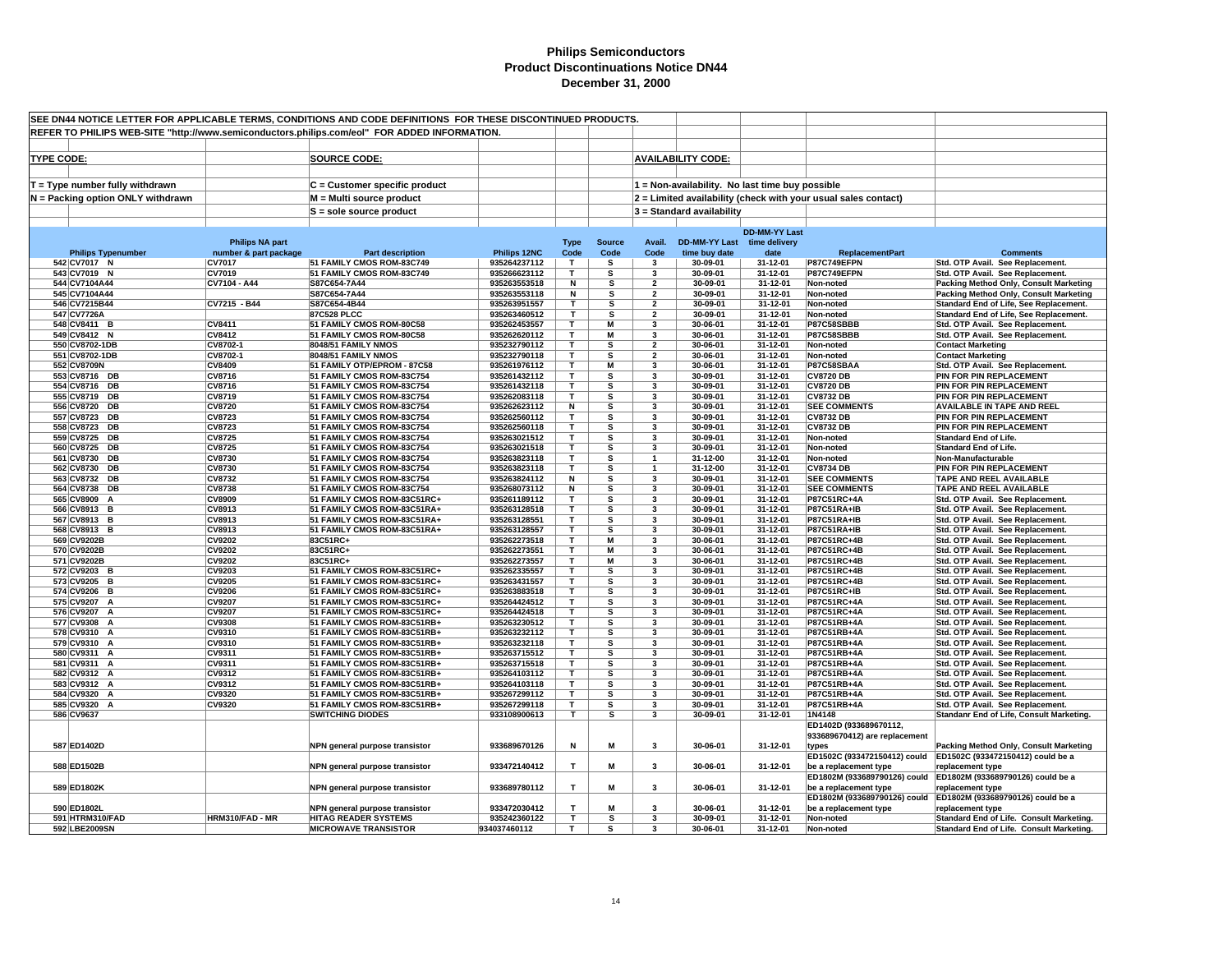| SEE DN44 NOTICE LETTER FOR APPLICABLE TERMS, CONDITIONS AND CODE DEFINITIONS FOR THESE DISCONTINUED PRODUCTS. |                        |                                                          |                              |                         |                         |                              |                                                 |                      |                                                                |                                                             |
|---------------------------------------------------------------------------------------------------------------|------------------------|----------------------------------------------------------|------------------------------|-------------------------|-------------------------|------------------------------|-------------------------------------------------|----------------------|----------------------------------------------------------------|-------------------------------------------------------------|
| REFER TO PHILIPS WEB-SITE "http://www.semiconductors.philips.com/eol" FOR ADDED INFORMATION.                  |                        |                                                          |                              |                         |                         |                              |                                                 |                      |                                                                |                                                             |
|                                                                                                               |                        |                                                          |                              |                         |                         |                              |                                                 |                      |                                                                |                                                             |
| <b>TYPE CODE:</b>                                                                                             |                        | <b>SOURCE CODE:</b>                                      |                              |                         |                         |                              | <b>AVAILABILITY CODE:</b>                       |                      |                                                                |                                                             |
|                                                                                                               |                        |                                                          |                              |                         |                         |                              |                                                 |                      |                                                                |                                                             |
| $T = Type$ number fully withdrawn                                                                             |                        | C = Customer specific product                            |                              |                         |                         |                              | 1 = Non-availability. No last time buy possible |                      |                                                                |                                                             |
|                                                                                                               |                        | M = Multi source product                                 |                              |                         |                         |                              |                                                 |                      |                                                                |                                                             |
| N = Packing option ONLY withdrawn                                                                             |                        |                                                          |                              |                         |                         |                              |                                                 |                      | 2 = Limited availability (check with your usual sales contact) |                                                             |
|                                                                                                               |                        | S = sole source product                                  |                              |                         |                         |                              | $3$ = Standard availability                     |                      |                                                                |                                                             |
|                                                                                                               |                        |                                                          |                              |                         |                         |                              |                                                 | <b>DD-MM-YY Last</b> |                                                                |                                                             |
|                                                                                                               | <b>Philips NA part</b> |                                                          |                              | <b>Type</b>             | <b>Source</b>           | Avail.                       | <b>DD-MM-YY Last</b>                            | time delivery        |                                                                |                                                             |
| <b>Philips Typenumber</b>                                                                                     | number & part package  | <b>Part description</b>                                  | Philips 12NC                 | Code                    | Code                    | Code                         | time buy date                                   | date                 | <b>ReplacementPart</b>                                         | <b>Comments</b>                                             |
| 593 LCP751PLCCSD                                                                                              | LCP751PLCC             | Programmer Adapter-87C751                                | 935209720112                 | T                       | s                       | $\mathbf{3}$                 | 30-09-01                                        | 31-12-01             | Non-noted                                                      | <b>Standard End of Life.</b>                                |
| 594 LCP751SSOPSD                                                                                              | LCP751SSOP             | Programmer Adapter-87C751                                | 935209740112                 | T                       | s                       | 3                            | 30-09-01                                        | 31-12-01             | Non-noted                                                      | <b>Standard End of Life.</b>                                |
| 595 LCP752PLCCSD                                                                                              | LCP752PLCC             | Programmer Adapter-87C752                                | 935209730112                 | T                       | s                       | $\overline{\mathbf{3}}$      | 30-09-01                                        | 31-12-01             | Non-noted                                                      | <b>Standard End of Life.</b>                                |
| 596 LCP752SSOPSD<br><b>LVE21050RN</b>                                                                         | LCP752SSOP             | Programmer Adapter-87C752<br><b>MICROWAVE TRANSISTOR</b> | 935209970112<br>934034630112 | T<br>T                  | s<br>s                  | 3<br>$\overline{\mathbf{3}}$ | 30-09-01                                        | 31-12-01             | Non-noted<br>Non-noted                                         | <b>Standard End of Life.</b>                                |
| 597                                                                                                           |                        |                                                          |                              |                         |                         |                              | 30-06-01                                        | 31-12-01             |                                                                | <b>Packing Discontinuation. Consult</b><br><b>Marketing</b> |
| <b>LXE18300XN</b>                                                                                             |                        | <b>MICROWAVE TRANSISTOR</b>                              | 934024360112                 | T                       | s                       | 3                            |                                                 |                      | Non-noted                                                      | <b>Packing Discontinuation. Consult</b>                     |
| 598                                                                                                           |                        |                                                          |                              |                         |                         |                              | 30-06-01                                        | $31 - 12 - 01$       |                                                                | Marketing                                                   |
| 599 MFCM220/FAA                                                                                               |                        | <b>MIFARE READER SYSTEMS</b>                             | 935261891122                 | т                       | s                       | $\overline{\mathbf{3}}$      | 30-09-01                                        | 31-12-01             | Non-noted                                                      | Standanr End of Life, Consult Marketing.                    |
| 600 MFCM520/FDA                                                                                               |                        | <b>MIFARE READER SYSTEMS</b>                             | 935261892122                 | T.                      | s                       | 3                            | 30-09-01                                        | 31-12-01             | Non-noted                                                      | Standanr End of Life, Consult Marketing.                    |
|                                                                                                               |                        |                                                          |                              |                         |                         |                              |                                                 |                      | <b>MPS3906</b>                                                 |                                                             |
|                                                                                                               |                        |                                                          |                              |                         |                         |                              |                                                 |                      | (933952210126,933952210116)                                    |                                                             |
| 601 MPS3906                                                                                                   |                        | <b>PNP switching transistor</b>                          | 933952210412                 | N                       | M                       | $\mathbf{3}$                 | 30-06-01                                        | 31-12-01             | are replacement types                                          | Packing Method Only, Consult Marketing                      |
|                                                                                                               |                        |                                                          |                              |                         |                         |                              |                                                 |                      | MPSA44 (934025870126)Is a                                      |                                                             |
| 602 MPSA44                                                                                                    |                        | NPN high-voltage transistor                              | 934025870116                 | N                       | М                       | 3                            | 30-06-01                                        | 31-12-01             | replacement type<br>MPSA56 (933277180126,                      | Packing Method Only, Consult Marketing                      |
|                                                                                                               |                        |                                                          |                              |                         |                         |                              |                                                 |                      | 933277180116) are replacement                                  |                                                             |
| 603 MPSA56                                                                                                    |                        | PNP general purpose transistor                           | 933277180412                 | N                       | M                       | $\overline{\mathbf{3}}$      | 30-06-01                                        | 31-12-01             | types                                                          | Packing Method Only, Consult Marketing                      |
| 604 MTB10010U                                                                                                 |                        | <b>MICROWAVE TRANSISTOR</b>                              | 934008850114                 | $\overline{\mathsf{r}}$ | $\overline{\mathbf{s}}$ | $\overline{\mathbf{3}}$      | 30-06-01                                        | 31-12-01             | Non-noted                                                      | Standard End of Life. Consult Marketing.                    |
|                                                                                                               |                        |                                                          |                              |                         |                         |                              |                                                 |                      | Alternate Source, Texas                                        | Limited manufacturing capability. Consult                   |
| 605 N74ALS00AD                                                                                                | N74ALS00A              |                                                          | 933860380602                 | $\mathbf{T}$            | M                       | $\overline{2}$               | 30-04-01                                        | 30-09-01             | Instruments                                                    | Marketing.                                                  |
|                                                                                                               |                        |                                                          |                              |                         |                         |                              |                                                 |                      | <b>Alternate Source, Texas</b>                                 | Limited manufacturing capability. Consult                   |
| 606 N74ALS00AD                                                                                                | N74ALS00A              |                                                          | 933860380623                 | T                       | M                       | $\overline{2}$               | 30-04-01                                        | 30-09-01             | Instruments                                                    | Marketing.                                                  |
|                                                                                                               |                        |                                                          |                              |                         |                         |                              |                                                 |                      | <b>Alternate Source, Texas</b>                                 | Limited manufacturing capability. Consult                   |
| 607 N74ALS00AD/0001                                                                                           | CD6823                 |                                                          | 935240850118                 | T                       | M                       | $\overline{2}$               | 30-04-01                                        | 30-09-01             | Instruments<br><b>Alternate Source, Texas</b>                  | Marketing.<br>Limited manufacturing capability. Consult     |
| 608 N74ALS00ADB                                                                                               | N74ALS00A              |                                                          | 935215940112                 | T                       | М                       | $\overline{2}$               | 30-04-01                                        | 30-09-01             | <b>Instruments</b>                                             | Marketing.                                                  |
|                                                                                                               |                        |                                                          |                              |                         |                         |                              |                                                 |                      | Alternate Source, Texas                                        | Limited manufacturing capability. Consult                   |
| 609 N74ALS00ADB                                                                                               | N74ALS00A              |                                                          | 935215940118                 | $\mathbf{T}$            | М                       | $\overline{2}$               | 30-04-01                                        | 30-09-01             | <b>Instruments</b>                                             | Marketing.                                                  |
|                                                                                                               |                        |                                                          |                              |                         |                         |                              |                                                 |                      | <b>Alternate Source, Texas</b>                                 | Limited manufacturing capability. Consult                   |
| 610 N74ALS00AN                                                                                                | N74ALS00A              |                                                          | 933859910602                 | $\mathbf{r}$            | M                       | $\overline{2}$               | 30-04-01                                        | 30-09-01             | <b>Instruments</b>                                             | Marketing.                                                  |
|                                                                                                               |                        |                                                          |                              |                         |                         |                              |                                                 |                      | <b>Alternate Source, Texas</b>                                 | Limited manufacturing capability. Consult                   |
| 611 N74ALS02D                                                                                                 | <b>N74ALS02</b>        |                                                          | 933860400623                 | T                       | М                       | $\overline{2}$               | 30-04-01                                        | 30-09-01             | <b>Instruments</b>                                             | Marketing.                                                  |
|                                                                                                               | <b>N74ALS02</b>        |                                                          | 933860400602                 | T                       | М                       | $\overline{\mathbf{2}}$      | 30-04-01                                        | 30-09-01             | <b>Alternate Source, Texas</b>                                 | Limited manufacturing capability. Consult                   |
| 612 N74ALS02D                                                                                                 |                        |                                                          |                              |                         |                         |                              |                                                 |                      | <b>Instruments</b><br><b>Alternate Source, Texas</b>           | Marketing.<br>Limited manufacturing capability. Consult     |
| 613 N74ALS02N                                                                                                 | <b>N74ALS02</b>        |                                                          | 933859920602                 | T                       | M                       | $\overline{2}$               | 30-04-01                                        | 30-09-01             | <b>Instruments</b>                                             | Marketing.                                                  |
|                                                                                                               |                        |                                                          |                              |                         |                         |                              |                                                 |                      | <b>Alternate Source, Texas</b>                                 | Limited manufacturing capability. Consult                   |
| 614 N74ALS04BD                                                                                                | N74ALS04B              |                                                          | 933860410623                 | T                       | М                       | $\overline{2}$               | 30-04-01                                        | 30-09-01             | <b>Instruments</b>                                             | Marketing.                                                  |
|                                                                                                               |                        |                                                          |                              |                         |                         |                              |                                                 |                      | <b>Alternate Source, Texas</b>                                 | Limited manufacturing capability. Consult                   |
| 615 N74ALS04BD                                                                                                | N74ALS04B              |                                                          | 933860410602                 | $\mathbf T$             | M                       | $\overline{\mathbf{2}}$      | 30-04-01                                        | 30-09-01             | Instruments                                                    | Marketing.                                                  |
|                                                                                                               |                        |                                                          |                              |                         |                         |                              |                                                 |                      | <b>Alternate Source, Texas</b>                                 | Limited manufacturing capability. Consult                   |
| 616 N74ALS04BDB                                                                                               | N74ALS04B              |                                                          | 935216870112                 | T                       | M                       | $\overline{2}$               | 30-04-01                                        | 30-09-01             | <b>Instruments</b>                                             | Marketing.                                                  |
| 617 N74ALS04BDB                                                                                               | N74ALS04B              |                                                          | 935216870118                 | $\mathbf{T}$            | M                       | $\overline{\mathbf{2}}$      | 30-04-01                                        | 30-09-01             | <b>Alternate Source, Texas</b><br>Instruments                  | Limited manufacturing capability. Consult<br>Marketing.     |
|                                                                                                               |                        |                                                          |                              |                         |                         |                              |                                                 |                      | <b>Alternate Source, Texas</b>                                 | Limited manufacturing capability. Consult                   |
| 618 N74ALS04BN                                                                                                | N74ALS04B              |                                                          | 933859930602                 | т                       | M                       | $\overline{2}$               | 30-04-01                                        | 30-09-01             | <b>Instruments</b>                                             | Marketing.                                                  |
|                                                                                                               |                        |                                                          |                              |                         |                         |                              |                                                 |                      | <b>Alternate Source, Texas</b>                                 | Limited manufacturing capability. Consult                   |
| 619 N74ALS08D                                                                                                 | <b>N74ALS08</b>        |                                                          | 933860420623                 | T                       | М                       | $\overline{2}$               | 30-04-01                                        | 30-09-01             | <b>Instruments</b>                                             | Marketing.                                                  |
|                                                                                                               |                        |                                                          |                              |                         |                         |                              |                                                 |                      | <b>Alternate Source, Texas</b>                                 | Limited manufacturing capability. Consult                   |
| 620 N74ALS08D                                                                                                 | <b>N74ALS08</b>        |                                                          | 933860420602                 | $\mathbf{T}$            | M                       | $\overline{2}$               | 30-04-01                                        | 30-09-01             | <b>Instruments</b>                                             | Marketing.                                                  |
|                                                                                                               |                        |                                                          |                              |                         |                         |                              |                                                 |                      | Alternate Source, Texas                                        | Limited manufacturing capability. Consult                   |
| 621 N74ALS08DB                                                                                                | <b>N74ALS08</b>        |                                                          | 935215950112                 | $\mathbf{T}$            | M                       | $\overline{2}$               | 30-04-01                                        | 30-09-01             | Instruments<br><b>Alternate Source, Texas</b>                  | Marketing.<br>Limited manufacturing capability. Consult     |
| 622 N74ALS08DB                                                                                                | <b>N74ALS08</b>        |                                                          | 935215950118                 | T                       | М                       | $\overline{\phantom{a}}$     | 30-04-01                                        | 30-09-01             | <b>Instruments</b>                                             | Marketing.                                                  |
|                                                                                                               |                        |                                                          |                              |                         |                         |                              |                                                 |                      |                                                                |                                                             |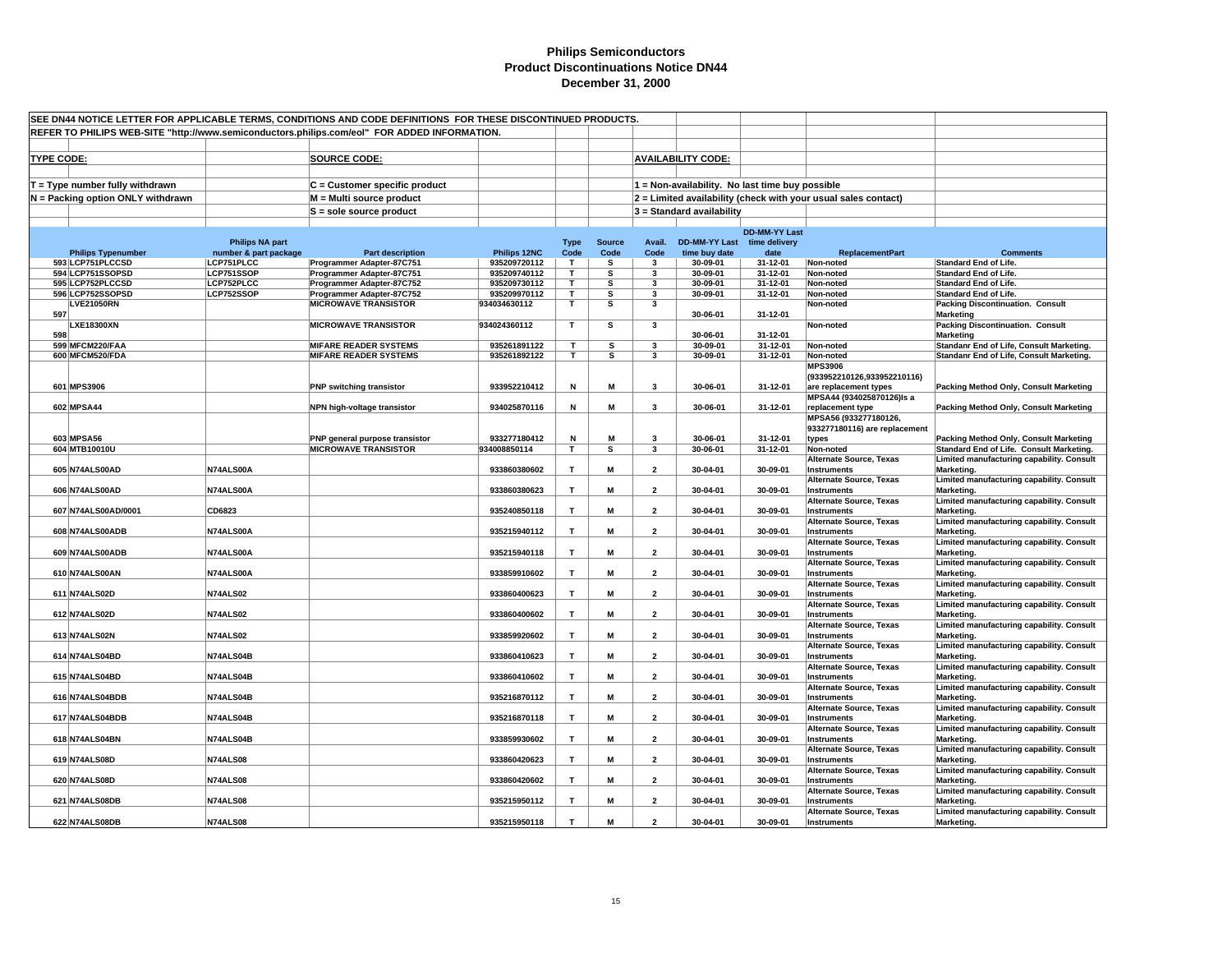| SEE DN44 NOTICE LETTER FOR APPLICABLE TERMS, CONDITIONS AND CODE DEFINITIONS FOR THESE DISCONTINUED PRODUCTS.<br>REFER TO PHILIPS WEB-SITE "http://www.semiconductors.philips.com/eol" FOR ADDED INFORMATION. |                        |                               |              |              |               |                         |                                                 |                      |                                                                |                                                         |  |
|---------------------------------------------------------------------------------------------------------------------------------------------------------------------------------------------------------------|------------------------|-------------------------------|--------------|--------------|---------------|-------------------------|-------------------------------------------------|----------------------|----------------------------------------------------------------|---------------------------------------------------------|--|
|                                                                                                                                                                                                               |                        |                               |              |              |               |                         |                                                 |                      |                                                                |                                                         |  |
|                                                                                                                                                                                                               |                        |                               |              |              |               |                         |                                                 |                      |                                                                |                                                         |  |
| <b>TYPE CODE:</b>                                                                                                                                                                                             |                        | <b>SOURCE CODE:</b>           |              |              |               |                         | <b>AVAILABILITY CODE:</b>                       |                      |                                                                |                                                         |  |
| $T = Type$ number fully withdrawn                                                                                                                                                                             |                        | C = Customer specific product |              |              |               |                         | 1 = Non-availability. No last time buy possible |                      |                                                                |                                                         |  |
| N = Packing option ONLY withdrawn                                                                                                                                                                             |                        | M = Multi source product      |              |              |               |                         |                                                 |                      | 2 = Limited availability (check with your usual sales contact) |                                                         |  |
|                                                                                                                                                                                                               |                        | $S =$ sole source product     |              |              |               |                         | $3 =$ Standard availability                     |                      |                                                                |                                                         |  |
|                                                                                                                                                                                                               |                        |                               |              |              |               |                         |                                                 |                      |                                                                |                                                         |  |
|                                                                                                                                                                                                               | <b>Philips NA part</b> |                               |              | <b>Type</b>  | <b>Source</b> | Avail.                  | DD-MM-YY Last time delivery                     | <b>DD-MM-YY Last</b> |                                                                |                                                         |  |
| <b>Philips Typenumber</b>                                                                                                                                                                                     | number & part package  | <b>Part description</b>       | Philips 12NC | Code         | Code          | Code                    | time buy date                                   | date                 | <b>ReplacementPart</b>                                         | <b>Comments</b>                                         |  |
| 623 N74ALS08N                                                                                                                                                                                                 | <b>N74ALS08</b>        |                               | 933859940602 | T            | M             | $\overline{2}$          | 30-04-01                                        | 30-09-01             | <b>Alternate Source, Texas</b><br>Instruments                  | Limited manufacturing capability. Consult<br>Marketing. |  |
| 624 N74ALS10AD                                                                                                                                                                                                | N74ALS10A              |                               | 933860430602 | T            | M             | $\overline{2}$          | 30-04-01                                        | 30-09-01             | <b>Alternate Source, Texas</b><br>Instruments                  | Limited manufacturing capability. Consult<br>Marketing. |  |
|                                                                                                                                                                                                               |                        |                               |              |              |               |                         |                                                 |                      | <b>Alternate Source, Texas</b>                                 | Limited manufacturing capability. Consult               |  |
| 625 N74ALS10AD                                                                                                                                                                                                | N74ALS10A              |                               | 933860430623 | $\mathbf{T}$ | M             | $\overline{2}$          | 30-04-01                                        | 30-09-01             | Instruments<br><b>Alternate Source, Texas</b>                  | Marketing.<br>Limited manufacturing capability. Consult |  |
| 626 N74ALS10AN                                                                                                                                                                                                | N74ALS10A              |                               | 933859950602 | T            | M             | $\overline{\mathbf{2}}$ | 30-04-01                                        | 30-09-01             | <b>Instruments</b>                                             | Marketing.                                              |  |
| 627 N74ALS11AD                                                                                                                                                                                                | N74ALS11A              |                               | 933860440623 | T            | M             | $\overline{2}$          | 30-04-01                                        | 30-09-01             | <b>Alternate Source, Texas</b><br><b>Instruments</b>           | Limited manufacturing capability. Consult<br>Marketing. |  |
|                                                                                                                                                                                                               |                        |                               |              |              |               |                         |                                                 |                      | <b>Alternate Source, Texas</b>                                 | Limited manufacturing capability. Consult               |  |
| 628 N74ALS11AD                                                                                                                                                                                                | N74ALS11A              |                               | 933860440602 | $\mathbf{T}$ | M             | $\overline{2}$          | 30-04-01                                        | 30-09-01             | <b>Instruments</b><br><b>Alternate Source, Texas</b>           | Marketing.<br>Limited manufacturing capability. Consult |  |
| 629 N74ALS11AN                                                                                                                                                                                                | N74ALS11A              |                               | 933859960602 | T            | M             | $\overline{\mathbf{2}}$ | 30-04-01                                        | 30-09-01             | Instruments                                                    | Marketing.                                              |  |
| 630 N74ALS138D                                                                                                                                                                                                | <b>N74ALS138</b>       |                               | 933860530602 | T            | М             | $\overline{2}$          | 30-04-01                                        | 30-09-01             | <b>Alternate Source, Texas</b><br>Instruments                  | Limited manufacturing capability. Consult<br>Marketing. |  |
| 631 N74ALS138D                                                                                                                                                                                                | <b>N74ALS138</b>       |                               | 933860530623 | T            | M             |                         | 30-04-01                                        | 30-09-01             | <b>Alternate Source, Texas</b>                                 | Limited manufacturing capability. Consult               |  |
|                                                                                                                                                                                                               |                        |                               |              |              |               | $\overline{2}$          |                                                 |                      | Instruments<br><b>Alternate Source, Texas</b>                  | Marketing.<br>Limited manufacturing capability. Consult |  |
| 632 N74ALS138N                                                                                                                                                                                                | <b>N74ALS138</b>       |                               | 933860050602 | $\mathbf{T}$ | M             | $\overline{\mathbf{2}}$ | 30-04-01                                        | 30-09-01             | Instruments                                                    | Marketing.                                              |  |
| 633 N74ALS139D                                                                                                                                                                                                | <b>N74ALS139</b>       |                               | 933860540623 | T            | M             | $\overline{2}$          | 30-04-01                                        | 30-09-01             | <b>Alternate Source, Texas</b><br>Instruments                  | Limited manufacturing capability. Consult<br>Marketing. |  |
| 634 N74ALS139D                                                                                                                                                                                                | <b>N74ALS139</b>       |                               | 933860540602 | T            | M             | $\overline{2}$          | 30-04-01                                        | 30-09-01             | <b>Alternate Source, Texas</b><br><b>Instruments</b>           | Limited manufacturing capability. Consult<br>Marketing. |  |
|                                                                                                                                                                                                               |                        |                               |              |              |               |                         |                                                 |                      | <b>Alternate Source, Texas</b>                                 | Limited manufacturing capability. Consult               |  |
| 635 N74ALS139N                                                                                                                                                                                                | <b>N74ALS139</b>       |                               | 933860060602 | $\mathbf{T}$ | M             | $\overline{\mathbf{2}}$ | 30-04-01                                        | 30-09-01             | <b>Instruments</b><br><b>Alternate Source, Texas</b>           | Marketing.<br>Limited manufacturing capability. Consult |  |
| 636 N74ALS151D                                                                                                                                                                                                | <b>N74ALS151</b>       |                               | 933860550623 | T            | M             | $\overline{2}$          | 30-04-01                                        | 30-09-01             | Instruments                                                    | Marketing.                                              |  |
| 637 N74ALS151D                                                                                                                                                                                                | <b>N74ALS151</b>       |                               | 933860550602 | T            | M             | $\overline{\mathbf{2}}$ | 30-04-01                                        | 30-09-01             | <b>Alternate Source, Texas</b><br><b>Instruments</b>           | Limited manufacturing capability. Consult<br>Marketing. |  |
| 638 N74ALS151N                                                                                                                                                                                                | <b>N74ALS151</b>       |                               | 933860070602 | T            | M             | $\overline{\mathbf{2}}$ | 30-04-01                                        | 30-09-01             | <b>Alternate Source, Texas</b><br><b>Instruments</b>           | Limited manufacturing capability. Consult<br>Marketing. |  |
|                                                                                                                                                                                                               |                        |                               |              |              |               |                         |                                                 |                      | <b>Alternate Source, Texas</b>                                 | Limited manufacturing capability. Consult               |  |
| 639 N74ALS153D                                                                                                                                                                                                | <b>N74ALS153</b>       |                               | 933860560602 | T            | M             | $\overline{2}$          | 30-04-01                                        | 30-09-01             | Instruments<br><b>Alternate Source, Texas</b>                  | Marketing.<br>Limited manufacturing capability. Consult |  |
| 640 N74ALS153D                                                                                                                                                                                                | <b>N74ALS153</b>       |                               | 933860560623 | $\mathbf{T}$ | M             | $\overline{2}$          | 30-04-01                                        | 30-09-01             | Instruments                                                    | Marketing.                                              |  |
| 641 N74ALS153DB                                                                                                                                                                                               | <b>N74ALS153</b>       |                               | 935216820112 | $\mathbf{T}$ | M             | $\overline{2}$          | 30-04-01                                        | 30-09-01             | Alternate Source, Texas<br>Instruments                         | Limited manufacturing capability. Consult<br>Marketing. |  |
|                                                                                                                                                                                                               |                        |                               |              |              |               | $\overline{2}$          |                                                 |                      | <b>Alternate Source, Texas</b>                                 | Limited manufacturing capability. Consult               |  |
| 642 N74ALS153DB                                                                                                                                                                                               | <b>N74ALS153</b>       |                               | 935216820118 | T            | M             |                         | 30-04-01                                        | 30-09-01             | <b>Instruments</b><br><b>Alternate Source, Texas</b>           | Marketing.<br>Limited manufacturing capability. Consult |  |
| 643 N74ALS153N                                                                                                                                                                                                | <b>N74ALS153</b>       |                               | 933860080602 | T            | M             | $\overline{2}$          | 30-04-01                                        | 30-09-01             | Instruments<br><b>Alternate Source, Texas</b>                  | Marketing.<br>Limited manufacturing capability. Consult |  |
| 644 N74ALS157D                                                                                                                                                                                                | <b>N74ALS157</b>       |                               | 933860570623 | $\mathbf T$  | M             | $\overline{\mathbf{2}}$ | 30-04-01                                        | 30-09-01             | Instruments                                                    | Marketing.                                              |  |
| 645 N74ALS157D                                                                                                                                                                                                | <b>N74ALS157</b>       |                               | 933860570602 | $\mathbf{T}$ | M             | $\overline{2}$          | 30-04-01                                        | 30-09-01             | <b>Alternate Source, Texas</b><br>Instruments                  | Limited manufacturing capability. Consult<br>Marketing. |  |
| 646 N74ALS157N                                                                                                                                                                                                | <b>N74ALS157</b>       |                               | 933860090602 | $\mathbf{T}$ | M             | $\overline{2}$          | 30-04-01                                        | 30-09-01             | <b>Alternate Source, Texas</b><br>Instruments                  | Limited manufacturing capability. Consult<br>Marketing. |  |
|                                                                                                                                                                                                               |                        |                               |              |              |               |                         |                                                 |                      | <b>Alternate Source, Texas</b>                                 | Limited manufacturing capability. Consult               |  |
| 647 N74ALS158D                                                                                                                                                                                                | <b>N74ALS158</b>       |                               | 933860580602 | T            | M             | $\overline{2}$          | 30-04-01                                        | 30-09-01             | Instruments<br><b>Alternate Source, Texas</b>                  | Marketing.<br>Limited manufacturing capability. Consult |  |
| 648 N74ALS158D                                                                                                                                                                                                | <b>N74ALS158</b>       |                               | 933860580623 | $\mathbf{T}$ | M             | $\overline{2}$          | 30-04-01                                        | 30-09-01             | Instruments                                                    | Marketing.                                              |  |
| 649 N74ALS158N                                                                                                                                                                                                | <b>N74ALS158</b>       |                               | 933860100602 | T            | M             | $\overline{2}$          | 30-04-01                                        | 30-09-01             | Alternate Source, Texas<br>Instruments                         | Limited manufacturing capability. Consult<br>Marketing. |  |
|                                                                                                                                                                                                               |                        |                               |              | T            | M             | $\mathbf{z}$            |                                                 |                      | <b>Alternate Source, Texas</b>                                 | Limited manufacturing capability. Consult               |  |
| 650 N74ALS161BD                                                                                                                                                                                               | N74ALS161B             |                               | 933860590602 |              |               |                         | 30-04-01                                        | 30-09-01             | Instruments                                                    | Marketing.                                              |  |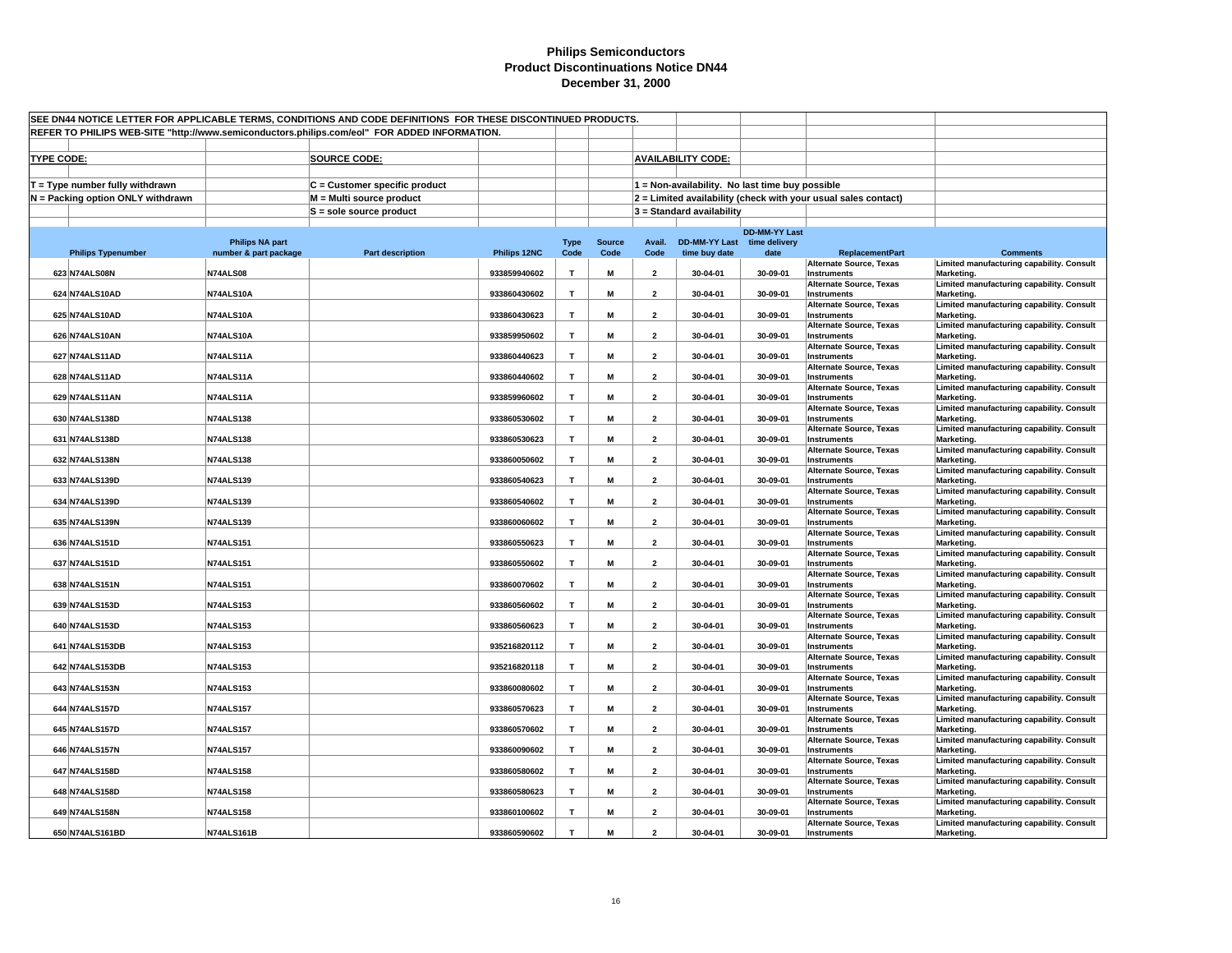| REFER TO PHILIPS WEB-SITE "http://www.semiconductors.philips.com/eol" FOR ADDED INFORMATION.<br><b>AVAILABILITY CODE:</b><br><b>TYPE CODE:</b><br><b>SOURCE CODE:</b><br>$T = Type$ number fully withdrawn<br>C = Customer specific product<br>1 = Non-availability. No last time buy possible<br>2 = Limited availability (check with your usual sales contact)<br>N = Packing option ONLY withdrawn<br>M = Multi source product<br>$S =$ sole source product<br>$3 =$ Standard availability<br><b>DD-MM-YY Last</b><br>DD-MM-YY Last time delivery<br><b>Philips NA part</b><br><b>Source</b><br>Avail.<br><b>Type</b><br>number & part package<br><b>Part description</b><br>Philips 12NC<br>Code<br>Code<br>Code<br>time buy date<br>date<br><b>ReplacementPart</b><br><b>Philips Typenumber</b><br><b>Comments</b><br>Limited manufacturing capability. Consult<br><b>Alternate Source, Texas</b><br>651 N74ALS161BD<br>N74ALS161B<br>933860590623<br>$\mathbf{T}$<br>M<br>$\overline{2}$<br>30-04-01<br>30-09-01<br>Instruments<br>Marketing.<br><b>Alternate Source, Texas</b><br>Limited manufacturing capability. Consult<br>652 N74ALS161BDB<br>N74ALS161B<br>935220810118<br>$\mathbf{T}$<br>M<br>$\overline{2}$<br>30-04-01<br>30-09-01<br>Instruments<br>Marketing.<br>Limited manufacturing capability. Consult<br><b>Alternate Source, Texas</b><br>$\mathbf{T}$<br>653 N74ALS161BDB<br>N74ALS161B<br>935220810112<br>M<br>$\overline{2}$<br>30-04-01<br>30-09-01<br>Instruments<br>Marketing.<br><b>Alternate Source, Texas</b><br>Limited manufacturing capability. Consult<br>N74ALS161B<br>933860110602<br>$\mathbf{T}$<br>M<br>654 N74ALS161BN<br>$\overline{2}$<br>30-04-01<br>30-09-01<br>Instruments<br>Marketing.<br>Limited manufacturing capability. Consult<br><b>Alternate Source, Texas</b><br>655 N74ALS163BD<br>N74ALS163B<br>933860600623<br>T<br>M<br>$\overline{2}$<br>30-04-01<br>30-09-01<br><b>Instruments</b><br>Marketing.<br>Limited manufacturing capability. Consult<br><b>Alternate Source, Texas</b><br>$\mathbf{T}$<br>M<br>30-09-01<br>656 N74ALS163BD<br>N74ALS163B<br>933860600602<br>$\overline{2}$<br>30-04-01<br>Instruments<br>Marketing.<br>Limited manufacturing capability. Consult<br><b>Alternate Source, Texas</b><br>657 N74ALS163BDB<br>N74ALS163B<br>935219500112<br>$\mathbf \tau$<br>M<br>$\overline{2}$<br>30-04-01<br>30-09-01<br>Instruments<br>Marketing.<br><b>Alternate Source, Texas</b><br>Limited manufacturing capability. Consult<br>658 N74ALS163BDB<br>N74ALS163B<br>935219500118<br>T<br>30-04-01<br>30-09-01<br>М<br>$\overline{2}$<br>Instruments<br>Marketing.<br><b>Alternate Source, Texas</b><br>Limited manufacturing capability. Consult<br>659 N74ALS163BN<br>N74ALS163B<br>933860120602<br>T<br>M<br>30-04-01<br>30-09-01<br>$\overline{2}$<br>Instruments<br>Marketing.<br><b>Alternate Source, Texas</b><br>Limited manufacturing capability. Consult<br>$\mathbf{T}$<br><b>N74ALS164</b><br>933860610602<br>M<br>$\overline{2}$<br>30-09-01<br>660 N74ALS164D<br>30-04-01<br>Instruments<br>Marketing.<br>Limited manufacturing capability. Consult<br><b>Alternate Source, Texas</b><br>$\mathbf{T}$<br>661 N74ALS164D<br><b>N74ALS164</b><br>933860610623<br>M<br>$\overline{2}$<br>30-04-01<br>30-09-01<br>Marketing.<br>Instruments<br>Limited manufacturing capability. Consult<br><b>Alternate Source, Texas</b><br>T<br>662 N74ALS164N<br><b>N74ALS164</b><br>933860130602<br>M<br>$\overline{2}$<br>30-04-01<br>30-09-01<br>Instruments<br>Marketing.<br><b>Alternate Source, Texas</b><br>Limited manufacturing capability. Consult<br>$\mathbf{T}$<br>663 N74ALS174D<br><b>N74ALS174</b><br>933860620623<br>M<br>$\overline{\mathbf{2}}$<br>30-04-01<br>30-09-01<br>Instruments<br>Marketing.<br>Limited manufacturing capability. Consult<br><b>Alternate Source, Texas</b><br>T<br>933860620602<br>M<br>664 N74ALS174D<br><b>N74ALS174</b><br>$\overline{2}$<br>30-04-01<br>30-09-01<br>Instruments<br>Marketing.<br><b>Alternate Source, Texas</b><br>Limited manufacturing capability. Consult<br>665 N74ALS174N<br><b>N74ALS174</b><br>933860140602<br>T<br>M<br>$\overline{\mathbf{2}}$<br>30-04-01<br>30-09-01<br>Instruments<br>Marketing.<br>Limited manufacturing capability. Consult<br><b>Alternate Source, Texas</b><br>666 N74ALS175D<br><b>N74ALS175</b><br>933860630623<br>$\mathbf{T}$<br>M<br>$\overline{\mathbf{2}}$<br>30-04-01<br>30-09-01<br>Instruments<br>Marketing.<br>Limited manufacturing capability. Consult<br><b>Alternate Source, Texas</b><br>667 N74ALS175D<br><b>N74ALS175</b><br>933860630602<br>T<br>M<br>$\overline{2}$<br>30-04-01<br>30-09-01<br>Marketing.<br>Instruments<br>Limited manufacturing capability. Consult<br><b>Alternate Source, Texas</b><br>$\mathbf{T}$<br>668 N74ALS175N<br><b>N74ALS175</b><br>933860150602<br>M<br>$\overline{2}$<br>30-04-01<br>30-09-01<br>Instruments<br>Marketing.<br>Limited manufacturing capability. Consult<br><b>Alternate Source, Texas</b><br>669 N74ALS20AD<br>N74ALS20A<br>$\mathbf{T}$<br>M<br>933860450623<br>$\overline{2}$<br>30-04-01<br>30-09-01<br>Instruments<br>Marketing.<br>Limited manufacturing capability. Consult<br><b>Alternate Source, Texas</b><br>670 N74ALS20AD<br>N74ALS20A<br>933860450602<br>T<br>M<br>$\overline{2}$<br>30-04-01<br>30-09-01<br><b>Instruments</b><br>Marketing.<br><b>Alternate Source, Texas</b><br>Limited manufacturing capability. Consult<br>933859970602<br>T<br>M<br>30-09-01<br>671 N74ALS20AN<br>N74ALS20A<br>$\overline{2}$<br>30-04-01<br>Instruments<br>Marketing.<br>Limited manufacturing capability. Consult<br><b>Alternate Source, Texas</b><br>672 N74ALS240A-1D<br>N7AL240A-1<br>933915830118<br>T<br>30-04-01<br>30-09-01<br>M<br>$\overline{\mathbf{2}}$<br>Instruments<br>Marketing.<br><b>Alternate Source, Texas</b><br>Limited manufacturing capability. Consult<br>N7AL240A-1<br>933915830112<br>$\mathbf{T}$<br>M<br>$\overline{2}$<br>30-04-01<br>30-09-01<br>673 N74ALS240A-1D<br>Instruments<br>Marketing.<br><b>Alternate Source, Texas</b><br>Limited manufacturing capability. Consult<br>30-04-01<br>30-09-01<br>674 N74ALS240A-1N<br>N7AL240A-1<br>933915820112<br>$\mathbf{T}$<br>M<br>$\overline{2}$<br>Instruments<br>Marketing.<br>Limited manufacturing capability. Consult<br><b>Alternate Source, Texas</b><br>T<br>N74ALS240A<br>933860660602<br>M<br>$\overline{2}$<br>30-09-01<br>675 N74ALS240AD<br>30-04-01<br>Instruments<br>Marketing.<br><b>Alternate Source, Texas</b><br>Limited manufacturing capability. Consult<br>676 N74ALS240AD<br>N74ALS240A<br>933860660623<br>$\mathbf{T}$<br>M<br>$\overline{2}$<br>30-04-01<br>30-09-01<br>Marketing.<br>Instruments<br>Limited manufacturing capability. Consult<br>Alternate Source, Texas<br>677 N74ALS240ADB<br>N74ALS240A<br>935216810118<br>T<br>M<br>$\overline{2}$<br>30-04-01<br>30-09-01<br>Instruments<br>Marketing.<br>Limited manufacturing capability. Consult<br><b>Alternate Source, Texas</b><br>678 N74ALS240ADB<br>T<br>N74ALS240A<br>935216810112<br>M<br>$\mathbf{z}$<br>30-04-01<br>30-09-01<br>Instruments<br>Marketing. | SEE DN44 NOTICE LETTER FOR APPLICABLE TERMS, CONDITIONS AND CODE DEFINITIONS FOR THESE DISCONTINUED PRODUCTS. |  |  |  |  |  |  |  |  |  |  |  |
|----------------------------------------------------------------------------------------------------------------------------------------------------------------------------------------------------------------------------------------------------------------------------------------------------------------------------------------------------------------------------------------------------------------------------------------------------------------------------------------------------------------------------------------------------------------------------------------------------------------------------------------------------------------------------------------------------------------------------------------------------------------------------------------------------------------------------------------------------------------------------------------------------------------------------------------------------------------------------------------------------------------------------------------------------------------------------------------------------------------------------------------------------------------------------------------------------------------------------------------------------------------------------------------------------------------------------------------------------------------------------------------------------------------------------------------------------------------------------------------------------------------------------------------------------------------------------------------------------------------------------------------------------------------------------------------------------------------------------------------------------------------------------------------------------------------------------------------------------------------------------------------------------------------------------------------------------------------------------------------------------------------------------------------------------------------------------------------------------------------------------------------------------------------------------------------------------------------------------------------------------------------------------------------------------------------------------------------------------------------------------------------------------------------------------------------------------------------------------------------------------------------------------------------------------------------------------------------------------------------------------------------------------------------------------------------------------------------------------------------------------------------------------------------------------------------------------------------------------------------------------------------------------------------------------------------------------------------------------------------------------------------------------------------------------------------------------------------------------------------------------------------------------------------------------------------------------------------------------------------------------------------------------------------------------------------------------------------------------------------------------------------------------------------------------------------------------------------------------------------------------------------------------------------------------------------------------------------------------------------------------------------------------------------------------------------------------------------------------------------------------------------------------------------------------------------------------------------------------------------------------------------------------------------------------------------------------------------------------------------------------------------------------------------------------------------------------------------------------------------------------------------------------------------------------------------------------------------------------------------------------------------------------------------------------------------------------------------------------------------------------------------------------------------------------------------------------------------------------------------------------------------------------------------------------------------------------------------------------------------------------------------------------------------------------------------------------------------------------------------------------------------------------------------------------------------------------------------------------------------------------------------------------------------------------------------------------------------------------------------------------------------------------------------------------------------------------------------------------------------------------------------------------------------------------------------------------------------------------------------------------------------------------------------------------------------------------------------------------------------------------------------------------------------------------------------------------------------------------------------------------------------------------------------------------------------------------------------------------------------------------------------------------------------------------------------------------------------------------------------------------------------------------------------------------------------------------------------------------------------------------------------------------------------------------------------------------------------------------------------------------------------------------------------------------------------------------------------------------------------------------------------------------------------------------------------------------------------------------------------------------------------------------------------------------------------------------------------------------------------------------------------------------------------------------------------------------------------------------------------------------------------------------------------------------------------------------------------------------------------------------------------------------------------------------------------------------------------------------------------------------------------------------------------------------------------------------------------------------------------------------------------------------------------------------------------------------------------------------------------------------------------------------------------------------------------------------------------------------------------------------------------------------------------------------------------|---------------------------------------------------------------------------------------------------------------|--|--|--|--|--|--|--|--|--|--|--|
|                                                                                                                                                                                                                                                                                                                                                                                                                                                                                                                                                                                                                                                                                                                                                                                                                                                                                                                                                                                                                                                                                                                                                                                                                                                                                                                                                                                                                                                                                                                                                                                                                                                                                                                                                                                                                                                                                                                                                                                                                                                                                                                                                                                                                                                                                                                                                                                                                                                                                                                                                                                                                                                                                                                                                                                                                                                                                                                                                                                                                                                                                                                                                                                                                                                                                                                                                                                                                                                                                                                                                                                                                                                                                                                                                                                                                                                                                                                                                                                                                                                                                                                                                                                                                                                                                                                                                                                                                                                                                                                                                                                                                                                                                                                                                                                                                                                                                                                                                                                                                                                                                                                                                                                                                                                                                                                                                                                                                                                                                                                                                                                                                                                                                                                                                                                                                                                                                                                                                                                                                                                                                                                                                                                                                                                                                                                                                                                                                                                                                                                                                                                                                                                                                                                                                                                                                                                                                                                                                                                                                                                                                                                                                                                        |                                                                                                               |  |  |  |  |  |  |  |  |  |  |  |
|                                                                                                                                                                                                                                                                                                                                                                                                                                                                                                                                                                                                                                                                                                                                                                                                                                                                                                                                                                                                                                                                                                                                                                                                                                                                                                                                                                                                                                                                                                                                                                                                                                                                                                                                                                                                                                                                                                                                                                                                                                                                                                                                                                                                                                                                                                                                                                                                                                                                                                                                                                                                                                                                                                                                                                                                                                                                                                                                                                                                                                                                                                                                                                                                                                                                                                                                                                                                                                                                                                                                                                                                                                                                                                                                                                                                                                                                                                                                                                                                                                                                                                                                                                                                                                                                                                                                                                                                                                                                                                                                                                                                                                                                                                                                                                                                                                                                                                                                                                                                                                                                                                                                                                                                                                                                                                                                                                                                                                                                                                                                                                                                                                                                                                                                                                                                                                                                                                                                                                                                                                                                                                                                                                                                                                                                                                                                                                                                                                                                                                                                                                                                                                                                                                                                                                                                                                                                                                                                                                                                                                                                                                                                                                                        |                                                                                                               |  |  |  |  |  |  |  |  |  |  |  |
|                                                                                                                                                                                                                                                                                                                                                                                                                                                                                                                                                                                                                                                                                                                                                                                                                                                                                                                                                                                                                                                                                                                                                                                                                                                                                                                                                                                                                                                                                                                                                                                                                                                                                                                                                                                                                                                                                                                                                                                                                                                                                                                                                                                                                                                                                                                                                                                                                                                                                                                                                                                                                                                                                                                                                                                                                                                                                                                                                                                                                                                                                                                                                                                                                                                                                                                                                                                                                                                                                                                                                                                                                                                                                                                                                                                                                                                                                                                                                                                                                                                                                                                                                                                                                                                                                                                                                                                                                                                                                                                                                                                                                                                                                                                                                                                                                                                                                                                                                                                                                                                                                                                                                                                                                                                                                                                                                                                                                                                                                                                                                                                                                                                                                                                                                                                                                                                                                                                                                                                                                                                                                                                                                                                                                                                                                                                                                                                                                                                                                                                                                                                                                                                                                                                                                                                                                                                                                                                                                                                                                                                                                                                                                                                        |                                                                                                               |  |  |  |  |  |  |  |  |  |  |  |
|                                                                                                                                                                                                                                                                                                                                                                                                                                                                                                                                                                                                                                                                                                                                                                                                                                                                                                                                                                                                                                                                                                                                                                                                                                                                                                                                                                                                                                                                                                                                                                                                                                                                                                                                                                                                                                                                                                                                                                                                                                                                                                                                                                                                                                                                                                                                                                                                                                                                                                                                                                                                                                                                                                                                                                                                                                                                                                                                                                                                                                                                                                                                                                                                                                                                                                                                                                                                                                                                                                                                                                                                                                                                                                                                                                                                                                                                                                                                                                                                                                                                                                                                                                                                                                                                                                                                                                                                                                                                                                                                                                                                                                                                                                                                                                                                                                                                                                                                                                                                                                                                                                                                                                                                                                                                                                                                                                                                                                                                                                                                                                                                                                                                                                                                                                                                                                                                                                                                                                                                                                                                                                                                                                                                                                                                                                                                                                                                                                                                                                                                                                                                                                                                                                                                                                                                                                                                                                                                                                                                                                                                                                                                                                                        |                                                                                                               |  |  |  |  |  |  |  |  |  |  |  |
|                                                                                                                                                                                                                                                                                                                                                                                                                                                                                                                                                                                                                                                                                                                                                                                                                                                                                                                                                                                                                                                                                                                                                                                                                                                                                                                                                                                                                                                                                                                                                                                                                                                                                                                                                                                                                                                                                                                                                                                                                                                                                                                                                                                                                                                                                                                                                                                                                                                                                                                                                                                                                                                                                                                                                                                                                                                                                                                                                                                                                                                                                                                                                                                                                                                                                                                                                                                                                                                                                                                                                                                                                                                                                                                                                                                                                                                                                                                                                                                                                                                                                                                                                                                                                                                                                                                                                                                                                                                                                                                                                                                                                                                                                                                                                                                                                                                                                                                                                                                                                                                                                                                                                                                                                                                                                                                                                                                                                                                                                                                                                                                                                                                                                                                                                                                                                                                                                                                                                                                                                                                                                                                                                                                                                                                                                                                                                                                                                                                                                                                                                                                                                                                                                                                                                                                                                                                                                                                                                                                                                                                                                                                                                                                        |                                                                                                               |  |  |  |  |  |  |  |  |  |  |  |
|                                                                                                                                                                                                                                                                                                                                                                                                                                                                                                                                                                                                                                                                                                                                                                                                                                                                                                                                                                                                                                                                                                                                                                                                                                                                                                                                                                                                                                                                                                                                                                                                                                                                                                                                                                                                                                                                                                                                                                                                                                                                                                                                                                                                                                                                                                                                                                                                                                                                                                                                                                                                                                                                                                                                                                                                                                                                                                                                                                                                                                                                                                                                                                                                                                                                                                                                                                                                                                                                                                                                                                                                                                                                                                                                                                                                                                                                                                                                                                                                                                                                                                                                                                                                                                                                                                                                                                                                                                                                                                                                                                                                                                                                                                                                                                                                                                                                                                                                                                                                                                                                                                                                                                                                                                                                                                                                                                                                                                                                                                                                                                                                                                                                                                                                                                                                                                                                                                                                                                                                                                                                                                                                                                                                                                                                                                                                                                                                                                                                                                                                                                                                                                                                                                                                                                                                                                                                                                                                                                                                                                                                                                                                                                                        |                                                                                                               |  |  |  |  |  |  |  |  |  |  |  |
|                                                                                                                                                                                                                                                                                                                                                                                                                                                                                                                                                                                                                                                                                                                                                                                                                                                                                                                                                                                                                                                                                                                                                                                                                                                                                                                                                                                                                                                                                                                                                                                                                                                                                                                                                                                                                                                                                                                                                                                                                                                                                                                                                                                                                                                                                                                                                                                                                                                                                                                                                                                                                                                                                                                                                                                                                                                                                                                                                                                                                                                                                                                                                                                                                                                                                                                                                                                                                                                                                                                                                                                                                                                                                                                                                                                                                                                                                                                                                                                                                                                                                                                                                                                                                                                                                                                                                                                                                                                                                                                                                                                                                                                                                                                                                                                                                                                                                                                                                                                                                                                                                                                                                                                                                                                                                                                                                                                                                                                                                                                                                                                                                                                                                                                                                                                                                                                                                                                                                                                                                                                                                                                                                                                                                                                                                                                                                                                                                                                                                                                                                                                                                                                                                                                                                                                                                                                                                                                                                                                                                                                                                                                                                                                        |                                                                                                               |  |  |  |  |  |  |  |  |  |  |  |
|                                                                                                                                                                                                                                                                                                                                                                                                                                                                                                                                                                                                                                                                                                                                                                                                                                                                                                                                                                                                                                                                                                                                                                                                                                                                                                                                                                                                                                                                                                                                                                                                                                                                                                                                                                                                                                                                                                                                                                                                                                                                                                                                                                                                                                                                                                                                                                                                                                                                                                                                                                                                                                                                                                                                                                                                                                                                                                                                                                                                                                                                                                                                                                                                                                                                                                                                                                                                                                                                                                                                                                                                                                                                                                                                                                                                                                                                                                                                                                                                                                                                                                                                                                                                                                                                                                                                                                                                                                                                                                                                                                                                                                                                                                                                                                                                                                                                                                                                                                                                                                                                                                                                                                                                                                                                                                                                                                                                                                                                                                                                                                                                                                                                                                                                                                                                                                                                                                                                                                                                                                                                                                                                                                                                                                                                                                                                                                                                                                                                                                                                                                                                                                                                                                                                                                                                                                                                                                                                                                                                                                                                                                                                                                                        |                                                                                                               |  |  |  |  |  |  |  |  |  |  |  |
|                                                                                                                                                                                                                                                                                                                                                                                                                                                                                                                                                                                                                                                                                                                                                                                                                                                                                                                                                                                                                                                                                                                                                                                                                                                                                                                                                                                                                                                                                                                                                                                                                                                                                                                                                                                                                                                                                                                                                                                                                                                                                                                                                                                                                                                                                                                                                                                                                                                                                                                                                                                                                                                                                                                                                                                                                                                                                                                                                                                                                                                                                                                                                                                                                                                                                                                                                                                                                                                                                                                                                                                                                                                                                                                                                                                                                                                                                                                                                                                                                                                                                                                                                                                                                                                                                                                                                                                                                                                                                                                                                                                                                                                                                                                                                                                                                                                                                                                                                                                                                                                                                                                                                                                                                                                                                                                                                                                                                                                                                                                                                                                                                                                                                                                                                                                                                                                                                                                                                                                                                                                                                                                                                                                                                                                                                                                                                                                                                                                                                                                                                                                                                                                                                                                                                                                                                                                                                                                                                                                                                                                                                                                                                                                        |                                                                                                               |  |  |  |  |  |  |  |  |  |  |  |
|                                                                                                                                                                                                                                                                                                                                                                                                                                                                                                                                                                                                                                                                                                                                                                                                                                                                                                                                                                                                                                                                                                                                                                                                                                                                                                                                                                                                                                                                                                                                                                                                                                                                                                                                                                                                                                                                                                                                                                                                                                                                                                                                                                                                                                                                                                                                                                                                                                                                                                                                                                                                                                                                                                                                                                                                                                                                                                                                                                                                                                                                                                                                                                                                                                                                                                                                                                                                                                                                                                                                                                                                                                                                                                                                                                                                                                                                                                                                                                                                                                                                                                                                                                                                                                                                                                                                                                                                                                                                                                                                                                                                                                                                                                                                                                                                                                                                                                                                                                                                                                                                                                                                                                                                                                                                                                                                                                                                                                                                                                                                                                                                                                                                                                                                                                                                                                                                                                                                                                                                                                                                                                                                                                                                                                                                                                                                                                                                                                                                                                                                                                                                                                                                                                                                                                                                                                                                                                                                                                                                                                                                                                                                                                                        |                                                                                                               |  |  |  |  |  |  |  |  |  |  |  |
|                                                                                                                                                                                                                                                                                                                                                                                                                                                                                                                                                                                                                                                                                                                                                                                                                                                                                                                                                                                                                                                                                                                                                                                                                                                                                                                                                                                                                                                                                                                                                                                                                                                                                                                                                                                                                                                                                                                                                                                                                                                                                                                                                                                                                                                                                                                                                                                                                                                                                                                                                                                                                                                                                                                                                                                                                                                                                                                                                                                                                                                                                                                                                                                                                                                                                                                                                                                                                                                                                                                                                                                                                                                                                                                                                                                                                                                                                                                                                                                                                                                                                                                                                                                                                                                                                                                                                                                                                                                                                                                                                                                                                                                                                                                                                                                                                                                                                                                                                                                                                                                                                                                                                                                                                                                                                                                                                                                                                                                                                                                                                                                                                                                                                                                                                                                                                                                                                                                                                                                                                                                                                                                                                                                                                                                                                                                                                                                                                                                                                                                                                                                                                                                                                                                                                                                                                                                                                                                                                                                                                                                                                                                                                                                        |                                                                                                               |  |  |  |  |  |  |  |  |  |  |  |
|                                                                                                                                                                                                                                                                                                                                                                                                                                                                                                                                                                                                                                                                                                                                                                                                                                                                                                                                                                                                                                                                                                                                                                                                                                                                                                                                                                                                                                                                                                                                                                                                                                                                                                                                                                                                                                                                                                                                                                                                                                                                                                                                                                                                                                                                                                                                                                                                                                                                                                                                                                                                                                                                                                                                                                                                                                                                                                                                                                                                                                                                                                                                                                                                                                                                                                                                                                                                                                                                                                                                                                                                                                                                                                                                                                                                                                                                                                                                                                                                                                                                                                                                                                                                                                                                                                                                                                                                                                                                                                                                                                                                                                                                                                                                                                                                                                                                                                                                                                                                                                                                                                                                                                                                                                                                                                                                                                                                                                                                                                                                                                                                                                                                                                                                                                                                                                                                                                                                                                                                                                                                                                                                                                                                                                                                                                                                                                                                                                                                                                                                                                                                                                                                                                                                                                                                                                                                                                                                                                                                                                                                                                                                                                                        |                                                                                                               |  |  |  |  |  |  |  |  |  |  |  |
|                                                                                                                                                                                                                                                                                                                                                                                                                                                                                                                                                                                                                                                                                                                                                                                                                                                                                                                                                                                                                                                                                                                                                                                                                                                                                                                                                                                                                                                                                                                                                                                                                                                                                                                                                                                                                                                                                                                                                                                                                                                                                                                                                                                                                                                                                                                                                                                                                                                                                                                                                                                                                                                                                                                                                                                                                                                                                                                                                                                                                                                                                                                                                                                                                                                                                                                                                                                                                                                                                                                                                                                                                                                                                                                                                                                                                                                                                                                                                                                                                                                                                                                                                                                                                                                                                                                                                                                                                                                                                                                                                                                                                                                                                                                                                                                                                                                                                                                                                                                                                                                                                                                                                                                                                                                                                                                                                                                                                                                                                                                                                                                                                                                                                                                                                                                                                                                                                                                                                                                                                                                                                                                                                                                                                                                                                                                                                                                                                                                                                                                                                                                                                                                                                                                                                                                                                                                                                                                                                                                                                                                                                                                                                                                        |                                                                                                               |  |  |  |  |  |  |  |  |  |  |  |
|                                                                                                                                                                                                                                                                                                                                                                                                                                                                                                                                                                                                                                                                                                                                                                                                                                                                                                                                                                                                                                                                                                                                                                                                                                                                                                                                                                                                                                                                                                                                                                                                                                                                                                                                                                                                                                                                                                                                                                                                                                                                                                                                                                                                                                                                                                                                                                                                                                                                                                                                                                                                                                                                                                                                                                                                                                                                                                                                                                                                                                                                                                                                                                                                                                                                                                                                                                                                                                                                                                                                                                                                                                                                                                                                                                                                                                                                                                                                                                                                                                                                                                                                                                                                                                                                                                                                                                                                                                                                                                                                                                                                                                                                                                                                                                                                                                                                                                                                                                                                                                                                                                                                                                                                                                                                                                                                                                                                                                                                                                                                                                                                                                                                                                                                                                                                                                                                                                                                                                                                                                                                                                                                                                                                                                                                                                                                                                                                                                                                                                                                                                                                                                                                                                                                                                                                                                                                                                                                                                                                                                                                                                                                                                                        |                                                                                                               |  |  |  |  |  |  |  |  |  |  |  |
|                                                                                                                                                                                                                                                                                                                                                                                                                                                                                                                                                                                                                                                                                                                                                                                                                                                                                                                                                                                                                                                                                                                                                                                                                                                                                                                                                                                                                                                                                                                                                                                                                                                                                                                                                                                                                                                                                                                                                                                                                                                                                                                                                                                                                                                                                                                                                                                                                                                                                                                                                                                                                                                                                                                                                                                                                                                                                                                                                                                                                                                                                                                                                                                                                                                                                                                                                                                                                                                                                                                                                                                                                                                                                                                                                                                                                                                                                                                                                                                                                                                                                                                                                                                                                                                                                                                                                                                                                                                                                                                                                                                                                                                                                                                                                                                                                                                                                                                                                                                                                                                                                                                                                                                                                                                                                                                                                                                                                                                                                                                                                                                                                                                                                                                                                                                                                                                                                                                                                                                                                                                                                                                                                                                                                                                                                                                                                                                                                                                                                                                                                                                                                                                                                                                                                                                                                                                                                                                                                                                                                                                                                                                                                                                        |                                                                                                               |  |  |  |  |  |  |  |  |  |  |  |
|                                                                                                                                                                                                                                                                                                                                                                                                                                                                                                                                                                                                                                                                                                                                                                                                                                                                                                                                                                                                                                                                                                                                                                                                                                                                                                                                                                                                                                                                                                                                                                                                                                                                                                                                                                                                                                                                                                                                                                                                                                                                                                                                                                                                                                                                                                                                                                                                                                                                                                                                                                                                                                                                                                                                                                                                                                                                                                                                                                                                                                                                                                                                                                                                                                                                                                                                                                                                                                                                                                                                                                                                                                                                                                                                                                                                                                                                                                                                                                                                                                                                                                                                                                                                                                                                                                                                                                                                                                                                                                                                                                                                                                                                                                                                                                                                                                                                                                                                                                                                                                                                                                                                                                                                                                                                                                                                                                                                                                                                                                                                                                                                                                                                                                                                                                                                                                                                                                                                                                                                                                                                                                                                                                                                                                                                                                                                                                                                                                                                                                                                                                                                                                                                                                                                                                                                                                                                                                                                                                                                                                                                                                                                                                                        |                                                                                                               |  |  |  |  |  |  |  |  |  |  |  |
|                                                                                                                                                                                                                                                                                                                                                                                                                                                                                                                                                                                                                                                                                                                                                                                                                                                                                                                                                                                                                                                                                                                                                                                                                                                                                                                                                                                                                                                                                                                                                                                                                                                                                                                                                                                                                                                                                                                                                                                                                                                                                                                                                                                                                                                                                                                                                                                                                                                                                                                                                                                                                                                                                                                                                                                                                                                                                                                                                                                                                                                                                                                                                                                                                                                                                                                                                                                                                                                                                                                                                                                                                                                                                                                                                                                                                                                                                                                                                                                                                                                                                                                                                                                                                                                                                                                                                                                                                                                                                                                                                                                                                                                                                                                                                                                                                                                                                                                                                                                                                                                                                                                                                                                                                                                                                                                                                                                                                                                                                                                                                                                                                                                                                                                                                                                                                                                                                                                                                                                                                                                                                                                                                                                                                                                                                                                                                                                                                                                                                                                                                                                                                                                                                                                                                                                                                                                                                                                                                                                                                                                                                                                                                                                        |                                                                                                               |  |  |  |  |  |  |  |  |  |  |  |
|                                                                                                                                                                                                                                                                                                                                                                                                                                                                                                                                                                                                                                                                                                                                                                                                                                                                                                                                                                                                                                                                                                                                                                                                                                                                                                                                                                                                                                                                                                                                                                                                                                                                                                                                                                                                                                                                                                                                                                                                                                                                                                                                                                                                                                                                                                                                                                                                                                                                                                                                                                                                                                                                                                                                                                                                                                                                                                                                                                                                                                                                                                                                                                                                                                                                                                                                                                                                                                                                                                                                                                                                                                                                                                                                                                                                                                                                                                                                                                                                                                                                                                                                                                                                                                                                                                                                                                                                                                                                                                                                                                                                                                                                                                                                                                                                                                                                                                                                                                                                                                                                                                                                                                                                                                                                                                                                                                                                                                                                                                                                                                                                                                                                                                                                                                                                                                                                                                                                                                                                                                                                                                                                                                                                                                                                                                                                                                                                                                                                                                                                                                                                                                                                                                                                                                                                                                                                                                                                                                                                                                                                                                                                                                                        |                                                                                                               |  |  |  |  |  |  |  |  |  |  |  |
|                                                                                                                                                                                                                                                                                                                                                                                                                                                                                                                                                                                                                                                                                                                                                                                                                                                                                                                                                                                                                                                                                                                                                                                                                                                                                                                                                                                                                                                                                                                                                                                                                                                                                                                                                                                                                                                                                                                                                                                                                                                                                                                                                                                                                                                                                                                                                                                                                                                                                                                                                                                                                                                                                                                                                                                                                                                                                                                                                                                                                                                                                                                                                                                                                                                                                                                                                                                                                                                                                                                                                                                                                                                                                                                                                                                                                                                                                                                                                                                                                                                                                                                                                                                                                                                                                                                                                                                                                                                                                                                                                                                                                                                                                                                                                                                                                                                                                                                                                                                                                                                                                                                                                                                                                                                                                                                                                                                                                                                                                                                                                                                                                                                                                                                                                                                                                                                                                                                                                                                                                                                                                                                                                                                                                                                                                                                                                                                                                                                                                                                                                                                                                                                                                                                                                                                                                                                                                                                                                                                                                                                                                                                                                                                        |                                                                                                               |  |  |  |  |  |  |  |  |  |  |  |
|                                                                                                                                                                                                                                                                                                                                                                                                                                                                                                                                                                                                                                                                                                                                                                                                                                                                                                                                                                                                                                                                                                                                                                                                                                                                                                                                                                                                                                                                                                                                                                                                                                                                                                                                                                                                                                                                                                                                                                                                                                                                                                                                                                                                                                                                                                                                                                                                                                                                                                                                                                                                                                                                                                                                                                                                                                                                                                                                                                                                                                                                                                                                                                                                                                                                                                                                                                                                                                                                                                                                                                                                                                                                                                                                                                                                                                                                                                                                                                                                                                                                                                                                                                                                                                                                                                                                                                                                                                                                                                                                                                                                                                                                                                                                                                                                                                                                                                                                                                                                                                                                                                                                                                                                                                                                                                                                                                                                                                                                                                                                                                                                                                                                                                                                                                                                                                                                                                                                                                                                                                                                                                                                                                                                                                                                                                                                                                                                                                                                                                                                                                                                                                                                                                                                                                                                                                                                                                                                                                                                                                                                                                                                                                                        |                                                                                                               |  |  |  |  |  |  |  |  |  |  |  |
|                                                                                                                                                                                                                                                                                                                                                                                                                                                                                                                                                                                                                                                                                                                                                                                                                                                                                                                                                                                                                                                                                                                                                                                                                                                                                                                                                                                                                                                                                                                                                                                                                                                                                                                                                                                                                                                                                                                                                                                                                                                                                                                                                                                                                                                                                                                                                                                                                                                                                                                                                                                                                                                                                                                                                                                                                                                                                                                                                                                                                                                                                                                                                                                                                                                                                                                                                                                                                                                                                                                                                                                                                                                                                                                                                                                                                                                                                                                                                                                                                                                                                                                                                                                                                                                                                                                                                                                                                                                                                                                                                                                                                                                                                                                                                                                                                                                                                                                                                                                                                                                                                                                                                                                                                                                                                                                                                                                                                                                                                                                                                                                                                                                                                                                                                                                                                                                                                                                                                                                                                                                                                                                                                                                                                                                                                                                                                                                                                                                                                                                                                                                                                                                                                                                                                                                                                                                                                                                                                                                                                                                                                                                                                                                        |                                                                                                               |  |  |  |  |  |  |  |  |  |  |  |
|                                                                                                                                                                                                                                                                                                                                                                                                                                                                                                                                                                                                                                                                                                                                                                                                                                                                                                                                                                                                                                                                                                                                                                                                                                                                                                                                                                                                                                                                                                                                                                                                                                                                                                                                                                                                                                                                                                                                                                                                                                                                                                                                                                                                                                                                                                                                                                                                                                                                                                                                                                                                                                                                                                                                                                                                                                                                                                                                                                                                                                                                                                                                                                                                                                                                                                                                                                                                                                                                                                                                                                                                                                                                                                                                                                                                                                                                                                                                                                                                                                                                                                                                                                                                                                                                                                                                                                                                                                                                                                                                                                                                                                                                                                                                                                                                                                                                                                                                                                                                                                                                                                                                                                                                                                                                                                                                                                                                                                                                                                                                                                                                                                                                                                                                                                                                                                                                                                                                                                                                                                                                                                                                                                                                                                                                                                                                                                                                                                                                                                                                                                                                                                                                                                                                                                                                                                                                                                                                                                                                                                                                                                                                                                                        |                                                                                                               |  |  |  |  |  |  |  |  |  |  |  |
|                                                                                                                                                                                                                                                                                                                                                                                                                                                                                                                                                                                                                                                                                                                                                                                                                                                                                                                                                                                                                                                                                                                                                                                                                                                                                                                                                                                                                                                                                                                                                                                                                                                                                                                                                                                                                                                                                                                                                                                                                                                                                                                                                                                                                                                                                                                                                                                                                                                                                                                                                                                                                                                                                                                                                                                                                                                                                                                                                                                                                                                                                                                                                                                                                                                                                                                                                                                                                                                                                                                                                                                                                                                                                                                                                                                                                                                                                                                                                                                                                                                                                                                                                                                                                                                                                                                                                                                                                                                                                                                                                                                                                                                                                                                                                                                                                                                                                                                                                                                                                                                                                                                                                                                                                                                                                                                                                                                                                                                                                                                                                                                                                                                                                                                                                                                                                                                                                                                                                                                                                                                                                                                                                                                                                                                                                                                                                                                                                                                                                                                                                                                                                                                                                                                                                                                                                                                                                                                                                                                                                                                                                                                                                                                        |                                                                                                               |  |  |  |  |  |  |  |  |  |  |  |
|                                                                                                                                                                                                                                                                                                                                                                                                                                                                                                                                                                                                                                                                                                                                                                                                                                                                                                                                                                                                                                                                                                                                                                                                                                                                                                                                                                                                                                                                                                                                                                                                                                                                                                                                                                                                                                                                                                                                                                                                                                                                                                                                                                                                                                                                                                                                                                                                                                                                                                                                                                                                                                                                                                                                                                                                                                                                                                                                                                                                                                                                                                                                                                                                                                                                                                                                                                                                                                                                                                                                                                                                                                                                                                                                                                                                                                                                                                                                                                                                                                                                                                                                                                                                                                                                                                                                                                                                                                                                                                                                                                                                                                                                                                                                                                                                                                                                                                                                                                                                                                                                                                                                                                                                                                                                                                                                                                                                                                                                                                                                                                                                                                                                                                                                                                                                                                                                                                                                                                                                                                                                                                                                                                                                                                                                                                                                                                                                                                                                                                                                                                                                                                                                                                                                                                                                                                                                                                                                                                                                                                                                                                                                                                                        |                                                                                                               |  |  |  |  |  |  |  |  |  |  |  |
|                                                                                                                                                                                                                                                                                                                                                                                                                                                                                                                                                                                                                                                                                                                                                                                                                                                                                                                                                                                                                                                                                                                                                                                                                                                                                                                                                                                                                                                                                                                                                                                                                                                                                                                                                                                                                                                                                                                                                                                                                                                                                                                                                                                                                                                                                                                                                                                                                                                                                                                                                                                                                                                                                                                                                                                                                                                                                                                                                                                                                                                                                                                                                                                                                                                                                                                                                                                                                                                                                                                                                                                                                                                                                                                                                                                                                                                                                                                                                                                                                                                                                                                                                                                                                                                                                                                                                                                                                                                                                                                                                                                                                                                                                                                                                                                                                                                                                                                                                                                                                                                                                                                                                                                                                                                                                                                                                                                                                                                                                                                                                                                                                                                                                                                                                                                                                                                                                                                                                                                                                                                                                                                                                                                                                                                                                                                                                                                                                                                                                                                                                                                                                                                                                                                                                                                                                                                                                                                                                                                                                                                                                                                                                                                        |                                                                                                               |  |  |  |  |  |  |  |  |  |  |  |
|                                                                                                                                                                                                                                                                                                                                                                                                                                                                                                                                                                                                                                                                                                                                                                                                                                                                                                                                                                                                                                                                                                                                                                                                                                                                                                                                                                                                                                                                                                                                                                                                                                                                                                                                                                                                                                                                                                                                                                                                                                                                                                                                                                                                                                                                                                                                                                                                                                                                                                                                                                                                                                                                                                                                                                                                                                                                                                                                                                                                                                                                                                                                                                                                                                                                                                                                                                                                                                                                                                                                                                                                                                                                                                                                                                                                                                                                                                                                                                                                                                                                                                                                                                                                                                                                                                                                                                                                                                                                                                                                                                                                                                                                                                                                                                                                                                                                                                                                                                                                                                                                                                                                                                                                                                                                                                                                                                                                                                                                                                                                                                                                                                                                                                                                                                                                                                                                                                                                                                                                                                                                                                                                                                                                                                                                                                                                                                                                                                                                                                                                                                                                                                                                                                                                                                                                                                                                                                                                                                                                                                                                                                                                                                                        |                                                                                                               |  |  |  |  |  |  |  |  |  |  |  |
|                                                                                                                                                                                                                                                                                                                                                                                                                                                                                                                                                                                                                                                                                                                                                                                                                                                                                                                                                                                                                                                                                                                                                                                                                                                                                                                                                                                                                                                                                                                                                                                                                                                                                                                                                                                                                                                                                                                                                                                                                                                                                                                                                                                                                                                                                                                                                                                                                                                                                                                                                                                                                                                                                                                                                                                                                                                                                                                                                                                                                                                                                                                                                                                                                                                                                                                                                                                                                                                                                                                                                                                                                                                                                                                                                                                                                                                                                                                                                                                                                                                                                                                                                                                                                                                                                                                                                                                                                                                                                                                                                                                                                                                                                                                                                                                                                                                                                                                                                                                                                                                                                                                                                                                                                                                                                                                                                                                                                                                                                                                                                                                                                                                                                                                                                                                                                                                                                                                                                                                                                                                                                                                                                                                                                                                                                                                                                                                                                                                                                                                                                                                                                                                                                                                                                                                                                                                                                                                                                                                                                                                                                                                                                                                        |                                                                                                               |  |  |  |  |  |  |  |  |  |  |  |
|                                                                                                                                                                                                                                                                                                                                                                                                                                                                                                                                                                                                                                                                                                                                                                                                                                                                                                                                                                                                                                                                                                                                                                                                                                                                                                                                                                                                                                                                                                                                                                                                                                                                                                                                                                                                                                                                                                                                                                                                                                                                                                                                                                                                                                                                                                                                                                                                                                                                                                                                                                                                                                                                                                                                                                                                                                                                                                                                                                                                                                                                                                                                                                                                                                                                                                                                                                                                                                                                                                                                                                                                                                                                                                                                                                                                                                                                                                                                                                                                                                                                                                                                                                                                                                                                                                                                                                                                                                                                                                                                                                                                                                                                                                                                                                                                                                                                                                                                                                                                                                                                                                                                                                                                                                                                                                                                                                                                                                                                                                                                                                                                                                                                                                                                                                                                                                                                                                                                                                                                                                                                                                                                                                                                                                                                                                                                                                                                                                                                                                                                                                                                                                                                                                                                                                                                                                                                                                                                                                                                                                                                                                                                                                                        |                                                                                                               |  |  |  |  |  |  |  |  |  |  |  |
|                                                                                                                                                                                                                                                                                                                                                                                                                                                                                                                                                                                                                                                                                                                                                                                                                                                                                                                                                                                                                                                                                                                                                                                                                                                                                                                                                                                                                                                                                                                                                                                                                                                                                                                                                                                                                                                                                                                                                                                                                                                                                                                                                                                                                                                                                                                                                                                                                                                                                                                                                                                                                                                                                                                                                                                                                                                                                                                                                                                                                                                                                                                                                                                                                                                                                                                                                                                                                                                                                                                                                                                                                                                                                                                                                                                                                                                                                                                                                                                                                                                                                                                                                                                                                                                                                                                                                                                                                                                                                                                                                                                                                                                                                                                                                                                                                                                                                                                                                                                                                                                                                                                                                                                                                                                                                                                                                                                                                                                                                                                                                                                                                                                                                                                                                                                                                                                                                                                                                                                                                                                                                                                                                                                                                                                                                                                                                                                                                                                                                                                                                                                                                                                                                                                                                                                                                                                                                                                                                                                                                                                                                                                                                                                        |                                                                                                               |  |  |  |  |  |  |  |  |  |  |  |
|                                                                                                                                                                                                                                                                                                                                                                                                                                                                                                                                                                                                                                                                                                                                                                                                                                                                                                                                                                                                                                                                                                                                                                                                                                                                                                                                                                                                                                                                                                                                                                                                                                                                                                                                                                                                                                                                                                                                                                                                                                                                                                                                                                                                                                                                                                                                                                                                                                                                                                                                                                                                                                                                                                                                                                                                                                                                                                                                                                                                                                                                                                                                                                                                                                                                                                                                                                                                                                                                                                                                                                                                                                                                                                                                                                                                                                                                                                                                                                                                                                                                                                                                                                                                                                                                                                                                                                                                                                                                                                                                                                                                                                                                                                                                                                                                                                                                                                                                                                                                                                                                                                                                                                                                                                                                                                                                                                                                                                                                                                                                                                                                                                                                                                                                                                                                                                                                                                                                                                                                                                                                                                                                                                                                                                                                                                                                                                                                                                                                                                                                                                                                                                                                                                                                                                                                                                                                                                                                                                                                                                                                                                                                                                                        |                                                                                                               |  |  |  |  |  |  |  |  |  |  |  |
|                                                                                                                                                                                                                                                                                                                                                                                                                                                                                                                                                                                                                                                                                                                                                                                                                                                                                                                                                                                                                                                                                                                                                                                                                                                                                                                                                                                                                                                                                                                                                                                                                                                                                                                                                                                                                                                                                                                                                                                                                                                                                                                                                                                                                                                                                                                                                                                                                                                                                                                                                                                                                                                                                                                                                                                                                                                                                                                                                                                                                                                                                                                                                                                                                                                                                                                                                                                                                                                                                                                                                                                                                                                                                                                                                                                                                                                                                                                                                                                                                                                                                                                                                                                                                                                                                                                                                                                                                                                                                                                                                                                                                                                                                                                                                                                                                                                                                                                                                                                                                                                                                                                                                                                                                                                                                                                                                                                                                                                                                                                                                                                                                                                                                                                                                                                                                                                                                                                                                                                                                                                                                                                                                                                                                                                                                                                                                                                                                                                                                                                                                                                                                                                                                                                                                                                                                                                                                                                                                                                                                                                                                                                                                                                        |                                                                                                               |  |  |  |  |  |  |  |  |  |  |  |
|                                                                                                                                                                                                                                                                                                                                                                                                                                                                                                                                                                                                                                                                                                                                                                                                                                                                                                                                                                                                                                                                                                                                                                                                                                                                                                                                                                                                                                                                                                                                                                                                                                                                                                                                                                                                                                                                                                                                                                                                                                                                                                                                                                                                                                                                                                                                                                                                                                                                                                                                                                                                                                                                                                                                                                                                                                                                                                                                                                                                                                                                                                                                                                                                                                                                                                                                                                                                                                                                                                                                                                                                                                                                                                                                                                                                                                                                                                                                                                                                                                                                                                                                                                                                                                                                                                                                                                                                                                                                                                                                                                                                                                                                                                                                                                                                                                                                                                                                                                                                                                                                                                                                                                                                                                                                                                                                                                                                                                                                                                                                                                                                                                                                                                                                                                                                                                                                                                                                                                                                                                                                                                                                                                                                                                                                                                                                                                                                                                                                                                                                                                                                                                                                                                                                                                                                                                                                                                                                                                                                                                                                                                                                                                                        |                                                                                                               |  |  |  |  |  |  |  |  |  |  |  |
|                                                                                                                                                                                                                                                                                                                                                                                                                                                                                                                                                                                                                                                                                                                                                                                                                                                                                                                                                                                                                                                                                                                                                                                                                                                                                                                                                                                                                                                                                                                                                                                                                                                                                                                                                                                                                                                                                                                                                                                                                                                                                                                                                                                                                                                                                                                                                                                                                                                                                                                                                                                                                                                                                                                                                                                                                                                                                                                                                                                                                                                                                                                                                                                                                                                                                                                                                                                                                                                                                                                                                                                                                                                                                                                                                                                                                                                                                                                                                                                                                                                                                                                                                                                                                                                                                                                                                                                                                                                                                                                                                                                                                                                                                                                                                                                                                                                                                                                                                                                                                                                                                                                                                                                                                                                                                                                                                                                                                                                                                                                                                                                                                                                                                                                                                                                                                                                                                                                                                                                                                                                                                                                                                                                                                                                                                                                                                                                                                                                                                                                                                                                                                                                                                                                                                                                                                                                                                                                                                                                                                                                                                                                                                                                        |                                                                                                               |  |  |  |  |  |  |  |  |  |  |  |
|                                                                                                                                                                                                                                                                                                                                                                                                                                                                                                                                                                                                                                                                                                                                                                                                                                                                                                                                                                                                                                                                                                                                                                                                                                                                                                                                                                                                                                                                                                                                                                                                                                                                                                                                                                                                                                                                                                                                                                                                                                                                                                                                                                                                                                                                                                                                                                                                                                                                                                                                                                                                                                                                                                                                                                                                                                                                                                                                                                                                                                                                                                                                                                                                                                                                                                                                                                                                                                                                                                                                                                                                                                                                                                                                                                                                                                                                                                                                                                                                                                                                                                                                                                                                                                                                                                                                                                                                                                                                                                                                                                                                                                                                                                                                                                                                                                                                                                                                                                                                                                                                                                                                                                                                                                                                                                                                                                                                                                                                                                                                                                                                                                                                                                                                                                                                                                                                                                                                                                                                                                                                                                                                                                                                                                                                                                                                                                                                                                                                                                                                                                                                                                                                                                                                                                                                                                                                                                                                                                                                                                                                                                                                                                                        |                                                                                                               |  |  |  |  |  |  |  |  |  |  |  |
|                                                                                                                                                                                                                                                                                                                                                                                                                                                                                                                                                                                                                                                                                                                                                                                                                                                                                                                                                                                                                                                                                                                                                                                                                                                                                                                                                                                                                                                                                                                                                                                                                                                                                                                                                                                                                                                                                                                                                                                                                                                                                                                                                                                                                                                                                                                                                                                                                                                                                                                                                                                                                                                                                                                                                                                                                                                                                                                                                                                                                                                                                                                                                                                                                                                                                                                                                                                                                                                                                                                                                                                                                                                                                                                                                                                                                                                                                                                                                                                                                                                                                                                                                                                                                                                                                                                                                                                                                                                                                                                                                                                                                                                                                                                                                                                                                                                                                                                                                                                                                                                                                                                                                                                                                                                                                                                                                                                                                                                                                                                                                                                                                                                                                                                                                                                                                                                                                                                                                                                                                                                                                                                                                                                                                                                                                                                                                                                                                                                                                                                                                                                                                                                                                                                                                                                                                                                                                                                                                                                                                                                                                                                                                                                        |                                                                                                               |  |  |  |  |  |  |  |  |  |  |  |
|                                                                                                                                                                                                                                                                                                                                                                                                                                                                                                                                                                                                                                                                                                                                                                                                                                                                                                                                                                                                                                                                                                                                                                                                                                                                                                                                                                                                                                                                                                                                                                                                                                                                                                                                                                                                                                                                                                                                                                                                                                                                                                                                                                                                                                                                                                                                                                                                                                                                                                                                                                                                                                                                                                                                                                                                                                                                                                                                                                                                                                                                                                                                                                                                                                                                                                                                                                                                                                                                                                                                                                                                                                                                                                                                                                                                                                                                                                                                                                                                                                                                                                                                                                                                                                                                                                                                                                                                                                                                                                                                                                                                                                                                                                                                                                                                                                                                                                                                                                                                                                                                                                                                                                                                                                                                                                                                                                                                                                                                                                                                                                                                                                                                                                                                                                                                                                                                                                                                                                                                                                                                                                                                                                                                                                                                                                                                                                                                                                                                                                                                                                                                                                                                                                                                                                                                                                                                                                                                                                                                                                                                                                                                                                                        |                                                                                                               |  |  |  |  |  |  |  |  |  |  |  |
|                                                                                                                                                                                                                                                                                                                                                                                                                                                                                                                                                                                                                                                                                                                                                                                                                                                                                                                                                                                                                                                                                                                                                                                                                                                                                                                                                                                                                                                                                                                                                                                                                                                                                                                                                                                                                                                                                                                                                                                                                                                                                                                                                                                                                                                                                                                                                                                                                                                                                                                                                                                                                                                                                                                                                                                                                                                                                                                                                                                                                                                                                                                                                                                                                                                                                                                                                                                                                                                                                                                                                                                                                                                                                                                                                                                                                                                                                                                                                                                                                                                                                                                                                                                                                                                                                                                                                                                                                                                                                                                                                                                                                                                                                                                                                                                                                                                                                                                                                                                                                                                                                                                                                                                                                                                                                                                                                                                                                                                                                                                                                                                                                                                                                                                                                                                                                                                                                                                                                                                                                                                                                                                                                                                                                                                                                                                                                                                                                                                                                                                                                                                                                                                                                                                                                                                                                                                                                                                                                                                                                                                                                                                                                                                        |                                                                                                               |  |  |  |  |  |  |  |  |  |  |  |
|                                                                                                                                                                                                                                                                                                                                                                                                                                                                                                                                                                                                                                                                                                                                                                                                                                                                                                                                                                                                                                                                                                                                                                                                                                                                                                                                                                                                                                                                                                                                                                                                                                                                                                                                                                                                                                                                                                                                                                                                                                                                                                                                                                                                                                                                                                                                                                                                                                                                                                                                                                                                                                                                                                                                                                                                                                                                                                                                                                                                                                                                                                                                                                                                                                                                                                                                                                                                                                                                                                                                                                                                                                                                                                                                                                                                                                                                                                                                                                                                                                                                                                                                                                                                                                                                                                                                                                                                                                                                                                                                                                                                                                                                                                                                                                                                                                                                                                                                                                                                                                                                                                                                                                                                                                                                                                                                                                                                                                                                                                                                                                                                                                                                                                                                                                                                                                                                                                                                                                                                                                                                                                                                                                                                                                                                                                                                                                                                                                                                                                                                                                                                                                                                                                                                                                                                                                                                                                                                                                                                                                                                                                                                                                                        |                                                                                                               |  |  |  |  |  |  |  |  |  |  |  |
|                                                                                                                                                                                                                                                                                                                                                                                                                                                                                                                                                                                                                                                                                                                                                                                                                                                                                                                                                                                                                                                                                                                                                                                                                                                                                                                                                                                                                                                                                                                                                                                                                                                                                                                                                                                                                                                                                                                                                                                                                                                                                                                                                                                                                                                                                                                                                                                                                                                                                                                                                                                                                                                                                                                                                                                                                                                                                                                                                                                                                                                                                                                                                                                                                                                                                                                                                                                                                                                                                                                                                                                                                                                                                                                                                                                                                                                                                                                                                                                                                                                                                                                                                                                                                                                                                                                                                                                                                                                                                                                                                                                                                                                                                                                                                                                                                                                                                                                                                                                                                                                                                                                                                                                                                                                                                                                                                                                                                                                                                                                                                                                                                                                                                                                                                                                                                                                                                                                                                                                                                                                                                                                                                                                                                                                                                                                                                                                                                                                                                                                                                                                                                                                                                                                                                                                                                                                                                                                                                                                                                                                                                                                                                                                        |                                                                                                               |  |  |  |  |  |  |  |  |  |  |  |
|                                                                                                                                                                                                                                                                                                                                                                                                                                                                                                                                                                                                                                                                                                                                                                                                                                                                                                                                                                                                                                                                                                                                                                                                                                                                                                                                                                                                                                                                                                                                                                                                                                                                                                                                                                                                                                                                                                                                                                                                                                                                                                                                                                                                                                                                                                                                                                                                                                                                                                                                                                                                                                                                                                                                                                                                                                                                                                                                                                                                                                                                                                                                                                                                                                                                                                                                                                                                                                                                                                                                                                                                                                                                                                                                                                                                                                                                                                                                                                                                                                                                                                                                                                                                                                                                                                                                                                                                                                                                                                                                                                                                                                                                                                                                                                                                                                                                                                                                                                                                                                                                                                                                                                                                                                                                                                                                                                                                                                                                                                                                                                                                                                                                                                                                                                                                                                                                                                                                                                                                                                                                                                                                                                                                                                                                                                                                                                                                                                                                                                                                                                                                                                                                                                                                                                                                                                                                                                                                                                                                                                                                                                                                                                                        |                                                                                                               |  |  |  |  |  |  |  |  |  |  |  |
|                                                                                                                                                                                                                                                                                                                                                                                                                                                                                                                                                                                                                                                                                                                                                                                                                                                                                                                                                                                                                                                                                                                                                                                                                                                                                                                                                                                                                                                                                                                                                                                                                                                                                                                                                                                                                                                                                                                                                                                                                                                                                                                                                                                                                                                                                                                                                                                                                                                                                                                                                                                                                                                                                                                                                                                                                                                                                                                                                                                                                                                                                                                                                                                                                                                                                                                                                                                                                                                                                                                                                                                                                                                                                                                                                                                                                                                                                                                                                                                                                                                                                                                                                                                                                                                                                                                                                                                                                                                                                                                                                                                                                                                                                                                                                                                                                                                                                                                                                                                                                                                                                                                                                                                                                                                                                                                                                                                                                                                                                                                                                                                                                                                                                                                                                                                                                                                                                                                                                                                                                                                                                                                                                                                                                                                                                                                                                                                                                                                                                                                                                                                                                                                                                                                                                                                                                                                                                                                                                                                                                                                                                                                                                                                        |                                                                                                               |  |  |  |  |  |  |  |  |  |  |  |
|                                                                                                                                                                                                                                                                                                                                                                                                                                                                                                                                                                                                                                                                                                                                                                                                                                                                                                                                                                                                                                                                                                                                                                                                                                                                                                                                                                                                                                                                                                                                                                                                                                                                                                                                                                                                                                                                                                                                                                                                                                                                                                                                                                                                                                                                                                                                                                                                                                                                                                                                                                                                                                                                                                                                                                                                                                                                                                                                                                                                                                                                                                                                                                                                                                                                                                                                                                                                                                                                                                                                                                                                                                                                                                                                                                                                                                                                                                                                                                                                                                                                                                                                                                                                                                                                                                                                                                                                                                                                                                                                                                                                                                                                                                                                                                                                                                                                                                                                                                                                                                                                                                                                                                                                                                                                                                                                                                                                                                                                                                                                                                                                                                                                                                                                                                                                                                                                                                                                                                                                                                                                                                                                                                                                                                                                                                                                                                                                                                                                                                                                                                                                                                                                                                                                                                                                                                                                                                                                                                                                                                                                                                                                                                                        |                                                                                                               |  |  |  |  |  |  |  |  |  |  |  |
|                                                                                                                                                                                                                                                                                                                                                                                                                                                                                                                                                                                                                                                                                                                                                                                                                                                                                                                                                                                                                                                                                                                                                                                                                                                                                                                                                                                                                                                                                                                                                                                                                                                                                                                                                                                                                                                                                                                                                                                                                                                                                                                                                                                                                                                                                                                                                                                                                                                                                                                                                                                                                                                                                                                                                                                                                                                                                                                                                                                                                                                                                                                                                                                                                                                                                                                                                                                                                                                                                                                                                                                                                                                                                                                                                                                                                                                                                                                                                                                                                                                                                                                                                                                                                                                                                                                                                                                                                                                                                                                                                                                                                                                                                                                                                                                                                                                                                                                                                                                                                                                                                                                                                                                                                                                                                                                                                                                                                                                                                                                                                                                                                                                                                                                                                                                                                                                                                                                                                                                                                                                                                                                                                                                                                                                                                                                                                                                                                                                                                                                                                                                                                                                                                                                                                                                                                                                                                                                                                                                                                                                                                                                                                                                        |                                                                                                               |  |  |  |  |  |  |  |  |  |  |  |
|                                                                                                                                                                                                                                                                                                                                                                                                                                                                                                                                                                                                                                                                                                                                                                                                                                                                                                                                                                                                                                                                                                                                                                                                                                                                                                                                                                                                                                                                                                                                                                                                                                                                                                                                                                                                                                                                                                                                                                                                                                                                                                                                                                                                                                                                                                                                                                                                                                                                                                                                                                                                                                                                                                                                                                                                                                                                                                                                                                                                                                                                                                                                                                                                                                                                                                                                                                                                                                                                                                                                                                                                                                                                                                                                                                                                                                                                                                                                                                                                                                                                                                                                                                                                                                                                                                                                                                                                                                                                                                                                                                                                                                                                                                                                                                                                                                                                                                                                                                                                                                                                                                                                                                                                                                                                                                                                                                                                                                                                                                                                                                                                                                                                                                                                                                                                                                                                                                                                                                                                                                                                                                                                                                                                                                                                                                                                                                                                                                                                                                                                                                                                                                                                                                                                                                                                                                                                                                                                                                                                                                                                                                                                                                                        |                                                                                                               |  |  |  |  |  |  |  |  |  |  |  |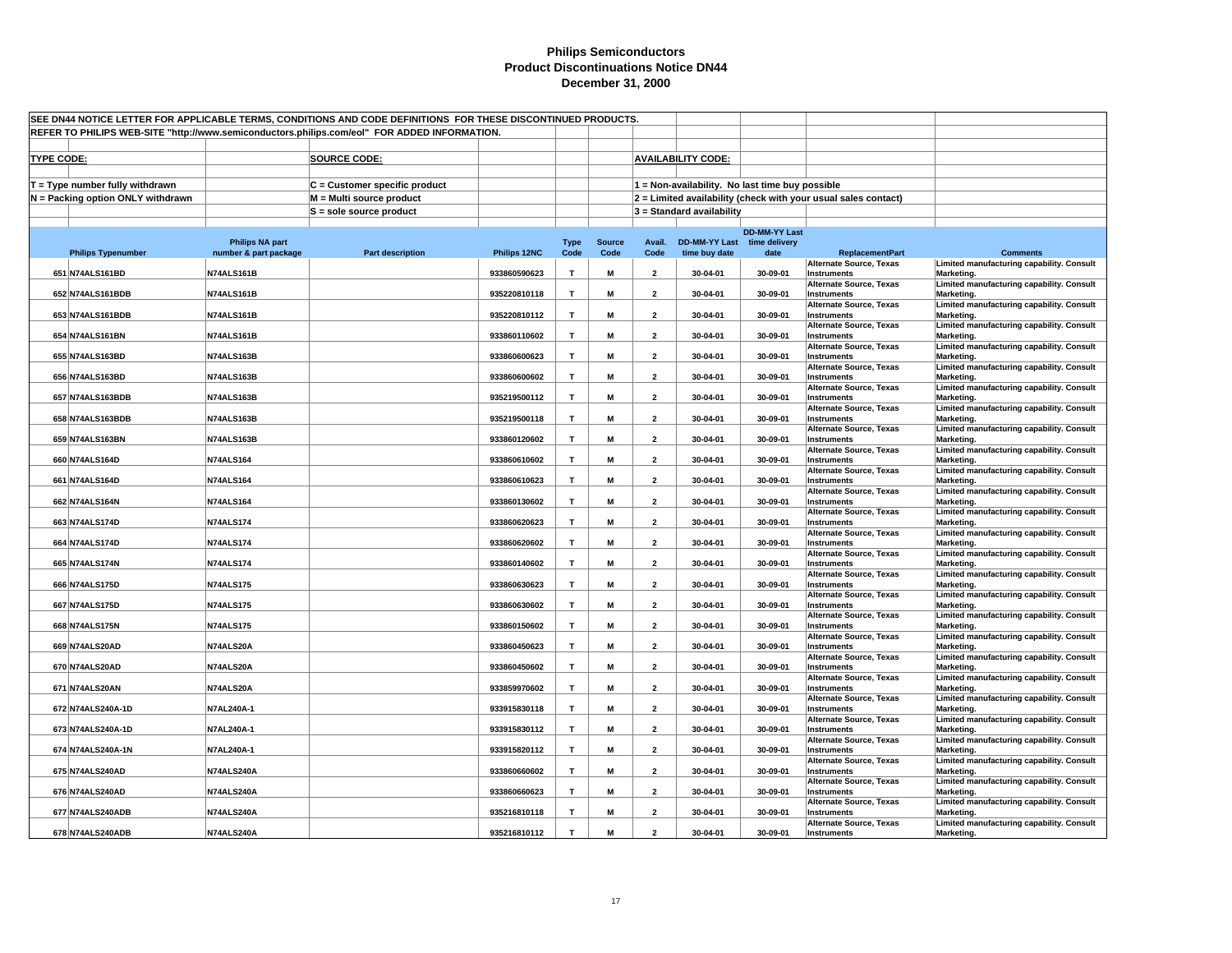| SEE DN44 NOTICE LETTER FOR APPLICABLE TERMS, CONDITIONS AND CODE DEFINITIONS FOR THESE DISCONTINUED PRODUCTS.<br>REFER TO PHILIPS WEB-SITE "http://www.semiconductors.philips.com/eol" FOR ADDED INFORMATION. |                        |                               |              |                     |               |                         |                                                 |                      |                                                                |                                                         |  |
|---------------------------------------------------------------------------------------------------------------------------------------------------------------------------------------------------------------|------------------------|-------------------------------|--------------|---------------------|---------------|-------------------------|-------------------------------------------------|----------------------|----------------------------------------------------------------|---------------------------------------------------------|--|
|                                                                                                                                                                                                               |                        |                               |              |                     |               |                         |                                                 |                      |                                                                |                                                         |  |
|                                                                                                                                                                                                               |                        |                               |              |                     |               |                         |                                                 |                      |                                                                |                                                         |  |
| <b>TYPE CODE:</b>                                                                                                                                                                                             |                        | <b>SOURCE CODE:</b>           |              |                     |               |                         | <b>AVAILABILITY CODE:</b>                       |                      |                                                                |                                                         |  |
| $T = Type$ number fully withdrawn                                                                                                                                                                             |                        | C = Customer specific product |              |                     |               |                         | 1 = Non-availability. No last time buy possible |                      |                                                                |                                                         |  |
| N = Packing option ONLY withdrawn                                                                                                                                                                             |                        | M = Multi source product      |              |                     |               |                         |                                                 |                      | 2 = Limited availability (check with your usual sales contact) |                                                         |  |
|                                                                                                                                                                                                               |                        | $S =$ sole source product     |              |                     |               |                         | $3 =$ Standard availability                     |                      |                                                                |                                                         |  |
|                                                                                                                                                                                                               |                        |                               |              |                     |               |                         |                                                 |                      |                                                                |                                                         |  |
|                                                                                                                                                                                                               | <b>Philips NA part</b> |                               |              |                     | <b>Source</b> | Avail.                  | DD-MM-YY Last time delivery                     | <b>DD-MM-YY Last</b> |                                                                |                                                         |  |
| <b>Philips Typenumber</b>                                                                                                                                                                                     | number & part package  | <b>Part description</b>       | Philips 12NC | <b>Type</b><br>Code | Code          | Code                    | time buy date                                   | date                 | <b>ReplacementPart</b>                                         | <b>Comments</b>                                         |  |
| 679 N74ALS240AN                                                                                                                                                                                               | N74ALS240A             |                               | 933860180602 | $\mathbf{T}$        | M             | $\overline{2}$          | 30-04-01                                        | 30-09-01             | <b>Alternate Source, Texas</b><br>Instruments                  | Limited manufacturing capability. Consult<br>Marketing. |  |
|                                                                                                                                                                                                               |                        |                               |              |                     |               |                         |                                                 |                      | <b>Alternate Source, Texas</b>                                 | Limited manufacturing capability. Consult               |  |
| 680 N74ALS241A-1D                                                                                                                                                                                             | N7AL241A-1             |                               | 933913820112 | T                   | M             | $\overline{2}$          | 30-04-01                                        | 30-09-01             | Instruments<br><b>Alternate Source, Texas</b>                  | Marketing.<br>Limited manufacturing capability. Consult |  |
| 681 N74ALS241A-1D                                                                                                                                                                                             | <b>N7AL241A-1</b>      |                               | 933913820118 | $\mathbf{T}$        | M             | $\overline{2}$          | 30-04-01                                        | 30-09-01             | Instruments                                                    | Marketing.                                              |  |
| 682 N74ALS241A-1DB                                                                                                                                                                                            | N7AL241A-1             |                               | 935219790118 | T                   | M             | $\overline{\mathbf{2}}$ | 30-04-01                                        | 30-09-01             | <b>Alternate Source, Texas</b><br>Instruments                  | Limited manufacturing capability. Consult<br>Marketing. |  |
| 683 N74ALS241A-1DB                                                                                                                                                                                            | <b>N7AL241A-1</b>      |                               | 935219790112 | T                   | M             | $\overline{2}$          | 30-04-01                                        | 30-09-01             | <b>Alternate Source, Texas</b><br><b>Instruments</b>           | Limited manufacturing capability. Consult<br>Marketing. |  |
|                                                                                                                                                                                                               |                        |                               |              |                     |               |                         |                                                 |                      | <b>Alternate Source, Texas</b>                                 | Limited manufacturing capability. Consult               |  |
| 684 N74ALS241A-1N                                                                                                                                                                                             | N7AL241A-1             |                               | 933913810112 | $\mathbf{T}$        | M             | $\overline{\mathbf{2}}$ | 30-04-01                                        | 30-09-01             | Instruments<br><b>Alternate Source, Texas</b>                  | Marketing.<br>Limited manufacturing capability. Consult |  |
| 685 N74ALS241AD                                                                                                                                                                                               | N74ALS241A             |                               | 933860670602 | $\mathbf \tau$      | M             | $\overline{2}$          | 30-04-01                                        | 30-09-01             | Instruments                                                    | Marketing.                                              |  |
| 686 N74ALS241AD                                                                                                                                                                                               | N74ALS241A             |                               | 933860670623 | T                   | М             | $\overline{2}$          | 30-04-01                                        | 30-09-01             | <b>Alternate Source, Texas</b><br>Instruments                  | Limited manufacturing capability. Consult<br>Marketing. |  |
|                                                                                                                                                                                                               |                        |                               |              |                     |               |                         |                                                 |                      | <b>Alternate Source, Texas</b>                                 | Limited manufacturing capability. Consult               |  |
| 687 N74ALS241ADB                                                                                                                                                                                              | N74ALS241A             |                               | 935219480112 | T                   | M             | $\overline{2}$          | 30-04-01                                        | 30-09-01             | Instruments<br><b>Alternate Source, Texas</b>                  | Marketing.<br>Limited manufacturing capability. Consult |  |
| 688 N74ALS241ADB                                                                                                                                                                                              | N74ALS241A             |                               | 935219480118 | $\mathbf{T}$        | M             | $\overline{2}$          | 30-04-01                                        | 30-09-01             | Instruments                                                    | Marketing.                                              |  |
| 689 N74ALS241AN                                                                                                                                                                                               | N74ALS241A             |                               | 933860190602 | T                   | M             | $\overline{2}$          | 30-04-01                                        | 30-09-01             | <b>Alternate Source, Texas</b><br>Instruments                  | Limited manufacturing capability. Consult<br>Marketing. |  |
| 690 N74ALS244A-1D                                                                                                                                                                                             | N7AL244A-1             |                               | 933921840602 | T                   | M             | $\overline{2}$          | 30-04-01                                        | 30-09-01             | <b>Alternate Source, Texas</b><br>Instruments                  | Limited manufacturing capability. Consult<br>Marketing. |  |
|                                                                                                                                                                                                               |                        |                               |              |                     |               |                         |                                                 |                      | <b>Alternate Source, Texas</b>                                 | Limited manufacturing capability. Consult               |  |
| 691 N74ALS244A-1D                                                                                                                                                                                             | <b>N7AL244A-1</b>      |                               | 933921840623 | $\mathbf{T}$        | M             | $\overline{2}$          | 30-04-01                                        | 30-09-01             | Instruments<br><b>Alternate Source, Texas</b>                  | Marketing.<br>Limited manufacturing capability. Consult |  |
| 692 N74ALS244A-1DB                                                                                                                                                                                            | <b>N7AL244A-1</b>      |                               | 935221080112 | T                   | M             | $\overline{2}$          | 30-04-01                                        | 30-09-01             | Instruments                                                    | Marketing.                                              |  |
| 693 N74ALS244A-1DB                                                                                                                                                                                            | N7AL244A-1             |                               | 935221080118 | T                   | M             | $\overline{\mathbf{2}}$ | 30-04-01                                        | 30-09-01             | <b>Alternate Source, Texas</b><br>Instruments                  | Limited manufacturing capability. Consult<br>Marketing. |  |
| 694 N74ALS244A-1N                                                                                                                                                                                             | N7AL244A-1             |                               | 933921830602 | T                   | M             | $\overline{\mathbf{2}}$ | 30-04-01                                        | 30-09-01             | <b>Alternate Source, Texas</b><br>Instruments                  | Limited manufacturing capability. Consult<br>Marketing. |  |
|                                                                                                                                                                                                               |                        |                               |              |                     |               |                         |                                                 |                      | <b>Alternate Source, Texas</b>                                 | Limited manufacturing capability. Consult               |  |
| 695 N74ALS244AD                                                                                                                                                                                               | N74ALS244A             |                               | 933860680602 | T                   | M             | $\overline{2}$          | 30-04-01                                        | 30-09-01             | Instruments<br><b>Alternate Source, Texas</b>                  | Marketing.<br>Limited manufacturing capability. Consult |  |
| 696 N74ALS244AD                                                                                                                                                                                               | N74ALS244A             |                               | 933860680623 | $\mathbf{T}$        | M             | $\overline{2}$          | 30-04-01                                        | 30-09-01             | Instruments                                                    | Marketing.                                              |  |
| 697 N74ALS244ADB                                                                                                                                                                                              | N74ALS244A             |                               | 935216440112 | T                   | M             | $\overline{2}$          | 30-04-01                                        | 30-09-01             | Alternate Source, Texas<br>Instruments                         | Limited manufacturing capability. Consult<br>Marketing. |  |
|                                                                                                                                                                                                               |                        |                               |              |                     |               |                         |                                                 |                      | <b>Alternate Source, Texas</b>                                 | Limited manufacturing capability. Consult               |  |
| 698 N74ALS244ADB                                                                                                                                                                                              | N74ALS244A             |                               | 935216440118 | T                   | M             | $\overline{2}$          | 30-04-01                                        | 30-09-01             | <b>Instruments</b><br><b>Alternate Source, Texas</b>           | Marketing.<br>Limited manufacturing capability. Consult |  |
| 699 N74ALS244AN                                                                                                                                                                                               | N74ALS244A             |                               | 933860200602 | T                   | M             | $\overline{2}$          | 30-04-01                                        | 30-09-01             | Instruments<br><b>Alternate Source, Texas</b>                  | Marketing.<br>Limited manufacturing capability. Consult |  |
| 700 N74ALS245A-1D                                                                                                                                                                                             | N7AL245A-1             |                               | 933913800602 | $\mathbf{T}$        | M             | $\overline{\mathbf{2}}$ | 30-04-01                                        | 30-09-01             | Instruments                                                    | Marketing.                                              |  |
| 701 N74ALS245A-1D                                                                                                                                                                                             | N7AL245A-1             |                               | 933913800623 | T                   | M             | $\overline{2}$          | 30-04-01                                        | 30-09-01             | <b>Alternate Source, Texas</b><br>Instruments                  | Limited manufacturing capability. Consult<br>Marketing. |  |
|                                                                                                                                                                                                               |                        |                               |              |                     |               |                         |                                                 |                      | <b>Alternate Source, Texas</b>                                 | Limited manufacturing capability. Consult               |  |
| 702 N74ALS245A-1DB                                                                                                                                                                                            | N7AL245A-1             |                               | 935211210118 | T                   | M             | $\overline{2}$          | 30-04-01                                        | 30-09-01             | Instruments<br><b>Alternate Source, Texas</b>                  | Marketing.<br>Limited manufacturing capability. Consult |  |
| 703 N74ALS245A-1DB                                                                                                                                                                                            | N7AL245A-1             |                               | 935211210112 | T                   | M             | $\overline{2}$          | 30-04-01                                        | 30-09-01             | Instruments<br><b>Alternate Source, Texas</b>                  | Marketing.<br>Limited manufacturing capability. Consult |  |
| 704 N74ALS245A-1N                                                                                                                                                                                             | N7AL245A-1             |                               | 933913790602 | T                   | M             | $\overline{2}$          | 30-04-01                                        | 30-09-01             | Instruments                                                    | Marketing.                                              |  |
| 705 N74ALS245AD                                                                                                                                                                                               | N74ALS245A             |                               | 933860690602 | $\mathbf{T}$        | M             | $\overline{2}$          | 30-04-01                                        | 30-09-01             | Alternate Source, Texas<br>Instruments                         | Limited manufacturing capability. Consult<br>Marketing. |  |
|                                                                                                                                                                                                               |                        |                               |              |                     |               |                         |                                                 |                      | <b>Alternate Source, Texas</b>                                 | Limited manufacturing capability. Consult               |  |
| 706 N74ALS245AD                                                                                                                                                                                               | N74ALS245A             |                               | 933860690623 | T                   | M             | $\mathbf{z}$            | 30-04-01                                        | 30-09-01             | <b>Instruments</b>                                             | Marketing.                                              |  |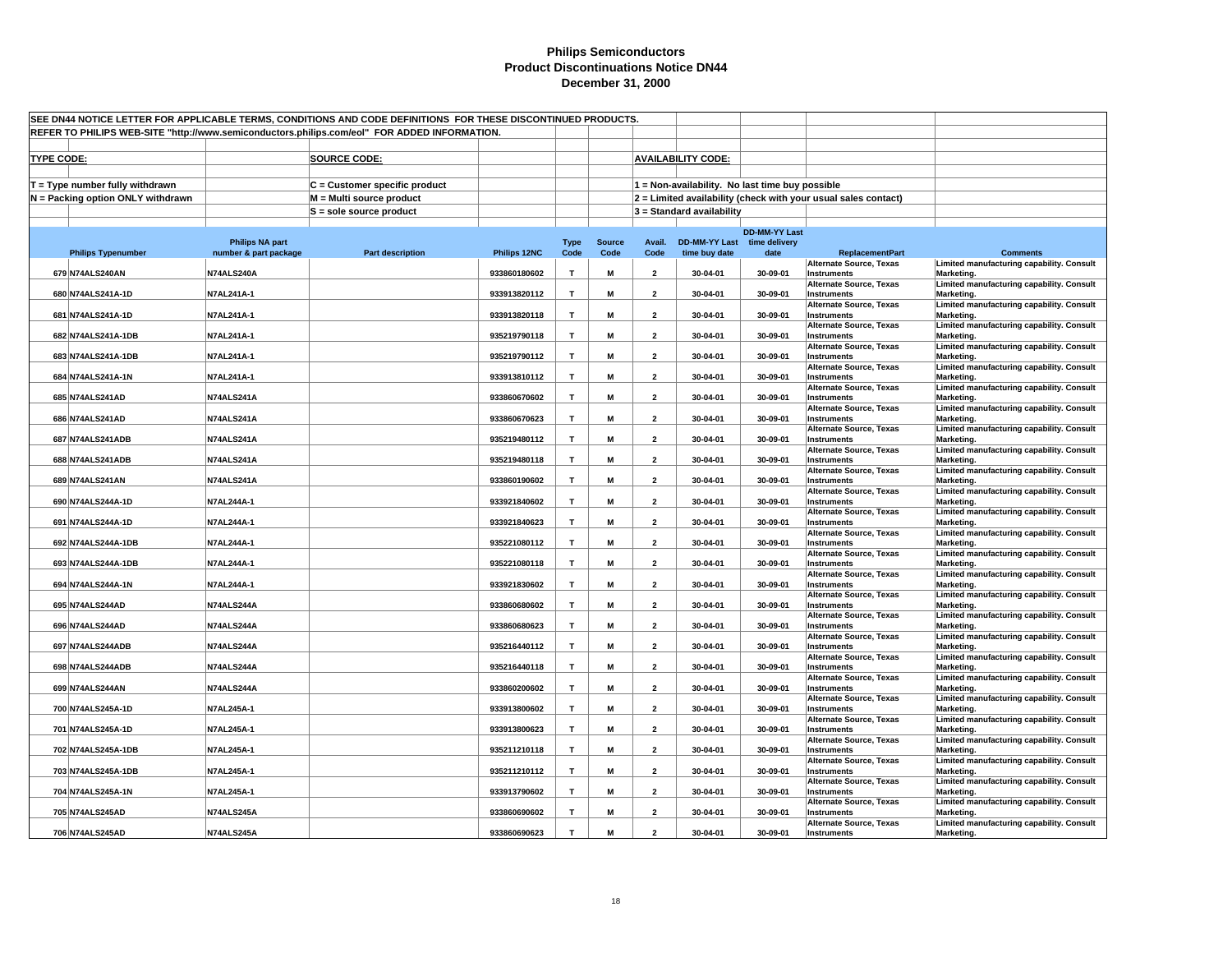| SEE DN44 NOTICE LETTER FOR APPLICABLE TERMS, CONDITIONS AND CODE DEFINITIONS FOR THESE DISCONTINUED PRODUCTS. |                        |                               |              |                |               |                         |                                                 |                      |                                                                |                                                         |  |
|---------------------------------------------------------------------------------------------------------------|------------------------|-------------------------------|--------------|----------------|---------------|-------------------------|-------------------------------------------------|----------------------|----------------------------------------------------------------|---------------------------------------------------------|--|
| REFER TO PHILIPS WEB-SITE "http://www.semiconductors.philips.com/eol" FOR ADDED INFORMATION.                  |                        |                               |              |                |               |                         |                                                 |                      |                                                                |                                                         |  |
|                                                                                                               |                        |                               |              |                |               |                         |                                                 |                      |                                                                |                                                         |  |
| <b>TYPE CODE:</b>                                                                                             |                        | <b>SOURCE CODE:</b>           |              |                |               |                         | <b>AVAILABILITY CODE:</b>                       |                      |                                                                |                                                         |  |
| $T = Type$ number fully withdrawn                                                                             |                        | C = Customer specific product |              |                |               |                         | 1 = Non-availability. No last time buy possible |                      |                                                                |                                                         |  |
| N = Packing option ONLY withdrawn                                                                             |                        | M = Multi source product      |              |                |               |                         |                                                 |                      | 2 = Limited availability (check with your usual sales contact) |                                                         |  |
|                                                                                                               |                        | $S =$ sole source product     |              |                |               |                         | $3 =$ Standard availability                     |                      |                                                                |                                                         |  |
|                                                                                                               |                        |                               |              |                |               |                         |                                                 |                      |                                                                |                                                         |  |
|                                                                                                               | <b>Philips NA part</b> |                               |              | <b>Type</b>    | <b>Source</b> | Avail.                  | DD-MM-YY Last time delivery                     | <b>DD-MM-YY Last</b> |                                                                |                                                         |  |
| <b>Philips Typenumber</b>                                                                                     | number & part package  | <b>Part description</b>       | Philips 12NC | Code           | Code          | Code                    | time buy date                                   | date                 | <b>ReplacementPart</b>                                         | <b>Comments</b>                                         |  |
| 707 N74ALS245ADB                                                                                              | N74ALS245A             |                               | 935211200118 | T              | M             | $\overline{2}$          | 30-04-01                                        | 30-09-01             | <b>Alternate Source, Texas</b><br>Instruments                  | Limited manufacturing capability. Consult<br>Marketing. |  |
| 708 N74ALS245ADB                                                                                              | N74ALS245A             |                               | 935211200112 | T              | M             | $\overline{2}$          | 30-04-01                                        | 30-09-01             | <b>Alternate Source, Texas</b><br>Instruments                  | Limited manufacturing capability. Consult<br>Marketing. |  |
|                                                                                                               |                        |                               |              |                |               |                         |                                                 |                      | <b>Alternate Source, Texas</b>                                 | Limited manufacturing capability. Consult               |  |
| 709 N74ALS245AN                                                                                               | N74ALS245A             |                               | 933860210602 | $\mathbf{T}$   | M             | $\overline{2}$          | 30-04-01                                        | 30-09-01             | Instruments<br><b>Alternate Source, Texas</b>                  | Marketing.<br>Limited manufacturing capability. Consult |  |
| 710 N74ALS251D                                                                                                | <b>N74ALS251</b>       |                               | 933860700623 | T              | M             | $\overline{\mathbf{2}}$ | 30-04-01                                        | 30-09-01             | Instruments                                                    | Marketing.                                              |  |
| 711 N74ALS251D                                                                                                | <b>N74ALS251</b>       |                               | 933860700602 | T              | M             | $\overline{2}$          | 30-04-01                                        | 30-09-01             | <b>Alternate Source, Texas</b><br><b>Instruments</b>           | Limited manufacturing capability. Consult<br>Marketing. |  |
|                                                                                                               |                        |                               |              |                |               |                         |                                                 |                      | <b>Alternate Source, Texas</b>                                 | Limited manufacturing capability. Consult               |  |
| 712 N74ALS251N                                                                                                | <b>N74ALS251</b>       |                               | 933860220602 | $\mathbf{T}$   | M             | $\overline{\mathbf{2}}$ | 30-04-01                                        | 30-09-01             | <b>Instruments</b><br><b>Alternate Source, Texas</b>           | Marketing.<br>Limited manufacturing capability. Consult |  |
| 713 N74ALS253D                                                                                                | <b>N74ALS253</b>       |                               | 933860710623 | $\mathbf \tau$ | M             | $\overline{2}$          | 30-04-01                                        | 30-09-01             | Instruments                                                    | Marketing.                                              |  |
| 714 N74ALS253D                                                                                                | <b>N74ALS253</b>       |                               | 933860710112 | T.             | М             | $\overline{2}$          | 30-04-01                                        | 30-09-01             | <b>Alternate Source, Texas</b><br>Instruments                  | Limited manufacturing capability. Consult<br>Marketing. |  |
|                                                                                                               |                        |                               |              |                |               |                         |                                                 |                      | <b>Alternate Source, Texas</b>                                 | Limited manufacturing capability. Consult               |  |
| 715 N74ALS253DB                                                                                               | <b>N74ALS253</b>       |                               | 935216450118 | T              | M             | $\overline{2}$          | 30-04-01                                        | 30-09-01             | Instruments<br><b>Alternate Source, Texas</b>                  | Marketing.<br>Limited manufacturing capability. Consult |  |
| 716 N74ALS253DB                                                                                               | <b>N74ALS253</b>       |                               | 935216450112 | $\mathbf{T}$   | M             | $\overline{2}$          | 30-04-01                                        | 30-09-01             | Instruments                                                    | Marketing.                                              |  |
| 717 N74ALS253N                                                                                                | <b>N74ALS253</b>       |                               | 933860230602 | T              | M             | $\overline{2}$          | 30-04-01                                        | 30-09-01             | <b>Alternate Source, Texas</b><br>Instruments                  | Limited manufacturing capability. Consult<br>Marketing. |  |
| 718 N74ALS257D                                                                                                | <b>N74ALS257</b>       |                               | 933860720623 | T              | M             | $\overline{2}$          | 30-04-01                                        | 30-09-01             | <b>Alternate Source, Texas</b><br><b>Instruments</b>           | Limited manufacturing capability. Consult<br>Marketing. |  |
|                                                                                                               |                        |                               |              | $\mathbf{T}$   |               |                         |                                                 |                      | <b>Alternate Source, Texas</b>                                 | Limited manufacturing capability. Consult               |  |
| 719 N74ALS257D                                                                                                | <b>N74ALS257</b>       |                               | 933860720602 |                | M             | $\overline{2}$          | 30-04-01                                        | 30-09-01             | <b>Instruments</b><br><b>Alternate Source, Texas</b>           | Marketing.<br>Limited manufacturing capability. Consult |  |
| 720 N74ALS257DB                                                                                               | <b>N74ALS257</b>       |                               | 935218120118 | T              | M             | $\overline{2}$          | 30-04-01                                        | 30-09-01             | Instruments<br><b>Alternate Source, Texas</b>                  | Marketing.<br>Limited manufacturing capability. Consult |  |
| 721 N74ALS257DB                                                                                               | <b>N74ALS257</b>       |                               | 935218120112 | T              | M             | $\overline{\mathbf{2}}$ | 30-04-01                                        | 30-09-01             | <b>Instruments</b>                                             | Marketing.                                              |  |
| 722 N74ALS257N                                                                                                | <b>N74ALS257</b>       |                               | 933860240602 | T              | M             | $\overline{\mathbf{2}}$ | 30-04-01                                        | 30-09-01             | <b>Alternate Source, Texas</b><br><b>Instruments</b>           | Limited manufacturing capability. Consult<br>Marketing. |  |
|                                                                                                               |                        |                               |              |                |               |                         |                                                 |                      | <b>Alternate Source, Texas</b>                                 | Limited manufacturing capability. Consult               |  |
| 723 N74ALS258D                                                                                                | <b>N74ALS258</b>       |                               | 933860730112 | T              | M             | $\overline{2}$          | 30-04-01                                        | 30-09-01             | Instruments<br><b>Alternate Source, Texas</b>                  | Marketing.<br>Limited manufacturing capability. Consult |  |
| 724 N74ALS258D                                                                                                | <b>N74ALS258</b>       |                               | 933860730623 | $\mathbf{T}$   | M             | $\overline{2}$          | 30-04-01                                        | 30-09-01             | Instruments                                                    | Marketing.                                              |  |
| 725 N74ALS258DB                                                                                               | <b>N74ALS258</b>       |                               | 935218110118 | T              | M             | $\overline{2}$          | 30-04-01                                        | 30-09-01             | Alternate Source, Texas<br>Instruments                         | Limited manufacturing capability. Consult<br>Marketing. |  |
| 726 N74ALS258DB                                                                                               | <b>N74ALS258</b>       |                               | 935218110112 | T              | M             | $\overline{2}$          | 30-04-01                                        | 30-09-01             | <b>Alternate Source, Texas</b><br><b>Instruments</b>           | Limited manufacturing capability. Consult<br>Marketing. |  |
|                                                                                                               |                        |                               |              |                |               |                         |                                                 |                      | <b>Alternate Source, Texas</b>                                 | Limited manufacturing capability. Consult               |  |
| 727 N74ALS258N                                                                                                | <b>N74ALS258</b>       |                               | 933860250602 | T              | M             | $\overline{2}$          | 30-04-01                                        | 30-09-01             | Instruments<br><b>Alternate Source, Texas</b>                  | Marketing.<br>Limited manufacturing capability. Consult |  |
| 728 N74ALS273D                                                                                                | <b>N74ALS273</b>       |                               | 933860740602 | $\mathbf T$    | M             | $\overline{\mathbf{2}}$ | 30-04-01                                        | 30-09-01             | Instruments<br><b>Alternate Source, Texas</b>                  | Marketing.<br>Limited manufacturing capability. Consult |  |
| 729 N74ALS273D                                                                                                | <b>N74ALS273</b>       |                               | 933860740623 | $\mathbf{T}$   | M             | $\overline{2}$          | 30-04-01                                        | 30-09-01             | <b>Instruments</b>                                             | Marketing.                                              |  |
| 730 N74ALS273DB                                                                                               | <b>N74ALS273</b>       |                               | 935216460112 | T              | M             | $\overline{2}$          | 30-04-01                                        | 30-09-01             | <b>Alternate Source, Texas</b><br>Instruments                  | Limited manufacturing capability. Consult<br>Marketing. |  |
| 731 N74ALS273DB                                                                                               | <b>N74ALS273</b>       |                               | 935216460118 | T              | M             | $\overline{2}$          | 30-04-01                                        | 30-09-01             | <b>Alternate Source, Texas</b><br>Instruments                  | Limited manufacturing capability. Consult<br>Marketing. |  |
|                                                                                                               |                        |                               |              |                |               |                         |                                                 |                      | <b>Alternate Source, Texas</b>                                 | Limited manufacturing capability. Consult               |  |
| 732 N74ALS273N                                                                                                | <b>N74ALS273</b>       |                               | 933860260602 | $\mathbf{T}$   | M             | $\overline{2}$          | 30-04-01                                        | 30-09-01             | Instruments<br>Alternate Source, Texas                         | Marketing.<br>Limited manufacturing capability. Consult |  |
| 733 N74ALS27D                                                                                                 | <b>N74ALS27</b>        |                               | 933901310602 | $\mathbf{T}$   | M             | $\overline{2}$          | 30-04-01                                        | 30-09-01             | Instruments                                                    | Marketing.                                              |  |
| 734 N74ALS27D                                                                                                 | <b>N74ALS27</b>        |                               | 933901310623 | T              | M             | $\mathbf{z}$            | 30-04-01                                        | 30-09-01             | <b>Alternate Source, Texas</b><br><b>Instruments</b>           | Limited manufacturing capability. Consult<br>Marketing. |  |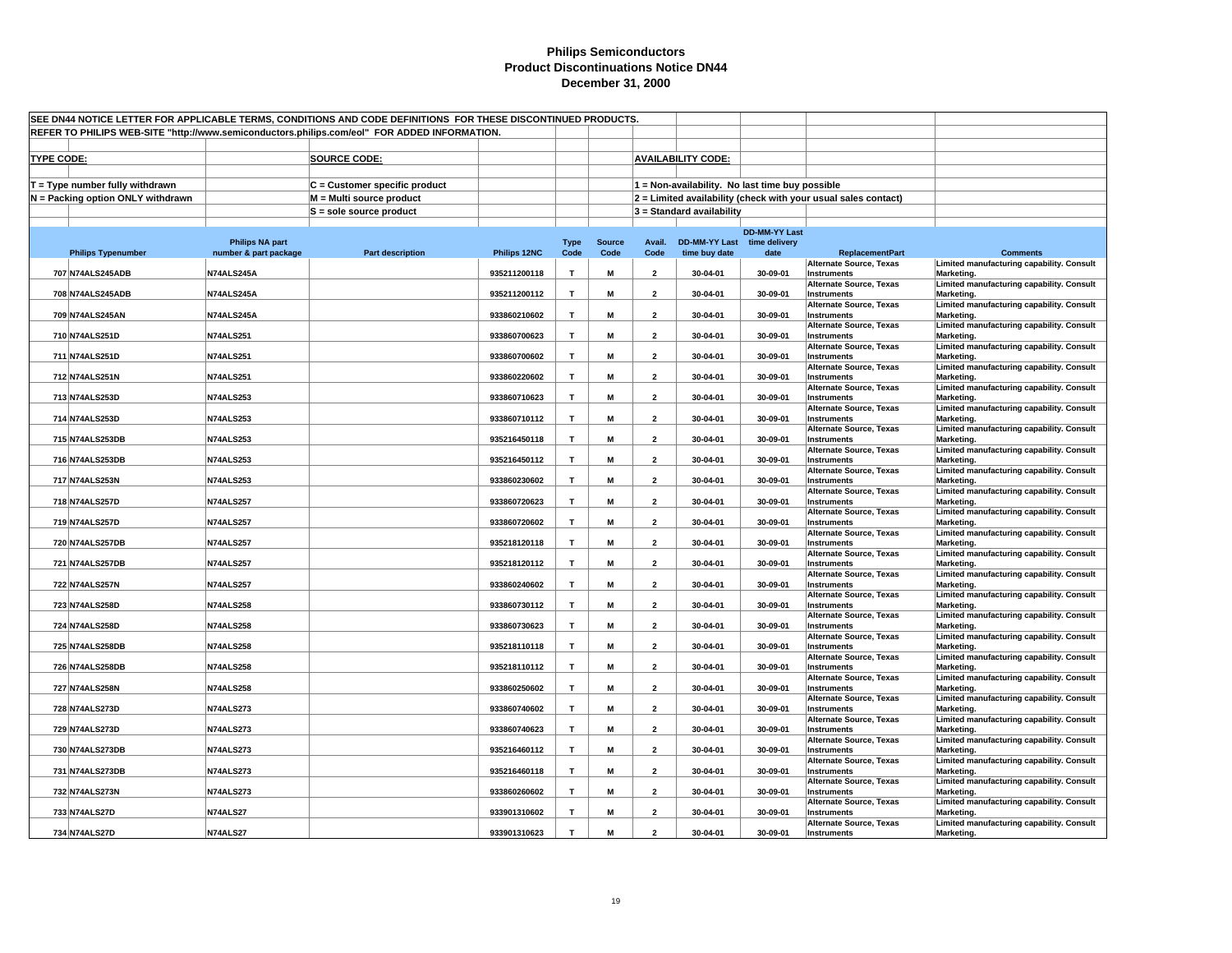| SEE DN44 NOTICE LETTER FOR APPLICABLE TERMS, CONDITIONS AND CODE DEFINITIONS FOR THESE DISCONTINUED PRODUCTS. |                        |                               |              |              |               |                         |                                                 |                      |                                                                |                                                         |  |
|---------------------------------------------------------------------------------------------------------------|------------------------|-------------------------------|--------------|--------------|---------------|-------------------------|-------------------------------------------------|----------------------|----------------------------------------------------------------|---------------------------------------------------------|--|
| REFER TO PHILIPS WEB-SITE "http://www.semiconductors.philips.com/eol" FOR ADDED INFORMATION.                  |                        |                               |              |              |               |                         |                                                 |                      |                                                                |                                                         |  |
|                                                                                                               |                        |                               |              |              |               |                         |                                                 |                      |                                                                |                                                         |  |
| <b>TYPE CODE:</b>                                                                                             |                        | <b>SOURCE CODE:</b>           |              |              |               |                         | <b>AVAILABILITY CODE:</b>                       |                      |                                                                |                                                         |  |
| $T = Type$ number fully withdrawn                                                                             |                        | C = Customer specific product |              |              |               |                         | 1 = Non-availability. No last time buy possible |                      |                                                                |                                                         |  |
| N = Packing option ONLY withdrawn                                                                             |                        | M = Multi source product      |              |              |               |                         |                                                 |                      | 2 = Limited availability (check with your usual sales contact) |                                                         |  |
|                                                                                                               |                        | $S =$ sole source product     |              |              |               |                         | $3 =$ Standard availability                     |                      |                                                                |                                                         |  |
|                                                                                                               |                        |                               |              |              |               |                         |                                                 |                      |                                                                |                                                         |  |
|                                                                                                               | <b>Philips NA part</b> |                               |              | <b>Type</b>  | <b>Source</b> | Avail.                  | DD-MM-YY Last time delivery                     | <b>DD-MM-YY Last</b> |                                                                |                                                         |  |
| <b>Philips Typenumber</b>                                                                                     | number & part package  | <b>Part description</b>       | Philips 12NC | Code         | Code          | Code                    | time buy date                                   | date                 | <b>ReplacementPart</b>                                         | <b>Comments</b>                                         |  |
| 735 N74ALS27N                                                                                                 | <b>N74ALS27</b>        |                               | 933901300602 | T            | M             | $\overline{2}$          | 30-04-01                                        | 30-09-01             | <b>Alternate Source, Texas</b><br>Instruments                  | Limited manufacturing capability. Consult<br>Marketing. |  |
| 736 N74ALS30AD                                                                                                | N74ALS30A              |                               | 933860460623 | T            | M             | $\overline{2}$          | 30-04-01                                        | 30-09-01             | <b>Alternate Source, Texas</b><br>Instruments                  | Limited manufacturing capability. Consult<br>Marketing. |  |
|                                                                                                               |                        |                               |              |              |               |                         |                                                 |                      | <b>Alternate Source, Texas</b>                                 | Limited manufacturing capability. Consult               |  |
| 737 N74ALS30AD                                                                                                | N74ALS30A              |                               | 933860460602 | $\mathbf{T}$ | M             | $\overline{2}$          | 30-04-01                                        | 30-09-01             | Instruments<br><b>Alternate Source, Texas</b>                  | Marketing.<br>Limited manufacturing capability. Consult |  |
| 738 N74ALS30AN                                                                                                | N74ALS30A              |                               | 933859980602 | T            | M             | $\overline{\mathbf{2}}$ | 30-04-01                                        | 30-09-01             | Instruments                                                    | Marketing.                                              |  |
| 739 N74ALS32D                                                                                                 | <b>N74ALS32</b>        |                               | 933860470602 | T            | M             | $\overline{2}$          | 30-04-01                                        | 30-09-01             | <b>Alternate Source, Texas</b><br><b>Instruments</b>           | Limited manufacturing capability. Consult<br>Marketing. |  |
|                                                                                                               |                        |                               |              |              |               |                         |                                                 |                      | <b>Alternate Source, Texas</b>                                 | Limited manufacturing capability. Consult               |  |
| 740 N74ALS32D                                                                                                 | <b>N74ALS32</b>        |                               | 933860470623 | $\mathbf{T}$ | M             | $\overline{\mathbf{2}}$ | 30-04-01                                        | 30-09-01             | <b>Instruments</b><br><b>Alternate Source, Texas</b>           | Marketing.<br>Limited manufacturing capability. Consult |  |
| 741 N74ALS32DB                                                                                                | <b>N74ALS32</b>        |                               | 935215960112 | T            | M             | $\overline{\mathbf{2}}$ | 30-04-01                                        | 30-09-01             | Instruments<br><b>Alternate Source, Texas</b>                  | Marketing.<br>Limited manufacturing capability. Consult |  |
| 742 N74ALS32DB                                                                                                | <b>N74ALS32</b>        |                               | 935215960118 | T            | М             | $\overline{2}$          | 30-04-01                                        | 30-09-01             | Instruments                                                    | Marketing.                                              |  |
| 743 N74ALS32N                                                                                                 | <b>N74ALS32</b>        |                               | 933859990602 | T            | M             | $\overline{2}$          | 30-04-01                                        | 30-09-01             | <b>Alternate Source, Texas</b><br>Instruments                  | Limited manufacturing capability. Consult<br>Marketing. |  |
|                                                                                                               |                        |                               |              |              |               |                         |                                                 |                      | <b>Alternate Source, Texas</b>                                 | Limited manufacturing capability. Consult               |  |
| 744 N74ALS373D                                                                                                | <b>N74ALS373</b>       |                               | 933860750602 | $\mathbf{T}$ | M             | $\overline{\mathbf{2}}$ | 30-04-01                                        | 30-09-01             | Instruments<br><b>Alternate Source, Texas</b>                  | Marketing.<br>Limited manufacturing capability. Consult |  |
| 745 N74ALS373D                                                                                                | <b>N74ALS373</b>       |                               | 933860750623 | $\mathbf{T}$ | M             | $\overline{2}$          | 30-04-01                                        | 30-09-01             | Instruments                                                    | Marketing.                                              |  |
| 746 N74ALS373DB                                                                                               | <b>N74ALS373</b>       |                               | 935216470112 | T            | M             | $\overline{2}$          | 30-04-01                                        | 30-09-01             | <b>Alternate Source, Texas</b><br>Instruments                  | Limited manufacturing capability. Consult<br>Marketing. |  |
| 747 N74ALS373DB                                                                                               | <b>N74ALS373</b>       |                               | 935216470118 | $\mathbf{T}$ | M             | $\overline{\mathbf{2}}$ | 30-04-01                                        | 30-09-01             | <b>Alternate Source, Texas</b><br>Instruments                  | Limited manufacturing capability. Consult<br>Marketing. |  |
|                                                                                                               |                        |                               |              |              |               |                         |                                                 |                      | <b>Alternate Source, Texas</b>                                 | Limited manufacturing capability. Consult               |  |
| 748 N74ALS373N                                                                                                | <b>N74ALS373</b>       |                               | 933860270602 | T            | M             | $\overline{2}$          | 30-04-01                                        | 30-09-01             | Instruments<br><b>Alternate Source, Texas</b>                  | Marketing.<br>Limited manufacturing capability. Consult |  |
| 749 N74ALS373N                                                                                                |                        |                               | 933977200602 | T            | M             | $\overline{\mathbf{2}}$ | 30-04-01                                        | 30-09-01             | Instruments                                                    | Marketing.                                              |  |
| 750 N74ALS374D                                                                                                | <b>N74ALS374</b>       |                               | 933860760623 | $\mathbf{T}$ | M             | $\overline{\mathbf{2}}$ | 30-04-01                                        | 30-09-01             | <b>Alternate Source, Texas</b><br>Instruments                  | Limited manufacturing capability. Consult<br>Marketing. |  |
| 751 N74ALS374D                                                                                                | <b>N74ALS374</b>       |                               | 933860760602 | T            | M             | $\overline{2}$          | 30-04-01                                        | 30-09-01             | <b>Alternate Source, Texas</b>                                 | Limited manufacturing capability. Consult               |  |
|                                                                                                               |                        |                               |              |              |               |                         |                                                 |                      | Instruments<br><b>Alternate Source, Texas</b>                  | Marketing.<br>Limited manufacturing capability. Consult |  |
| 752 N74ALS374DB                                                                                               | <b>N74ALS374</b>       |                               | 935216480112 | $\mathbf{T}$ | M             | $\overline{2}$          | 30-04-01                                        | 30-09-01             | Instruments<br>Alternate Source, Texas                         | Marketing.<br>Limited manufacturing capability. Consult |  |
| 753 N74ALS374DB                                                                                               | <b>N74ALS374</b>       |                               | 935216480118 | $\mathbf{T}$ | M             | $\overline{2}$          | 30-04-01                                        | 30-09-01             | Instruments                                                    | Marketing.                                              |  |
| 754 N74ALS374N                                                                                                | <b>N74ALS374</b>       |                               | 933860280602 | T            | M             | $\overline{2}$          | 30-04-01                                        | 30-09-01             | <b>Alternate Source, Texas</b><br><b>Instruments</b>           | Limited manufacturing capability. Consult<br>Marketing. |  |
|                                                                                                               |                        |                               | 933976870602 | T            | M             | $\overline{2}$          |                                                 | 30-09-01             | <b>Alternate Source, Texas</b>                                 | Limited manufacturing capability. Consult               |  |
| 755 N74ALS374N                                                                                                |                        |                               |              |              |               |                         | 30-04-01                                        |                      | Instruments<br><b>Alternate Source, Texas</b>                  | Marketing.<br>Limited manufacturing capability. Consult |  |
| 756 N74ALS377D                                                                                                | <b>N74ALS377</b>       |                               | 935014480118 | $\mathbf T$  | M             | $\overline{\mathbf{2}}$ | 30-04-01                                        | 30-09-01             | Instruments<br><b>Alternate Source, Texas</b>                  | Marketing.<br>Limited manufacturing capability. Consult |  |
| 757 N74ALS377D                                                                                                | <b>N74ALS377</b>       |                               | 935014480112 | $\mathbf{T}$ | M             | $\overline{2}$          | 30-04-01                                        | 30-09-01             | Instruments                                                    | Marketing.                                              |  |
| 758 N74ALS377DB                                                                                               | <b>N74ALS377</b>       |                               | 935219490112 | $\mathbf{T}$ | M             | $\overline{2}$          | 30-04-01                                        | 30-09-01             | <b>Alternate Source, Texas</b><br>Instruments                  | Limited manufacturing capability. Consult<br>Marketing. |  |
| 759 N74ALS377DB                                                                                               | <b>N74ALS377</b>       |                               | 935219490118 | T            | M             | $\overline{2}$          | 30-04-01                                        | 30-09-01             | <b>Alternate Source, Texas</b><br>Instruments                  | Limited manufacturing capability. Consult<br>Marketing. |  |
|                                                                                                               |                        |                               |              |              |               |                         |                                                 |                      | <b>Alternate Source, Texas</b>                                 | Limited manufacturing capability. Consult               |  |
| 760 N74ALS377N                                                                                                | <b>N74ALS377</b>       |                               | 935014490602 | $\mathbf{T}$ | M             | $\overline{2}$          | 30-04-01                                        | 30-09-01             | Instruments<br>Alternate Source, Texas                         | Marketing.<br>Limited manufacturing capability. Consult |  |
| 761 N74ALS38AD                                                                                                | N74ALS38A              |                               | 933860480602 | $\mathbf{T}$ | M             | $\overline{2}$          | 30-04-01                                        | 30-09-01             | Instruments                                                    | Marketing.                                              |  |
| 762 N74ALS38AD                                                                                                | N74ALS38A              |                               | 933860480623 | T            | M             | $\mathbf{z}$            | 30-04-01                                        | 30-09-01             | <b>Alternate Source, Texas</b><br>Instruments                  | Limited manufacturing capability. Consult<br>Marketing. |  |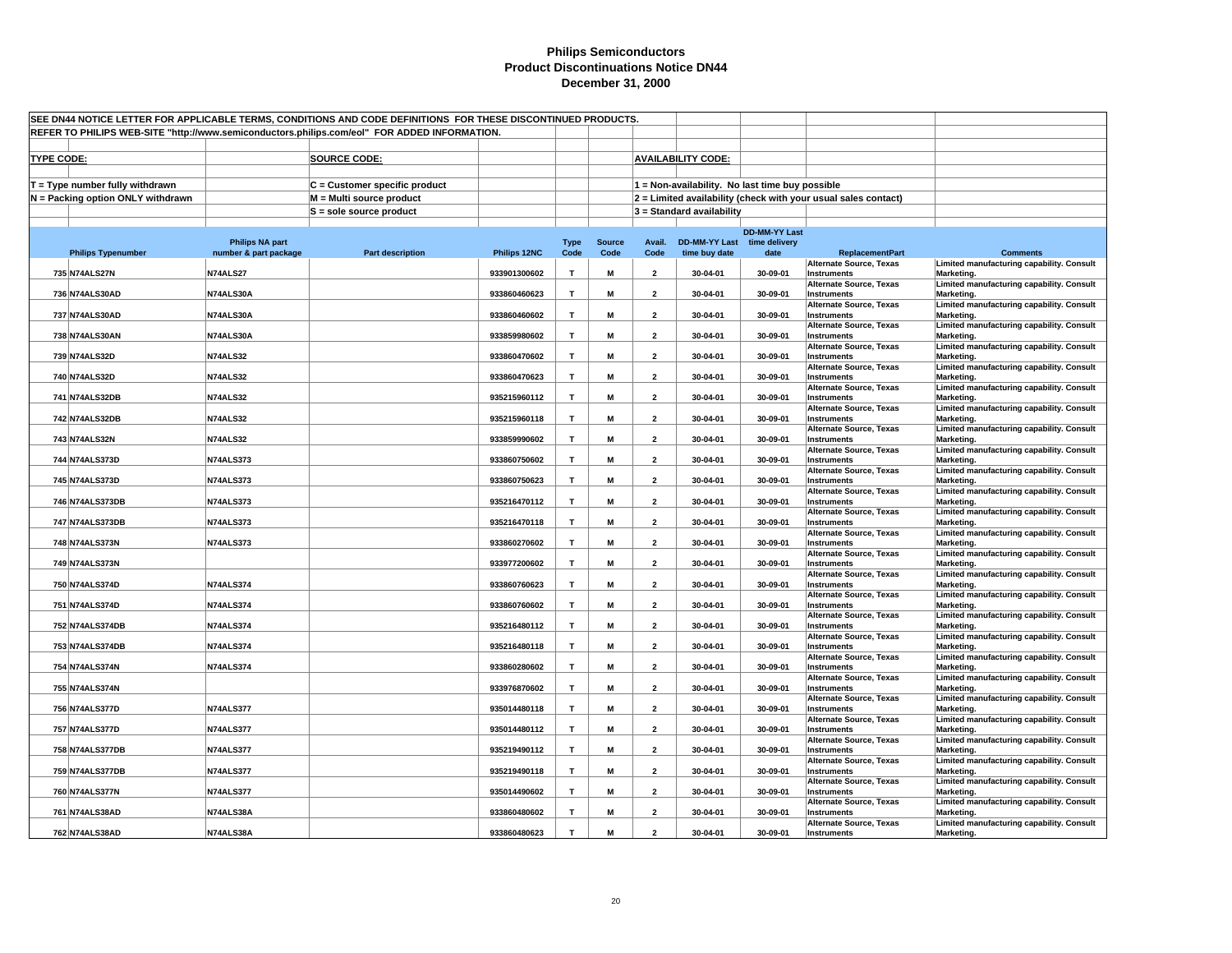| SEE DN44 NOTICE LETTER FOR APPLICABLE TERMS, CONDITIONS AND CODE DEFINITIONS FOR THESE DISCONTINUED PRODUCTS.<br>REFER TO PHILIPS WEB-SITE "http://www.semiconductors.philips.com/eol" FOR ADDED INFORMATION. |                        |                               |              |                |               |                          |                                                 |                      |                                                                |                                                         |  |
|---------------------------------------------------------------------------------------------------------------------------------------------------------------------------------------------------------------|------------------------|-------------------------------|--------------|----------------|---------------|--------------------------|-------------------------------------------------|----------------------|----------------------------------------------------------------|---------------------------------------------------------|--|
|                                                                                                                                                                                                               |                        |                               |              |                |               |                          |                                                 |                      |                                                                |                                                         |  |
|                                                                                                                                                                                                               |                        |                               |              |                |               |                          |                                                 |                      |                                                                |                                                         |  |
| <b>TYPE CODE:</b>                                                                                                                                                                                             |                        | <b>SOURCE CODE:</b>           |              |                |               |                          | <b>AVAILABILITY CODE:</b>                       |                      |                                                                |                                                         |  |
| $T = Type$ number fully withdrawn                                                                                                                                                                             |                        | C = Customer specific product |              |                |               |                          | 1 = Non-availability. No last time buy possible |                      |                                                                |                                                         |  |
| N = Packing option ONLY withdrawn                                                                                                                                                                             |                        | M = Multi source product      |              |                |               |                          |                                                 |                      | 2 = Limited availability (check with your usual sales contact) |                                                         |  |
|                                                                                                                                                                                                               |                        | $S =$ sole source product     |              |                |               |                          | $3 =$ Standard availability                     |                      |                                                                |                                                         |  |
|                                                                                                                                                                                                               |                        |                               |              |                |               |                          |                                                 |                      |                                                                |                                                         |  |
|                                                                                                                                                                                                               | <b>Philips NA part</b> |                               |              | <b>Type</b>    | <b>Source</b> | Avail.                   | DD-MM-YY Last time delivery                     | <b>DD-MM-YY Last</b> |                                                                |                                                         |  |
| <b>Philips Typenumber</b>                                                                                                                                                                                     | number & part package  | <b>Part description</b>       | Philips 12NC | Code           | Code          | Code                     | time buy date                                   | date                 | <b>ReplacementPart</b>                                         | <b>Comments</b>                                         |  |
| 763 N74ALS38AN                                                                                                                                                                                                | N74ALS38A              |                               | 933860000602 | $\mathbf{T}$   | M             | $\overline{2}$           | 30-04-01                                        | 30-09-01             | <b>Alternate Source, Texas</b><br>Instruments                  | Limited manufacturing capability. Consult<br>Marketing. |  |
| 764 N74ALS563AD                                                                                                                                                                                               | N74ALS563A             |                               | 933860770623 | T              | M             | $\overline{2}$           | 30-04-01                                        | 30-09-01             | <b>Alternate Source, Texas</b><br>Instruments                  | Limited manufacturing capability. Consult<br>Marketing. |  |
|                                                                                                                                                                                                               |                        |                               |              |                |               |                          |                                                 |                      | <b>Alternate Source, Texas</b>                                 | Limited manufacturing capability. Consult               |  |
| 765 N74ALS563AD                                                                                                                                                                                               | N74ALS563A             |                               | 933860770602 | $\mathbf{T}$   | M             | $\overline{2}$           | 30-04-01                                        | 30-09-01             | Instruments<br><b>Alternate Source, Texas</b>                  | Marketing.<br>Limited manufacturing capability. Consult |  |
| 766 N74ALS563AN                                                                                                                                                                                               | N74ALS563A             |                               | 933860290602 | $\mathbf{T}$   | M             | $\overline{\mathbf{2}}$  | 30-04-01                                        | 30-09-01             | Instruments                                                    | Marketing.                                              |  |
| 767 N74ALS573BD                                                                                                                                                                                               | N74ALS573B             |                               | 933860790623 | T              | M             | $\overline{2}$           | 30-04-01                                        | 30-09-01             | <b>Alternate Source, Texas</b><br><b>Instruments</b>           | Limited manufacturing capability. Consult<br>Marketing. |  |
|                                                                                                                                                                                                               |                        |                               |              |                |               |                          |                                                 |                      | <b>Alternate Source, Texas</b>                                 | Limited manufacturing capability. Consult               |  |
| 768 N74ALS573BD                                                                                                                                                                                               | N74ALS573B             |                               | 933860790602 | $\mathbf{T}$   | M             | $\overline{\mathbf{2}}$  | 30-04-01                                        | 30-09-01             | Instruments<br><b>Alternate Source, Texas</b>                  | Marketing.<br>Limited manufacturing capability. Consult |  |
| 769 N74ALS573BN                                                                                                                                                                                               | N74ALS573B             |                               | 933860310602 | $\mathbf \tau$ | M             | $\overline{2}$           | 30-04-01                                        | 30-09-01             | Instruments                                                    | Marketing.                                              |  |
| 770 N74ALS574AD                                                                                                                                                                                               | N74ALS574A             |                               | 933860800602 | T              | М             | $\overline{2}$           | 30-04-01                                        | 30-09-01             | <b>Alternate Source, Texas</b><br>Instruments                  | Limited manufacturing capability. Consult<br>Marketing. |  |
|                                                                                                                                                                                                               |                        |                               |              |                |               |                          |                                                 |                      | <b>Alternate Source, Texas</b>                                 | Limited manufacturing capability. Consult               |  |
| 771 N74ALS574AD                                                                                                                                                                                               | N74ALS574A             |                               | 933860800623 | T              | M             | $\overline{2}$           | 30-04-01                                        | 30-09-01             | Instruments<br><b>Alternate Source, Texas</b>                  | Marketing.<br>Limited manufacturing capability. Consult |  |
| 772 N74ALS574ADB                                                                                                                                                                                              | N74ALS574A             |                               | 935215970118 | $\mathbf{T}$   | M             | $\overline{2}$           | 30-04-01                                        | 30-09-01             | Instruments                                                    | Marketing.                                              |  |
| 773 N74ALS574ADB                                                                                                                                                                                              | N74ALS574A             |                               | 935215970112 | $\mathbf{T}$   | M             | $\overline{2}$           | 30-04-01                                        | 30-09-01             | <b>Alternate Source, Texas</b><br>Instruments                  | Limited manufacturing capability. Consult<br>Marketing. |  |
| 774 N74ALS574AN                                                                                                                                                                                               | N74ALS574A             |                               | 933860320602 | T              | M             | $\overline{2}$           | 30-04-01                                        | 30-09-01             | <b>Alternate Source, Texas</b><br>Instruments                  | Limited manufacturing capability. Consult<br>Marketing. |  |
|                                                                                                                                                                                                               |                        |                               |              | $\mathbf{T}$   |               |                          |                                                 |                      | <b>Alternate Source, Texas</b>                                 | Limited manufacturing capability. Consult               |  |
| 775 N74ALS645A-1D                                                                                                                                                                                             | <b>N7AL645A-1</b>      |                               | 933952310623 |                | M             | $\overline{2}$           | 30-04-01                                        | 30-09-01             | Instruments<br><b>Alternate Source, Texas</b>                  | Marketing.<br>Limited manufacturing capability. Consult |  |
| 776 N74ALS645A-1D                                                                                                                                                                                             | N7AL645A-1             |                               | 933952310602 | T              | M             | $\overline{2}$           | 30-04-01                                        | 30-09-01             | Instruments<br><b>Alternate Source, Texas</b>                  | Marketing.<br>Limited manufacturing capability. Consult |  |
| 777 N74ALS645A-1N                                                                                                                                                                                             | N7AL645A-1             |                               | 933952300602 | T              | M             | $\overline{\mathbf{2}}$  | 30-04-01                                        | 30-09-01             | Instruments                                                    | Marketing.                                              |  |
| 778 N74ALS645AD                                                                                                                                                                                               | N74ALS645A             |                               | 933957830623 | T              | M             | $\overline{\mathbf{2}}$  | 30-04-01                                        | 30-09-01             | <b>Alternate Source, Texas</b><br>Instruments                  | Limited manufacturing capability. Consult<br>Marketing. |  |
|                                                                                                                                                                                                               |                        |                               |              |                |               |                          |                                                 |                      | <b>Alternate Source, Texas</b>                                 | Limited manufacturing capability. Consult               |  |
| 779 N74ALS645AD                                                                                                                                                                                               | N74ALS645A             |                               | 933957830602 | T              | M             | $\overline{2}$           | 30-04-01                                        | 30-09-01             | Instruments<br><b>Alternate Source, Texas</b>                  | Marketing.<br>Limited manufacturing capability. Consult |  |
| 780 N74ALS645AN                                                                                                                                                                                               | N74ALS645A             |                               | 933957840602 | $\mathbf{T}$   | M             | $\overline{2}$           | 30-04-01                                        | 30-09-01             | Instruments                                                    | Marketing.                                              |  |
| 781 N74ALS646-1D                                                                                                                                                                                              | <b>N7ALS646-1</b>      |                               | 935014520118 | T              | M             | $\overline{2}$           | 30-04-01                                        | 30-09-01             | Alternate Source, Texas<br>Instruments                         | Limited manufacturing capability. Consult<br>Marketing. |  |
| 782 N74ALS646-1D                                                                                                                                                                                              | <b>N7ALS646-1</b>      |                               | 935014520112 | T              | M             | $\overline{2}$           | 30-04-01                                        | 30-09-01             | <b>Alternate Source, Texas</b><br><b>Instruments</b>           | Limited manufacturing capability. Consult<br>Marketing. |  |
|                                                                                                                                                                                                               |                        |                               |              |                |               |                          |                                                 |                      | <b>Alternate Source, Texas</b>                                 | Limited manufacturing capability. Consult               |  |
| 783 N74ALS646-1N                                                                                                                                                                                              | <b>N7ALS646-1</b>      |                               | 935014530602 | T              | M             | $\overline{2}$           | 30-04-01                                        | 30-09-01             | Instruments<br><b>Alternate Source, Texas</b>                  | Marketing.<br>Limited manufacturing capability. Consult |  |
| 784 N74ALS646D                                                                                                                                                                                                | <b>N74ALS646</b>       |                               | 935014500602 | $\mathbf T$    | M             | $\overline{\mathbf{2}}$  | 30-04-01                                        | 30-09-01             | Instruments<br><b>Alternate Source, Texas</b>                  | Marketing.<br>Limited manufacturing capability. Consult |  |
| 785 N74ALS646D                                                                                                                                                                                                | <b>N74ALS646</b>       |                               | 935014500623 | $\mathbf{T}$   | M             | $\overline{2}$           | 30-04-01                                        | 30-09-01             | Instruments                                                    | Marketing.                                              |  |
| 786 N74ALS646N                                                                                                                                                                                                | <b>N74ALS646</b>       |                               | 935014510602 | $\mathbf{T}$   | M             | $\overline{2}$           | 30-04-01                                        | 30-09-01             | <b>Alternate Source, Texas</b><br>Instruments                  | Limited manufacturing capability. Consult<br>Marketing. |  |
| 787 N74ALS648-1D                                                                                                                                                                                              | <b>N7ALS648-1</b>      |                               | 935031020623 | T              | M             | $\overline{2}$           | 30-04-01                                        | 30-09-01             | <b>Alternate Source, Texas</b><br>Instruments                  | Limited manufacturing capability. Consult<br>Marketing. |  |
|                                                                                                                                                                                                               |                        |                               |              |                |               |                          |                                                 |                      | <b>Alternate Source, Texas</b>                                 | Limited manufacturing capability. Consult               |  |
| 788 N74ALS648-1D                                                                                                                                                                                              | <b>N7ALS648-1</b>      |                               | 935031020602 | T              | M             | $\overline{2}$           | 30-04-01                                        | 30-09-01             | Instruments<br>Alternate Source, Texas                         | Marketing.<br>Limited manufacturing capability. Consult |  |
| 789 N74ALS648-1N                                                                                                                                                                                              | <b>N7ALS648-1</b>      |                               | 935031030602 | $\mathbf{T}$   | M             | $\overline{2}$           | 30-04-01                                        | 30-09-01             | Instruments<br><b>Alternate Source, Texas</b>                  | Marketing.<br>Limited manufacturing capability. Consult |  |
| 790 N74ALS648D                                                                                                                                                                                                | <b>N74ALS648</b>       |                               | 935031040602 | T              | M             | $\overline{\phantom{a}}$ | 30-04-01                                        | 30-09-01             | Instruments                                                    | Marketing.                                              |  |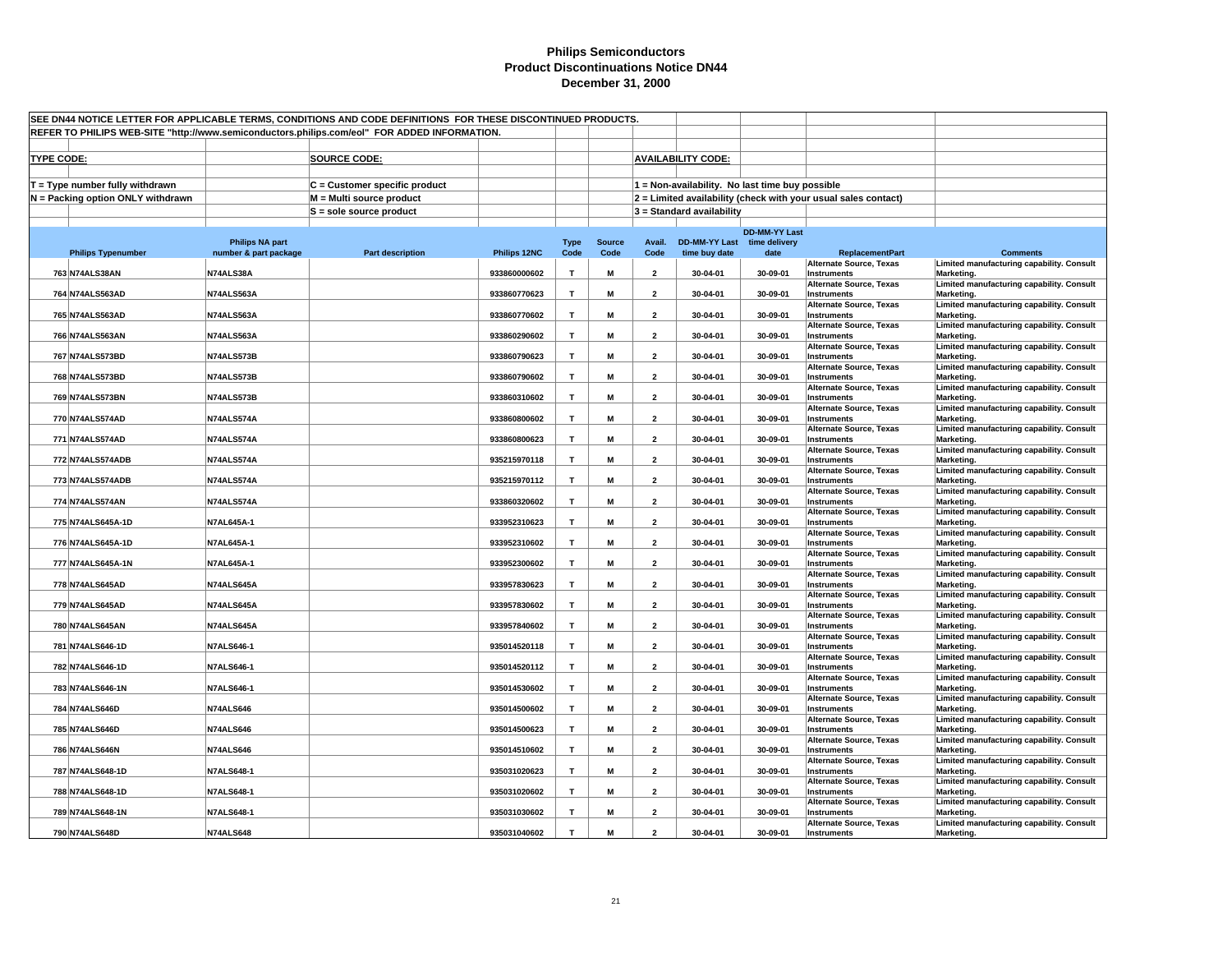| SEE DN44 NOTICE LETTER FOR APPLICABLE TERMS, CONDITIONS AND CODE DEFINITIONS FOR THESE DISCONTINUED PRODUCTS. |                                    |                                                 |                                                          |                              |                         |                         |                                           |                                                 |                      |                                                                |                                                                                      |
|---------------------------------------------------------------------------------------------------------------|------------------------------------|-------------------------------------------------|----------------------------------------------------------|------------------------------|-------------------------|-------------------------|-------------------------------------------|-------------------------------------------------|----------------------|----------------------------------------------------------------|--------------------------------------------------------------------------------------|
| REFER TO PHILIPS WEB-SITE "http://www.semiconductors.philips.com/eol" FOR ADDED INFORMATION.                  |                                    |                                                 |                                                          |                              |                         |                         |                                           |                                                 |                      |                                                                |                                                                                      |
|                                                                                                               |                                    |                                                 |                                                          |                              |                         |                         |                                           |                                                 |                      |                                                                |                                                                                      |
| <b>TYPE CODE:</b>                                                                                             |                                    |                                                 | <b>SOURCE CODE:</b>                                      |                              |                         |                         |                                           | <b>AVAILABILITY CODE:</b>                       |                      |                                                                |                                                                                      |
|                                                                                                               |                                    |                                                 |                                                          |                              |                         |                         |                                           |                                                 |                      |                                                                |                                                                                      |
|                                                                                                               |                                    |                                                 |                                                          |                              |                         |                         |                                           |                                                 |                      |                                                                |                                                                                      |
|                                                                                                               | $T = Type$ number fully withdrawn  |                                                 | $C =$ Customer specific product                          |                              |                         |                         |                                           | 1 = Non-availability. No last time buy possible |                      |                                                                |                                                                                      |
|                                                                                                               | N = Packing option ONLY withdrawn  |                                                 | M = Multi source product                                 |                              |                         |                         |                                           |                                                 |                      | 2 = Limited availability (check with your usual sales contact) |                                                                                      |
|                                                                                                               |                                    |                                                 | S = sole source product                                  |                              |                         |                         |                                           | 3 = Standard availability                       |                      |                                                                |                                                                                      |
|                                                                                                               |                                    |                                                 |                                                          |                              |                         |                         |                                           |                                                 |                      |                                                                |                                                                                      |
|                                                                                                               |                                    |                                                 |                                                          |                              |                         |                         |                                           | DD-MM-YY Last time delivery                     | <b>DD-MM-YY Last</b> |                                                                |                                                                                      |
|                                                                                                               | <b>Philips Typenumber</b>          | <b>Philips NA part</b><br>number & part package | <b>Part description</b>                                  | Philips 12NC                 | <b>Type</b><br>Code     | <b>Source</b><br>Code   | Avail.<br>Code                            | time buy date                                   | date                 | <b>ReplacementPart</b>                                         | <b>Comments</b>                                                                      |
|                                                                                                               |                                    |                                                 |                                                          |                              |                         |                         |                                           |                                                 |                      | <b>Alternate Source, Texas</b>                                 | Limited manufacturing capability. Consult                                            |
|                                                                                                               | 791 N74ALS648D                     | <b>N74ALS648</b>                                |                                                          | 935031040623                 | $\mathbf{T}$            | M                       | $\overline{2}$                            | 30-04-01                                        | 30-09-01             | <b>Instruments</b>                                             | Marketing.                                                                           |
|                                                                                                               |                                    |                                                 |                                                          |                              |                         |                         |                                           |                                                 |                      | <b>Alternate Source, Texas</b>                                 | Limited manufacturing capability. Consult                                            |
|                                                                                                               | 792 N74ALS648N                     | <b>N74ALS648</b>                                |                                                          | 935031050602                 | T                       | М                       | $\overline{2}$                            | 30-04-01                                        | 30-09-01             | <b>Instruments</b>                                             | Marketing.                                                                           |
|                                                                                                               |                                    |                                                 |                                                          |                              |                         |                         |                                           |                                                 |                      | Alternate Source, Texas                                        | Limited manufacturing capability. Consult                                            |
|                                                                                                               | 793 N74ALS652-1D                   | <b>N7ALS652-1</b>                               |                                                          | 935014600118                 | $\mathbf{T}$            | M                       | $\overline{\mathbf{2}}$                   | 30-04-01                                        | 30-09-01             | Instruments                                                    | Marketing.                                                                           |
|                                                                                                               |                                    |                                                 |                                                          |                              |                         |                         |                                           |                                                 |                      | Alternate Source, Texas                                        | Limited manufacturing capability. Consult                                            |
|                                                                                                               | 794 N74ALS652-1D                   | <b>N7ALS652-1</b>                               |                                                          | 935014600112                 | T                       | M                       | $\overline{2}$                            | 30-04-01                                        | 30-09-01             | <b>Instruments</b><br><b>Alternate Source, Texas</b>           | Marketing.<br>Limited manufacturing capability. Consult                              |
|                                                                                                               | 795 N74ALS652-1N                   | <b>N7ALS652-1</b>                               |                                                          | 935014610602                 | $\mathbf{T}$            | M                       | $\overline{\mathbf{2}}$                   | 30-04-01                                        | 30-09-01             | Instruments                                                    | Marketing.                                                                           |
|                                                                                                               |                                    |                                                 |                                                          |                              |                         |                         |                                           |                                                 |                      | Alternate Source, Texas                                        | Limited manufacturing capability. Consult                                            |
|                                                                                                               | 796 N74ALS652D                     | <b>N74ALS652</b>                                |                                                          | 935014580602                 | $\mathbf{T}$            | M                       | $\overline{2}$                            | 30-04-01                                        | 30-09-01             | Instruments                                                    | Marketing.                                                                           |
|                                                                                                               |                                    |                                                 |                                                          |                              |                         |                         |                                           |                                                 |                      | <b>Alternate Source, Texas</b>                                 | Limited manufacturing capability. Consult                                            |
|                                                                                                               | 797 N74ALS652D                     | <b>N74ALS652</b>                                |                                                          | 935014580623                 | $\mathbf T$             | M                       | $\overline{\mathbf{2}}$                   | 30-04-01                                        | 30-09-01             | <b>Instruments</b>                                             | Marketing.                                                                           |
|                                                                                                               |                                    |                                                 |                                                          |                              |                         |                         |                                           |                                                 |                      | <b>Alternate Source, Texas</b>                                 | Limited manufacturing capability. Consult                                            |
|                                                                                                               | 798 N74ALS652N                     | <b>N74ALS652</b>                                |                                                          | 935014590602                 | T                       | M                       | $\overline{2}$                            | 30-04-01                                        | 30-09-01             | <b>Instruments</b>                                             | Marketing.                                                                           |
|                                                                                                               |                                    |                                                 |                                                          |                              |                         |                         |                                           |                                                 |                      | <b>Alternate Source, Texas</b>                                 | Limited manufacturing capability. Consult                                            |
|                                                                                                               | 799 N74ALS74AD                     | N74ALS74A                                       |                                                          | 933860490602                 | T                       | М                       | $\overline{2}$                            | 30-04-01                                        | 30-09-01             | <b>Instruments</b>                                             | Marketing.<br>Limited manufacturing capability. Consult                              |
|                                                                                                               | 800 N74ALS74AD                     | N74ALS74A                                       |                                                          | 933860490623                 | T                       | M                       | $\overline{\mathbf{2}}$                   | 30-04-01                                        | 30-09-01             | Alternate Source, Texas<br>Instruments                         | Marketing.                                                                           |
|                                                                                                               |                                    |                                                 |                                                          |                              |                         |                         |                                           |                                                 |                      | <b>Alternate Source, Texas</b>                                 | Limited manufacturing capability. Consult                                            |
|                                                                                                               | 801 N74ALS74ADB                    | N74ALS74A                                       |                                                          | 935216800112                 | T                       | M                       | $\overline{2}$                            | 30-04-01                                        | 30-09-01             | <b>Instruments</b>                                             | Marketing.                                                                           |
|                                                                                                               |                                    |                                                 |                                                          |                              |                         |                         |                                           |                                                 |                      | <b>Alternate Source, Texas</b>                                 | Limited manufacturing capability. Consult                                            |
|                                                                                                               | 802 N74ALS74ADB                    | N74ALS74A                                       |                                                          | 935216800118                 | $\mathbf{r}$            | M                       | $\overline{2}$                            | 30-04-01                                        | 30-09-01             | <b>Instruments</b>                                             | Marketing.                                                                           |
|                                                                                                               |                                    |                                                 |                                                          |                              |                         |                         |                                           |                                                 |                      | Alternate Source, Texas                                        | Limited manufacturing capability. Consult                                            |
|                                                                                                               | 803 N74ALS74AN                     | N74ALS74A                                       |                                                          | 933860010602                 | $\mathbf{T}$            | M                       | $\overline{2}$                            | 30-04-01                                        | 30-09-01             | Instruments                                                    | Marketing.                                                                           |
|                                                                                                               |                                    |                                                 |                                                          |                              |                         |                         |                                           |                                                 |                      | <b>Alternate Source, Texas</b>                                 | Limited manufacturing capability. Consult                                            |
|                                                                                                               | 804 N74ALS86D                      | <b>N74ALS86</b>                                 |                                                          | 933860500623                 | Т                       | M                       | $\overline{2}$                            | 30-04-01                                        | 30-09-01             | Instruments<br><b>Alternate Source, Texas</b>                  | Marketing.<br>Limited manufacturing capability. Consult                              |
|                                                                                                               | 805 N74ALS86D                      | <b>N74ALS86</b>                                 |                                                          | 933860500602                 | T                       | М                       | $\overline{2}$                            | 30-04-01                                        | 30-09-01             | <b>Instruments</b>                                             | Marketing.                                                                           |
|                                                                                                               |                                    |                                                 |                                                          |                              |                         |                         |                                           |                                                 |                      | <b>Alternate Source, Texas</b>                                 | Limited manufacturing capability. Consult                                            |
|                                                                                                               | 806 N74ALS86N                      | <b>N74ALS86</b>                                 |                                                          | 933860020602                 | T                       | M                       | $\overline{2}$                            | 30-04-01                                        | 30-09-01             | <b>Instruments</b>                                             | Marketing.                                                                           |
|                                                                                                               | 807 OF4344                         |                                                 | <b>ZENER DIODES</b>                                      | 934043020133                 | т                       | s                       | $\overline{\mathbf{3}}$                   | 30-09-01                                        | 31-12-01             | Non-noted                                                      | <b>Standard End of Life.</b>                                                         |
|                                                                                                               | 808 OF761                          |                                                 | <b>BAND SWITCHING DIODE</b>                              | 933773820215                 | T.                      | С                       | $\overline{\mathbf{3}}$                   | 30-06-01                                        | 31-12-01             | <b>BAT18</b>                                                   | Standard End of Life. Consult Marketing.                                             |
|                                                                                                               | 809 OH146                          |                                                 | <b>TEMPERATURE SENSORS</b>                               | 934030260116                 | T.                      | s                       | 3                                         | 30-09-01                                        | 31-12-01             | KTY81/120                                                      | Standard End of Life. Consult Marketing.                                             |
|                                                                                                               | 810 OH154                          |                                                 | <b>TEMPERATURE SENSORS</b>                               | 934054840235                 | т                       | s                       | 3                                         | 30-09-01                                        | 31-12-01             | KTY82/210                                                      | Standard End of Life. Consult Marketing.                                             |
|                                                                                                               | 811 OH181/D<br>812 OH182           |                                                 | <b>MAGNET/SYSTEM/SPEED</b><br><b>MAGNET/SYSTEM/SPEED</b> | 934053270115<br>934050820112 | T.<br>N                 | s<br>s                  | 3<br>3                                    | 30-09-01<br>30-09-01                            | 31-12-01<br>31-12-01 | OH181<br>934050820115                                          | Standard End of Life. Consult Marketing.                                             |
|                                                                                                               | 813 OM4024U/5                      |                                                 | <b>WAFER SERVICE</b>                                     | 935058710015                 | $\overline{\mathsf{T}}$ | $\overline{\mathbf{s}}$ | 3                                         | 30-09-01                                        | 31-12-01             | Non-noted                                                      | Standard End of Life. Consult Marketing.<br>Standard End of Life. Consult Marketing. |
|                                                                                                               | 814 OM4024U/5                      |                                                 | <b>WAFER SERVICE</b>                                     | 935058710015                 | T.                      | s                       | 3                                         | 30-09-01                                        | 31-12-01             | Non-noted                                                      | Standard End of Life. Consult Marketing.                                             |
|                                                                                                               | 815 OM4045U/5                      |                                                 | <b>WAFER SERVICE</b>                                     | 935151370015                 | т                       | s                       | 3                                         | 30-09-01                                        | 31-12-01             | Non-noted                                                      | Standard End of Life. Consult Marketing.                                             |
|                                                                                                               | 816 OM4045U/5                      |                                                 | <b>WAFER SERVICE</b>                                     | 935151370015                 | T.                      | s                       | 3                                         | 30-09-01                                        | 31-12-01             | Non-noted                                                      | Standard End of Life. Consult Marketing.                                             |
|                                                                                                               | 817 OM4055U/5/F1                   |                                                 | <b>WAFER SERVICE</b>                                     | 935262408015                 | T.                      | s                       | 3                                         | 30-09-01                                        | 31-12-01             | Non-noted                                                      | Standard End of Life. Consult Marketing.                                             |
|                                                                                                               | 818 OM4055U/5/F1                   |                                                 | <b>WAFER SERVICE</b>                                     | 935262408015                 | т                       | s                       | 3                                         | 30-09-01                                        | 31-12-01             | Non-noted                                                      | Standard End of Life. Consult Marketing.                                             |
|                                                                                                               | 819 OM4069U/5/F1                   |                                                 | <b>WAFER SERVICE</b>                                     | 935216760015                 | т                       | s                       | 3                                         | 30-09-01                                        | 31-12-01             | Non-noted                                                      | Standard End of Life. Consult Marketing.                                             |
|                                                                                                               | 820 OM4069U/5/F1                   |                                                 | <b>WAFER SERVICE</b>                                     | 935216760015                 | T.                      | s                       | $\overline{\mathbf{3}}$                   | 30-09-01                                        | 31-12-01             | Non-noted                                                      | Standard End of Life. Consult Marketing.                                             |
|                                                                                                               | 821 OM4081U/2/4<br>822 OM4081U/2/4 |                                                 | <b>DISPLAY DRIVERS</b><br><b>DISPLAY DRIVERS</b>         | 935265300026<br>935265300026 | Ν<br>N                  | C<br>C                  | $\overline{2}$<br>$\overline{\mathbf{2}}$ | 30-09-01<br>30-09-01                            | 31-12-01<br>31-12-01 | OM4081U/2/F4<br>OM4081U/2/F4                                   | Packing Method Only, Consult Marketing<br>Packing Method Only, Consult Marketing     |
|                                                                                                               | 823 OM4081U/2/F2                   |                                                 | <b>DISPLAY DRIVERS</b>                                   | 935250050026                 | N                       | С                       | $\overline{2}$                            | 30-09-01                                        | 31-12-01             | OM4081U/2/F4                                                   | Packing Method Only, Consult Marketing                                               |
|                                                                                                               | 824 OM4081U/2/F2                   |                                                 | <b>DISPLAY DRIVERS</b>                                   | 935250050026                 | N                       | C                       | $\overline{2}$                            | 30-09-01                                        | 31-12-01             | OM4081U/2/F4                                                   | Packing Method Only, Consult Marketing                                               |
|                                                                                                               | 825 OM4085T/F1                     | OM4085T - D                                     | <b>DISPLAY DRIVERS</b>                                   | 935232960118                 | T.                      | s                       | 3                                         | 30-09-01                                        | 31-12-01             | <b>PCF8566T</b>                                                | Standard End of Life. See Replacement                                                |
|                                                                                                               | 826 OM4085T/F1                     | OM4085T - D                                     | <b>DISPLAY DRIVERS</b>                                   | 935232960118                 | T.                      | s                       | 3                                         | 30-09-01                                        | 31-12-01             | <b>PCF8566T</b>                                                | Standard End of Life. See Replacement                                                |
|                                                                                                               | 827 OM4086U/2/1                    |                                                 | <b>DISPLAY DRIVERS</b>                                   | 935266908026                 | N                       | С                       | $\overline{2}$                            | 30-09-01                                        | 31-12-01             | OM4086U/2/2                                                    | Packing Method Only, Consult Marketing                                               |
|                                                                                                               | 828 OM4086U/2/1                    |                                                 | <b>DISPLAY DRIVERS</b>                                   | 935266908026                 | N                       | C                       | $\overline{2}$                            | 30-09-01                                        | 31-12-01             | OM4086U/2/2                                                    | Packing Method Only, Consult Marketing                                               |
|                                                                                                               | 829 OM4086U/2/A/2                  |                                                 | <b>DISPLAY DRIVERS</b>                                   | 935266815026                 | N                       | C                       | $\overline{2}$                            | 30-09-01                                        | 31-12-01             | OM4086U/2/2                                                    | Packing Method Only, Consult Marketing                                               |
|                                                                                                               | 830 OM4086U/2/A/2                  |                                                 | <b>DISPLAY DRIVERS</b>                                   | 935266815026                 | N                       | C                       | $\overline{2}$                            | 30-09-01                                        | 31-12-01             | OM4086U/2/2                                                    | <b>Packing Method Only, Consult Marketing</b>                                        |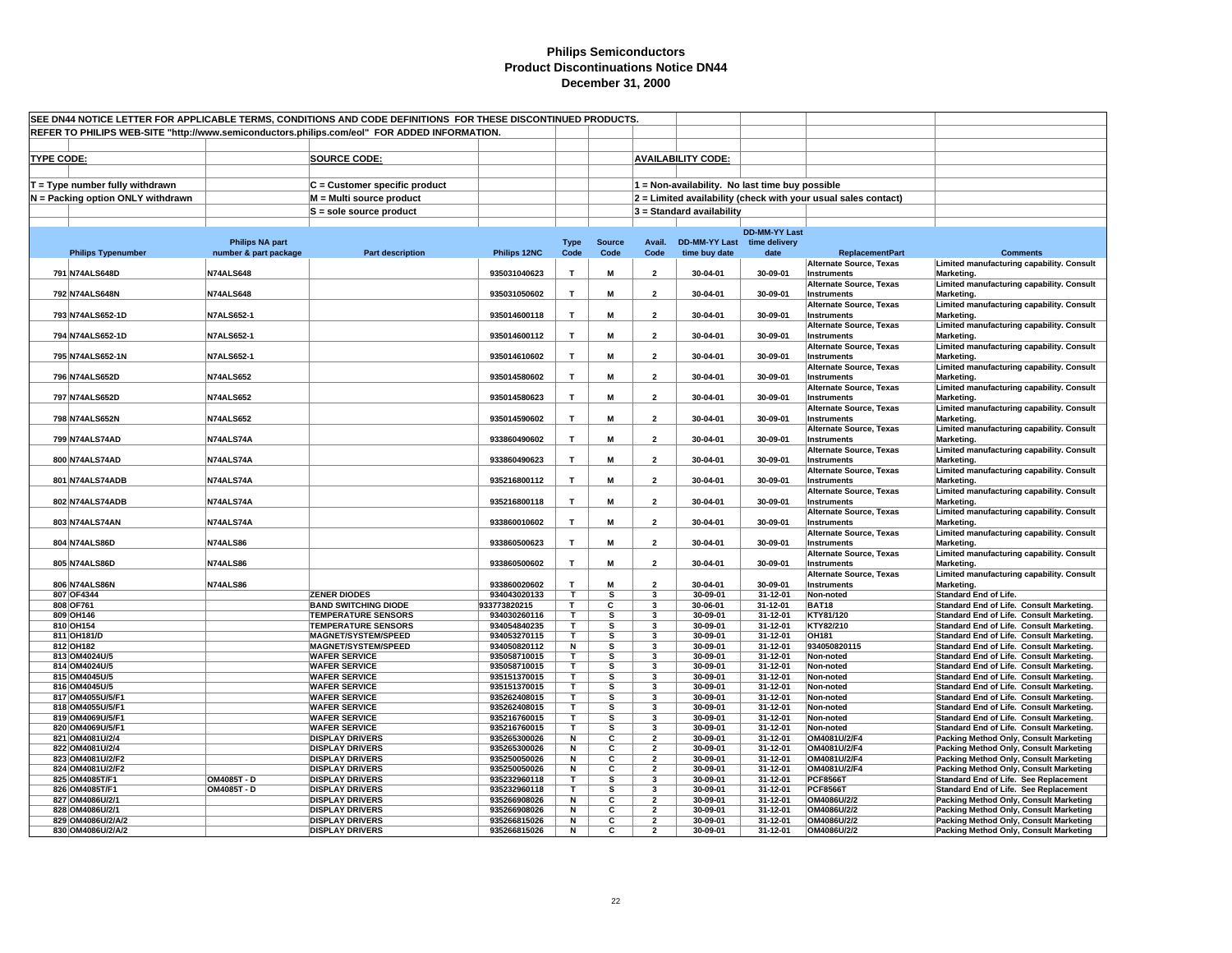| SEE DN44 NOTICE LETTER FOR APPLICABLE TERMS, CONDITIONS AND CODE DEFINITIONS FOR THESE DISCONTINUED PRODUCTS. |                        |                                                                        |                              |             |                         |                              |                                                 |                      |                                                                |                                                                                      |
|---------------------------------------------------------------------------------------------------------------|------------------------|------------------------------------------------------------------------|------------------------------|-------------|-------------------------|------------------------------|-------------------------------------------------|----------------------|----------------------------------------------------------------|--------------------------------------------------------------------------------------|
| REFER TO PHILIPS WEB-SITE "http://www.semiconductors.philips.com/eol" FOR ADDED INFORMATION.                  |                        |                                                                        |                              |             |                         |                              |                                                 |                      |                                                                |                                                                                      |
|                                                                                                               |                        |                                                                        |                              |             |                         |                              |                                                 |                      |                                                                |                                                                                      |
|                                                                                                               |                        |                                                                        |                              |             |                         |                              |                                                 |                      |                                                                |                                                                                      |
| <b>TYPE CODE:</b>                                                                                             |                        | <b>SOURCE CODE:</b>                                                    |                              |             |                         |                              | <b>AVAILABILITY CODE:</b>                       |                      |                                                                |                                                                                      |
|                                                                                                               |                        |                                                                        |                              |             |                         |                              |                                                 |                      |                                                                |                                                                                      |
| T = Type number fully withdrawn                                                                               |                        | C = Customer specific product                                          |                              |             |                         |                              | 1 = Non-availability. No last time buy possible |                      |                                                                |                                                                                      |
|                                                                                                               |                        |                                                                        |                              |             |                         |                              |                                                 |                      |                                                                |                                                                                      |
| N = Packing option ONLY withdrawn                                                                             |                        | M = Multi source product                                               |                              |             |                         |                              |                                                 |                      | 2 = Limited availability (check with your usual sales contact) |                                                                                      |
|                                                                                                               |                        | S = sole source product                                                |                              |             |                         |                              | $3$ = Standard availability                     |                      |                                                                |                                                                                      |
|                                                                                                               |                        |                                                                        |                              |             |                         |                              |                                                 |                      |                                                                |                                                                                      |
|                                                                                                               |                        |                                                                        |                              |             |                         |                              |                                                 | <b>DD-MM-YY Last</b> |                                                                |                                                                                      |
|                                                                                                               | <b>Philips NA part</b> |                                                                        |                              | <b>Type</b> | <b>Source</b>           | Avail.                       | <b>DD-MM-YY Last</b>                            | time delivery        |                                                                |                                                                                      |
| <b>Philips Typenumber</b>                                                                                     | number & part package  | <b>Part description</b>                                                | Philips 12NC                 | Code        | Code                    | Code                         | time buy date                                   | date                 | <b>ReplacementPart</b>                                         | <b>Comments</b>                                                                      |
| 831 OM4086U/2/F1                                                                                              |                        | <b>DISPLAY DRIVERS</b>                                                 | 935248620026                 | N           | C                       | $\overline{\mathbf{2}}$      | 30-09-01                                        | 31-12-01             | OM4086U/2/2                                                    | Packing Method Only, Consult Marketing                                               |
| 832 OM4086U/2/F1                                                                                              |                        | <b>DISPLAY DRIVERS</b>                                                 | 935248620026                 | N           | c                       | $\overline{\mathbf{2}}$      | 30-09-01                                        | 31-12-01             | OM4086U/2/2                                                    | Packing Method Only, Consult Marketing                                               |
| 833 OM4087U/2/F1                                                                                              |                        | <b>DISPLAY DRIVERS</b>                                                 | 935255050026                 | N           | С                       |                              | 31-12-00                                        | 31-12-00             | Non-noted                                                      | Packing Method Only, Consult Marketing                                               |
| 834 OM4087U/2/F1                                                                                              |                        | <b>DISPLAY DRIVERS</b>                                                 | 935255050026                 | N           | C                       | $\overline{\mathbf{3}}$      | 31-12-00                                        | 31-12-00             | Non-noted                                                      | Packing Method Only, Consult Marketing                                               |
| 835 OM4088U/2/F2<br>836 OM4088U/2/F2                                                                          |                        | <b>DISPLAY DRIVERS</b><br><b>DISPLAY DRIVERS</b>                       | 935262439026                 | N           | С<br>C                  | $\overline{\mathbf{3}}$      | 30-09-01<br>30-09-01                            | 31-12-01<br>31-12-01 | PCF8821U/2/F1<br>PCF8821U/2/F1                                 | Packing Method Only, Consult Marketing                                               |
|                                                                                                               |                        |                                                                        | 935262439026                 | N<br>T.     | M                       |                              |                                                 |                      |                                                                | Packing Method Only, Consult Marketing                                               |
| 837 OM4844<br>838 OM5166G/C1                                                                                  |                        | RADIO/AUDIO/LCD/OTHER MICR.DER<br><b>BIPOLAR MOBILE TELECOM (CAEN)</b> | 935225980112<br>935185340157 | т           | С                       | 3<br>$\overline{\mathbf{2}}$ | 30-06-01<br>30-09-01                            | 31-12-01<br>31-12-01 | Non-noted<br>OM5167G/C1                                        | <b>Standard End of Life. Consult Marketing</b>                                       |
| 839 OM5166G/C1                                                                                                |                        | <b>BIPOLAR MOBILE TELECOM (CAEN)</b>                                   | 935185340118                 | т           | С                       | $\overline{2}$               | 30-09-01                                        | 31-12-01             | OM5167G/C1                                                     | Standard End of Life. Consult Marketing.<br>Standard End of Life. Consult Marketing. |
| 840 OM5166G/C1                                                                                                | OM5166G - B            | <b>BIPOLAR MOBILE TELECOM (CAEN)</b>                                   | 935185340557                 | T.          | С                       | $\overline{\mathbf{2}}$      | 30-09-01                                        | 31-12-01             | OM5167G/C1                                                     | Standard End of Life. Consult Marketing.                                             |
| 841 OM5166G/C1                                                                                                |                        | <b>BIPOLAR MOBILE TELECOM (CAEN)</b>                                   | 935185340151                 | т           | С                       | $\overline{\mathbf{2}}$      | 30-09-01                                        | 31-12-01             | OM5167G/C1                                                     | Standard End of Life. Consult Marketing.                                             |
| 842 OM5166G/C1                                                                                                | OM5166G - B            | <b>BIPOLAR MOBILE TELECOM (CAEN)</b>                                   | 935185340551                 | T           | C                       | $\overline{2}$               | 30-09-01                                        | 31-12-01             | OM5167G/C1                                                     | Standard End of Life. Consult Marketing.                                             |
| 843 OM5166G/C1                                                                                                | OM5166G - B            | <b>BIPOLAR MOBILE TELECOM (CAEN)</b>                                   | 935185340518                 | т           | С                       | $\overline{2}$               | 30-09-01                                        | 31-12-01             | OM5167G/C1                                                     | Standard End of Life. Consult Marketing.                                             |
| 844 OM5176AG/C1                                                                                               |                        | <b>BIPOLAR MOBILE TELECOM (CAEN)</b>                                   | 935232340557                 | T.          | s                       | $\overline{2}$               | 30-09-01                                        | 31-12-01             | Non-noted                                                      | Standard End of Life. Consult Marketing.                                             |
| 845 OM5176AG/C1                                                                                               |                        | <b>BIPOLAR MOBILE TELECOM (CAEN)</b>                                   | 935232340551                 | т           | s                       | $\overline{\mathbf{2}}$      | 30-09-01                                        | 31-12-01             | Non-noted                                                      | Standard End of Life. Consult Marketing.                                             |
| 846 OM5176AG/C1                                                                                               |                        | <b>BIPOLAR MOBILE TELECOM (CAEN)</b>                                   | 935232340118                 | T.          | s                       | $\overline{2}$               | 30-09-01                                        | 31-12-01             | Non-noted                                                      | Standard End of Life. Consult Marketing.                                             |
| 847 OM5176AG/C1                                                                                               |                        | <b>BIPOLAR MOBILE TELECOM (CAEN)</b>                                   | 935232340518                 | T.          | s                       | $\overline{2}$               | 30-09-01                                        | 31-12-01             | Non-noted                                                      | Standard End of Life. Consult Marketing.                                             |
| 848 OM5232/EBB/556                                                                                            |                        | <b>OM MICROS</b>                                                       | 935250280557                 | T           | С                       | 3                            | 30-09-01                                        | 31-12-01             | Non-noted                                                      | Standard End of Life. Consult Marketing.                                             |
| 849 OM5232/EBB/560                                                                                            |                        | <b>OM MICROS</b>                                                       | 935261360518                 | T.          | C                       | $\overline{\mathbf{3}}$      | 30-09-01                                        | 31-12-01             | Non-noted                                                      | Standard End of Life. Consult Marketing.                                             |
| 850 OM5234/EBP/575                                                                                            |                        | <b>OM MICROS</b>                                                       | 935253770112                 | т           | C                       | $\overline{\mathbf{3}}$      | 30-09-01                                        | 31-12-01             | Non-noted                                                      | Standard End of Life. Consult Marketing.                                             |
| 851 OM5234/EBP/580                                                                                            |                        | <b>OM MICROS</b>                                                       | 935261291112                 | т           | С                       | 3                            | 30-09-01                                        | 31-12-01             | Non-noted                                                      | Standard End of Life. Consult Marketing.                                             |
| 852 OM5925TS/B/C1                                                                                             |                        | <b>MAN-MACHINE INTERFACE (CAEN)</b>                                    | 935261572518                 | T           | С                       | $\mathbf{1}$                 | 31-12-00                                        | 31-12-00             | Non-noted                                                      | Non-Manufacturable.                                                                  |
| 853 OM5925TS/B/C1                                                                                             |                        | <b>MAN-MACHINE INTERFACE (CAEN)</b>                                    | 935261572118                 | T.          | C                       |                              | 31-12-00                                        | 31-12-00             | Non-noted                                                      | Non-Manufacturable.                                                                  |
| 854 OM6203L/F1                                                                                                |                        | <b>DISPLAY DRIVERS</b>                                                 | 935261309516                 | т           | С                       | $\overline{\mathbf{2}}$      | 30-09-01                                        | 31-12-01             | Non-noted                                                      | Standard End of Life. Limited Availability                                           |
| 855 OM6203L/F1                                                                                                |                        | <b>DISPLAY DRIVERS</b>                                                 | 935261309516                 | т           | С                       | $\overline{2}$               | 30-09-01                                        | 31-12-01             | Non-noted                                                      | Standard End of Life. Limited Availability                                           |
| 856 OM6204L/F1                                                                                                |                        | <b>DISPLAY DRIVERS</b>                                                 | 935261269516                 | T.          | С                       | $\overline{2}$               | 30-09-01                                        | 31-12-01             | Non-noted                                                      | Standard End of Life. Limited Availability                                           |
| 857 OM6204L/F1                                                                                                |                        | <b>DISPLAY DRIVERS</b>                                                 | 935261269516                 | т           | С                       | $\overline{\mathbf{2}}$      | 30-09-01                                        | 31-12-01             | Non-noted                                                      | Standard End of Life. Limited Availability                                           |
| 858 OM6205U/2/F1                                                                                              |                        | <b>DISPLAY DRIVERS</b>                                                 | 935262222026                 | T.          | С                       | 3                            | 30-09-01                                        | 31-12-01             | PCF8576CU/2/F2                                                 | Standard End of Life. Consult Marketing.                                             |
| 859 OM6205U/2/F1                                                                                              |                        | <b>DISPLAY DRIVERS</b>                                                 | 935262222026                 | T.          | С                       | $\mathbf{3}$                 | 30-09-01                                        | 31-12-01             | PCF8576CU/2/F2                                                 | Standard End of Life. Consult Marketing.                                             |
|                                                                                                               |                        |                                                                        |                              |             |                         |                              |                                                 |                      |                                                                | No replacement . Standard End of Life.                                               |
| 860 OM6402T/005/2                                                                                             |                        | 80CLXXX FAMILY                                                         | 935262040118                 | T.          | c                       | $\overline{2}$               | 30-09-01                                        | 31-12-01             | Non-noted                                                      | Limited Availability. Consult Marketing.                                             |
|                                                                                                               |                        |                                                                        |                              |             |                         |                              |                                                 |                      |                                                                | No replacement . Standard End of Life.                                               |
| 861 OM6402T/005/F2                                                                                            |                        | 80CLXXX FAMILY                                                         | 935262914118                 | Т           | c                       | $\overline{\mathbf{2}}$      | 30-09-01                                        | 31-12-01             | Non-noted                                                      | Limited Availability. Consult Marketing.                                             |
|                                                                                                               |                        |                                                                        |                              |             |                         |                              |                                                 |                      |                                                                | No replacement . Standard End of Life.                                               |
| 862 OM6402T/009/2                                                                                             |                        | 80CLXXX FAMILY                                                         | 935263131118                 | T           | С                       | $\overline{\mathbf{2}}$      | 30-09-01                                        | 31-12-01             | Non-noted                                                      | Limited Availability. Consult Marketing.                                             |
|                                                                                                               |                        |                                                                        |                              |             |                         |                              |                                                 |                      |                                                                | No replacement . Standard End of Life.                                               |
| 863 OM6402T/009/F2                                                                                            |                        | <b>80CLXXX FAMILY</b>                                                  | 935263886118                 | T           | C                       | $\overline{2}$               | 30-09-01                                        | 31-12-01             | Non-noted                                                      | Limited Availability. Consult Marketing.                                             |
|                                                                                                               |                        |                                                                        |                              |             |                         |                              |                                                 |                      |                                                                | No replacement . Standard End of Life.                                               |
| 864 OM6403T/000/2                                                                                             |                        | 80CLXXX FAMILY                                                         | 935261509118                 | Т           | c                       | $\overline{\mathbf{2}}$      | 30-09-01                                        | 31-12-01             | Non-noted                                                      | Limited Availability. Consult Marketing.                                             |
|                                                                                                               |                        |                                                                        |                              |             |                         |                              |                                                 |                      |                                                                | No replacement . Standard End of Life.                                               |
| 865 OM6403T/005/2                                                                                             |                        | 80CLXXX FAMILY                                                         | 935262041118                 | T           | C                       | $\overline{2}$               | 30-09-01                                        | 31-12-01             | Non-noted                                                      | Limited Availability. Consult Marketing.                                             |
|                                                                                                               |                        |                                                                        |                              |             |                         |                              |                                                 |                      |                                                                | No replacement . Standard End of Life.                                               |
| 866 OM6403T/005/F2                                                                                            |                        | <b>80CLXXX FAMILY</b>                                                  | 935262916118                 | T.          | C                       | $\overline{2}$               | 30-09-01                                        | 31-12-01             | Non-noted                                                      | Limited Availability. Consult Marketing.                                             |
| 867 ON4030                                                                                                    |                        | NPN GP TRANSISTORS LOW POWER                                           | 933696570126                 | т           | $\overline{\mathbf{s}}$ | 3                            | 30-09-01                                        | 31-12-01             | Non-noted                                                      | Standard End of Life.                                                                |
| 868 ON4357                                                                                                    |                        | <b>NPN HIGH VOLTAGE TRANSISTORS</b>                                    | 933898000127                 | T.          | s                       | 3                            | 30-09-01                                        | 31-12-01             | Non-noted                                                      | <b>Standard End of Life.</b>                                                         |
| 869 ON4470                                                                                                    |                        | PNP GP TRANSISTORS MED.POWER                                           | 933997080127                 | T           | s                       | $\mathbf{3}$                 | 30-09-01                                        | 31-12-01             | Non-noted                                                      | <b>Standard End of Life.</b>                                                         |
| 870 ON4520/2                                                                                                  |                        | <b>CATV MODULE</b>                                                     | 934009180112                 | т           | s                       | $\overline{\mathbf{3}}$      | 30-06-01                                        | 31-12-01             | <b>BGY687</b>                                                  | Standard End of Life. Consult Marketing.                                             |
| 871 ON4594/M5                                                                                                 |                        | <b>CATV MODULE</b>                                                     | 934013340112                 | Т           | s                       | 3                            | 30-06-01                                        | 31-12-01             | <b>BGY585A?</b>                                                | Standard End of Life. Consult Marketing.                                             |
| 872 ON4660                                                                                                    |                        | <b>BU2508 DEFL.TR.FAMILY</b>                                           | 934014390127                 | T.          | C                       | $\overline{\mathbf{3}}$      | 30-09-01                                        | 31-12-01             | <b>BU2508DF</b>                                                | See Replacement                                                                      |
| 873 ON4831-1                                                                                                  |                        | <b>CATV MODULE</b>                                                     | 934023610112                 | т           | s                       | -3                           | 30-06-01                                        | 31-12-01             | none                                                           | Standard End of Life. Consult Marketing.                                             |
| 874 ON4831-2                                                                                                  |                        | <b>CATV MODULE</b>                                                     | 934023620112                 | т           | s                       | 3                            | 30-06-01                                        | 31-12-01             | <b>BGY885A</b>                                                 | Standard End of Life. Consult Marketing.                                             |
| 875 ON4922                                                                                                    |                        | <b>BU2508 DEFL.TR.FAMILY</b>                                           | 934034750127                 | т           | C                       | 3                            | 30-09-01                                        | 31-12-01             | <b>BU2508AX</b>                                                | <b>See Replacement</b>                                                               |
| 876 ON4968                                                                                                    |                        | NPN GP TRANSISTORS MED.POWER                                           | 934042800127                 | T           | s                       | 3                            | 30-09-01                                        | 31-12-01             | Non-noted                                                      | Standard End of Life.                                                                |
| 877 ON4969                                                                                                    |                        | PNP GP TRANSISTORS MED.POWER                                           | 934042810127                 | T.          | M                       | 3                            | 30-06-01                                        | 31-12-01             | Non-noted                                                      | Standard End of Life.                                                                |
| 878 ON5013                                                                                                    |                        | <b>CATV MODULE</b>                                                     | 934047530112                 | т           | s                       | $\mathbf{3}$                 | 30-06-01                                        | 31-12-01             | none                                                           | Standard End of Life. Consult Marketing.                                             |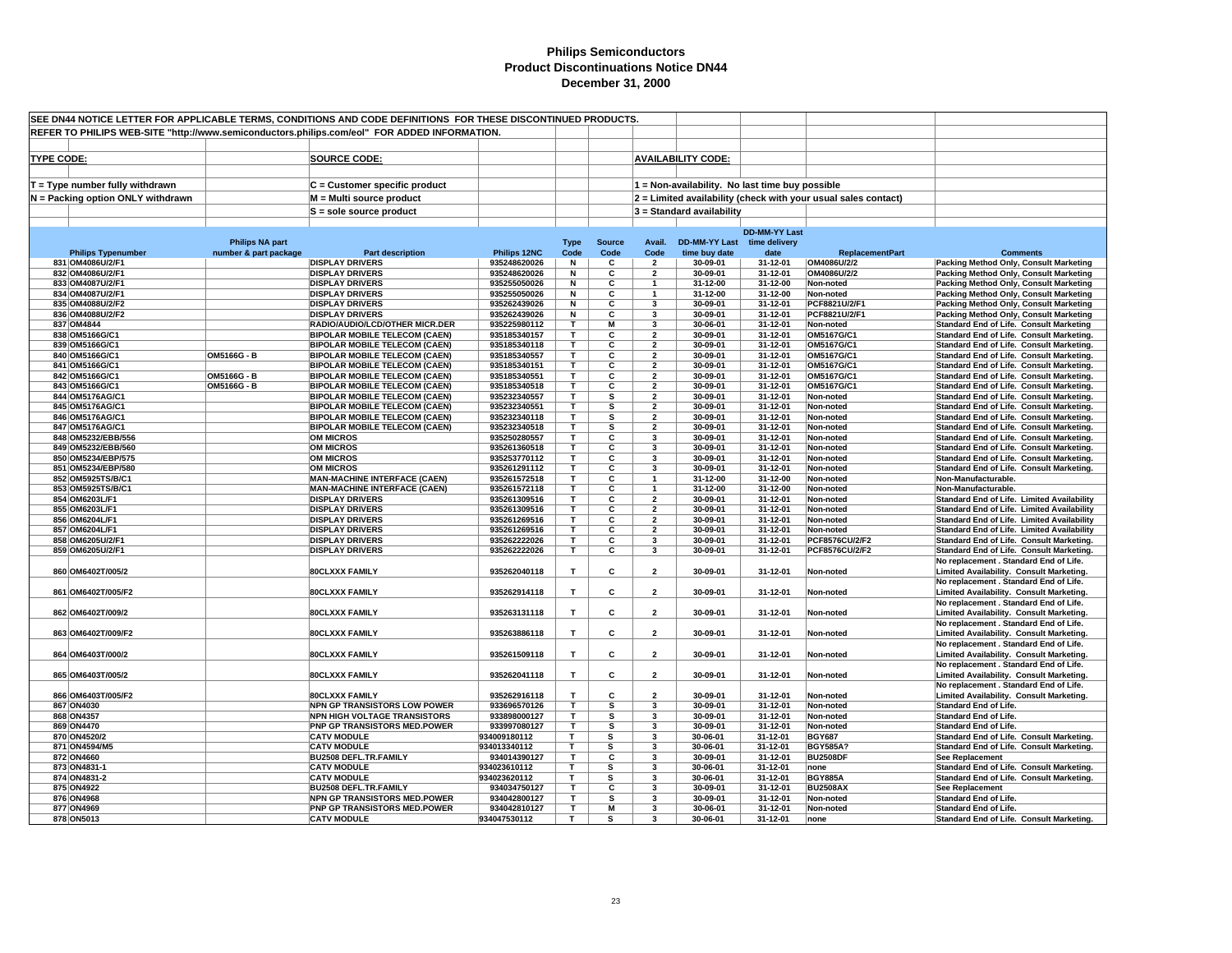| SEE DN44 NOTICE LETTER FOR APPLICABLE TERMS, CONDITIONS AND CODE DEFINITIONS FOR THESE DISCONTINUED PRODUCTS.<br>REFER TO PHILIPS WEB-SITE "http://www.semiconductors.philips.com/eol" FOR ADDED INFORMATION. |                                                                      |                                                 |                                                                  |                              |                     |                       |                              |                                                 |                      |                                                                |                                                                                                  |
|---------------------------------------------------------------------------------------------------------------------------------------------------------------------------------------------------------------|----------------------------------------------------------------------|-------------------------------------------------|------------------------------------------------------------------|------------------------------|---------------------|-----------------------|------------------------------|-------------------------------------------------|----------------------|----------------------------------------------------------------|--------------------------------------------------------------------------------------------------|
|                                                                                                                                                                                                               |                                                                      |                                                 |                                                                  |                              |                     |                       |                              |                                                 |                      |                                                                |                                                                                                  |
|                                                                                                                                                                                                               |                                                                      |                                                 |                                                                  |                              |                     |                       |                              |                                                 |                      |                                                                |                                                                                                  |
| <b>TYPE CODE:</b>                                                                                                                                                                                             |                                                                      |                                                 | <b>SOURCE CODE:</b>                                              |                              |                     |                       |                              | <b>AVAILABILITY CODE:</b>                       |                      |                                                                |                                                                                                  |
|                                                                                                                                                                                                               |                                                                      |                                                 |                                                                  |                              |                     |                       |                              |                                                 |                      |                                                                |                                                                                                  |
|                                                                                                                                                                                                               | T = Type number fully withdrawn<br>N = Packing option ONLY withdrawn |                                                 | $C =$ Customer specific product<br>M = Multi source product      |                              |                     |                       |                              | 1 = Non-availability. No last time buy possible |                      | 2 = Limited availability (check with your usual sales contact) |                                                                                                  |
|                                                                                                                                                                                                               |                                                                      |                                                 | S = sole source product                                          |                              |                     |                       |                              | 3 = Standard availability                       |                      |                                                                |                                                                                                  |
|                                                                                                                                                                                                               |                                                                      |                                                 |                                                                  |                              |                     |                       |                              |                                                 |                      |                                                                |                                                                                                  |
|                                                                                                                                                                                                               |                                                                      |                                                 |                                                                  |                              |                     |                       |                              |                                                 | <b>DD-MM-YY Last</b> |                                                                |                                                                                                  |
|                                                                                                                                                                                                               | <b>Philips Typenumber</b>                                            | <b>Philips NA part</b><br>number & part package | <b>Part description</b>                                          | Philips 12NC                 | <b>Type</b><br>Code | <b>Source</b><br>Code | Avail.<br>Code               | DD-MM-YY Last time delivery<br>time buy date    | date                 | <b>ReplacementPart</b>                                         | <b>Comments</b>                                                                                  |
|                                                                                                                                                                                                               |                                                                      |                                                 |                                                                  |                              |                     |                       |                              |                                                 |                      |                                                                | Standard End of Life. Consult Marketing.                                                         |
|                                                                                                                                                                                                               | 879 ON5022                                                           |                                                 | BU2520 DEFL.TR.FAMILY                                            | 934050180127                 | T                   | c                     | $\mathbf{3}$                 | 30-09-01                                        | 31-12-01             | <b>BU2527AX</b>                                                | See Replacement.                                                                                 |
|                                                                                                                                                                                                               | 880 ON5116                                                           |                                                 | BU2520 DEFL.TR.FAMILY                                            | 934054844127                 | T                   | С                     | 3                            | 30-09-01                                        | 31-12-01             | <b>BU2520AX</b>                                                | Standard End of Life. Consult Marketing.<br>See Replacement.                                     |
|                                                                                                                                                                                                               |                                                                      |                                                 |                                                                  |                              |                     |                       |                              |                                                 |                      |                                                                | Standard End of Life. Consult Marketing.                                                         |
|                                                                                                                                                                                                               | 881 ON5201                                                           |                                                 | <b>POWER TRENCHFET</b>                                           | 934056124127                 | T                   | С                     | 3                            | 30-09-01                                        | 31-12-01             | PHB45NQ10T                                                     | See Replacement.                                                                                 |
|                                                                                                                                                                                                               |                                                                      |                                                 |                                                                  |                              |                     |                       |                              |                                                 |                      |                                                                | ON5219Is Old DMOS type, PHP18NQ20T Is                                                            |
|                                                                                                                                                                                                               | 882 ON5219                                                           |                                                 | SELECTION BUK456-200B FOR SIEMENS                                | 934056347127                 | T                   | С                     | $\overline{1}$               | 31-12-00                                        | 31-12-00             | PHP18NQ20T                                                     | the Trench replacement Part<br>Standard End of Life. Consult Marketing.                          |
|                                                                                                                                                                                                               | 883 OP241                                                            |                                                 | <b>4 QUADRANT TRIACS</b>                                         | 933890640005                 | T                   | С                     | 3                            | 30-09-01                                        | 31-12-01             | BT137-800                                                      | See Replacement.                                                                                 |
|                                                                                                                                                                                                               |                                                                      |                                                 |                                                                  |                              |                     |                       |                              |                                                 |                      |                                                                | Standard End of Life. Consult Marketing.                                                         |
|                                                                                                                                                                                                               | 884 OP267                                                            |                                                 | <b>4 QUADRANT TRIACS</b>                                         | 934010970005                 | T.                  | C                     | $\overline{\mathbf{3}}$      | 30-09-01                                        | 31-12-01             | BT137-600                                                      | See Replacement.                                                                                 |
|                                                                                                                                                                                                               | 885 OP320/CR<br>886 OT365                                            |                                                 | <b>GEN. PURPOSE THYRISTORS</b><br><b>THREE-QUADRANT TRIACS</b>   | 934045600005<br>934055757127 | T.<br>т             | С<br>С                | 3<br>3                       | 30-09-01<br>30-09-01                            | 31-12-01<br>31-12-01 | None<br>BTA204X-600E                                           | <b>Standard End of Life.</b><br>Standard End of Life. Consult Marketing.                         |
|                                                                                                                                                                                                               | 887 OT368                                                            |                                                 | <b>FOUR-QUADRANT TRIACS</b>                                      | 934055920127                 | T.                  | C                     | 3                            | 30-09-01                                        | 31-12-01             | BT136X-800                                                     | Standard End of Life. Consult Marketing.                                                         |
|                                                                                                                                                                                                               |                                                                      |                                                 |                                                                  |                              |                     |                       |                              |                                                 |                      |                                                                | Standard End of Life. Consult Marketing.                                                         |
|                                                                                                                                                                                                               | 888 OT369                                                            |                                                 | <b>POWER TRIAC</b>                                               | 934055921127                 | T.                  | c                     | $\overline{\mathbf{3}}$<br>3 | 30-09-01                                        | 31-12-01             | BT137X-800                                                     | See Replacement.                                                                                 |
|                                                                                                                                                                                                               | 889 OT371<br>890 P80C31SBA A                                         | P80C31SBA                                       | <b>FOUR-QUADRANT TRIAC</b><br>51 FAMILY OTP/EPROM - 87C51FC      | 934055923127<br>935255550518 | T<br>N              | С<br>M                | 3                            | 30-09-01<br>30-06-01                            | 31-12-01<br>31-12-01 | BT139X-800<br><b>See Comments</b>                              | Standard End of Life. Consult Marketing.<br><b>Tubes Available</b>                               |
|                                                                                                                                                                                                               | 891 P80C31SFB B                                                      | P80C31SFB                                       | 51 FAMILY OTP/EPROM - 80C31                                      | 935255620557                 | T                   | M                     | $\overline{\mathbf{3}}$      | 30-06-01                                        | 31-12-01             | <b>P80C32SFB B</b>                                             | <b>Standard End of Life. Consult Marketing</b>                                                   |
|                                                                                                                                                                                                               | 892 P80C31SFP N                                                      | P80C31SFP                                       | 51 FAMILY OTP/EPROM - 80C31                                      | 935255720112                 | т                   | М                     | 3                            | 30-06-01                                        | 31-12-01             | P80C32UFPN                                                     | Standard End of Life. Consult Marketing                                                          |
|                                                                                                                                                                                                               | 893 P80C32IBBB                                                       | <b>P80C32IBB</b>                                | 51 FAMILY FLASH-80C32                                            | 935057440557                 | т                   | М                     | $\overline{\mathbf{2}}$      | 30-06-01                                        | 31-12-01             | P80C32SBBB                                                     | Standard End of Life. Consult Marketing.                                                         |
|                                                                                                                                                                                                               | 894 P80C32SFA A<br>895 P80C32SFB B                                   | <b>P80C32SFA</b><br><b>P80C32SFB</b>            | 51 FAMILY OTP/EPROM - 80C32<br>51 FAMILY OTP/EPROM - 80C32       | 935255780512<br>935255830557 | т<br>$\mathbf{r}$   | M<br>M                | 3<br>$\mathbf{3}$            | 30-06-01<br>30-06-01                            | 31-12-01<br>31-12-01 | P80C32UFAA<br>P80C32UFBB                                       | <b>Standard End of Life. Consult Marketing</b><br><b>Standard End of Life. Consult Marketing</b> |
|                                                                                                                                                                                                               | 896 P80C32SFP N                                                      | <b>P80C32SFP</b>                                | 51 FAMILY OTP/EPROM - 80C32                                      | 935255710112                 | T                   | M                     | 3                            | 30-06-01                                        | 31-12-01             | P80C32UFPN                                                     | <b>Standard End of Life. Consult Marketing</b>                                                   |
|                                                                                                                                                                                                               | 897 P80C51FA-4A                                                      | P80C51FA-4                                      | 51 FAMILY OTP/EPROM - 80C51FA                                    | 935260221518                 | N                   | $\overline{M}$        | 3                            | 30-06-01                                        | 31-12-01             | <b>See Comments</b>                                            | <b>Tubes Available</b>                                                                           |
|                                                                                                                                                                                                               | 898 P80C51FA-5N                                                      | P80C51FA-5                                      | 51 FAMILY OTP/EPROM - 80C51FA                                    | 935260226112                 | т<br>т              | M<br>М                | 3<br>3                       | 30-06-01                                        | 31-12-01             | Non-noted                                                      | <b>Standard End of Life.</b>                                                                     |
|                                                                                                                                                                                                               | 899 P80C51RA+4N<br>900 P80C51RA+5A                                   | P80C51RA+4<br>P80C51RA+5                        | 51 FAMILY OTP/EPROM - 80C51RA+<br>51 FAMILY OTP/EPROM - 80C51RA+ | 935256620112<br>935256630112 | т                   | M                     | 3                            | 30-06-01<br>30-06-01                            | 31-12-01<br>31-12-01 | <b>P80C51RA+IN</b><br>Non-noted                                | <b>Standard End of Life. Consult Marketing</b><br><b>Standard End of Life.</b>                   |
|                                                                                                                                                                                                               | 901 P80C51RA+5N                                                      | P80C51RA+5                                      | 51 FAMILY OTP/EPROM - 80C51RA+                                   | 935256650112                 | т                   | M                     | 3                            | 30-06-01                                        | 31-12-01             | Non-noted                                                      | <b>Standard End of Life.</b>                                                                     |
|                                                                                                                                                                                                               | 902 P80C51RA+IA                                                      | <b>P80C51RA+I</b>                               | 51 FAMILY OTP/EPROM - 80C51RA+                                   | 935256500112                 | т                   | м                     | 3                            | 30-06-01                                        | 31-12-01             | Non-noted                                                      | <b>Standard End of Life.</b>                                                                     |
|                                                                                                                                                                                                               | 903 P80C51RA+JA                                                      | P80C51RA+J                                      | 51 FAMILY OTP/EPROM - 80C51RA+                                   | 935256510112                 | т                   | м                     | 3                            | 30-06-01                                        | 31-12-01             | Non-noted                                                      | <b>Standard End of Life.</b>                                                                     |
|                                                                                                                                                                                                               | 904 P80C51RA+JB<br>905 P80C51RA+JN                                   | P80C51RA+J<br>P80C51RA+J                        | 51 FAMILY OTP/EPROM - 80C51RA+<br>51 FAMILY OTP/EPROM - 80C51RA+ | 935256550551<br>935256590112 | N<br>T              | M<br>M                | 3<br>3                       | 30-06-01<br>30-06-01                            | 31-12-01<br>31-12-01 | <b>See Comments</b><br>Non-noted                               | <b>Multi Trays Available</b><br><b>Standard End of Life.</b>                                     |
|                                                                                                                                                                                                               |                                                                      |                                                 |                                                                  |                              |                     |                       |                              |                                                 |                      |                                                                |                                                                                                  |
|                                                                                                                                                                                                               | 906 P80C528FBB/01                                                    | P80C528FBB - B                                  | MICROC. 80C51 DERIVATIVES II                                     | 935073590557                 | T                   | M                     | $\overline{1}$               | 31-12-00                                        | 31-12-00             | Non-noted                                                      | Use actual Version V2. Consult Marketing.                                                        |
|                                                                                                                                                                                                               |                                                                      |                                                 |                                                                  |                              |                     |                       |                              |                                                 |                      |                                                                |                                                                                                  |
|                                                                                                                                                                                                               | 907 P80C528FFA/01                                                    | P80C528FFA - A                                  | MICROC. 80C51 DERIVATIVES II                                     | 935045620112                 | $\mathbf{T}$        | M                     | $\overline{\mathbf{1}}$      | 31-12-00                                        | 31-12-00             | Non-noted                                                      | Use actual Version V2. Consult Marketing.                                                        |
|                                                                                                                                                                                                               | 908 P80C528FFB/01                                                    | P80C528FFB-B                                    | <b>MICROC, 80C51 DERIVATIVES II</b>                              | 935073600551                 | T                   | М                     | $\overline{1}$               | 31-12-00                                        | 31-12-00             | Non-noted                                                      | Use actual Version V2. Consult Marketing.                                                        |
|                                                                                                                                                                                                               |                                                                      |                                                 |                                                                  |                              |                     |                       |                              |                                                 |                      |                                                                |                                                                                                  |
|                                                                                                                                                                                                               | 909 P80C528FFB/01                                                    | P80C528FFB-B                                    | MICROC. 80C51 DERIVATIVES II                                     | 935073600557                 | $\mathbf{T}$        | М                     | $\mathbf{1}$                 | 31-12-00                                        | 31-12-00             | Non-noted                                                      | Use actual Version V2. Consult Marketing.                                                        |
|                                                                                                                                                                                                               | 910 P80C557E6EFB/01                                                  | P80C557E6F - B                                  | GENERAL PURPOSE MICROCONTROLLER                                  | 935263158551                 | N                   | s                     | $\overline{1}$               | 31-12-00                                        | 31-12-00             | Non-noted                                                      | Non-Manufacturable.                                                                              |
|                                                                                                                                                                                                               |                                                                      |                                                 |                                                                  |                              |                     |                       |                              |                                                 |                      |                                                                |                                                                                                  |
|                                                                                                                                                                                                               | 911 P80C557E8EFB/00                                                  | P80C557E8F - B                                  | <b>GENERAL PURPOSE MICROCONTROLLER</b>                           | 935263159557                 | Ν                   | s                     | $\mathbf{1}$                 | 31-12-00                                        | 31-12-00             | Non-noted                                                      | Non-Manufacturable.                                                                              |
|                                                                                                                                                                                                               |                                                                      |                                                 |                                                                  |                              |                     |                       |                              |                                                 |                      |                                                                | Non-Manufacturable.                                                                              |
|                                                                                                                                                                                                               | 912 P80C557E8EFB/00                                                  | P80C557E8F - B                                  | <b>GENERAL PURPOSE MICROCONTROLLER</b>                           | 935263159551                 | N                   | s                     | $\mathbf{1}$                 | 31-12-00                                        | 31-12-00             | Non-noted                                                      |                                                                                                  |
|                                                                                                                                                                                                               | 913 P80C652FBA/04                                                    | P80C652FBA - A                                  | <b>MICROCONTR. 80C51 DERIVATIVES</b>                             | 935176810118                 | T                   | s                     | $\overline{\mathbf{2}}$      | 30-09-01                                        | 31-12-01             | P80C652EBA/04:935263239118                                     | See Replacement                                                                                  |
|                                                                                                                                                                                                               |                                                                      |                                                 |                                                                  |                              |                     |                       |                              |                                                 |                      |                                                                |                                                                                                  |
|                                                                                                                                                                                                               | 914 P80C652FBA/04                                                    | P80C652FBA - A                                  | MICROCONTR. 80C51 DERIVATIVES                                    | 935176810112                 | T                   | s                     | $\overline{\mathbf{2}}$      | 30-09-01                                        | 31-12-01             | P80C652EBA/04:935263239112 See Replacement                     |                                                                                                  |
|                                                                                                                                                                                                               | 915 P80C652FBB/04                                                    | P80C652FBB - B                                  | MICROCONTR. 80C51 DERIVATIVES                                    | 935176830557                 | T                   | s                     | $\overline{2}$               | 30-09-01                                        | 31-12-01             | P80C652EFB/04:935263236557                                     | <b>See Replacement</b>                                                                           |
|                                                                                                                                                                                                               |                                                                      |                                                 |                                                                  |                              |                     |                       |                              |                                                 |                      |                                                                |                                                                                                  |
|                                                                                                                                                                                                               | 916 P80C652FBP/04                                                    |                                                 | <b>MICROCONTR. 80C51 DERIVATIVES</b>                             | 935176640112                 | T.                  | s                     | $\overline{\phantom{a}}$     | 30-09-01                                        | 31-12-01             | P80C652EFP/04:935263242112                                     | See Replacement                                                                                  |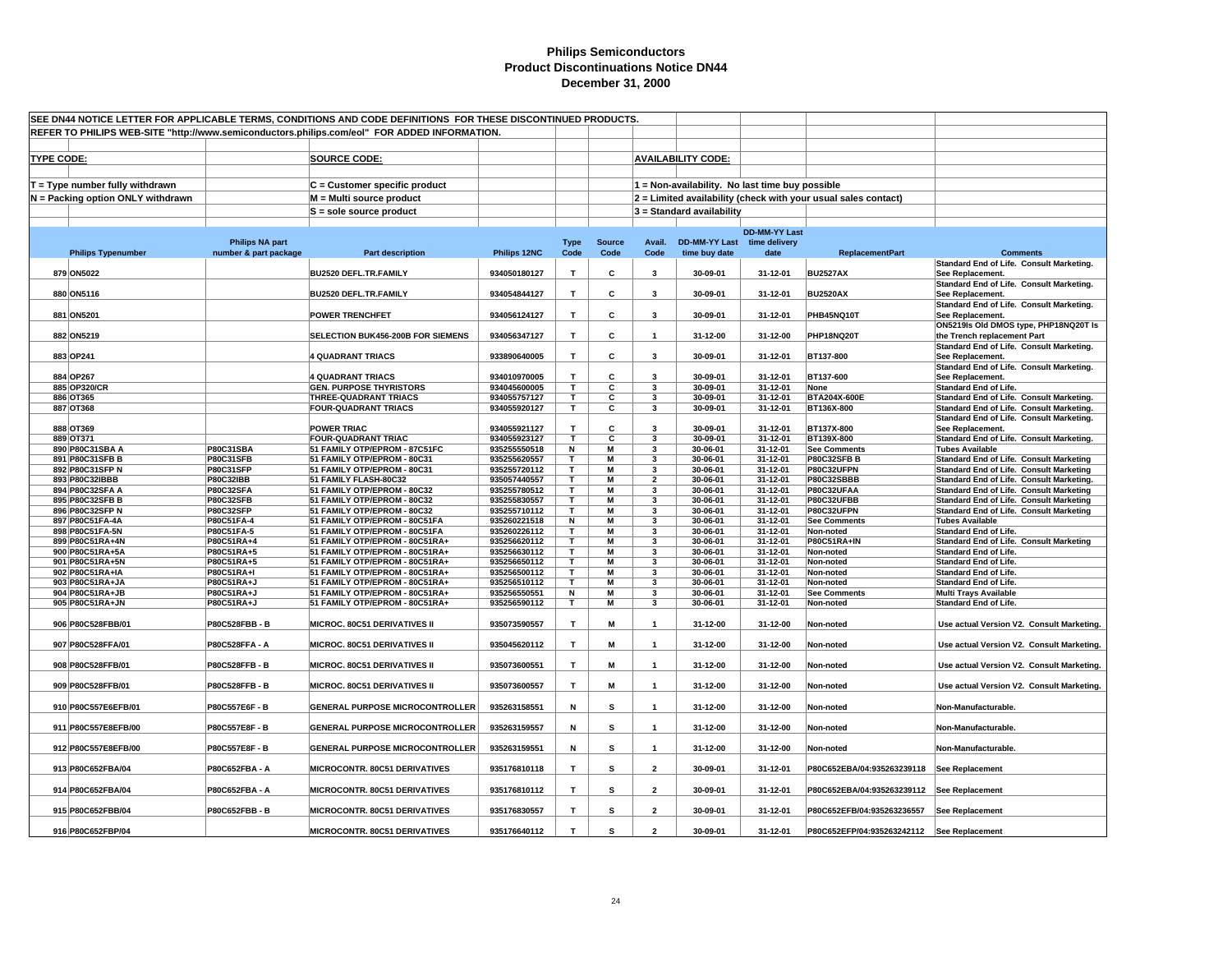|                   |                                            |                                         | SEE DN44 NOTICE LETTER FOR APPLICABLE TERMS, CONDITIONS AND CODE DEFINITIONS FOR THESE DISCONTINUED PRODUCTS. |                              |                         |                         |                                  |                                                 |                      |                                                                |                                                                                        |
|-------------------|--------------------------------------------|-----------------------------------------|---------------------------------------------------------------------------------------------------------------|------------------------------|-------------------------|-------------------------|----------------------------------|-------------------------------------------------|----------------------|----------------------------------------------------------------|----------------------------------------------------------------------------------------|
|                   |                                            |                                         | REFER TO PHILIPS WEB-SITE "http://www.semiconductors.philips.com/eol" FOR ADDED INFORMATION.                  |                              |                         |                         |                                  |                                                 |                      |                                                                |                                                                                        |
| <b>TYPE CODE:</b> |                                            |                                         | <b>SOURCE CODE:</b>                                                                                           |                              |                         |                         |                                  | <b>AVAILABILITY CODE:</b>                       |                      |                                                                |                                                                                        |
|                   |                                            |                                         |                                                                                                               |                              |                         |                         |                                  |                                                 |                      |                                                                |                                                                                        |
|                   | $T = Type$ number fully withdrawn          |                                         | $C =$ Customer specific product                                                                               |                              |                         |                         |                                  | 1 = Non-availability. No last time buy possible |                      |                                                                |                                                                                        |
|                   | N = Packing option ONLY withdrawn          |                                         | M = Multi source product                                                                                      |                              |                         |                         |                                  |                                                 |                      | 2 = Limited availability (check with your usual sales contact) |                                                                                        |
|                   |                                            |                                         | S = sole source product                                                                                       |                              |                         |                         |                                  | 3 = Standard availability                       |                      |                                                                |                                                                                        |
|                   |                                            |                                         |                                                                                                               |                              |                         |                         |                                  |                                                 | <b>DD-MM-YY Last</b> |                                                                |                                                                                        |
|                   |                                            | <b>Philips NA part</b>                  |                                                                                                               |                              | <b>Type</b>             | <b>Source</b>           | Avail.                           | <b>DD-MM-YY Last</b>                            | time delivery        |                                                                |                                                                                        |
|                   | <b>Philips Typenumber</b>                  | number & part package                   | <b>Part description</b>                                                                                       | Philips 12NC                 | Code                    | Code                    | Code                             | time buy date                                   | date                 | <b>ReplacementPart</b>                                         | <b>Comments</b><br>Standard End of Life. Consult Marketing.                            |
|                   | 917 P80C652FBP/N4                          |                                         | MICROCONTR. 80C51 DERIVATIVES                                                                                 | 935217200112                 | т                       | s                       | $\overline{\mathbf{2}}$          | 30-09-01                                        | 31-12-01             | P80C652EFP/04                                                  | See Replacement.                                                                       |
|                   | 918 P80C652FFA/04                          | P80C652FFA - A                          | MICROCONTR. 80C51 DERIVATIVES                                                                                 | 935176820112                 | T                       | s                       | $\overline{2}$                   | 30-09-01                                        | 31-12-01             | P80C652EFA/04:935263240112                                     | <b>See Replacement</b>                                                                 |
|                   |                                            |                                         |                                                                                                               |                              |                         |                         |                                  |                                                 |                      |                                                                |                                                                                        |
|                   | 919 P80C652FFA/04                          | P80C652FFA - A                          | <b>MICROCONTR. 80C51 DERIVATIVES</b>                                                                          | 935176820118                 | T                       | s                       | $\overline{2}$                   | 30-09-01                                        | 31-12-01             | P80C652FFA/04:935263240118                                     | <b>See Replacement</b>                                                                 |
|                   | 920 P80C652FHA/04<br>921 P80CL410HFP       | P80C652FHA - A<br><b>P80CL410HF - N</b> | MICROCONTR. 80C51 DERIVATIVES<br><b>80CLXXX FAMILY</b>                                                        | 935209420112<br>935037160112 | T<br>Τ                  | s<br>s                  | $\overline{2}$<br>$\overline{2}$ | 30-09-01<br>30-09-01                            | 31-12-01<br>31-12-01 | Non-noted<br>No replacement                                    | Standard End of Life. Consult Marketing.<br>Standard End of Life. Consult Marketing.   |
|                   | 922 P80CL51HFP/116                         |                                         | <b>80CLXXX FAMILY</b>                                                                                         | 935262926112                 | T.                      | C                       |                                  | 31-12-00                                        | 31-12-00             | No replacement                                                 | Non-Manufacturable.                                                                    |
|                   | 923 P80CL51HFT/092                         | C80CL51092-D                            | <b>80CLXXX FAMILY</b>                                                                                         | 935228000118                 | $\overline{\mathsf{T}}$ | $\overline{\mathbf{c}}$ | $\mathbf{1}$                     | 31-12-00                                        | 31-12-00             | No replacement                                                 | Non-Manufacturable.                                                                    |
|                   | 924 P80CL51HFT/094                         |                                         | <b>80CLXXX FAMILY</b>                                                                                         | 935229340112                 | т                       | C                       | $\overline{1}$                   | 31-12-00                                        | 31-12-00             | No replacement                                                 | Non-Manufacturable.                                                                    |
|                   | 925 P80CL51HFT/117                         |                                         | <b>80CLXXX FAMILY</b>                                                                                         | 935263290112                 | T.                      | C                       | $\mathbf{1}$                     | 31-12-00                                        | 31-12-00             | No replacement                                                 | Non-Manufacturable.                                                                    |
|                   | 926 P83C180AER/005                         |                                         | MONITOR MICROCONTR.,80C51 CPU                                                                                 | 935262112112                 | т                       | C                       | $\mathbf{1}$                     | 31-12-00                                        | 31-12-00             | Non-noted                                                      | Non-Manufacturable.                                                                    |
|                   | 927 P83C180AER/006                         |                                         | MONITOR MICROCONTR.,80C51 CPU                                                                                 | 935262229112                 | T.<br>т                 | C                       | $\mathbf{1}$                     | 31-12-00                                        | 31-12-00             | Non-noted                                                      | Non-Manufacturable.                                                                    |
|                   | 928 P83C180AER/008<br>929 P83C280AER/040   |                                         | MONITOR MICROCONTR.,80C51 CPU<br>MONITOR MICROCONTR.,80C51 CPU                                                | 935264119112<br>935262208112 | т                       | С<br>C                  | $\mathbf{1}$<br>$\mathbf{1}$     | 31-12-00<br>31-12-00                            | 31-12-00<br>31-12-00 | Non-noted<br>Non-noted                                         | Non-Manufacturable.<br>Non-Manufacturable.                                             |
|                   | 930 P83C280AER/044                         |                                         | <b>MONITOR MICROCONTR.,80C51 CPU</b>                                                                          | 935262412112                 | T.                      | С                       | $\mathbf{1}$                     | 31-12-00                                        | 31-12-00             | Non-noted                                                      | Non-Manufacturable                                                                     |
|                   | 931 P83C280AER/045                         |                                         | MONITOR MICROCONTR., 80C51 CPU                                                                                | 935262413112                 | T.                      | C                       |                                  | 31-12-00                                        | 31-12-00             | Non-noted                                                      | Non-Manufacturable.                                                                    |
|                   | 932 P83C280AER/058                         |                                         | MONITOR MICROCONTR.,80C51 CPU                                                                                 | 935263415112                 | T.                      | C                       |                                  | 31-12-00                                        | 31-12-00             | Non-noted                                                      | Non-Manufacturable.                                                                    |
|                   | 933 P83C280AER/070                         |                                         | MONITOR MICROCONTR.,80C51 CPU                                                                                 | 935264148112                 | т                       | C                       | $\mathbf{1}$                     | 31-12-00                                        | 31-12-00             | Non-noted                                                      | Non-Manufacturable.                                                                    |
|                   | 934 P83C280AER/072                         |                                         | MONITOR MICROCONTR.,80C51 CPU                                                                                 | 935264227112                 | т                       | C                       | $\overline{1}$                   | 31-12-00                                        | 31-12-00             | Non-noted                                                      | Non-Manufacturable.                                                                    |
|                   | 935 P83C280AER/073                         |                                         | MONITOR MICROCONTR.,80C51 CPU                                                                                 | 935264228112                 | T                       | C                       | $\mathbf{1}$                     | 31-12-00                                        | 31-12-00             | Non-noted                                                      | Non-Manufacturable.                                                                    |
|                   | 936 P83C280AER/074                         |                                         | MONITOR MICROCONTR.,80C51 CPU                                                                                 | 935264255112                 | T.                      | C<br>C                  | -1                               | 31-12-00                                        | 31-12-00             | Non-noted                                                      | Non-Manufacturable.                                                                    |
|                   | 937 P83C280AER/085<br>938 P83C280AER/085S1 |                                         | MONITOR MICROCONTR.,80C51 CPU<br>MONITOR MICROCONTR.,80C51 CPU                                                | 935265276112<br>935266631112 | T.<br>т                 | C                       | $\mathbf{1}$<br>$\mathbf{1}$     | 31-12-00<br>31-12-00                            | 31-12-00<br>31-12-00 | Non-noted<br>Non-noted                                         | Non-Manufacturable.<br>Non-Manufacturable.                                             |
|                   | 939 P83C280AER/086                         |                                         | MONITOR MICROCONTR.,80C51 CPU                                                                                 | 935265278112                 | T.                      | C                       |                                  | 31-12-00                                        | 31-12-00             | Non-noted                                                      | Non-Manufacturable.                                                                    |
|                   | 940 P83C280AER/087                         |                                         | MONITOR MICROCONTR.,80C51 CPU                                                                                 | 935267150112                 | T.                      | C                       | $\overline{1}$                   | 31-12-00                                        | 31-12-00             | Non-noted                                                      | Non-Manufacturable.                                                                    |
|                   | 941 P83C380AER/043                         |                                         | MONITOR MICROCONTR.,80C51 CPU                                                                                 | 935262282112                 | $\overline{\mathsf{r}}$ | $\overline{\mathbf{c}}$ | $\overline{1}$                   | 31-12-00                                        | 31-12-00             | Non-noted                                                      | Non-Manufacturable.                                                                    |
|                   | 942 P83C380AER/077                         |                                         | MONITOR MICROCONTR.,80C51 CPU                                                                                 | 935264258112                 | т                       | C                       | $\mathbf{1}$                     | 31-12-00                                        | 31-12-00             | Non-noted                                                      | Non-Manufacturable.                                                                    |
|                   | 943 P83C380AER/082                         |                                         | MONITOR MICROCONTR.,80C51 CPU                                                                                 | 935264432112                 | Τ                       | s                       | $\mathbf{1}$                     | 31-12-00                                        | 31-12-00             | Non-noted                                                      | Non-Manufacturable.                                                                    |
|                   | 944 P83C380AER/095                         |                                         | MONITOR MICROCONTR.,80C51 CPU                                                                                 | 935267254112                 | T.                      | C                       | $\mathbf{1}$                     | 31-12-00                                        | 31-12-00             | Non-noted                                                      | Non-Manufacturable.                                                                    |
|                   | 945 P83C524EBA/189                         |                                         | <b>MICROC. 80C51 DERIVATIVES II</b>                                                                           | 935227650112                 | Ν                       | C                       | -3                               | 30-09-01                                        | 31-12-01             | Non-noted                                                      | Packing Method Only. Standard End of Life.                                             |
|                   | 946 P83C524EBA/199                         |                                         | <b>MICROC. 80C51 DERIVATIVES II</b>                                                                           | 935234530112                 | т                       | C                       | 3                                | 30-09-01                                        | 31-12-01             | Non-noted                                                      | <b>Standard End of Life.</b>                                                           |
|                   | 947 P83C524EBA/204                         | C83C524204 - A                          | MICROC. 80C51 DERIVATIVES II                                                                                  | 935239130118                 | T                       | C                       | $\overline{\mathbf{3}}$          | 30-09-01                                        | 31-12-01             | Non-noted                                                      | <b>Standard End of Life.</b>                                                           |
|                   | 948 P83C524EBA/235                         |                                         | <b>MICROC. 80C51 DERIVATIVES II</b>                                                                           | 935254520118                 | т                       | C                       | 3                                | 30-09-01                                        | 31-12-01             |                                                                | P83C524EBA/266:935261484118 Standard End of Life. Consult Marketing.                   |
|                   | 949 P83C524EBA/253                         | C83C524122 - A                          | <b>MICROC. 80C51 DERIVATIVES II</b>                                                                           | 935261072118                 | т                       | С                       | 3                                | 30-09-01                                        | 31-12-01             | Non-noted                                                      | Standard End of Life. Consult Marketing.                                               |
|                   | 950 P83C524EBA/272                         | C83C524272 - A                          | MICROC. 80C51 DERIVATIVES II                                                                                  | 935261787118                 | T                       | C                       | 3                                | 30-09-01                                        | 31-12-01             | Non-noted                                                      | Standard End of Life. Consult Marketing.                                               |
|                   | 951 P83C524EBA/273                         | C83C524273 - A                          | MICROC. 80C51 DERIVATIVES II                                                                                  | 935261866118                 | T                       | С                       | 3                                | 30-09-01                                        | 31-12-01             | Non-noted                                                      | Standard End of Life. Consult Marketing.                                               |
|                   |                                            |                                         |                                                                                                               |                              |                         |                         |                                  |                                                 |                      |                                                                |                                                                                        |
|                   | 952 P83C524EBA/276<br>953 P83C524EBA/277   | C83C524277 - A                          | <b>MICROC. 80C51 DERIVATIVES II</b><br>MICROC. 80C51 DERIVATIVES II                                           | 935262100118<br>935262121118 | Ν<br>T                  | С<br>C                  | 3<br>3                           | 30-09-01<br>30-09-01                            | 31-12-01<br>31-12-01 | Non-noted<br>Non-noted                                         | Packing Method Only. Standard End of Life.<br>Standard End of Life. Consult Marketing. |
|                   | 954 P83C524EBA/279                         |                                         | MICROC. 80C51 DERIVATIVES II                                                                                  | 935262148118                 | T.                      | C                       | 3                                | 30-09-01                                        | 31-12-01             | Non-noted                                                      | Standard End of Life. Consult Marketing.                                               |
|                   | 955 P83C524EBB/188                         |                                         | MICROC. 80C51 DERIVATIVES II                                                                                  | 935227600518                 | T.                      | C                       | 3                                | 30-09-01                                        | 31-12-01             | Non-noted                                                      | Standard End of Life. Consult Marketing.                                               |
|                   | 956 P83C524EBP/253                         | C83C524122 - N                          | <b>BASIC-TYPENR NOT USED</b>                                                                                  | 935262944112                 | т                       | $\overline{\mathbf{c}}$ | 3                                | 30-09-01                                        | 31-12-01             | Non-noted                                                      | Standard End of Life. Consult Marketing.                                               |
|                   | 957 P83C524EFA/219                         | C83C524219 - A                          | MICROC. 80C51 DERIVATIVES II                                                                                  | 935244650112                 | T                       | C                       | 3                                | 30-09-01                                        | 31-12-01             | Non-noted                                                      | Standard End of Life. Consult Marketing.                                               |
|                   | 958 P83C528EBA/224                         |                                         | <b>MICROC. 80C51 DERIVATIVES II</b>                                                                           | 935247730118                 | т                       | C                       | 3                                | 30-09-01                                        | 31-12-01             | Non-noted                                                      | Standard End of Life. Consult Marketing.                                               |
|                   | 959 P83C528EBA/250                         |                                         | <b>MICROC. 80C51 DERIVATIVES II</b>                                                                           | 935261025112                 | T.                      | C                       | 3                                | 30-09-01                                        | 31-12-01             | Non-noted                                                      | Standard End of Life. Consult Marketing.                                               |
|                   | 960 P83C528EBA/264                         |                                         | <b>MICROC. 80C51 DERIVATIVES II</b>                                                                           | 935261361112                 | т<br>T.                 | С<br>C                  | 3<br>3                           | 30-09-01                                        | 31-12-01             | Non-noted                                                      | Standard End of Life. Consult Marketing.                                               |
|                   | 961 P83C528EBA/269<br>962 P83C528EBA/274   | CV7705 - A                              | <b>MICROC. 80C51 DERIVATIVES II</b><br><b>MICROC. 80C51 DERIVATIVES II</b>                                    | 935261733112<br>935261893118 | т                       | C                       | 3                                | 30-09-01<br>30-09-01                            | 31-12-01<br>31-12-01 | Non-noted<br>Non-noted                                         | Standard End of Life. Consult Marketing.<br>Standard End of Life. Consult Marketing.   |
|                   | 963 P83C528EBA/282                         |                                         | MICROC. 80C51 DERIVATIVES II                                                                                  | 935262450118                 | T.                      | C                       | 3                                | 30-09-01                                        | 31-12-01             | Non-noted                                                      | Standard End of Life. Consult Marketing.                                               |
|                   | 964 P83C528EBA/292                         | C83C528104 - A                          | MICROC. 80C51 DERIVATIVES II                                                                                  | 935263292112                 | T                       | C                       | 3                                | 30-09-01                                        | 31-12-01             | Non-noted                                                      | Standard End of Life. Consult Marketing.                                               |
|                   | 965 P83C528EBA/293                         |                                         | <b>MICROC. 80C51 DERIVATIVES II</b>                                                                           | 935263366112                 | т                       | C                       | 3                                | 30-09-01                                        | 31-12-01             | Non-noted                                                      | Standard End of Life. Consult Marketing.                                               |
|                   | 966 P83C528EBA/296                         |                                         | <b>MICROC. 80C51 DERIVATIVES II</b>                                                                           | 935265310118                 | T                       | С                       | 3                                | 30-09-01                                        | 31-12-01             | Non-noted                                                      | Standard End of Life. Consult Marketing.                                               |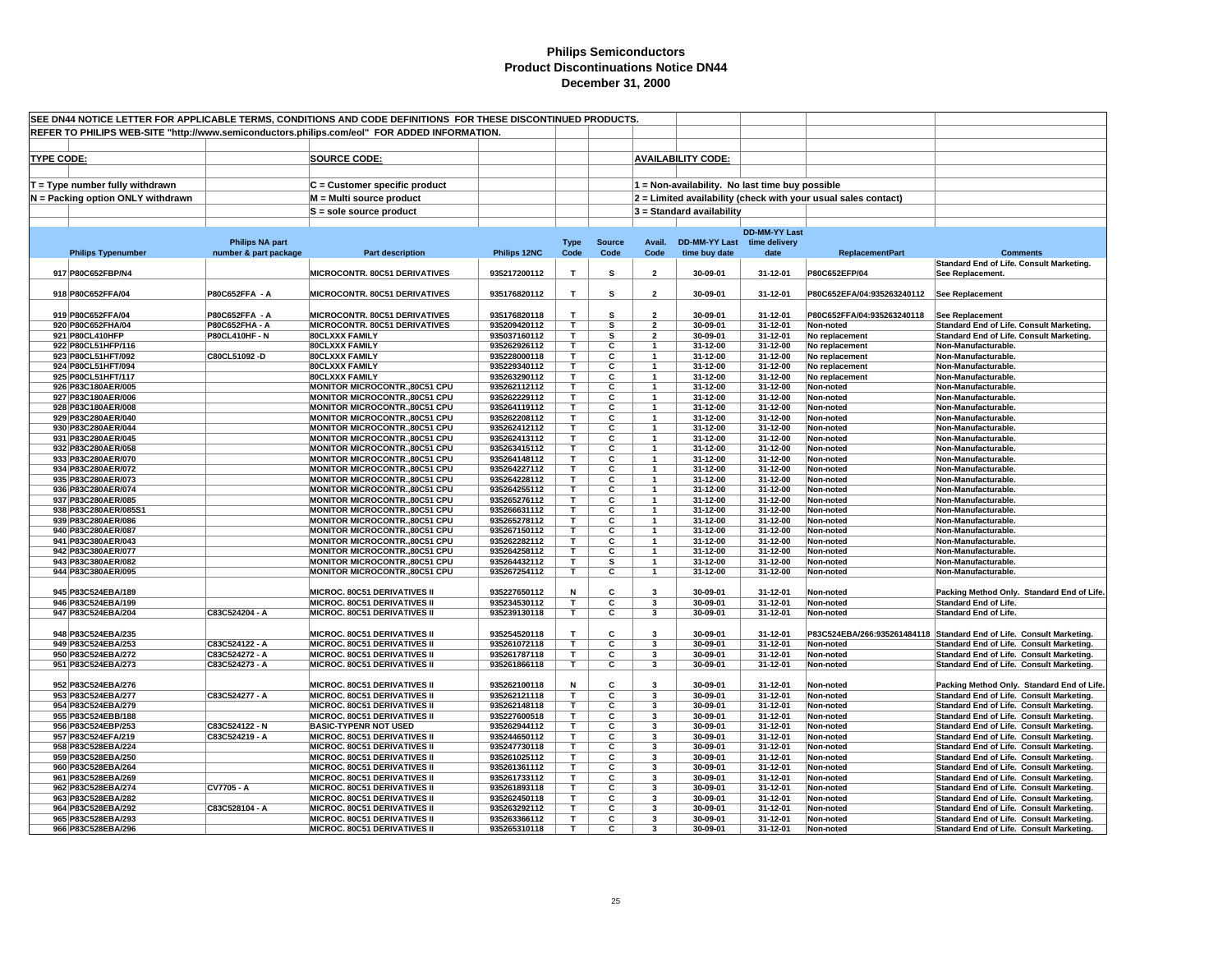| SEE DN44 NOTICE LETTER FOR APPLICABLE TERMS, CONDITIONS AND CODE DEFINITIONS FOR THESE DISCONTINUED PRODUCTS. |                                                 |                                                                                              |                              |                     |                       |                              |                                       |                                                 |                                                                |                                                                                      |
|---------------------------------------------------------------------------------------------------------------|-------------------------------------------------|----------------------------------------------------------------------------------------------|------------------------------|---------------------|-----------------------|------------------------------|---------------------------------------|-------------------------------------------------|----------------------------------------------------------------|--------------------------------------------------------------------------------------|
|                                                                                                               |                                                 | REFER TO PHILIPS WEB-SITE "http://www.semiconductors.philips.com/eol" FOR ADDED INFORMATION. |                              |                     |                       |                              |                                       |                                                 |                                                                |                                                                                      |
|                                                                                                               |                                                 |                                                                                              |                              |                     |                       |                              |                                       |                                                 |                                                                |                                                                                      |
| <b>TYPE CODE:</b>                                                                                             |                                                 | <b>SOURCE CODE:</b>                                                                          |                              |                     |                       |                              | <b>AVAILABILITY CODE:</b>             |                                                 |                                                                |                                                                                      |
|                                                                                                               |                                                 |                                                                                              |                              |                     |                       |                              |                                       |                                                 |                                                                |                                                                                      |
|                                                                                                               |                                                 |                                                                                              |                              |                     |                       |                              |                                       |                                                 |                                                                |                                                                                      |
| $T = Type$ number fully withdrawn                                                                             |                                                 | C = Customer specific product                                                                |                              |                     |                       |                              |                                       | 1 = Non-availability. No last time buy possible |                                                                |                                                                                      |
| N = Packing option ONLY withdrawn                                                                             |                                                 | M = Multi source product                                                                     |                              |                     |                       |                              |                                       |                                                 | 2 = Limited availability (check with your usual sales contact) |                                                                                      |
|                                                                                                               |                                                 | $S =$ sole source product                                                                    |                              |                     |                       |                              | 3 = Standard availability             |                                                 |                                                                |                                                                                      |
|                                                                                                               |                                                 |                                                                                              |                              |                     |                       |                              |                                       |                                                 |                                                                |                                                                                      |
|                                                                                                               |                                                 |                                                                                              |                              |                     |                       |                              |                                       | <b>DD-MM-YY Last</b>                            |                                                                |                                                                                      |
| <b>Philips Typenumber</b>                                                                                     | <b>Philips NA part</b><br>number & part package | <b>Part description</b>                                                                      | Philips 12NC                 | <b>Type</b><br>Code | <b>Source</b><br>Code | Avail.<br>Code               | <b>DD-MM-YY Last</b><br>time buy date | time delivery<br>date                           | <b>ReplacementPart</b>                                         | <b>Comments</b>                                                                      |
| 967 P83C528EBP/229                                                                                            |                                                 | MICROC. 80C51 DERIVATIVES II                                                                 | 935250990112                 | T                   | c                     | $\mathbf{3}$                 | 30-09-01                              | 31-12-01                                        | Non-noted                                                      | Standard End of Life. Consult Marketing.                                             |
| 968 P83C528EFB/176                                                                                            |                                                 | MICROC. 80C51 DERIVATIVES II                                                                 | 935219290557                 | T                   | c                     | 3                            | 30-09-01                              | 31-12-01                                        | Non-noted                                                      | Standard End of Life. Consult Marketing.                                             |
| 969 P83C528EFB/182                                                                                            |                                                 | <b>MICROC. 80C51 DERIVATIVES II</b>                                                          | 935224540557                 | т                   | С                     | 3                            | 30-09-01                              | 31-12-01                                        | Non-noted                                                      | Standard End of Life. Consult Marketing.                                             |
| 970 P83C528EFB/195                                                                                            |                                                 | MICROC. 80C51 DERIVATIVES II                                                                 | 935232080557                 | T                   | С                     | $\overline{\mathbf{3}}$      | 30-09-01                              | 31-12-01                                        | Non-noted                                                      | Standard End of Life. Consult Marketing.                                             |
| 971 P83C528EFB/212                                                                                            |                                                 | MICROC. 80C51 DERIVATIVES II                                                                 | 935241510557                 | T.                  | С                     | 3                            | 30-09-01                              | 31-12-01                                        | Non-noted                                                      | Standard End of Life. Consult Marketing.                                             |
| 972 P83C528EFB/215                                                                                            |                                                 | <b>MICROC. 80C51 DERIVATIVES II</b>                                                          | 935242340557                 | T                   | C                     | 3                            | 30-09-01                              | 31-12-01                                        | Non-noted                                                      | Standard End of Life. Consult Marketing.                                             |
| 973 P83C528EFB/248                                                                                            |                                                 | <b>MICROC, 80C51 DERIVATIVES II</b>                                                          | 935260875557                 | T                   | C                     | 3                            | 30-09-01                              | 31-12-01                                        | Non-noted                                                      | Standard End of Life. Consult Marketing.                                             |
| 974 P83C528EFB/257                                                                                            |                                                 | MICROC. 80C51 DERIVATIVES II                                                                 | 935261166557                 | T.                  | C                     | 3                            | 30-09-01                              | 31-12-01                                        | Non-noted                                                      | Standard End of Life. Consult Marketing.                                             |
| 975 P83C528EFB/260<br>976 P83C528EFB/261                                                                      |                                                 | MICROC. 80C51 DERIVATIVES II<br><b>MICROC. 80C51 DERIVATIVES II</b>                          | 935261308557<br>935261336557 | T.<br>т             | M<br>C                | $\overline{\mathbf{3}}$<br>3 | 30-06-01<br>30-09-01                  | 31-12-01<br>31-12-01                            | Non-noted<br>Non-noted                                         | Standard End of Life. Consult Marketing.<br>Standard End of Life. Consult Marketing. |
| 977 P83C528EFB/268                                                                                            |                                                 | MICROC. 80C51 DERIVATIVES II                                                                 | 935261595557                 | T                   | C                     | 3                            | 30-09-01                              | 31-12-01                                        | Non-noted                                                      | Standard End of Life. Consult Marketing.                                             |
| 978 P83C552EBA/146                                                                                            |                                                 | MICROCONTR. 80C51 DERIVATIVES                                                                | 935263807512                 | T                   | С                     | 3                            | 30-09-01                              | 31-12-01                                        | Non-noted                                                      | Standard End of Life. Consult Marketing.                                             |
|                                                                                                               |                                                 |                                                                                              |                              |                     |                       |                              |                                       |                                                 |                                                                |                                                                                      |
| 979 P83C557E2EFB/151                                                                                          |                                                 | <b>GENERAL PURPOSE MICROCONTROLLER</b>                                                       | 935263205518                 | т                   | M                     | 3                            | 30-06-01                              | 31-12-01                                        | Non-noted                                                      | Standard End of Life. Consult Marketing.                                             |
| 980 P83C562EBA/030                                                                                            | C83C562030 - A                                  | <b>MICROCONTR. 80C51 DERIVATIVES</b>                                                         | 935261865112                 | T                   | C                     | $\overline{\mathbf{3}}$      | 30-09-01                              | 31-12-01                                        | Non-noted                                                      | Standard End of Life. Consult Marketing.                                             |
| 981 P83C562EFA/027                                                                                            | C83C562027 - A                                  | MICROCONTR. 80C51 DERIVATIVES                                                                | 935234930112                 | T.                  | C                     | 3                            | 30-09-01                              | 31-12-01                                        | Non-noted                                                      | Standard End of Life. Consult Marketing.                                             |
| 982 P83C562EFA/028                                                                                            |                                                 | MICROCONTR. 80C51 DERIVATIVES                                                                | 935239030518                 | T                   | С                     | 3                            | 30-09-01                              | 31-12-01                                        | Non-noted                                                      | Standard End of Life. Consult Marketing.                                             |
| 983 P83C562EFA/029                                                                                            |                                                 | MICROCONTR. 80C51 DERIVATIVES                                                                | 935239040518                 | т                   | С<br>C                | 3                            | 30-09-01                              | 31-12-01                                        | Non-noted                                                      | Standard End of Life. Consult Marketing.                                             |
| 984 P83C592FFA/003<br>985 P83C592FFA/004                                                                      | C83C592004 - A                                  | <b>CAN PRODUCTS</b><br><b>CAN PRODUCTS</b>                                                   | 935150780518<br>935173330512 | T<br>T              | С                     | 3<br>$\overline{\mathbf{3}}$ | 30-09-01<br>30-09-01                  | 31-12-01<br>31-12-01                            | Non-noted<br>Non-noted                                         | Standard End of Life. Consult Marketing.<br>Standard End of Life. Consult Marketing. |
| 986 P83C592FFA/007                                                                                            |                                                 | <b>CAN PRODUCTS</b>                                                                          | 935185450512                 | T.                  | С                     | 3                            | 30-09-01                              | 31-12-01                                        | Non-noted                                                      | Standard End of Life. Consult Marketing.                                             |
| 987 P83C592FFA/008                                                                                            |                                                 | <b>CAN PRODUCTS</b>                                                                          | 935205320518                 | т                   | С                     | 3                            | 30-09-01                              | 31-12-01                                        | Non-noted                                                      | Standard End of Life. Consult Marketing.                                             |
| 988 P83C592FFA/009                                                                                            |                                                 | <b>CAN PRODUCTS</b>                                                                          | 935219530512                 | T                   | С                     | 3                            | 30-09-01                              | 31-12-01                                        | Non-noted                                                      | Standard End of Life. Consult Marketing.                                             |
| 989 P83C592FFA/010                                                                                            |                                                 | <b>CAN PRODUCTS</b>                                                                          | 935219670512                 | т                   | C                     | $\overline{\mathbf{3}}$      | 30-09-01                              | 31-12-01                                        | Non-noted                                                      | Standard End of Life. Consult Marketing.                                             |
| 990 P83C592FFA/012                                                                                            |                                                 | <b>CAN PRODUCTS</b>                                                                          | 935228110512                 | т                   | C                     | 3                            | 30-09-01                              | 31-12-01                                        | Non-noted                                                      | Standard End of Life. Consult Marketing.                                             |
| 991 P83C592FFA/013                                                                                            |                                                 | <b>CAN PRODUCTS</b>                                                                          | 935228120512                 | т                   | C                     | 3                            | 30-09-01                              | 31-12-01                                        | Non-noted                                                      | Standard End of Life. Consult Marketing.                                             |
| 992 P83C592FFA/018                                                                                            |                                                 | <b>CAN PRODUCTS</b>                                                                          | 935239790518                 | T<br>T.             | С                     | 3                            | 30-09-01                              | 31-12-01                                        | Non-noted                                                      | Standard End of Life. Consult Marketing.                                             |
| 993 P83C592FHA/005<br>994 P83C652EBA/075                                                                      |                                                 | <b>CAN PRODUCTS</b><br><b>MICROCONTR. 80C51 DERIVATIVES</b>                                  | 935178480518<br>935225970118 | т                   | C<br>C                | 3<br>-3                      | 30-09-01<br>30-09-01                  | 31-12-01<br>31-12-01                            | Non-noted<br>Non-noted                                         | Standard End of Life. Consult Marketing.<br>Standard End of Life. Consult Marketing. |
| 995 P83C652EBA/079                                                                                            |                                                 | MICROCONTR. 80C51 DERIVATIVES                                                                | 935240410118                 | т                   | C                     | 3                            | 30-09-01                              | 31-12-01                                        | Non-noted                                                      | Standard End of Life. Consult Marketing.                                             |
| 996 P83C652EBA/559                                                                                            | C83C652559                                      | MICROCONTR. 80C51 DERIVATIVES                                                                | 935261349118                 | т                   | С                     | 3                            | 30-09-01                              | 31-12-01                                        | Non-noted                                                      | Standard End of Life. Consult Marketing.                                             |
| 997 P83C652EBB/077                                                                                            |                                                 | MICROCONTR. 80C51 DERIVATIVES                                                                | 935230640557                 | т                   | C                     | $\overline{\mathbf{3}}$      | 30-09-01                              | 31-12-01                                        | Non-noted                                                      | Standard End of Life. Consult Marketing.                                             |
| 998 P83C652EBB/083                                                                                            |                                                 | MICROCONTR. 80C51 DERIVATIVES                                                                | 935263629518                 | т                   | C                     | 3                            | 30-09-01                              | 31-12-01                                        | Non-noted                                                      | Standard End of Life. Consult Marketing.                                             |
| 999 P83C652EBP/550                                                                                            |                                                 | <b>MICROCONTR. 80C51 DERIVATIVES</b>                                                         | 935230630112                 | T                   | C                     | 3                            | 30-09-01                              | 31-12-01                                        | Non-noted                                                      | Standard End of Life. Consult Marketing.                                             |
| 1000 P83C652EFB/558                                                                                           | C83C652558                                      | MICROCONTR. 80C51 DERIVATIVES                                                                | 935261288557                 | T                   | С                     | 3                            | 30-09-01                              | 31-12-01                                        | Non-noted                                                      | Standard End of Life. Consult Marketing.                                             |
| 1001 P83C652FBA/068                                                                                           |                                                 | MICROCONTR. 80C51 DERIVATIVES                                                                | 935210710118                 | T<br>T              | С                     | 3                            | 30-09-01                              | 31-12-01                                        | Non-noted                                                      | Standard End of Life. Consult Marketing.                                             |
| 1002 P83C652FBA/071<br>1003 P83C652FBA/073                                                                    | C83C652059<br><b>CV7100</b>                     | MICROCONTR. 80C51 DERIVATIVES<br>MICROCONTR. 80C51 DERIVATIVES                               | 935212290118<br>935214920118 | T.                  | С<br>С                | 3<br>3                       | 30-09-01<br>30-09-01                  | 31-12-01<br>31-12-01                            | Non-noted<br>Non-noted                                         | Standard End of Life. Consult Marketing.<br>Standard End of Life. Consult Marketing. |
| 1004 P83C652FBA/532                                                                                           |                                                 | MICROCONTR. 80C51 DERIVATIVES                                                                | 935204790118                 | T.                  | С                     | 3                            | 30-09-01                              | 31-12-01                                        | Non-noted                                                      | Standard End of Life. Consult Marketing.                                             |
| 1005 P83C652FBB/533                                                                                           | <b>CCR921</b>                                   | MICROCONTR. 80C51 DERIVATIVES                                                                | 935210720557                 | T                   | C                     | $\overline{\mathbf{3}}$      | 30-09-01                              | 31-12-01                                        | Non-noted                                                      | Standard End of Life. Consult Marketing.                                             |
| 1006 P83C652FFA/534                                                                                           |                                                 | MICROCONTR. 80C51 DERIVATIVES                                                                | 935212250118                 | T.                  | C                     | 3                            | 30-09-01                              | 31-12-01                                        | Non-noted                                                      | Standard End of Life. Consult Marketing.                                             |
| 1007 P83C652FHB/072                                                                                           |                                                 | MICROCONTR. 80C51 DERIVATIVES                                                                | 935212260557                 | т                   | C                     | 3                            | 30-09-01                              | 31-12-01                                        | Non-noted                                                      | Standard End of Life. Consult Marketing.                                             |
| 1008 P83C652IFB/557                                                                                           |                                                 | MICROCONTR. 80C51 DERIVATIVES                                                                | 935260846557                 | T                   | C                     | 3                            | 30-09-01                              | 31-12-01                                        | Non-noted                                                      | Standard End of Life. Consult Marketing.                                             |
| 1009 P83C654EBA/559                                                                                           | C83C654559                                      | MICROCONTR. 80C51 DERIVATIVES                                                                | 935221930112                 | т                   | С                     | 3                            | 30-09-01                              | 31-12-01                                        | Non-noted                                                      | Standard End of Life. Consult Marketing.                                             |
| 1010 P83C654EBA/579                                                                                           |                                                 | MICROCONTR. 80C51 DERIVATIVES                                                                | 935261283118                 | т                   | C                     | 3                            | 30-09-01                              | 31-12-01                                        | Non-noted                                                      | Standard End of Life. Consult Marketing.                                             |
| 1011 P83C654EBA/584<br>1012 P83C654EBB/124                                                                    |                                                 | <b>MICROCONTR. 80C51 DERIVATIVES</b><br>MICROCONTR. 80C51 DERIVATIVES                        | 935262239118<br>935262107518 | т                   | С                     | 3                            | 30-09-01<br>30-06-01                  | 31-12-01<br>31-12-01                            | Non-noted                                                      | Standard End of Life. Consult Marketing.<br>Standard End of Life. Consult Marketing. |
|                                                                                                               |                                                 |                                                                                              |                              | Τ                   | М                     | 3                            |                                       |                                                 | Non-noted                                                      |                                                                                      |
| 1013 P83C654EBB/129                                                                                           |                                                 | MICROCONTR. 80C51 DERIVATIVES                                                                | 935265308518                 | T                   | C                     | 3                            | 30-09-01                              | 31-12-01                                        |                                                                | P83C654EBB/130:935267991518 Standard End of Life. Consult Marketing.                 |
| 1014 P83C654EBB/567                                                                                           |                                                 | MICROCONTR. 80C51 DERIVATIVES                                                                | 935243190518                 | T                   | С                     | 3                            | 30-09-01                              | 31-12-01                                        | Non-noted                                                      | Standard End of Life. Consult Marketing.                                             |
| 1015 P83C654EBB/578                                                                                           |                                                 | MICROCONTR. 80C51 DERIVATIVES                                                                | 935261011557                 | T                   | c                     | 3                            | 30-09-01                              | 31-12-01                                        | Non-noted                                                      | Standard End of Life. Consult Marketing.                                             |
| 1016 P83C654EBB/589                                                                                           |                                                 | MICROCONTR. 80C51 DERIVATIVES                                                                | 935264133557                 | T                   | С                     | $\overline{\mathbf{3}}$      | 30-09-01                              | 31-12-01                                        | Non-noted                                                      | Standard End of Life. Consult Marketing.                                             |
| 1017 P83C654EBP/572                                                                                           | C83C654572                                      | MICROCONTR. 80C51 DERIVATIVES                                                                | 935249590112                 | т                   | C                     | 3                            | 30-09-01                              | 31-12-01                                        | Non-noted                                                      | Standard End of Life. Consult Marketing.                                             |
| 1018 P83C654EFA/574                                                                                           |                                                 | <b>MICROCONTR. 80C51 DERIVATIVES</b>                                                         | 935253060118                 | т                   | С                     | 3                            | 30-09-01                              | 31-12-01                                        | Non-noted                                                      | Standard End of Life. Consult Marketing.                                             |
| 1019 P83C654EFA/576                                                                                           |                                                 | MICROCONTR. 80C51 DERIVATIVES                                                                | 935260836112                 | T.                  | С                     | 3                            | 30-09-01                              | 31-12-01                                        | Non-noted                                                      | Standard End of Life. Consult Marketing.                                             |
| 1020 P83C654EFB/118                                                                                           |                                                 | MICROCONTR. 80C51 DERIVATIVES                                                                | 935247670518                 | T.                  | C                     | 3                            | 30-09-01                              | 31-12-01                                        | Non-noted                                                      | Standard End of Life. Consult Marketing.                                             |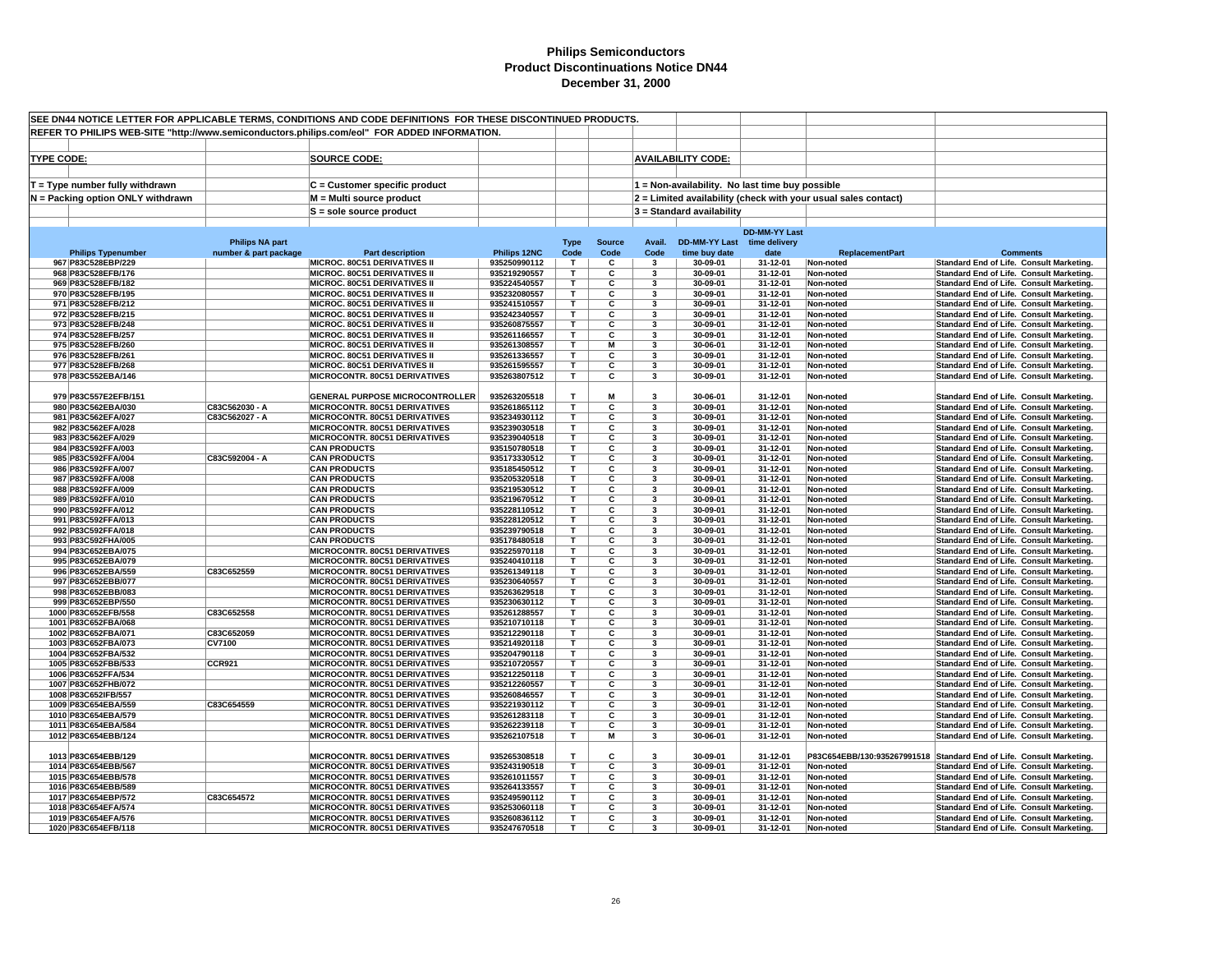| SEE DN44 NOTICE LETTER FOR APPLICABLE TERMS, CONDITIONS AND CODE DEFINITIONS FOR THESE DISCONTINUED PRODUCTS. |                                              |                        |                                                                                              |                              |                         |                         |                                            |                                                 |                      |                                                                |                                                                                      |
|---------------------------------------------------------------------------------------------------------------|----------------------------------------------|------------------------|----------------------------------------------------------------------------------------------|------------------------------|-------------------------|-------------------------|--------------------------------------------|-------------------------------------------------|----------------------|----------------------------------------------------------------|--------------------------------------------------------------------------------------|
|                                                                                                               |                                              |                        | REFER TO PHILIPS WEB-SITE "http://www.semiconductors.philips.com/eol" FOR ADDED INFORMATION. |                              |                         |                         |                                            |                                                 |                      |                                                                |                                                                                      |
|                                                                                                               |                                              |                        |                                                                                              |                              |                         |                         |                                            |                                                 |                      |                                                                |                                                                                      |
|                                                                                                               |                                              |                        |                                                                                              |                              |                         |                         |                                            |                                                 |                      |                                                                |                                                                                      |
| <b>TYPE CODE:</b>                                                                                             |                                              |                        | SOURCE CODE:                                                                                 |                              |                         |                         |                                            | <b>AVAILABILITY CODE:</b>                       |                      |                                                                |                                                                                      |
|                                                                                                               |                                              |                        |                                                                                              |                              |                         |                         |                                            |                                                 |                      |                                                                |                                                                                      |
|                                                                                                               | $T = Type$ number fully withdrawn            |                        | C = Customer specific product                                                                |                              |                         |                         |                                            | 1 = Non-availability. No last time buy possible |                      |                                                                |                                                                                      |
|                                                                                                               | N = Packing option ONLY withdrawn            |                        | M = Multi source product                                                                     |                              |                         |                         |                                            |                                                 |                      | 2 = Limited availability (check with your usual sales contact) |                                                                                      |
|                                                                                                               |                                              |                        | S = sole source product                                                                      |                              |                         |                         |                                            | $3 =$ Standard availability                     |                      |                                                                |                                                                                      |
|                                                                                                               |                                              |                        |                                                                                              |                              |                         |                         |                                            |                                                 |                      |                                                                |                                                                                      |
|                                                                                                               |                                              |                        |                                                                                              |                              |                         |                         |                                            |                                                 | <b>DD-MM-YY Last</b> |                                                                |                                                                                      |
|                                                                                                               |                                              | <b>Philips NA part</b> |                                                                                              |                              | <b>Type</b>             | <b>Source</b>           | Avail.                                     | <b>DD-MM-YY Last</b>                            | time delivery        |                                                                |                                                                                      |
|                                                                                                               | <b>Philips Typenumber</b>                    | number & part package  | Part description                                                                             | Philips 12NC                 | Code                    | Code                    | Code                                       | time buy date                                   | date                 | <b>ReplacementPart</b>                                         | <b>Comments</b>                                                                      |
|                                                                                                               | 1021 P83C654EFB/122                          |                        | MICROCONTR. 80C51 DERIVATIVES                                                                | 935261027518                 | $\mathbf{T}$            | C                       | 3                                          | 30-09-01                                        | 31-12-01             | Non-noted                                                      | Standard End of Life. Consult Marketing.                                             |
|                                                                                                               | 1022 P83C654EFB/573                          |                        | MICROCONTR. 80C51 DERIVATIVES                                                                | 935251690557                 | T                       | C                       | 3                                          | 30-09-01                                        | 31-12-01             | Non-noted                                                      | Standard End of Life. Consult Marketing.                                             |
|                                                                                                               | 1023 P83C654EFB/577                          |                        | MICROCONTR. 80C51 DERIVATIVES                                                                | 935260841557                 | Т                       | C                       | 3                                          | 30-09-01                                        | 31-12-01             | Non-noted                                                      | Standard End of Life. Consult Marketing.                                             |
|                                                                                                               | 1024 P83C654EFB/581                          |                        | <b>MICROCONTR. 80C51 DERIVATIVES</b>                                                         | 935261522557                 | T.                      | C                       | $\overline{\mathbf{3}}$                    | 30-09-01                                        | 31-12-01             | Non-noted                                                      | Standard End of Life. Consult Marketing.                                             |
|                                                                                                               | 1025 P83C654EFB/583                          |                        | MICROCONTR. 80C51 DERIVATIVES                                                                | 935261832557                 | T.<br>T.                | С<br>С                  | 3                                          | 30-09-01<br>30-09-01                            | 31-12-01             | Non-noted                                                      | Standard End of Life. Consult Marketing.                                             |
|                                                                                                               | 1026 P83C654FBB/090<br>1027 P83C654FBP/100   | C83C654100             | <b>MICROCONTR. 80C51 DERIVATIVES</b><br>MICROCONTR. 80C51 DERIVATIVES                        | 935193510557<br>935193900112 | T.                      | c                       | 3<br>3                                     | 30-09-01                                        | 31-12-01<br>31-12-01 | Non-noted<br>Non-noted                                         | Standard End of Life. Consult Marketing.<br>Standard End of Life. Consult Marketing. |
|                                                                                                               |                                              |                        |                                                                                              |                              |                         |                         |                                            |                                                 |                      |                                                                |                                                                                      |
|                                                                                                               | 1028 P83C654FBP/540                          |                        | MICROCONTR. 80C51 DERIVATIVES                                                                | 935192160112                 | T                       | С                       | $\overline{\mathbf{2}}$                    | 30-09-01                                        | 31-12-01             | Non-noted                                                      | acc. ACPCN 14/95 change toP83C654EBP                                                 |
|                                                                                                               |                                              |                        |                                                                                              |                              |                         |                         |                                            |                                                 |                      |                                                                |                                                                                      |
|                                                                                                               | 1029 P83C654FBP/541                          |                        | MICROCONTR. 80C51 DERIVATIVES                                                                | 935192300112                 | T.                      | s                       | $\overline{2}$                             | 30-09-01                                        | 31-12-01             | Non-noted                                                      | acc. ACPCN 14/95 change toP83C654EBP                                                 |
|                                                                                                               | 1030 P83C654FFA/542                          |                        | MICROCONTR. 80C51 DERIVATIVES                                                                | 935193010112                 | $\overline{\mathsf{r}}$ | $\overline{\mathbf{c}}$ | 3                                          | 30-09-01                                        | 31-12-01             | Non-noted                                                      | Standard End of Life. Consult Marketing.                                             |
|                                                                                                               |                                              |                        |                                                                                              |                              |                         |                         |                                            |                                                 |                      |                                                                |                                                                                      |
|                                                                                                               | 1031 P83C852ABT/025                          | C83C852025             | <b>CRYPTO CONTROLLER UC</b>                                                                  | 935191850512                 | N                       | с                       | $\overline{2}$                             | 30-09-01                                        | 31-12-01             | P83C852ABT/025:935191850112 See Replacement.                   |                                                                                      |
|                                                                                                               |                                              |                        |                                                                                              |                              |                         |                         |                                            |                                                 |                      |                                                                |                                                                                      |
|                                                                                                               | 1032 P83C852ABT/031                          | C83C852031             | <b>CRYPTO CONTROLLER UC</b>                                                                  | 935213120512                 | N                       | c                       | $\overline{\mathbf{2}}$                    | 30-09-01                                        | 31-12-01             | P83C852ABT/031:935213120112 See Replacement.                   |                                                                                      |
|                                                                                                               |                                              |                        |                                                                                              |                              |                         |                         |                                            |                                                 |                      |                                                                |                                                                                      |
|                                                                                                               | 1033 P83C852ABT/034                          | C83C852034             | <b>CRYPTO CONTROLLER UC</b><br>RADIO/AUDIO/LCD/OTHER MICR.DER                                | 935221710512<br>935248940551 | N<br>Т                  | C<br>С                  | $\overline{\phantom{a}}$<br>$\overline{1}$ | 30-09-01                                        | 31-12-01<br>31-12-00 | P83C852ABT/034:935221710112 See Replacement.                   |                                                                                      |
|                                                                                                               | 1034 P83CE554EFB/127<br>1035 P83CE558EFB/124 |                        | RADIO/AUDIO/LCD/OTHER MICR.DER                                                               | 935247600557                 | T.                      | C                       | $\mathbf{1}$                               | 31-12-00<br>31-12-00                            | 31-12-00             | Non-noted<br>Non-noted                                         | <b>Non-Manufacturable</b><br>Non-Manufacturable                                      |
|                                                                                                               | 1036 P83CE558EFB/125                         |                        | RADIO/AUDIO/LCD/OTHER MICR.DER                                                               | 935248210557                 | т                       | C                       |                                            | 31-12-00                                        | 31-12-00             | Non-noted                                                      | Non-Manufacturable                                                                   |
|                                                                                                               | 1037 P83CE558EFB/125                         |                        | <b>RADIO/AUDIO/LCD/OTHER MICR.DER</b>                                                        | 935248210551                 | т                       | С                       | -1                                         | 31-12-00                                        | 31-12-00             | Non-noted                                                      | Non- Manufacturable                                                                  |
|                                                                                                               | 1038 P83CE558EFB/131                         |                        | RADIO/AUDIO/LCD/OTHER MICR.DER                                                               | 935257620557                 | т                       | С                       | $\overline{1}$                             | 31-12-00                                        | 31-12-00             | Non-noted                                                      | Non-Manufacturable                                                                   |
|                                                                                                               | 1039 P83CE558EFB/141                         |                        | RADIO/AUDIO/LCD/OTHER MICR.DER                                                               | 935260551557                 | T                       | c                       | $\mathbf{1}$                               | 31-12-00                                        | 31-12-00             | Non-noted                                                      | Non-Manufacturable                                                                   |
|                                                                                                               | 1040 P83CE558EFB/153                         |                        | RADIO/AUDIO/LCD/OTHER MICR.DER                                                               | 935262842551                 | T.                      | С                       | $\overline{1}$                             | 31-12-00                                        | 31-12-00             | Non-noted                                                      | Non-Manufacturable                                                                   |
|                                                                                                               | 1041 P83CE558EFB/153                         |                        | RADIO/AUDIO/LCD/OTHER MICR.DER                                                               | 935262842557                 | Т                       | С                       | $\overline{1}$                             | 31-12-00                                        | 31-12-00             | Non-noted                                                      | <b>Non-Manufacturable</b>                                                            |
|                                                                                                               | 1042 P83CE558EFB/153S1                       | C83CE55853             | RADIO/AUDIO/LCD/OTHER MICR.DER                                                               | 935264458557                 | T.                      | С                       | $\overline{1}$                             | 31-12-00                                        | 31-12-00             | Non-noted                                                      | Non-Manufacturable                                                                   |
|                                                                                                               | 1043 P83CE560EFB/012                         |                        | RADIO/AUDIO/LCD/OTHER MICR.DER                                                               | 935247620557                 | T                       | $\overline{\mathbf{c}}$ | $\mathbf{1}$                               | 31-12-00                                        | 31-12-00             | Non-noted                                                      | Non-Manufacturable                                                                   |
|                                                                                                               | 1044 P83CE560EFB/012                         |                        | RADIO/AUDIO/LCD/OTHER MICR.DER                                                               | 935247620551<br>935261406557 | Т<br>T.                 | С<br>С                  | $\overline{1}$<br>$\mathbf{1}$             | 31-12-00                                        | 31-12-00<br>31-12-00 | Non-noted                                                      | Non- Manufacturable                                                                  |
|                                                                                                               | 1045 P83CE560EFB/028<br>1046 P83CE560EFB/039 |                        | RADIO/AUDIO/LCD/OTHER MICR.DER<br>RADIO/AUDIO/LCD/OTHER MICR.DER                             | 935262885557                 | T.                      | С                       |                                            | 31-12-00<br>31-12-00                            | 31-12-00             | Non-noted<br>Non-noted                                         | Non-Manufacturable<br>Non-Manufacturable                                             |
|                                                                                                               | 1047 P83CE560EFB/041                         |                        | RADIO/AUDIO/LCD/OTHER MICR.DER                                                               | 935263814557                 | T.                      | С                       | $\overline{1}$                             | 31-12-00                                        | 31-12-00             | Non-noted                                                      | Non-Manufacturable                                                                   |
|                                                                                                               | 1048 P83CE560EFB/042                         |                        | RADIO/AUDIO/LCD/OTHER MICR.DER                                                               | 935263815557                 | т                       | С                       | $\mathbf{1}$                               | 31-12-00                                        | 31-12-00             | Non-noted                                                      | Non-Manufacturable                                                                   |
|                                                                                                               | 1049 P83CE560EFB/043                         |                        | RADIO/AUDIO/LCD/OTHER MICR.DER                                                               | 935263816557                 | T.                      | C                       | $\mathbf{1}$                               | 31-12-00                                        | 31-12-00             | Non-noted                                                      | Non-Manufacturable                                                                   |
|                                                                                                               | 1050 P83CE560EFB/044                         |                        | RADIO/AUDIO/LCD/OTHER MICR.DER                                                               | 935263817557                 | т                       | C                       | $\mathbf{1}$                               | 31-12-00                                        | 31-12-00             | Non-noted                                                      | Non-Manufacturable                                                                   |
|                                                                                                               | 1051 P83CE598FFB/005                         |                        | <b>CAN PRODUCTS</b>                                                                          | 935230350557                 | т                       | С                       | 3                                          | 30-09-01                                        | 31-12-01             | Non-noted                                                      | Standard End of Life. Consult Marketing.                                             |
|                                                                                                               | 1052 P83CE598FFB/008                         |                        | <b>CAN PRODUCTS</b>                                                                          | 935261194557                 | т                       | С                       | 3                                          | 30-09-01                                        | 31-12-01             | P83CE598FFB/010                                                | Standard End of Life. Consult Marketing.                                             |
|                                                                                                               | 1053 P83CE598FFB/009                         |                        | <b>CAN PRODUCTS</b>                                                                          | 935261204557                 | T.                      | С                       | 3                                          | 30-09-01                                        | 31-12-01             | Non-noted                                                      | Standard End of Life. Consult Marketing.                                             |
|                                                                                                               | 1054 P83CL410HFT/043                         |                        | <b>80CLXXX FAMILY</b>                                                                        | 935266533112                 | T                       | $\overline{\mathbf{c}}$ | $\overline{1}$                             | 31-12-00                                        | 31-12-00             | Non-noted                                                      | No replacement, Non-Manufacturable                                                   |
|                                                                                                               |                                              |                        |                                                                                              |                              |                         |                         |                                            |                                                 |                      | <b>Recommended Successor type</b>                              |                                                                                      |
|                                                                                                               | 1055 P83W862AEV/003K01NC                     |                        | <b>SECURITY CONTROLLER UC</b>                                                                | 935263047118                 | T                       | c                       | 3                                          | 30-09-01                                        | 31-12-01             | <b>Is P8WE6004</b>                                             | Standard End of Life. Consult Marketing.                                             |
|                                                                                                               | 1056 P83W862AEW/004K03CG                     |                        | <b>SECURITY CONTROLLER UC</b>                                                                | 935263048005                 | T.                      | С                       | 3                                          | 30-09-01                                        | 31-12-01             | <b>Recommended Successor type</b><br><b>Is P8WE6004</b>        | Standard End of Life. Consult Marketing.                                             |
|                                                                                                               |                                              |                        |                                                                                              |                              |                         |                         |                                            |                                                 |                      | <b>Recommended Successor type</b>                              |                                                                                      |
|                                                                                                               | 1057 P83W862AEW/004K03DG                     |                        | <b>SECURITY CONTROLLER UC</b>                                                                | 935263507005                 | T                       | c                       | 3                                          | 30-09-01                                        | 31-12-01             | <b>Is P8WE6004</b>                                             | Standard End of Life. Consult Marketing.                                             |
|                                                                                                               |                                              |                        |                                                                                              |                              |                         |                         |                                            |                                                 |                      | <b>Recommended Successor type</b>                              |                                                                                      |
|                                                                                                               | 1058 P83W862AEW/005K03CG                     |                        | <b>SECURITY CONTROLLER UC</b>                                                                | 935263106005                 | T                       | c                       | 3                                          | 30-09-01                                        | 31-12-01             | <b>Is P8WE6004</b>                                             | Standard End of Life. Consult Marketing.                                             |
|                                                                                                               |                                              |                        |                                                                                              |                              |                         |                         |                                            |                                                 |                      | <b>Recommended Successor type</b>                              |                                                                                      |
|                                                                                                               | 1059 P83W862AEW/005K03DG                     |                        | <b>SECURITY CONTROLLER UC</b>                                                                | 935263509005                 | T                       | c                       | 3                                          | 30-09-01                                        | 31-12-01             | <b>Is P8WE6004</b>                                             | Standard End of Life. Consult Marketing.                                             |
|                                                                                                               |                                              |                        |                                                                                              |                              |                         |                         |                                            |                                                 |                      | <b>Recommended Successor type</b>                              |                                                                                      |
|                                                                                                               | 1060 P83W862AEW/006K03DG                     |                        | <b>SECURITY CONTROLLER UC</b>                                                                | 935264049005                 | T                       | c                       | 3                                          | 30-09-01                                        | 31-12-01             | <b>Is P8WE6004</b>                                             | Standard End of Life. Consult Marketing.                                             |
|                                                                                                               |                                              |                        |                                                                                              |                              |                         |                         |                                            |                                                 |                      | <b>Recommended Successor type</b>                              |                                                                                      |
|                                                                                                               | 1061 P83W862AEW/007K06CG                     |                        | <b>SECURITY CONTROLLER UC</b>                                                                | 935266835005                 | T.                      | С                       | 3                                          | 30-09-01                                        | 31-12-01             | <b>Is P8WE6004</b>                                             | Standard End of Life. Consult Marketing.                                             |
|                                                                                                               |                                              |                        |                                                                                              |                              |                         |                         |                                            |                                                 |                      | <b>Recommended Successor type</b>                              |                                                                                      |
|                                                                                                               | 1062 P83W862AEW/008K04CG                     |                        | <b>SECURITY CONTROLLER UC</b>                                                                | 935264445005                 | T.                      | C                       | $\mathbf{3}$                               | 30-09-01                                        | 31-12-01             | <b>Is P8WE6004</b>                                             | Standard End of Life. Consult Marketing.                                             |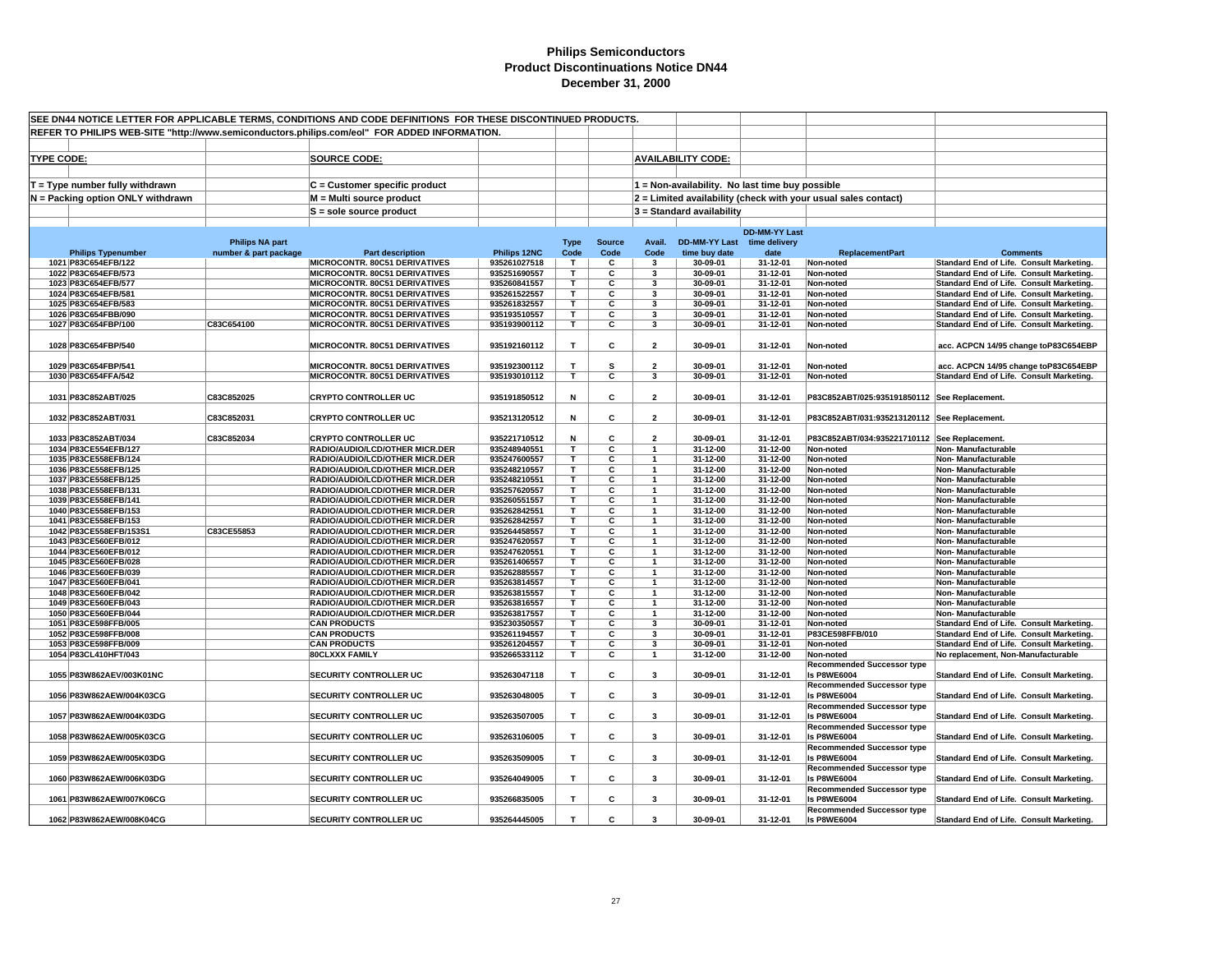| SEE DN44 NOTICE LETTER FOR APPLICABLE TERMS, CONDITIONS AND CODE DEFINITIONS FOR THESE DISCONTINUED PRODUCTS. |                                                                                              |                                                                  |                              |                   |                |                                           |                             |                                                 |                                                                |                                                                |
|---------------------------------------------------------------------------------------------------------------|----------------------------------------------------------------------------------------------|------------------------------------------------------------------|------------------------------|-------------------|----------------|-------------------------------------------|-----------------------------|-------------------------------------------------|----------------------------------------------------------------|----------------------------------------------------------------|
|                                                                                                               | REFER TO PHILIPS WEB-SITE "http://www.semiconductors.philips.com/eol" FOR ADDED INFORMATION. |                                                                  |                              |                   |                |                                           |                             |                                                 |                                                                |                                                                |
|                                                                                                               |                                                                                              |                                                                  |                              |                   |                |                                           |                             |                                                 |                                                                |                                                                |
| <b>TYPE CODE:</b>                                                                                             |                                                                                              | <b>SOURCE CODE:</b>                                              |                              |                   |                |                                           | <b>AVAILABILITY CODE:</b>   |                                                 |                                                                |                                                                |
|                                                                                                               |                                                                                              |                                                                  |                              |                   |                |                                           |                             |                                                 |                                                                |                                                                |
| $T = Type$ number fully withdrawn                                                                             |                                                                                              | C = Customer specific product                                    |                              |                   |                |                                           |                             | 1 = Non-availability. No last time buy possible |                                                                |                                                                |
| N = Packing option ONLY withdrawn                                                                             |                                                                                              | M = Multi source product                                         |                              |                   |                |                                           |                             |                                                 | 2 = Limited availability (check with your usual sales contact) |                                                                |
|                                                                                                               |                                                                                              | S = sole source product                                          |                              |                   |                |                                           | $3$ = Standard availability |                                                 |                                                                |                                                                |
|                                                                                                               |                                                                                              |                                                                  |                              |                   |                |                                           |                             |                                                 |                                                                |                                                                |
|                                                                                                               | <b>Philips NA part</b>                                                                       |                                                                  |                              | <b>Type</b>       | <b>Source</b>  | Avail.                                    | DD-MM-YY Last time delivery | <b>DD-MM-YY Last</b>                            |                                                                |                                                                |
| <b>Philips Typenumber</b>                                                                                     | number & part package                                                                        | <b>Part description</b>                                          | Philips 12NC                 | Code              | Code           | Code                                      | time buy date               | date                                            | <b>ReplacementPart</b>                                         | <b>Comments</b>                                                |
|                                                                                                               |                                                                                              |                                                                  |                              |                   |                |                                           |                             |                                                 | <b>Recommended Successor type</b>                              |                                                                |
| 1063 P83W862AEW/009K07CG                                                                                      |                                                                                              | <b>SECURITY CONTROLLER UC</b>                                    | 935267116005                 | T                 | C              | 3                                         | 30-09-01                    | 31-12-01                                        | <b>Is P8WE6004</b>                                             | Standard End of Life. Consult Marketing.                       |
| 1064 P83W862AEW/010K08CG                                                                                      |                                                                                              | <b>SECURITY CONTROLLER UC</b>                                    | 935267182005                 | $\mathbf{T}$      | c              | 3                                         | 30-09-01                    | 31-12-01                                        | <b>Recommended Successor type</b><br><b>Is P8WE6004</b>        | Standard End of Life. Consult Marketing.                       |
|                                                                                                               |                                                                                              |                                                                  |                              |                   |                |                                           |                             |                                                 | <b>Recommended Successor type</b>                              |                                                                |
| 1065 P83W862AEW/011K07CG                                                                                      |                                                                                              | SECURITY CONTROLLER UC                                           | 935267923005                 | $\mathbf{T}$      | c              | 3                                         | 30-09-01                    | 31-12-01                                        | <b>Is P8WE6004</b>                                             | Standard End of Life. Consult Marketing.                       |
|                                                                                                               |                                                                                              |                                                                  |                              |                   |                |                                           |                             |                                                 | <b>Recommended Successor type</b>                              |                                                                |
| 1066 P83W862AEW/012K07CG                                                                                      |                                                                                              | SECURITY CONTROLLER UC                                           | 935268417005                 | T                 | C              | 3                                         | 30-09-01                    | 31-12-01                                        | <b>Is P8WE6004</b><br><b>Recommended Successor type</b>        | Standard End of Life. Consult Marketing.                       |
| 1067 P83W862AEW/013K00CG                                                                                      |                                                                                              | SECURITY CONTROLLER UC                                           | 935268479005                 | T                 | c              | 3                                         | 30-09-01                    | 31-12-01                                        | <b>Is P8WE6004</b>                                             | Standard End of Life. Consult Marketing.                       |
|                                                                                                               |                                                                                              |                                                                  |                              |                   |                |                                           |                             |                                                 | <b>Recommended Successor type</b>                              |                                                                |
| 1068 P83W864AEV/004K01NC                                                                                      |                                                                                              | SECURITY CONTROLLER UC-W                                         | 935263026118                 | $\mathbf{T}$      | c              | 3                                         | 30-09-01                    | 31-12-01                                        | <b>Is P8WE6004</b>                                             | Standard End of Life. Consult Marketing.                       |
| 1069 P83W864AEV/006K03NC                                                                                      |                                                                                              | SECURITY CONTROLLER UC-W                                         | 935266849118                 | т                 | c              | 3                                         | 30-09-01                    | 31-12-01                                        | <b>Recommended Successor type</b><br><b>Is P8WE6004</b>        | Standard End of Life. Consult Marketing.                       |
|                                                                                                               |                                                                                              |                                                                  |                              |                   |                |                                           |                             |                                                 | <b>Recommended Successor type</b>                              |                                                                |
| 1070 P83W864AEV/010K03NC                                                                                      |                                                                                              | SECURITY CONTROLLER UC-W                                         | 935268474118                 | T                 | c              | 3                                         | 30-09-01                    | 31-12-01                                        | <b>Is P8WE6004</b>                                             | Standard End of Life. Consult Marketing.                       |
|                                                                                                               |                                                                                              |                                                                  |                              |                   |                |                                           |                             |                                                 | <b>Recommended Successor type</b>                              |                                                                |
| 1071 P83W864AEW/005K02CG                                                                                      |                                                                                              | <b>SECURITY CONTROLLER UC</b>                                    | 935266406005                 | $\mathbf{T}$      | c              | 3                                         | 30-09-01                    | 31-12-01                                        | <b>Is P8WE6004</b><br><b>Recommended Successor type</b>        | Standard End of Life. Consult Marketing.                       |
| 1072 P83W864AEW/006K03CG                                                                                      |                                                                                              | <b>SECURITY CONTROLLER UC</b>                                    | 935268343005                 | $\mathbf{T}$      | c              | 3                                         | 30-09-01                    | 31-12-01                                        | <b>Is P8WE6004</b>                                             | Standard End of Life. Consult Marketing.                       |
|                                                                                                               |                                                                                              |                                                                  |                              |                   |                |                                           |                             |                                                 | <b>Recommended Successor type</b>                              |                                                                |
| 1073 P83W864AEW/007K04CG                                                                                      |                                                                                              | SECURITY CONTROLLER UC                                           | 935267114005                 | T                 | c              | 3                                         | 30-09-01                    | 31-12-01                                        | <b>Is P8WE6004</b>                                             | Standard End of Life. Consult Marketing.                       |
| 1074 P83W864AEW/008K04CG                                                                                      |                                                                                              | SECURITY CONTROLLER UC                                           | 935267922005                 | T                 | c              | 3                                         | 30-09-01                    | 31-12-01                                        | <b>Recommended Successor type</b><br><b>Is P8WE6004</b>        |                                                                |
|                                                                                                               |                                                                                              |                                                                  |                              |                   |                |                                           |                             |                                                 | <b>Recommended Successor type</b>                              | Standard End of Life. Consult Marketing.                       |
| 1075 P83W864AEW/009K00CG                                                                                      |                                                                                              | SECURITY CONTROLLER UC                                           | 935268406005                 | $\mathbf{T}$      | C              | 3                                         | 30-09-01                    | 31-12-01                                        | <b>Is P8WE6004</b>                                             | Standard End of Life. Consult Marketing.                       |
|                                                                                                               |                                                                                              |                                                                  |                              |                   |                |                                           |                             |                                                 | <b>Recommended Successor type</b>                              |                                                                |
| 1076 P83W868AEU/006K04YG                                                                                      |                                                                                              | SECURITY CONTROLLER UC                                           | 935268087025                 | T                 | c              | 3                                         | 30-09-01                    | 31-12-01                                        | <b>Is P8WE6004</b><br><b>Recommended Successor type</b>        | Standard End of Life. Consult Marketing.                       |
| 1077 P83W868AEW/003K02MG                                                                                      |                                                                                              | SECURITY CONTROLLER UC                                           | 935263215005                 | T                 | C              | 3                                         | 30-09-01                    | 31-12-01                                        | <b>Is P8WE6004</b>                                             | Standard End of Life. Consult Marketing.                       |
|                                                                                                               |                                                                                              |                                                                  |                              |                   |                |                                           |                             |                                                 | <b>Recommended Successor type</b>                              |                                                                |
| 1078 P83W868AEW/004K03CG                                                                                      |                                                                                              | <b>SECURITY CONTROLLER UC</b>                                    | 935267115005                 | $\mathbf{T}$      | c              | 3                                         | 30-09-01                    | 31-12-01                                        | <b>Is P8WE6004</b>                                             | Standard End of Life. Consult Marketing.                       |
| 1079 P83W868AEW/005K03CG                                                                                      |                                                                                              | SECURITY CONTROLLER UC                                           | 935267921005                 | $\mathbf{T}$      | c              | 3                                         | 30-09-01                    | 31-12-01                                        | <b>Recommended Successor type</b><br><b>Is P8WE6004</b>        | Standard End of Life. Consult Marketing.                       |
|                                                                                                               |                                                                                              |                                                                  |                              |                   |                |                                           |                             |                                                 | <b>Recommended Successor type</b>                              |                                                                |
| 1080 P83W868AEW/006K04CG                                                                                      |                                                                                              | <b>SECURITY CONTROLLER UC</b>                                    | 935268124005                 | $\mathbf T$       | c              | 3                                         | 30-09-01                    | 31-12-01                                        | <b>Is P8WE6004</b>                                             | Standard End of Life. Consult Marketing.                       |
|                                                                                                               |                                                                                              |                                                                  |                              |                   |                |                                           |                             |                                                 | <b>Recommended Successor type</b>                              |                                                                |
| 1081 P83W868AEW/007K05CG<br>1082 P87C390AEB/003                                                               |                                                                                              | SECURITY CONTROLLER UC<br>80C51, C100OTP FOR MONITOR             | 935268233005<br>935263810551 | $\mathbf{T}$<br>T | C<br>С         | $\overline{\mathbf{3}}$<br>$\overline{1}$ | 30-09-01<br>31-12-00        | 31-12-01<br>31-12-00                            | <b>Is P8WE6004</b><br>Non-noted                                | Standard End of Life. Consult Marketing.<br>Non-Manufacturable |
| 1083 P87C51FB-5B                                                                                              | P87C51FB-5                                                                                   | 51 FAMILY OTP/EPROM - 87C51FB                                    | 935258830557                 | T                 | $\overline{M}$ | 3                                         | 30-06-01                    | 31-12-01                                        | Non-noted                                                      | <b>Standard End of Life.</b>                                   |
| 1084 P87C51FB-5N                                                                                              | P87C51FB-5                                                                                   | 51 FAMILY OTP/EPROM - 87C51FB                                    | 935258840112                 | T                 | M              | 3                                         | 30-06-01                    | 31-12-01                                        | <b>P87C51FB-JN</b>                                             | <b>Standard End of Life. Consult Marketing</b>                 |
| 1085 P87C51FC-4B                                                                                              | P87C51FC-4                                                                                   | 51 FAMILY OTP/EPROM - 87C51FC                                    | 935252330557                 | T.                | M              | 3                                         | 30-06-01                    | 31-12-01                                        | Non-noted                                                      | <b>Standard End of Life.</b>                                   |
| 1086 P87C51FC-5B                                                                                              | P87C51FC-5                                                                                   | 51 FAMILY OTP/EPROM - 87C51FC                                    | 935252350557                 | т                 | M              | 3                                         | 30-06-01                    | 31-12-01                                        | Non-noted                                                      | <b>Standard End of Life.</b>                                   |
| 1087 P87C51FC-5N                                                                                              | P87C51FC-5                                                                                   | 51 FAMILY OTP/EPROM - 87C51FC                                    | 935253500112                 | т                 | M              | 3                                         | 30-06-01                    | 31-12-01                                        | Non-noted                                                      | <b>Standard End of Life.</b>                                   |
| 1088 P87C51RA+4N                                                                                              | P87C51RA+4                                                                                   | 51 FAMILY OTP/EPROM - 87C51RA+                                   | 935253670112                 | т                 | м              | 3                                         | 30-06-01                    | 31-12-01                                        | Non-noted                                                      | <b>Standard End of Life.</b>                                   |
| 1089 P87C51RA+5B                                                                                              | P87C51RA+5                                                                                   | 51 FAMILY OTP/EPROM - 87C51RA+                                   | 935252860557                 | т                 | м              | 3                                         | 30-06-01                    | 31-12-01                                        | Non-noted                                                      | <b>Standard End of Life.</b>                                   |
| 1090 P87C51RA+5N                                                                                              | P87C51RA+5                                                                                   | 51 FAMILY OTP/EPROM - 87C51RA+                                   | 935253680112                 | $\mathbf{r}$      | М              | $\mathbf{3}$                              | 30-06-01                    | 31-12-01                                        | Non-noted                                                      | <b>Standard End of Life.</b>                                   |
| 1091 P87C51RA+IN                                                                                              | P87C51RA+I                                                                                   | 51 FAMILY OTP/EPROM - 87C51RA+<br>51 FAMILY OTP/EPROM - 87C51RA+ | 935253650112                 | $\mathbf{T}$      | M<br>M         | 3<br>3                                    | 30-06-01                    | 31-12-01<br>31-12-01                            | Non-noted                                                      | <b>Standard End of Life.</b>                                   |
| 1092 P87C51RA+JA<br>1093 P87C51RA+JN                                                                          | P87C51RA+J<br>P87C51RA+J                                                                     | 51 FAMILY OTP/EPROM - 87C51RA+                                   | 935252810512<br>935253660112 | T<br>T            | M              | 3                                         | 30-06-01<br>30-06-01        | 31-12-01                                        | Non-noted<br>Non-noted                                         | <b>Standard End of Life.</b><br><b>Standard End of Life.</b>   |
| 1094 P87C51RB+5B                                                                                              | P87C51RB+5                                                                                   | 51 FAMILY OTP/EPROM - 87C51RB+                                   | 935258300557                 | T                 | M              | 3                                         | 30-06-01                    | 31-12-01                                        | Non-noted                                                      | <b>Standard End of Life.</b>                                   |
| 1095 P87C51RB+IN                                                                                              | P87C51RB+I                                                                                   | 51 FAMILY OTP/EPROM - 87C51RB+                                   | 935258220112                 | $\mathbf{T}$      | M              | 3                                         | 30-06-01                    | 31-12-01                                        | Non-noted                                                      | <b>Standard End of Life.</b>                                   |
| 1096 P87C51RB+JB                                                                                              | P87C51RB+J                                                                                   | 51 FAMILY OTP/EPROM - 87C51RB+                                   | 935258240557                 | т                 | M              | 3                                         | 30-06-01                    | 31-12-01                                        | Non-noted                                                      | <b>Standard End of Life.</b>                                   |
| 1097 P87C51RB+JN                                                                                              | P87C51RB+J                                                                                   | 51 FAMILY OTP/EPROM - 87C51RB+                                   | 935258250112                 | $\mathbf{T}$      | M              | 3                                         | 30-06-01                    | 31-12-01                                        | Non-noted                                                      | <b>Standard End of Life.</b>                                   |
| 1098 P87C51RC+5B                                                                                              | P87C51RC+5                                                                                   | 51 FAMILY OTP/EPROM - 87C51RC+                                   | 935252160557                 | T                 | м              | 3                                         | 30-06-01                    | 31-12-01                                        | Non-noted                                                      | <b>Standard End of Life.</b>                                   |
| 1099 P87C51RC+JB                                                                                              | P87C51RC+J                                                                                   | 51 FAMILY OTP/EPROM - 87C51RC+                                   | 935252120557                 | T                 | М              | $\mathbf{3}$                              | 30-06-01                    | 31-12-01                                        | Non-noted                                                      | <b>Standard End of Life.</b>                                   |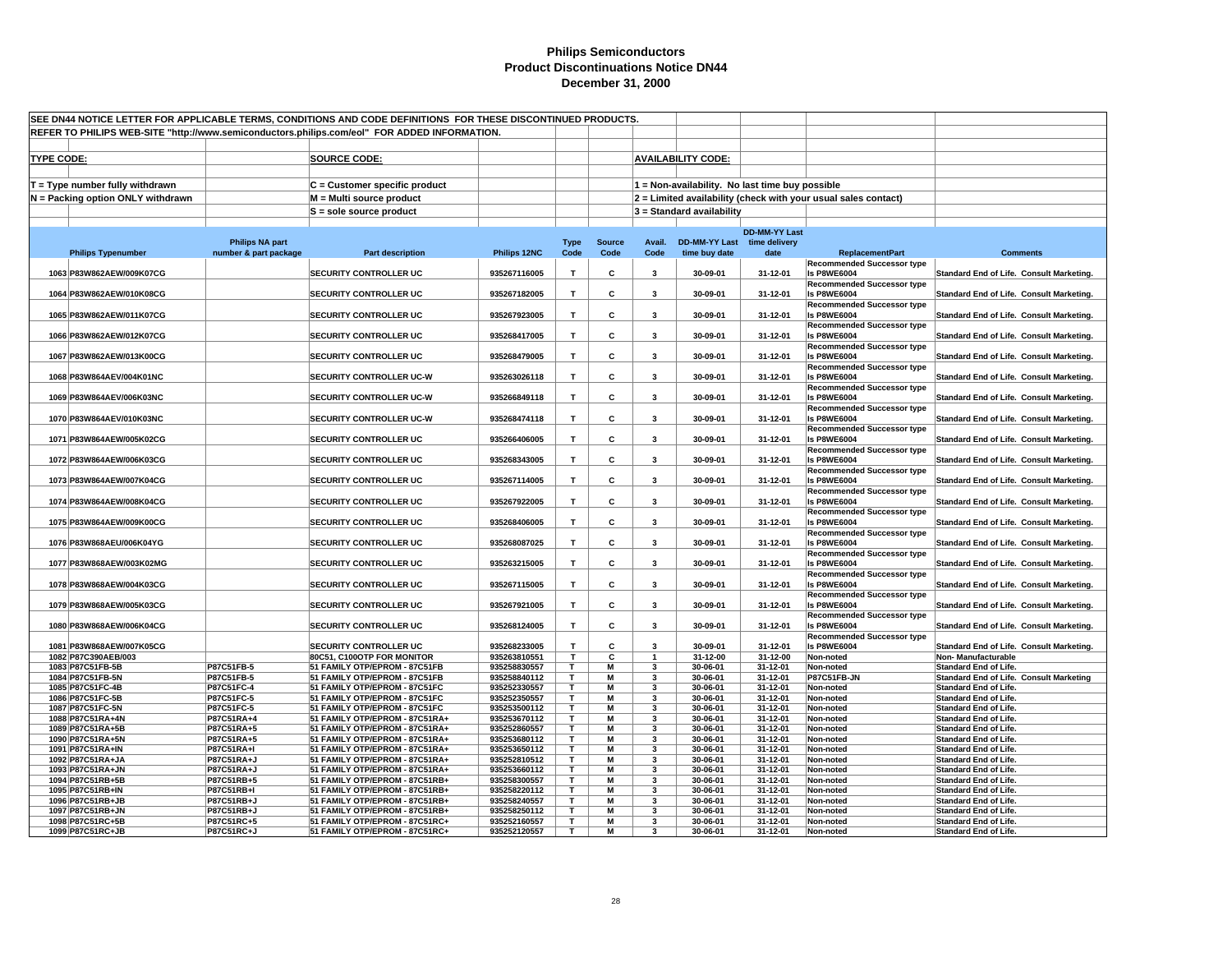|                   |                                                |                                       | SEE DN44 NOTICE LETTER FOR APPLICABLE TERMS, CONDITIONS AND CODE DEFINITIONS FOR THESE DISCONTINUED PRODUCTS. |                              |                              |               |                                           |                                                 |                      |                                                                      |                                                                                      |
|-------------------|------------------------------------------------|---------------------------------------|---------------------------------------------------------------------------------------------------------------|------------------------------|------------------------------|---------------|-------------------------------------------|-------------------------------------------------|----------------------|----------------------------------------------------------------------|--------------------------------------------------------------------------------------|
|                   |                                                |                                       | REFER TO PHILIPS WEB-SITE "http://www.semiconductors.philips.com/eol" FOR ADDED INFORMATION.                  |                              |                              |               |                                           |                                                 |                      |                                                                      |                                                                                      |
|                   |                                                |                                       |                                                                                                               |                              |                              |               |                                           |                                                 |                      |                                                                      |                                                                                      |
| <b>TYPE CODE:</b> |                                                |                                       | <b>SOURCE CODE:</b>                                                                                           |                              |                              |               |                                           | <b>AVAILABILITY CODE:</b>                       |                      |                                                                      |                                                                                      |
|                   |                                                |                                       |                                                                                                               |                              |                              |               |                                           |                                                 |                      |                                                                      |                                                                                      |
|                   | $T = Type$ number fully withdrawn              |                                       | $C =$ Customer specific product                                                                               |                              |                              |               |                                           | 1 = Non-availability. No last time buy possible |                      |                                                                      |                                                                                      |
|                   | N = Packing option ONLY withdrawn              |                                       | M = Multi source product                                                                                      |                              |                              |               |                                           |                                                 |                      | 2 = Limited availability (check with your usual sales contact)       |                                                                                      |
|                   |                                                |                                       | S = sole source product                                                                                       |                              |                              |               |                                           | 3 = Standard availability                       |                      |                                                                      |                                                                                      |
|                   |                                                |                                       |                                                                                                               |                              |                              |               |                                           |                                                 |                      |                                                                      |                                                                                      |
|                   |                                                |                                       |                                                                                                               |                              |                              |               |                                           |                                                 | <b>DD-MM-YY Last</b> |                                                                      |                                                                                      |
|                   |                                                | <b>Philips NA part</b>                |                                                                                                               | Philips 12NC                 | <b>Type</b>                  | <b>Source</b> | Avail.                                    | DD-MM-YY Last time delivery                     |                      | <b>ReplacementPart</b>                                               | <b>Comments</b>                                                                      |
|                   | <b>Philips Typenumber</b><br>1100 P87C51RD+4N  | number & part package<br>P87C51RD+4   | <b>Part description</b><br>51 FAMILY OTP/EPROM - 87C51RD+                                                     | 935260329112                 | Code<br>т                    | Code<br>M     | Code<br>-3                                | time buy date<br>30-06-01                       | date<br>31-12-01     | <b>P87C51RD+IN</b>                                                   | <b>Standard End of Life. Consult Marketing</b>                                       |
|                   | 1101 P87C51RD+5N                               | P87C51RD+5                            | 51 FAMILY OTP/EPROM - 87C51RD+                                                                                | 935260505112                 | $\mathbf{T}$                 | M             | 3                                         | 30-06-01                                        | 31-12-01             | Non-noted                                                            |                                                                                      |
|                   | 1102 P87C51RD+IN                               | P87C51RD+I                            | 51 FAMILY OTP/EPROM - 87C51RD+                                                                                | 935260508112                 | T                            | M             | 3                                         | 30-06-01                                        | 31-12-01             | Non-noted                                                            |                                                                                      |
|                   | 1103 P87C51RD+JA                               | P87C51RD+J                            | 51 FAMILY OTP/EPROM - 87C51RD+                                                                                | 935260326512                 | T                            | м             | 3                                         | 30-06-01                                        | 31-12-01             | Non-noted                                                            | <b>Standard End of Life.</b>                                                         |
|                   | 1104 P87C51RD+JB                               | P87C51RD+J                            | 51 FAMILY OTP/EPROM - 87C51RD+                                                                                | 935260327551                 | $\mathbf{T}$                 | M             | 3                                         | 30-06-01                                        | 31-12-01             | Non-noted                                                            | <b>Standard End of Life.</b>                                                         |
|                   | 1105 P87C51RD+JB<br>1106 P87C51RD+JN           | P87C51RD+J<br>P87C51RD+J              | 51 FAMILY OTP/EPROM - 87C51RD+<br>51 FAMILY OTP/EPROM - 87C51RD+                                              | 935260327557<br>935260509112 | т<br>T                       | M<br>M        | 3<br>3                                    | 30-06-01<br>30-06-01                            | 31-12-01<br>31-12-01 | Non-noted<br>Non-noted                                               | <b>Standard End of Life.</b>                                                         |
|                   | 1107 P87C51SFB B                               | <b>P87C51SFB</b>                      | 51 FAMILY OTP/EPROM - 87C51                                                                                   | 935260189557                 | T.                           | M             | 3                                         | 30-06-01                                        | 31-12-01             | Non-noted                                                            | <b>Standard End of Life.</b>                                                         |
|                   | 1108 P87C51UFB B                               | <b>P87C51UFB</b>                      | 51 FAMILY OTP/EPROM - 87C51                                                                                   | 935260193557                 | т                            | M             | 3                                         | 30-06-01                                        | 31-12-01             | Non-noted                                                            | <b>Standard End of Life.</b>                                                         |
|                   | 1109 P87C51UFP N                               | <b>P87C51UFP</b>                      | 51 FAMILY OTP/EPROM - 87C51                                                                                   | 935260181112                 | т                            | M             | 3                                         | 30-06-01                                        | 31-12-01             | Non-noted                                                            | <b>Standard End of Life.</b>                                                         |
|                   | 1110 P87C528EBA/297                            |                                       | 80C51 DERIVATIVES                                                                                             | 935265569118                 | т                            | C             | 3                                         | 30-09-01                                        | 31-12-01             | Non-noted                                                            | Standard End of Life. Consult Marketing.                                             |
|                   | 1111 P87C52EBAA                                | P87C52EBP                             | 51 FAMILY FLASH-87C52                                                                                         | 935030940112                 | T                            | M             | $\overline{2}$                            | 30-06-01                                        | 31-12-01             | P87C52SBAA                                                           | Standard End of Life. Consult Marketing.                                             |
|                   | 1112 P87C52EBAA<br>1113 P87C52EFAA             | P87C52EBA<br>P87C52EFA                | 51 FAMILY OTP/EPROM - 87C52<br><b>DEVELOPMENT SYSTEMS</b>                                                     | 935030950512<br>935033780512 | т<br>т                       | M<br>M        | $\overline{\mathbf{2}}$<br>$\overline{2}$ | 30-09-01<br>30-09-01                            | 31-12-01<br>31-12-01 | P87C52SBAA<br>P87C52SBAA                                             | Standard End of Life. Consult Marketing.<br>Standard End of Life. Consult Marketing. |
|                   | 1114 P87C52EFPN                                | <b>P87C52EFP</b>                      | 51 FAMILY OTP/EPROM - 87C52                                                                                   | 935033770112                 | т                            | м             | $\overline{2}$                            | 30-09-01                                        | 31-12-01             | P87C52SFPN                                                           | Standard End of Life. Consult Marketing.                                             |
|                   | 1115 P87C52UFP N                               | P87C52UFP                             | 51 FAMILY OTP/EPROM - 87C52                                                                                   | 935253740112                 | $\mathbf{r}$                 | М             | $\mathbf{3}$                              | 30-06-01                                        | 31-12-01             | Non-noted                                                            | <b>Standard End of Life.</b>                                                         |
|                   | 1116 P87C54SFP N                               | <b>P87C54SFP</b>                      | 51 FAMILY OTP/EPROM - 87C54                                                                                   | 935258700112                 | т                            | M             | 3                                         | 30-06-01                                        | 31-12-01             | Non-noted                                                            | <b>Standard End of Life.</b>                                                         |
|                   | 1117 P87C54UFA A                               | <b>P87C54UFA</b>                      | 51 FAMILY OTP/EPROM - 87C54                                                                                   | 935258870512                 | T                            | M             | 3                                         | 30-06-01                                        | 31-12-01             | Non-noted                                                            | <b>Standard End of Life.</b>                                                         |
|                   | 1118 P87C54UFB B                               | <b>P87C54UFB</b>                      | 51 FAMILY OTP/EPROM - 87C54                                                                                   | 935258880557                 | T<br>T                       | M<br>M        | 3<br>$\overline{\mathbf{3}}$              | 30-06-01<br>30-06-01                            | 31-12-01<br>31-12-01 | Non-noted                                                            | <b>Standard End of Life.</b>                                                         |
|                   | 1119 P87C54UFP N<br>1120 P87C575EBAA           | <b>P87C54UFP</b><br><b>P87C575EBA</b> | 51 FAMILY OTP/EPROM - 87C54<br>51 FAMILY OTP/EPROM - 87C575                                                   | 935258890112<br>935070800112 | $\mathbf \tau$               | s             | 3                                         | 30-09-01                                        | 31-12-01             | Non-noted<br>Non-noted                                               | <b>Standard End of Life.</b><br><b>Standard End of Life.</b>                         |
|                   | 1121 P87C575EBBB                               | <b>P87C575EBB</b>                     | 51 FAMILY OTP/EPROM - 87C575                                                                                  | 935141070551                 | T                            | s             | 3                                         | 30-09-01                                        | 31-12-01             | Non-noted                                                            | <b>Standard End of Life.</b>                                                         |
|                   | 1122 P87C575EBBB                               | <b>P87C575EBB</b>                     | 51 FAMILY OTP/EPROM - 87C575                                                                                  | 935141070557                 | $\mathbf{T}$                 | s             | 3                                         | 30-09-01                                        | 31-12-01             | Non-noted                                                            | <b>Standard End of Life.</b>                                                         |
|                   | 1123 P87C575EBPN                               | <b>P87C575EBP</b>                     | 51 FAMILY OTP/EPROM - 87C575                                                                                  | 935070820112                 | $\mathbf{r}$                 | s             | 3                                         | 30-09-01                                        | 31-12-01             | Non-noted                                                            | <b>Standard End of Life.</b>                                                         |
|                   | 1124 P87C576EHAA                               | <b>P87C576EHA</b>                     | 51 FAMILY CMOS ROM - 80C52                                                                                    | 935194170512                 | $\mathbf{r}$                 | s             | 3                                         | 30-06-01                                        | 31-12-01             | Non-noted                                                            | Standard End of Life. Consult Marketing.                                             |
|                   | 1125 P87C58SFA A                               | <b>P87C58SFA</b>                      | 51 FAMILY OTP/EPROM - 87C58                                                                                   | 935252650512                 | т                            | M             | 3<br>3                                    | 30-06-01                                        | 31-12-01             | Non-noted                                                            | <b>Standard End of Life.</b>                                                         |
|                   | 1126 P87C58SFB B<br>1127 P87C58SFB B           | <b>P87C58SFB</b><br><b>P87C58SFB</b>  | 51 FAMILY OTP/EPROM - 87C58<br>51 FAMILY OTP/EPROM - 87C58                                                    | 935252660551<br>935252660557 | т<br>т                       | M<br>M        | $\overline{\mathbf{3}}$                   | 30-06-01<br>30-06-01                            | 31-12-01<br>31-12-01 | Non-noted<br>Non-noted                                               | <b>Standard End of Life.</b><br><b>Standard End of Life.</b>                         |
|                   | 1128 P87C58SFP N                               | <b>P87C58SFP</b>                      | 51 FAMILY OTP/EPROM - 87C51FC                                                                                 | 935253520112                 | т                            | M             | 3                                         | 30-06-01                                        | 31-12-01             | Non-noted                                                            | <b>Standard End of Life.</b>                                                         |
|                   | 1129 P87C592EFA/A2                             |                                       | <b>CAN Products</b>                                                                                           | 935210470112                 | т                            | М             |                                           | 31-12-00                                        | 31-12-00             | Non-noted                                                            | <b>Packing Method Problem.</b>                                                       |
|                   | 1130 P87C592EFA/A2                             |                                       | <b>CAN PRODUCTS</b>                                                                                           | 935210470512                 | T.                           | М             | 3                                         | 30-06-01                                        | 31-12-01             | P87C592EFA/02                                                        | Standard End of Life. Consult Marketing.                                             |
|                   |                                                |                                       |                                                                                                               |                              |                              |               |                                           |                                                 |                      |                                                                      |                                                                                      |
|                   | 1131 P87C695AEB/B                              |                                       | 80C51, C100OTP FOR MONITOR                                                                                    | 935263213557                 | $\mathbf{T}$                 | M             | $\mathbf{1}$                              | 31-12-00                                        | 31-12-00             | P87C695AEB/C1                                                        | New version Is available. See Replacement                                            |
|                   | 1132 P87C695AEB/B                              |                                       | 80C51, C100OTP FOR MONITOR                                                                                    | 935263213551                 | $\mathbf{T}$                 | М             | $\overline{1}$                            | 31-12-00                                        | 31-12-00             | P87C695AEB/C1                                                        | New versionls available. See Replacement                                             |
|                   |                                                |                                       |                                                                                                               |                              |                              |               |                                           |                                                 |                      |                                                                      |                                                                                      |
|                   | 1133 P87C695AER/A                              |                                       | 80C51 C100OTP PROCESS FOR MONITOR                                                                             | 935263114112                 | T                            | M             |                                           | 31-12-00                                        | 31-12-00             | P87C695AER/C1                                                        | New version Is available. See Replacement                                            |
|                   | 1134 P87C750EBDDB                              | <b>P87C750EBD</b>                     | 51 FAMILY OTP/EPROM - 87C750                                                                                  | 935169580512                 | T                            | s             | 3                                         | 30-09-01                                        | 31-12-01             | Non-noted                                                            | <b>Standard End of Life.</b>                                                         |
|                   | 1135 P87CL883T/000/2                           | <b>P87CL883T</b>                      | <b>80CLXXX FAMILY</b>                                                                                         | 935261463118                 | T                            | s             | $\overline{2}$                            | 30-09-01                                        | 31-12-01             | Non-noted                                                            | No replacement                                                                       |
|                   | 1136 P87LPC764BD<br>1137 P87LPC769BD           | <b>P87LPC764</b><br><b>P87LPC769B</b> | 51 FAMILY OTP/EPROM - 87LPC764<br><b>P87LPC769 SO</b>                                                         | 935263358518<br>935264006512 | $\overline{\mathsf{N}}$<br>T | s<br>s        | 3<br>3                                    | 30-09-01<br>30-06-01                            | 31-12-01<br>31-12-01 | <b>See Comments</b><br>P87LPC769HD                                   | <b>Tubes Available</b><br>Std. OTP Avail. See Replacement.                           |
|                   | 1138 P89C51RC2HBBD/00B                         |                                       | <b>ISP FLASH MICROCONTROLLER</b>                                                                              | 935268287557                 | T.                           | М             | $\mathbf{1}$                              | 31-12-00                                        | 31-12-00             | P89C51RC2HBBD/00                                                     | Standard End of Life. Consult Marketing.                                             |
|                   | 1139 P89C51RC2HBBD/00F                         |                                       | <b>ISP FLASH MICROCONTROLLER</b>                                                                              | 935268376557                 | т                            | M             | 1                                         | 31-12-00                                        | 31-12-00             | P89C51RC2HBBD/00                                                     | Standard End of Life. Consult Marketing.                                             |
|                   | 1140 P89C51RC2HFA/00B                          |                                       | <b>ISP FLASH MICROCONTROLLERS</b>                                                                             | 935268290112                 | т                            | М             | -1                                        | 31-12-00                                        | 31-12-00             | P89C51RC2HFA/00                                                      | Standard End of Life. Consult Marketing.                                             |
|                   | 1141 P89C51RC2HFBD/00F                         |                                       | <b>ISP FLASH MICROCONTROLLER</b>                                                                              | 935268517557                 | т                            | М             | $\mathbf{1}$                              | 31-12-00                                        | 31-12-00             | P89C51RC2HFBD/00                                                     | Standard End of Life. Consult Marketing.                                             |
|                   | 1142 P89C51RD2HBA/00B                          |                                       | <b>ISP FLASH MICROCONTROLLERS</b>                                                                             | 935268284112                 | T.                           | М             |                                           | 31-12-00                                        | 31-12-00             | P89C51RD2HBA/00                                                      | Standard End of Life. Consult Marketing.                                             |
|                   | 1143 P89C51RD2HBA/00D<br>1144 P89C51RD2HBA/00F |                                       | <b>ISP FLASH MICROCONTROLLERS</b><br><b>ISP FLASH MICROCONTROLLERS</b>                                        | 935268285112<br>935268286112 | т<br>T                       | М<br>М        | $\mathbf{1}$                              | 31-12-00<br>31-12-00                            | 31-12-00<br>31-12-00 | P89C51RD2HBA/00<br>P89C51RD2HBA/00                                   | Use actual version                                                                   |
|                   | 1145 P89C51RD2HBBD/00B                         |                                       | <b>ISP FLASH MICROCONTROLLER</b>                                                                              | 935268288557                 | т                            | М             |                                           | 31-12-00                                        | 31-12-00             | P89C51RD2HBBD/00                                                     | Use actual version !<br>Standard End of Life. Consult Marketing.                     |
|                   | 1146 P89C51RD2HBP/00B                          |                                       | <b>ISP FLASH MICROCONTROLLERS</b>                                                                             | 935268289112                 | т                            | М             | $\mathbf{1}$                              | 31-12-00                                        | 31-12-00             | P89C51RD2HBP/00                                                      | Pls use actual version !                                                             |
|                   | 1147 P89C51UBAA                                | <b>P89C51UBA</b>                      | 51 FAMILY FLASH-89C51                                                                                         | 935262602512                 | T                            | м             | 3                                         | 30-06-01                                        | 31-12-01             | <b>Replacement Device in DEV</b>                                     | <b>AVAILABLE IN Qtr. 2, 01</b>                                                       |
|                   | 1148 P89C51UBPN                                | <b>P89C51UBP</b>                      | 51 FAMILY FLASH-89C51                                                                                         | 935262605112                 | т                            | м             | 3                                         | 30-06-01                                        | 31-12-01             | <b>Replacement Device in DEV</b>                                     | <b>AVAILABLE IN Qtr. 2, 01</b>                                                       |
|                   | 1149 P89C52UBAA                                | <b>P89C52UBA</b>                      | 51 FAMILY FLASH-89C52                                                                                         | 935262566512                 | т                            | M             | 3                                         | 30-06-01                                        | 31-12-01             | <b>Replacement Device in DEV</b>                                     | <b>AVAILABLE IN Qtr. 2, 01</b>                                                       |
|                   | 1150 P89C52UBBB<br>1151 P89C52UBPN             | <b>P89C52UBB</b><br><b>P89C52UBP</b>  | 51 FAMILY FLASH-89C52<br>51 FAMILY FLASH-89C52                                                                | 935262571557<br>935262568112 | T<br>T.                      | M<br>M        | 3<br>$\overline{\mathbf{3}}$              | 30-06-01<br>30-06-01                            | 31-12-01<br>31-12-01 | <b>Replacement Device in DEV</b><br><b>Replacement Device in DEV</b> | <b>AVAILABLE IN Qtr. 2, 01</b><br><b>AVAILABLE IN Qtr. 2, 01</b>                     |
|                   | 1152 P89C54UBA A                               | <b>P89C54UBA</b>                      | 51 FAMILY OTP/EPROM - 89C54                                                                                   | 935262607512                 | $\mathbf{r}$                 | М             | $\mathbf{3}$                              | 30-06-01                                        | 31-12-01             | Non-noted                                                            | <b>Standard End of Life.</b>                                                         |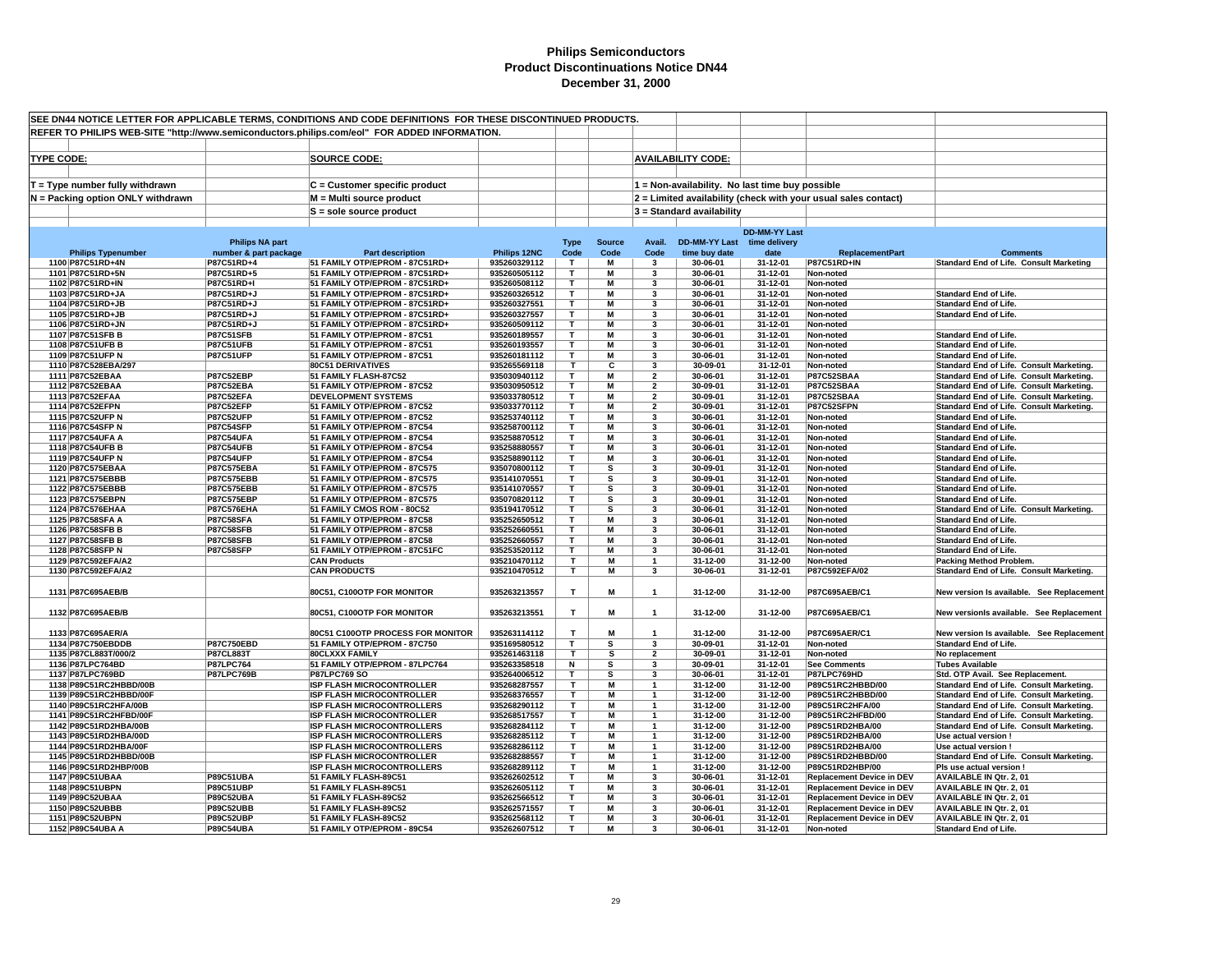|                   |                                                     |                                                 | SEE DN44 NOTICE LETTER FOR APPLICABLE TERMS, CONDITIONS AND CODE DEFINITIONS FOR THESE DISCONTINUED PRODUCTS. |                              |                         |                         |                         |                                                 |                       |                                                                |                                                                                      |
|-------------------|-----------------------------------------------------|-------------------------------------------------|---------------------------------------------------------------------------------------------------------------|------------------------------|-------------------------|-------------------------|-------------------------|-------------------------------------------------|-----------------------|----------------------------------------------------------------|--------------------------------------------------------------------------------------|
|                   |                                                     |                                                 | REFER TO PHILIPS WEB-SITE "http://www.semiconductors.philips.com/eol" FOR ADDED INFORMATION.                  |                              |                         |                         |                         |                                                 |                       |                                                                |                                                                                      |
|                   |                                                     |                                                 |                                                                                                               |                              |                         |                         |                         |                                                 |                       |                                                                |                                                                                      |
| <b>TYPE CODE:</b> |                                                     |                                                 | <b>SOURCE CODE:</b>                                                                                           |                              |                         |                         |                         | <b>AVAILABILITY CODE:</b>                       |                       |                                                                |                                                                                      |
|                   |                                                     |                                                 |                                                                                                               |                              |                         |                         |                         |                                                 |                       |                                                                |                                                                                      |
|                   | $T = Type$ number fully withdrawn                   |                                                 | C = Customer specific product                                                                                 |                              |                         |                         |                         | 1 = Non-availability. No last time buy possible |                       |                                                                |                                                                                      |
|                   | $N =$ Packing option ONLY withdrawn                 |                                                 | M = Multi source product                                                                                      |                              |                         |                         |                         |                                                 |                       | 2 = Limited availability (check with your usual sales contact) |                                                                                      |
|                   |                                                     |                                                 | S = sole source product                                                                                       |                              |                         |                         |                         | 3 = Standard availability                       |                       |                                                                |                                                                                      |
|                   |                                                     |                                                 |                                                                                                               |                              |                         |                         |                         |                                                 |                       |                                                                |                                                                                      |
|                   |                                                     |                                                 |                                                                                                               |                              |                         |                         |                         |                                                 | <b>DD-MM-YY Last</b>  |                                                                |                                                                                      |
|                   | <b>Philips Typenumber</b>                           | <b>Philips NA part</b><br>number & part package | <b>Part description</b>                                                                                       | Philips 12NC                 | <b>Type</b><br>Code     | <b>Source</b><br>Code   | Avail.<br>Code          | <b>DD-MM-YY Last</b><br>time buy date           | time delivery<br>date | <b>ReplacementPart</b>                                         | <b>Comments</b>                                                                      |
|                   | 1153 P89C54UBP N                                    | <b>P89C54UBP</b>                                | 51 FAMILY OTP/EPROM - 89C54                                                                                   | 935262608112                 | T.                      | М                       | 3                       | 30-06-01                                        | 31-12-01              | Non-noted                                                      | <b>Standard End of Life.</b>                                                         |
|                   | 1154 P89C54UFA A                                    | <b>P89C54UFA</b>                                | 51 FAMILY OTP/EPROM - 89C54                                                                                   | 935262612512                 | $\mathbf{T}$            | M                       | 3                       | 30-06-01                                        | 31-12-01              | Non-noted                                                      | <b>Standard End of Life.</b>                                                         |
|                   | 1155 P89C54UFP N                                    | <b>P89C54UFP</b>                                | 51 FAMILY OTP/EPROM - 89C54                                                                                   | 935262609112                 | т                       | M                       | 3                       | 30-06-01                                        | 31-12-01              | Non-noted                                                      | <b>Standard End of Life.</b>                                                         |
|                   | 1156 P89C58UBA A                                    | <b>P89C58UBA</b>                                | 51 FAMILY OTP/EPROM - 89C58                                                                                   | 935262574512                 | T                       | M                       | 3                       | 30-06-01                                        | 31-12-01              | Non-noted                                                      | <b>Standard End of Life.</b>                                                         |
|                   | 1157 P89C58UBAA<br>1158 P89C58UBP N                 | <b>P89C58UBA</b><br><b>P89C58UBP</b>            | 51 FAMILY FLASH-89C58                                                                                         | 935262574512<br>935262572112 | T.<br>т                 | M<br>M                  | 3<br>3                  | 30-06-01<br>30-06-01                            | 31-12-01<br>31-12-01  | <b>Replacement Device in DEV</b><br>Non-noted                  | AVAILABLE IN Qtr. 2, 01<br><b>Standard End of Life.</b>                              |
|                   | 1159 P89CE558EFB/01                                 |                                                 | 51 FAMILY OTP/EPROM - 89C58<br>RADIO/AUDIO/LCD/OTHER MICR.DER                                                 | 935165280551                 | T.                      | С                       | $\mathbf{1}$            | 31-12-00                                        | 31-12-00              | Non-noted                                                      | Standard End of Life. Consult Marketing.                                             |
|                   |                                                     |                                                 |                                                                                                               |                              |                         |                         |                         |                                                 |                       | P8WE5008AEW/03202W:                                            |                                                                                      |
|                   | 1160 P8WE5008AEW/03001W                             |                                                 | <b>CRYPTO CONTROLLER</b>                                                                                      | 935263877005                 | Т                       | С                       | 3                       | 30-09-01                                        | 31-12-01              | 935266734005                                                   | Standard End of Life. Consult Marketing.                                             |
|                   |                                                     |                                                 |                                                                                                               |                              |                         |                         |                         |                                                 |                       | P8WE5032AET/01103:                                             | Successor with Tape & Reel Packing                                                   |
|                   | 1161 P8WE5032AET/01103                              |                                                 | <b>CRYPTO CONTROLLERS</b>                                                                                     | 935264491512                 | N                       | C                       | $\overline{\mathbf{3}}$ | 30-09-01                                        | 31-12-01              | 935264491518                                                   | Method                                                                               |
|                   | 1162 P8WE5032AEW/02121W<br>1163 P8WE5032AEW/02122W  |                                                 | <b>CRYPTO CONTROLLER</b><br><b>CRYPTO CONTROLLER</b>                                                          | 935267588005<br>935267589005 | T<br>т                  | С<br>С                  | 3<br>3                  | 30-09-01<br>30-09-01                            | 31-12-01<br>31-12-01  | P8WE5032AEW/02727W<br>P8WE5032AEW/02726W                       | <b>See Replacement</b><br><b>See Replacement</b>                                     |
|                   | 1164 P8WE5032AEW/02123W                             |                                                 | <b>CRYPTO CONTROLLER</b>                                                                                      | 935267590005                 | T.                      | С                       | 3                       | 30-09-01                                        | 31-12-01              | Non-noted                                                      | Standard End of Life. Consult Marketing.                                             |
|                   | 1165 P8WE5032AEW/05012W                             |                                                 | <b>CRYPTO CONTROLLER</b>                                                                                      | 935266560005                 | $\overline{\mathsf{T}}$ | $\overline{\mathbf{c}}$ | 3                       | 30-09-01                                        | 31-12-01              | Non-noted                                                      | Standard End of Life. Consult Marketing.                                             |
|                   |                                                     |                                                 |                                                                                                               |                              |                         |                         |                         |                                                 |                       |                                                                |                                                                                      |
|                   |                                                     |                                                 |                                                                                                               |                              |                         |                         |                         |                                                 |                       | acc. CPCNBLI 00 / 04 Successor                                 |                                                                                      |
|                   | 1166 P8WE6017AEV/005048<br>1167 P8WE6017AEV/006068I |                                                 | <b>SECURITY CONTROLLER</b><br><b>SECURITY CONTROLLER</b>                                                      | 935266760118<br>935268010118 | T.<br>T.                | С<br>С                  | 3<br>3                  | 30-09-01<br>30-09-01                            | 31-12-01<br>31-12-01  | agreed with customer<br>acc. CPCNBLI 00/04                     | Standard End of Life. Consult Marketing.<br>Standard End of Life. Consult Marketing. |
|                   | 1168 P8WE6017AEW/00606W                             |                                                 | <b>SECURITY CONTROLLER</b>                                                                                    | 935267806005                 | T.                      | С                       | 3                       | 30-09-01                                        | 31-12-01              | acc. CPCNBLI 00/04                                             | Standard End of Life. Consult Marketing.                                             |
|                   | 1169 P8WE6017AEW/01007W                             |                                                 | <b>SECURITY CONTROLLER</b>                                                                                    | 935267650005                 | T.                      | C                       | 3                       | 30-09-01                                        | 31-12-01              | Non-noted                                                      | Successor Is agreed with customer                                                    |
|                   |                                                     |                                                 |                                                                                                               |                              |                         |                         |                         |                                                 |                       | P8WE6032AEW/05502W:                                            |                                                                                      |
|                   | 1170 P8WE6032AEV/050028                             |                                                 | <b>CRYPTO CONTROLLER</b>                                                                                      | 935263594118                 | т                       | c                       | 3                       | 30-09-01                                        | 31-12-01              | 935266772005                                                   | Standard End of Life. Consult Marketing.                                             |
|                   | 1171 P8WE6032AEW/05002W                             |                                                 | <b>CRYPTO CONTROLLER</b>                                                                                      | 935264106005                 | T                       | С                       | $\overline{\mathbf{3}}$ | 30-09-01                                        | 31-12-01              | P8WE6032AEW/05502W                                             | Successor agreed with customer                                                       |
|                   | 1172 PBYL1020                                       |                                                 | Schottky-barrier rectifier diode                                                                              | 934054755127                 | T                       | М                       | $\overline{\mathbf{3}}$ | 30-06-01                                        | 31-12-01              | <b>PBYL1025</b>                                                | Same Product type Higher Voltage Grade.                                              |
|                   |                                                     |                                                 |                                                                                                               |                              |                         |                         |                         |                                                 |                       |                                                                |                                                                                      |
|                   | 1173 PBYL1020B                                      |                                                 | Schottky-barrier rectifier diode                                                                              | 934054757118                 | T                       | М                       | 3                       | 30-06-01                                        | 31-12-01              | <b>PBYL1025B</b>                                               | Same Product type Higher Voltage Grade.                                              |
|                   |                                                     |                                                 |                                                                                                               |                              |                         |                         |                         |                                                 |                       |                                                                |                                                                                      |
|                   | 1174 PBYL1520CT                                     |                                                 | Schottky-barrier rect.double diode                                                                            | 934054767127                 | T                       | M                       | 3                       | 30-06-01                                        | 31-12-01              | <b>PBYL1525CT</b>                                              | Same Product type Higher Voltage Grade.                                              |
|                   | 1175 PBYL1520CTB                                    |                                                 | Schottky-barrier rect.double diode                                                                            | 934054769118                 | T                       | М                       | 3                       | 30-06-01                                        | 31-12-01              | PBYL1525CTB                                                    | Same Product type Higher Voltage Grade.                                              |
|                   |                                                     |                                                 |                                                                                                               |                              |                         |                         |                         |                                                 |                       |                                                                |                                                                                      |
|                   | 1176 PBYL1620                                       |                                                 | Schottky-barrier rectifier diode                                                                              | 934054759127                 | T                       | M                       | 3                       | 30-06-01                                        | 31-12-01              | <b>PBYL1625</b>                                                | Same Product type Higher Voltage Grade.                                              |
|                   |                                                     |                                                 |                                                                                                               |                              |                         |                         |                         |                                                 |                       |                                                                |                                                                                      |
|                   | 1177 PBYL2020                                       |                                                 | Schottky-barrier rectifier diode                                                                              | 934054763127                 | T                       | M                       | $\mathbf{3}$            | 30-06-01                                        | 31-12-01              | <b>PBYL2025</b>                                                | Same Product type Higher Voltage Grade.                                              |
|                   | 1178 PBYL2020B                                      |                                                 |                                                                                                               |                              | T                       | М                       | 3                       | 30-06-01                                        | 31-12-01              | <b>PBYL2025B</b>                                               |                                                                                      |
|                   |                                                     |                                                 | Schottky-barrier rectifier diode                                                                              | 934054765118                 |                         |                         |                         |                                                 |                       |                                                                | Same Product type Higher Voltage Grade.                                              |
|                   | 1179 PBYL2520CTB                                    |                                                 | Schottky-barrier rect.double diode                                                                            | 934054773118                 | Т                       | M                       | 3                       | 30-06-01                                        | 31-12-01              | PBYL2525CTB                                                    | Same Product type Higher Voltage Grade.                                              |
|                   |                                                     |                                                 |                                                                                                               |                              |                         |                         |                         |                                                 |                       |                                                                |                                                                                      |
|                   | 1180 PBYL3020CT                                     |                                                 | Schottky-barrier rect.double diode                                                                            | 934054775127                 | T                       | M                       | $\overline{\mathbf{3}}$ | 30-06-01                                        | 31-12-01              | PBYL3025CT                                                     | Same Product type Higher Voltage Grade.                                              |
|                   |                                                     |                                                 |                                                                                                               |                              |                         |                         |                         |                                                 |                       |                                                                |                                                                                      |
|                   | 1181 PBYL3020CTB                                    |                                                 | Schottky-barrier rect.double diode                                                                            | 934054777118                 | т                       | М                       | 3                       | 30-06-01                                        | 31-12-01              | Non-noted                                                      | Same Product type Higher Voltage Grade.                                              |
|                   | 1182 PBYR1020CTD                                    |                                                 | Rectifier diode Schottky barrier                                                                              | 934053960118                 | T                       | M                       | 3                       | 30-06-01                                        | 31-12-01              | PBYR1025CTD                                                    | Same Product type Higher Voltage Grade.                                              |
|                   |                                                     |                                                 |                                                                                                               |                              |                         |                         |                         |                                                 |                       |                                                                |                                                                                      |
|                   | 1183 PBYR1020D                                      |                                                 | Rectifier diode Schottky barrier                                                                              | 934053980118                 | T                       | M                       | $\mathbf{3}$            | 30-06-01                                        | 31-12-01              | <b>PBYR1025D</b>                                               | Same Product type Higher Voltage Grade.                                              |
|                   |                                                     |                                                 |                                                                                                               |                              |                         |                         |                         |                                                 |                       |                                                                |                                                                                      |
|                   | 1184 PBYR1040B                                      |                                                 | Rectifier diode Schottky barrier                                                                              | 934042060118                 | T                       | М                       | $\overline{\mathbf{3}}$ | 30-06-01                                        | 31-12-01              | <b>PBYR1045B</b>                                               | Same Product type Higher Voltage Grade.                                              |
|                   | 1185 PBYR1040CTD                                    |                                                 | Rectifier diode Schottky barrier                                                                              | 934054040118                 | T                       | M                       | 3                       | 30-06-01                                        | 31-12-01              | PBYR1045CTD                                                    | Same Product type Higher Voltage Grade.                                              |
|                   |                                                     |                                                 |                                                                                                               |                              |                         |                         |                         |                                                 |                       |                                                                |                                                                                      |
|                   | 1186 PBYR1040D                                      |                                                 | Rectifier diode Schottky barrier                                                                              | 934054080118                 | T                       | M                       | 3                       | 30-06-01                                        | 31-12-01              | <b>PBYR1045D</b>                                               | Same Product type Higher Voltage Grade.                                              |
|                   | 1187 PBYR2025CT                                     |                                                 | Rectifier diode Schottky barrier                                                                              | 934043140127                 | T                       | $\overline{M}$          | $\overline{\mathbf{3}}$ | 30-06-01                                        | 31-12-01              | <b>PBYR2045CT</b>                                              | Same Product type 45 Voltage Grade.                                                  |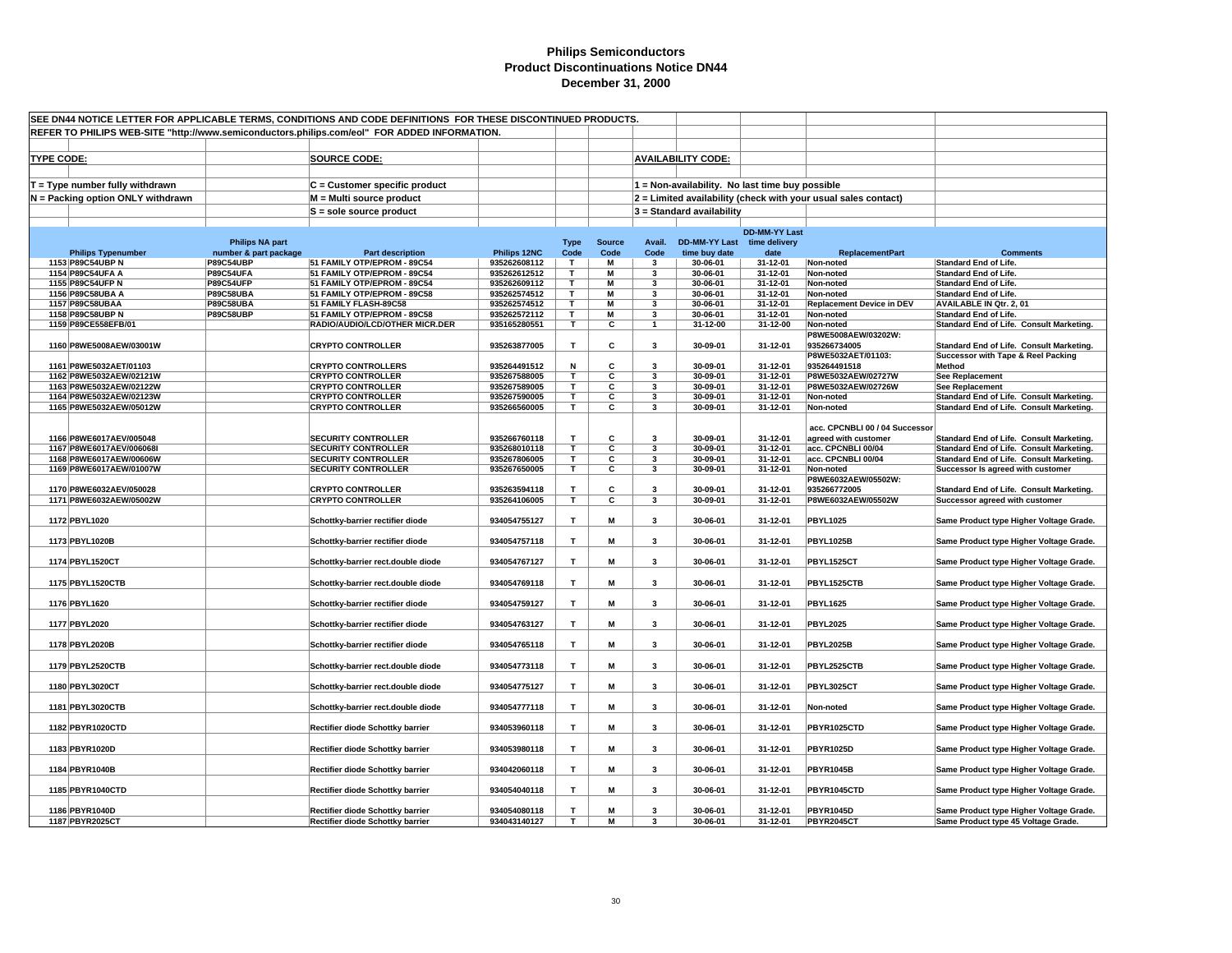|                   | SEE DN44 NOTICE LETTER FOR APPLICABLE TERMS, CONDITIONS AND CODE DEFINITIONS FOR THESE DISCONTINUED PRODUCTS.<br>REFER TO PHILIPS WEB-SITE "http://www.semiconductors.philips.com/eol" FOR ADDED INFORMATION. |                                                                        |                              |              |                         |                                                    |                                                 |                      |                                                                |                                                                                      |
|-------------------|---------------------------------------------------------------------------------------------------------------------------------------------------------------------------------------------------------------|------------------------------------------------------------------------|------------------------------|--------------|-------------------------|----------------------------------------------------|-------------------------------------------------|----------------------|----------------------------------------------------------------|--------------------------------------------------------------------------------------|
|                   |                                                                                                                                                                                                               |                                                                        |                              |              |                         |                                                    |                                                 |                      |                                                                |                                                                                      |
| <b>TYPE CODE:</b> |                                                                                                                                                                                                               | <b>SOURCE CODE:</b>                                                    |                              |              |                         |                                                    | <b>AVAILABILITY CODE:</b>                       |                      |                                                                |                                                                                      |
|                   |                                                                                                                                                                                                               |                                                                        |                              |              |                         |                                                    |                                                 |                      |                                                                |                                                                                      |
|                   |                                                                                                                                                                                                               |                                                                        |                              |              |                         |                                                    |                                                 |                      |                                                                |                                                                                      |
|                   | $T = Type$ number fully withdrawn                                                                                                                                                                             | C = Customer specific product                                          |                              |              |                         |                                                    | 1 = Non-availability. No last time buy possible |                      |                                                                |                                                                                      |
|                   | N = Packing option ONLY withdrawn                                                                                                                                                                             | M = Multi source product                                               |                              |              |                         |                                                    |                                                 |                      | 2 = Limited availability (check with your usual sales contact) |                                                                                      |
|                   |                                                                                                                                                                                                               | S = sole source product                                                |                              |              |                         |                                                    | $3 =$ Standard availability                     |                      |                                                                |                                                                                      |
|                   |                                                                                                                                                                                                               |                                                                        |                              |              |                         |                                                    |                                                 |                      |                                                                |                                                                                      |
|                   |                                                                                                                                                                                                               |                                                                        |                              |              |                         |                                                    |                                                 | <b>DD-MM-YY Last</b> |                                                                |                                                                                      |
|                   | <b>Philips NA part</b>                                                                                                                                                                                        |                                                                        |                              | <b>Type</b>  | <b>Source</b>           | Avail.                                             | DD-MM-YY Last time delivery                     |                      |                                                                |                                                                                      |
|                   | number & part package<br><b>Philips Typenumber</b>                                                                                                                                                            | <b>Part description</b>                                                | Philips 12NC                 | Code         | Code                    | Code                                               | time buy date                                   | date                 | <b>ReplacementPart</b>                                         | <b>Comments</b>                                                                      |
|                   | 1188 PBYR2040CT                                                                                                                                                                                               | Rectifier diode Schottky barrier                                       | 933982390127                 | $\mathbf{T}$ | M                       | 3                                                  | 30-06-01                                        | 31-12-01             | <b>PBYR2045CT</b>                                              | Same Product type Higher Voltage Grade.                                              |
|                   |                                                                                                                                                                                                               |                                                                        |                              |              |                         |                                                    |                                                 |                      |                                                                |                                                                                      |
|                   | 1189 PBYR3040WT                                                                                                                                                                                               | Rectifier diode Schottky barrier                                       | 934047010127                 | T            | M                       | $\overline{\mathbf{3}}$                            | 30-06-01                                        | 31-12-01             | <b>PBYR3045WT</b>                                              | Same Product type Higher Voltage Grade.                                              |
|                   |                                                                                                                                                                                                               |                                                                        |                              |              |                         |                                                    |                                                 |                      |                                                                |                                                                                      |
|                   | 1190 PBYR320CTD                                                                                                                                                                                               | Rectifier diode Schottky barrier                                       | 934053940118                 | $\mathsf T$  | M                       | 3                                                  | 30-06-01                                        | 31-12-01             | PBYR325CTD                                                     | Same Product type Higher Voltage Grade.                                              |
|                   |                                                                                                                                                                                                               |                                                                        |                              |              |                         |                                                    |                                                 |                      |                                                                |                                                                                      |
|                   | 1191 PBYR335CTD                                                                                                                                                                                               | Rectifier diode Schottky barrier                                       | 934053990118                 | T            | M                       | 3                                                  | 30-06-01                                        | 31-12-01             | PBYR340CTD                                                     | Same Product type Higher Voltage Grade.                                              |
|                   | 1192 PBYR635CTD                                                                                                                                                                                               |                                                                        | 934054010118                 | $\mathbf{T}$ | M                       | 3                                                  | 30-06-01                                        | 31-12-01             | PBYR640CTD                                                     |                                                                                      |
|                   |                                                                                                                                                                                                               | Rectifier diode Schottky barrier                                       |                              |              |                         |                                                    |                                                 |                      |                                                                | Same Product type Higher Voltage Grade.                                              |
|                   | 1193 PBYR720D                                                                                                                                                                                                 | Schottky-barrier rectifier diode                                       | 934053970118                 | $\mathsf T$  | M                       | 3                                                  | 30-06-01                                        | 31-12-01             | PBYR725D                                                       | Same Product type Higher Voltage Grade.                                              |
|                   |                                                                                                                                                                                                               |                                                                        |                              |              |                         |                                                    |                                                 |                      |                                                                |                                                                                      |
|                   | 1194 PBYR740D                                                                                                                                                                                                 | Schottky-barrier rectifier diode                                       | 934054060118                 | т            | M                       | 3                                                  | 30-06-01                                        | 31-12-01             | PBYR745D                                                       | Same Product type Higher Voltage Grade.                                              |
|                   | 1195 PCA1485U/7/F2                                                                                                                                                                                            | <b>CLOCKS AND WATCHES</b>                                              | 935239910027                 | T.           | s                       | $\overline{\mathbf{3}}$                            | 30-09-01                                        | 31-12-01             | PCA1485U/10/F2                                                 | Standard End of Life. Consult Marketing.                                             |
|                   | 1196 PCA1485U/7/F2                                                                                                                                                                                            | <b>CLOCKS AND WATCHES</b>                                              | 935239910027                 | T            | s                       | 3                                                  | 30-09-01                                        | 31-12-01             | PCA1485U/10/F2                                                 | Standard End of Life. Consult Marketing.                                             |
|                   | 1197 PCA1486U/7/F2                                                                                                                                                                                            | <b>CLOCKS AND WATCHES</b>                                              | 935239920027                 | т            | s                       | 3                                                  | 30-09-01                                        | 31-12-01             | PCA1486U/10/F2                                                 | Standard End of Life. Consult Marketing.                                             |
|                   | 1198 PCA1486U/7/F2                                                                                                                                                                                            | <b>CLOCKS AND WATCHES</b>                                              | 935239920027                 | T            | s                       | 3                                                  | 30-09-01                                        | 31-12-01             | PCA1486U/10/F2                                                 | Standard End of Life. Consult Marketing.                                             |
|                   | 1199 PCA1625U/7/F2                                                                                                                                                                                            | <b>CLOCKS AND WATCHES</b>                                              | 935239970027                 | T.           | s                       | 3                                                  | 30-09-01                                        | 31-12-01             | PCA1625U/10/F2                                                 | Standard End of Life. Consult Marketing.                                             |
|                   | 1200 PCA1625U/7/F2<br><b>PCA5007H00</b>                                                                                                                                                                       | <b>CLOCKS AND WATCHES</b>                                              | 935239970027                 | T.<br>т      | s                       | $\overline{\mathbf{3}}$<br>$\overline{\mathbf{2}}$ | 30-09-01                                        | 31-12-01<br>31-12-01 | PCA1625U/10/F2                                                 | Standard End of Life. Consult Marketing.                                             |
|                   | 1201 PCA5007H/000/F2<br><b>PCA5007H00</b><br>1202 PCA5007H/000/F2                                                                                                                                             | <b>PAGERS DECODERS</b><br><b>PAGERS DECODERS</b>                       | 935261098518<br>935261098557 | т            | s<br>s                  | $\overline{\mathbf{2}}$                            | 30-09-01<br>30-09-01                            | 31-12-01             | Non-noted<br>Non-noted                                         | Standard End of Life. Consult Marketing.<br>Standard End of Life. Consult Marketing. |
|                   | 1203 PCA5007H/002/F2<br>PCA5007H02                                                                                                                                                                            | <b>PAGERS DECODERS</b>                                                 | 935261757518                 | T            | s                       | $\overline{2}$                                     | 30-09-01                                        | 31-12-01             | Non-noted                                                      | Standard End of Life. Consult Marketing.                                             |
|                   | 1204 PCA5010H/000/F1<br>PCA5010H00                                                                                                                                                                            | <b>PAGERS DECODERS</b>                                                 | 935261277518                 | T.           | s                       | $\overline{2}$                                     | 30-09-01                                        | 31-12-01             | Non-noted                                                      | Standard End of Life. Consult Marketing.                                             |
|                   | 1205 PCA5010H/000/F1                                                                                                                                                                                          | <b>PAGERS DECODERS</b>                                                 | 935261277557                 | T.           | s                       | $\overline{2}$                                     | 30-09-01                                        | 31-12-01             | Non-noted                                                      | Standard End of Life. Consult Marketing.                                             |
|                   | 1206 PCA5010H/002/F1                                                                                                                                                                                          | <b>PAGERS DECODERS</b>                                                 | 935263560518                 | T            | С                       | $\overline{\mathbf{2}}$                            | 30-09-01                                        | 31-12-01             | Non-noted                                                      | Standard End of Life. Consult Marketing.                                             |
|                   | 1207 PCA5010H/003/F1                                                                                                                                                                                          | <b>PAGERS DECODERS</b>                                                 | 935264037518                 | T.           | С                       | $\overline{2}$                                     | 30-09-01                                        | 31-12-01             | Non-noted                                                      | Standard End of Life. Consult Marketing.                                             |
|                   | 1208 PCA8582F-2T/03                                                                                                                                                                                           | <b>EEPROMS</b>                                                         | 935191740112                 | T.           | M                       | $\overline{2}$                                     | 30-06-01                                        | 31-12-01             | Non-noted                                                      | Standard End of Life. Consult Marketing.                                             |
|                   | 1209 PCA8582F-2T/03                                                                                                                                                                                           | <b>EEPROMS</b>                                                         | 935191740118                 | T.           | M                       | $\overline{\mathbf{2}}$                            | 30-06-01                                        | 31-12-01             | Non-noted                                                      | Standard End of Life. Consult Marketing.                                             |
|                   |                                                                                                                                                                                                               |                                                                        |                              |              |                         |                                                    |                                                 |                      |                                                                | Product family Phased Out. Standard End of                                           |
|                   | 1210 PCB2032V/100V01NA                                                                                                                                                                                        | PRE-PAID MEMORY CARD ICS                                               | 935260022118                 | T.           | M                       | 3                                                  | 30-06-01                                        | 31-12-01             | Non-noted                                                      | Life.<br>Product family Phased Out. Standard End of                                  |
|                   | 1211 PCB2032V/100V01NB                                                                                                                                                                                        | <b>PRE-PAID MEMORY CARD ICS</b>                                        | 935260020118                 | T            | M                       | 3                                                  | 30-06-01                                        | 31-12-01             | Non-noted                                                      | Life.                                                                                |
|                   |                                                                                                                                                                                                               |                                                                        |                              |              |                         |                                                    |                                                 |                      |                                                                | Product family Phased Out. Standard End of                                           |
|                   | 1212 PCB2032V/100V02NB                                                                                                                                                                                        | PRE-PAID MEMORY CARD ICS                                               | 935260021118                 | T            | M                       | 3                                                  | 30-06-01                                        | 31-12-01             | Non-noted                                                      | Life.                                                                                |
|                   |                                                                                                                                                                                                               |                                                                        |                              |              |                         |                                                    |                                                 |                      |                                                                | Product family Phased Out. Standard End of                                           |
|                   | 1213 PCB2032V/100V03NB                                                                                                                                                                                        | PRE-PAID MEMORY CARD ICS                                               | 935263535118                 | T            | M                       | 3                                                  | 30-06-01                                        | 31-12-01             | Non-noted                                                      | Life.                                                                                |
|                   | 1214 PCD3349AP/144<br>PCD3332-3                                                                                                                                                                               | <b>TELEPHONY MICROCONTROLLERS</b>                                      | 935196240112                 | T.           | c                       | $\overline{2}$                                     | 30-09-01                                        | 31-12-01             | Non-noted                                                      | Standard End of Life. Consult Marketing.                                             |
|                   | 1215 PCD3349AP/144/3                                                                                                                                                                                          | <b>TELEPHONY MICROCONTROLLERS</b>                                      | 935263876112                 | т            | С                       | $\overline{2}$                                     | 30-09-01                                        | 31-12-01             | Non-noted                                                      | Standard End of Life. Consult Marketing.                                             |
|                   | 1216 PCD3349AP/155/3                                                                                                                                                                                          | <b>TELEPHONY MICROCONTROLLERS</b>                                      | 935260529112                 | T            | С                       | $\overline{\mathbf{2}}$                            | 30-09-01                                        | 31-12-01             | Non-noted                                                      | Standard End of Life. Consult Marketing.                                             |
|                   | 1217 PCD3349AP/169/3<br>1218 PCD3349AT/123/3                                                                                                                                                                  | <b>TELEPHONY MICROCONTROLLERS</b>                                      | 935266794112                 | T.<br>T.     | С<br>C                  | $\overline{2}$<br>$\overline{2}$                   | 30-09-01<br>30-09-01                            | 31-12-01<br>31-12-01 | Non-noted                                                      | Standard End of Life. Consult Marketing.                                             |
|                   | 1219 PCD3349AT/164/3                                                                                                                                                                                          | <b>TELEPHONY MICROCONTROLLERS</b><br><b>TELEPHONY MICROCONTROLLERS</b> | 935262265118<br>935263105118 | T.           | C                       | $\overline{\mathbf{2}}$                            | 30-09-01                                        | 31-12-01             | Non-noted<br>Non-noted                                         | Standard End of Life. Consult Marketing.<br>Standard End of Life. Consult Marketing. |
|                   | 1220 PCD3349AT/166/3                                                                                                                                                                                          | <b>TELEPHONY MICROCONTROLLERS</b>                                      | 935264210118                 | т            | С                       | $\overline{\mathbf{2}}$                            | 30-09-01                                        | 31-12-01             | Non-noted                                                      | Standard End of Life. Consult Marketing.                                             |
|                   | 1221 PCD3349AT/166/3                                                                                                                                                                                          | <b>TELEPHONY MICROCONTROLLERS</b>                                      | 935264210112                 | т            | С                       | $\overline{\mathbf{2}}$                            | 30-09-01                                        | 31-12-01             | Non-noted                                                      | Standard End of Life. Consult Marketing.                                             |
|                   | 1222 PCD3349AT/167/3                                                                                                                                                                                          | <b>TELEPHONY MICROCONTROLLERS</b>                                      | 935266668118                 | T            | C                       | $\overline{2}$                                     | 30-09-01                                        | 31-12-01             | Non-noted                                                      | Standard End of Life. Consult Marketing.                                             |
|                   | 1223 PCD3349AT/168/3                                                                                                                                                                                          | <b>TELEPHONY MICROCONTROLLERS</b>                                      | 935266669118                 | T.           | С                       | $\overline{\mathbf{2}}$                            | 30-09-01                                        | 31-12-01             | Non-noted                                                      | Standard End of Life. Consult Marketing.                                             |
|                   | 1224 PCD3351AP/023/F3                                                                                                                                                                                         | <b>TELEPHONY MICROCONTROLLERS</b>                                      | 935163450112                 | T.           | С                       | $\overline{2}$                                     | 30-09-01                                        | 31-12-01             | Non-noted                                                      | Standard End of Life. Consult Marketing.                                             |
|                   | C3351AP084<br>1225 PCD3351AP/084/F3                                                                                                                                                                           | <b>TELEPHONY MICROCONTROLLERS</b>                                      | 935264240112                 | T            | С                       | $\overline{\mathbf{2}}$                            | 30-09-01                                        | 31-12-01             | Non-noted                                                      | Standard End of Life. Consult Marketing.                                             |
|                   | 1226 PCD3352AP/090/F4                                                                                                                                                                                         | <b>TELEPHONY MICROCONTROLLERS</b>                                      | 935262502112                 | T.           | С                       | $\overline{2}$                                     | 30-09-01                                        | 31-12-01             | Non-noted                                                      | Standard End of Life. Consult Marketing.                                             |
|                   | 1227 PCD3352AP/092/F4<br>C3352AP092                                                                                                                                                                           | <b>TELEPHONY MICROCONTROLLERS</b>                                      | 935262645112                 | T.           | С                       | $\overline{2}$                                     | 30-09-01                                        | 31-12-01             | Non-noted                                                      | Standard End of Life. Consult Marketing.                                             |
|                   | 1228 PCD3352AP/093/F4                                                                                                                                                                                         | <b>TELEPHONY MICROCONTROLLERS</b>                                      | 935262648112                 | т<br>т       | $\overline{\mathbf{c}}$ | $\overline{\mathbf{2}}$<br>$\overline{2}$          | 30-09-01                                        | 31-12-01             | Non-noted                                                      | Standard End of Life. Consult Marketing.                                             |
|                   | 1229 PCD3352AP/094/F4<br>1230 PCD3352AP/095/F4                                                                                                                                                                | <b>TELEPHONY MICROCONTROLLERS</b><br><b>TELEPHONY MICROCONTROLLERS</b> | 935262725112<br>935262873112 | т            | С<br>С                  | $\mathbf{2}$                                       | 30-09-01<br>30-09-01                            | 31-12-01<br>31-12-01 | Non-noted<br>Non-noted                                         | Standard End of Life. Consult Marketing.<br>Standard End of Life. Consult Marketing. |
|                   | 1231 PCD3352AP/096/F4                                                                                                                                                                                         | <b>TELEPHONY MICROCONTROLLERS</b>                                      | 935262932112                 | T.           | C                       | $\overline{2}$                                     | 30-09-01                                        | 31-12-01             | Non-noted                                                      | Standard End of Life. Consult Marketing.                                             |
|                   | 1232 PCD3352AP/097/F4                                                                                                                                                                                         | <b>TELEPHONY MICROCONTROLLERS</b>                                      | 935262990112                 | T            | C.                      | $\mathbf{z}$                                       | 30-09-01                                        | 31-12-01             | Non-noted                                                      | Standard End of Life. Consult Marketing.                                             |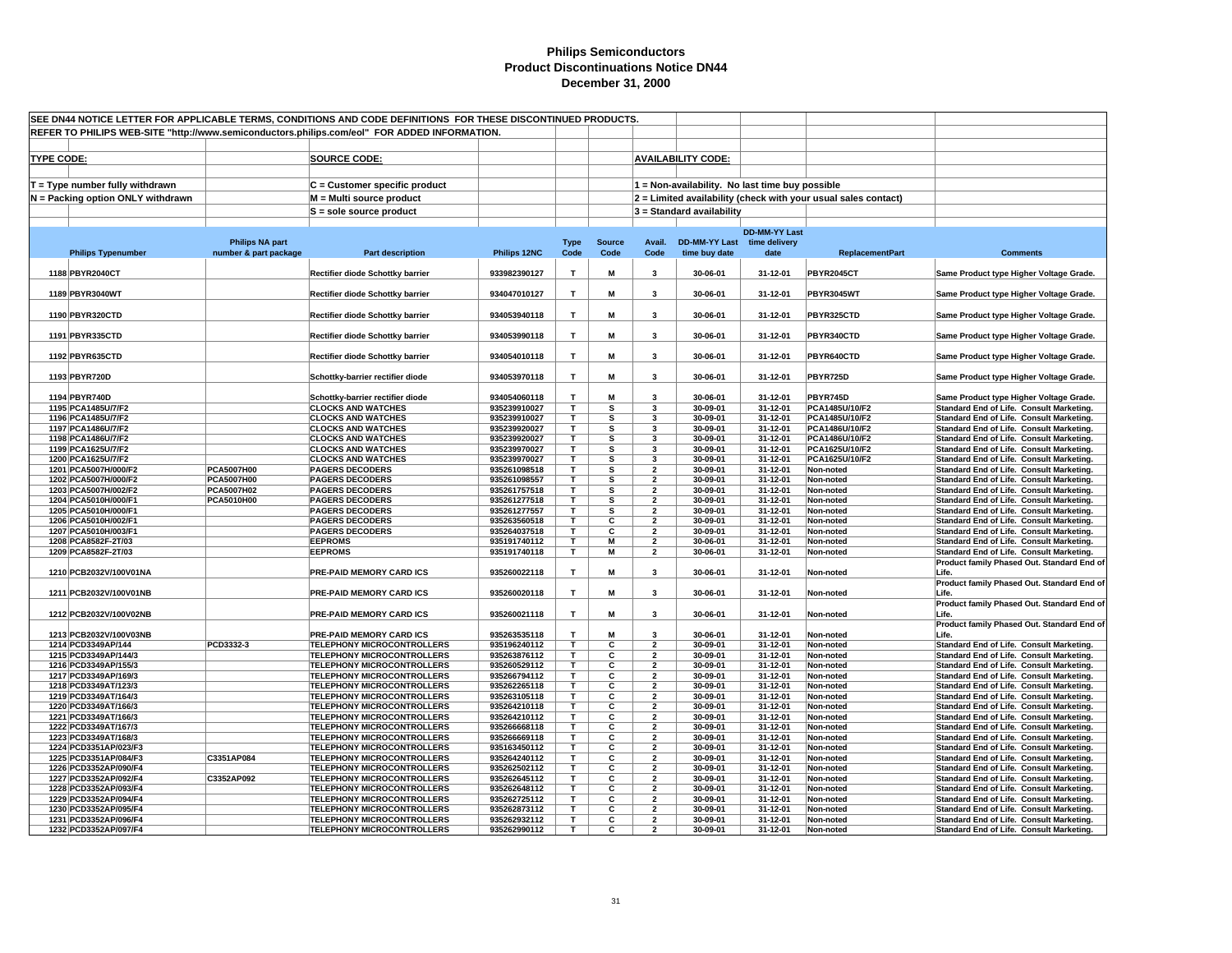| REFER TO PHILIPS WEB-SITE "http://www.semiconductors.philips.com/eol" FOR ADDED INFORMATION.<br><b>AVAILABILITY CODE:</b><br><b>TYPE CODE:</b><br><b>SOURCE CODE:</b><br>T = Type number fully withdrawn<br>C = Customer specific product<br>1 = Non-availability. No last time buy possible<br>2 = Limited availability (check with your usual sales contact)<br>N = Packing option ONLY withdrawn<br>M = Multi source product<br>3 = Standard availability<br>S = sole source product<br><b>DD-MM-YY Last</b><br><b>DD-MM-YY Last</b><br><b>Philips NA part</b><br><b>Type</b><br><b>Source</b><br>Avail.<br>time delivery<br>Philips 12NC<br>Code<br><b>Philips Typenumber</b><br>number & part package<br>Code<br>Code<br>time buy date<br>date<br><b>ReplacementPart</b><br><b>Comments</b><br><b>Part description</b><br>1233 PCD3352AP/099/F4<br><b>TELEPHONY MICROCONTROLLERS</b><br>935263924112<br>T<br>c<br>30-09-01<br>31-12-01<br>Non-noted<br>Standard End of Life. Consult Marketing.<br>$\overline{2}$<br>1234 PCD3352AP/101/F4<br><b>TELEPHONY MICROCONTROLLERS</b><br>935264239112<br>T<br>С<br>30-09-01<br>Standard End of Life. Consult Marketing.<br>$\overline{2}$<br>31-12-01<br>Non-noted<br><b>TELEPHONY MICROCONTROLLERS</b><br>935265523112<br>С<br>30-09-01<br>1235 PCD3352AP/103/F4<br>т<br>31-12-01<br>Standard End of Life. Consult Marketing.<br>$\overline{\mathbf{2}}$<br>Non-noted<br>1236 PCD3352AP/104/F4<br><b>TELEPHONY MICROCONTROLLERS</b><br>935267736112<br>T.<br>С<br>30-09-01<br>31-12-01<br>Standard End of Life. Consult Marketing.<br>$\mathbf{z}$<br>Non-noted<br>1237 PCD3353AP/013/F4<br>PCD3330-1<br><b>TELEPHONY MICROCONTROLLERS</b><br>935178170112<br>T.<br>С<br>$\overline{2}$<br>30-09-01<br>31-12-01<br>Non-noted<br>Standard End of Life. Consult Marketing.<br>$\overline{\mathbf{c}}$<br>C3353AP065<br><b>TELEPHONY MICROCONTROLLERS</b><br>T.<br>30-09-01<br>1238 PCD3353AP/065/F4<br>935264105112<br>$\overline{2}$<br>31-12-01<br>Non-noted<br>Standard End of Life. Consult Marketing.<br>1239 PCD3353AT/060/F4<br><b>TELEPHONY MICROCONTROLLERS</b><br>935263102112<br>T<br>C<br>30-09-01<br>31-12-01<br>Standard End of Life. Consult Marketing.<br>$\overline{2}$<br>Non-noted<br>1240 PCD3353AT/066/F4<br><b>TELEPHONY MICROCONTROLLERS</b><br>935267592112<br>T.<br>c<br>$\overline{\mathbf{2}}$<br>30-09-01<br>31-12-01<br>Non-noted<br>Standard End of Life. Consult Marketing.<br>C<br>1241 PCD3354AH/066<br><b>TELEPHONY MICROCONTROLLERS</b><br>935261312557<br>30-09-01<br>31-12-01<br>Non-noted<br>Standard End of Life. Consult Marketing.<br>т<br>$\overline{\mathbf{2}}$<br>1242 PCD3354AH/072<br><b>TELEPHONY MICROCONTROLLERS</b><br>935263889557<br>т<br>С<br>$\overline{2}$<br>30-09-01<br>31-12-01<br>Non-noted<br>Standard End of Life. Consult Marketing.<br>1243 PCD3354AH/073<br><b>TELEPHONY MICROCONTROLLERS</b><br>935264072557<br>T.<br>С<br>$\overline{2}$<br>30-09-01<br>31-12-01<br>Standard End of Life. Consult Marketing.<br>Non-noted<br>1244 PCD3354AH/074<br><b>TELEPHONY MICROCONTROLLERS</b><br>C<br>935268011557<br>т<br>$\overline{2}$<br>30-09-01<br>31-12-01<br>Standard End of Life. Consult Marketing.<br>Non-noted<br><b>PCD5002H</b><br>1245 PCD5002H/F3<br><b>PAGERS DECODERS</b><br>935181180557<br>T.<br>s<br>3<br>30-09-01<br>31-12-01<br>Non-noted<br>Standard End of Life. Consult Marketing.<br><b>DIGITAL CORDLESS</b><br>1246 PCD5091H/C05/F5<br>935261908557<br>T.<br>С<br>31-12-00<br>31-12-00<br>Non-noted<br>Non-Manufacturable.<br>$\mathbf{1}$<br><b>DIGITAL CORDLESS</b><br>С<br>$\overline{2}$<br>30-09-01<br>1247 PCD5091H/C28/F5<br>935261880557<br>т<br>31-12-01<br>Non-noted<br>Standard End of Life. Consult Marketing.<br><b>DIGITAL CORDLESS</b><br>s<br>30-09-01<br>31-12-01<br>1248 PCD5091H/C94/F5<br>935252180518<br>т<br>$\overline{2}$<br>Non-noted<br>Standard End of Life. Consult Marketing.<br>1249 PCD5091H/C94/F5<br><b>DIGITAL CORDLESS</b><br>935252180557<br>T.<br>s<br>$\overline{2}$<br>30-09-01<br>31-12-01<br>Non-noted<br>Standard End of Life. Consult Marketing.<br><b>DIGITAL CORDLESS</b><br>T.<br>С<br>31-12-00<br>31-12-00<br>1250 PCD5092H/C28/F5<br>935261881557<br>Non-noted<br>Non-Manufacturable.<br><b>DIGITAL CORDLESS</b><br>T.<br>C<br>31-12-00<br>31-12-00<br>1251 PCD5092H/C30/F5<br>935262238557<br>$\overline{\mathbf{1}}$<br>Non-noted<br>Non-Manufacturable.<br>1252 PCD5092H/C94/F5<br><b>DIGITAL CORDLESS</b><br>935252190557<br>s<br>$\overline{2}$<br>30-09-01<br>31-12-01<br>Standard End of Life. Consult Marketing.<br>Τ<br>Non-noted<br><b>DIGITAL CORDLESS</b><br>s<br>$\overline{2}$<br>30-09-01<br>31-12-01<br>1253 PCD5093H/C94/F5<br>935260871518<br>т<br>Non-noted<br>Standard End of Life. Consult Marketing.<br>30-09-01<br>31-12-01<br>1254 PCD5093H/C94/F5<br><b>DIGITAL CORDLESS</b><br>935260871557<br>т<br>s<br>$\overline{2}$<br>Non-noted<br>Standard End of Life. Consult Marketing.<br>1255 PCD6001H/D03/F1<br><b>84CXXX FAMILY</b><br>935264418518<br>С<br>31-12-00<br>31-12-00<br>Τ<br>Non-noted<br>Non-Manufacturable.<br>935267104518<br>T.<br>C<br>31-12-00<br>31-12-00<br>1256 PCD6001H/D13/F1<br><b>84CXXX FAMILY</b><br>$\overline{1}$<br>Non-noted<br>Non-Manufacturable.<br>935268516518<br>T.<br>С<br>31-12-00<br>31-12-00<br>1257 PCD6001H/D16/F1<br><b>84CXXX FAMILY</b><br>$\overline{1}$<br>Non-noted<br>Non-Manufacturable.<br>1258 PCD6002H/002/2<br><b>84CXXX FAMILY</b><br>935262594557<br>т<br>С<br>31-12-00<br>31-12-00<br>$\mathbf{1}$<br>Non-noted<br>Non-Manufacturable.<br>1259 PCD6002H/003/2<br><b>84CXXX FAMILY</b><br>935262866557<br>T<br>С<br>31-12-00<br>31-12-00<br>Non-noted<br>Non-Manufacturable.<br>-1<br>1260 PCD6002H/004/2<br>С<br>30-09-01<br><b>84CXXX FAMILY</b><br>935263130557<br>т<br>$\overline{2}$<br>31-12-01<br>Non-Manufacturable.<br>Non-noted<br>1261 PCD6002H/C05/2<br><b>84CXXX FAMILY</b><br>935263785518<br>С<br>31-12-00<br>31-12-00<br>Non-Manufacturable.<br>т<br>$\mathbf{1}$<br>Non-noted<br>C<br>1262 PCD6002H/C06/2<br><b>84CXXX FAMILY</b><br>935263984518<br>T.<br>31-12-00<br>31-12-00<br>Non-noted<br>Non-Manufacturable.<br>$\overline{\mathbf{c}}$<br>1263 PCD6002H/C07/2<br><b>84CXXX FAMILY</b><br>935264085518<br>T.<br>31-12-00<br>31-12-00<br>Non-noted<br>Non-Manufacturable.<br>1264 PCD6002H/C08/2<br><b>84CXXX FAMILY</b><br>935264086518<br>т<br>c<br>31-12-00<br>31-12-00<br>Non-Manufacturable.<br>$\mathbf{1}$<br>Non-noted<br>31-12-00<br>1265 PCD6002H/C09/2<br><b>84CXXX FAMILY</b><br>935264238518<br>T.<br>C<br>31-12-00<br>Non-noted<br>Non-Manufacturable.<br>$\mathbf{1}$<br>935265824557<br>C<br>30-09-01<br>31-12-01<br>Standard End of Life. Consult Marketing.<br>1266 PCD6002H/D06/2<br><b>84CXXX FAMILY</b><br>т<br>$\overline{2}$<br>Non-noted<br>С<br>1267 PCD6002H/D10/2<br><b>84CXXX FAMILY</b><br>935266731518<br>т<br>31-12-00<br>31-12-00<br>Non-noted<br>Non-Manufacturable.<br>-1<br>1268 PCD6002H/D11/2<br>935266733518<br>31-12-00<br>31-12-00<br><b>84CXXX FAMILY</b><br>Τ<br>С<br>$\overline{1}$<br>Non-noted<br>Non-Manufacturable.<br>T<br>M<br>1269 PCF2042U/200V01YE<br>PRE-PAID MEMORY CARD ICS<br>935267259025<br>3<br>30-06-01<br>31-12-01<br>Life.<br>Non-noted<br>Product family Phased Out, Standard End of<br>1270 PCF2042V/200V01NA<br>PRE-PAID MEMORY CARD ICS<br>935259970118<br>T<br>М<br>30-06-01<br>31-12-01<br>3<br>Non-noted<br>Life.<br>Product family Phased Out, Standard End of<br>1271 PCF2042V/200V01NB<br>PRE-PAID MEMORY CARD ICS<br>935247680118<br>T<br>M<br>$\overline{\mathbf{3}}$<br>30-06-01<br>31-12-01<br>Non-noted<br>Life.<br>Product family Phased Out, Standard End of<br>T<br>1272 PCF2042V/200V02NB<br>PRE-PAID MEMORY CARD ICS<br>935243810118<br>М<br>3<br>30-06-01<br>31-12-01<br>Non-noted<br>Life.<br>Product family Phased Out, Standard End of<br>1273 PCF2042V/200V03NB<br>PRE-PAID MEMORY CARD ICS<br>935263537118<br>M<br>30-06-01<br>31-12-01<br>T.<br>3<br>Non-noted<br>Life.<br>Product family Phased Out, Standard End of<br>1274 PCF2042V/200V04NB<br>PRE-PAID MEMORY CARD ICS<br>935263851118<br>T<br>M<br>30-06-01<br>31-12-01<br>$\overline{\mathbf{3}}$<br>Non-noted<br>Life.<br>1275 PCF50731H/F2<br><b>DIGITAL CELLULAR</b><br>935261132518<br>N<br>s<br>30-09-01<br>31-12-01<br>935261132118, PCF50731H/F2<br>Only MSL1 available<br>3<br>1276 PCF50732H/D3<br><b>DIGITAL CELLULAR</b><br>935267392518<br>С<br>$\overline{2}$<br>30-09-01<br>31-12-01<br>PCF50732H/E3<br>т<br>Redesigned<br>1277 PCF50732H/F3<br><b>DIGITAL CELLULAR</b><br>s<br>31-12-00<br>31-12-00<br>PCF50732H/E3<br>935263793518<br>T.<br>Redesigned<br>$\mathbf{1}$<br>1278 PCF50872E/271/1<br>T.<br>s<br>31-12-00<br>31-12-00<br>PCF50872E/271E1<br><b>BASEBAND</b><br>935264109518<br>Redesigned<br>1279 PCF7930U/02/280<br><b>IMMO TAGS</b><br>935267464025<br>s<br>30-09-01<br>31-12-01<br><b>Standard End of Life.</b><br>т<br>3<br>Non-noted<br>1280 PCF7930W/02/280<br><b>IMMO TAGS</b><br>935267465005<br>T.<br>S<br>30-09-01<br><b>Standard End of Life.</b><br>3<br>31-12-01<br>Non-noted<br>$\overline{\mathbf{r}}$<br>1281 PCF7931AS/3851-BO<br><b>IMMO TAGS</b><br>935261070122<br>s<br>30-09-01<br>PCF7931AS/3851<br>Standard End of Life. Consult Marketing.<br>3<br>31-12-01 | SEE DN44 NOTICE LETTER FOR APPLICABLE TERMS, CONDITIONS AND CODE DEFINITIONS FOR THESE DISCONTINUED PRODUCTS |  |  |  |  |  |  |  |  |                                            |
|------------------------------------------------------------------------------------------------------------------------------------------------------------------------------------------------------------------------------------------------------------------------------------------------------------------------------------------------------------------------------------------------------------------------------------------------------------------------------------------------------------------------------------------------------------------------------------------------------------------------------------------------------------------------------------------------------------------------------------------------------------------------------------------------------------------------------------------------------------------------------------------------------------------------------------------------------------------------------------------------------------------------------------------------------------------------------------------------------------------------------------------------------------------------------------------------------------------------------------------------------------------------------------------------------------------------------------------------------------------------------------------------------------------------------------------------------------------------------------------------------------------------------------------------------------------------------------------------------------------------------------------------------------------------------------------------------------------------------------------------------------------------------------------------------------------------------------------------------------------------------------------------------------------------------------------------------------------------------------------------------------------------------------------------------------------------------------------------------------------------------------------------------------------------------------------------------------------------------------------------------------------------------------------------------------------------------------------------------------------------------------------------------------------------------------------------------------------------------------------------------------------------------------------------------------------------------------------------------------------------------------------------------------------------------------------------------------------------------------------------------------------------------------------------------------------------------------------------------------------------------------------------------------------------------------------------------------------------------------------------------------------------------------------------------------------------------------------------------------------------------------------------------------------------------------------------------------------------------------------------------------------------------------------------------------------------------------------------------------------------------------------------------------------------------------------------------------------------------------------------------------------------------------------------------------------------------------------------------------------------------------------------------------------------------------------------------------------------------------------------------------------------------------------------------------------------------------------------------------------------------------------------------------------------------------------------------------------------------------------------------------------------------------------------------------------------------------------------------------------------------------------------------------------------------------------------------------------------------------------------------------------------------------------------------------------------------------------------------------------------------------------------------------------------------------------------------------------------------------------------------------------------------------------------------------------------------------------------------------------------------------------------------------------------------------------------------------------------------------------------------------------------------------------------------------------------------------------------------------------------------------------------------------------------------------------------------------------------------------------------------------------------------------------------------------------------------------------------------------------------------------------------------------------------------------------------------------------------------------------------------------------------------------------------------------------------------------------------------------------------------------------------------------------------------------------------------------------------------------------------------------------------------------------------------------------------------------------------------------------------------------------------------------------------------------------------------------------------------------------------------------------------------------------------------------------------------------------------------------------------------------------------------------------------------------------------------------------------------------------------------------------------------------------------------------------------------------------------------------------------------------------------------------------------------------------------------------------------------------------------------------------------------------------------------------------------------------------------------------------------------------------------------------------------------------------------------------------------------------------------------------------------------------------------------------------------------------------------------------------------------------------------------------------------------------------------------------------------------------------------------------------------------------------------------------------------------------------------------------------------------------------------------------------------------------------------------------------------------------------------------------------------------------------------------------------------------------------------------------------------------------------------------------------------------------------------------------------------------------------------------------------------------------------------------------------------------------------------------------------------------------------------------------------------------------------------------------------------------------------------------------------------------------------------------------------------------------------------------------------------------------------------------------------------------------------------------------------------------------------------------------------------------------------------------------------------------------------------------------------------------------------------------------------------------------------------------------------------------------------------------------------------------------------------------------------------------------------------------------------------------------------------------------------------------------------------------------------------------------------------------------------------------------------------------------------------------------------------------------------------------------------------------------------------------------------------------------------------------------------------------------------------------------------------------------------------------------------------------------------------------------------------------------------------------------------------------------------------------------------------------------------------------------------------------------------------------------------------------------------------------------------------------------------------------------------------------------------------------------------------------------------------------------------------------------------------------------------------------------------------------------------------------------------------------------------------------------------------------------------------------------------------------------------------------------------------------------------------------------|--------------------------------------------------------------------------------------------------------------|--|--|--|--|--|--|--|--|--------------------------------------------|
|                                                                                                                                                                                                                                                                                                                                                                                                                                                                                                                                                                                                                                                                                                                                                                                                                                                                                                                                                                                                                                                                                                                                                                                                                                                                                                                                                                                                                                                                                                                                                                                                                                                                                                                                                                                                                                                                                                                                                                                                                                                                                                                                                                                                                                                                                                                                                                                                                                                                                                                                                                                                                                                                                                                                                                                                                                                                                                                                                                                                                                                                                                                                                                                                                                                                                                                                                                                                                                                                                                                                                                                                                                                                                                                                                                                                                                                                                                                                                                                                                                                                                                                                                                                                                                                                                                                                                                                                                                                                                                                                                                                                                                                                                                                                                                                                                                                                                                                                                                                                                                                                                                                                                                                                                                                                                                                                                                                                                                                                                                                                                                                                                                                                                                                                                                                                                                                                                                                                                                                                                                                                                                                                                                                                                                                                                                                                                                                                                                                                                                                                                                                                                                                                                                                                                                                                                                                                                                                                                                                                                                                                                                                                                                                                                                                                                                                                                                                                                                                                                                                                                                                                                                                                                                                                                                                                                                                                                                                                                                                                                                                                                                                                                                                                                                                                                                                                                                                                                                                                                                                                                                                                                                                                                                                                                                                                                                                                                                                                                                                                                                                                                                                                                                                                                                                                                                                                                            |                                                                                                              |  |  |  |  |  |  |  |  |                                            |
|                                                                                                                                                                                                                                                                                                                                                                                                                                                                                                                                                                                                                                                                                                                                                                                                                                                                                                                                                                                                                                                                                                                                                                                                                                                                                                                                                                                                                                                                                                                                                                                                                                                                                                                                                                                                                                                                                                                                                                                                                                                                                                                                                                                                                                                                                                                                                                                                                                                                                                                                                                                                                                                                                                                                                                                                                                                                                                                                                                                                                                                                                                                                                                                                                                                                                                                                                                                                                                                                                                                                                                                                                                                                                                                                                                                                                                                                                                                                                                                                                                                                                                                                                                                                                                                                                                                                                                                                                                                                                                                                                                                                                                                                                                                                                                                                                                                                                                                                                                                                                                                                                                                                                                                                                                                                                                                                                                                                                                                                                                                                                                                                                                                                                                                                                                                                                                                                                                                                                                                                                                                                                                                                                                                                                                                                                                                                                                                                                                                                                                                                                                                                                                                                                                                                                                                                                                                                                                                                                                                                                                                                                                                                                                                                                                                                                                                                                                                                                                                                                                                                                                                                                                                                                                                                                                                                                                                                                                                                                                                                                                                                                                                                                                                                                                                                                                                                                                                                                                                                                                                                                                                                                                                                                                                                                                                                                                                                                                                                                                                                                                                                                                                                                                                                                                                                                                                                                            |                                                                                                              |  |  |  |  |  |  |  |  |                                            |
|                                                                                                                                                                                                                                                                                                                                                                                                                                                                                                                                                                                                                                                                                                                                                                                                                                                                                                                                                                                                                                                                                                                                                                                                                                                                                                                                                                                                                                                                                                                                                                                                                                                                                                                                                                                                                                                                                                                                                                                                                                                                                                                                                                                                                                                                                                                                                                                                                                                                                                                                                                                                                                                                                                                                                                                                                                                                                                                                                                                                                                                                                                                                                                                                                                                                                                                                                                                                                                                                                                                                                                                                                                                                                                                                                                                                                                                                                                                                                                                                                                                                                                                                                                                                                                                                                                                                                                                                                                                                                                                                                                                                                                                                                                                                                                                                                                                                                                                                                                                                                                                                                                                                                                                                                                                                                                                                                                                                                                                                                                                                                                                                                                                                                                                                                                                                                                                                                                                                                                                                                                                                                                                                                                                                                                                                                                                                                                                                                                                                                                                                                                                                                                                                                                                                                                                                                                                                                                                                                                                                                                                                                                                                                                                                                                                                                                                                                                                                                                                                                                                                                                                                                                                                                                                                                                                                                                                                                                                                                                                                                                                                                                                                                                                                                                                                                                                                                                                                                                                                                                                                                                                                                                                                                                                                                                                                                                                                                                                                                                                                                                                                                                                                                                                                                                                                                                                                                            |                                                                                                              |  |  |  |  |  |  |  |  |                                            |
|                                                                                                                                                                                                                                                                                                                                                                                                                                                                                                                                                                                                                                                                                                                                                                                                                                                                                                                                                                                                                                                                                                                                                                                                                                                                                                                                                                                                                                                                                                                                                                                                                                                                                                                                                                                                                                                                                                                                                                                                                                                                                                                                                                                                                                                                                                                                                                                                                                                                                                                                                                                                                                                                                                                                                                                                                                                                                                                                                                                                                                                                                                                                                                                                                                                                                                                                                                                                                                                                                                                                                                                                                                                                                                                                                                                                                                                                                                                                                                                                                                                                                                                                                                                                                                                                                                                                                                                                                                                                                                                                                                                                                                                                                                                                                                                                                                                                                                                                                                                                                                                                                                                                                                                                                                                                                                                                                                                                                                                                                                                                                                                                                                                                                                                                                                                                                                                                                                                                                                                                                                                                                                                                                                                                                                                                                                                                                                                                                                                                                                                                                                                                                                                                                                                                                                                                                                                                                                                                                                                                                                                                                                                                                                                                                                                                                                                                                                                                                                                                                                                                                                                                                                                                                                                                                                                                                                                                                                                                                                                                                                                                                                                                                                                                                                                                                                                                                                                                                                                                                                                                                                                                                                                                                                                                                                                                                                                                                                                                                                                                                                                                                                                                                                                                                                                                                                                                                            |                                                                                                              |  |  |  |  |  |  |  |  |                                            |
|                                                                                                                                                                                                                                                                                                                                                                                                                                                                                                                                                                                                                                                                                                                                                                                                                                                                                                                                                                                                                                                                                                                                                                                                                                                                                                                                                                                                                                                                                                                                                                                                                                                                                                                                                                                                                                                                                                                                                                                                                                                                                                                                                                                                                                                                                                                                                                                                                                                                                                                                                                                                                                                                                                                                                                                                                                                                                                                                                                                                                                                                                                                                                                                                                                                                                                                                                                                                                                                                                                                                                                                                                                                                                                                                                                                                                                                                                                                                                                                                                                                                                                                                                                                                                                                                                                                                                                                                                                                                                                                                                                                                                                                                                                                                                                                                                                                                                                                                                                                                                                                                                                                                                                                                                                                                                                                                                                                                                                                                                                                                                                                                                                                                                                                                                                                                                                                                                                                                                                                                                                                                                                                                                                                                                                                                                                                                                                                                                                                                                                                                                                                                                                                                                                                                                                                                                                                                                                                                                                                                                                                                                                                                                                                                                                                                                                                                                                                                                                                                                                                                                                                                                                                                                                                                                                                                                                                                                                                                                                                                                                                                                                                                                                                                                                                                                                                                                                                                                                                                                                                                                                                                                                                                                                                                                                                                                                                                                                                                                                                                                                                                                                                                                                                                                                                                                                                                                            |                                                                                                              |  |  |  |  |  |  |  |  |                                            |
|                                                                                                                                                                                                                                                                                                                                                                                                                                                                                                                                                                                                                                                                                                                                                                                                                                                                                                                                                                                                                                                                                                                                                                                                                                                                                                                                                                                                                                                                                                                                                                                                                                                                                                                                                                                                                                                                                                                                                                                                                                                                                                                                                                                                                                                                                                                                                                                                                                                                                                                                                                                                                                                                                                                                                                                                                                                                                                                                                                                                                                                                                                                                                                                                                                                                                                                                                                                                                                                                                                                                                                                                                                                                                                                                                                                                                                                                                                                                                                                                                                                                                                                                                                                                                                                                                                                                                                                                                                                                                                                                                                                                                                                                                                                                                                                                                                                                                                                                                                                                                                                                                                                                                                                                                                                                                                                                                                                                                                                                                                                                                                                                                                                                                                                                                                                                                                                                                                                                                                                                                                                                                                                                                                                                                                                                                                                                                                                                                                                                                                                                                                                                                                                                                                                                                                                                                                                                                                                                                                                                                                                                                                                                                                                                                                                                                                                                                                                                                                                                                                                                                                                                                                                                                                                                                                                                                                                                                                                                                                                                                                                                                                                                                                                                                                                                                                                                                                                                                                                                                                                                                                                                                                                                                                                                                                                                                                                                                                                                                                                                                                                                                                                                                                                                                                                                                                                                                            |                                                                                                              |  |  |  |  |  |  |  |  |                                            |
|                                                                                                                                                                                                                                                                                                                                                                                                                                                                                                                                                                                                                                                                                                                                                                                                                                                                                                                                                                                                                                                                                                                                                                                                                                                                                                                                                                                                                                                                                                                                                                                                                                                                                                                                                                                                                                                                                                                                                                                                                                                                                                                                                                                                                                                                                                                                                                                                                                                                                                                                                                                                                                                                                                                                                                                                                                                                                                                                                                                                                                                                                                                                                                                                                                                                                                                                                                                                                                                                                                                                                                                                                                                                                                                                                                                                                                                                                                                                                                                                                                                                                                                                                                                                                                                                                                                                                                                                                                                                                                                                                                                                                                                                                                                                                                                                                                                                                                                                                                                                                                                                                                                                                                                                                                                                                                                                                                                                                                                                                                                                                                                                                                                                                                                                                                                                                                                                                                                                                                                                                                                                                                                                                                                                                                                                                                                                                                                                                                                                                                                                                                                                                                                                                                                                                                                                                                                                                                                                                                                                                                                                                                                                                                                                                                                                                                                                                                                                                                                                                                                                                                                                                                                                                                                                                                                                                                                                                                                                                                                                                                                                                                                                                                                                                                                                                                                                                                                                                                                                                                                                                                                                                                                                                                                                                                                                                                                                                                                                                                                                                                                                                                                                                                                                                                                                                                                                                            |                                                                                                              |  |  |  |  |  |  |  |  |                                            |
|                                                                                                                                                                                                                                                                                                                                                                                                                                                                                                                                                                                                                                                                                                                                                                                                                                                                                                                                                                                                                                                                                                                                                                                                                                                                                                                                                                                                                                                                                                                                                                                                                                                                                                                                                                                                                                                                                                                                                                                                                                                                                                                                                                                                                                                                                                                                                                                                                                                                                                                                                                                                                                                                                                                                                                                                                                                                                                                                                                                                                                                                                                                                                                                                                                                                                                                                                                                                                                                                                                                                                                                                                                                                                                                                                                                                                                                                                                                                                                                                                                                                                                                                                                                                                                                                                                                                                                                                                                                                                                                                                                                                                                                                                                                                                                                                                                                                                                                                                                                                                                                                                                                                                                                                                                                                                                                                                                                                                                                                                                                                                                                                                                                                                                                                                                                                                                                                                                                                                                                                                                                                                                                                                                                                                                                                                                                                                                                                                                                                                                                                                                                                                                                                                                                                                                                                                                                                                                                                                                                                                                                                                                                                                                                                                                                                                                                                                                                                                                                                                                                                                                                                                                                                                                                                                                                                                                                                                                                                                                                                                                                                                                                                                                                                                                                                                                                                                                                                                                                                                                                                                                                                                                                                                                                                                                                                                                                                                                                                                                                                                                                                                                                                                                                                                                                                                                                                                            |                                                                                                              |  |  |  |  |  |  |  |  |                                            |
|                                                                                                                                                                                                                                                                                                                                                                                                                                                                                                                                                                                                                                                                                                                                                                                                                                                                                                                                                                                                                                                                                                                                                                                                                                                                                                                                                                                                                                                                                                                                                                                                                                                                                                                                                                                                                                                                                                                                                                                                                                                                                                                                                                                                                                                                                                                                                                                                                                                                                                                                                                                                                                                                                                                                                                                                                                                                                                                                                                                                                                                                                                                                                                                                                                                                                                                                                                                                                                                                                                                                                                                                                                                                                                                                                                                                                                                                                                                                                                                                                                                                                                                                                                                                                                                                                                                                                                                                                                                                                                                                                                                                                                                                                                                                                                                                                                                                                                                                                                                                                                                                                                                                                                                                                                                                                                                                                                                                                                                                                                                                                                                                                                                                                                                                                                                                                                                                                                                                                                                                                                                                                                                                                                                                                                                                                                                                                                                                                                                                                                                                                                                                                                                                                                                                                                                                                                                                                                                                                                                                                                                                                                                                                                                                                                                                                                                                                                                                                                                                                                                                                                                                                                                                                                                                                                                                                                                                                                                                                                                                                                                                                                                                                                                                                                                                                                                                                                                                                                                                                                                                                                                                                                                                                                                                                                                                                                                                                                                                                                                                                                                                                                                                                                                                                                                                                                                                                            |                                                                                                              |  |  |  |  |  |  |  |  |                                            |
|                                                                                                                                                                                                                                                                                                                                                                                                                                                                                                                                                                                                                                                                                                                                                                                                                                                                                                                                                                                                                                                                                                                                                                                                                                                                                                                                                                                                                                                                                                                                                                                                                                                                                                                                                                                                                                                                                                                                                                                                                                                                                                                                                                                                                                                                                                                                                                                                                                                                                                                                                                                                                                                                                                                                                                                                                                                                                                                                                                                                                                                                                                                                                                                                                                                                                                                                                                                                                                                                                                                                                                                                                                                                                                                                                                                                                                                                                                                                                                                                                                                                                                                                                                                                                                                                                                                                                                                                                                                                                                                                                                                                                                                                                                                                                                                                                                                                                                                                                                                                                                                                                                                                                                                                                                                                                                                                                                                                                                                                                                                                                                                                                                                                                                                                                                                                                                                                                                                                                                                                                                                                                                                                                                                                                                                                                                                                                                                                                                                                                                                                                                                                                                                                                                                                                                                                                                                                                                                                                                                                                                                                                                                                                                                                                                                                                                                                                                                                                                                                                                                                                                                                                                                                                                                                                                                                                                                                                                                                                                                                                                                                                                                                                                                                                                                                                                                                                                                                                                                                                                                                                                                                                                                                                                                                                                                                                                                                                                                                                                                                                                                                                                                                                                                                                                                                                                                                                            |                                                                                                              |  |  |  |  |  |  |  |  |                                            |
|                                                                                                                                                                                                                                                                                                                                                                                                                                                                                                                                                                                                                                                                                                                                                                                                                                                                                                                                                                                                                                                                                                                                                                                                                                                                                                                                                                                                                                                                                                                                                                                                                                                                                                                                                                                                                                                                                                                                                                                                                                                                                                                                                                                                                                                                                                                                                                                                                                                                                                                                                                                                                                                                                                                                                                                                                                                                                                                                                                                                                                                                                                                                                                                                                                                                                                                                                                                                                                                                                                                                                                                                                                                                                                                                                                                                                                                                                                                                                                                                                                                                                                                                                                                                                                                                                                                                                                                                                                                                                                                                                                                                                                                                                                                                                                                                                                                                                                                                                                                                                                                                                                                                                                                                                                                                                                                                                                                                                                                                                                                                                                                                                                                                                                                                                                                                                                                                                                                                                                                                                                                                                                                                                                                                                                                                                                                                                                                                                                                                                                                                                                                                                                                                                                                                                                                                                                                                                                                                                                                                                                                                                                                                                                                                                                                                                                                                                                                                                                                                                                                                                                                                                                                                                                                                                                                                                                                                                                                                                                                                                                                                                                                                                                                                                                                                                                                                                                                                                                                                                                                                                                                                                                                                                                                                                                                                                                                                                                                                                                                                                                                                                                                                                                                                                                                                                                                                                            |                                                                                                              |  |  |  |  |  |  |  |  |                                            |
|                                                                                                                                                                                                                                                                                                                                                                                                                                                                                                                                                                                                                                                                                                                                                                                                                                                                                                                                                                                                                                                                                                                                                                                                                                                                                                                                                                                                                                                                                                                                                                                                                                                                                                                                                                                                                                                                                                                                                                                                                                                                                                                                                                                                                                                                                                                                                                                                                                                                                                                                                                                                                                                                                                                                                                                                                                                                                                                                                                                                                                                                                                                                                                                                                                                                                                                                                                                                                                                                                                                                                                                                                                                                                                                                                                                                                                                                                                                                                                                                                                                                                                                                                                                                                                                                                                                                                                                                                                                                                                                                                                                                                                                                                                                                                                                                                                                                                                                                                                                                                                                                                                                                                                                                                                                                                                                                                                                                                                                                                                                                                                                                                                                                                                                                                                                                                                                                                                                                                                                                                                                                                                                                                                                                                                                                                                                                                                                                                                                                                                                                                                                                                                                                                                                                                                                                                                                                                                                                                                                                                                                                                                                                                                                                                                                                                                                                                                                                                                                                                                                                                                                                                                                                                                                                                                                                                                                                                                                                                                                                                                                                                                                                                                                                                                                                                                                                                                                                                                                                                                                                                                                                                                                                                                                                                                                                                                                                                                                                                                                                                                                                                                                                                                                                                                                                                                                                                            |                                                                                                              |  |  |  |  |  |  |  |  |                                            |
|                                                                                                                                                                                                                                                                                                                                                                                                                                                                                                                                                                                                                                                                                                                                                                                                                                                                                                                                                                                                                                                                                                                                                                                                                                                                                                                                                                                                                                                                                                                                                                                                                                                                                                                                                                                                                                                                                                                                                                                                                                                                                                                                                                                                                                                                                                                                                                                                                                                                                                                                                                                                                                                                                                                                                                                                                                                                                                                                                                                                                                                                                                                                                                                                                                                                                                                                                                                                                                                                                                                                                                                                                                                                                                                                                                                                                                                                                                                                                                                                                                                                                                                                                                                                                                                                                                                                                                                                                                                                                                                                                                                                                                                                                                                                                                                                                                                                                                                                                                                                                                                                                                                                                                                                                                                                                                                                                                                                                                                                                                                                                                                                                                                                                                                                                                                                                                                                                                                                                                                                                                                                                                                                                                                                                                                                                                                                                                                                                                                                                                                                                                                                                                                                                                                                                                                                                                                                                                                                                                                                                                                                                                                                                                                                                                                                                                                                                                                                                                                                                                                                                                                                                                                                                                                                                                                                                                                                                                                                                                                                                                                                                                                                                                                                                                                                                                                                                                                                                                                                                                                                                                                                                                                                                                                                                                                                                                                                                                                                                                                                                                                                                                                                                                                                                                                                                                                                                            |                                                                                                              |  |  |  |  |  |  |  |  |                                            |
|                                                                                                                                                                                                                                                                                                                                                                                                                                                                                                                                                                                                                                                                                                                                                                                                                                                                                                                                                                                                                                                                                                                                                                                                                                                                                                                                                                                                                                                                                                                                                                                                                                                                                                                                                                                                                                                                                                                                                                                                                                                                                                                                                                                                                                                                                                                                                                                                                                                                                                                                                                                                                                                                                                                                                                                                                                                                                                                                                                                                                                                                                                                                                                                                                                                                                                                                                                                                                                                                                                                                                                                                                                                                                                                                                                                                                                                                                                                                                                                                                                                                                                                                                                                                                                                                                                                                                                                                                                                                                                                                                                                                                                                                                                                                                                                                                                                                                                                                                                                                                                                                                                                                                                                                                                                                                                                                                                                                                                                                                                                                                                                                                                                                                                                                                                                                                                                                                                                                                                                                                                                                                                                                                                                                                                                                                                                                                                                                                                                                                                                                                                                                                                                                                                                                                                                                                                                                                                                                                                                                                                                                                                                                                                                                                                                                                                                                                                                                                                                                                                                                                                                                                                                                                                                                                                                                                                                                                                                                                                                                                                                                                                                                                                                                                                                                                                                                                                                                                                                                                                                                                                                                                                                                                                                                                                                                                                                                                                                                                                                                                                                                                                                                                                                                                                                                                                                                                            |                                                                                                              |  |  |  |  |  |  |  |  |                                            |
|                                                                                                                                                                                                                                                                                                                                                                                                                                                                                                                                                                                                                                                                                                                                                                                                                                                                                                                                                                                                                                                                                                                                                                                                                                                                                                                                                                                                                                                                                                                                                                                                                                                                                                                                                                                                                                                                                                                                                                                                                                                                                                                                                                                                                                                                                                                                                                                                                                                                                                                                                                                                                                                                                                                                                                                                                                                                                                                                                                                                                                                                                                                                                                                                                                                                                                                                                                                                                                                                                                                                                                                                                                                                                                                                                                                                                                                                                                                                                                                                                                                                                                                                                                                                                                                                                                                                                                                                                                                                                                                                                                                                                                                                                                                                                                                                                                                                                                                                                                                                                                                                                                                                                                                                                                                                                                                                                                                                                                                                                                                                                                                                                                                                                                                                                                                                                                                                                                                                                                                                                                                                                                                                                                                                                                                                                                                                                                                                                                                                                                                                                                                                                                                                                                                                                                                                                                                                                                                                                                                                                                                                                                                                                                                                                                                                                                                                                                                                                                                                                                                                                                                                                                                                                                                                                                                                                                                                                                                                                                                                                                                                                                                                                                                                                                                                                                                                                                                                                                                                                                                                                                                                                                                                                                                                                                                                                                                                                                                                                                                                                                                                                                                                                                                                                                                                                                                                                            |                                                                                                              |  |  |  |  |  |  |  |  |                                            |
|                                                                                                                                                                                                                                                                                                                                                                                                                                                                                                                                                                                                                                                                                                                                                                                                                                                                                                                                                                                                                                                                                                                                                                                                                                                                                                                                                                                                                                                                                                                                                                                                                                                                                                                                                                                                                                                                                                                                                                                                                                                                                                                                                                                                                                                                                                                                                                                                                                                                                                                                                                                                                                                                                                                                                                                                                                                                                                                                                                                                                                                                                                                                                                                                                                                                                                                                                                                                                                                                                                                                                                                                                                                                                                                                                                                                                                                                                                                                                                                                                                                                                                                                                                                                                                                                                                                                                                                                                                                                                                                                                                                                                                                                                                                                                                                                                                                                                                                                                                                                                                                                                                                                                                                                                                                                                                                                                                                                                                                                                                                                                                                                                                                                                                                                                                                                                                                                                                                                                                                                                                                                                                                                                                                                                                                                                                                                                                                                                                                                                                                                                                                                                                                                                                                                                                                                                                                                                                                                                                                                                                                                                                                                                                                                                                                                                                                                                                                                                                                                                                                                                                                                                                                                                                                                                                                                                                                                                                                                                                                                                                                                                                                                                                                                                                                                                                                                                                                                                                                                                                                                                                                                                                                                                                                                                                                                                                                                                                                                                                                                                                                                                                                                                                                                                                                                                                                                                            |                                                                                                              |  |  |  |  |  |  |  |  |                                            |
|                                                                                                                                                                                                                                                                                                                                                                                                                                                                                                                                                                                                                                                                                                                                                                                                                                                                                                                                                                                                                                                                                                                                                                                                                                                                                                                                                                                                                                                                                                                                                                                                                                                                                                                                                                                                                                                                                                                                                                                                                                                                                                                                                                                                                                                                                                                                                                                                                                                                                                                                                                                                                                                                                                                                                                                                                                                                                                                                                                                                                                                                                                                                                                                                                                                                                                                                                                                                                                                                                                                                                                                                                                                                                                                                                                                                                                                                                                                                                                                                                                                                                                                                                                                                                                                                                                                                                                                                                                                                                                                                                                                                                                                                                                                                                                                                                                                                                                                                                                                                                                                                                                                                                                                                                                                                                                                                                                                                                                                                                                                                                                                                                                                                                                                                                                                                                                                                                                                                                                                                                                                                                                                                                                                                                                                                                                                                                                                                                                                                                                                                                                                                                                                                                                                                                                                                                                                                                                                                                                                                                                                                                                                                                                                                                                                                                                                                                                                                                                                                                                                                                                                                                                                                                                                                                                                                                                                                                                                                                                                                                                                                                                                                                                                                                                                                                                                                                                                                                                                                                                                                                                                                                                                                                                                                                                                                                                                                                                                                                                                                                                                                                                                                                                                                                                                                                                                                                            |                                                                                                              |  |  |  |  |  |  |  |  |                                            |
|                                                                                                                                                                                                                                                                                                                                                                                                                                                                                                                                                                                                                                                                                                                                                                                                                                                                                                                                                                                                                                                                                                                                                                                                                                                                                                                                                                                                                                                                                                                                                                                                                                                                                                                                                                                                                                                                                                                                                                                                                                                                                                                                                                                                                                                                                                                                                                                                                                                                                                                                                                                                                                                                                                                                                                                                                                                                                                                                                                                                                                                                                                                                                                                                                                                                                                                                                                                                                                                                                                                                                                                                                                                                                                                                                                                                                                                                                                                                                                                                                                                                                                                                                                                                                                                                                                                                                                                                                                                                                                                                                                                                                                                                                                                                                                                                                                                                                                                                                                                                                                                                                                                                                                                                                                                                                                                                                                                                                                                                                                                                                                                                                                                                                                                                                                                                                                                                                                                                                                                                                                                                                                                                                                                                                                                                                                                                                                                                                                                                                                                                                                                                                                                                                                                                                                                                                                                                                                                                                                                                                                                                                                                                                                                                                                                                                                                                                                                                                                                                                                                                                                                                                                                                                                                                                                                                                                                                                                                                                                                                                                                                                                                                                                                                                                                                                                                                                                                                                                                                                                                                                                                                                                                                                                                                                                                                                                                                                                                                                                                                                                                                                                                                                                                                                                                                                                                                                            |                                                                                                              |  |  |  |  |  |  |  |  |                                            |
|                                                                                                                                                                                                                                                                                                                                                                                                                                                                                                                                                                                                                                                                                                                                                                                                                                                                                                                                                                                                                                                                                                                                                                                                                                                                                                                                                                                                                                                                                                                                                                                                                                                                                                                                                                                                                                                                                                                                                                                                                                                                                                                                                                                                                                                                                                                                                                                                                                                                                                                                                                                                                                                                                                                                                                                                                                                                                                                                                                                                                                                                                                                                                                                                                                                                                                                                                                                                                                                                                                                                                                                                                                                                                                                                                                                                                                                                                                                                                                                                                                                                                                                                                                                                                                                                                                                                                                                                                                                                                                                                                                                                                                                                                                                                                                                                                                                                                                                                                                                                                                                                                                                                                                                                                                                                                                                                                                                                                                                                                                                                                                                                                                                                                                                                                                                                                                                                                                                                                                                                                                                                                                                                                                                                                                                                                                                                                                                                                                                                                                                                                                                                                                                                                                                                                                                                                                                                                                                                                                                                                                                                                                                                                                                                                                                                                                                                                                                                                                                                                                                                                                                                                                                                                                                                                                                                                                                                                                                                                                                                                                                                                                                                                                                                                                                                                                                                                                                                                                                                                                                                                                                                                                                                                                                                                                                                                                                                                                                                                                                                                                                                                                                                                                                                                                                                                                                                                            |                                                                                                              |  |  |  |  |  |  |  |  |                                            |
|                                                                                                                                                                                                                                                                                                                                                                                                                                                                                                                                                                                                                                                                                                                                                                                                                                                                                                                                                                                                                                                                                                                                                                                                                                                                                                                                                                                                                                                                                                                                                                                                                                                                                                                                                                                                                                                                                                                                                                                                                                                                                                                                                                                                                                                                                                                                                                                                                                                                                                                                                                                                                                                                                                                                                                                                                                                                                                                                                                                                                                                                                                                                                                                                                                                                                                                                                                                                                                                                                                                                                                                                                                                                                                                                                                                                                                                                                                                                                                                                                                                                                                                                                                                                                                                                                                                                                                                                                                                                                                                                                                                                                                                                                                                                                                                                                                                                                                                                                                                                                                                                                                                                                                                                                                                                                                                                                                                                                                                                                                                                                                                                                                                                                                                                                                                                                                                                                                                                                                                                                                                                                                                                                                                                                                                                                                                                                                                                                                                                                                                                                                                                                                                                                                                                                                                                                                                                                                                                                                                                                                                                                                                                                                                                                                                                                                                                                                                                                                                                                                                                                                                                                                                                                                                                                                                                                                                                                                                                                                                                                                                                                                                                                                                                                                                                                                                                                                                                                                                                                                                                                                                                                                                                                                                                                                                                                                                                                                                                                                                                                                                                                                                                                                                                                                                                                                                                                            |                                                                                                              |  |  |  |  |  |  |  |  |                                            |
|                                                                                                                                                                                                                                                                                                                                                                                                                                                                                                                                                                                                                                                                                                                                                                                                                                                                                                                                                                                                                                                                                                                                                                                                                                                                                                                                                                                                                                                                                                                                                                                                                                                                                                                                                                                                                                                                                                                                                                                                                                                                                                                                                                                                                                                                                                                                                                                                                                                                                                                                                                                                                                                                                                                                                                                                                                                                                                                                                                                                                                                                                                                                                                                                                                                                                                                                                                                                                                                                                                                                                                                                                                                                                                                                                                                                                                                                                                                                                                                                                                                                                                                                                                                                                                                                                                                                                                                                                                                                                                                                                                                                                                                                                                                                                                                                                                                                                                                                                                                                                                                                                                                                                                                                                                                                                                                                                                                                                                                                                                                                                                                                                                                                                                                                                                                                                                                                                                                                                                                                                                                                                                                                                                                                                                                                                                                                                                                                                                                                                                                                                                                                                                                                                                                                                                                                                                                                                                                                                                                                                                                                                                                                                                                                                                                                                                                                                                                                                                                                                                                                                                                                                                                                                                                                                                                                                                                                                                                                                                                                                                                                                                                                                                                                                                                                                                                                                                                                                                                                                                                                                                                                                                                                                                                                                                                                                                                                                                                                                                                                                                                                                                                                                                                                                                                                                                                                                            |                                                                                                              |  |  |  |  |  |  |  |  |                                            |
|                                                                                                                                                                                                                                                                                                                                                                                                                                                                                                                                                                                                                                                                                                                                                                                                                                                                                                                                                                                                                                                                                                                                                                                                                                                                                                                                                                                                                                                                                                                                                                                                                                                                                                                                                                                                                                                                                                                                                                                                                                                                                                                                                                                                                                                                                                                                                                                                                                                                                                                                                                                                                                                                                                                                                                                                                                                                                                                                                                                                                                                                                                                                                                                                                                                                                                                                                                                                                                                                                                                                                                                                                                                                                                                                                                                                                                                                                                                                                                                                                                                                                                                                                                                                                                                                                                                                                                                                                                                                                                                                                                                                                                                                                                                                                                                                                                                                                                                                                                                                                                                                                                                                                                                                                                                                                                                                                                                                                                                                                                                                                                                                                                                                                                                                                                                                                                                                                                                                                                                                                                                                                                                                                                                                                                                                                                                                                                                                                                                                                                                                                                                                                                                                                                                                                                                                                                                                                                                                                                                                                                                                                                                                                                                                                                                                                                                                                                                                                                                                                                                                                                                                                                                                                                                                                                                                                                                                                                                                                                                                                                                                                                                                                                                                                                                                                                                                                                                                                                                                                                                                                                                                                                                                                                                                                                                                                                                                                                                                                                                                                                                                                                                                                                                                                                                                                                                                                            |                                                                                                              |  |  |  |  |  |  |  |  |                                            |
|                                                                                                                                                                                                                                                                                                                                                                                                                                                                                                                                                                                                                                                                                                                                                                                                                                                                                                                                                                                                                                                                                                                                                                                                                                                                                                                                                                                                                                                                                                                                                                                                                                                                                                                                                                                                                                                                                                                                                                                                                                                                                                                                                                                                                                                                                                                                                                                                                                                                                                                                                                                                                                                                                                                                                                                                                                                                                                                                                                                                                                                                                                                                                                                                                                                                                                                                                                                                                                                                                                                                                                                                                                                                                                                                                                                                                                                                                                                                                                                                                                                                                                                                                                                                                                                                                                                                                                                                                                                                                                                                                                                                                                                                                                                                                                                                                                                                                                                                                                                                                                                                                                                                                                                                                                                                                                                                                                                                                                                                                                                                                                                                                                                                                                                                                                                                                                                                                                                                                                                                                                                                                                                                                                                                                                                                                                                                                                                                                                                                                                                                                                                                                                                                                                                                                                                                                                                                                                                                                                                                                                                                                                                                                                                                                                                                                                                                                                                                                                                                                                                                                                                                                                                                                                                                                                                                                                                                                                                                                                                                                                                                                                                                                                                                                                                                                                                                                                                                                                                                                                                                                                                                                                                                                                                                                                                                                                                                                                                                                                                                                                                                                                                                                                                                                                                                                                                                                            |                                                                                                              |  |  |  |  |  |  |  |  |                                            |
|                                                                                                                                                                                                                                                                                                                                                                                                                                                                                                                                                                                                                                                                                                                                                                                                                                                                                                                                                                                                                                                                                                                                                                                                                                                                                                                                                                                                                                                                                                                                                                                                                                                                                                                                                                                                                                                                                                                                                                                                                                                                                                                                                                                                                                                                                                                                                                                                                                                                                                                                                                                                                                                                                                                                                                                                                                                                                                                                                                                                                                                                                                                                                                                                                                                                                                                                                                                                                                                                                                                                                                                                                                                                                                                                                                                                                                                                                                                                                                                                                                                                                                                                                                                                                                                                                                                                                                                                                                                                                                                                                                                                                                                                                                                                                                                                                                                                                                                                                                                                                                                                                                                                                                                                                                                                                                                                                                                                                                                                                                                                                                                                                                                                                                                                                                                                                                                                                                                                                                                                                                                                                                                                                                                                                                                                                                                                                                                                                                                                                                                                                                                                                                                                                                                                                                                                                                                                                                                                                                                                                                                                                                                                                                                                                                                                                                                                                                                                                                                                                                                                                                                                                                                                                                                                                                                                                                                                                                                                                                                                                                                                                                                                                                                                                                                                                                                                                                                                                                                                                                                                                                                                                                                                                                                                                                                                                                                                                                                                                                                                                                                                                                                                                                                                                                                                                                                                                            |                                                                                                              |  |  |  |  |  |  |  |  |                                            |
|                                                                                                                                                                                                                                                                                                                                                                                                                                                                                                                                                                                                                                                                                                                                                                                                                                                                                                                                                                                                                                                                                                                                                                                                                                                                                                                                                                                                                                                                                                                                                                                                                                                                                                                                                                                                                                                                                                                                                                                                                                                                                                                                                                                                                                                                                                                                                                                                                                                                                                                                                                                                                                                                                                                                                                                                                                                                                                                                                                                                                                                                                                                                                                                                                                                                                                                                                                                                                                                                                                                                                                                                                                                                                                                                                                                                                                                                                                                                                                                                                                                                                                                                                                                                                                                                                                                                                                                                                                                                                                                                                                                                                                                                                                                                                                                                                                                                                                                                                                                                                                                                                                                                                                                                                                                                                                                                                                                                                                                                                                                                                                                                                                                                                                                                                                                                                                                                                                                                                                                                                                                                                                                                                                                                                                                                                                                                                                                                                                                                                                                                                                                                                                                                                                                                                                                                                                                                                                                                                                                                                                                                                                                                                                                                                                                                                                                                                                                                                                                                                                                                                                                                                                                                                                                                                                                                                                                                                                                                                                                                                                                                                                                                                                                                                                                                                                                                                                                                                                                                                                                                                                                                                                                                                                                                                                                                                                                                                                                                                                                                                                                                                                                                                                                                                                                                                                                                                            |                                                                                                              |  |  |  |  |  |  |  |  |                                            |
|                                                                                                                                                                                                                                                                                                                                                                                                                                                                                                                                                                                                                                                                                                                                                                                                                                                                                                                                                                                                                                                                                                                                                                                                                                                                                                                                                                                                                                                                                                                                                                                                                                                                                                                                                                                                                                                                                                                                                                                                                                                                                                                                                                                                                                                                                                                                                                                                                                                                                                                                                                                                                                                                                                                                                                                                                                                                                                                                                                                                                                                                                                                                                                                                                                                                                                                                                                                                                                                                                                                                                                                                                                                                                                                                                                                                                                                                                                                                                                                                                                                                                                                                                                                                                                                                                                                                                                                                                                                                                                                                                                                                                                                                                                                                                                                                                                                                                                                                                                                                                                                                                                                                                                                                                                                                                                                                                                                                                                                                                                                                                                                                                                                                                                                                                                                                                                                                                                                                                                                                                                                                                                                                                                                                                                                                                                                                                                                                                                                                                                                                                                                                                                                                                                                                                                                                                                                                                                                                                                                                                                                                                                                                                                                                                                                                                                                                                                                                                                                                                                                                                                                                                                                                                                                                                                                                                                                                                                                                                                                                                                                                                                                                                                                                                                                                                                                                                                                                                                                                                                                                                                                                                                                                                                                                                                                                                                                                                                                                                                                                                                                                                                                                                                                                                                                                                                                                                            |                                                                                                              |  |  |  |  |  |  |  |  |                                            |
|                                                                                                                                                                                                                                                                                                                                                                                                                                                                                                                                                                                                                                                                                                                                                                                                                                                                                                                                                                                                                                                                                                                                                                                                                                                                                                                                                                                                                                                                                                                                                                                                                                                                                                                                                                                                                                                                                                                                                                                                                                                                                                                                                                                                                                                                                                                                                                                                                                                                                                                                                                                                                                                                                                                                                                                                                                                                                                                                                                                                                                                                                                                                                                                                                                                                                                                                                                                                                                                                                                                                                                                                                                                                                                                                                                                                                                                                                                                                                                                                                                                                                                                                                                                                                                                                                                                                                                                                                                                                                                                                                                                                                                                                                                                                                                                                                                                                                                                                                                                                                                                                                                                                                                                                                                                                                                                                                                                                                                                                                                                                                                                                                                                                                                                                                                                                                                                                                                                                                                                                                                                                                                                                                                                                                                                                                                                                                                                                                                                                                                                                                                                                                                                                                                                                                                                                                                                                                                                                                                                                                                                                                                                                                                                                                                                                                                                                                                                                                                                                                                                                                                                                                                                                                                                                                                                                                                                                                                                                                                                                                                                                                                                                                                                                                                                                                                                                                                                                                                                                                                                                                                                                                                                                                                                                                                                                                                                                                                                                                                                                                                                                                                                                                                                                                                                                                                                                                            |                                                                                                              |  |  |  |  |  |  |  |  |                                            |
|                                                                                                                                                                                                                                                                                                                                                                                                                                                                                                                                                                                                                                                                                                                                                                                                                                                                                                                                                                                                                                                                                                                                                                                                                                                                                                                                                                                                                                                                                                                                                                                                                                                                                                                                                                                                                                                                                                                                                                                                                                                                                                                                                                                                                                                                                                                                                                                                                                                                                                                                                                                                                                                                                                                                                                                                                                                                                                                                                                                                                                                                                                                                                                                                                                                                                                                                                                                                                                                                                                                                                                                                                                                                                                                                                                                                                                                                                                                                                                                                                                                                                                                                                                                                                                                                                                                                                                                                                                                                                                                                                                                                                                                                                                                                                                                                                                                                                                                                                                                                                                                                                                                                                                                                                                                                                                                                                                                                                                                                                                                                                                                                                                                                                                                                                                                                                                                                                                                                                                                                                                                                                                                                                                                                                                                                                                                                                                                                                                                                                                                                                                                                                                                                                                                                                                                                                                                                                                                                                                                                                                                                                                                                                                                                                                                                                                                                                                                                                                                                                                                                                                                                                                                                                                                                                                                                                                                                                                                                                                                                                                                                                                                                                                                                                                                                                                                                                                                                                                                                                                                                                                                                                                                                                                                                                                                                                                                                                                                                                                                                                                                                                                                                                                                                                                                                                                                                                            |                                                                                                              |  |  |  |  |  |  |  |  |                                            |
|                                                                                                                                                                                                                                                                                                                                                                                                                                                                                                                                                                                                                                                                                                                                                                                                                                                                                                                                                                                                                                                                                                                                                                                                                                                                                                                                                                                                                                                                                                                                                                                                                                                                                                                                                                                                                                                                                                                                                                                                                                                                                                                                                                                                                                                                                                                                                                                                                                                                                                                                                                                                                                                                                                                                                                                                                                                                                                                                                                                                                                                                                                                                                                                                                                                                                                                                                                                                                                                                                                                                                                                                                                                                                                                                                                                                                                                                                                                                                                                                                                                                                                                                                                                                                                                                                                                                                                                                                                                                                                                                                                                                                                                                                                                                                                                                                                                                                                                                                                                                                                                                                                                                                                                                                                                                                                                                                                                                                                                                                                                                                                                                                                                                                                                                                                                                                                                                                                                                                                                                                                                                                                                                                                                                                                                                                                                                                                                                                                                                                                                                                                                                                                                                                                                                                                                                                                                                                                                                                                                                                                                                                                                                                                                                                                                                                                                                                                                                                                                                                                                                                                                                                                                                                                                                                                                                                                                                                                                                                                                                                                                                                                                                                                                                                                                                                                                                                                                                                                                                                                                                                                                                                                                                                                                                                                                                                                                                                                                                                                                                                                                                                                                                                                                                                                                                                                                                                            |                                                                                                              |  |  |  |  |  |  |  |  |                                            |
|                                                                                                                                                                                                                                                                                                                                                                                                                                                                                                                                                                                                                                                                                                                                                                                                                                                                                                                                                                                                                                                                                                                                                                                                                                                                                                                                                                                                                                                                                                                                                                                                                                                                                                                                                                                                                                                                                                                                                                                                                                                                                                                                                                                                                                                                                                                                                                                                                                                                                                                                                                                                                                                                                                                                                                                                                                                                                                                                                                                                                                                                                                                                                                                                                                                                                                                                                                                                                                                                                                                                                                                                                                                                                                                                                                                                                                                                                                                                                                                                                                                                                                                                                                                                                                                                                                                                                                                                                                                                                                                                                                                                                                                                                                                                                                                                                                                                                                                                                                                                                                                                                                                                                                                                                                                                                                                                                                                                                                                                                                                                                                                                                                                                                                                                                                                                                                                                                                                                                                                                                                                                                                                                                                                                                                                                                                                                                                                                                                                                                                                                                                                                                                                                                                                                                                                                                                                                                                                                                                                                                                                                                                                                                                                                                                                                                                                                                                                                                                                                                                                                                                                                                                                                                                                                                                                                                                                                                                                                                                                                                                                                                                                                                                                                                                                                                                                                                                                                                                                                                                                                                                                                                                                                                                                                                                                                                                                                                                                                                                                                                                                                                                                                                                                                                                                                                                                                                            |                                                                                                              |  |  |  |  |  |  |  |  |                                            |
|                                                                                                                                                                                                                                                                                                                                                                                                                                                                                                                                                                                                                                                                                                                                                                                                                                                                                                                                                                                                                                                                                                                                                                                                                                                                                                                                                                                                                                                                                                                                                                                                                                                                                                                                                                                                                                                                                                                                                                                                                                                                                                                                                                                                                                                                                                                                                                                                                                                                                                                                                                                                                                                                                                                                                                                                                                                                                                                                                                                                                                                                                                                                                                                                                                                                                                                                                                                                                                                                                                                                                                                                                                                                                                                                                                                                                                                                                                                                                                                                                                                                                                                                                                                                                                                                                                                                                                                                                                                                                                                                                                                                                                                                                                                                                                                                                                                                                                                                                                                                                                                                                                                                                                                                                                                                                                                                                                                                                                                                                                                                                                                                                                                                                                                                                                                                                                                                                                                                                                                                                                                                                                                                                                                                                                                                                                                                                                                                                                                                                                                                                                                                                                                                                                                                                                                                                                                                                                                                                                                                                                                                                                                                                                                                                                                                                                                                                                                                                                                                                                                                                                                                                                                                                                                                                                                                                                                                                                                                                                                                                                                                                                                                                                                                                                                                                                                                                                                                                                                                                                                                                                                                                                                                                                                                                                                                                                                                                                                                                                                                                                                                                                                                                                                                                                                                                                                                                            |                                                                                                              |  |  |  |  |  |  |  |  |                                            |
|                                                                                                                                                                                                                                                                                                                                                                                                                                                                                                                                                                                                                                                                                                                                                                                                                                                                                                                                                                                                                                                                                                                                                                                                                                                                                                                                                                                                                                                                                                                                                                                                                                                                                                                                                                                                                                                                                                                                                                                                                                                                                                                                                                                                                                                                                                                                                                                                                                                                                                                                                                                                                                                                                                                                                                                                                                                                                                                                                                                                                                                                                                                                                                                                                                                                                                                                                                                                                                                                                                                                                                                                                                                                                                                                                                                                                                                                                                                                                                                                                                                                                                                                                                                                                                                                                                                                                                                                                                                                                                                                                                                                                                                                                                                                                                                                                                                                                                                                                                                                                                                                                                                                                                                                                                                                                                                                                                                                                                                                                                                                                                                                                                                                                                                                                                                                                                                                                                                                                                                                                                                                                                                                                                                                                                                                                                                                                                                                                                                                                                                                                                                                                                                                                                                                                                                                                                                                                                                                                                                                                                                                                                                                                                                                                                                                                                                                                                                                                                                                                                                                                                                                                                                                                                                                                                                                                                                                                                                                                                                                                                                                                                                                                                                                                                                                                                                                                                                                                                                                                                                                                                                                                                                                                                                                                                                                                                                                                                                                                                                                                                                                                                                                                                                                                                                                                                                                                            |                                                                                                              |  |  |  |  |  |  |  |  |                                            |
|                                                                                                                                                                                                                                                                                                                                                                                                                                                                                                                                                                                                                                                                                                                                                                                                                                                                                                                                                                                                                                                                                                                                                                                                                                                                                                                                                                                                                                                                                                                                                                                                                                                                                                                                                                                                                                                                                                                                                                                                                                                                                                                                                                                                                                                                                                                                                                                                                                                                                                                                                                                                                                                                                                                                                                                                                                                                                                                                                                                                                                                                                                                                                                                                                                                                                                                                                                                                                                                                                                                                                                                                                                                                                                                                                                                                                                                                                                                                                                                                                                                                                                                                                                                                                                                                                                                                                                                                                                                                                                                                                                                                                                                                                                                                                                                                                                                                                                                                                                                                                                                                                                                                                                                                                                                                                                                                                                                                                                                                                                                                                                                                                                                                                                                                                                                                                                                                                                                                                                                                                                                                                                                                                                                                                                                                                                                                                                                                                                                                                                                                                                                                                                                                                                                                                                                                                                                                                                                                                                                                                                                                                                                                                                                                                                                                                                                                                                                                                                                                                                                                                                                                                                                                                                                                                                                                                                                                                                                                                                                                                                                                                                                                                                                                                                                                                                                                                                                                                                                                                                                                                                                                                                                                                                                                                                                                                                                                                                                                                                                                                                                                                                                                                                                                                                                                                                                                                            |                                                                                                              |  |  |  |  |  |  |  |  |                                            |
|                                                                                                                                                                                                                                                                                                                                                                                                                                                                                                                                                                                                                                                                                                                                                                                                                                                                                                                                                                                                                                                                                                                                                                                                                                                                                                                                                                                                                                                                                                                                                                                                                                                                                                                                                                                                                                                                                                                                                                                                                                                                                                                                                                                                                                                                                                                                                                                                                                                                                                                                                                                                                                                                                                                                                                                                                                                                                                                                                                                                                                                                                                                                                                                                                                                                                                                                                                                                                                                                                                                                                                                                                                                                                                                                                                                                                                                                                                                                                                                                                                                                                                                                                                                                                                                                                                                                                                                                                                                                                                                                                                                                                                                                                                                                                                                                                                                                                                                                                                                                                                                                                                                                                                                                                                                                                                                                                                                                                                                                                                                                                                                                                                                                                                                                                                                                                                                                                                                                                                                                                                                                                                                                                                                                                                                                                                                                                                                                                                                                                                                                                                                                                                                                                                                                                                                                                                                                                                                                                                                                                                                                                                                                                                                                                                                                                                                                                                                                                                                                                                                                                                                                                                                                                                                                                                                                                                                                                                                                                                                                                                                                                                                                                                                                                                                                                                                                                                                                                                                                                                                                                                                                                                                                                                                                                                                                                                                                                                                                                                                                                                                                                                                                                                                                                                                                                                                                                            |                                                                                                              |  |  |  |  |  |  |  |  |                                            |
|                                                                                                                                                                                                                                                                                                                                                                                                                                                                                                                                                                                                                                                                                                                                                                                                                                                                                                                                                                                                                                                                                                                                                                                                                                                                                                                                                                                                                                                                                                                                                                                                                                                                                                                                                                                                                                                                                                                                                                                                                                                                                                                                                                                                                                                                                                                                                                                                                                                                                                                                                                                                                                                                                                                                                                                                                                                                                                                                                                                                                                                                                                                                                                                                                                                                                                                                                                                                                                                                                                                                                                                                                                                                                                                                                                                                                                                                                                                                                                                                                                                                                                                                                                                                                                                                                                                                                                                                                                                                                                                                                                                                                                                                                                                                                                                                                                                                                                                                                                                                                                                                                                                                                                                                                                                                                                                                                                                                                                                                                                                                                                                                                                                                                                                                                                                                                                                                                                                                                                                                                                                                                                                                                                                                                                                                                                                                                                                                                                                                                                                                                                                                                                                                                                                                                                                                                                                                                                                                                                                                                                                                                                                                                                                                                                                                                                                                                                                                                                                                                                                                                                                                                                                                                                                                                                                                                                                                                                                                                                                                                                                                                                                                                                                                                                                                                                                                                                                                                                                                                                                                                                                                                                                                                                                                                                                                                                                                                                                                                                                                                                                                                                                                                                                                                                                                                                                                                            |                                                                                                              |  |  |  |  |  |  |  |  |                                            |
|                                                                                                                                                                                                                                                                                                                                                                                                                                                                                                                                                                                                                                                                                                                                                                                                                                                                                                                                                                                                                                                                                                                                                                                                                                                                                                                                                                                                                                                                                                                                                                                                                                                                                                                                                                                                                                                                                                                                                                                                                                                                                                                                                                                                                                                                                                                                                                                                                                                                                                                                                                                                                                                                                                                                                                                                                                                                                                                                                                                                                                                                                                                                                                                                                                                                                                                                                                                                                                                                                                                                                                                                                                                                                                                                                                                                                                                                                                                                                                                                                                                                                                                                                                                                                                                                                                                                                                                                                                                                                                                                                                                                                                                                                                                                                                                                                                                                                                                                                                                                                                                                                                                                                                                                                                                                                                                                                                                                                                                                                                                                                                                                                                                                                                                                                                                                                                                                                                                                                                                                                                                                                                                                                                                                                                                                                                                                                                                                                                                                                                                                                                                                                                                                                                                                                                                                                                                                                                                                                                                                                                                                                                                                                                                                                                                                                                                                                                                                                                                                                                                                                                                                                                                                                                                                                                                                                                                                                                                                                                                                                                                                                                                                                                                                                                                                                                                                                                                                                                                                                                                                                                                                                                                                                                                                                                                                                                                                                                                                                                                                                                                                                                                                                                                                                                                                                                                                                            |                                                                                                              |  |  |  |  |  |  |  |  |                                            |
|                                                                                                                                                                                                                                                                                                                                                                                                                                                                                                                                                                                                                                                                                                                                                                                                                                                                                                                                                                                                                                                                                                                                                                                                                                                                                                                                                                                                                                                                                                                                                                                                                                                                                                                                                                                                                                                                                                                                                                                                                                                                                                                                                                                                                                                                                                                                                                                                                                                                                                                                                                                                                                                                                                                                                                                                                                                                                                                                                                                                                                                                                                                                                                                                                                                                                                                                                                                                                                                                                                                                                                                                                                                                                                                                                                                                                                                                                                                                                                                                                                                                                                                                                                                                                                                                                                                                                                                                                                                                                                                                                                                                                                                                                                                                                                                                                                                                                                                                                                                                                                                                                                                                                                                                                                                                                                                                                                                                                                                                                                                                                                                                                                                                                                                                                                                                                                                                                                                                                                                                                                                                                                                                                                                                                                                                                                                                                                                                                                                                                                                                                                                                                                                                                                                                                                                                                                                                                                                                                                                                                                                                                                                                                                                                                                                                                                                                                                                                                                                                                                                                                                                                                                                                                                                                                                                                                                                                                                                                                                                                                                                                                                                                                                                                                                                                                                                                                                                                                                                                                                                                                                                                                                                                                                                                                                                                                                                                                                                                                                                                                                                                                                                                                                                                                                                                                                                                                            |                                                                                                              |  |  |  |  |  |  |  |  |                                            |
|                                                                                                                                                                                                                                                                                                                                                                                                                                                                                                                                                                                                                                                                                                                                                                                                                                                                                                                                                                                                                                                                                                                                                                                                                                                                                                                                                                                                                                                                                                                                                                                                                                                                                                                                                                                                                                                                                                                                                                                                                                                                                                                                                                                                                                                                                                                                                                                                                                                                                                                                                                                                                                                                                                                                                                                                                                                                                                                                                                                                                                                                                                                                                                                                                                                                                                                                                                                                                                                                                                                                                                                                                                                                                                                                                                                                                                                                                                                                                                                                                                                                                                                                                                                                                                                                                                                                                                                                                                                                                                                                                                                                                                                                                                                                                                                                                                                                                                                                                                                                                                                                                                                                                                                                                                                                                                                                                                                                                                                                                                                                                                                                                                                                                                                                                                                                                                                                                                                                                                                                                                                                                                                                                                                                                                                                                                                                                                                                                                                                                                                                                                                                                                                                                                                                                                                                                                                                                                                                                                                                                                                                                                                                                                                                                                                                                                                                                                                                                                                                                                                                                                                                                                                                                                                                                                                                                                                                                                                                                                                                                                                                                                                                                                                                                                                                                                                                                                                                                                                                                                                                                                                                                                                                                                                                                                                                                                                                                                                                                                                                                                                                                                                                                                                                                                                                                                                                                            |                                                                                                              |  |  |  |  |  |  |  |  |                                            |
|                                                                                                                                                                                                                                                                                                                                                                                                                                                                                                                                                                                                                                                                                                                                                                                                                                                                                                                                                                                                                                                                                                                                                                                                                                                                                                                                                                                                                                                                                                                                                                                                                                                                                                                                                                                                                                                                                                                                                                                                                                                                                                                                                                                                                                                                                                                                                                                                                                                                                                                                                                                                                                                                                                                                                                                                                                                                                                                                                                                                                                                                                                                                                                                                                                                                                                                                                                                                                                                                                                                                                                                                                                                                                                                                                                                                                                                                                                                                                                                                                                                                                                                                                                                                                                                                                                                                                                                                                                                                                                                                                                                                                                                                                                                                                                                                                                                                                                                                                                                                                                                                                                                                                                                                                                                                                                                                                                                                                                                                                                                                                                                                                                                                                                                                                                                                                                                                                                                                                                                                                                                                                                                                                                                                                                                                                                                                                                                                                                                                                                                                                                                                                                                                                                                                                                                                                                                                                                                                                                                                                                                                                                                                                                                                                                                                                                                                                                                                                                                                                                                                                                                                                                                                                                                                                                                                                                                                                                                                                                                                                                                                                                                                                                                                                                                                                                                                                                                                                                                                                                                                                                                                                                                                                                                                                                                                                                                                                                                                                                                                                                                                                                                                                                                                                                                                                                                                                            |                                                                                                              |  |  |  |  |  |  |  |  |                                            |
|                                                                                                                                                                                                                                                                                                                                                                                                                                                                                                                                                                                                                                                                                                                                                                                                                                                                                                                                                                                                                                                                                                                                                                                                                                                                                                                                                                                                                                                                                                                                                                                                                                                                                                                                                                                                                                                                                                                                                                                                                                                                                                                                                                                                                                                                                                                                                                                                                                                                                                                                                                                                                                                                                                                                                                                                                                                                                                                                                                                                                                                                                                                                                                                                                                                                                                                                                                                                                                                                                                                                                                                                                                                                                                                                                                                                                                                                                                                                                                                                                                                                                                                                                                                                                                                                                                                                                                                                                                                                                                                                                                                                                                                                                                                                                                                                                                                                                                                                                                                                                                                                                                                                                                                                                                                                                                                                                                                                                                                                                                                                                                                                                                                                                                                                                                                                                                                                                                                                                                                                                                                                                                                                                                                                                                                                                                                                                                                                                                                                                                                                                                                                                                                                                                                                                                                                                                                                                                                                                                                                                                                                                                                                                                                                                                                                                                                                                                                                                                                                                                                                                                                                                                                                                                                                                                                                                                                                                                                                                                                                                                                                                                                                                                                                                                                                                                                                                                                                                                                                                                                                                                                                                                                                                                                                                                                                                                                                                                                                                                                                                                                                                                                                                                                                                                                                                                                                                            |                                                                                                              |  |  |  |  |  |  |  |  |                                            |
|                                                                                                                                                                                                                                                                                                                                                                                                                                                                                                                                                                                                                                                                                                                                                                                                                                                                                                                                                                                                                                                                                                                                                                                                                                                                                                                                                                                                                                                                                                                                                                                                                                                                                                                                                                                                                                                                                                                                                                                                                                                                                                                                                                                                                                                                                                                                                                                                                                                                                                                                                                                                                                                                                                                                                                                                                                                                                                                                                                                                                                                                                                                                                                                                                                                                                                                                                                                                                                                                                                                                                                                                                                                                                                                                                                                                                                                                                                                                                                                                                                                                                                                                                                                                                                                                                                                                                                                                                                                                                                                                                                                                                                                                                                                                                                                                                                                                                                                                                                                                                                                                                                                                                                                                                                                                                                                                                                                                                                                                                                                                                                                                                                                                                                                                                                                                                                                                                                                                                                                                                                                                                                                                                                                                                                                                                                                                                                                                                                                                                                                                                                                                                                                                                                                                                                                                                                                                                                                                                                                                                                                                                                                                                                                                                                                                                                                                                                                                                                                                                                                                                                                                                                                                                                                                                                                                                                                                                                                                                                                                                                                                                                                                                                                                                                                                                                                                                                                                                                                                                                                                                                                                                                                                                                                                                                                                                                                                                                                                                                                                                                                                                                                                                                                                                                                                                                                                                            |                                                                                                              |  |  |  |  |  |  |  |  |                                            |
|                                                                                                                                                                                                                                                                                                                                                                                                                                                                                                                                                                                                                                                                                                                                                                                                                                                                                                                                                                                                                                                                                                                                                                                                                                                                                                                                                                                                                                                                                                                                                                                                                                                                                                                                                                                                                                                                                                                                                                                                                                                                                                                                                                                                                                                                                                                                                                                                                                                                                                                                                                                                                                                                                                                                                                                                                                                                                                                                                                                                                                                                                                                                                                                                                                                                                                                                                                                                                                                                                                                                                                                                                                                                                                                                                                                                                                                                                                                                                                                                                                                                                                                                                                                                                                                                                                                                                                                                                                                                                                                                                                                                                                                                                                                                                                                                                                                                                                                                                                                                                                                                                                                                                                                                                                                                                                                                                                                                                                                                                                                                                                                                                                                                                                                                                                                                                                                                                                                                                                                                                                                                                                                                                                                                                                                                                                                                                                                                                                                                                                                                                                                                                                                                                                                                                                                                                                                                                                                                                                                                                                                                                                                                                                                                                                                                                                                                                                                                                                                                                                                                                                                                                                                                                                                                                                                                                                                                                                                                                                                                                                                                                                                                                                                                                                                                                                                                                                                                                                                                                                                                                                                                                                                                                                                                                                                                                                                                                                                                                                                                                                                                                                                                                                                                                                                                                                                                                            |                                                                                                              |  |  |  |  |  |  |  |  |                                            |
|                                                                                                                                                                                                                                                                                                                                                                                                                                                                                                                                                                                                                                                                                                                                                                                                                                                                                                                                                                                                                                                                                                                                                                                                                                                                                                                                                                                                                                                                                                                                                                                                                                                                                                                                                                                                                                                                                                                                                                                                                                                                                                                                                                                                                                                                                                                                                                                                                                                                                                                                                                                                                                                                                                                                                                                                                                                                                                                                                                                                                                                                                                                                                                                                                                                                                                                                                                                                                                                                                                                                                                                                                                                                                                                                                                                                                                                                                                                                                                                                                                                                                                                                                                                                                                                                                                                                                                                                                                                                                                                                                                                                                                                                                                                                                                                                                                                                                                                                                                                                                                                                                                                                                                                                                                                                                                                                                                                                                                                                                                                                                                                                                                                                                                                                                                                                                                                                                                                                                                                                                                                                                                                                                                                                                                                                                                                                                                                                                                                                                                                                                                                                                                                                                                                                                                                                                                                                                                                                                                                                                                                                                                                                                                                                                                                                                                                                                                                                                                                                                                                                                                                                                                                                                                                                                                                                                                                                                                                                                                                                                                                                                                                                                                                                                                                                                                                                                                                                                                                                                                                                                                                                                                                                                                                                                                                                                                                                                                                                                                                                                                                                                                                                                                                                                                                                                                                                                            |                                                                                                              |  |  |  |  |  |  |  |  |                                            |
|                                                                                                                                                                                                                                                                                                                                                                                                                                                                                                                                                                                                                                                                                                                                                                                                                                                                                                                                                                                                                                                                                                                                                                                                                                                                                                                                                                                                                                                                                                                                                                                                                                                                                                                                                                                                                                                                                                                                                                                                                                                                                                                                                                                                                                                                                                                                                                                                                                                                                                                                                                                                                                                                                                                                                                                                                                                                                                                                                                                                                                                                                                                                                                                                                                                                                                                                                                                                                                                                                                                                                                                                                                                                                                                                                                                                                                                                                                                                                                                                                                                                                                                                                                                                                                                                                                                                                                                                                                                                                                                                                                                                                                                                                                                                                                                                                                                                                                                                                                                                                                                                                                                                                                                                                                                                                                                                                                                                                                                                                                                                                                                                                                                                                                                                                                                                                                                                                                                                                                                                                                                                                                                                                                                                                                                                                                                                                                                                                                                                                                                                                                                                                                                                                                                                                                                                                                                                                                                                                                                                                                                                                                                                                                                                                                                                                                                                                                                                                                                                                                                                                                                                                                                                                                                                                                                                                                                                                                                                                                                                                                                                                                                                                                                                                                                                                                                                                                                                                                                                                                                                                                                                                                                                                                                                                                                                                                                                                                                                                                                                                                                                                                                                                                                                                                                                                                                                                            |                                                                                                              |  |  |  |  |  |  |  |  |                                            |
|                                                                                                                                                                                                                                                                                                                                                                                                                                                                                                                                                                                                                                                                                                                                                                                                                                                                                                                                                                                                                                                                                                                                                                                                                                                                                                                                                                                                                                                                                                                                                                                                                                                                                                                                                                                                                                                                                                                                                                                                                                                                                                                                                                                                                                                                                                                                                                                                                                                                                                                                                                                                                                                                                                                                                                                                                                                                                                                                                                                                                                                                                                                                                                                                                                                                                                                                                                                                                                                                                                                                                                                                                                                                                                                                                                                                                                                                                                                                                                                                                                                                                                                                                                                                                                                                                                                                                                                                                                                                                                                                                                                                                                                                                                                                                                                                                                                                                                                                                                                                                                                                                                                                                                                                                                                                                                                                                                                                                                                                                                                                                                                                                                                                                                                                                                                                                                                                                                                                                                                                                                                                                                                                                                                                                                                                                                                                                                                                                                                                                                                                                                                                                                                                                                                                                                                                                                                                                                                                                                                                                                                                                                                                                                                                                                                                                                                                                                                                                                                                                                                                                                                                                                                                                                                                                                                                                                                                                                                                                                                                                                                                                                                                                                                                                                                                                                                                                                                                                                                                                                                                                                                                                                                                                                                                                                                                                                                                                                                                                                                                                                                                                                                                                                                                                                                                                                                                                            |                                                                                                              |  |  |  |  |  |  |  |  | Product family Phased Out, Standard End of |
|                                                                                                                                                                                                                                                                                                                                                                                                                                                                                                                                                                                                                                                                                                                                                                                                                                                                                                                                                                                                                                                                                                                                                                                                                                                                                                                                                                                                                                                                                                                                                                                                                                                                                                                                                                                                                                                                                                                                                                                                                                                                                                                                                                                                                                                                                                                                                                                                                                                                                                                                                                                                                                                                                                                                                                                                                                                                                                                                                                                                                                                                                                                                                                                                                                                                                                                                                                                                                                                                                                                                                                                                                                                                                                                                                                                                                                                                                                                                                                                                                                                                                                                                                                                                                                                                                                                                                                                                                                                                                                                                                                                                                                                                                                                                                                                                                                                                                                                                                                                                                                                                                                                                                                                                                                                                                                                                                                                                                                                                                                                                                                                                                                                                                                                                                                                                                                                                                                                                                                                                                                                                                                                                                                                                                                                                                                                                                                                                                                                                                                                                                                                                                                                                                                                                                                                                                                                                                                                                                                                                                                                                                                                                                                                                                                                                                                                                                                                                                                                                                                                                                                                                                                                                                                                                                                                                                                                                                                                                                                                                                                                                                                                                                                                                                                                                                                                                                                                                                                                                                                                                                                                                                                                                                                                                                                                                                                                                                                                                                                                                                                                                                                                                                                                                                                                                                                                                                            |                                                                                                              |  |  |  |  |  |  |  |  |                                            |
|                                                                                                                                                                                                                                                                                                                                                                                                                                                                                                                                                                                                                                                                                                                                                                                                                                                                                                                                                                                                                                                                                                                                                                                                                                                                                                                                                                                                                                                                                                                                                                                                                                                                                                                                                                                                                                                                                                                                                                                                                                                                                                                                                                                                                                                                                                                                                                                                                                                                                                                                                                                                                                                                                                                                                                                                                                                                                                                                                                                                                                                                                                                                                                                                                                                                                                                                                                                                                                                                                                                                                                                                                                                                                                                                                                                                                                                                                                                                                                                                                                                                                                                                                                                                                                                                                                                                                                                                                                                                                                                                                                                                                                                                                                                                                                                                                                                                                                                                                                                                                                                                                                                                                                                                                                                                                                                                                                                                                                                                                                                                                                                                                                                                                                                                                                                                                                                                                                                                                                                                                                                                                                                                                                                                                                                                                                                                                                                                                                                                                                                                                                                                                                                                                                                                                                                                                                                                                                                                                                                                                                                                                                                                                                                                                                                                                                                                                                                                                                                                                                                                                                                                                                                                                                                                                                                                                                                                                                                                                                                                                                                                                                                                                                                                                                                                                                                                                                                                                                                                                                                                                                                                                                                                                                                                                                                                                                                                                                                                                                                                                                                                                                                                                                                                                                                                                                                                                            |                                                                                                              |  |  |  |  |  |  |  |  |                                            |
|                                                                                                                                                                                                                                                                                                                                                                                                                                                                                                                                                                                                                                                                                                                                                                                                                                                                                                                                                                                                                                                                                                                                                                                                                                                                                                                                                                                                                                                                                                                                                                                                                                                                                                                                                                                                                                                                                                                                                                                                                                                                                                                                                                                                                                                                                                                                                                                                                                                                                                                                                                                                                                                                                                                                                                                                                                                                                                                                                                                                                                                                                                                                                                                                                                                                                                                                                                                                                                                                                                                                                                                                                                                                                                                                                                                                                                                                                                                                                                                                                                                                                                                                                                                                                                                                                                                                                                                                                                                                                                                                                                                                                                                                                                                                                                                                                                                                                                                                                                                                                                                                                                                                                                                                                                                                                                                                                                                                                                                                                                                                                                                                                                                                                                                                                                                                                                                                                                                                                                                                                                                                                                                                                                                                                                                                                                                                                                                                                                                                                                                                                                                                                                                                                                                                                                                                                                                                                                                                                                                                                                                                                                                                                                                                                                                                                                                                                                                                                                                                                                                                                                                                                                                                                                                                                                                                                                                                                                                                                                                                                                                                                                                                                                                                                                                                                                                                                                                                                                                                                                                                                                                                                                                                                                                                                                                                                                                                                                                                                                                                                                                                                                                                                                                                                                                                                                                                                            |                                                                                                              |  |  |  |  |  |  |  |  |                                            |
|                                                                                                                                                                                                                                                                                                                                                                                                                                                                                                                                                                                                                                                                                                                                                                                                                                                                                                                                                                                                                                                                                                                                                                                                                                                                                                                                                                                                                                                                                                                                                                                                                                                                                                                                                                                                                                                                                                                                                                                                                                                                                                                                                                                                                                                                                                                                                                                                                                                                                                                                                                                                                                                                                                                                                                                                                                                                                                                                                                                                                                                                                                                                                                                                                                                                                                                                                                                                                                                                                                                                                                                                                                                                                                                                                                                                                                                                                                                                                                                                                                                                                                                                                                                                                                                                                                                                                                                                                                                                                                                                                                                                                                                                                                                                                                                                                                                                                                                                                                                                                                                                                                                                                                                                                                                                                                                                                                                                                                                                                                                                                                                                                                                                                                                                                                                                                                                                                                                                                                                                                                                                                                                                                                                                                                                                                                                                                                                                                                                                                                                                                                                                                                                                                                                                                                                                                                                                                                                                                                                                                                                                                                                                                                                                                                                                                                                                                                                                                                                                                                                                                                                                                                                                                                                                                                                                                                                                                                                                                                                                                                                                                                                                                                                                                                                                                                                                                                                                                                                                                                                                                                                                                                                                                                                                                                                                                                                                                                                                                                                                                                                                                                                                                                                                                                                                                                                                                            |                                                                                                              |  |  |  |  |  |  |  |  |                                            |
|                                                                                                                                                                                                                                                                                                                                                                                                                                                                                                                                                                                                                                                                                                                                                                                                                                                                                                                                                                                                                                                                                                                                                                                                                                                                                                                                                                                                                                                                                                                                                                                                                                                                                                                                                                                                                                                                                                                                                                                                                                                                                                                                                                                                                                                                                                                                                                                                                                                                                                                                                                                                                                                                                                                                                                                                                                                                                                                                                                                                                                                                                                                                                                                                                                                                                                                                                                                                                                                                                                                                                                                                                                                                                                                                                                                                                                                                                                                                                                                                                                                                                                                                                                                                                                                                                                                                                                                                                                                                                                                                                                                                                                                                                                                                                                                                                                                                                                                                                                                                                                                                                                                                                                                                                                                                                                                                                                                                                                                                                                                                                                                                                                                                                                                                                                                                                                                                                                                                                                                                                                                                                                                                                                                                                                                                                                                                                                                                                                                                                                                                                                                                                                                                                                                                                                                                                                                                                                                                                                                                                                                                                                                                                                                                                                                                                                                                                                                                                                                                                                                                                                                                                                                                                                                                                                                                                                                                                                                                                                                                                                                                                                                                                                                                                                                                                                                                                                                                                                                                                                                                                                                                                                                                                                                                                                                                                                                                                                                                                                                                                                                                                                                                                                                                                                                                                                                                                            |                                                                                                              |  |  |  |  |  |  |  |  |                                            |
|                                                                                                                                                                                                                                                                                                                                                                                                                                                                                                                                                                                                                                                                                                                                                                                                                                                                                                                                                                                                                                                                                                                                                                                                                                                                                                                                                                                                                                                                                                                                                                                                                                                                                                                                                                                                                                                                                                                                                                                                                                                                                                                                                                                                                                                                                                                                                                                                                                                                                                                                                                                                                                                                                                                                                                                                                                                                                                                                                                                                                                                                                                                                                                                                                                                                                                                                                                                                                                                                                                                                                                                                                                                                                                                                                                                                                                                                                                                                                                                                                                                                                                                                                                                                                                                                                                                                                                                                                                                                                                                                                                                                                                                                                                                                                                                                                                                                                                                                                                                                                                                                                                                                                                                                                                                                                                                                                                                                                                                                                                                                                                                                                                                                                                                                                                                                                                                                                                                                                                                                                                                                                                                                                                                                                                                                                                                                                                                                                                                                                                                                                                                                                                                                                                                                                                                                                                                                                                                                                                                                                                                                                                                                                                                                                                                                                                                                                                                                                                                                                                                                                                                                                                                                                                                                                                                                                                                                                                                                                                                                                                                                                                                                                                                                                                                                                                                                                                                                                                                                                                                                                                                                                                                                                                                                                                                                                                                                                                                                                                                                                                                                                                                                                                                                                                                                                                                                                            |                                                                                                              |  |  |  |  |  |  |  |  |                                            |
|                                                                                                                                                                                                                                                                                                                                                                                                                                                                                                                                                                                                                                                                                                                                                                                                                                                                                                                                                                                                                                                                                                                                                                                                                                                                                                                                                                                                                                                                                                                                                                                                                                                                                                                                                                                                                                                                                                                                                                                                                                                                                                                                                                                                                                                                                                                                                                                                                                                                                                                                                                                                                                                                                                                                                                                                                                                                                                                                                                                                                                                                                                                                                                                                                                                                                                                                                                                                                                                                                                                                                                                                                                                                                                                                                                                                                                                                                                                                                                                                                                                                                                                                                                                                                                                                                                                                                                                                                                                                                                                                                                                                                                                                                                                                                                                                                                                                                                                                                                                                                                                                                                                                                                                                                                                                                                                                                                                                                                                                                                                                                                                                                                                                                                                                                                                                                                                                                                                                                                                                                                                                                                                                                                                                                                                                                                                                                                                                                                                                                                                                                                                                                                                                                                                                                                                                                                                                                                                                                                                                                                                                                                                                                                                                                                                                                                                                                                                                                                                                                                                                                                                                                                                                                                                                                                                                                                                                                                                                                                                                                                                                                                                                                                                                                                                                                                                                                                                                                                                                                                                                                                                                                                                                                                                                                                                                                                                                                                                                                                                                                                                                                                                                                                                                                                                                                                                                                            |                                                                                                              |  |  |  |  |  |  |  |  |                                            |
|                                                                                                                                                                                                                                                                                                                                                                                                                                                                                                                                                                                                                                                                                                                                                                                                                                                                                                                                                                                                                                                                                                                                                                                                                                                                                                                                                                                                                                                                                                                                                                                                                                                                                                                                                                                                                                                                                                                                                                                                                                                                                                                                                                                                                                                                                                                                                                                                                                                                                                                                                                                                                                                                                                                                                                                                                                                                                                                                                                                                                                                                                                                                                                                                                                                                                                                                                                                                                                                                                                                                                                                                                                                                                                                                                                                                                                                                                                                                                                                                                                                                                                                                                                                                                                                                                                                                                                                                                                                                                                                                                                                                                                                                                                                                                                                                                                                                                                                                                                                                                                                                                                                                                                                                                                                                                                                                                                                                                                                                                                                                                                                                                                                                                                                                                                                                                                                                                                                                                                                                                                                                                                                                                                                                                                                                                                                                                                                                                                                                                                                                                                                                                                                                                                                                                                                                                                                                                                                                                                                                                                                                                                                                                                                                                                                                                                                                                                                                                                                                                                                                                                                                                                                                                                                                                                                                                                                                                                                                                                                                                                                                                                                                                                                                                                                                                                                                                                                                                                                                                                                                                                                                                                                                                                                                                                                                                                                                                                                                                                                                                                                                                                                                                                                                                                                                                                                                                            |                                                                                                              |  |  |  |  |  |  |  |  |                                            |
|                                                                                                                                                                                                                                                                                                                                                                                                                                                                                                                                                                                                                                                                                                                                                                                                                                                                                                                                                                                                                                                                                                                                                                                                                                                                                                                                                                                                                                                                                                                                                                                                                                                                                                                                                                                                                                                                                                                                                                                                                                                                                                                                                                                                                                                                                                                                                                                                                                                                                                                                                                                                                                                                                                                                                                                                                                                                                                                                                                                                                                                                                                                                                                                                                                                                                                                                                                                                                                                                                                                                                                                                                                                                                                                                                                                                                                                                                                                                                                                                                                                                                                                                                                                                                                                                                                                                                                                                                                                                                                                                                                                                                                                                                                                                                                                                                                                                                                                                                                                                                                                                                                                                                                                                                                                                                                                                                                                                                                                                                                                                                                                                                                                                                                                                                                                                                                                                                                                                                                                                                                                                                                                                                                                                                                                                                                                                                                                                                                                                                                                                                                                                                                                                                                                                                                                                                                                                                                                                                                                                                                                                                                                                                                                                                                                                                                                                                                                                                                                                                                                                                                                                                                                                                                                                                                                                                                                                                                                                                                                                                                                                                                                                                                                                                                                                                                                                                                                                                                                                                                                                                                                                                                                                                                                                                                                                                                                                                                                                                                                                                                                                                                                                                                                                                                                                                                                                                            |                                                                                                              |  |  |  |  |  |  |  |  |                                            |
|                                                                                                                                                                                                                                                                                                                                                                                                                                                                                                                                                                                                                                                                                                                                                                                                                                                                                                                                                                                                                                                                                                                                                                                                                                                                                                                                                                                                                                                                                                                                                                                                                                                                                                                                                                                                                                                                                                                                                                                                                                                                                                                                                                                                                                                                                                                                                                                                                                                                                                                                                                                                                                                                                                                                                                                                                                                                                                                                                                                                                                                                                                                                                                                                                                                                                                                                                                                                                                                                                                                                                                                                                                                                                                                                                                                                                                                                                                                                                                                                                                                                                                                                                                                                                                                                                                                                                                                                                                                                                                                                                                                                                                                                                                                                                                                                                                                                                                                                                                                                                                                                                                                                                                                                                                                                                                                                                                                                                                                                                                                                                                                                                                                                                                                                                                                                                                                                                                                                                                                                                                                                                                                                                                                                                                                                                                                                                                                                                                                                                                                                                                                                                                                                                                                                                                                                                                                                                                                                                                                                                                                                                                                                                                                                                                                                                                                                                                                                                                                                                                                                                                                                                                                                                                                                                                                                                                                                                                                                                                                                                                                                                                                                                                                                                                                                                                                                                                                                                                                                                                                                                                                                                                                                                                                                                                                                                                                                                                                                                                                                                                                                                                                                                                                                                                                                                                                                                            |                                                                                                              |  |  |  |  |  |  |  |  |                                            |
|                                                                                                                                                                                                                                                                                                                                                                                                                                                                                                                                                                                                                                                                                                                                                                                                                                                                                                                                                                                                                                                                                                                                                                                                                                                                                                                                                                                                                                                                                                                                                                                                                                                                                                                                                                                                                                                                                                                                                                                                                                                                                                                                                                                                                                                                                                                                                                                                                                                                                                                                                                                                                                                                                                                                                                                                                                                                                                                                                                                                                                                                                                                                                                                                                                                                                                                                                                                                                                                                                                                                                                                                                                                                                                                                                                                                                                                                                                                                                                                                                                                                                                                                                                                                                                                                                                                                                                                                                                                                                                                                                                                                                                                                                                                                                                                                                                                                                                                                                                                                                                                                                                                                                                                                                                                                                                                                                                                                                                                                                                                                                                                                                                                                                                                                                                                                                                                                                                                                                                                                                                                                                                                                                                                                                                                                                                                                                                                                                                                                                                                                                                                                                                                                                                                                                                                                                                                                                                                                                                                                                                                                                                                                                                                                                                                                                                                                                                                                                                                                                                                                                                                                                                                                                                                                                                                                                                                                                                                                                                                                                                                                                                                                                                                                                                                                                                                                                                                                                                                                                                                                                                                                                                                                                                                                                                                                                                                                                                                                                                                                                                                                                                                                                                                                                                                                                                                                                            |                                                                                                              |  |  |  |  |  |  |  |  |                                            |
|                                                                                                                                                                                                                                                                                                                                                                                                                                                                                                                                                                                                                                                                                                                                                                                                                                                                                                                                                                                                                                                                                                                                                                                                                                                                                                                                                                                                                                                                                                                                                                                                                                                                                                                                                                                                                                                                                                                                                                                                                                                                                                                                                                                                                                                                                                                                                                                                                                                                                                                                                                                                                                                                                                                                                                                                                                                                                                                                                                                                                                                                                                                                                                                                                                                                                                                                                                                                                                                                                                                                                                                                                                                                                                                                                                                                                                                                                                                                                                                                                                                                                                                                                                                                                                                                                                                                                                                                                                                                                                                                                                                                                                                                                                                                                                                                                                                                                                                                                                                                                                                                                                                                                                                                                                                                                                                                                                                                                                                                                                                                                                                                                                                                                                                                                                                                                                                                                                                                                                                                                                                                                                                                                                                                                                                                                                                                                                                                                                                                                                                                                                                                                                                                                                                                                                                                                                                                                                                                                                                                                                                                                                                                                                                                                                                                                                                                                                                                                                                                                                                                                                                                                                                                                                                                                                                                                                                                                                                                                                                                                                                                                                                                                                                                                                                                                                                                                                                                                                                                                                                                                                                                                                                                                                                                                                                                                                                                                                                                                                                                                                                                                                                                                                                                                                                                                                                                                            |                                                                                                              |  |  |  |  |  |  |  |  |                                            |
|                                                                                                                                                                                                                                                                                                                                                                                                                                                                                                                                                                                                                                                                                                                                                                                                                                                                                                                                                                                                                                                                                                                                                                                                                                                                                                                                                                                                                                                                                                                                                                                                                                                                                                                                                                                                                                                                                                                                                                                                                                                                                                                                                                                                                                                                                                                                                                                                                                                                                                                                                                                                                                                                                                                                                                                                                                                                                                                                                                                                                                                                                                                                                                                                                                                                                                                                                                                                                                                                                                                                                                                                                                                                                                                                                                                                                                                                                                                                                                                                                                                                                                                                                                                                                                                                                                                                                                                                                                                                                                                                                                                                                                                                                                                                                                                                                                                                                                                                                                                                                                                                                                                                                                                                                                                                                                                                                                                                                                                                                                                                                                                                                                                                                                                                                                                                                                                                                                                                                                                                                                                                                                                                                                                                                                                                                                                                                                                                                                                                                                                                                                                                                                                                                                                                                                                                                                                                                                                                                                                                                                                                                                                                                                                                                                                                                                                                                                                                                                                                                                                                                                                                                                                                                                                                                                                                                                                                                                                                                                                                                                                                                                                                                                                                                                                                                                                                                                                                                                                                                                                                                                                                                                                                                                                                                                                                                                                                                                                                                                                                                                                                                                                                                                                                                                                                                                                                                            |                                                                                                              |  |  |  |  |  |  |  |  |                                            |
|                                                                                                                                                                                                                                                                                                                                                                                                                                                                                                                                                                                                                                                                                                                                                                                                                                                                                                                                                                                                                                                                                                                                                                                                                                                                                                                                                                                                                                                                                                                                                                                                                                                                                                                                                                                                                                                                                                                                                                                                                                                                                                                                                                                                                                                                                                                                                                                                                                                                                                                                                                                                                                                                                                                                                                                                                                                                                                                                                                                                                                                                                                                                                                                                                                                                                                                                                                                                                                                                                                                                                                                                                                                                                                                                                                                                                                                                                                                                                                                                                                                                                                                                                                                                                                                                                                                                                                                                                                                                                                                                                                                                                                                                                                                                                                                                                                                                                                                                                                                                                                                                                                                                                                                                                                                                                                                                                                                                                                                                                                                                                                                                                                                                                                                                                                                                                                                                                                                                                                                                                                                                                                                                                                                                                                                                                                                                                                                                                                                                                                                                                                                                                                                                                                                                                                                                                                                                                                                                                                                                                                                                                                                                                                                                                                                                                                                                                                                                                                                                                                                                                                                                                                                                                                                                                                                                                                                                                                                                                                                                                                                                                                                                                                                                                                                                                                                                                                                                                                                                                                                                                                                                                                                                                                                                                                                                                                                                                                                                                                                                                                                                                                                                                                                                                                                                                                                                                            |                                                                                                              |  |  |  |  |  |  |  |  |                                            |
|                                                                                                                                                                                                                                                                                                                                                                                                                                                                                                                                                                                                                                                                                                                                                                                                                                                                                                                                                                                                                                                                                                                                                                                                                                                                                                                                                                                                                                                                                                                                                                                                                                                                                                                                                                                                                                                                                                                                                                                                                                                                                                                                                                                                                                                                                                                                                                                                                                                                                                                                                                                                                                                                                                                                                                                                                                                                                                                                                                                                                                                                                                                                                                                                                                                                                                                                                                                                                                                                                                                                                                                                                                                                                                                                                                                                                                                                                                                                                                                                                                                                                                                                                                                                                                                                                                                                                                                                                                                                                                                                                                                                                                                                                                                                                                                                                                                                                                                                                                                                                                                                                                                                                                                                                                                                                                                                                                                                                                                                                                                                                                                                                                                                                                                                                                                                                                                                                                                                                                                                                                                                                                                                                                                                                                                                                                                                                                                                                                                                                                                                                                                                                                                                                                                                                                                                                                                                                                                                                                                                                                                                                                                                                                                                                                                                                                                                                                                                                                                                                                                                                                                                                                                                                                                                                                                                                                                                                                                                                                                                                                                                                                                                                                                                                                                                                                                                                                                                                                                                                                                                                                                                                                                                                                                                                                                                                                                                                                                                                                                                                                                                                                                                                                                                                                                                                                                                                            |                                                                                                              |  |  |  |  |  |  |  |  |                                            |
|                                                                                                                                                                                                                                                                                                                                                                                                                                                                                                                                                                                                                                                                                                                                                                                                                                                                                                                                                                                                                                                                                                                                                                                                                                                                                                                                                                                                                                                                                                                                                                                                                                                                                                                                                                                                                                                                                                                                                                                                                                                                                                                                                                                                                                                                                                                                                                                                                                                                                                                                                                                                                                                                                                                                                                                                                                                                                                                                                                                                                                                                                                                                                                                                                                                                                                                                                                                                                                                                                                                                                                                                                                                                                                                                                                                                                                                                                                                                                                                                                                                                                                                                                                                                                                                                                                                                                                                                                                                                                                                                                                                                                                                                                                                                                                                                                                                                                                                                                                                                                                                                                                                                                                                                                                                                                                                                                                                                                                                                                                                                                                                                                                                                                                                                                                                                                                                                                                                                                                                                                                                                                                                                                                                                                                                                                                                                                                                                                                                                                                                                                                                                                                                                                                                                                                                                                                                                                                                                                                                                                                                                                                                                                                                                                                                                                                                                                                                                                                                                                                                                                                                                                                                                                                                                                                                                                                                                                                                                                                                                                                                                                                                                                                                                                                                                                                                                                                                                                                                                                                                                                                                                                                                                                                                                                                                                                                                                                                                                                                                                                                                                                                                                                                                                                                                                                                                                                            |                                                                                                              |  |  |  |  |  |  |  |  |                                            |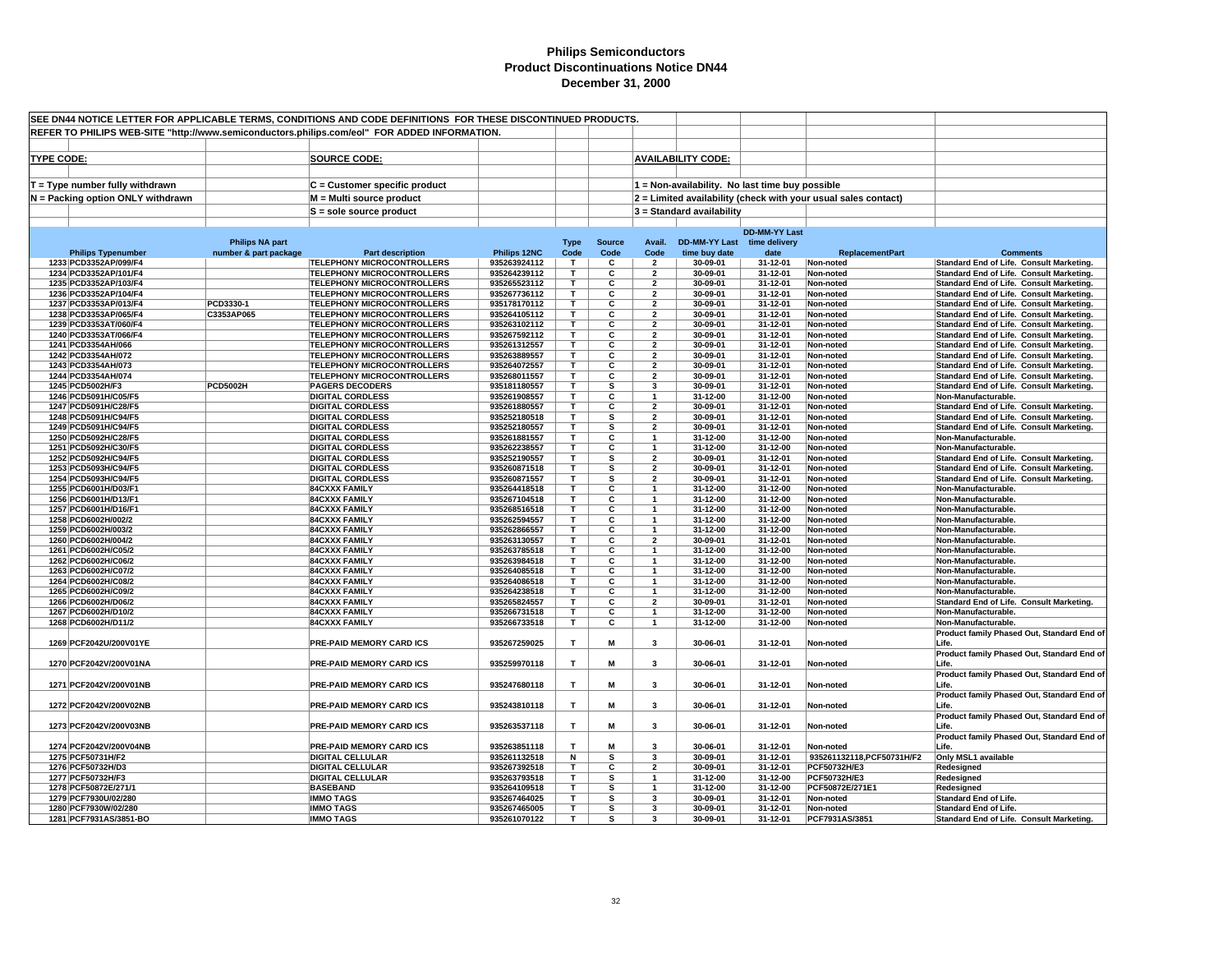|                   | SEE DN44 NOTICE LETTER FOR APPLICABLE TERMS, CONDITIONS AND CODE DEFINITIONS FOR THESE DISCONTINUED PRODUCTS. |                                |                                                                                              |                              |                         |                         |                                           |                                                 |                      |                                                                |                                                                                        |
|-------------------|---------------------------------------------------------------------------------------------------------------|--------------------------------|----------------------------------------------------------------------------------------------|------------------------------|-------------------------|-------------------------|-------------------------------------------|-------------------------------------------------|----------------------|----------------------------------------------------------------|----------------------------------------------------------------------------------------|
|                   |                                                                                                               |                                | REFER TO PHILIPS WEB-SITE "http://www.semiconductors.philips.com/eol" FOR ADDED INFORMATION. |                              |                         |                         |                                           |                                                 |                      |                                                                |                                                                                        |
|                   |                                                                                                               |                                |                                                                                              |                              |                         |                         |                                           |                                                 |                      |                                                                |                                                                                        |
|                   |                                                                                                               |                                |                                                                                              |                              |                         |                         |                                           |                                                 |                      |                                                                |                                                                                        |
| <b>TYPE CODE:</b> |                                                                                                               |                                | <b>SOURCE CODE:</b>                                                                          |                              |                         |                         |                                           | <b>AVAILABILITY CODE:</b>                       |                      |                                                                |                                                                                        |
|                   |                                                                                                               |                                |                                                                                              |                              |                         |                         |                                           |                                                 |                      |                                                                |                                                                                        |
|                   | $T = Type$ number fully withdrawn                                                                             |                                | C = Customer specific product                                                                |                              |                         |                         |                                           | 1 = Non-availability. No last time buy possible |                      |                                                                |                                                                                        |
|                   | N = Packing option ONLY withdrawn                                                                             |                                | M = Multi source product                                                                     |                              |                         |                         |                                           |                                                 |                      | 2 = Limited availability (check with your usual sales contact) |                                                                                        |
|                   |                                                                                                               |                                | S = sole source product                                                                      |                              |                         |                         |                                           | $3 =$ Standard availability                     |                      |                                                                |                                                                                        |
|                   |                                                                                                               |                                |                                                                                              |                              |                         |                         |                                           |                                                 |                      |                                                                |                                                                                        |
|                   |                                                                                                               |                                |                                                                                              |                              |                         |                         |                                           |                                                 | <b>DD-MM-YY Last</b> |                                                                |                                                                                        |
|                   |                                                                                                               | <b>Philips NA part</b>         |                                                                                              |                              | <b>Type</b>             | <b>Source</b>           | Avail.                                    | <b>DD-MM-YY Last</b>                            | time delivery        |                                                                |                                                                                        |
|                   | <b>Philips Typenumber</b>                                                                                     | number & part package          | <b>Part description</b>                                                                      | Philips 12NC                 | Code                    | Code                    | Code                                      | time buy date                                   | date                 | <b>ReplacementPart</b>                                         | <b>Comments</b>                                                                        |
|                   |                                                                                                               |                                |                                                                                              |                              |                         |                         |                                           |                                                 |                      |                                                                |                                                                                        |
|                   | 1282 PCF7931XP/C                                                                                              |                                | <b>IMMO TAGS</b><br><b>IMMO TAGS</b>                                                         | 935177070122<br>935224050122 | $\mathbf{r}$            | s                       | $\overline{\mathbf{1}}$<br>$\overline{1}$ | 31-12-00                                        | 31-12-00             | Non-noted                                                      | PCF7931AS/3851: 935261068122 Non-Manufacturable. See Replacement                       |
|                   | 1283 PCF7931XP/C-BO<br>1284 PCF7931XP/C-TA                                                                    |                                | <b>IMMO TAGS</b>                                                                             | 935214780122                 | T<br>T.                 | s<br>s                  | $\mathbf{1}$                              | 31-12-00<br>31-12-00                            | 31-12-00<br>31-12-00 | Non-noted                                                      | Non-Manufacturable. See Replacement.<br>Non-Manufacturable. See Replacement.           |
|                   | 1285 PCF7931XP/SQA                                                                                            |                                | <b>IMMO TAGS</b>                                                                             | 935199770122                 | T.                      | s                       | $\mathbf{1}$                              | 31-12-00                                        | 31-12-00             | Non-noted                                                      | Non-Manufacturable. See Replacement.                                                   |
|                   | 1286 PCF79635S/3851                                                                                           |                                | <b>IMMO TAGS</b>                                                                             | 935256940122                 | т                       | s                       | $\mathbf{1}$                              | 31-12-00                                        | 31-12-00             | Non-noted                                                      | Non-Manufacturable. See Replacement.                                                   |
|                   | 1287 PCF79730S/3851                                                                                           |                                | Programmable read/write transponder                                                          | 935217420122                 | T.                      | s                       | $\overline{2}$                            | 30-09-01                                        | 31-12-01             | Non-noted                                                      | Non-Manufacturable. See Replacement.                                                   |
|                   |                                                                                                               |                                |                                                                                              |                              |                         |                         |                                           |                                                 |                      |                                                                |                                                                                        |
|                   | 1288 PCF79735S/3851                                                                                           |                                | Secured program. read/write transp.                                                          | 935218930122                 | T.                      | s                       | $\mathbf{1}$                              | 31-12-00                                        | 31-12-00             |                                                                | PCF7935AS/3851:935261069122 Non-Manufacturable. See Replacement.                       |
|                   | 1289 PCF79935S/4081                                                                                           |                                | <b>IMMO TAGS</b>                                                                             | 935218940122                 | T.                      | s                       | $\mathbf{1}$                              | 31-12-00                                        | 31-12-00             | Non-noted                                                      | Non-Manufacturable. See Replacement.                                                   |
|                   |                                                                                                               |                                |                                                                                              |                              |                         |                         |                                           |                                                 |                      |                                                                |                                                                                        |
|                   | 1290 PCF83C552-5H/AA081                                                                                       |                                | MICROCONTR. 80C51 DERIVATIVES                                                                | 935194420557                 | т                       | C                       |                                           | 31-12-00                                        | 31-12-00             | P83C552EFB/159:935267314557 Old version                        |                                                                                        |
|                   | 1291 PCF84C81AP/187/F3                                                                                        |                                | <b>84CXXX FAMILY</b>                                                                         | 935260392112                 | т                       | C                       | $\overline{2}$                            | 30-09-01                                        | 31-12-01             | Non-noted                                                      | Standard End of Life. Consult Marketing.                                               |
|                   | 1292 PCF84C81AP/194/F3                                                                                        |                                | <b>84CXXX FAMILY</b>                                                                         | 935263848112                 | T.                      | C                       | $\overline{2}$                            | 30-09-01                                        | 31-12-01             | Non-noted                                                      | Standard End of Life. Consult Marketing.                                               |
|                   | 1293 PCF84C81AP/195/F3                                                                                        |                                | <b>84CXXX FAMILY</b>                                                                         | 935264913112                 | T.                      | C                       | $\overline{2}$                            | 30-09-01                                        | 31-12-01             | Non-noted                                                      | Standard End of Life. Consult Marketing.                                               |
|                   | 1294 PCF84C81AT/188/F3                                                                                        |                                | <b>84CXXX FAMILY</b>                                                                         | 935260461118                 | $\overline{\mathsf{r}}$ | $\overline{\mathbf{c}}$ | $\overline{2}$                            | 30-09-01                                        | 31-12-01             | Non-noted                                                      | Standard End of Life. Consult Marketing.                                               |
|                   | 1295 PCF84C81AT/197/F3                                                                                        |                                | <b>84CXXX FAMILY</b>                                                                         | 935265692112                 | T.                      | C                       | $\overline{2}$                            | 30-09-01                                        | 31-12-01             | Non-noted                                                      | Standard End of Life. Consult Marketing.                                               |
|                   | 1296 PCF84C81AT/199/F3                                                                                        |                                | <b>84CXXX FAMILY</b>                                                                         | 935266831112                 | T                       | С                       | $\overline{\mathbf{2}}$                   | 30-09-01                                        | 31-12-01             | Non-noted                                                      | Standard End of Life. Consult Marketing.<br>Packing Method Only. Standard End of Life. |
|                   | 1297 PCF8578T/S480/1                                                                                          |                                | <b>DISPLAY DRIVERS</b>                                                                       | 935261722118                 | Ν                       | C                       | 3                                         | 30-09-01                                        | 31-12-01             | <b>PCF8578T</b>                                                | <b>Consult Marketing.</b>                                                              |
|                   |                                                                                                               |                                |                                                                                              |                              |                         |                         |                                           |                                                 |                      |                                                                | Packing Method Only. Standard End of Life.                                             |
|                   | 1298 PCF8578T/S480/1                                                                                          |                                | <b>DISPLAY DRIVERS</b>                                                                       | 935261722118                 | N                       | C                       | $\overline{\mathbf{3}}$                   | 30-09-01                                        | 31-12-01             | <b>PCF8578T</b>                                                | <b>Consult Marketing.</b>                                                              |
|                   |                                                                                                               |                                |                                                                                              |                              |                         |                         |                                           |                                                 |                      |                                                                | Packing Method Only. Standard End of Life.                                             |
|                   | 1299 PCF8579T/S480/1                                                                                          |                                | <b>DISPLAY DRIVERS</b>                                                                       | 935261723118                 | N                       | C                       | $\overline{\mathbf{3}}$                   | 30-09-01                                        | 31-12-01             | <b>PCF8579T</b>                                                | <b>Consult Marketing.</b>                                                              |
|                   |                                                                                                               |                                |                                                                                              |                              |                         |                         |                                           |                                                 |                      |                                                                | Packing Method Only. Standard End of Life.                                             |
|                   | 1300 PCF8579T/S480/1                                                                                          |                                | <b>DISPLAY DRIVERS</b>                                                                       | 935261723118                 | N                       | C                       | $\mathbf{3}$                              | 30-09-01                                        | 31-12-01             | <b>PCF8579T</b>                                                | <b>Consult Marketing.</b>                                                              |
|                   | 1301 PDA28-751 SD                                                                                             | <b>PDA28-751</b>               | Development Adapter-8xC751                                                                   | 935195480112                 | T                       | s                       | 3                                         | 30-09-01                                        | 31-12-01             | Non-noted                                                      | <b>Standard End of Life.</b>                                                           |
|                   | 1302 PDA28-752 SD                                                                                             | PDA28-752                      | Development Adapter-8xC752                                                                   | 935195490112                 | т                       | s                       | 3                                         | 30-09-01                                        | 31-12-01             | Non-noted                                                      | <b>Standard End of Life.</b>                                                           |
|                   | 1303 PDB453SD                                                                                                 | <b>PDB453</b>                  | 51 FAMILY CMOS ROM - 83C750                                                                  | 935209910112                 | т                       | s                       | $\overline{2}$                            | 30-09-01                                        | 31-12-01             | Non-noted                                                      | Standard End of Life. Consult Marketing.                                               |
|                   | 1304 PDB51RD+SD                                                                                               | PDB51RD+                       | 51 FAM.CMOS OTP EPROM 87C***                                                                 | 935260291112                 | T.                      | s                       | $\overline{2}$                            | 30-09-01                                        | 31-12-01             | Non-noted                                                      | <b>Consult Marketing.</b>                                                              |
|                   | 1305 PDB528SD                                                                                                 | <b>PDB528</b>                  | <b>DEVELOPMENT SYSTEMS</b>                                                                   | 935209800112                 | T                       | s<br>s                  | $\overline{2}$<br>$\mathbf{2}$            | 30-09-01                                        | 31-12-01             | Non-noted                                                      | Standard End of Life. Consult Marketing.                                               |
|                   | 1306 PDB550SD<br>1307 PDB552                                                                                  | <b>PDB550</b><br><b>PDB552</b> | 51 FAMILY CMOS ROM - 80C52<br><b>DEVELOPMENT SYSTEMS</b>                                     | 935194950112<br>935171970112 | T<br>T.                 | s                       | $\overline{\mathbf{2}}$                   | 30-09-01<br>30-09-01                            | 31-12-01<br>31-12-01 | Non-noted<br>Non-noted                                         | Standard End of Life. Consult Marketing.<br>Standard End of Life. Consult Marketing.   |
|                   | 1308 PDB654                                                                                                   | <b>PDB654</b>                  | 51 FAMILY OTP/EPROM - 87C748                                                                 | 935171980112                 | T                       | s                       | $\overline{\mathbf{2}}$                   | 30-09-01                                        | 31-12-01             | Non-noted                                                      | Standard End of Life. Consult Marketing.                                               |
|                   | 1309 PDB752 SD                                                                                                | <b>PDB752</b>                  | Development Board-8xC752                                                                     | 935172000112                 | т                       | s                       | 3                                         | 30-09-01                                        | 31-12-01             | Non-noted                                                      | <b>Standard End of Life.</b>                                                           |
|                   |                                                                                                               |                                |                                                                                              |                              |                         |                         |                                           |                                                 |                      |                                                                |                                                                                        |
|                   | 1310 PDI1394L11BA                                                                                             | PDI1394L11                     | XX1394                                                                                       | 935231890551                 | T.                      | s                       | $\overline{\mathbf{3}}$                   | 30-09-01                                        | 31-12-01             | PDI1394L21BE. PDI1394L40BE                                     | Standard End of Life, Consult Marketing.                                               |
|                   | 1311 PDI1394L11BA                                                                                             | PDI1394L11                     | XX1394                                                                                       | 935231890557                 | T.                      | s                       | $\overline{\mathbf{3}}$                   | 30-09-01                                        | 31-12-01             | Pdi1394l21be, Pdi1394l40be                                     | Standard End of Life, Consult Marketing.                                               |
|                   | 1312 PDI1394P11ABD                                                                                            | PD1394P11A                     | PD1394P11A                                                                                   | 935263686557                 | T.                      | M                       | 3                                         | 30-06-01                                        | 31-12-01             | Pdi1394p21be, Pdi1394p22bd                                     | Standard End of Life, Consult Marketing.                                               |
|                   | 1313 PDI1394P11ABD                                                                                            | PD1394P11A                     | PD1394P11A                                                                                   | 935263686518                 | т                       | М                       | 3                                         | 30-06-01                                        | 31-12-01             | Pdi1394p21be, Pdi1394p22bd                                     | <b>Standard End of Life, Consult Marketing.</b>                                        |
|                   |                                                                                                               |                                |                                                                                              |                              |                         |                         |                                           |                                                 |                      |                                                                |                                                                                        |
|                   | 1314 PDI1394P11ABD                                                                                            | PD1394P11A                     | PD1394P11A                                                                                   | 935263686551                 | т                       | М                       | $\overline{\mathbf{3}}$                   | 30-06-01                                        | 31-12-01             | PDI1394P21BE, PDI1394P22BD                                     | Standard End of Life, Consult Marketing.                                               |
|                   | 1315 PDI1394P11AEC                                                                                            | PD1394P11A                     | PD1394P11A                                                                                   | 935263687557                 | т                       | М                       | 3                                         | 30-06-01                                        | 31-12-01             | Pdi1394p21be, Pdi1394p22bd                                     | <b>Standard End of Life, Consult Marketing.</b>                                        |
|                   | 1316 PDI1394P11AEC                                                                                            | PD1394P11A                     | PD1394P11A                                                                                   | 935263687551                 | T.                      | М                       | 3<br>$\overline{\mathbf{3}}$              | 30-06-01                                        | 31-12-01             | Pdi1394p21be, Pdi1394p22bd                                     | Standard End of Life, Consult Marketing,                                               |
|                   | 1317 PHB125N06LT<br>1318 PHB125N06T                                                                           |                                | <b>TrenchMOS transistor</b>                                                                  | 934054300118                 | т<br>T.                 | M<br>$\overline{M}$     | 3                                         | 30-06-01                                        | 31-12-01             | None                                                           | <b>Standard End of Life.</b>                                                           |
|                   | 1319 PHB130N03LT                                                                                              |                                | <b>TrenchMOS transistor</b><br><b>TrenchMOS transistor</b>                                   | 934054280118<br>934052050118 | т                       | M                       | 3                                         | 30-06-01<br>30-06-01                            | 31-12-01<br>31-12-01 | None<br>None                                                   | <b>Standard End of Life.</b><br><b>Standard End of Life.</b>                           |
|                   | 1320 PHB130N03T                                                                                               |                                | <b>TrenchMOS transistor</b>                                                                  | 934052070118                 | т                       | M                       | 3                                         | 30-06-01                                        | 31-12-01             | None                                                           | <b>Standard End of Life.</b>                                                           |
|                   | 1321 PHB24N03LT                                                                                               |                                | <b>TrenchMOS transistor</b>                                                                  | 934052340118                 | T.                      | М                       | 3                                         | 30-06-01                                        | 31-12-01             | None                                                           | <b>Standard End of Life.</b>                                                           |
|                   | 1322 PHB24N03T                                                                                                |                                | <b>TrenchMOS transistor</b>                                                                  | 934052360118                 | T.                      | M                       | 3                                         | 30-06-01                                        | 31-12-01             | None                                                           | <b>Standard End of Life.</b>                                                           |
|                   | 1323 PHB37N06LT                                                                                               |                                | <b>TrenchMOS transistor</b>                                                                  | 934054530118                 | T.                      | М                       | 3                                         | 30-06-01                                        | 31-12-01             | None                                                           | <b>Standard End of Life.</b>                                                           |
|                   | 1324 PHB37N06T                                                                                                |                                | <b>TrenchMOS transistor</b>                                                                  | 934054510118                 | T.                      | М                       | 3                                         | 30-06-01                                        | 31-12-01             | None                                                           | <b>Standard End of Life.</b>                                                           |
|                   | 1325 PHB42N03T                                                                                                |                                | <b>TrenchMOS transistor</b>                                                                  | 934052300118                 | T.                      | M                       | $\overline{\mathbf{3}}$                   | 30-06-01                                        | 31-12-01             | None                                                           | Standard End of Life.                                                                  |
|                   | 1326 PHB44N06LT                                                                                               |                                | <b>TrenchMOS transistor</b>                                                                  | 934054490118                 | T.                      | М                       | 3                                         | 30-06-01                                        | 31-12-01             | None                                                           | <b>Standard End of Life.</b>                                                           |
|                   | 1327 PHB44N06T                                                                                                |                                | <b>TrenchMOS transistor</b>                                                                  | 934054470118                 | T.                      | М                       | 3                                         | 30-06-01                                        | 31-12-01             | None                                                           | <b>Standard End of Life.</b>                                                           |
|                   | 1328 PHB45N03T                                                                                                |                                | <b>TrenchMOS transistor</b>                                                                  | 934052290118                 | T.                      | М                       | 3                                         | 30-06-01                                        | 31-12-01             | None                                                           | <b>Standard End of Life.</b>                                                           |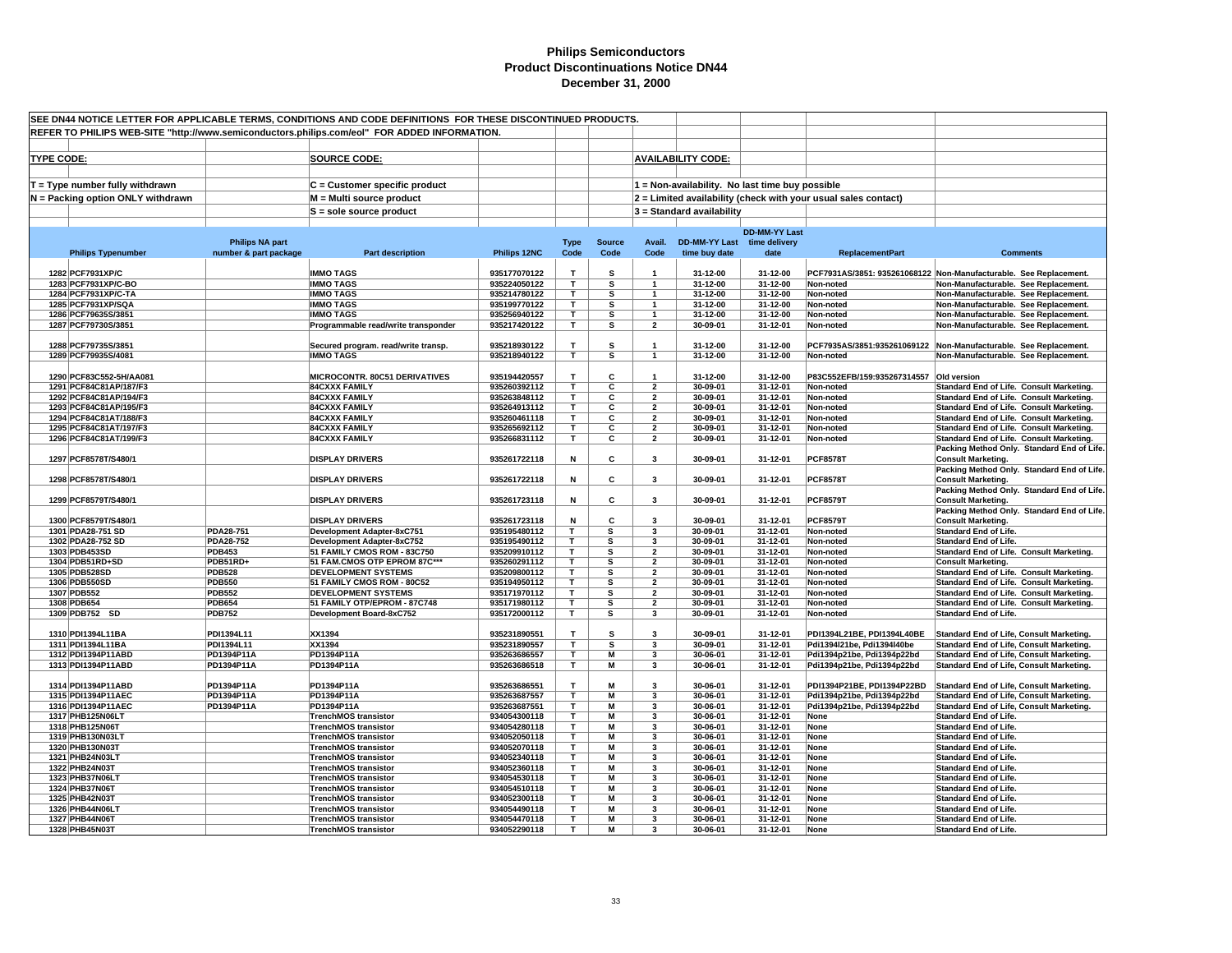| SEE DN44 NOTICE LETTER FOR APPLICABLE TERMS, CONDITIONS AND CODE DEFINITIONS FOR THESE DISCONTINUED PRODUCTS. |                        |                                                                    |                              |                         |                         |                         |                             |                                                 |                                                                |                                                                         |
|---------------------------------------------------------------------------------------------------------------|------------------------|--------------------------------------------------------------------|------------------------------|-------------------------|-------------------------|-------------------------|-----------------------------|-------------------------------------------------|----------------------------------------------------------------|-------------------------------------------------------------------------|
| REFER TO PHILIPS WEB-SITE "http://www.semiconductors.philips.com/eol" FOR ADDED INFORMATION.                  |                        |                                                                    |                              |                         |                         |                         |                             |                                                 |                                                                |                                                                         |
|                                                                                                               |                        |                                                                    |                              |                         |                         |                         |                             |                                                 |                                                                |                                                                         |
| <b>TYPE CODE:</b>                                                                                             |                        | <b>SOURCE CODE:</b>                                                |                              |                         |                         |                         | <b>AVAILABILITY CODE:</b>   |                                                 |                                                                |                                                                         |
|                                                                                                               |                        |                                                                    |                              |                         |                         |                         |                             |                                                 |                                                                |                                                                         |
| $T = Type$ number fully withdrawn                                                                             |                        | C = Customer specific product                                      |                              |                         |                         |                         |                             | 1 = Non-availability. No last time buy possible |                                                                |                                                                         |
| N = Packing option ONLY withdrawn                                                                             |                        | M = Multi source product                                           |                              |                         |                         |                         |                             |                                                 | 2 = Limited availability (check with your usual sales contact) |                                                                         |
|                                                                                                               |                        |                                                                    |                              |                         |                         |                         |                             |                                                 |                                                                |                                                                         |
|                                                                                                               |                        | $S =$ sole source product                                          |                              |                         |                         |                         | $3$ = Standard availability |                                                 |                                                                |                                                                         |
|                                                                                                               |                        |                                                                    |                              |                         |                         |                         |                             | <b>DD-MM-YY Last</b>                            |                                                                |                                                                         |
|                                                                                                               | <b>Philips NA part</b> |                                                                    |                              | <b>Type</b>             | <b>Source</b>           | Avail.                  | DD-MM-YY Last time delivery |                                                 |                                                                |                                                                         |
| <b>Philips Typenumber</b>                                                                                     | number & part package  | <b>Part description</b>                                            | Philips 12NC                 | Code                    | Code                    | Code                    | time buy date               | date                                            | <b>ReplacementPart</b>                                         | <b>Comments</b>                                                         |
| 1329 PHB50N03T                                                                                                |                        | <b>TrenchMOS transistor</b>                                        | 934052580118                 | $\mathbf{T}$            | М                       | 3                       | 30-06-01                    | 31-12-01                                        | None                                                           | <b>Standard End of Life.</b>                                            |
| 1330 PHB55N03T                                                                                                |                        | <b>TrenchMOS transistor</b>                                        | 934052190118                 | T                       | M                       | 3                       | 30-06-01                    | 31-12-01                                        | None                                                           | <b>Standard End of Life</b>                                             |
| 1331 PHB65N06LT                                                                                               |                        | <b>TrenchMOS transistor</b>                                        | 934054380118                 | T                       | M                       | 3                       | 30-06-01                    | 31-12-01                                        | None                                                           | <b>Standard End of Life.</b>                                            |
| 1332 PHB65N06T<br>1333 PHB69N03T                                                                              |                        | <b>TrenchMOS transistor</b><br><b>TrenchMOS transistor</b>         | 934054360118<br>934052150118 | т<br>T                  | М<br>M                  | 3<br>3                  | 30-06-01<br>30-06-01        | 31-12-01<br>31-12-01                            | None<br>None                                                   | <b>Standard End of Life.</b><br><b>Standard End of Life.</b>            |
| 1334 PHB80N06LT                                                                                               |                        | <b>TrenchMOS transistor</b>                                        | 934054340118                 | T.                      | M                       | 3                       | 30-06-01                    | 31-12-01                                        | None                                                           | Standard End of Life.                                                   |
| 1335 PHB80N06T                                                                                                |                        | <b>TrenchMOS transistor</b>                                        | 934054320118                 | T.                      | M                       | 3                       | 30-06-01                    | 31-12-01                                        | None                                                           | <b>Standard End of Life.</b>                                            |
| 1336 PHD44N06LT                                                                                               |                        | 9652                                                               | 934055356118                 | т                       | М                       | 3                       | 30-06-01                    | 31-12-01                                        | None                                                           | <b>Standard End of Life.</b>                                            |
| 1337 PHD50N06LT                                                                                               |                        | 9652                                                               | 934055351118                 | T.                      | М                       | 3                       | 30-06-01                    | 31-12-01                                        | None                                                           | <b>Standard End of Life.</b>                                            |
| 1338 PHE13002AU                                                                                               |                        | TRANSISTOR IN LIGHTING BALLASTS                                    | 934055792127                 | T.                      | M                       | 3                       | 30-06-01                    | 31-12-01                                        | None                                                           | <b>Standard End of Life.</b>                                            |
| 1339 PHE13003AU                                                                                               |                        | <b>TRANSISTOR IN LIGHTING BALLASTS</b>                             | 934055790127                 | т                       | $\overline{\mathsf{M}}$ | 3                       | 30-06-01                    | 31-12-01                                        | None                                                           | <b>Standard End of Life</b>                                             |
| 1340 PHE13005L                                                                                                |                        | TRANSISTOR IN LIGHTING BALLASTS                                    | 934055506127                 | T                       | М                       | 3                       | 30-06-01                    | 31-12-01                                        | None                                                           | <b>Standard End of Life.</b>                                            |
| 1341 PHN1015<br>1342 PHN1018                                                                                  |                        | <b>MOSFET</b><br><b>MOSFET</b>                                     | 934055225118<br>934055224118 | T.<br>T.                | M<br>M                  | 3<br>3                  | 30-06-01<br>30-06-01        | 31-12-01<br>31-12-01                            | None<br>None                                                   | <b>Standard End of Life</b><br><b>Standard End of Life</b>              |
|                                                                                                               |                        |                                                                    |                              |                         |                         |                         |                             |                                                 |                                                                | BSP100 is same chip in bigger                                           |
|                                                                                                               |                        |                                                                    |                              |                         |                         |                         |                             |                                                 |                                                                | package=SOT223. Phn210 is dual chip in                                  |
|                                                                                                               |                        |                                                                    |                              |                         |                         |                         |                             |                                                 |                                                                | same package but Trench technology.                                     |
| 1343 PHN110                                                                                                   |                        | <b>MOSFET</b>                                                      | 934037340118                 | $\mathbf{T}$            | M                       | $\overline{\mathbf{3}}$ | 30-06-01                    | 31-12-01                                        | <b>BSP100, PHN210</b>                                          | <b>Consult Marketing.</b>                                               |
| 1344 PHP125N06LT                                                                                              |                        | <b>TrenchMOS transistor</b>                                        | 934054290127                 | T                       | $\overline{M}$          | 3                       | 30-06-01                    | 31-12-01                                        | None                                                           | <b>Standard End of Life</b>                                             |
| 1345 PHP125N06T                                                                                               |                        | <b>TrenchMOS transistor</b>                                        | 934054270127                 | т                       | М                       | 3                       | 30-06-01                    | 31-12-01                                        | None                                                           | <b>Standard End of Life</b>                                             |
| 1346 PHP130N03LT                                                                                              |                        | <b>TrenchMOS transistor</b>                                        | 934052040127                 | T                       | М                       | 3                       | 30-06-01                    | 31-12-01                                        | None                                                           | <b>Standard End of Life</b>                                             |
| 1347 PHP130N03T                                                                                               |                        | <b>TrenchMOS transistor</b>                                        | 934052060127                 | т<br>т                  | M                       | 3                       | 30-06-01                    | 31-12-01                                        | None                                                           | <b>Standard End of Life</b>                                             |
| 1348 PHP212<br>1349 PHP24N03LT                                                                                |                        | Dual P-ch. enhancement mode MOS tr.<br><b>TrenchMOS transistor</b> | 934043630118<br>934052330127 | т                       | M<br>М                  | 3<br>3                  | 30-06-01<br>30-06-01        | 31-12-01<br>31-12-01                            | <b>PHP225</b><br>None                                          | Closest replacement Is the PHP225<br><b>Standard End of Life</b>        |
| 1350 PHP24N03T                                                                                                |                        | <b>TrenchMOS transistor</b>                                        | 934052350127                 | T.                      | M                       | $\mathbf{3}$            | 30-06-01                    | 31-12-01                                        | None                                                           | <b>Standard End of Life</b>                                             |
| 1351 PHP37N06LT                                                                                               |                        | <b>TrenchMOS transistor</b>                                        | 934054520127                 | T.                      | M                       | 3                       | 30-06-01                    | 31-12-01                                        | None                                                           | <b>Standard End of Life</b>                                             |
| 1352 PHP37N06T                                                                                                |                        | <b>TrenchMOS transistor</b>                                        | 934054500127                 | $\overline{\mathsf{r}}$ | M                       | 3                       | $30 - 06 - 01$              | 31-12-01                                        | None                                                           | <b>Standard End of Life</b>                                             |
| 1353 PHP42N03T                                                                                                |                        | <b>TrenchMOS transistor</b>                                        | 934052280127                 | T.                      | М                       | 3                       | 30-06-01                    | 31-12-01                                        | None                                                           | <b>Standard End of Life</b>                                             |
| 1354 PHP44N06LT                                                                                               |                        | <b>TrenchMOS transistor</b>                                        | 934054480127                 | Τ                       | М                       | 3                       | 30-06-01                    | 31-12-01                                        | None                                                           | <b>Standard End of Life</b>                                             |
| 1355 PHP44N06T                                                                                                |                        | <b>TrenchMOS transistor</b>                                        | 934054460127                 | т                       | M                       | 3                       | 30-06-01                    | 31-12-01                                        | None                                                           | <b>Standard End of Life</b>                                             |
| 1356 PHP45N03T<br>1357 PHP50N03T                                                                              |                        | <b>TrenchMOS transistor</b>                                        | 934052270127<br>934052220127 | т<br>т                  | M<br>М                  | 3<br>3                  | 30-06-01<br>30-06-01        | 31-12-01<br>31-12-01                            | None<br>None                                                   | <b>Standard End of Life</b><br><b>Standard End of Life</b>              |
| 1358 PHP50N06L1                                                                                               |                        | <b>TrenchMOS transistor</b><br><b>TrenchMOS transistor</b>         | 934054440127                 | т                       | M                       | 3                       | 30-06-01                    | 31-12-01                                        | None                                                           | <b>Standard End of Life</b>                                             |
| 1359 PHP50N06T                                                                                                |                        | <b>TrenchMOS transistor</b>                                        | 934049990127                 | T.                      | М                       | 3                       | 30-06-01                    | 31-12-01                                        | None                                                           | <b>Standard End of Life</b>                                             |
| 1360 PHP55N03T                                                                                                |                        | <b>TrenchMOS transistor</b>                                        | 934052180127                 | т                       | $\overline{M}$          | 3                       | 30-06-01                    | 31-12-01                                        | None                                                           | <b>Standard End of Life</b>                                             |
| 1361 PHP60N06LT                                                                                               |                        | <b>TrenchMOS transistor</b>                                        | 934054410127                 | T.                      | M                       | 3                       | 30-06-01                    | 31-12-01                                        | None                                                           | <b>Standard End of Life</b>                                             |
| 1362 PHP60N06T                                                                                                |                        | <b>TrenchMOS transistor</b>                                        | 934054390127                 | т                       | М                       | 3                       | 30-06-01                    | 31-12-01                                        | None                                                           | <b>Standard End of Life</b>                                             |
| 1363 PHP65N06LT                                                                                               |                        | <b>TrenchMOS transistor</b>                                        | 934054370127                 | T.                      | M                       | $\overline{\mathbf{3}}$ | 30-06-01                    | 31-12-01                                        | None                                                           | <b>Standard End of Life</b>                                             |
| 1364 PHP65N06T                                                                                                |                        | <b>TrenchMOS transistor</b>                                        | 934054350127                 | T.                      | М                       | 3                       | 30-06-01                    | 31-12-01                                        | None                                                           | <b>Standard End of Life</b>                                             |
| 1365 PHP69N03T<br>1366 PHP80N06LT                                                                             |                        | <b>TrenchMOS transistor</b><br><b>TrenchMOS transistor</b>         | 934052140127<br>934054330127 | т<br>т                  | M<br>M                  | 3<br>3                  | 30-06-01<br>30-06-01        | 31-12-01<br>31-12-01                            | PHP69N03LT<br>None                                             | Standard End of Life. Consult Marketing.<br><b>Standard End of Life</b> |
| 1367 PHP80N06T                                                                                                |                        | <b>TrenchMOS transistor</b>                                        | 934054310127                 | T.                      | М                       | 3                       | 30-06-01                    | 31-12-01                                        | None                                                           | <b>Standard End of Life</b>                                             |
| 1368 PHT11N06LT                                                                                               |                        | <b>TrenchMOS transistor</b>                                        | 934054590135                 | $\overline{\mathsf{r}}$ | M                       | 3                       | $30 - 06 - 01$              | 31-12-01                                        | None                                                           | <b>Standard End of Life</b>                                             |
| 1369 PHT11N06T                                                                                                |                        | <b>TrenchMOS transistor</b>                                        | 934054580135                 | T                       | $\overline{M}$          | 3                       | 30-06-01                    | 31-12-01                                        | None                                                           | <b>Standard End of Life</b>                                             |
| 1370 PHT6N03LT                                                                                                |                        | <b>TrenchMOS transistor</b>                                        | 934052310115                 | Τ                       | М                       | 3                       | 30-06-01                    | 31-12-01                                        | None                                                           | <b>Standard End of Life</b>                                             |
| 1371 PHT6N03T                                                                                                 |                        | <b>TrenchMOS transistor</b>                                        | 934052320115                 | T                       | M                       | 3                       | 30-06-01                    | 31-12-01                                        | None                                                           | <b>Standard End of Life</b>                                             |
| 1372 PLVA450A                                                                                                 |                        | Low volt.avalanche regulator diode                                 | 934017270113                 | T                       | s                       | 3                       | 30-09-01                    | 31-12-01                                        | Similar device In SOT23<br>available: PLVA650A                 | Standard End of Life. Consult Marketing.                                |
| 1373 PLVA450A                                                                                                 |                        | Low volt.avalanche regulator diode                                 | 934017270133                 | T                       | s                       | 3                       | 30-09-01                    | 31-12-01                                        | Similar device In SOT23<br>available: PLVA650A                 | Standard End of Life. Consult Marketing.                                |
| 1374 PLVA450A                                                                                                 |                        | Low volt.avalanche regulator diode                                 | 934017270143                 | $\mathbf{T}$            | s                       | 3                       | 30-09-01                    | 31-12-01                                        | Similar device In SOT23<br>available: PLVA650A                 | Standard End of Life. Consult Marketing.                                |
| 1375 PLVA453A                                                                                                 |                        | Low volt.avalanche regulator diode                                 | 934017280143                 | т                       | s                       | 3                       | 30-09-01                    | 31-12-01                                        | Similar device available In<br><b>SOT23: PLVA653A</b>          | Standard End of Life. Consult Marketing.                                |
| 1376 PLVA453A                                                                                                 |                        | Low volt.avalanche regulator diode                                 | 934017280133                 | T                       | s                       | 3                       | 30-09-01                    | 31-12-01                                        | Similar device available In<br>SOT23: PLVA653A                 | Standard End of Life. Consult Marketing.                                |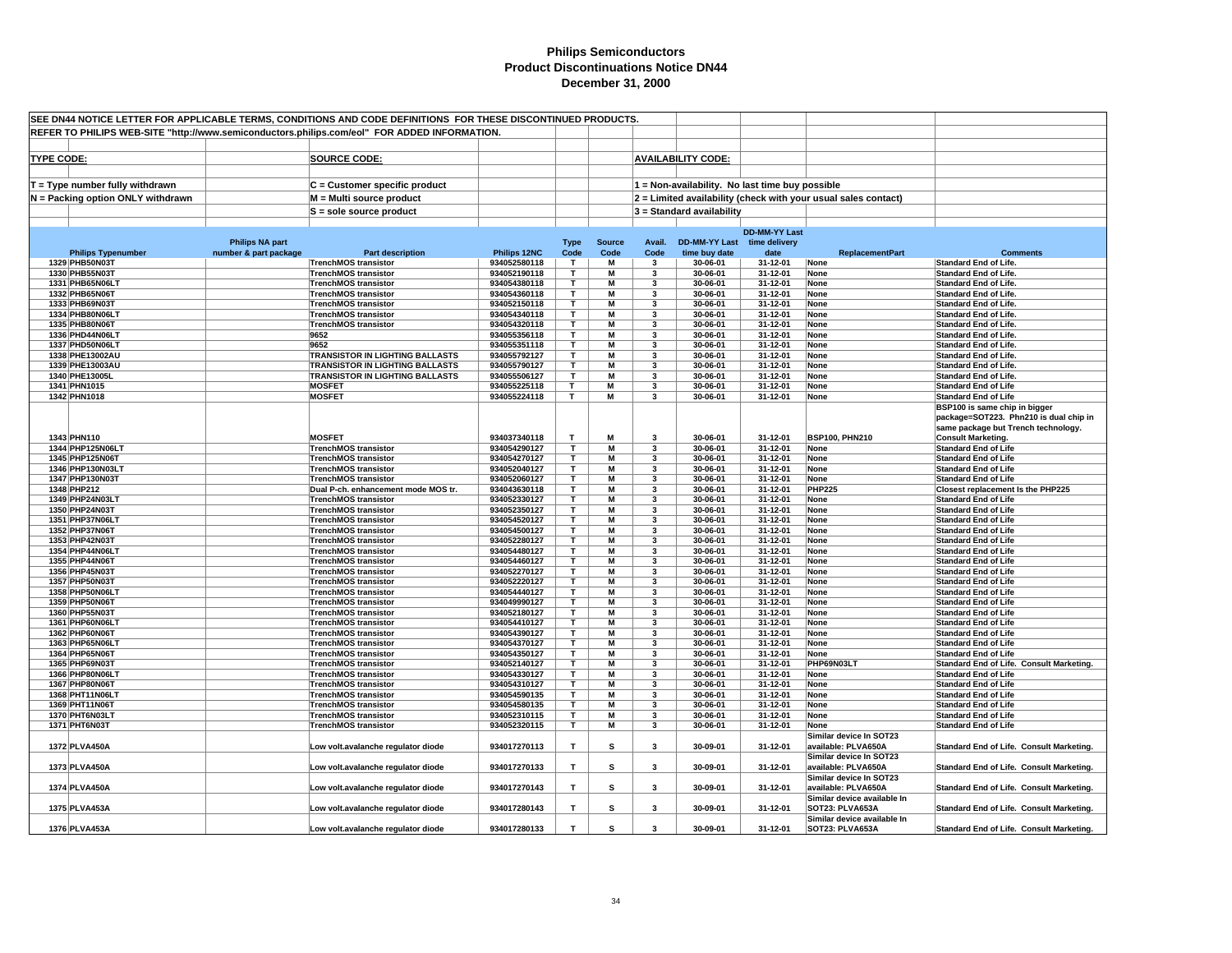| SEE DN44 NOTICE LETTER FOR APPLICABLE TERMS, CONDITIONS AND CODE DEFINITIONS FOR THESE DISCONTINUED PRODUCTS. |                                      |                                                                                              |                                                                     |                              |              |               |                          |                                                 |                      |                                                                |                                                                                      |
|---------------------------------------------------------------------------------------------------------------|--------------------------------------|----------------------------------------------------------------------------------------------|---------------------------------------------------------------------|------------------------------|--------------|---------------|--------------------------|-------------------------------------------------|----------------------|----------------------------------------------------------------|--------------------------------------------------------------------------------------|
|                                                                                                               |                                      | REFER TO PHILIPS WEB-SITE "http://www.semiconductors.philips.com/eol" FOR ADDED INFORMATION. |                                                                     |                              |              |               |                          |                                                 |                      |                                                                |                                                                                      |
|                                                                                                               |                                      |                                                                                              |                                                                     |                              |              |               |                          |                                                 |                      |                                                                |                                                                                      |
| <b>TYPE CODE:</b>                                                                                             |                                      |                                                                                              | <b>SOURCE CODE:</b>                                                 |                              |              |               |                          | <b>AVAILABILITY CODE:</b>                       |                      |                                                                |                                                                                      |
|                                                                                                               |                                      |                                                                                              |                                                                     |                              |              |               |                          |                                                 |                      |                                                                |                                                                                      |
|                                                                                                               |                                      |                                                                                              |                                                                     |                              |              |               |                          |                                                 |                      |                                                                |                                                                                      |
|                                                                                                               | $T = Type$ number fully withdrawn    |                                                                                              | C = Customer specific product                                       |                              |              |               |                          | 1 = Non-availability. No last time buy possible |                      |                                                                |                                                                                      |
|                                                                                                               | N = Packing option ONLY withdrawn    |                                                                                              | M = Multi source product                                            |                              |              |               |                          |                                                 |                      | 2 = Limited availability (check with your usual sales contact) |                                                                                      |
|                                                                                                               |                                      |                                                                                              | S = sole source product                                             |                              |              |               |                          | $3 =$ Standard availability                     |                      |                                                                |                                                                                      |
|                                                                                                               |                                      |                                                                                              |                                                                     |                              |              |               |                          |                                                 |                      |                                                                |                                                                                      |
|                                                                                                               |                                      |                                                                                              |                                                                     |                              |              |               |                          |                                                 | <b>DD-MM-YY Last</b> |                                                                |                                                                                      |
|                                                                                                               |                                      | <b>Philips NA part</b>                                                                       |                                                                     |                              | <b>Type</b>  | <b>Source</b> | Avail.                   | DD-MM-YY Last time delivery                     |                      |                                                                |                                                                                      |
|                                                                                                               | <b>Philips Typenumber</b>            | number & part package                                                                        | <b>Part description</b>                                             | Philips 12NC                 | Code         | Code          | Code                     | time buy date                                   | date                 | <b>ReplacementPart</b><br>Similar device available In          | <b>Comments</b>                                                                      |
|                                                                                                               | 1377 PLVA453A                        |                                                                                              | Low volt.avalanche regulator diode                                  | 934017280113                 | T            | s             | 3                        | 30-09-01                                        | 31-12-01             | <b>SOT23: PLVA653A</b>                                         | Standard End of Life. Consult Marketing.                                             |
|                                                                                                               |                                      |                                                                                              |                                                                     |                              |              |               |                          |                                                 |                      | Similar device In SOT23                                        |                                                                                      |
|                                                                                                               | 1378 PLVA456A                        |                                                                                              | Low volt.avalanche regulator diode                                  | 934017290133                 | T            | s             | 3                        | 30-09-01                                        | 31-12-01             | available: PLVA656A                                            | Standard End of Life. Consult Marketing.                                             |
|                                                                                                               |                                      |                                                                                              |                                                                     |                              |              |               |                          |                                                 |                      | Similar device In SOT23                                        |                                                                                      |
|                                                                                                               | 1379 PLVA456A                        |                                                                                              | Low volt.avalanche regulator diode                                  | 934017290143                 | $\mathsf T$  | s             | 3                        | 30-09-01                                        | 31-12-01             | available: PLVA656A                                            | Standard End of Life. Consult Marketing.                                             |
|                                                                                                               |                                      |                                                                                              |                                                                     |                              |              |               |                          |                                                 |                      | Similar device In SOT23                                        |                                                                                      |
|                                                                                                               | 1380 PLVA456A                        |                                                                                              | Low volt.avalanche regulator diode                                  | 934017290113                 | T            | s             | 3                        | 30-09-01                                        | 31-12-01             | available: PLVA656A                                            | Standard End of Life. Consult Marketing.                                             |
|                                                                                                               |                                      |                                                                                              |                                                                     |                              |              |               |                          |                                                 |                      | Similar device In SOT23                                        |                                                                                      |
|                                                                                                               | 1381 PLVA459A                        |                                                                                              | Low volt.avalanche regulator diode                                  | 934017300143                 | T.           | s             | 3                        | 30-09-01                                        | 31-12-01             | available: PLVA659A                                            | Standard End of Life. Consult Marketing.                                             |
|                                                                                                               | 1382 PLVA459A                        |                                                                                              | Low volt.avalanche regulator diode                                  | 934017300133                 | T            | s             | 3                        | 30-09-01                                        | 31-12-01             | Similar device In SOT23<br>available: PLVA659A                 | Standard End of Life. Consult Marketing.                                             |
|                                                                                                               |                                      |                                                                                              |                                                                     |                              |              |               |                          |                                                 |                      | Similar device In SOT23                                        |                                                                                      |
|                                                                                                               | 1383 PLVA459A                        |                                                                                              | Low volt.avalanche regulator diode                                  | 934017300113                 | $\mathsf T$  | s             | 3                        | 30-09-01                                        | 31-12-01             | available: PLVA659A                                            | Standard End of Life. Consult Marketing.                                             |
|                                                                                                               |                                      |                                                                                              |                                                                     |                              |              |               |                          |                                                 |                      | Similar device In SOT23                                        |                                                                                      |
|                                                                                                               | 1384 PLVA462A                        |                                                                                              | Low volt.avalanche regulator diode                                  | 934017310113                 | T            | s             | 3                        | 30-09-01                                        | 31-12-01             | available: PLVA662A                                            | Standard End of Life. Consult Marketing.                                             |
|                                                                                                               |                                      |                                                                                              |                                                                     |                              |              |               |                          |                                                 |                      | Similar device In SOT23                                        |                                                                                      |
|                                                                                                               | 1385 PLVA462A                        |                                                                                              | Low volt.avalanche regulator diode                                  | 934017310133                 | T            | s             | 3                        | 30-09-01                                        | 31-12-01             | available: PLVA662A                                            | Standard End of Life. Consult Marketing.                                             |
|                                                                                                               |                                      |                                                                                              |                                                                     |                              |              |               |                          |                                                 |                      | Similar device In SOT23                                        |                                                                                      |
|                                                                                                               | 1386 PLVA462A                        |                                                                                              | Low volt.avalanche regulator diode                                  | 934017310143                 | $\mathsf T$  | s             | 3                        | 30-09-01                                        | 31-12-01             | available : PLVA662A                                           | Standard End of Life. Consult Marketing.                                             |
|                                                                                                               |                                      |                                                                                              |                                                                     |                              |              |               |                          |                                                 |                      | Similar Product In SOT23                                       |                                                                                      |
|                                                                                                               | 1387 PLVA465A                        |                                                                                              | Low volt.avalanche regulator diode                                  | 934017320113                 | Т            | s             | 3                        | 30-09-01                                        | 31-12-01             | available: PLVA665A<br>Similar Product In SOT23                | Standard End of Life. Consult Marketing.                                             |
|                                                                                                               | 1388 PLVA465A                        |                                                                                              | Low volt.avalanche regulator diode                                  | 934017320133                 | T.           | s             | $\overline{\mathbf{3}}$  | 30-09-01                                        | 31-12-01             | available: PLVA665A                                            | Standard End of Life. Consult Marketing.                                             |
|                                                                                                               |                                      |                                                                                              |                                                                     |                              |              |               |                          |                                                 |                      | Similar device In SOT23                                        |                                                                                      |
|                                                                                                               | 1389 PLVA465A                        |                                                                                              | Low volt.avalanche regulator diode                                  | 934017320143                 | $\mathsf T$  | s             | 3                        | 30-09-01                                        | 31-12-01             | available: PLVA665A                                            | Standard End of Life. Consult Marketing.                                             |
|                                                                                                               |                                      |                                                                                              |                                                                     |                              |              |               |                          |                                                 |                      | Similar device In SOT23                                        |                                                                                      |
|                                                                                                               | 1390 PLVA468A                        |                                                                                              | Low volt.avalanche regulator diode                                  | 934017330143                 | T            | s             | 3                        | 30-09-01                                        | 31-12-01             | available: PLVA668A                                            | Standard End of Life. Consult Marketing.                                             |
|                                                                                                               |                                      |                                                                                              |                                                                     |                              |              |               |                          |                                                 |                      | Similar device In SOT23                                        |                                                                                      |
|                                                                                                               | 1391 PLVA468A                        |                                                                                              | Low volt.avalanche regulator diode                                  | 934017330133                 | T.           | s             | 3                        | 30-09-01                                        | 31-12-01             | available: PLVA668A                                            | Standard End of Life. Consult Marketing.                                             |
|                                                                                                               |                                      |                                                                                              |                                                                     |                              |              |               |                          |                                                 |                      | Similar device In SOT23                                        |                                                                                      |
|                                                                                                               | 1392 PLVA468A                        |                                                                                              | Low volt.avalanche regulator diode                                  | 934017330113                 | $\mathsf T$  | s             | $\overline{\mathbf{3}}$  | 30-09-01                                        | 31-12-01             | available: PLVA668A                                            | Standard End of Life. Consult Marketing.                                             |
|                                                                                                               | 1393 PMBF5484                        |                                                                                              | <b>FIELD EFFECT TRANSISTOR</b>                                      | 934016290215                 | T            | M<br>M        | 3                        | 30-06-01                                        | 31-12-01             | <b>None Noted</b>                                              | Standard End of Life. Consult Marketing.                                             |
|                                                                                                               | 1394 PMBF5485<br>1395 PMBF5486       |                                                                                              | <b>FIELD EFFECT TRANSISTOR</b><br><b>FIELD EFFECT TRANSISTOR</b>    | 934016300215<br>934016310215 | Т<br>T       | M             | 3<br>3                   | 30-06-01<br>30-06-01                            | 31-12-01<br>31-12-01 | <b>None Noted</b><br><b>None Noted</b>                         | Standard End of Life. Consult Marketing.<br>Standard End of Life. Consult Marketing. |
|                                                                                                               |                                      |                                                                                              |                                                                     |                              |              |               |                          |                                                 |                      | Vishay: LL4150, Rohm:                                          |                                                                                      |
|                                                                                                               | 1396 PMLL4150                        |                                                                                              | <b>High-speed diode</b>                                             | 933834700115                 | Т            | M             | 3                        | 30-06-01                                        | 31-12-01             | <b>RLS4150</b>                                                 |                                                                                      |
|                                                                                                               |                                      |                                                                                              |                                                                     |                              |              |               |                          |                                                 |                      | PN2907A (933811930116,                                         |                                                                                      |
|                                                                                                               |                                      |                                                                                              |                                                                     |                              |              |               |                          |                                                 |                      | 933811930126) are replacement                                  |                                                                                      |
|                                                                                                               | 1397 PN2907A                         |                                                                                              | <b>PNP switching transistor</b>                                     | 933811930412                 | N            | M             | $\overline{\mathbf{3}}$  | 30-06-01                                        | 31-12-01             | types                                                          | Standard End of Life. Consult Marketing.                                             |
|                                                                                                               | 1398 PN4416A                         |                                                                                              | <b>FIELD EFFECT TRANSISTOR</b>                                      | 934016250116                 | T            | M             | 3                        | 30-06-01                                        | 31-12-01             | <b>None Noted</b>                                              | Standard End of Life. Consult Marketing.                                             |
|                                                                                                               | 1399 PN4416A                         |                                                                                              | <b>FIELD EFFECT TRANSISTOR</b>                                      | 934016250126                 | Т            | M             | 3                        | 30-06-01                                        | 31-12-01             | <b>None Noted</b>                                              | Standard End of Life. Consult Marketing.                                             |
|                                                                                                               | 1400 PTPM754 DB                      | <b>PTPM754</b>                                                                               | <b>TrackPoint</b>                                                   | 935228220118                 | N            | s             | 3                        | 30-09-01                                        | 31-12-01             | Non-noted                                                      | <b>Standard End of Life.</b>                                                         |
|                                                                                                               | 1401 PXAG37KB BD                     | PXAG37KB<br>PXAG37KF                                                                         | XA FAMILY OTP/EPROM - PXAG37                                        | 935263503551<br>935263504551 | N<br>N       | s<br>s        | 3                        | 30-09-01<br>30-09-01                            | 31-12-01<br>31-12-01 | <b>See Comments</b>                                            | <b>Multi Trays Available</b>                                                         |
|                                                                                                               | 1402 PXAG37KF BD<br>1403 PXAG37KF BD | PXAG37KF                                                                                     | <b>XA FAMILY OTP/EPROM - PXAG37</b><br>XA FAMILY OTP/EPROM - PXAG37 | 935263504557                 | $\mathbf{r}$ | s             | 3<br>3                   | 30-09-01                                        | 31-12-01             | <b>See Comments</b><br>Non-noted                               | <b>Multi Trays Available</b><br><b>Standard End of Life.</b>                         |
|                                                                                                               | 1404 PXAG49KBA/00F                   | PXAG49KBF                                                                                    | <b>XA FLASH</b>                                                     | 935268326112                 | T.           | M             | $\mathbf{1}$             | 31-12-00                                        | 31-12-00             | PXAG49KBA/00                                                   |                                                                                      |
|                                                                                                               | 1405 PXAS30KB A                      | PXAS30KB                                                                                     | XA FAMILY OTP/EPROM - PXAS30                                        | 935262383518                 | N            | s             | 3                        | 30-09-01                                        | 31-12-01             | <b>See Comments</b>                                            | <b>Multi Trays Available</b>                                                         |
|                                                                                                               | 1406 PXAS30KB BE                     | PXAS30KB                                                                                     | XA FAMILY OTP/EPROM - PXAS30                                        | 935262385518                 | N            | s             | 3                        | 30-09-01                                        | 31-12-01             | <b>See Comments</b>                                            | <b>Multi Trays Available</b>                                                         |
|                                                                                                               | 1407 PXAS30KB BE                     | PXAS30KB                                                                                     | XA FAMILY OTP/EPROM - PXAS30                                        | 935262385551                 | N            | s             | 3                        | 30-09-01                                        | 31-12-01             | <b>See Comments</b>                                            | <b>Multi Trays Available</b>                                                         |
|                                                                                                               | 1408 PXAS30KF BE                     | PXAS30KF                                                                                     | XA FAMILY OTP/EPROM - PXAS30                                        | 935262384551                 | N            | s             | 3                        | 30-09-01                                        | 31-12-01             | <b>See Comments</b>                                            | <b>Multi Trays Available</b>                                                         |
|                                                                                                               | 1409 PXAS37KB BE                     | PXAS37KB                                                                                     | XA FAMILY OTP/EPROM - PXAS37                                        | 935262379551                 | N            | s             | 3                        | 30-09-01                                        | 31-12-01             | <b>See Comments</b>                                            | <b>Multi Trays Available</b>                                                         |
|                                                                                                               | 1410 PXAS37KF BE                     | PXAS37KF                                                                                     | XA FAMILY OTP/EPROM - PXAS37                                        | 935262380551                 | N            | s             | 3                        | 30-09-01                                        | 31-12-01             | <b>See Comments</b>                                            | <b>Multi Trays Available</b>                                                         |
|                                                                                                               | 1411 PXB16050UA                      |                                                                                              | <b>MICROWAVE TRANSISTOR</b>                                         | 933429900112                 | т            | s             | 3                        | 30-06-01                                        | 31-12-01             | Non-noted                                                      | Standard End of Life. Consult Marketing.                                             |
|                                                                                                               | 1412 S87C652-4A44                    |                                                                                              | 51 FAMILY OTP/EPROM - 87C652                                        | 935042470112                 | T.           | s             | $\overline{\phantom{a}}$ | 30-09-01                                        | 31-12-01             | Non-noted                                                      | Order S87C654-5A44 Or P89C660HBA<br>Instead                                          |
|                                                                                                               |                                      |                                                                                              |                                                                     |                              |              |               |                          |                                                 |                      |                                                                |                                                                                      |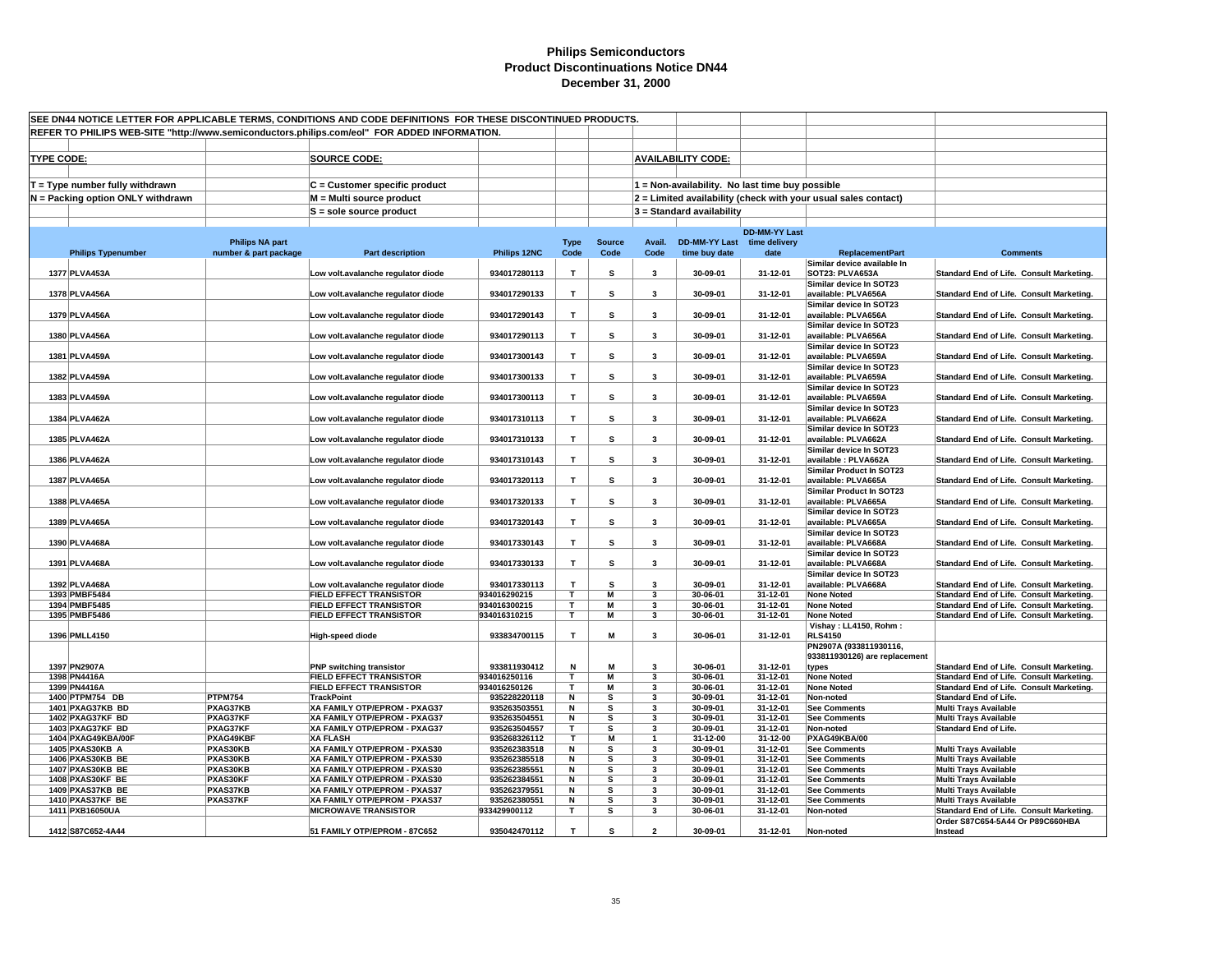| SEE DN44 NOTICE LETTER FOR APPLICABLE TERMS, CONDITIONS AND CODE DEFINITIONS FOR THESE DISCONTINUED PRODUCTS.<br>REFER TO PHILIPS WEB-SITE "http://www.semiconductors.philips.com/eol" FOR ADDED INFORMATION. |                        |                                                                         |                              |              |               |                         |                             |                                                 |                                                                |                                             |
|---------------------------------------------------------------------------------------------------------------------------------------------------------------------------------------------------------------|------------------------|-------------------------------------------------------------------------|------------------------------|--------------|---------------|-------------------------|-----------------------------|-------------------------------------------------|----------------------------------------------------------------|---------------------------------------------|
|                                                                                                                                                                                                               |                        |                                                                         |                              |              |               |                         |                             |                                                 |                                                                |                                             |
|                                                                                                                                                                                                               |                        |                                                                         |                              |              |               |                         |                             |                                                 |                                                                |                                             |
| <b>TYPE CODE:</b>                                                                                                                                                                                             |                        | <b>SOURCE CODE:</b>                                                     |                              |              |               |                         | <b>AVAILABILITY CODE:</b>   |                                                 |                                                                |                                             |
|                                                                                                                                                                                                               |                        |                                                                         |                              |              |               |                         |                             |                                                 |                                                                |                                             |
| $T = Type$ number fully withdrawn                                                                                                                                                                             |                        | C = Customer specific product                                           |                              |              |               |                         |                             | 1 = Non-availability. No last time buy possible |                                                                |                                             |
| N = Packing option ONLY withdrawn                                                                                                                                                                             |                        | M = Multi source product                                                |                              |              |               |                         |                             |                                                 | 2 = Limited availability (check with your usual sales contact) |                                             |
|                                                                                                                                                                                                               |                        | $S =$ sole source product                                               |                              |              |               |                         | $3$ = Standard availability |                                                 |                                                                |                                             |
|                                                                                                                                                                                                               |                        |                                                                         |                              |              |               |                         |                             |                                                 |                                                                |                                             |
|                                                                                                                                                                                                               |                        |                                                                         |                              |              |               |                         |                             | <b>DD-MM-YY Last</b>                            |                                                                |                                             |
|                                                                                                                                                                                                               | <b>Philips NA part</b> |                                                                         |                              | <b>Type</b>  | <b>Source</b> | Avail.                  | DD-MM-YY Last time delivery |                                                 |                                                                |                                             |
| <b>Philips Typenumber</b>                                                                                                                                                                                     | number & part package  | <b>Part description</b>                                                 | Philips 12NC                 | Code         | Code          | Code                    | time buy date               | date                                            | <b>ReplacementPart</b>                                         | <b>Comments</b>                             |
|                                                                                                                                                                                                               |                        |                                                                         |                              |              |               |                         |                             |                                                 |                                                                | Order S87C654-5A44 Or P89C660HBA            |
| 1413 S87C652-4A44                                                                                                                                                                                             | S87C652-4              | 52 FAMILY OTP/EPROM - 87C652                                            | 935042470512                 | $\mathbf{T}$ | s             | $\overline{2}$          | 30-09-01                    | 31-12-01                                        | Non-noted                                                      | Instead                                     |
| 1414 S87C652-4B44                                                                                                                                                                                             | S87C652-4              | 53 FAMILY OTP/EPROM - 87C652                                            | 935088220557                 | T            | s             |                         | 30-09-01                    | 31-12-01                                        |                                                                | Order S87C654-5A44 Or P89C660HBA            |
|                                                                                                                                                                                                               |                        |                                                                         |                              |              |               | $\overline{\mathbf{2}}$ |                             |                                                 | Non-noted                                                      | Instead<br>Order S87C654-5A44 Or P89C660HBA |
| 1415 S87C652-4B44                                                                                                                                                                                             | S87C652-4              | 54 FAMILY OTP/EPROM - 87C652                                            | 935088220551                 | T            | s             | $\overline{2}$          | 30-09-01                    | 31-12-01                                        | Non-noted                                                      | Instead                                     |
| 1416 S87C652-4N40                                                                                                                                                                                             | S87C652-4              | 55 FAMILY OTP/EPROM - 87C652                                            | 935042490602                 | T            | s             | $\overline{\mathbf{2}}$ | 30-09-01                    | 31-12-01                                        | S87C654-7N40                                                   | Order S87C654-7N40                          |
|                                                                                                                                                                                                               |                        |                                                                         |                              |              |               |                         |                             |                                                 |                                                                | Order S87C654-5A44 Or P89C660HBA            |
| 1417 S87C652-5A44                                                                                                                                                                                             |                        | 56 FAMILY OTP/EPROM - 87C652                                            | 935045760512                 | $\mathbf{T}$ | s             | $\overline{2}$          | 30-09-01                    | 31-12-01                                        | Non-noted                                                      | Instead                                     |
|                                                                                                                                                                                                               |                        |                                                                         |                              |              |               |                         |                             |                                                 |                                                                | Order S87C654-5A44 Or P89C660HBA            |
| 1418 S87C654-4A44                                                                                                                                                                                             | S87C654-4              | 51 FAMILY OTP/EPROM - 87C654                                            | 935042480512                 | T            | s             | $\overline{2}$          | 30-09-01                    | 31-12-01                                        | Non-noted                                                      | Instead                                     |
|                                                                                                                                                                                                               |                        |                                                                         |                              |              |               |                         |                             |                                                 |                                                                | Order S87C654-5A44 Or P89C660HBA            |
| 1419 S87C654-4A44                                                                                                                                                                                             |                        | 52 FAMILY OTP/EPROM - 87C654                                            | 935042480602                 | $\mathbf{T}$ | s             | $\overline{2}$          | 30-09-01                    | 31-12-01                                        | Non-noted                                                      | Instead                                     |
| 1420 S87C654-4B44                                                                                                                                                                                             | S87C654-4              | 53 FAMILY OTP/EPROM - 87C654                                            | 935053860551                 | T            | М             | 3                       | 30-06-01                    | 31-12-01                                        | Non-noted                                                      | No demand                                   |
| 1421 S87C654-4N40                                                                                                                                                                                             | S87C654-4              | 54 FAMILY OTP/EPROM - 87C654                                            | 935042500602                 | т            | s             | $\overline{2}$          | 30-09-01                    | 31-12-01                                        | S87C654-7N40                                                   | Order S87C654-7N40                          |
| 1422 S87C654-5A44                                                                                                                                                                                             |                        | 55 FAMILY OTP/EPROM - 87C654                                            | 935045880602                 | N            | s             | $\overline{\mathbf{2}}$ | $30 - 09 - 01$              | 31-12-01                                        | S87C654-5A44:935045880512                                      | Order S87C654-5A44 w/ 935045880512          |
| 1423 S87C654-7A44                                                                                                                                                                                             |                        | 56 FAMILY OTP/EPROM - 87C654                                            | 935045920602                 | т            | s             | $\mathbf{1}$            | 31-12-00                    | 31-12-00                                        | S87C654-5A44:935045880512                                      | Order S87C654-5A44 w/ 935045880512          |
| 1424 S87C654-7A44                                                                                                                                                                                             | S87C654-7              | 57 FAMILY OTP/EPROM - 87C654                                            | 935045920512                 | T.           | s             | $\overline{1}$          | 31-12-00                    | 31-12-00                                        | S87C654-5A44:935045880512                                      | Order S87C654-5A44 w/ 935045880512          |
| 1425 S87C752-5N28                                                                                                                                                                                             | S87C752-5              | 51 FAMILY OTP/EPROM - 87C752                                            | 935015310602                 | T.           | s             | $\mathbf{3}$            | 30-09-01                    | 31-12-01                                        | P87LPC767FD                                                    | <b>Closest Replacement</b>                  |
| 1426 S87C752-6A28                                                                                                                                                                                             | S87C752-6              | 51 FAMILY OTP/EPROM - 87C552                                            | 935058430602                 | T            | s             | 3                       | 30-09-01                    | 31-12-01                                        | P87LPC767HD                                                    | <b>Closest Replacement</b>                  |
| 1427 S87C752-6N28                                                                                                                                                                                             | S87C752-6              | 51 FAMILY OTP/EPROM - 87C752                                            | 935058420602                 | T            | s             | 3                       | 30-09-01                    | 31-12-01                                        | P87LPC767HD                                                    | <b>Closest Replacement</b>                  |
|                                                                                                                                                                                                               |                        | <b>RF/WIRELESS LOW-VOLTAGE GSM</b>                                      |                              |              |               |                         |                             |                                                 |                                                                |                                             |
| 1428 SA1620BE                                                                                                                                                                                                 | SA1620                 | <b>FRONT END TRANSCEIVER</b><br><b>RF/WIRELESS LOW-VOLTAGE GSM</b>      | 935199370528                 | T            | s             | $\mathbf{1}$            | 31-12-00                    | 31-12-00                                        | <b>NONE</b>                                                    | Non-Manufacturable.                         |
| 1429 SA1620BE                                                                                                                                                                                                 | SA1620                 | <b>FRONT-END TRANSCEIVER</b>                                            | 935199370557                 | T            | s             | $\mathbf{1}$            | 31-12-00                    | 31-12-00                                        | <b>NONE</b>                                                    | Non-Manufacturable.                         |
|                                                                                                                                                                                                               |                        | <b>RF/WIRELESS LOW-VOLTAGE GSM</b>                                      |                              |              |               |                         |                             |                                                 |                                                                |                                             |
| 1430 SA1620BE                                                                                                                                                                                                 | SA1620                 | <b>FRONT-END TRANSCEIVER</b>                                            | 935199370557                 | $\mathbf{T}$ | s             | $\overline{1}$          | 31-12-00                    | 31-12-00                                        | <b>NONE</b>                                                    | Non-Manufacturable.                         |
|                                                                                                                                                                                                               |                        | RF/WIRELESS LOW-VOLTAGE GSM                                             |                              |              |               |                         |                             |                                                 |                                                                |                                             |
| 1431 SA1620BE                                                                                                                                                                                                 | SA1620                 | <b>FRONT-END TRANSCEIVER</b>                                            | 935199370551                 | $\mathbf T$  | s             | $\mathbf{1}$            | 31-12-00                    | 31-12-00                                        | <b>NONE</b>                                                    | Non-Manufacturable.                         |
|                                                                                                                                                                                                               |                        | <b>RF/WIRELESS LOW-VOLTAGE GSM</b>                                      |                              |              |               |                         |                             |                                                 |                                                                |                                             |
| 1432 SA1620BE                                                                                                                                                                                                 | SA1620                 | <b>FRONT-END TRANSCEIVER</b>                                            | 935199370551                 | $\mathbf{T}$ | s             | $\overline{1}$          | 31-12-00                    | 31-12-00                                        | <b>NONE</b>                                                    | Non-Manufacturable.                         |
|                                                                                                                                                                                                               |                        | <b>RF/WIRELESS LOW-VOLTAGE GSM</b>                                      |                              |              |               |                         |                             |                                                 |                                                                |                                             |
| 1433 SA1620BE                                                                                                                                                                                                 | SA1620                 | <b>FRONT-END TRANSCEIVER</b>                                            | 935199370528                 | T.           | s             | $\mathbf{1}$            | 31-12-00                    | 31-12-00                                        | <b>NONE</b>                                                    | Non-Manufacturable.                         |
| 1434 SA1638BE                                                                                                                                                                                                 | SA1638                 | LOW-VOLTAGE RF I/Q TRANSCEIVER                                          | 935199630528                 | T            | s             | $\mathbf{1}$            | 31-12-00                    | 31-12-00                                        | Non-noted                                                      | Non-Manufacturable.                         |
| 1435 SA1638BE                                                                                                                                                                                                 | SA1638                 | LOW-VOLTAGE RF I/Q TRANSCEIVER                                          | 935199630557                 | т            | s             | $\mathbf{1}$            | 31-12-00                    | 31-12-00                                        | Non-noted                                                      | Non-Manufacturable.                         |
| 1436 SA1638BE                                                                                                                                                                                                 |                        | LOW-VOLTAGE RF I/Q TRANSCEIVER                                          | 935199630518                 | T.           | s             | $\mathbf{1}$            | 31-12-00                    | 31-12-00                                        | Non-noted                                                      | Non-Manufacturable.                         |
| 1437 SA1638BE                                                                                                                                                                                                 | SA1638                 | LOW-VOLTAGE RF I/Q TRANSCEIVER                                          | 935199630528                 | Τ            | s             | $\overline{1}$          | 31-12-00                    | 31-12-00                                        | Non-noted                                                      | Non-Manufacturable.                         |
| 1438 SA1638BE                                                                                                                                                                                                 | SA1638                 | LOW-VOLTAGE RF I/Q TRANSCEIVER                                          | 935199630551                 | T.           | s             | $\overline{1}$          | 31-12-00                    | 31-12-00                                        | Non-noted                                                      | Non-Manufacturable.                         |
| 1439 SA1638BE                                                                                                                                                                                                 | SA1638                 | LOW-VOLTAGE RF I/Q TRANSCEIVER                                          | 935199630557                 | $\mathbf{T}$ | s             | $\mathbf{1}$            | 31-12-00                    | 31-12-00                                        | Non-noted                                                      | Non-Manufacturable.                         |
| 1440 SA1638BE<br>1441 SA1638BE                                                                                                                                                                                | SA1638                 | <b>LOW-VOLTAGE RF I/Q TRANSCEIVER</b><br>LOW-VOLTAGE RF I/Q TRANSCEIVER | 935199630518<br>935199630551 | T<br>T       | s             | $\mathbf{1}$            | 31-12-00<br>31-12-00        | 31-12-00<br>31-12-00                            | Non-noted<br>Non-noted                                         | Non-Manufacturable.                         |
|                                                                                                                                                                                                               |                        | RF/WIRELESS WIDE-BAND HIGH-                                             |                              |              | s             | $\mathbf{1}$            |                             |                                                 |                                                                | Non-Manufacturable.                         |
| 1442 SA5204AD                                                                                                                                                                                                 | <b>SA5204A</b>         | <b>FREQUENCY AMP</b>                                                    | 935054810118                 | T            | s             | $\overline{\mathbf{2}}$ | 30-09-01                    | 31-12-01                                        | <b>NONE</b>                                                    | Standard End of Life. Consult Marketing.    |
|                                                                                                                                                                                                               |                        | RF/WIRELESS WIDE-BAND HIGH-                                             |                              |              |               |                         |                             |                                                 |                                                                |                                             |
| 1443 SA5204AD                                                                                                                                                                                                 | <b>SA5204A</b>         | <b>FREQUENCY AMP</b>                                                    | 935054810602                 | $\mathbf T$  | s             | $\overline{2}$          | 30-09-01                    | 31-12-01                                        | <b>NONE</b>                                                    | Standard End of Life. Consult Marketing.    |
|                                                                                                                                                                                                               |                        | <b>RF/WIRELESS WIDE-BAND HIGH-</b>                                      |                              |              |               |                         |                             |                                                 |                                                                |                                             |
| 1444 SA5204AD                                                                                                                                                                                                 | <b>SA5204A</b>         | <b>FREQUENCY AMP</b>                                                    | 935054810602                 | T            | s             | $\overline{2}$          | 30-09-01                    | 31-12-01                                        | <b>NONE</b>                                                    | Standard End of Life. Consult Marketing.    |
|                                                                                                                                                                                                               |                        | RF/WIRELESS WIDE-BAND HIGH-                                             |                              |              |               |                         |                             |                                                 |                                                                |                                             |
| 1445 SA5204AD                                                                                                                                                                                                 | <b>SA5204A</b>         | <b>FREQUENCY AMP</b>                                                    | 935054810118                 | T            | s             | $\overline{2}$          | 30-09-01                    | 31-12-01                                        | <b>NONE</b>                                                    | Standard End of Life. Consult Marketing.    |
|                                                                                                                                                                                                               |                        | RF/WIRELESS WIDE-BAND HIGH-                                             |                              |              |               |                         |                             |                                                 |                                                                |                                             |
| 1446 SA5205AD                                                                                                                                                                                                 | <b>SA5205A</b>         | <b>FREQUENCY AMP</b>                                                    | 935054850602                 | T            | s             | $\mathbf 2$             | 30-09-01                    | 31-12-01                                        | <b>NONE</b>                                                    | Standard End of Life. Consult Marketing.    |
|                                                                                                                                                                                                               |                        | <b>RF/WIRELESS WIDE-BAND HIGH-</b>                                      |                              |              |               |                         |                             |                                                 |                                                                |                                             |
| 1447 SA5205AD                                                                                                                                                                                                 | <b>SA5205A</b>         | <b>FREQUENCY AMP</b>                                                    | 935054850118                 | $\mathbf{T}$ | s             | $\overline{\mathbf{2}}$ | 30-09-01                    | 31-12-01                                        | <b>NONE</b>                                                    | Standard End of Life. Consult Marketing.    |
|                                                                                                                                                                                                               |                        | RF/WIRELESS WIDE-BAND HIGH-                                             |                              |              |               |                         |                             |                                                 |                                                                |                                             |
| 1448 SA5205AD                                                                                                                                                                                                 | <b>SA5205A</b>         | <b>FREQUENCY AMP</b>                                                    | 935054850118                 | T            | s             | $\overline{2}$          | 30-09-01                    | 31-12-01                                        | <b>NONE</b>                                                    | Standard End of Life. Consult Marketing.    |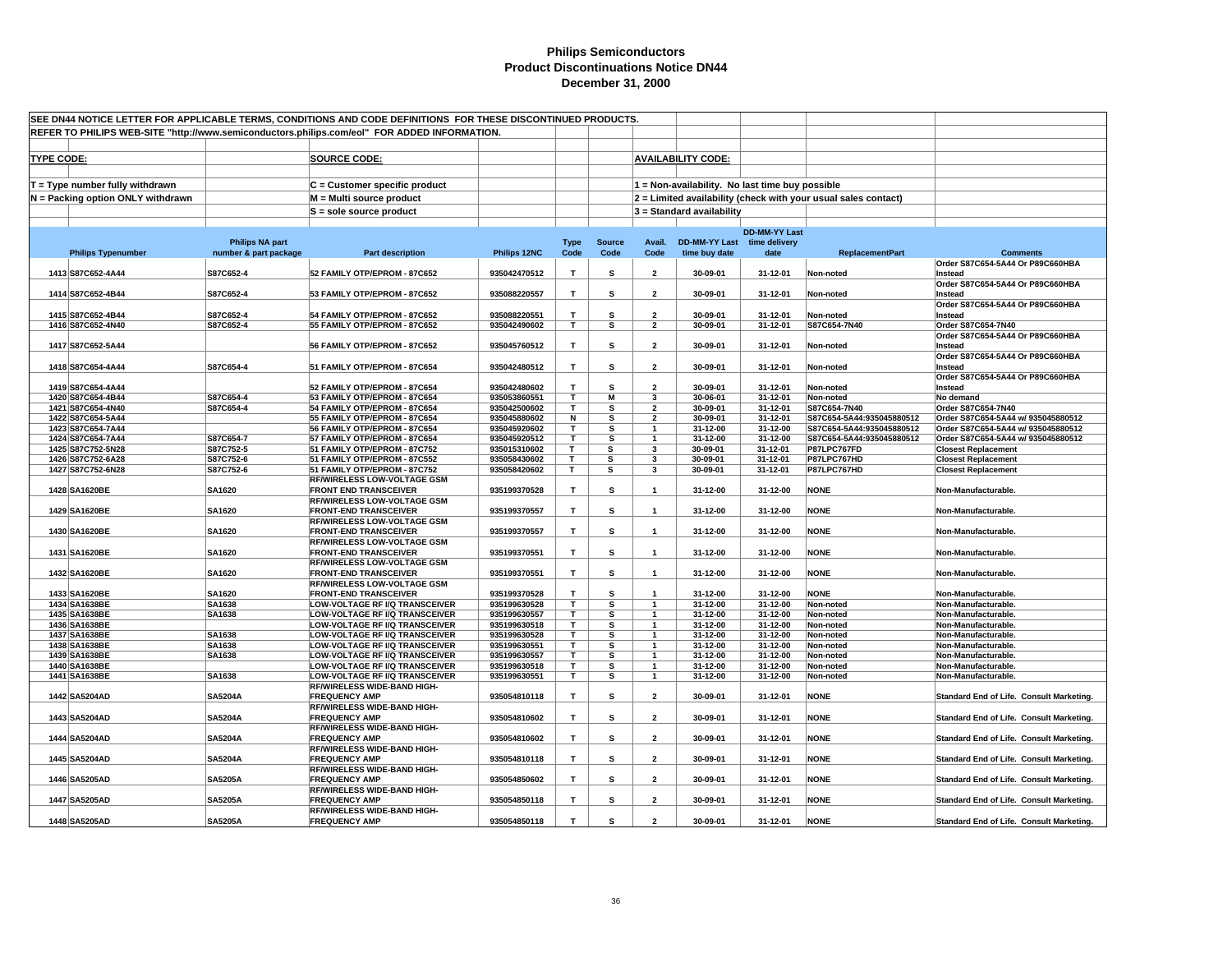|                   | SEE DN44 NOTICE LETTER FOR APPLICABLE TERMS, CONDITIONS AND CODE DEFINITIONS FOR THESE DISCONTINUED PRODUCTS. |                        |                                                                                              |              |             |               |                         |                                                 |                      |                                                                |                                          |
|-------------------|---------------------------------------------------------------------------------------------------------------|------------------------|----------------------------------------------------------------------------------------------|--------------|-------------|---------------|-------------------------|-------------------------------------------------|----------------------|----------------------------------------------------------------|------------------------------------------|
|                   |                                                                                                               |                        | REFER TO PHILIPS WEB-SITE "http://www.semiconductors.philips.com/eol" FOR ADDED INFORMATION. |              |             |               |                         |                                                 |                      |                                                                |                                          |
|                   |                                                                                                               |                        |                                                                                              |              |             |               |                         |                                                 |                      |                                                                |                                          |
| <b>TYPE CODE:</b> |                                                                                                               |                        | <b>SOURCE CODE:</b>                                                                          |              |             |               |                         | <b>AVAILABILITY CODE:</b>                       |                      |                                                                |                                          |
|                   |                                                                                                               |                        |                                                                                              |              |             |               |                         |                                                 |                      |                                                                |                                          |
|                   | $T = Type$ number fully withdrawn                                                                             |                        | C = Customer specific product                                                                |              |             |               |                         | 1 = Non-availability. No last time buy possible |                      |                                                                |                                          |
|                   | N = Packing option ONLY withdrawn                                                                             |                        | M = Multi source product                                                                     |              |             |               |                         |                                                 |                      | 2 = Limited availability (check with your usual sales contact) |                                          |
|                   |                                                                                                               |                        | $S =$ sole source product                                                                    |              |             |               |                         | 3 = Standard availability                       |                      |                                                                |                                          |
|                   |                                                                                                               |                        |                                                                                              |              |             |               |                         |                                                 |                      |                                                                |                                          |
|                   |                                                                                                               | <b>Philips NA part</b> |                                                                                              |              | <b>Type</b> | <b>Source</b> |                         | Avail. DD-MM-YY Last time delivery              | <b>DD-MM-YY Last</b> |                                                                |                                          |
|                   | <b>Philips Typenumber</b>                                                                                     | number & part package  | <b>Part description</b>                                                                      | Philips 12NC | Code        | Code          | Code                    | time buy date                                   | date                 | <b>ReplacementPart</b>                                         | <b>Comments</b>                          |
|                   |                                                                                                               |                        | <b>RF/WIRELESS WIDE-BAND HIGH-</b>                                                           |              |             |               |                         |                                                 |                      |                                                                |                                          |
|                   | 1449 SA5205AD                                                                                                 | <b>SA5205A</b>         | <b>FREQUENCY AMP</b><br>RF/WIRELESS 150MHZ PHASED LOCKED                                     | 935054850602 | T.          | S             | $\overline{2}$          | 30-09-01                                        | 31-12-01             | <b>NONE</b>                                                    | Standard End of Life. Consult Marketing. |
|                   | 1450 SA568AD                                                                                                  | <b>SA568A</b>          | LOOP                                                                                         | 935060520602 | T.          | s             | $\overline{2}$          | 30-09-01                                        | 31-12-01             | <b>SA575D, SA575DK</b>                                         | Standard End of Life. Consult Marketing. |
|                   |                                                                                                               |                        | RF/WIRELESS 150MHZ PHASED LOCKED                                                             |              |             |               |                         |                                                 |                      |                                                                |                                          |
|                   | 1451 SA568AD                                                                                                  | <b>SA568A</b>          | LOOP                                                                                         | 935060520602 | T           | s             | $\overline{2}$          | 30-09-01                                        | 31-12-01             | <b>SA575D, SA575DK</b>                                         | Standard End of Life. Consult Marketing. |
|                   | 1452 SA568AD                                                                                                  | <b>SA568A</b>          | RF/WIRELESS 150MHZ PHASED LOCKED<br>LOOP                                                     | 935060520118 | T           | s             | $\overline{\mathbf{2}}$ | 30-09-01                                        | 31-12-01             | <b>SA575D, SA575DK</b>                                         | Standard End of Life. Consult Marketing. |
|                   |                                                                                                               |                        | RF/WIRELESS 150MHZ PHASED LOCKED                                                             |              |             |               |                         |                                                 |                      |                                                                |                                          |
|                   | 1453 SA568AD                                                                                                  | <b>SA568A</b>          | LOOP                                                                                         | 935060520118 | T.          | s             | $\overline{2}$          | 30-09-01                                        | 31-12-01             | <b>SA575D, SA575DK</b>                                         | Standard End of Life. Consult Marketing. |
|                   |                                                                                                               |                        | <b>RF/WIRELESS LOW VOLT HI</b>                                                               |              |             |               |                         |                                                 |                      |                                                                |                                          |
|                   | 1454 SA626D                                                                                                   | SA626                  | PERFORMANCE MIXER FM IF SYSTEM<br>WITH HI-SPEED RSSI                                         | 935081350112 | т           | s             | $\overline{\mathbf{2}}$ | 30-09-01                                        | 31-12-01             | <b>SA636DK</b>                                                 | Standard End of Life. Consult Marketing. |
|                   |                                                                                                               |                        | <b>RF/WIRELESS LOW VOLT HI</b>                                                               |              |             |               |                         |                                                 |                      |                                                                |                                          |
|                   |                                                                                                               |                        | PERFORMANCE MIXER FM IF SYSTEM                                                               |              |             |               |                         |                                                 |                      |                                                                |                                          |
|                   | 1455 SA626D                                                                                                   | SA626                  | <b>WITH HI-SPEED RSSI</b><br>RF/WIRELESS LOW VOLT HI                                         | 935081350112 | T           | s             | $\overline{2}$          | 30-09-01                                        | 31-12-01             | <b>SA636DK</b>                                                 | Standard End of Life. Consult Marketing. |
|                   |                                                                                                               |                        | PERFORMANCE MIXER FM IF SYSTEM                                                               |              |             |               |                         |                                                 |                      |                                                                |                                          |
|                   | 1456 SA626D                                                                                                   | <b>SA626</b>           | <b>WITH HI-SPEED RSSI</b>                                                                    | 935081350118 | т           | s             | $\overline{2}$          | 30-09-01                                        | 31-12-01             | <b>SA636DK</b>                                                 | Standard End of Life. Consult Marketing. |
|                   |                                                                                                               |                        | <b>RF/WIRELESS LOW VOLT HI</b>                                                               |              |             |               |                         |                                                 |                      |                                                                |                                          |
|                   | 1457 SA626D                                                                                                   | <b>SA626</b>           | PERFORMANCE MIXER FM IF SYSTEM<br>WITH HI-SPEED RSSI                                         | 935081350118 | T.          | s             | $\overline{2}$          | 30-09-01                                        | 31-12-01             | <b>SA636DK</b>                                                 | Standard End of Life. Consult Marketing. |
|                   |                                                                                                               |                        | RF/WIRELESS LOW VOLT HI                                                                      |              |             |               |                         |                                                 |                      |                                                                |                                          |
|                   |                                                                                                               |                        | PERFORMANCE MIXER FM IF SYSTEM                                                               |              |             |               |                         |                                                 |                      |                                                                |                                          |
|                   | 1458 SA626DK                                                                                                  | SA626                  | WITH HI-SPEED RSSI                                                                           | 935081290118 | T.          | s             | $\overline{2}$          | 30-09-01                                        | 31-12-01             | SA636DK                                                        | Standard End of Life. Consult Marketing. |
|                   |                                                                                                               |                        | <b>RF/WIRELESS LOW VOLT HI</b><br>PERFORMANCE MIXER FM IF SYSTEM                             |              |             |               |                         |                                                 |                      |                                                                |                                          |
|                   | 1459 SA626DK                                                                                                  | SA626                  | WITH HI-SPEED RSSI                                                                           | 935081290112 | T           | s             | $\overline{\mathbf{2}}$ | 30-09-01                                        | 31-12-01             | SA636DK                                                        | Standard End of Life. Consult Marketing. |
|                   |                                                                                                               |                        | <b>RF/WIRELESS LOW VOLT HI</b>                                                               |              |             |               |                         |                                                 |                      |                                                                |                                          |
|                   |                                                                                                               |                        | PERFORMANCE MIXER FM IF SYSTEM                                                               |              |             |               |                         |                                                 |                      |                                                                |                                          |
|                   | 1460 SA626DK                                                                                                  | <b>SA626</b>           | WITH HI-SPEED RSSI<br><b>RF/WIRELESS LOW VOLT HI</b>                                         | 935081290112 | T           | s             | $\overline{2}$          | 30-09-01                                        | 31-12-01             | <b>SA636DK</b>                                                 | Standard End of Life. Consult Marketing. |
|                   |                                                                                                               |                        | PERFORMANCE MIXER FM IF SYSTEM                                                               |              |             |               |                         |                                                 |                      |                                                                |                                          |
|                   | 1461 SA626DK                                                                                                  | SA626                  | WITH HI-SPEED RSSI                                                                           | 935081290118 | T           | s             | $\overline{2}$          | 30-09-01                                        | 31-12-01             | <b>SA636DK</b>                                                 | Standard End of Life. Consult Marketing. |
|                   |                                                                                                               |                        | RF/WIRELESS DIVIDE BY: 128/129-64/65<br>DUAL MODULUS LOW POWER ECL                           |              |             |               |                         |                                                 |                      |                                                                |                                          |
|                   | 1462 SA701D                                                                                                   | <b>SA701</b>           | <b>PRESCALER</b>                                                                             | 935063340602 | T           | s             | $\overline{2}$          | 30-09-01                                        | 31-12-01             | <b>NONE</b>                                                    | Standard End of Life. Consult Marketing. |
|                   |                                                                                                               |                        | RF/WIRELESS DIVIDE BY: 128/129-64/65                                                         |              |             |               |                         |                                                 |                      |                                                                |                                          |
|                   |                                                                                                               |                        | DUAL MODULUS LOW POWER ECL                                                                   |              |             |               |                         |                                                 |                      |                                                                |                                          |
|                   | 1463 SA701D                                                                                                   | <b>SA701</b>           | <b>PRESCALER</b><br>RF/WIRELESS DIVIDE BY: 128/129-64/65                                     | 935063340623 | T           | s             | $\overline{2}$          | 30-09-01                                        | 31-12-01             | <b>NONE</b>                                                    | Standard End of Life. Consult Marketing. |
|                   |                                                                                                               |                        | DUAL MODULUS LOW POWER ECL                                                                   |              |             |               |                         |                                                 |                      |                                                                |                                          |
|                   | 1464 SA701D                                                                                                   | <b>SA701</b>           | <b>PRESCALER</b>                                                                             | 935063340623 | T.          | s             | $\overline{2}$          | 30-09-01                                        | 31-12-01             | <b>NONE</b>                                                    | Standard End of Life. Consult Marketing. |
|                   |                                                                                                               |                        | RF/WIRELESS DIVIDE BY: 128/129-64/65                                                         |              |             |               |                         |                                                 |                      |                                                                |                                          |
|                   | 1465 SA701D                                                                                                   | <b>SA701</b>           | DUAL MODULUS LOW POWER ECL<br><b>PRESCALER</b>                                               | 935063340602 | T.          | s             | $\overline{2}$          | 30-09-01                                        | 31-12-01             | <b>NONE</b>                                                    | Standard End of Life. Consult Marketing. |
|                   |                                                                                                               |                        | RF/WIRELESS LOW-VOLTAGE 1GHZ                                                                 |              |             |               |                         |                                                 |                      | SA7016DH, SA7026DH,                                            |                                          |
|                   | 1466 SA7025DK                                                                                                 | <b>SA7025</b>          | <b>FRACTIONAL-N SYNTHESIZER</b>                                                              | 935169090112 | T           | s             | $\overline{\mathbf{2}}$ | 30-09-01                                        | 31-12-01             | SA8016DH.SA8026DH                                              | Standard End of Life. Consult Marketing. |
|                   |                                                                                                               |                        | RF/WIRELESS LOW-VOLTAGE 1GHZ                                                                 |              |             |               |                         |                                                 |                      | SA7016DH, SA7026DH,                                            |                                          |
|                   | 1467 SA7025DK                                                                                                 | <b>SA7025</b>          | <b>FRACTIONAL-N SYNTHESIZER</b><br>RF/WIRELESS LOW-VOLTAGE 1GHZ                              | 935169090118 | т           | s             | $\mathbf{2}$            | 30-09-01                                        | 31-12-01             | SA8016DH, SA8026DH<br>SA7016DH, SA7026DH,                      | Standard End of Life. Consult Marketing. |
|                   | 1468 SA7025DK                                                                                                 | <b>SA7025</b>          | <b>FRACTIONAL-N SYNTHESIZER</b>                                                              | 935169090112 | T           | s             | $\overline{2}$          | 30-09-01                                        | 31-12-01             | SA8016DH, SA8026DH                                             | Standard End of Life. Consult Marketing. |
|                   |                                                                                                               |                        | <b>RF/WIRELESS LOW-VOLTAGE 1GHZ</b>                                                          |              |             |               |                         |                                                 |                      | SA7016DH.SA7026DH.                                             |                                          |
|                   | 1469 SA7025DK                                                                                                 | <b>SA7025</b>          | <b>FRACTIONAL-N SYNTHESIZER</b>                                                              | 935169090118 | T           | s             | $\mathfrak{p}$          | 30-09-01                                        | 31-12-01             | SA8016DH, SA8026DH                                             | Standard End of Life. Consult Marketing. |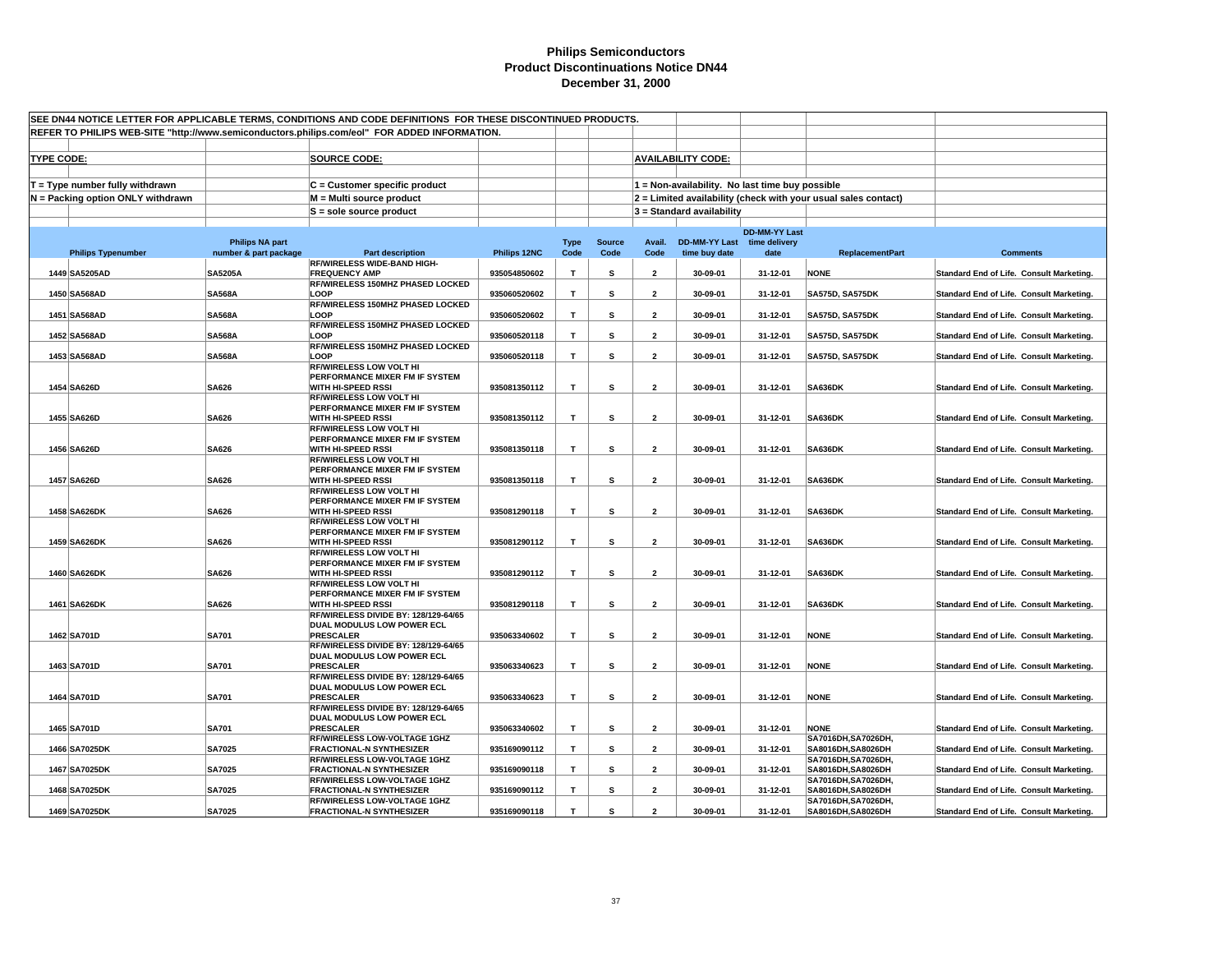| SEE DN44 NOTICE LETTER FOR APPLICABLE TERMS, CONDITIONS AND CODE DEFINITIONS FOR THESE DISCONTINUED PRODUCTS. |                                          |                        |                                                                                              |                              |                   |               |                              |                             |                                                 |                                                                |                                                                                      |
|---------------------------------------------------------------------------------------------------------------|------------------------------------------|------------------------|----------------------------------------------------------------------------------------------|------------------------------|-------------------|---------------|------------------------------|-----------------------------|-------------------------------------------------|----------------------------------------------------------------|--------------------------------------------------------------------------------------|
|                                                                                                               |                                          |                        | REFER TO PHILIPS WEB-SITE "http://www.semiconductors.philips.com/eol" FOR ADDED INFORMATION. |                              |                   |               |                              |                             |                                                 |                                                                |                                                                                      |
|                                                                                                               |                                          |                        |                                                                                              |                              |                   |               |                              |                             |                                                 |                                                                |                                                                                      |
| <b>TYPE CODE:</b>                                                                                             |                                          |                        | <b>SOURCE CODE:</b>                                                                          |                              |                   |               |                              | <b>AVAILABILITY CODE:</b>   |                                                 |                                                                |                                                                                      |
|                                                                                                               |                                          |                        |                                                                                              |                              |                   |               |                              |                             |                                                 |                                                                |                                                                                      |
|                                                                                                               | T = Type number fully withdrawn          |                        | C = Customer specific product                                                                |                              |                   |               |                              |                             | 1 = Non-availability. No last time buy possible |                                                                |                                                                                      |
|                                                                                                               | N = Packing option ONLY withdrawn        |                        | M = Multi source product                                                                     |                              |                   |               |                              |                             |                                                 | 2 = Limited availability (check with your usual sales contact) |                                                                                      |
|                                                                                                               |                                          |                        | S = sole source product                                                                      |                              |                   |               |                              | $3$ = Standard availability |                                                 |                                                                |                                                                                      |
|                                                                                                               |                                          |                        |                                                                                              |                              |                   |               |                              |                             | <b>DD-MM-YY Last</b>                            |                                                                |                                                                                      |
|                                                                                                               |                                          | <b>Philips NA part</b> |                                                                                              |                              | <b>Type</b>       | <b>Source</b> | Avail.                       | DD-MM-YY Last time delivery |                                                 |                                                                |                                                                                      |
|                                                                                                               | <b>Philips Typenumber</b>                | number & part package  | Part description                                                                             | Philips 12NC                 | Code              | Code          | Code                         | time buy date               | date                                            | <b>ReplacementPart</b>                                         | <b>Comments</b>                                                                      |
|                                                                                                               |                                          |                        | RF/WIRELESS DIVIDE BY: 64/65/72 TRIPLE                                                       |                              |                   |               |                              |                             |                                                 |                                                                |                                                                                      |
|                                                                                                               | 1470 SA702D                              | <b>SA702</b>           | MODULUS LOW POWER ECL PRESCALER                                                              | 935079250118                 | T                 | s             | $\overline{\mathbf{2}}$      | 30-09-01                    | 31-12-01                                        | <b>NONE</b>                                                    | Standard End of Life. Consult Marketing.                                             |
|                                                                                                               |                                          |                        | RF/WIRELESS DIVIDE BY: 64/65/72 TRIPLE                                                       |                              |                   |               |                              |                             |                                                 |                                                                |                                                                                      |
|                                                                                                               | 1471 SA702D                              | <b>SA702</b>           | MODULUS LOW POWER ECL PRESCALER                                                              | 935079250118                 | T                 | s             | $\overline{\mathbf{2}}$      | 30-09-01                    | 31-12-01                                        | <b>NONE</b>                                                    | Standard End of Life. Consult Marketing.                                             |
|                                                                                                               |                                          |                        |                                                                                              |                              |                   |               |                              |                             |                                                 |                                                                |                                                                                      |
|                                                                                                               |                                          |                        | RF/WIRELESS DIVIDE BY: 64/65/72 TRIPLE                                                       |                              |                   |               |                              |                             |                                                 |                                                                |                                                                                      |
|                                                                                                               | 1472 SA702D                              | <b>SA702</b>           | MODULUS LOW POWER ECL PRESCALER                                                              | 935079250112                 | $\mathbf{T}$      | s             | $\overline{2}$               | 30-09-01                    | 31-12-01                                        | <b>NONE</b>                                                    | Standard End of Life. Consult Marketing.                                             |
|                                                                                                               |                                          |                        | RF/WIRELESS DIVIDE BY: 64/65/72 TRIPLE                                                       |                              |                   |               |                              |                             |                                                 |                                                                |                                                                                      |
|                                                                                                               | 1473 SA702D                              | <b>SA702</b>           | MODULUS LOW POWER ECL PRESCALER                                                              | 935079250112                 | T                 | s             | $\overline{\mathbf{2}}$      | 30-09-01                    | 31-12-01                                        | <b>NONE</b>                                                    | Standard End of Life. Consult Marketing.                                             |
|                                                                                                               |                                          |                        | RF/WIRELESS LOW-VOLTAGE 1.8GHZ<br><b>FRACTIONAL-N</b>                                        |                              |                   |               |                              |                             |                                                 | SA7016DH, SA7026DH,                                            |                                                                                      |
|                                                                                                               | 1474 SA8025ADK                           | <b>SA8025A</b>         | SYNTHESIZERRF/WIRELESS                                                                       | 935194400112                 | $\mathbf T$       | s             | $\overline{\mathbf{2}}$      | 30-09-01                    | 31-12-01                                        | SA8016DH, SA8026DH                                             | Standard End of Life. Consult Marketing.                                             |
|                                                                                                               |                                          |                        | RF/WIRELESS LOW-VOLTAGE 1.8GHZ                                                               |                              |                   |               |                              |                             |                                                 |                                                                |                                                                                      |
|                                                                                                               | 1475 SA8025ADK                           | <b>SA8025A</b>         | <b>FRACTIONAL-N</b><br>SYNTHESIZERRF/WIRELESS                                                | 935194400112                 | T                 | s             | $\overline{\mathbf{2}}$      | 30-09-01                    | 31-12-01                                        | SA7016DH, SA7026DH,<br>SA8016DH.SA8026DH                       | Standard End of Life. Consult Marketing.                                             |
|                                                                                                               |                                          |                        |                                                                                              |                              |                   |               |                              |                             |                                                 |                                                                |                                                                                      |
|                                                                                                               |                                          |                        | RF/WIRELESS LOW-VOLTAGE 1.8GHZ                                                               |                              |                   |               |                              |                             |                                                 |                                                                |                                                                                      |
|                                                                                                               | 1476 SA8025ADK                           |                        | <b>FRACTIONAL-N</b><br>SYNTHESIZERRF/WIRELESSRF/WIRELESS                                     | 935194400118                 | T                 | s             | $\overline{\mathbf{2}}$      | 30-09-01                    | 31-12-01                                        | SA7016DH.SA7026DH.<br>SA8016DH, SA8026DH                       |                                                                                      |
|                                                                                                               |                                          | <b>SA8025A</b>         |                                                                                              |                              |                   |               |                              |                             |                                                 |                                                                | Standard End of Life. Consult Marketing.                                             |
|                                                                                                               |                                          |                        | RF/WIRELESS LOW-VOLTAGE 1.8GHZ                                                               |                              |                   |               |                              |                             |                                                 |                                                                |                                                                                      |
|                                                                                                               |                                          |                        | <b>FRACTIONAL-N</b>                                                                          |                              |                   |               |                              |                             |                                                 | SA7016DH.SA7026DH.                                             |                                                                                      |
|                                                                                                               | 1477 SA8025ADK<br>1478 SAA4978H/V1       | SA8025A                | SYNTHESIZERRF/WIRELESSRF/WIRELESS<br><b>VISION MISCELLANEOUS (HAMBURG)</b>                   | 935194400118<br>935260216557 | $\mathbf{T}$<br>T | s<br>s        | $\overline{\mathbf{2}}$<br>3 | 30-09-01<br>30-09-01        | 31-12-01<br>31-12-01                            | SA8016DH, SA8026DH<br>replaced By V2                           | Standard End of Life. Consult Marketing.<br>Standard End of Life. Consult Marketing. |
|                                                                                                               | 1479 SAA4978H/V1                         |                        | <b>VISION MISCELLANEOUS (HAMBURG)</b>                                                        | 935260216557                 | Τ                 | s             | 3                            | 30-09-01                    | 31-12-01                                        | replaced By V2                                                 | Standard End of Life. Consult Marketing.                                             |
|                                                                                                               | 1480 SAA4978H/V1                         |                        | <b>VISION MISCELLANEOUS (HAMBURG)</b>                                                        | 935260216557                 | т                 | s             | 3                            | 30-09-01                    | 31-12-01                                        | replaced By V2                                                 | Standard End of Life. Consult Marketing.                                             |
|                                                                                                               | 1481 SAA4978H/V102                       |                        | <b>VISION MISCELLANEOUS (HAMBURG)</b>                                                        | 935263049557                 | т                 | s             | 3                            | 30-09-01                    | 31-12-01                                        | replaced By V2                                                 | Standard End of Life. Consult Marketing.                                             |
|                                                                                                               | 1482 SAA4978H/V102<br>1483 SAA4978H/V102 |                        | <b>VISION MISCELLANEOUS (HAMBURG)</b><br><b>VISION MISCELLANEOUS (HAMBURG)</b>               | 935263049557<br>935263049557 | Τ<br>T.           | s<br>s        | 3<br>3                       | 30-09-01<br>30-09-01        | 31-12-01<br>31-12-01                            | replaced By V2<br>replaced By V2                               | Standard End of Life. Consult Marketing.<br>Standard End of Life. Consult Marketing. |
|                                                                                                               |                                          |                        |                                                                                              |                              |                   |               |                              |                             |                                                 | replaced By                                                    |                                                                                      |
|                                                                                                               | 1484 SAA5264PS/M3/0100                   |                        | STANDALONE TELETEXT 10 PAGES                                                                 | 935263802112                 | T                 | s             | 3                            | 30-09-01                    | 31-12-01                                        | SAA5264PS/M3/0104                                              | Standard End of Life. Consult Marketing.                                             |
|                                                                                                               | 1485 SAA5264PS/M3/0100                   |                        | <b>STANDALONE TELETEXT 10 PAGES</b>                                                          | 935263802112                 | T                 | s             | 3                            | 30-09-01                    | 31-12-01                                        | replaced By<br>SAA5264PS/M3/0104                               | Standard End of Life. Consult Marketing.                                             |
|                                                                                                               |                                          |                        |                                                                                              |                              |                   |               |                              |                             |                                                 | replaced By                                                    |                                                                                      |
|                                                                                                               | 1486 SAA5264PS/M3/0100                   |                        | STANDALONE TELETEXT 10 PAGES                                                                 | 935263802112                 | T                 | s             | 3                            | 30-09-01                    | 31-12-01                                        | SAA5264PS/M3/0104                                              | Standard End of Life. Consult Marketing.                                             |
|                                                                                                               | 1487 SAA5264PS/M3/0101                   |                        | STANDALONE TELETEXT 10 PAGES                                                                 | 935267041112                 | $\mathbf{T}$      | s             | 3                            | 30-09-01                    | 31-12-01                                        | replaced By<br>SAA5264PS/M3/0104                               | Standard End of Life. Consult Marketing.                                             |
|                                                                                                               |                                          |                        |                                                                                              |                              |                   |               |                              |                             |                                                 | replaced By                                                    |                                                                                      |
|                                                                                                               | 1488 SAA5264PS/M3/0101                   |                        | <b>STANDALONE TELETEXT 10 PAGES</b>                                                          | 935267041112                 | T                 | s             | $\overline{\mathbf{3}}$      | 30-09-01                    | 31-12-01                                        | SAA5264PS/M3/0104                                              | Standard End of Life. Consult Marketing.                                             |
|                                                                                                               |                                          |                        |                                                                                              |                              |                   |               |                              |                             |                                                 | replaced By                                                    |                                                                                      |
|                                                                                                               | 1489 SAA5264PS/M3/0101                   |                        | STANDALONE TELETEXT 10 PAGES                                                                 | 935267041112                 | T                 | s             | 3                            | 30-09-01                    | 31-12-01                                        | SAA5264PS/M3/0104<br>replaced By                               | Standard End of Life. Consult Marketing.                                             |
|                                                                                                               | 1490 SAA5264PS/M3/0102                   |                        | <b>STANDALONE TELETEXT 10 PAGES</b>                                                          | 935267505112                 | T                 | s             | 3                            | 30-09-01                    | 31-12-01                                        | SAA5264PS/M3/0103                                              | Standard End of Life. Consult Marketing.                                             |
|                                                                                                               |                                          |                        |                                                                                              |                              |                   |               |                              |                             |                                                 | replaced By                                                    |                                                                                      |
|                                                                                                               | 1491 SAA5264PS/M3/0102                   |                        | STANDALONE TELETEXT 10 PAGES                                                                 | 935267505112                 | T                 | s             | 3                            | 30-09-01                    | 31-12-01                                        | SAA5264PS/M3/0103<br>replaced By                               | Standard End of Life. Consult Marketing.                                             |
|                                                                                                               | 1492 SAA5264PS/M3/0102                   |                        | STANDALONE TELETEXT 10 PAGES                                                                 | 935267505112                 | T                 | s             | 3                            | 30-09-01                    | 31-12-01                                        | SAA5264PS/M3/0103                                              | Standard End of Life. Consult Marketing.                                             |
|                                                                                                               |                                          |                        |                                                                                              |                              |                   |               |                              |                             |                                                 | replaced By                                                    |                                                                                      |
|                                                                                                               | 1493 SAA5265PS/M4/0110                   |                        | <b>STANDALONE TELETEXT 1 PAGE</b>                                                            | 935266747112                 | T                 | s             | 3                            | 30-09-01                    | 31-12-01                                        | SAA5265PS/M4/0111<br>replaced By                               | Standard End of Life. Consult Marketing.                                             |
|                                                                                                               | 1494 SAA5265PS/M4/0110                   |                        | <b>STANDALONE TELETEXT 1 PAGE</b>                                                            | 935266747112                 | T                 | s             | 3                            | 30-09-01                    | 31-12-01                                        | SAA5265PS/M4/0111                                              | Standard End of Life. Consult Marketing.                                             |
|                                                                                                               |                                          |                        |                                                                                              |                              |                   |               |                              |                             |                                                 | replaced By                                                    |                                                                                      |
|                                                                                                               | 1495 SAA5265PS/M4/0110                   |                        | <b>STANDALONE TELETEXT 1 PAGE</b>                                                            | 935266747112                 | T                 | s             | $\mathbf{3}$                 | 30-09-01                    | 31-12-01                                        | SAA5265PS/M4/0111                                              | Standard End of Life. Consult Marketing.                                             |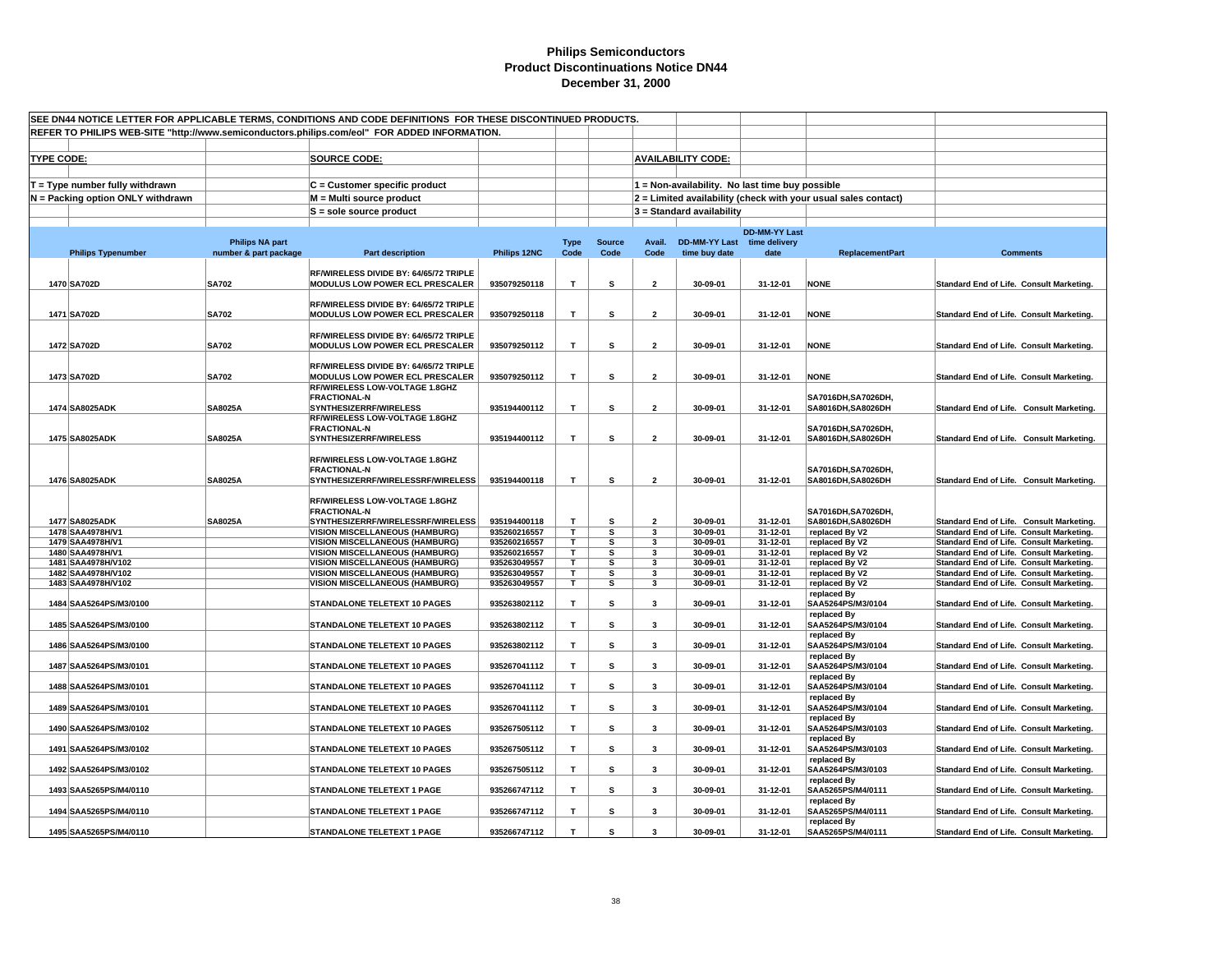| SEE DN44 NOTICE LETTER FOR APPLICABLE TERMS, CONDITIONS AND CODE DEFINITIONS FOR THESE DISCONTINUED PRODUCTS. |                                                 |                                                                      |                              |                     |                       |                         |                                              |                                                 |                                                                |                                                                                      |
|---------------------------------------------------------------------------------------------------------------|-------------------------------------------------|----------------------------------------------------------------------|------------------------------|---------------------|-----------------------|-------------------------|----------------------------------------------|-------------------------------------------------|----------------------------------------------------------------|--------------------------------------------------------------------------------------|
| REFER TO PHILIPS WEB-SITE "http://www.semiconductors.philips.com/eol" FOR ADDED INFORMATION.                  |                                                 |                                                                      |                              |                     |                       |                         |                                              |                                                 |                                                                |                                                                                      |
|                                                                                                               |                                                 |                                                                      |                              |                     |                       |                         |                                              |                                                 |                                                                |                                                                                      |
| <b>TYPE CODE:</b>                                                                                             |                                                 |                                                                      |                              |                     |                       |                         | <b>AVAILABILITY CODE:</b>                    |                                                 |                                                                |                                                                                      |
|                                                                                                               |                                                 | <b>SOURCE CODE:</b>                                                  |                              |                     |                       |                         |                                              |                                                 |                                                                |                                                                                      |
|                                                                                                               |                                                 |                                                                      |                              |                     |                       |                         |                                              |                                                 |                                                                |                                                                                      |
| $T = Type$ number fully withdrawn                                                                             |                                                 | C = Customer specific product                                        |                              |                     |                       |                         |                                              | 1 = Non-availability. No last time buy possible |                                                                |                                                                                      |
| N = Packing option ONLY withdrawn                                                                             |                                                 | M = Multi source product                                             |                              |                     |                       |                         |                                              |                                                 | 2 = Limited availability (check with your usual sales contact) |                                                                                      |
|                                                                                                               |                                                 | S = sole source product                                              |                              |                     |                       |                         | 3 = Standard availability                    |                                                 |                                                                |                                                                                      |
|                                                                                                               |                                                 |                                                                      |                              |                     |                       |                         |                                              |                                                 |                                                                |                                                                                      |
|                                                                                                               |                                                 |                                                                      |                              |                     |                       |                         |                                              | <b>DD-MM-YY Last</b>                            |                                                                |                                                                                      |
| <b>Philips Typenumber</b>                                                                                     | <b>Philips NA part</b><br>number & part package | <b>Part description</b>                                              | Philips 12NC                 | <b>Type</b><br>Code | <b>Source</b><br>Code | Avail.<br>Code          | DD-MM-YY Last time delivery<br>time buy date | date                                            | <b>ReplacementPart</b>                                         | <b>Comments</b>                                                                      |
| 1496 SAA6588T/V1                                                                                              |                                                 | <b>RADIO FRONT END (HAMBURG)</b>                                     | 935223190118                 | T                   | M                     | 3                       | 30-06-01                                     | 31-12-01                                        | SAA6588T/V2                                                    | Standard End of Life. Consult Marketing.                                             |
| 1497 SAA6588T/V1                                                                                              |                                                 | <b>RADIO FRONT END (HAMBURG)</b>                                     | 935223190112                 | $\mathbf{T}$        | M                     | 3                       | 30-06-01                                     | 31-12-01                                        | SAA6588T/V2                                                    | Standard End of Life. Consult Marketing.                                             |
| 1498 SAA7111AH/02                                                                                             |                                                 | <b>ANALOG VIDEO</b>                                                  | 935232700557                 | T                   | M                     | 3                       | 30-06-01                                     | 31-12-01                                        | SAA7111AH/03                                                   | Standard End of Life. Consult Marketing.                                             |
| 1499 SAA7111AH/02                                                                                             |                                                 | <b>ANALOG VIDEO</b>                                                  | 935232700551                 | T                   | M                     | 3                       | 30-06-01                                     | 31-12-01                                        | SAA7111AH/03                                                   | Standard End of Life. Consult Marketing.                                             |
| 1500 SAA7111AH/02/S5                                                                                          | <b>SAA7111AS5</b>                               | <b>ANALOG VIDEO</b>                                                  | 935263652557                 | T                   | M                     | 3                       | 30-06-01                                     | 31-12-01                                        | SAA7111AH/03                                                   | <b>NoSpecial version</b>                                                             |
| 1501 SAA7111AHZ/02                                                                                            |                                                 | <b>ANALOG VIDEO</b>                                                  | 935232710557                 | T.                  | M                     | 3                       | 30-06-01                                     | 31-12-01                                        | SAA7111AHZ/03                                                  | Standard End of Life. Consult Marketing.                                             |
| 1502 SAA7111AHZ/02                                                                                            |                                                 | <b>ANALOG VIDEO</b>                                                  | 935232710551                 | T.                  | M                     | 3                       | 30-06-01                                     | 31-12-01                                        | SAA7111AHZ/03                                                  | Standard End of Life. Consult Marketing.                                             |
| 1503 SAA7111AHZ/02                                                                                            |                                                 | <b>ANALOG VIDEO</b>                                                  | 935232710518                 | T                   | M                     | 3                       | 30-06-01                                     | 31-12-01                                        | SAA7111AHZ/03                                                  | Standard End of Life. Consult Marketing.                                             |
| 1504 SAA7140BH/00<br>1505 SAA7140BH/00                                                                        | <b>SAA7140BH</b><br><b>SAA7140BH</b>            | <b>ANALOG VIDEO</b><br><b>ANALOG VIDEO</b>                           | 935216640557<br>935216640551 | T.<br>T             | M<br>M                | 3<br>3                  | 30-06-01<br>30-06-01                         | 31-12-01<br>31-12-01                            | <b>SAA7114H/V2</b><br><b>SAA7114H/V2</b>                       | Standard End of Life. Consult Marketing.<br>Standard End of Life. Consult Marketing. |
| 1506 SAA7146AH/02                                                                                             |                                                 | <b>DIGITAL VIDEO</b>                                                 | 935260698557                 | T                   | M                     | 3                       | 30-06-01                                     | 31-12-01                                        | <b>SAA7146AH/V3</b>                                            | Standard End of Life. Consult Marketing.                                             |
| 1507 SAA7146AH/02                                                                                             |                                                 | <b>DIGITAL VIDEO</b>                                                 | 935260698551                 | T.                  | M                     | 3                       | 30-06-01                                     | 31-12-01                                        | <b>SAA7146AH/V3</b>                                            | Standard End of Life. Consult Marketing.                                             |
| 1508 SAA7146AHZ/00                                                                                            |                                                 | <b>DIGITAL VIDEO</b>                                                 | 935242220551                 | т                   | M                     | 3                       | 30-06-01                                     | 31-12-01                                        | <b>SAA7146AH/V3</b>                                            | Standard End of Life. Consult Marketing.                                             |
| 1509 SAA7146AHZ/00                                                                                            |                                                 | <b>DIGITAL VIDEO</b>                                                 | 935242220557                 | Τ                   | M                     | $\mathbf{1}$            | 31-12-00                                     | 31-12-00                                        | <b>SAA7146AH/V3</b>                                            | Non-Manufacturable. Consult Marketing.                                               |
|                                                                                                               |                                                 |                                                                      |                              |                     |                       |                         |                                              |                                                 |                                                                | Move to New version. But also New                                                    |
|                                                                                                               |                                                 |                                                                      |                              |                     |                       |                         |                                              |                                                 |                                                                | Package Standard End of Life. Consult                                                |
| 1510 SAA7146AHZ/02                                                                                            |                                                 | <b>DIGITAL VIDEO</b>                                                 | 935260699557                 | T                   | M                     | 3                       | 30-06-01                                     | 31-12-01                                        | SAA7146AH/V3                                                   | Marketing.                                                                           |
|                                                                                                               |                                                 |                                                                      |                              |                     |                       |                         |                                              |                                                 |                                                                | Move to New version, But also New                                                    |
| 1511 SAA7146AHZ/02                                                                                            |                                                 |                                                                      | 935260699551                 | T                   | M                     | $\overline{\mathbf{3}}$ | 30-06-01                                     | 31-12-01                                        | <b>SAA7146AH/V3</b>                                            | Package Standard End of Life. Consult                                                |
| 1512 SAA7146AHZ/V3                                                                                            | SAA7146AHZ                                      | <b>DIGITAL VIDEO</b><br><b>DIGITAL VIDEO</b>                         | 935262921557                 | T                   | M                     | 3                       | 30-06-01                                     | 31-12-01                                        | <b>SAA7146AH/V3</b>                                            | Marketing.<br>Standard End of Life. Consult Marketing.                               |
| 1513 SAA7146AHZ/V3                                                                                            | SAA7146AHZ                                      | <b>DIGITAL VIDEO</b>                                                 | 935262921551                 | т                   | М                     | 3                       | 30-06-01                                     | 31-12-01                                        | <b>SAA7146AH/V3</b>                                            | Standard End of Life. Consult Marketing.                                             |
| 1514 SAA7183BH/00                                                                                             | <b>SAA7183BH</b>                                | <b>ANALOG VIDEO</b>                                                  | 935257890557                 | T                   | M                     | 3                       | 30-06-01                                     | 31-12-01                                        | SAA7129H/V1                                                    | Standard End of Life. Consult Marketing.                                             |
| 1515 SAA7183BH/00                                                                                             | <b>SAA7183BH</b>                                | <b>ANALOG VIDEO</b>                                                  | 935257890551                 | T.                  | M                     | $\mathbf{3}$            | 30-06-01                                     | 31-12-01                                        | SAA7129H/V1                                                    | Standard End of Life. Consult Marketing.                                             |
| 1516 SAA7184WP/01                                                                                             | <b>SAA7184WP</b>                                | <b>ANALOG VIDEO</b>                                                  | 935212530512                 | T.                  | M                     | 3                       | 30-06-01                                     | 31-12-01                                        | <b>SAA7120H/V2</b>                                             | Standard End of Life. Consult Marketing.                                             |
| 1517 SAA7184WP/01                                                                                             | <b>SAA7184WP</b>                                | <b>ANALOG VIDEO</b>                                                  | 935212530518                 | т                   | M                     | 3                       | 30-06-01                                     | 31-12-01                                        | <b>SAA7120H/V2</b>                                             | Standard End of Life. Consult Marketing.                                             |
| 1518 SAA7187WP/01                                                                                             | <b>SAA7187WP</b>                                | <b>ANALOG VIDEO</b>                                                  | 935238320512                 | Τ                   | M                     | 3                       | 30-06-01                                     | 31-12-01                                        | SAA7121H/V2                                                    | Standard End of Life. Consult Marketing.                                             |
| 1519 SAA7187WP/01                                                                                             | <b>SAA7187WP</b>                                | <b>ANALOG VIDEO</b>                                                  | 935238320518                 | т                   | M                     | 3                       | 30-06-01                                     | 31-12-01                                        | <b>SAA7121H/V2</b>                                             | Standard End of Life. Consult Marketing.                                             |
| 1520 SAA8112HL/C201                                                                                           | SAA8112201                                      | PC CAMERA (CAEN)                                                     | 935263789518                 | т<br>т              | s<br>s                | 3<br>3                  | 30-09-01                                     | 31-12-01                                        | SAA8112HL/C202                                                 | Standard End of Life. Consult Marketing.                                             |
| 1521 SAA8112HL/C201<br>1522 SAA8115HL/C1                                                                      | SAA8112201                                      | PC CAMERA (CAEN)<br><b>USB CAMERA INTERFACE</b>                      | 935263789551<br>935263714551 | т                   | s                     | 3                       | 30-09-01<br>30-09-01                         | 31-12-01<br>31-12-01                            | SAA8112HL/C202<br>Non-noted                                    | Standard End of Life. Consult Marketing.<br><b>Standard End of Life.</b>             |
| 1523 SAA8115HL/C1                                                                                             |                                                 | <b>USB CAMERA INTERFACE</b>                                          | 935263714518                 | T.                  | s                     | 3                       | 30-09-01                                     | 31-12-01                                        | Non-noted                                                      | <b>Standard End of Life</b>                                                          |
| 1524 SAA8115HL/C1                                                                                             |                                                 | <b>USB CAMERA INTERFACE</b>                                          | 935263714557                 | T                   | s                     | 3                       | 30-09-01                                     | 31-12-01                                        | Non-noted                                                      | <b>Standard End of Life.</b>                                                         |
| 1525 SAB9078HS/N1                                                                                             |                                                 | <b>PIP PROCESSING</b>                                                | 935261552551                 | T                   | s                     | 3                       | 30-09-01                                     | 31-12-01                                        | Non-noted                                                      | <b>Standard End of Life.</b>                                                         |
| 1526 SAB9078HS/N1                                                                                             |                                                 | <b>PIP PROCESSING</b>                                                | 935261552557                 | T                   | s                     | 3                       | 30-09-01                                     | 31-12-01                                        | Non-noted                                                      | <b>Standard End of Life.</b>                                                         |
| 1527 SAB9078HS/N1                                                                                             |                                                 | <b>PIP PROCESSING</b>                                                | 935261552557                 | T                   | s                     | 3                       | 30-09-01                                     | 31-12-01                                        | Non-noted                                                      | Standard End of Life.                                                                |
| 1528 SAB9078HS/N1                                                                                             |                                                 | <b>PIP PROCESSING</b>                                                | 935261552551                 | T.                  | s                     | 3                       | 30-09-01                                     | 31-12-01                                        | Non-noted                                                      | <b>Standard End of Life.</b>                                                         |
| 1529 SAB9078HS/N1                                                                                             |                                                 | <b>PIP PROCESSING</b>                                                | 935261552557                 | T                   | s                     | 3                       | 30-09-01                                     | 31-12-01                                        | Non-noted                                                      | <b>Standard End of Life.</b>                                                         |
| 1530 SAB9078HS/N1                                                                                             |                                                 | <b>PIP PROCESSING</b>                                                | 935261552551                 | T<br>T.             | s<br>M                | 3<br>$\overline{ }$     | 30-09-01                                     | 31-12-01                                        | Non-noted                                                      | <b>Standard End of Life.</b>                                                         |
| 1531 SC80C31BCCN40<br>1532 SCC66470CAB/03                                                                     | SC80C31BCC<br><b>SCC66470CA</b>                 | 51 FAMILY CMOS ROM - 80C52<br>MICROC./MPROC.16BIT                    | 933921040112<br>935042080551 | T                   | s                     | $\overline{2}$          | 31-12-00<br>30-09-01                         | 31-12-01<br>31-12-01                            | P80C31SBPN<br>SCC66470AAB/03                                   | See Replacement. Consult Marketing.<br>Order SCC66470AAB/03 Instead                  |
| 1533 SCC66470CAB/03                                                                                           | <b>SCC66470CA</b>                               | MICROC./MPROC.16BIT                                                  | 935042080557                 | T                   | s                     | $\overline{2}$          | 30-09-01                                     | 31-12-01                                        | SCC66470AAB/03                                                 | Order SCC66470AAB/03 Instead                                                         |
| 1534 SL1ICS3001U/L6D                                                                                          |                                                 | <b>I-CODE</b>                                                        | 935264464025                 | T                   | м                     | 3                       | 30-06-01                                     | 31-12-01                                        | SL1ICS3001U/N5D                                                | Standard End of Life. Consult Marketing.                                             |
| 1535 SL1ICS3101U/L6D                                                                                          |                                                 | <b>I-CODE</b>                                                        | 935267059025                 | т                   | M                     | 3                       | 30-06-01                                     | 31-12-01                                        | SL1ICS3101U/N5D                                                | Standard End of Life. Consult Marketing.                                             |
| 1536 TDA1308AT/N1                                                                                             |                                                 | DIGITAL AUDIO MISCELLANEOUS                                          | 935262200515                 | т                   | M                     | 3                       | 30-06-01                                     | 31-12-01                                        | tda1308T/n1                                                    | Standard End of Life. Consult Marketing.                                             |
| 1537 TDA1308AT/N1                                                                                             |                                                 | <b>DIGITAL AUDIO MISCELLANEOUS</b>                                   | 935262200115                 | т                   | М                     | 3                       | 30-06-01                                     | 31-12-01                                        | tDA1308T/N1                                                    | Standard End of Life. Consult Marketing.                                             |
| 1538 TDA1308AT/N1                                                                                             |                                                 | <b>DIGITAL AUDIO MISCELLANEOUS</b>                                   | 935262200112                 | т                   | M                     | 3                       | 30-06-01                                     | 31-12-01                                        | tDA1308T/N1                                                    | Standard End of Life. Consult Marketing.                                             |
| 1539 TDA1387T/N1                                                                                              | <b>TDA1387T</b>                                 | <b>MULTIMEDIA SOUND</b>                                              | 935165320118                 | T.                  | М                     | $\mathbf{3}$            | 30-06-01                                     | 31-12-01                                        | Non-noted                                                      | Standard End of Life. Consult Marketing.                                             |
| 1540 TDA1387T/N1                                                                                              | <b>TDA1387T</b>                                 | <b>MULTIMEDIA SOUND</b>                                              | 935165320112                 | T.                  | M                     | 3                       | 30-06-01                                     | 31-12-01                                        | <b>UDA1330ATS/N2</b>                                           | Standard End of Life. Consult Marketing.                                             |
| 1541 TDA1522/V2<br>1542 TDA1526/V4                                                                            | <b>TDA1526</b>                                  | Stereo cassette head-amplifier<br>Stereo tone/volume control circuit | 935193670112<br>935006060112 | T<br>T              | M<br>М                | 3<br>3                  | 30-06-01<br>30-06-01                         | 31-12-01<br>31-12-01                            | Non-noted<br>tDA1524A/V4                                       | <b>Standard End of Life.</b><br>Standard End of Life. Consult Marketing.             |
| 1543 TDA1545A/N2                                                                                              | <b>TDA1545A</b>                                 | Stereo continuous calibration DAC                                    | 935063840112                 | T                   | M                     | $\mathbf{3}$            | 30-06-01                                     | 31-12-01                                        | tDA1545AT/N2                                                   | Standard End of Life. Consult Marketing.                                             |
| 1544 TDA1574T/V3                                                                                              | <b>TDA1574T</b>                                 | <b>RADIO FRONT END (HAMBURG)</b>                                     | 935009000115                 | т                   | M                     | 3                       | 30-06-01                                     | 31-12-01                                        | tDA1575T/V2                                                    | Standard End of Life. Consult Marketing.                                             |
| 1545 TDA1574T/V3                                                                                              | <b>TDA1574T</b>                                 | <b>RADIO FRONT END (HAMBURG)</b>                                     | 935009000112                 | т                   | М                     | 3                       | 30-06-01                                     | 31-12-01                                        | tDA1575T/V2                                                    | Standard End of Life. Consult Marketing.                                             |
| 1546 TDA1576/V4                                                                                               | <b>TDA1576</b>                                  | FM/IF amplifier and demodulator                                      | 935065270112                 | T.                  | M                     | 3                       | 30-06-01                                     | 31-12-01                                        | tDA1597/V1                                                     | Standard End of Life. Consult Marketing.                                             |
| 1547 TDA1578A/V6                                                                                              |                                                 | <b>RADIO FRONT END (HAMBURG)</b>                                     | 935039400112                 | T.                  | М                     | $\mathbf{3}$            | 30-06-01                                     | 31-12-01                                        | Non-noted                                                      | <b>Standard End of Life.</b>                                                         |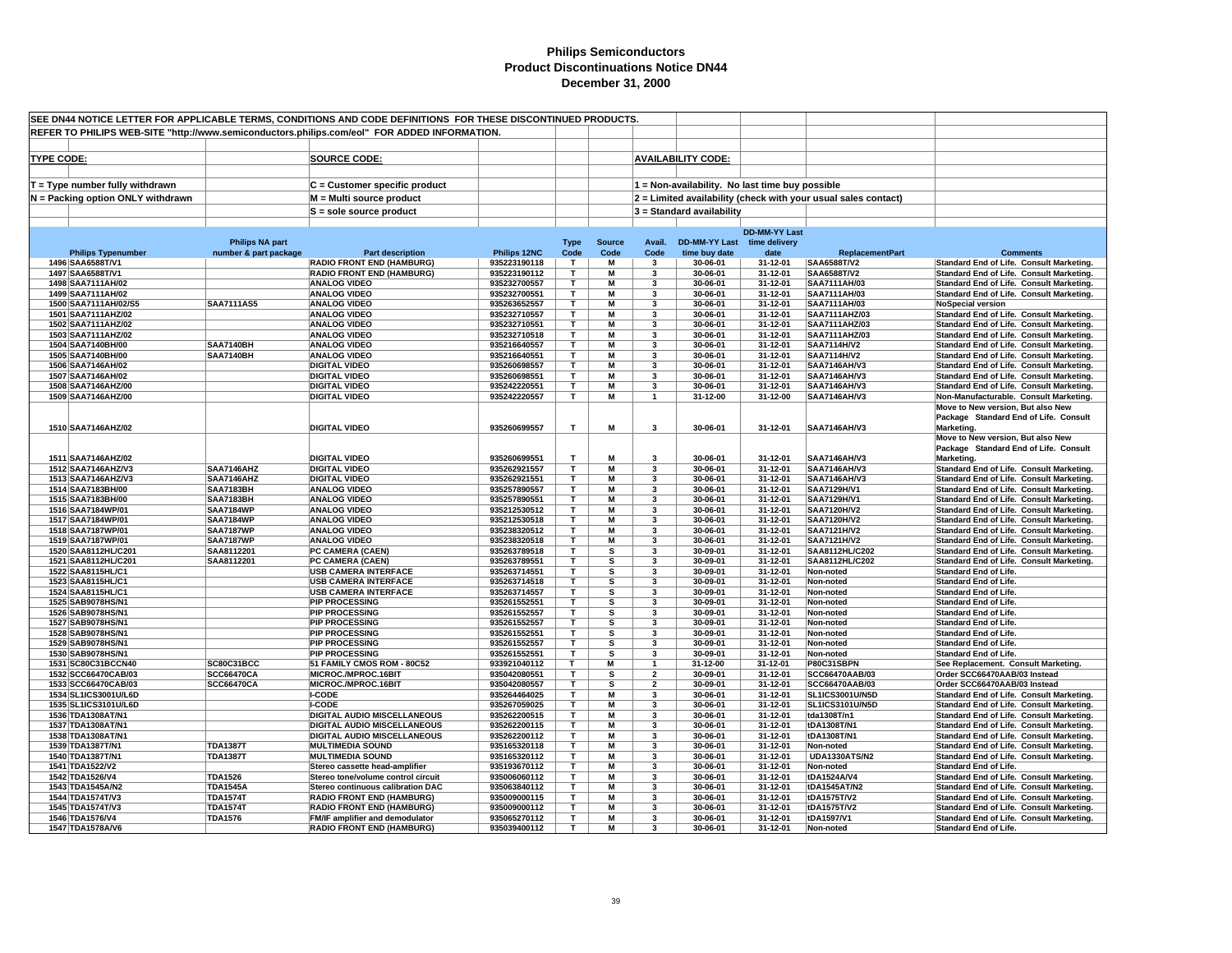| SEE DN44 NOTICE LETTER FOR APPLICABLE TERMS, CONDITIONS AND CODE DEFINITIONS FOR THESE DISCONTINUED PRODUCTS. |                        |                                                                              |                              |                         |                         |                                  |                             |                                                 |                                                                |                                                                                      |
|---------------------------------------------------------------------------------------------------------------|------------------------|------------------------------------------------------------------------------|------------------------------|-------------------------|-------------------------|----------------------------------|-----------------------------|-------------------------------------------------|----------------------------------------------------------------|--------------------------------------------------------------------------------------|
| REFER TO PHILIPS WEB-SITE "http://www.semiconductors.philips.com/eol" FOR ADDED INFORMATION.                  |                        |                                                                              |                              |                         |                         |                                  |                             |                                                 |                                                                |                                                                                      |
|                                                                                                               |                        |                                                                              |                              |                         |                         |                                  |                             |                                                 |                                                                |                                                                                      |
|                                                                                                               |                        |                                                                              |                              |                         |                         |                                  |                             |                                                 |                                                                |                                                                                      |
| <b>TYPE CODE:</b>                                                                                             |                        | <b>SOURCE CODE:</b>                                                          |                              |                         |                         |                                  | <b>AVAILABILITY CODE:</b>   |                                                 |                                                                |                                                                                      |
|                                                                                                               |                        |                                                                              |                              |                         |                         |                                  |                             |                                                 |                                                                |                                                                                      |
| $T = Type$ number fully withdrawn                                                                             |                        | C = Customer specific product                                                |                              |                         |                         |                                  |                             | 1 = Non-availability. No last time buy possible |                                                                |                                                                                      |
| N = Packing option ONLY withdrawn                                                                             |                        | M = Multi source product                                                     |                              |                         |                         |                                  |                             |                                                 | 2 = Limited availability (check with your usual sales contact) |                                                                                      |
|                                                                                                               |                        | S = sole source product                                                      |                              |                         |                         |                                  | 3 = Standard availability   |                                                 |                                                                |                                                                                      |
|                                                                                                               |                        |                                                                              |                              |                         |                         |                                  |                             |                                                 |                                                                |                                                                                      |
|                                                                                                               |                        |                                                                              |                              |                         |                         |                                  |                             | <b>DD-MM-YY Last</b>                            |                                                                |                                                                                      |
|                                                                                                               | <b>Philips NA part</b> |                                                                              |                              | <b>Type</b>             | <b>Source</b>           | Avail.                           | DD-MM-YY Last time delivery |                                                 |                                                                |                                                                                      |
| <b>Philips Typenumber</b>                                                                                     | number & part package  | <b>Part description</b>                                                      | Philips 12NC                 | Code                    | Code                    | Code                             | time buy date               | date                                            | <b>ReplacementPart</b>                                         | <b>Comments</b>                                                                      |
| 1548 TDA2595/V9/S2                                                                                            |                        | <b>Horizontal combination</b>                                                | 935050420112                 | T                       | s                       | $\overline{\mathbf{2}}$          | 30-09-01                    | 31-12-01                                        | Non-noted                                                      | <b>Standard End of Life</b>                                                          |
| 1549 TDA3755/V1                                                                                               |                        | PAL/NTSC/SECAM synchr. processor                                             | 933743520112                 | $\mathbf{T}$            | s                       | 3                                | 30-09-01                    | 31-12-01                                        | Non-noted                                                      | <b>Standard End of Life.</b>                                                         |
| 1550 TDA3755/V1                                                                                               |                        | PAL/NTSC/SECAM synchr. processor                                             | 933743520112                 | T                       | s                       | 3                                | 30-09-01                    | 31-12-01                                        | Non-noted                                                      | <b>Standard End of Life.</b>                                                         |
| 1551 TDA3755/V1                                                                                               |                        | PAL/NTSC/SECAM synchr. processor                                             | 933743520112                 | T                       | s                       | 3                                | 30-09-01                    | 31-12-01                                        | Non-noted                                                      | <b>Standard End of Life.</b>                                                         |
| 1552 TDA3755/V1/S2                                                                                            |                        | PAL/NTSC/SECAM synchr. processor                                             | 933801930112                 | T.                      | s                       | 3                                | 30-09-01                    | 31-12-01                                        | Non-noted                                                      | <b>Standard End of Life.</b>                                                         |
| 1553 TDA3755/V1/S2                                                                                            |                        | PAL/NTSC/SECAM synchr. processor                                             | 933801930112                 | т                       | s                       | 3                                | 30-09-01                    | 31-12-01                                        | Non-noted                                                      | <b>Standard End of Life.</b>                                                         |
| 1554 TDA3755/V1/S2                                                                                            |                        | PAL/NTSC/SECAM synchr. processor                                             | 933801930112                 | т<br>т                  | s                       | 3<br>3                           | 30-09-01                    | 31-12-01                                        | Non-noted                                                      | <b>Standard End of Life.</b>                                                         |
| 1555 TDA4724/V2                                                                                               |                        | <b>SECAM-L chrominance processor</b>                                         | 935161960112                 | T                       | s                       | 3                                | 30-09-01                    | 31-12-01                                        | Non-noted                                                      | <b>Standard End of Life.</b>                                                         |
| 1556 TDA4724/V2<br>1557 TDA4724/V2                                                                            |                        | <b>SECAM-L chrominance processor</b><br><b>SECAM-L chrominance processor</b> | 935161960112<br>935161960112 | T                       | s<br>s                  | 3                                | 30-09-01<br>30-09-01        | 31-12-01<br>31-12-01                            | Non-noted<br>Non-noted                                         | <b>Standard End of Life</b><br><b>Standard End of Life.</b>                          |
|                                                                                                               |                        |                                                                              |                              |                         |                         |                                  |                             |                                                 |                                                                |                                                                                      |
| 1558 TDA4854/V1                                                                                               |                        | VISION SYNC. COMBI PS (HBURG)                                                | 935245020112                 | T                       | s                       | $\mathbf{1}$                     | 31-12-00                    | 31-12-00                                        | tda4854/v2                                                     | TDA4854/v1 version changed to TDA4854/v2                                             |
|                                                                                                               |                        |                                                                              |                              |                         |                         |                                  |                             |                                                 |                                                                |                                                                                      |
| 1559 TDA4856/V1                                                                                               |                        | <b>VISION SYNC. COMBI PS (HBURG)</b>                                         | 935261267112                 | т                       | M                       | 3                                | 30-06-01                    | 31-12-01                                        | tda4856/v2                                                     | TDA4856/v1 version changed to TDA4856/v2                                             |
| 1560 TDA4858/V2/S1                                                                                            |                        | Economy autosync deflection contr.                                           | 935262495112                 | T                       | М                       | $\overline{2}$                   | 30-06-01                    | 31-12-01                                        | tda4858/v2                                                     | <b>Standard End of Life.</b>                                                         |
|                                                                                                               |                        |                                                                              |                              |                         |                         |                                  |                             |                                                 |                                                                | TDA4859ps/v1 version changed to                                                      |
| 1561 TDA4859PS/V1                                                                                             |                        | <b>DEFLECTION CONTROLLER</b>                                                 | 935263148112                 | т                       | s                       |                                  | 31-12-00                    | 31-12-00                                        | tda4859ps/v2                                                   | TDA4859ps/v2                                                                         |
| 1562 TDA4885/V1                                                                                               |                        | <b>VISION SYNC. COMBI PS (HBURG)</b>                                         | 935211160112                 | T                       | s                       | $\mathbf{1}$                     | 31-12-00                    | 31-12-00                                        | tda4885/v2                                                     | TDA4885/v1 changed to TDA 4885/v2                                                    |
| 1563 TDA5631M/C2                                                                                              |                        | TERRESTR.TUNER M/O (CAEN)                                                    | 935056190118                 | T                       | s                       | $\mathbf{1}$                     | 31-12-00                    | 31-12-00                                        | Non-noted                                                      | Non-Manufacturable.                                                                  |
| 1564 TDA5631M/C2                                                                                              |                        | <b>TERRESTR.TUNER M/O (CAEN)</b>                                             | 935056190112                 | T.                      | s                       | $\mathbf{1}$                     | 31-12-00                    | 31-12-00                                        | Non-noted                                                      | Non-Manufacturable.                                                                  |
| 1565 TDA7056A/N2/S12                                                                                          | TDA7056A12             | 3 W BTL mono audio power amplifier                                           | 935217050112                 | Ν                       | М                       | 3                                | 30-06-01                    | 31-12-01                                        | <b>TDA7056A/N2</b>                                             | <b>Standard End of Life. Consult Marketing.</b>                                      |
| 1566 TDA7056B/N1/S5                                                                                           | <b>TDA7056BS5</b>      | 3 W mono BTL audio amplifier                                                 | 935246140112                 | $\mathbf{T}$            | M                       | 3                                | 30-06-01                    | 31-12-01                                        | TDA7056B/N1                                                    | Standard End of Life. Consult Marketing.                                             |
| 1567 TDA7057Q/N1                                                                                              | <b>TDA7057Q</b>        | 2x3 W BTL audio power amplifier                                              | 935033050112                 | T.                      | М                       | 3                                | 30-06-01                    | 31-12-01                                        | <b>TDA8944J/N1</b>                                             | Standard End of Life. Consult Marketing.                                             |
| 1568 TDA8003TS/C1                                                                                             |                        | <b>MAN-MACHINE INTERFACE (CAEN)</b>                                          | 935260674118                 | $\overline{\mathsf{r}}$ | $\overline{\mathbf{s}}$ | $\overline{2}$                   | 30-09-01                    | 31-12-01                                        | Non-noted                                                      | Standard End of Life. Consult Marketing.                                             |
| 1569 TDA8003TS/C1                                                                                             | <b>TDA8003TS</b>       | <b>MAN-MACHINE INTERFACE (CAEN)</b>                                          | 935260674518                 | T.                      | S                       | $\overline{2}$                   | 30-09-01                    | 31-12-01                                        | Non-noted                                                      | Standard End of Life. Consult Marketing.                                             |
| 1570 TDA8006AH/C112                                                                                           | TDA8006A12             | <b>MAN-MACHINE INTERFACE (CAEN)</b>                                          | 935260795557                 | Τ                       | s                       | $\overline{2}$                   | 31-03-01                    | 30-06-01                                        | TDA8006AH/C325                                                 | Standard End of Life. Consult Marketing.                                             |
| 1571 TDA8006AH/C112                                                                                           | TDA8006A12             | <b>MAN-MACHINE INTERFACE (CAEN)</b>                                          | 935260795518                 | T                       | s                       | $\overline{2}$                   | 31-03-01                    | 30-06-01                                        | TDA8006AH/C325                                                 | Standard End of Life. Consult Marketing.                                             |
| 1572 TDA8006AH/C112                                                                                           | TDA8006A12             | <b>MAN-MACHINE INTERFACE (CAEN)</b>                                          | 935260795551                 | т                       | s                       | $\overline{2}$                   | 31-03-01                    | 30-06-01                                        | TDA8006AH/C325                                                 | Standard End of Life. Consult Marketing.                                             |
| 1573 TDA8006AH/C117                                                                                           | TDA8006A17             | <b>MAN-MACHINE INTERFACE (CAEN)</b>                                          | 935262073518                 | т                       | s                       | $\overline{\mathbf{2}}$          | 31-03-01                    | 30-06-01                                        | TDA8006AH/C325                                                 | Standard End of Life. Consult Marketing.                                             |
| 1574 TDA8006AH/C117                                                                                           | TDA8006A17             | <b>MAN-MACHINE INTERFACE (CAEN)</b>                                          | 935262073551                 | т                       | s                       | $\overline{\mathbf{2}}$          | 31-03-01                    | 30-06-01                                        | TDA8006AH/C325                                                 | Standard End of Life. Consult Marketing.                                             |
| 1575 TDA8006AH/C221                                                                                           |                        | <b>MAN-MACHINE INTERFACE (CAEN)</b>                                          | 935267173518                 | т                       | s                       | $\overline{2}$                   | 31-03-01                    | 30-06-01                                        | TDA8006AH/C321                                                 | Standard End of Life. Consult Marketing.                                             |
| 1576 TDA8006H/C112                                                                                            |                        | <b>MAN-MACHINE INTERFACE (CAEN)</b>                                          | 935260793518                 | т                       | s                       | $\overline{2}$                   | 31-03-01                    | 30-06-01                                        | TDA8006AH/C325                                                 | Standard End of Life. Consult Marketing.                                             |
| 1577 TDA8006H/C113                                                                                            | TDA8006H13             | <b>MAN-MACHINE INTERFACE (CAEN)</b>                                          | 935261430551                 | т                       | s                       | 3                                | 31-03-01                    | 30-06-01                                        | Non-noted                                                      | <b>Standard End of Life.</b>                                                         |
| 1578 TDA8006H/C113                                                                                            | TDA8006H13             | <b>MAN-MACHINE INTERFACE (CAEN)</b>                                          | 935261430518                 | т                       | s                       | $\overline{\mathbf{2}}$          | 31-03-01                    | 30-06-01                                        | Non-noted                                                      | Standard End of Life. Consult Marketing.                                             |
| 1579 TDA8006H/C113                                                                                            | TDA8006H13             | <b>MAN-MACHINE INTERFACE (CAEN)</b>                                          | 935261430557                 | T                       | s                       | $\overline{2}$                   | 31-03-01                    | 30-06-01                                        | Non-noted                                                      | Standard End of Life. Consult Marketing.                                             |
| 1580 TDA8006H/C216                                                                                            | TDA8006H16             | <b>MAN-MACHINE INTERFACE (CAEN)</b>                                          | 935263764557                 | т                       | s                       | $\overline{2}$                   | 31-03-01                    | 30-06-01                                        | TDA8006AH/C325                                                 | Standard End of Life. Consult Marketing.                                             |
| 1581 TDA8006H/C218<br>1582 TDA8006H/C321                                                                      |                        | <b>MAN-MACHINE INTERFACE (CAEN)</b><br><b>MAN-MACHINE INTERFACE (CAEN)</b>   | 935263779557<br>935266789557 | T<br>T                  | s<br>s                  | $\overline{2}$<br>$\overline{2}$ | 31-03-01<br>31-03-01        | 30-06-01<br>30-06-01                            | TDA8006AH/C325<br>Non-noted                                    | Standard End of Life. Consult Marketing.<br>Standard End of Life. Consult Marketing. |
|                                                                                                               |                        | DOUBLESMARTCARD INTERF+ISO7816-                                              |                              |                         |                         |                                  |                             |                                                 |                                                                |                                                                                      |
| 1583 TDA8007BHL/C1                                                                                            |                        | <b>UART</b>                                                                  | 935263894118                 | T                       | s                       | $\overline{2}$                   | 30-09-01                    | 31-12-01                                        | <b>TDA8007BHL/C2</b>                                           | Standard End of Life. Consult Marketing.                                             |
|                                                                                                               |                        | DOUBLESMARTCARD INTERF+ISO7816-                                              |                              |                         |                         |                                  |                             |                                                 |                                                                |                                                                                      |
| 1584 TDA8007BHL/C1                                                                                            | <b>TDA8007BHL</b>      | <b>UART</b>                                                                  | 935263894518                 | T                       | s                       | $\overline{2}$                   | 31-03-01                    | 30-06-01                                        | <b>TDA8007BHL/C2</b>                                           | Standard End of Life. Consult Marketing.                                             |
|                                                                                                               |                        | DOUBLESMARTCARD INTERF+ISO7816-                                              |                              |                         |                         |                                  |                             |                                                 |                                                                |                                                                                      |
| 1585 TDA8007BHL/C1/S1                                                                                         |                        | <b>UART</b>                                                                  | 935268131118                 | T                       | s                       | $\overline{\mathbf{2}}$          | 31-03-01                    | 30-06-01                                        | <b>TDA8007BHL/C2</b>                                           | Standard End of Life. Consult Marketing.                                             |
|                                                                                                               |                        | DOUBLESMARTCARD INTERF+ISO7816-                                              |                              |                         |                         |                                  |                             |                                                 |                                                                |                                                                                      |
| 1586 TDA8007BHL/C1/S1                                                                                         |                        | <b>UART</b>                                                                  | 935268131518                 | T                       | s                       | $\overline{2}$                   | 31-03-01                    | 30-06-01                                        | <b>TDA8007BHL/C2</b>                                           | Standard End of Life. Consult Marketing.                                             |
| 1587 TDA8562Q/N1                                                                                              | <b>TDA8562Q</b>        | 4x12 W car radio power amlifier                                              | 935059300112                 | т                       | M                       | 3                                | 30-06-01                    | 31-12-01                                        | TDA8561Q/N3                                                    | Standard End of Life. Consult Marketing.                                             |
| 1588 TDA8703/C4                                                                                               | <b>TDA8703</b>         | 8-bit high-perf., high-speed ADC                                             | 935020310112                 | T                       | s                       | 3                                | 30-09-01                    | 31-12-01                                        | TDA8703T/C4                                                    | Standard End of Life. Consult Marketing.                                             |
| 1589 TDA8716T/C1                                                                                              | <b>TDA8716T</b>        | <b>CONVERTERS (CAEN)</b>                                                     | 935060700112                 | T                       | s                       | 3                                | 30-09-01                    | 31-12-01                                        | Non-noted                                                      | <b>Standard End of Life.</b>                                                         |
| 1590 TDA8718K/C1                                                                                              | <b>TDA8718K</b>        | <b>CONVERTERS (CAEN)</b>                                                     | 935080410118                 | T                       | s                       | 3                                | 30-09-01                    | 31-12-01                                        | Non-noted                                                      | <b>Standard End of Life.</b>                                                         |
| 1591 TDA8718K/C1                                                                                              | <b>TDA8718K</b>        | <b>CONVERTERS (CAEN)</b>                                                     | 935080410112                 | T                       | s                       | 3                                | 30-09-01                    | 31-12-01                                        | Non-noted                                                      | <b>Standard End of Life.</b>                                                         |
| 1592 TDA8752AH/6/C4                                                                                           | <b>TDA8752AH6</b>      | <b>CONVERTERS (CAEN)</b>                                                     | 935262254551                 | т                       | s                       | 3                                | 30-09-01                    | 31-12-01                                        | TDA8752BH/8/C6                                                 | Standard End of Life. Consult Marketing.                                             |
| 1593 TDA8752AH/6/C4                                                                                           | <b>TDA8752AH6</b>      | <b>CONVERTERS (CAEN)</b>                                                     | 935262254557                 | т                       | s                       | 3                                | 30-09-01                    | 31-12-01                                        | TDA8752BH/8/C6                                                 | Standard End of Life. Consult Marketing.                                             |
| 1594 TDA8752AH/8/C4                                                                                           | <b>TDA8752AH8</b>      | <b>CONVERTERS (CAEN)</b>                                                     | 935262255557                 | т                       | s                       | 3                                | 30-09-01                    | 31-12-01                                        | TDA8752BH/8/C6                                                 | Standard End of Life. Consult Marketing.                                             |
| 1595 TDA8752AH/8/C4                                                                                           | <b>TDA8752AH8</b>      | <b>CONVERTERS (CAEN)</b>                                                     | 935262255551                 | T.                      | S                       | 3                                | 30-09-01                    | 31-12-01                                        | TDA8752BH/8/C6                                                 | Standard End of Life. Consult Marketing.                                             |
| 1596 TDA8752AH/8/C4/S1                                                                                        |                        | <b>CONVERTERS (CAEN)</b>                                                     | 935266896551                 | T                       | s                       | 3                                | 30-09-01                    | 31-12-01                                        | TDA8752BH/8/C6                                                 | Standard End of Life. Consult Marketing.                                             |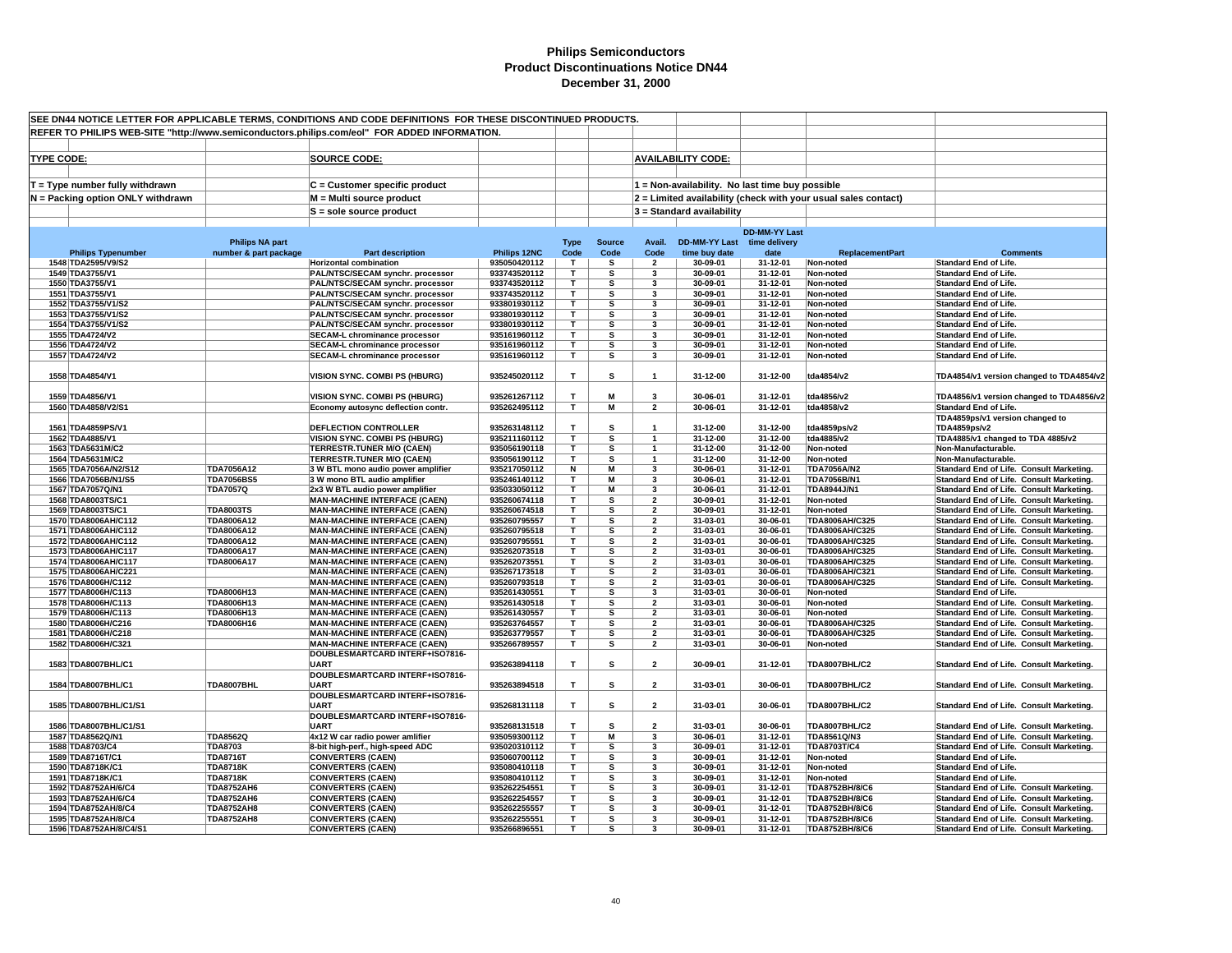| SEE DN44 NOTICE LETTER FOR APPLICABLE TERMS, CONDITIONS AND CODE DEFINITIONS FOR THESE DISCONTINUED PRODUCTS. |                                           |                        |                                                                                              |                              |                         |               |                              |                             |                                                 |                                                                |                                                                                      |
|---------------------------------------------------------------------------------------------------------------|-------------------------------------------|------------------------|----------------------------------------------------------------------------------------------|------------------------------|-------------------------|---------------|------------------------------|-----------------------------|-------------------------------------------------|----------------------------------------------------------------|--------------------------------------------------------------------------------------|
|                                                                                                               |                                           |                        | REFER TO PHILIPS WEB-SITE "http://www.semiconductors.philips.com/eol" FOR ADDED INFORMATION. |                              |                         |               |                              |                             |                                                 |                                                                |                                                                                      |
|                                                                                                               |                                           |                        |                                                                                              |                              |                         |               |                              |                             |                                                 |                                                                |                                                                                      |
| <b>TYPE CODE:</b>                                                                                             |                                           |                        | <b>SOURCE CODE:</b>                                                                          |                              |                         |               |                              | <b>AVAILABILITY CODE:</b>   |                                                 |                                                                |                                                                                      |
|                                                                                                               |                                           |                        |                                                                                              |                              |                         |               |                              |                             |                                                 |                                                                |                                                                                      |
|                                                                                                               |                                           |                        |                                                                                              |                              |                         |               |                              |                             | 1 = Non-availability. No last time buy possible |                                                                |                                                                                      |
|                                                                                                               | T = Type number fully withdrawn           |                        | $C =$ Customer specific product                                                              |                              |                         |               |                              |                             |                                                 |                                                                |                                                                                      |
|                                                                                                               | N = Packing option ONLY withdrawn         |                        | M = Multi source product                                                                     |                              |                         |               |                              |                             |                                                 | 2 = Limited availability (check with your usual sales contact) |                                                                                      |
|                                                                                                               |                                           |                        | S = sole source product                                                                      |                              |                         |               |                              | 3 = Standard availability   |                                                 |                                                                |                                                                                      |
|                                                                                                               |                                           |                        |                                                                                              |                              |                         |               |                              |                             | <b>DD-MM-YY Last</b>                            |                                                                |                                                                                      |
|                                                                                                               |                                           | <b>Philips NA part</b> |                                                                                              |                              |                         | <b>Source</b> | Avail.                       | DD-MM-YY Last time delivery |                                                 |                                                                |                                                                                      |
|                                                                                                               | <b>Philips Typenumber</b>                 | number & part package  | <b>Part description</b>                                                                      | Philips 12NC                 | <b>Type</b><br>Code     | Code          | Code                         | time buy date               | date                                            | <b>ReplacementPart</b>                                         | <b>Comments</b>                                                                      |
|                                                                                                               | 1597 TDA8752BH/8/C5                       |                        | TRIPLE ADC 8 BIT 100 MHZ                                                                     | 935263791551                 | $\mathbf{T}$            | s             | $\mathbf{3}$                 | 30-09-01                    | 31-12-01                                        | TDA8752BH/8/C6                                                 | Standard End of Life. Consult Marketing.                                             |
|                                                                                                               | 1598 TDA8752BH/8/C5                       |                        | TRIPLE ADC 8 BIT 100 MHZ                                                                     | 935263791557                 | T.                      | s             | 3                            | 30-09-01                    | 31-12-01                                        | TDA8752BH/8/C6                                                 | Standard End of Life. Consult Marketing.                                             |
|                                                                                                               | 1599 TDA8752H/8/C3                        | TDA8752H/8             | <b>CONVERTERS (CAEN)</b>                                                                     | 935261130551                 | $\overline{\mathsf{T}}$ | s             | 3                            | 30-09-01                    | 31-12-01                                        | TDA8752BH/8/C6                                                 | Standard End of Life. Consult Marketing.                                             |
|                                                                                                               | 1600 TDA8752H/8/C3                        | TDA8752H/8             | <b>CONVERTERS (CAEN)</b>                                                                     | 935261130557                 | т                       | s             | 3                            | 30-09-01                    | 31-12-01                                        | TDA8752BH/8/C6                                                 | Standard End of Life. Consult Marketing.                                             |
|                                                                                                               | 1601 TDA9725/V1                           |                        | VHS video (Y/C) processor                                                                    | 935177100112                 | Τ                       | s             | 3                            | 30-09-01                    | 31-12-01                                        | Non-noted                                                      | No replacement                                                                       |
|                                                                                                               | 1602 TDA9725/V1                           |                        | VHS video (Y/C) processor                                                                    | 935177100112                 | T                       | s             | $\overline{\mathbf{3}}$      | 30-09-01                    | 31-12-01                                        | Non-noted                                                      | No replacement                                                                       |
|                                                                                                               | 1603 TDA9725/V1                           |                        | VHS video (Y/C) processor                                                                    | 935177100112                 | T                       | s             | 3                            | 30-09-01                    | 31-12-01                                        | Non-noted                                                      | No replacement                                                                       |
|                                                                                                               | 1604 TDA9802/V3/S1                        |                        | Multist. IF amp and PLL-demodulator                                                          | 935151740112                 | т                       | s             | 3                            | 30-09-01                    | 31-12-01                                        | Non-noted                                                      | No replacement                                                                       |
|                                                                                                               | 1605 TDA9802/V3/S1                        |                        | Multist. IF amp and PLL-demodulator                                                          | 935151740112                 | T.                      | s             | 3                            | 30-09-01                    | 31-12-01                                        | Non-noted                                                      | No replacement                                                                       |
|                                                                                                               | 1606 TDA9802/V3/S1<br>1607 TDA9808T/V3/S2 | <b>TDA9808TS2</b>      | Multist. IF amp and PLL-demodulator<br>VISION SOUND (HAMBURG) CONT.                          | 935151740112<br>935263471118 | Τ<br>T.                 | s<br>s        | 3<br>3                       | 30-09-01<br>30-09-01        | 31-12-01<br>31-12-01                            | Non-noted                                                      | No replacement                                                                       |
|                                                                                                               | 1608 TDA9808T/V3/S2                       | <b>TDA9808TS2</b>      | VISION SOUND (HAMBURG) CONT.                                                                 | 935263471118                 | T                       | s             | 3                            | 30-09-01                    | 31-12-01                                        | replacedBy TDA9808T/V3<br>replacedBy TDA9808T/V3               | Standard End of Life. Consult Marketing.<br>Standard End of Life. Consult Marketing. |
|                                                                                                               | 1609 TDA9808T/V3/S2                       | <b>TDA9808TS2</b>      | VISION SOUND (HAMBURG) CONT.                                                                 | 935263471118                 | т                       | s             | 3                            | 30-09-01                    | 31-12-01                                        | replacedBy TDA9808T/V3                                         | Standard End of Life. Consult Marketing.                                             |
|                                                                                                               | 1610 TDA9874H/V1                          | <b>TDA9874H</b>        | <b>VISION SOUND (HAMBURG)</b>                                                                | 935237490518                 | T.                      | s             | 3                            | 30-09-01                    | 31-12-01                                        | replacedBy TDA9874AH/V2                                        | Standard End of Life. Consult Marketing.                                             |
|                                                                                                               | 1611 TDA9874H/V1                          | <b>TDA9874H</b>        | <b>VISION SOUND (HAMBURG)</b>                                                                | 935237490518                 | т                       | s             | 3                            | 30-09-01                    | 31-12-01                                        | replacedBy TDA9874AH/V2                                        | Standard End of Life. Consult Marketing.                                             |
|                                                                                                               | 1612 TDA9874H/V1                          | <b>TDA9874H</b>        | <b>VISION SOUND (HAMBURG)</b>                                                                | 935237490557                 | T.                      | s             | 3                            | 30-09-01                    | 31-12-01                                        | replacedBy TDA9874AH/V2                                        | Standard End of Life. Consult Marketing.                                             |
|                                                                                                               | 1613 TDA9874H/V1                          | <b>TDA9874H</b>        | <b>VISION SOUND (HAMBURG)</b>                                                                | 935237490557                 | T                       | s             | 3                            | 30-09-01                    | 31-12-01                                        | replacedBy TDA9874AH/V2                                        | Standard End of Life. Consult Marketing.                                             |
|                                                                                                               | 1614 TDA9874H/V1                          | <b>TDA9874H</b>        | <b>VISION SOUND (HAMBURG)</b>                                                                | 935237490557                 | т                       | s             | 3                            | 30-09-01                    | 31-12-01                                        | replacedBy TDA9874AH/V2                                        | Standard End of Life. Consult Marketing.                                             |
|                                                                                                               | 1615 TDA9874H/V1                          | <b>TDA9874H</b>        | <b>VISION SOUND (HAMBURG)</b>                                                                | 935237490518                 | T                       | s             | $\mathbf{3}$                 | 30-09-01                    | 31-12-01                                        | replacedBy TDA9874AH/V2                                        | Standard End of Life. Consult Marketing.                                             |
|                                                                                                               |                                           |                        |                                                                                              |                              |                         |               |                              |                             |                                                 | TEA1110A/C1, TEA1112/C1,                                       |                                                                                      |
|                                                                                                               | 1616 TEA1064B/C1                          | <b>TEA1064B</b>        | Speech transmission circuit                                                                  | 935030260112                 | T                       | s             | $\mathbf{3}$                 | 30-09-01                    | 31-12-01                                        | <b>TEA1112A/C1</b>                                             | Standard End of Life. Consult Marketing.                                             |
|                                                                                                               |                                           |                        |                                                                                              |                              |                         |               |                              |                             |                                                 |                                                                |                                                                                      |
|                                                                                                               |                                           |                        |                                                                                              |                              |                         |               |                              |                             |                                                 | TEA1110AT/C1, TEA1111AT/C1,                                    |                                                                                      |
|                                                                                                               |                                           |                        |                                                                                              |                              |                         |               |                              |                             |                                                 | TEA1112AT/C1, TEA1112T/C1,                                     |                                                                                      |
|                                                                                                               | 1617 TEA1064BT/C1                         | <b>TEA1064BT</b>       | <b>BIPOLAR ANALOG TELECOM (CAEN)</b>                                                         | 935031650118                 | т                       | s             | $\mathbf{3}$                 | 30-09-01                    | 31-12-01                                        | TEA1113T/C1, TEA1114AT/C2                                      | Standard End of Life. Consult Marketing.                                             |
|                                                                                                               |                                           |                        |                                                                                              |                              |                         |               |                              |                             |                                                 | TEA1110AT/C1, TEA1111AT/C1,                                    |                                                                                      |
|                                                                                                               |                                           |                        |                                                                                              |                              |                         |               |                              |                             |                                                 | TEA1112AT/C1, TEA1112T/C1,                                     |                                                                                      |
|                                                                                                               | 1618 TEA1064BT/C1                         | <b>TEA1064BT</b>       | <b>BIPOLAR ANALOG TELECOM (CAEN)</b>                                                         | 935031650112                 | т                       | s             | $\mathbf{3}$                 | 30-09-01                    | 31-12-01                                        | TEA1113T/C1, TEA1114AT/C2                                      | Standard End of Life. Consult Marketing.                                             |
|                                                                                                               | 1619 TEA1083/C1                           | <b>TEA1083</b>         | Call progress monitor                                                                        | 935040970112                 | T                       | s             | 3                            | 30-09-01                    | 31-12-01                                        | <b>TEA1097TV/C2</b>                                            | Standard End of Life. Consult Marketing.                                             |
|                                                                                                               | 1620 TEA1083A/C1                          | <b>TEA1083A</b>        | <b>Call progress monitor</b>                                                                 | 935044550112                 | T.                      | s             | $\overline{\mathbf{3}}$      | 30-09-01                    | 31-12-01                                        | <b>TEA1097TV/C2</b>                                            | Standard End of Life. Consult Marketing.                                             |
|                                                                                                               | 1621 TEA1083AT/C1                         | <b>TEA1083AT</b>       | <b>BIPOLAR ANALOG TELECOM (CAEN)</b>                                                         | 935041170118                 | т                       | s             | 3                            | 30-09-01                    | 31-12-01                                        | <b>TEA1097TV/C2</b>                                            | Standard End of Life. Consult Marketing.                                             |
|                                                                                                               | 1622 TEA1083AT/C1                         | <b>TEA1083AT</b>       | <b>BIPOLAR ANALOG TELECOM (CAEN)</b>                                                         | 935041170112                 | т                       | s             | 3                            | 30-09-01                    | 31-12-01                                        | <b>TEA1097TV/C2</b>                                            | Standard End of Life. Consult Marketing.                                             |
|                                                                                                               | 1623 TEA1093/C2                           |                        | Hands-free telephone set circuit                                                             | 935182080112                 | т                       | s             | 3                            | 30-09-01                    | 31-12-01                                        | <b>TEA1093T/C2</b>                                             | USE INSTEAD THE SO PACKAGE                                                           |
|                                                                                                               | 1624 TEA1094/C3                           | <b>TEA1094</b>         | Hands-free telephone set circuit                                                             | 935264476112                 | т                       | s             | 3                            | 30-09-01                    | 31-12-01                                        | <b>TEA1094T/C3</b>                                             | USE INSTEAD THE SO PACKAGE                                                           |
|                                                                                                               | 1625 TEA1094A/C2                          |                        | Hands-free telephone set circuit                                                             | 935264470112                 | T.                      | s             |                              | 31-12-00                    | 31-12-00                                        | <b>TEA1094AT/C2</b>                                            | USE INSTEAD THE SO PACKAGE                                                           |
|                                                                                                               | 1626 TEA1095/C1                           | <b>TEA1095</b>         | Voice switched speakerphone IC                                                               | 935207840112                 | T                       | s             | $\overline{1}$               | 31-12-00                    | 31-12-00                                        | TEA1095T/C1                                                    | USE INSTEAD THE SO PACKAGE                                                           |
|                                                                                                               | 1627 TEA1097H/C2                          |                        | SPEECH & LOUDSPEAKER AMPL. IC                                                                | 935264471557                 | т                       | s             | $\mathbf{1}$                 | 31-12-00                    | 31-12-00                                        | <b>TEA1097TV/C2</b>                                            | USE INSTEAD THE SO PACKAGE                                                           |
|                                                                                                               | 1628 TEA1097H/C2<br>1629 TEA1098AH/C1     |                        | SPEECH & LOUDSPEAKER AMPL. IC<br><b>SPEECH &amp; HANDFREE IC</b>                             | 935264471518<br>935263486557 | Τ<br>T                  | s<br>s        | $\mathbf{1}$<br>$\mathbf{1}$ | 31-12-00<br>31-12-00        | 31-12-00<br>31-12-00                            | <b>TEA1097TV/C2</b><br><b>TEA1098ATV/C1</b>                    | USE INSTEAD THE SO PACKAGE<br>USE INSTEAD THE SO PACKAGE                             |
|                                                                                                               | 1630 TEA1098AH/C1                         |                        | <b>SPEECH &amp; HANDFREE IC</b>                                                              | 935263486518                 | T                       | s             | $\overline{1}$               | 31-12-00                    | 31-12-00                                        | <b>TEA1098ATV/C1</b>                                           | USE INSTEAD THE SO PACKAGE                                                           |
|                                                                                                               | 1631 TEA1098H/C2                          |                        | <b>SPEECH &amp; HANDFREE IC</b>                                                              | 935263448518                 | т                       | s             | $\mathbf{1}$                 | 31-12-00                    | 31-12-00                                        | <b>TEA1098TV/C2</b>                                            | USE INSTEAD THE SO PACKAGE                                                           |
|                                                                                                               | 1632 TEA1098H/C2                          |                        | <b>SPEECH &amp; HANDFREE IC</b>                                                              | 935263448557                 | T.                      | s             | $\overline{1}$               | 31-12-00                    | 31-12-00                                        | <b>TEA1098TV/C2</b>                                            | USE INSTEAD THE SO PACKAGE                                                           |
|                                                                                                               | 1633 TEA1113/C1                           | <b>TEA1113</b>         | Line interface for parallel operat.                                                          | 935211130112                 | Τ                       | s             | 3                            | 30-09-01                    | 31-12-01                                        | <b>TEA1113T/C1</b>                                             | <b>USE INSTEAD THE SO PACKAGE</b>                                                    |
|                                                                                                               | 1634 TEA1114A/C2                          |                        | <b>BIPOLAR ANALOG TELECOM (CAEN)</b>                                                         | 935263379112                 | T.                      | s             | 3                            | 30-09-01                    | 31-12-01                                        | <b>TEA1114AT/C2</b>                                            | USE INSTEAD THE SO PACKAGE                                                           |
|                                                                                                               | 1635 TEA1401T/N2                          | <b>TEA1401T</b>        | <b>BATTERY MANAGEMENT</b>                                                                    | 935262773118                 | T                       | М             | 3                            | 30-06-01                    | 31-12-01                                        | <b>TEA1522P/N1</b>                                             | Standard End of Life. Consult Marketing.                                             |
|                                                                                                               | 1636 TEA1401T/N2                          | <b>TEA1401T</b>        | <b>BATTERY MANAGEMENT</b>                                                                    | 935262773112                 | т                       | М             | 3                            | 30-06-01                    | 31-12-01                                        | <b>TEA1522P/N1</b>                                             | Standard End of Life. Consult Marketing.                                             |
|                                                                                                               | 1637 TEA1562P/N2                          |                        | <b>POWER CONVERSION</b>                                                                      | 935263356112                 | T.                      | s             | $\overline{2}$               | 30-09-01                    | 31-12-01                                        | <b>TEA1522P/N1</b>                                             | Standard End of Life. Consult Marketing.                                             |
|                                                                                                               | 1638 TEA1563P/N1                          |                        | <b>MULTI CHIP MODULE</b>                                                                     | 935263196112                 | T.                      | s             | $\overline{2}$               | 30-09-01                    | 31-12-01                                        | <b>TEA1522P/N1</b>                                             | Standard End of Life. Consult Marketing.                                             |
|                                                                                                               | 1639 TEA1564J/N1                          |                        | <b>MULTI CHIP MODULE</b>                                                                     | 935263887112                 | T.                      | s             | $\overline{2}$               | 30-09-01                    | 31-12-01                                        | <b>TEA1522P/N1</b>                                             | Standard End of Life. Consult Marketing.                                             |
|                                                                                                               | 1640 TEA1565J/N1                          |                        | <b>MULTI CHIP MODULE</b>                                                                     | 935263888112                 | т                       | s             | $\overline{2}$               | 30-09-01                    | 31-12-01                                        | Non-noted                                                      | <b>Standard End of Life.</b>                                                         |
|                                                                                                               | 1641 TEA1566J/N2                          |                        | <b>POWER CONVERSION</b>                                                                      | 935263126112                 | T                       | s<br>М        | $\overline{2}$               | 30-09-01                    | 31-12-01                                        | Non-noted                                                      | Standard End of Life.                                                                |
|                                                                                                               | 1642 TEA5570U/N5                          |                        | ANALOG AUDIO MISCELLANEOUS                                                                   | 933879580005                 | T                       |               | $\mathbf{3}$                 | 30-06-01                    | 31-12-01                                        | <b>TEA5570/N5</b>                                              | Standard End of Life. Consult Marketing.                                             |
|                                                                                                               | 1643 TEA6200/V2                           | <b>TEA6200</b>         | AM upconversion radio receiver                                                               | 935000140112                 | T.                      | M             | 3                            | 30-06-01                    | 31-12-01                                        | Non-noted                                                      | No replacement, Please Order all time<br>demand                                      |
|                                                                                                               | 1644 TEA6845AH/V2                         |                        | <b>VDO-NICE</b>                                                                              | 935263794557                 | T                       | М             | 3                            | 30-06-01                    | 31-12-01                                        | <b>TEA6845H/V2</b>                                             | Standard End of Life. Consult Marketing.                                             |
|                                                                                                               |                                           |                        |                                                                                              |                              |                         |               |                              |                             |                                                 |                                                                |                                                                                      |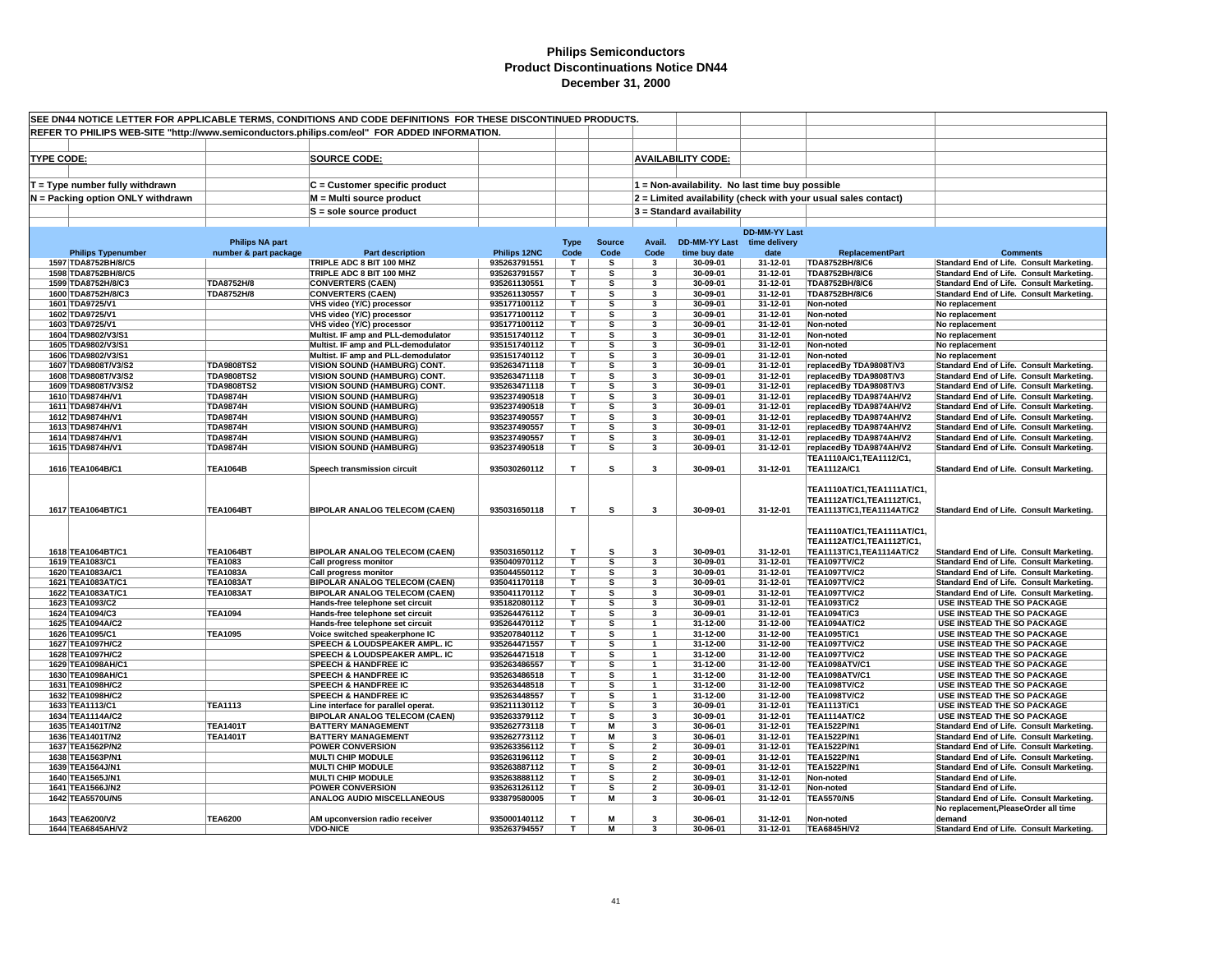| SEE DN44 NOTICE LETTER FOR APPLICABLE TERMS, CONDITIONS AND CODE DEFINITIONS FOR THESE DISCONTINUED PRODUCTS. |                        |                                                                         |                              |              |               |                                  |                                                 |                      |                                                                |                                                                                      |
|---------------------------------------------------------------------------------------------------------------|------------------------|-------------------------------------------------------------------------|------------------------------|--------------|---------------|----------------------------------|-------------------------------------------------|----------------------|----------------------------------------------------------------|--------------------------------------------------------------------------------------|
| REFER TO PHILIPS WEB-SITE "http://www.semiconductors.philips.com/eol" FOR ADDED INFORMATION.                  |                        |                                                                         |                              |              |               |                                  |                                                 |                      |                                                                |                                                                                      |
|                                                                                                               |                        |                                                                         |                              |              |               |                                  |                                                 |                      |                                                                |                                                                                      |
| <b>TYPE CODE:</b>                                                                                             |                        | <b>SOURCE CODE:</b>                                                     |                              |              |               |                                  | <b>AVAILABILITY CODE:</b>                       |                      |                                                                |                                                                                      |
|                                                                                                               |                        |                                                                         |                              |              |               |                                  |                                                 |                      |                                                                |                                                                                      |
|                                                                                                               |                        |                                                                         |                              |              |               |                                  |                                                 |                      |                                                                |                                                                                      |
| T = Type number fully withdrawn                                                                               |                        | C = Customer specific product                                           |                              |              |               |                                  | 1 = Non-availability. No last time buy possible |                      |                                                                |                                                                                      |
| N = Packing option ONLY withdrawn                                                                             |                        | M = Multi source product                                                |                              |              |               |                                  |                                                 |                      | 2 = Limited availability (check with your usual sales contact) |                                                                                      |
|                                                                                                               |                        | $S =$ sole source product                                               |                              |              |               |                                  | 3 = Standard availability                       |                      |                                                                |                                                                                      |
|                                                                                                               |                        |                                                                         |                              |              |               |                                  |                                                 | <b>DD-MM-YY Last</b> |                                                                |                                                                                      |
|                                                                                                               | <b>Philips NA part</b> |                                                                         |                              | <b>Type</b>  | <b>Source</b> | Avail.                           | <b>DD-MM-YY Last</b>                            | time delivery        |                                                                |                                                                                      |
| <b>Philips Typenumber</b>                                                                                     | number & part package  | <b>Part description</b>                                                 | Philips 12NC                 | Code         | Code          | Code                             | time buy date                                   | date                 | <b>ReplacementPart</b>                                         | <b>Comments</b>                                                                      |
| 1645 UAA2060TS/C1                                                                                             |                        | <b>MISCELLANEOUS TPG (CAEN)</b>                                         | 935261704518                 | T            | s             | $\mathbf{1}$                     | 31-12-00                                        | 31-12-00             | <b>UAA2062TS/C1</b>                                            | Non-Manufacturable. Consult Marketing.                                               |
| 1646 UAA2060TS/C1                                                                                             |                        | <b>MISCELLANEOUS TPG (CAEN)</b>                                         | 935261704112                 | $\mathbf{r}$ | s             | $\mathbf{1}$                     | 31-12-00                                        | 31-12-00             | <b>UAA2062TS/C1</b>                                            | Non-Manufacturable. Consult Marketing.                                               |
| 1647 UAA2060TS/C1                                                                                             |                        | <b>MISCELLANEOUS TPG (CAEN)</b>                                         | 935261704512                 | T            | s             | $\mathbf{1}$                     | 31-12-00                                        | 31-12-00             | <b>UAA2062TS/C1</b>                                            | Non-Manufacturable. Consult Marketing.                                               |
| 1648 UAA2060TS/C1                                                                                             |                        | <b>MISCELLANEOUS TPG (CAEN)</b>                                         | 935261704118                 | T.           | s             | $\overline{1}$                   | 31-12-00                                        | 31-12-00             | <b>UAA2062TS/C1</b>                                            | Non-Manufacturable. Consult Marketing.                                               |
| 1649 UAA2073M/C1                                                                                              |                        | <b>BIPOLAR MOBILE TELECOM (CAEN)</b>                                    | 935185310112                 | T<br>T.      | s<br>s        | $\overline{2}$<br>$\overline{2}$ | 30-09-01                                        | 31-12-01             | <b>UAA2073AM/C1</b>                                            | Non-Manufacturable. Consult Marketing.                                               |
| 1650 UAA2073M/C1<br>1651 UAA3500HL/C1                                                                         |                        | <b>BIPOLAR MOBILE TELECOM (CAEN)</b><br><b>ONE CHIP PAGING RECEIVER</b> | 935185310118<br>935262812518 | T.           | s             | -1                               | 30-09-01<br>31-12-00                            | 31-12-01<br>31-12-00 | <b>UAA2073AM/C1</b><br>Non-noted                               | Non-Manufacturable. Consult Marketing.<br>Non-Manufacturable                         |
| 1652 UAA3500HL/C1                                                                                             |                        | <b>ONE CHIP PAGING RECEIVER</b>                                         | 935262812551                 | т            | s             | -1                               | 31-12-00                                        | 31-12-00             | Non-noted                                                      | Non-Manufacturable                                                                   |
| 1653 UAA3500HL/C1                                                                                             |                        | <b>ONE CHIP PAGING RECEIVER</b>                                         | 935262812557                 | т            | s             | $\mathbf{1}$                     | 31-12-00                                        | 31-12-00             | Non-noted                                                      | Non-Manufacturable                                                                   |
| 1654 UAA3500HL/C1                                                                                             |                        | ONE CHIP PAGING RECEIVER                                                | 935262812118                 | т            | s             | $\mathbf{1}$                     | 31-12-00                                        | 31-12-00             | Non-noted                                                      | Non-Manufacturable                                                                   |
| 1655 UBA1702/C1                                                                                               |                        | High-volt.DMOS interruptor /ringer                                      | 935207860112                 | т            | s             | $\mathbf{1}$                     | 31-12-00                                        | 31-12-00             | Non-noted                                                      | Non-Manufacturable. Consult Marketing.                                               |
| 1656 UBA1702A/C1                                                                                              |                        | High-volt.DMOS interruptor /ringer                                      | 935208230112                 | T            | s             | $\mathbf{1}$                     | 31-12-00                                        | 31-12-00             | Non-noted                                                      | Non-Manufacturable. Consult Marketing.                                               |
| 1657 UBA1702AT/C1                                                                                             |                        | <b>DMOS TELECOM (CAEN)</b>                                              | 935208240118                 | T            | s             | $\overline{1}$                   | 31-12-00                                        | 31-12-00             | Non-noted                                                      | Non-Manufacturable. Consult Marketing.                                               |
| 1658 UBA1702AT/C1                                                                                             |                        | <b>DMOS TELECOM (CAEN)</b>                                              | 935208240112                 | T            | s             | -1                               | 31-12-00                                        | 31-12-00             | Non-noted                                                      | Non-Manufacturable. Consult Marketing.                                               |
| 1659 UBA1702T/C1                                                                                              | <b>UBA1702T</b>        | <b>DMOS TELECOM (CAEN)</b>                                              | 935207870118                 | T            | s             | 3                                | 30-09-01                                        | 31-12-01             | Non-noted                                                      | Standard End of Life. Consult Marketing.                                             |
| 1660 UBA1702T/C1                                                                                              | <b>UBA1702T</b>        | <b>DMOS TELECOM (CAEN)</b>                                              | 935207870112                 | т<br>T.      | s             | 3<br>$\mathbf{3}$                | 30-09-01                                        | 31-12-01             | Non-noted                                                      | Standard End of Life. Consult Marketing.                                             |
| 1661 UDA1325AH/N105<br>1662 UDA1325APS/N105                                                                   |                        | <b>LOWCOST USB CODEC</b><br><b>LOWCOST USB CODEC</b>                    | 935263280557<br>935263279112 | T            | M<br>M        | 3                                | 30-06-01<br>30-06-01                            | 31-12-01<br>31-12-01 | UDA1325H/N106<br>UDA1325H/N106                                 | Standard End of Life. Consult Marketing.<br>Standard End of Life. Consult Marketing. |
| 1663 UDA1325PS/N103                                                                                           | UDA1325P03             | <b>CODEC</b>                                                            | 935262994112                 | T.           | M             | 3                                | 30-06-01                                        | 31-12-01             | UDA1325H/N106                                                  | Standard End of Life. Consult Marketing.                                             |
| 1664 UDA1325PS/N106                                                                                           |                        | <b>CODEC</b>                                                            | 935263514112                 | T.           | М             | 3                                | 30-06-01                                        | 31-12-01             | UDA1325H/N106                                                  | Standard End of Life. Consult Marketing.                                             |
| 1665 UMA1017M/C1                                                                                              | <b>UMA1017M</b>        | <b>BIPOLAR MOBILE TELECOM (CAEN)</b>                                    | 935088770112                 | т            | S             | 3                                | 30-09-01                                        | 31-12-01             | Non-noted                                                      | Standard End of Life.                                                                |
| 1666 UMA1017M/C1                                                                                              | <b>UMA1017M</b>        | <b>BIPOLAR MOBILE TELECOM (CAEN)</b>                                    | 935088770118                 | т            | s             | 3                                | 30-09-01                                        | 31-12-01             | Non-noted                                                      | <b>Standard End of Life.</b>                                                         |
| 1667 UMA1022M/C1                                                                                              | <b>UMA1022M</b>        | <b>BIPOLAR MOBILE TELECOM (CAEN)</b>                                    | 935260813112                 | т            | s             | $\mathbf{3}$                     | 30-09-01                                        | 31-12-01             | Non-noted                                                      | <b>OBSOLETE VERSION</b>                                                              |
| 1668 UMA1022M/C1                                                                                              | <b>UMA1022M</b>        | <b>BIPOLAR MOBILE TELECOM (CAEN)</b>                                    | 935260813118                 | т            | s             | 3                                | 30-09-01                                        | 31-12-01             | Non-noted                                                      | <b>OBSOLETE VERSION</b>                                                              |
| 1669 VES1877A2                                                                                                | <b>VES1877A2</b>       | <b>VES1877A2</b>                                                        | 935264536557                 | T            | s             | 3                                | 30-09-01                                        | 31-12-01             | Non-noted                                                      | <b>Standard End of Life.</b>                                                         |
| 1670 VES9600A3                                                                                                | <b>VES9600A3</b>       | <b>VES9600A3</b>                                                        | 935265701157                 | T            | s             | $\mathbf{1}$                     | 31-12-00                                        | 31-12-00             | TDA10045H/2                                                    | TDA10045Is replacement                                                               |
| 1671 VP06234A2<br>1672 VP06234A3                                                                              | VP06234A2<br>VP06234A3 | VP06234A2<br>VP06234A3                                                  | 935264869112<br>935264872518 | T<br>T       | M<br>М        | -1<br>$\mathbf{1}$               | 31-12-00<br>31-12-00                            | 31-12-00<br>31-12-00 | Non-noted                                                      | Non-Manufacturable. Consult Marketing.                                               |
| 1673 VP22019-2                                                                                                | VP22019-2              | VP22019-2                                                               | 935264641557                 | $\mathbf{r}$ | M             | $\overline{1}$                   | 31-12-00                                        | 31-12-00             | Non-noted<br>Non-noted                                         | Non-Manufacturable. Consult Marketing.<br>Non-Manufacturable. Consult Marketing.     |
| 1674 VP22233-1                                                                                                | VP22233-1              | VP22233-1                                                               | 935267742157                 | T.           | М             | $\mathbf{1}$                     | 31-12-00                                        | 31-12-00             | Non-noted                                                      | Non-Manufacturable. Consult Marketing.                                               |
| 1675 VP22233-2                                                                                                | VP22233-2              | VP22233-2                                                               | 935267743557                 | T.           | M             | $\mathbf{1}$                     | 31-12-00                                        | 31-12-00             | Non-noted                                                      | Non-Manufacturable. Consult Marketing.                                               |
| 1676 VY12279-2                                                                                                | VY12279-2              | VY12279-2                                                               | 935264695112                 | T            | s             | $\mathbf 1$                      | 31-12-00                                        | 31-12-00             | Non-noted                                                      | Non-Manufacturable. Consult Marketing.                                               |
| 1677 VY21008-4                                                                                                | VY21008-4              | VY21008-4                                                               | 935264740557                 | T.           | s             | 3                                | 30-09-01                                        | 31-12-01             | Non-noted                                                      | <b>Standard End of Life.</b>                                                         |
| 1678 VY21231-2                                                                                                | VY21231-2              | VY21231-2                                                               | 935264751557                 | т            | s             | -1                               | 31-12-00                                        | 31-12-00             | Non-noted                                                      | Non-Manufacturable. Consult Marketing.                                               |
| 1679 VY22080-1                                                                                                | VY22080-1              | VY22080-1                                                               | 935267959157                 | т            | С             | -1                               | 31-12-00                                        | 31-12-00             | VY22080-2                                                      | ProductionPartIs VY22080-2                                                           |
| 1680 VY27042-2                                                                                                | VY27042-2              | VY27042-2                                                               | 935264794112                 | T.           | c             | $\mathbf{1}$                     | 31-12-00                                        | 31-12-00             | Non-noted                                                      | Non-Manufacturable. Consult Marketing.                                               |
| 1681 VY27063-2                                                                                                | VY27063-2              | VY27063-2                                                               | 935264797557                 | т            | S             |                                  | 31-12-00                                        | 31-12-00             | Non-noted                                                      | Non-Manufacturable. Consult Marketing.                                               |
| 1682 VY27065-2<br>1683 VY27099-3                                                                              | VY27065-2<br>VY27099-3 | VY27065-2<br>VY27099-3                                                  | 935264799112<br>935264812112 | Т<br>T       | s<br>s        | $\mathbf{1}$<br>$\mathbf{1}$     | 31-12-00<br>31-12-00                            | 31-12-00<br>31-12-00 | Non-noted<br>Non-noted                                         | Non-Manufacturable. Consult Marketing.<br>Non-Manufacturable. Consult Marketing.     |
| 1684 VY27109-2                                                                                                | VY27109-2              | VY27109-2                                                               | 935264815112                 | T            | s             | -1                               | 31-12-00                                        | 31-12-00             | Non-noted                                                      | Non-Manufacturable. Consult Marketing.                                               |
| 1685 VY27146-2                                                                                                | VY27146-2              | VY27146-2                                                               | 935264819112                 | T            | s             | -1                               | 31-12-00                                        | 31-12-00             | Non-noted                                                      | Non-Manufacturable. Consult Marketing.                                               |
| 1686 VY27198-2                                                                                                | VY27198-2              | VY27198-2                                                               | 935264822112                 | т            | s             | $\mathbf{1}$                     | 31-12-00                                        | 31-12-00             | Non-noted                                                      | Non-Manufacturable. Consult Marketing.                                               |
| 1687 VY27227-2                                                                                                | VY27227-2              | VY27227-2                                                               | 935264825557                 | T.           | c             | $\overline{2}$                   | 30-04-01                                        | 30-08-01             | Non-noted                                                      | Vendor Is discontinuing Package type.                                                |
| 1688 VY27243-2                                                                                                | VY27243-2              | VY27243-2                                                               | 935264829112                 | T.           | s             | $\mathbf{1}$                     | 31-12-00                                        | 31-12-00             | Non-noted                                                      | Non-Manufacturable. Consult Marketing.                                               |
| 1689 VY27262-2                                                                                                | VY27262-2              | VY27262-2                                                               | 935264834557                 | т            | s             | $\mathbf{1}$                     | 31-12-00                                        | 31-12-00             | Non-noted                                                      | Non-Manufacturable. Consult Marketing.                                               |
| 1690 VY27386-1                                                                                                | VY27386-1              | VY27386-1                                                               | 935267074557                 | T.           | s             | $\mathbf{1}$                     | 31-12-00                                        | 31-12-00             | Non-noted                                                      | Non-Manufacturable. Consult Marketing.                                               |
| 1691 X2A-BSP250                                                                                               |                        | <b>VDMOS</b>                                                            | 934056486005                 | т            | М             | 3                                | 30-06-01                                        | 31-12-01             | <b>BSP250</b>                                                  | See Replacement.                                                                     |
| 1692 X3A-2N3906                                                                                               |                        | <b>NPN+PNP SWITCHING TRANSISTORS</b>                                    | 933816110002                 | т            | s             | 3                                | 30-09-01                                        | 31-12-01             | Non-noted                                                      | Standard End of Life.                                                                |
|                                                                                                               |                        |                                                                         |                              |              | M             | 3                                |                                                 |                      |                                                                | Most Probably there are competitors Still                                            |
| 1693 X3G-BAS16                                                                                                |                        | <b>SWITCHING DIODES</b>                                                 | 933820040005                 | T            |               |                                  | 30-06-01                                        | 31-12-01             | Non-noted                                                      | <b>Offering this Product</b>                                                         |
|                                                                                                               |                        |                                                                         |                              |              |               |                                  |                                                 |                      |                                                                | Several competitor Offering types contaning                                          |
|                                                                                                               |                        |                                                                         |                              |              |               |                                  |                                                 |                      |                                                                | die with this funtionality. Replacement with                                         |
| 1694 X3G-BAT54                                                                                                |                        | <b>S.S. SCHOTTKY DIODES</b>                                             | 933815180005                 | T            | М             | 3                                | 30-06-01                                        | 31-12-01             | Non-noted                                                      | competitor die May Be Possible.                                                      |
| 1695 X3G-BSS64                                                                                                |                        | <b>NPN GP TRANSISTORS LOW POWER</b>                                     | 933762610005                 | T.           | s             | $\mathbf{3}$                     | 30-09-01                                        | 31-12-01             | Non-noted                                                      | <b>Standand End of Life.</b>                                                         |